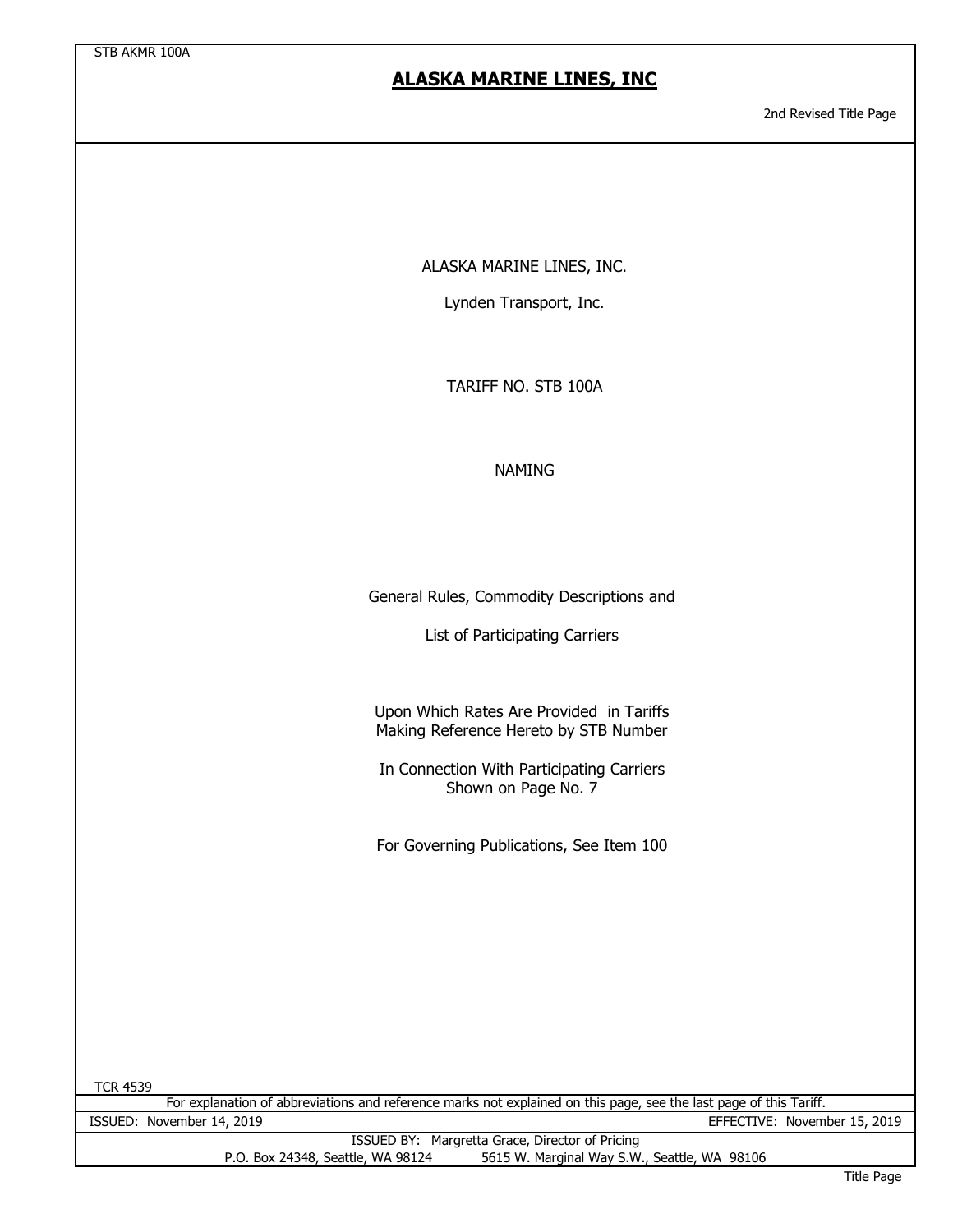# **ALASKA MARINE LINES, INC.**

277th Revised Page No. 1

| <b>CHECK SHEET</b>                                                                                                                                                        |                                                                                                                                          |          |                 |      |                                              |         |                 |
|---------------------------------------------------------------------------------------------------------------------------------------------------------------------------|------------------------------------------------------------------------------------------------------------------------------------------|----------|-----------------|------|----------------------------------------------|---------|-----------------|
|                                                                                                                                                                           | Title Page, Pages 1 through 112 and the Last Page, inclusive of this Tariff are effective as of the effective date of this page. Revised |          |                 |      |                                              |         |                 |
|                                                                                                                                                                           | pages, as named below, contain all changes.                                                                                              |          |                 |      |                                              |         |                 |
| PAGE                                                                                                                                                                      | <b>REVISION</b>                                                                                                                          | PAGE     | <b>REVISION</b> | PAGE | <b>REVISION</b>                              | PAGE    | <b>REVISION</b> |
| NO.                                                                                                                                                                       | <b>NUMBER</b>                                                                                                                            | NO.      | <b>NUMBER</b>   | NO.  | <b>NUMBER</b>                                | NO.     | <b>NUMBER</b>   |
|                                                                                                                                                                           |                                                                                                                                          |          |                 |      |                                              |         |                 |
| Title                                                                                                                                                                     | 2nd Rev.                                                                                                                                 | 29       | 8th Rev.        | 60   | 6th Rev.                                     | 95      | 2nd Rev.        |
| 1                                                                                                                                                                         | 277th Rev.<br>▲                                                                                                                          | 30       | 9th Rev.        | 61   | 9th Rev.                                     | 96      | 2nd Rev.        |
| $\overline{2}$                                                                                                                                                            | 5th Rev.                                                                                                                                 | 31       | 20th Rev.       | 62   | 3rd Rev.                                     | 97      | 2nd Rev.        |
| 3                                                                                                                                                                         | 2nd Rev.                                                                                                                                 | 32       | 11th Rev.       | 63   | 2nd Rev.                                     | 98      | 2nd Rev.        |
| 4                                                                                                                                                                         | 2nd Rev.                                                                                                                                 | 33       | 11th Rev.       | 64   | 9th Rev.                                     | 99      | 3rd Rev.        |
| 5                                                                                                                                                                         | 5th Rev.                                                                                                                                 | 34       | 14th Rev.       | 65   | 7th Rev.                                     | 100     | 2nd Rev.        |
| 6                                                                                                                                                                         | 2nd Rev.                                                                                                                                 | 34-A     | 2nd Rev.        | 66   | 7th Rev.                                     | 101     | 2nd Rev.        |
| 7                                                                                                                                                                         | 5th Rev.                                                                                                                                 | 35       | 3rd Rev.        | 67   | 16th Rev.                                    | 102     | 3rd Rev.        |
| 8                                                                                                                                                                         | 3rd Rev.                                                                                                                                 | 36       | 2nd Rev.        | 68   | 10th Rev.                                    | 103     | 2nd Rev.        |
| 9                                                                                                                                                                         | 8th Rev.                                                                                                                                 | 37       | 16th Rev.       | 69   | 14th Rev.                                    | 104     | 2nd Rev.        |
|                                                                                                                                                                           |                                                                                                                                          |          |                 |      |                                              |         |                 |
| $10\,$                                                                                                                                                                    | 4th Rev.                                                                                                                                 | 38       | 14th Rev.       | 70   | 2nd Rev.                                     | 105     | 3rd Rev.        |
| $11\,$                                                                                                                                                                    | 10th Rev.                                                                                                                                | 39       | 12th Rev.       | 71   | 4th Rev.                                     | 106     | 2nd Rev.        |
| $12\,$                                                                                                                                                                    | 2nd Rev.                                                                                                                                 | 40       | 5th Rev.        | 72   | 12th Rev.                                    | 107     | 3rd Rev.        |
| 13                                                                                                                                                                        | 2nd Rev.                                                                                                                                 | 41       | 18th Rev.       | 73   | 2nd Rev.                                     | 108     | 2nd Rev.        |
| 14                                                                                                                                                                        | 45th Rev.                                                                                                                                | 42       | 19th Rev.       | 74   | 19th Rev.                                    | 109     | 3rd Rev.        |
|                                                                                                                                                                           |                                                                                                                                          |          |                 |      |                                              |         |                 |
| $14-A$                                                                                                                                                                    | 5th Rev.                                                                                                                                 | 43       | 22nd Rev.       | 75   | 7th Rev.                                     | 110     | 5th Rev.        |
| 15                                                                                                                                                                        | 50th Rev.                                                                                                                                | 44       | 5th Rev.        | 76   | 17th Rev.                                    | $111\,$ | 2nd Rev.        |
| 16                                                                                                                                                                        | 21st Rev.                                                                                                                                | 45       | 4th Rev.        | 77   | 5th Rev.                                     | 112     | 4th Rev.        |
| 17                                                                                                                                                                        | 25th Rev.                                                                                                                                | 46       | 4th Rev.        | 78   | 2nd Rev.                                     | LAST    | 5th Rev.        |
| 18                                                                                                                                                                        | 27th Rev.                                                                                                                                | 46-A     | 1st Rev.        | 79   | 2nd Rev.                                     |         |                 |
|                                                                                                                                                                           |                                                                                                                                          |          |                 |      |                                              |         |                 |
| 19                                                                                                                                                                        | 10th Rev.                                                                                                                                | $46 - B$ | 1st Rev.        | 80   | 2nd Rev.                                     |         |                 |
| 19-A                                                                                                                                                                      | 84th Rev.                                                                                                                                | 46-C     | 2nd Rev.        | 81   | 2nd Rev.                                     |         |                 |
| $19 - B$                                                                                                                                                                  | 7th Rev.                                                                                                                                 | 47       | 31st Rev.       | 82   | 2nd Rev.                                     |         |                 |
| $19-C$                                                                                                                                                                    | 6th Rev.                                                                                                                                 | 48       | 3rd Rev.        | 83   | 2nd Rev.                                     |         |                 |
| $19-D$                                                                                                                                                                    | 2nd Rev.                                                                                                                                 | 49       | 2nd Rev.        | 84   | 3rd Rev.                                     |         |                 |
|                                                                                                                                                                           | 2nd Rev.                                                                                                                                 |          |                 |      |                                              |         |                 |
| 19-E                                                                                                                                                                      |                                                                                                                                          | 50       | 5th Rev.        | 85   | 3rd Rev.                                     |         |                 |
| 20                                                                                                                                                                        | 11th Rev.                                                                                                                                | 51       | 8th Rev.        | 86   | 3rd Rev.                                     |         |                 |
| 21                                                                                                                                                                        | 5th Rev.                                                                                                                                 | 52       | 9th Rev.        | 87   | 3rd Rev.                                     |         |                 |
| 22                                                                                                                                                                        | 5th Rev.                                                                                                                                 | 53       | 8th Rev.        | 88   | 2nd Rev.                                     |         |                 |
| 23                                                                                                                                                                        | 4th Rev.                                                                                                                                 | 54       | 4th Rev.        | 89   | 3rd Rev.                                     |         |                 |
| 24                                                                                                                                                                        | 4th Rev.                                                                                                                                 | 55       | 2nd Rev.        | 90   | 5th Rev.                                     |         |                 |
| 25                                                                                                                                                                        | 4th Rev.                                                                                                                                 | 56       | 17th Rev.       | 91   | 5th Rev.                                     |         |                 |
| 26                                                                                                                                                                        | 3rd Rev.                                                                                                                                 | 57       | 11th Rev.       | 92   | 2nd Rev.                                     |         |                 |
| 27                                                                                                                                                                        | 4th Rev.                                                                                                                                 | 58       | 3rd Rev.        | 93   | 3rd Rev.                                     |         |                 |
| 28                                                                                                                                                                        | 2nd Rev.                                                                                                                                 | 59       | 2nd Rev.        | 94   | 3rd Rev.                                     |         |                 |
|                                                                                                                                                                           |                                                                                                                                          |          |                 |      |                                              |         |                 |
|                                                                                                                                                                           |                                                                                                                                          |          |                 |      |                                              |         |                 |
|                                                                                                                                                                           |                                                                                                                                          |          |                 |      |                                              |         |                 |
|                                                                                                                                                                           |                                                                                                                                          |          |                 |      |                                              |         |                 |
|                                                                                                                                                                           |                                                                                                                                          |          |                 |      |                                              |         |                 |
|                                                                                                                                                                           |                                                                                                                                          |          |                 |      |                                              |         |                 |
|                                                                                                                                                                           |                                                                                                                                          |          |                 |      |                                              |         |                 |
|                                                                                                                                                                           | Effective Supplements(s): None                                                                                                           |          |                 |      |                                              |         |                 |
|                                                                                                                                                                           |                                                                                                                                          |          |                 |      |                                              |         |                 |
| For explanation of abbreviations and reference marks not explained on this page, see the last page of this Tariff.<br>ISSUED: March 18, 2022<br>EFFECTIVE: March 21, 2022 |                                                                                                                                          |          |                 |      |                                              |         |                 |
| ISSUED BY: Margretta Grace, Director of Pricing                                                                                                                           |                                                                                                                                          |          |                 |      |                                              |         |                 |
|                                                                                                                                                                           | P.O. Box 24348, Seattle, WA 98124                                                                                                        |          |                 |      | 5615 W. Marginal Way S.W., Seattle, WA 98106 |         |                 |
|                                                                                                                                                                           |                                                                                                                                          |          |                 |      |                                              |         |                 |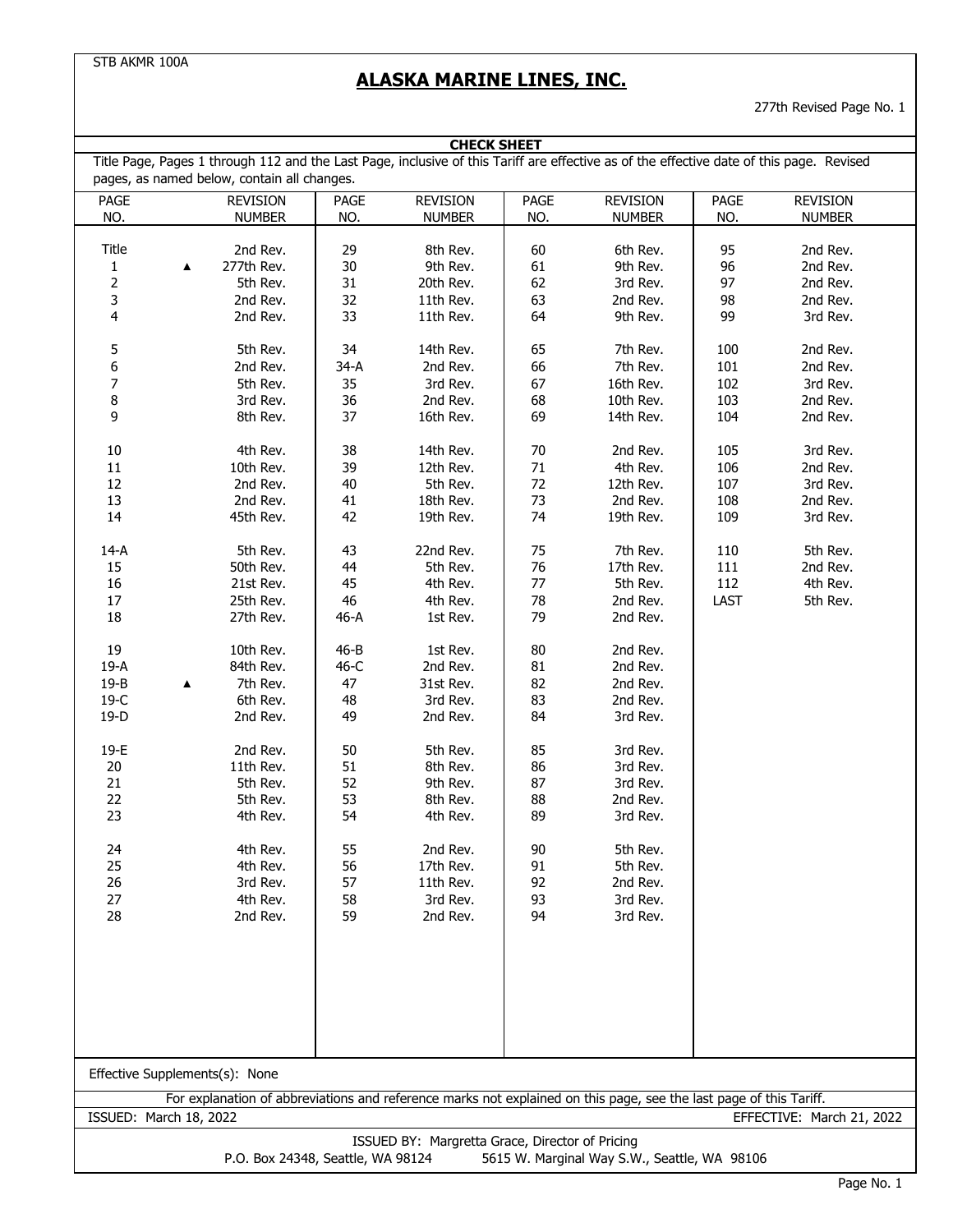5th Revised Page No. 2

| <b>TABLE OF CONTENTS</b><br>NOTE: The hypen (-) indicates "through"                                                                                                                                                                  |                                                                                   |                                                                                                   |
|--------------------------------------------------------------------------------------------------------------------------------------------------------------------------------------------------------------------------------------|-----------------------------------------------------------------------------------|---------------------------------------------------------------------------------------------------|
| SUBJECT:                                                                                                                                                                                                                             | ITEM NO.:                                                                         | PAGE NO.:                                                                                         |
|                                                                                                                                                                                                                                      |                                                                                   |                                                                                                   |
| $- A -$                                                                                                                                                                                                                              | 300<br>345<br>346<br>100<br>160<br>190<br>230<br>210<br>195<br>355                | Last Page<br>12<br>$19-A$<br>19-A<br>8<br>9<br>9<br>12<br>11<br>10                                |
| $-B -$                                                                                                                                                                                                                               | 1005                                                                              | 19-B - 19-C<br>$79 - 81$                                                                          |
|                                                                                                                                                                                                                                      | 563<br>341<br>340<br>568<br>342<br>365<br>360<br>362<br>364<br>775<br>1008        | 42<br>16<br>$14 - 15$<br>$43 - 44$<br>$17 - 18$<br>$21 - 26$<br>20<br>20<br>20<br>55<br>$82 - 83$ |
| $-C -$                                                                                                                                                                                                                               | 574<br>380<br>362<br>420<br>430<br>1005 - 1033<br>460<br>562<br>470<br>720<br>480 | $45 - 47$<br>29<br>20<br>29<br>$29 - 30$<br>79 - 112<br>31<br>41<br>32<br>50<br>32                |
| (Continued)<br><b>TCR 4539</b><br>For explanation of abbreviations and reference marks not explained on this page, see the last page of this Tariff.<br>ISSUED: November 14, 2019<br>ISSUED BY: Margretta Grace, Director of Pricing | EFFECTIVE: November 15, 2019                                                      |                                                                                                   |
| P.O. Box 24348, Seattle, WA 98124<br>5615 W. Marginal Way S.W., Seattle, WA 98106                                                                                                                                                    |                                                                                   |                                                                                                   |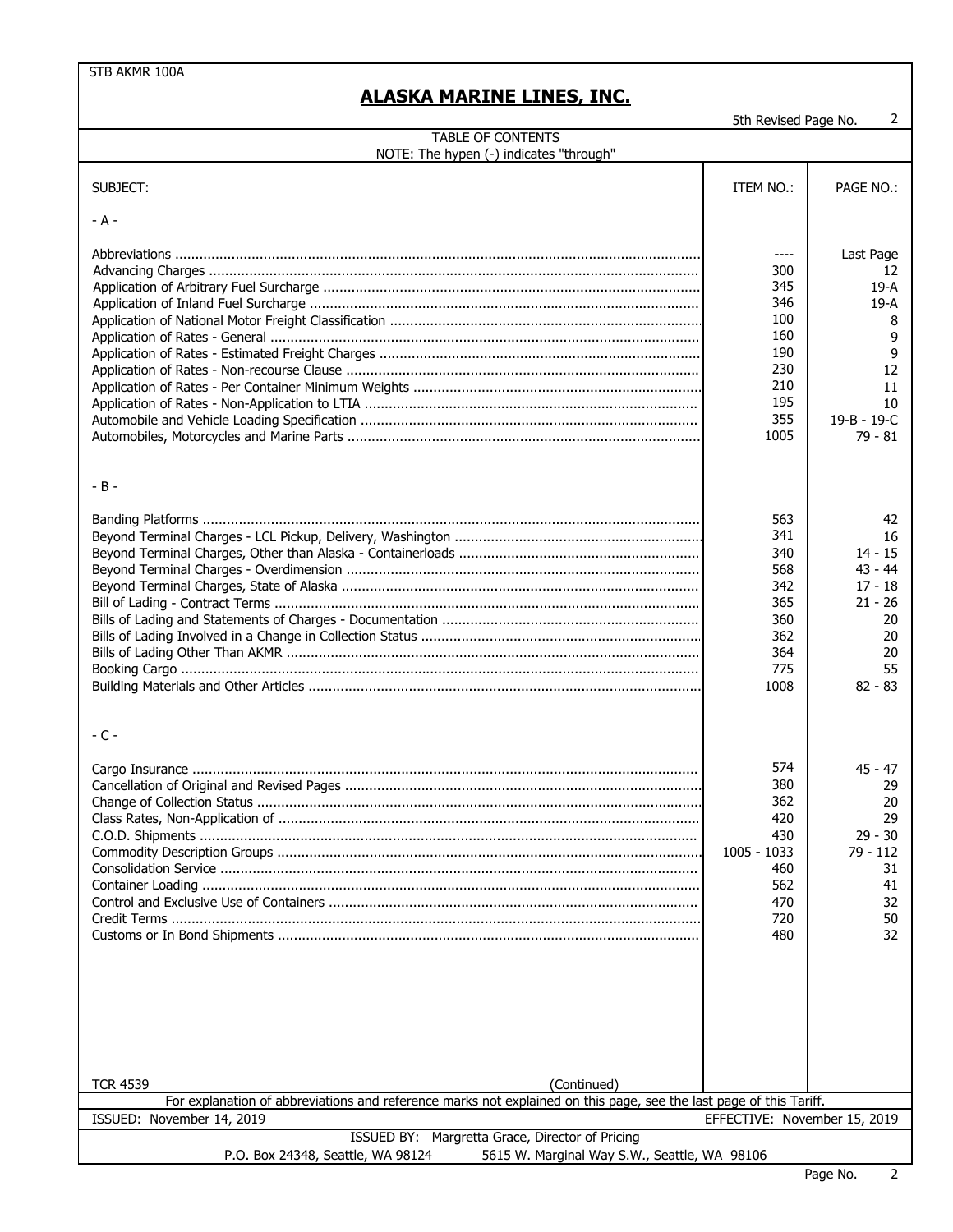2nd Revised Page No.  $\mathbf{3}$ 

| <b>TABLE OF CONTENTS</b>                                                                                                                             |                                                                     |                                                                          |  |  |
|------------------------------------------------------------------------------------------------------------------------------------------------------|---------------------------------------------------------------------|--------------------------------------------------------------------------|--|--|
| NOTE: The hypen (-) indicates "through"                                                                                                              |                                                                     |                                                                          |  |  |
| SUBJECT:                                                                                                                                             | ITEM NO.:                                                           | PAGE NO.:                                                                |  |  |
| $-D -$                                                                                                                                               |                                                                     |                                                                          |  |  |
| $-E -$                                                                                                                                               | 110<br>500<br>570<br>752<br>1013<br>501<br>500<br>820<br>360<br>995 | 8<br>33<br>44<br>54<br>$84 - 87$<br>34<br>33<br>57<br>20<br>77           |  |  |
| $-F -$                                                                                                                                               | 815<br>1015<br>520<br>982<br>540<br>470                             | 56<br>$88 - 89$<br>35<br>75<br>$35 - 38$<br>1-Feb                        |  |  |
| $-G -$                                                                                                                                               | 561<br>1016                                                         | 41<br>$90 - 91$                                                          |  |  |
| $-H -$                                                                                                                                               | 100<br>1019<br>995                                                  | 8<br>$92 - 94$<br>77                                                     |  |  |
|                                                                                                                                                      | 1020<br>542<br>545<br>568<br>560<br>560<br>110                      | $95 - 96$<br>38<br>$38 - 39$<br>$43 - 44$<br>$40 - 41$<br>$40 - 41$<br>8 |  |  |
| $-1-$                                                                                                                                                | 570                                                                 | 44                                                                       |  |  |
|                                                                                                                                                      | 990<br>480<br>574<br>1021                                           | 76<br>32<br>45 - 47<br>$97 - 100$                                        |  |  |
| $-1-$                                                                                                                                                |                                                                     |                                                                          |  |  |
| (Continued)<br><b>TCR 4539</b><br>For explanation of abbreviations and reference marks not explained on this page, see the last page of this Tariff. |                                                                     |                                                                          |  |  |
| ISSUED: November 14, 2019                                                                                                                            | EFFECTIVE: November 15, 2019                                        |                                                                          |  |  |
| ISSUED BY: Margretta Grace, Director of Pricing                                                                                                      |                                                                     |                                                                          |  |  |
| 5615 W Marginal Way S W Seattle WA 98106<br>$P \cap Rov$ 24348 Seattle MA 98124                                                                      |                                                                     |                                                                          |  |  |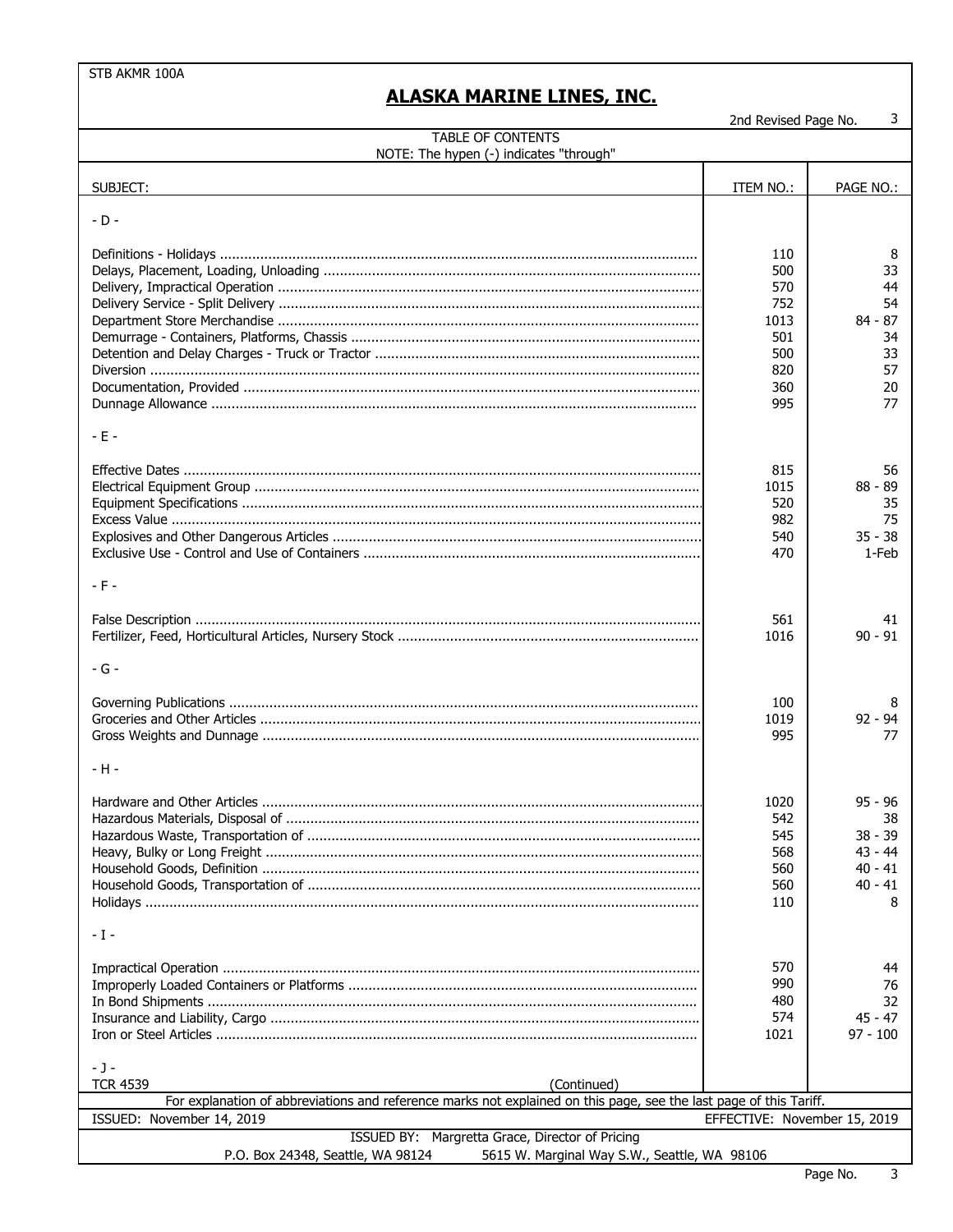## **ALASKA MARINE LINES, INC.**

2nd Revised Page No.

 $\overline{4}$ 

| TABLE OF CONTENTS<br>NOTE: The hypen (-) indicates "through"                                                                                         |                                                       |                                                              |  |  |
|------------------------------------------------------------------------------------------------------------------------------------------------------|-------------------------------------------------------|--------------------------------------------------------------|--|--|
| SUBJECT:                                                                                                                                             | ITEM NO.:                                             | PAGE NO.:                                                    |  |  |
| $-K -$                                                                                                                                               |                                                       |                                                              |  |  |
|                                                                                                                                                      | 810                                                   | 56                                                           |  |  |
| $-L -$                                                                                                                                               |                                                       |                                                              |  |  |
|                                                                                                                                                      | 891<br>891<br>574<br>891                              | 67<br>$66 - 67$<br>45<br>66                                  |  |  |
| - M -                                                                                                                                                |                                                       |                                                              |  |  |
|                                                                                                                                                      | 1025<br>891<br>611<br>610<br>610<br>340<br>645<br>900 | $103 - 106$<br>67<br>47<br>47<br>47<br>$14 - 15$<br>48<br>68 |  |  |
| $-N -$                                                                                                                                               |                                                       |                                                              |  |  |
|                                                                                                                                                      | 100<br>420                                            | 8<br>29                                                      |  |  |
| - 0 -                                                                                                                                                |                                                       |                                                              |  |  |
|                                                                                                                                                      | 1026<br>910<br>660<br>1024<br>568<br>882              | $107 - 108$<br>69<br>48<br>102<br>$43 - 44$<br>63            |  |  |
| - P -                                                                                                                                                |                                                       |                                                              |  |  |
|                                                                                                                                                      | 1023<br>700<br>1027<br>730<br>720<br>$---$<br>740     | 101<br>49<br>$109 - 110$<br>50<br>50<br>7<br>51              |  |  |
|                                                                                                                                                      | 750<br>751<br>563<br>730<br>775                       | 52<br>53<br>42<br>50<br>55                                   |  |  |
|                                                                                                                                                      | 235                                                   | 12                                                           |  |  |
|                                                                                                                                                      | 810                                                   | 56                                                           |  |  |
| <b>TCR 4539</b><br>(Continued)<br>For explanation of abbreviations and reference marks not explained on this page, see the last page of this Tariff. |                                                       |                                                              |  |  |
| ISSUED: November 14, 2019<br>EFFECTIVE: November 15, 2019                                                                                            |                                                       |                                                              |  |  |
| ISSUED BY: Margretta Grace, Director of Pricing<br>5615 W. Marginal Way S.W., Seattle, WA 98106<br>P.O. Box 24348, Seattle, WA 98124                 |                                                       |                                                              |  |  |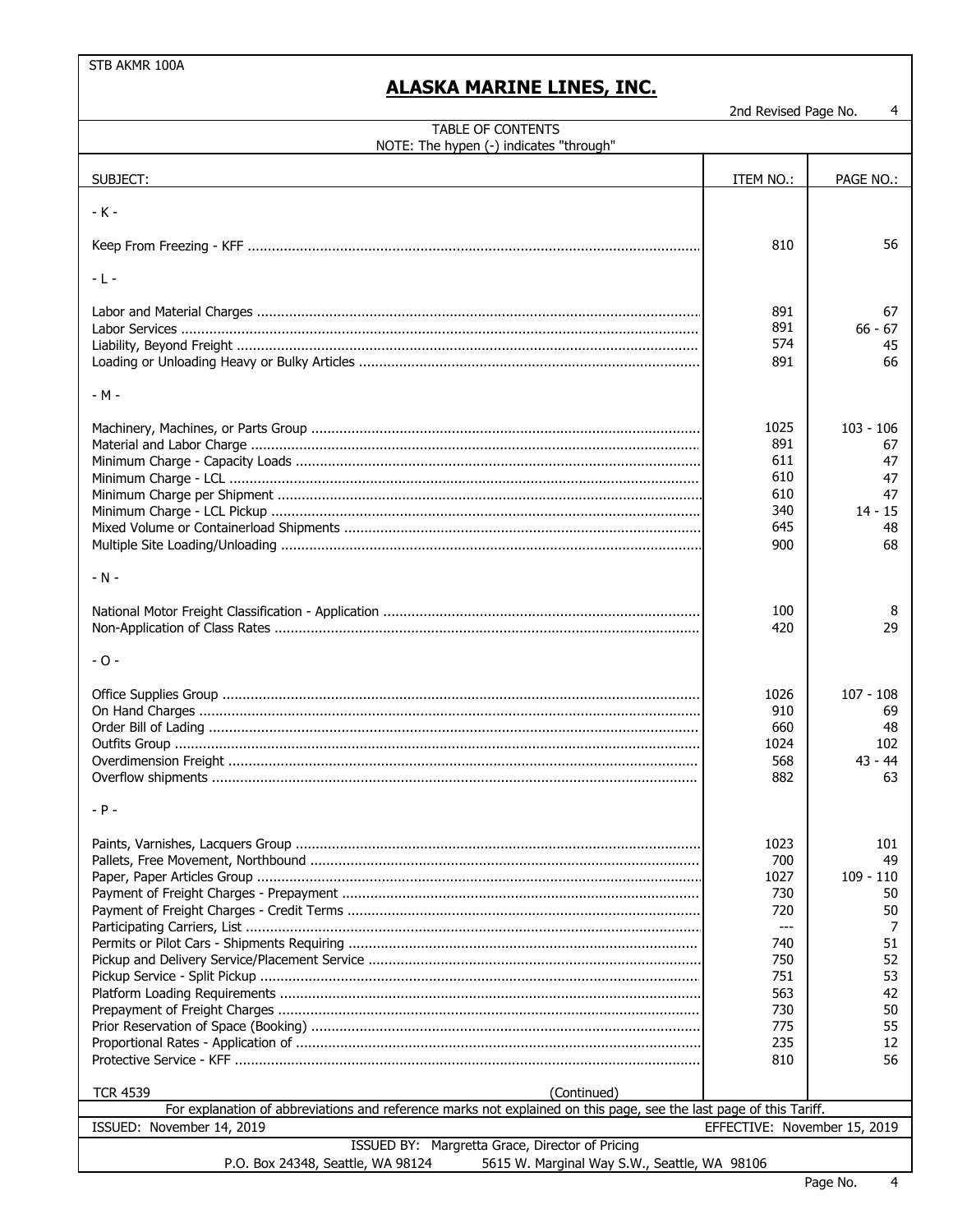# **ALASKA MARINE LINES, INC.**

5th Revised Page No. 5

| <b>TABLE OF CONTENTS</b><br>NOTE: The hypen (-) indicates "through"                                                |                             |                              |
|--------------------------------------------------------------------------------------------------------------------|-----------------------------|------------------------------|
|                                                                                                                    |                             |                              |
| SUBJECT:                                                                                                           | ITEM NO.:                   | PAGE NO.:                    |
| $-Q -$                                                                                                             |                             |                              |
| $-R -$                                                                                                             |                             |                              |
|                                                                                                                    | 815<br>820<br>830           | 56<br>57<br>$58 - 59$        |
|                                                                                                                    | 847<br>848<br>850<br>563    | 59<br>60<br>61<br>42         |
|                                                                                                                    | 860<br>1031<br>875          | 61<br>111<br>62              |
|                                                                                                                    | 775<br>996                  | 55<br>78                     |
| $-S -$                                                                                                             |                             |                              |
|                                                                                                                    | 882<br>884<br>884           | 63<br>64<br>64               |
|                                                                                                                    | 891<br>896<br>900<br>911    | 67<br>68<br>68<br>$72 - 73$  |
|                                                                                                                    | 910<br>910<br>752           | $69 - 71$<br>$69 - 71$<br>54 |
| - T -                                                                                                              | 751                         | 53                           |
|                                                                                                                    | 896<br>563<br>959<br>975    | 68<br>42<br>74<br>75         |
|                                                                                                                    |                             |                              |
|                                                                                                                    |                             |                              |
|                                                                                                                    |                             |                              |
|                                                                                                                    |                             |                              |
|                                                                                                                    |                             |                              |
| <b>TCR 4612</b><br>(Continued)                                                                                     |                             |                              |
| For explanation of abbreviations and reference marks not explained on this page, see the last page of this Tariff. |                             |                              |
| ISSUED: October 20, 2021<br>ISSUED BY: Margretta Grace, Director of Pricing                                        | EFFECTIVE: October 21, 2021 |                              |
| 5615 W. Marginal Way S.W., Seattle, WA 98106<br>P.O. Box 24348, Seattle, WA 98124                                  |                             |                              |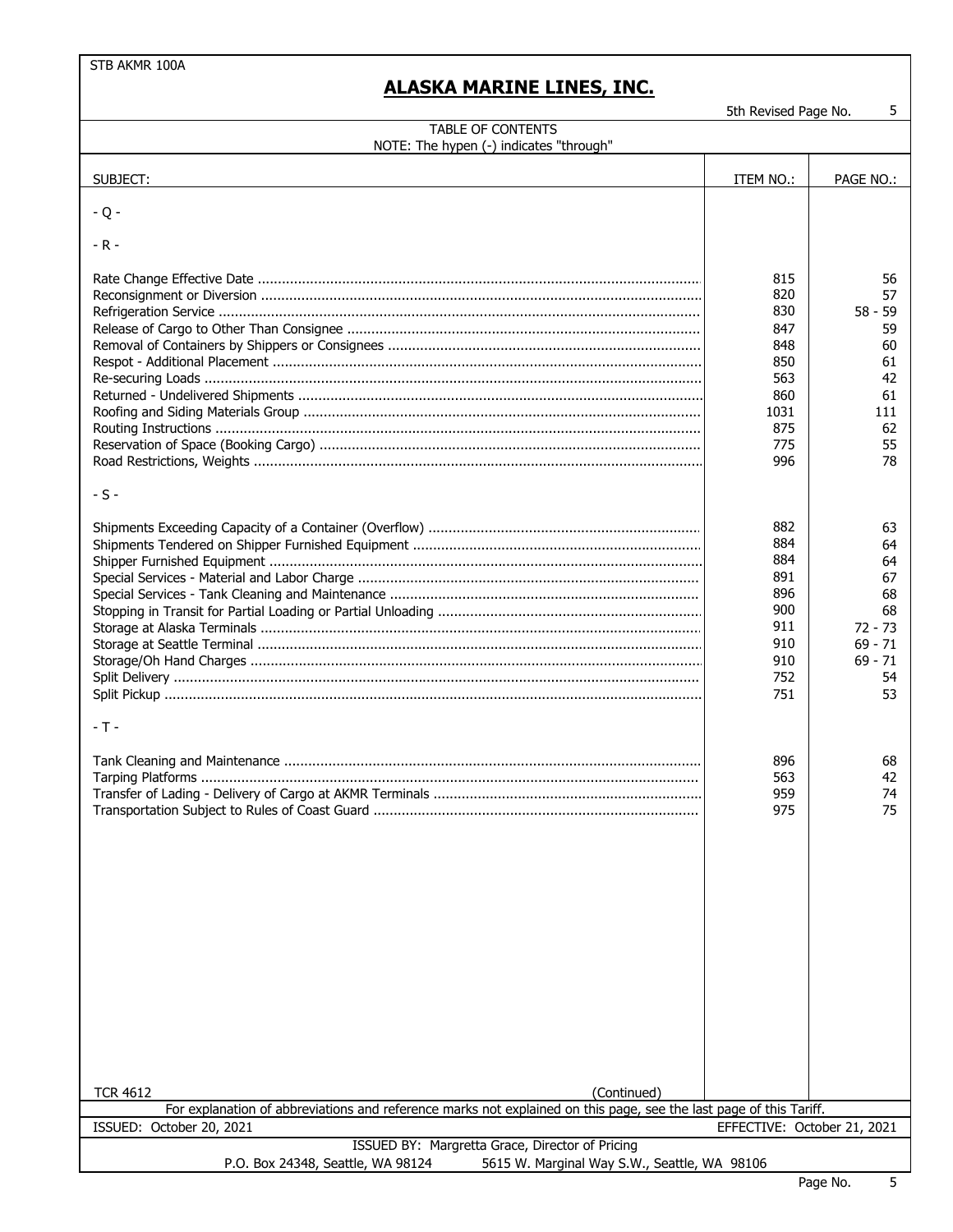|                                                                                                                                                 | 2nd Revised Page No.         | 6                     |  |  |
|-------------------------------------------------------------------------------------------------------------------------------------------------|------------------------------|-----------------------|--|--|
| <b>TABLE OF CONTENTS</b><br>NOTE: The hypen (-) indicates "through"                                                                             |                              |                       |  |  |
| SUBJECT:                                                                                                                                        | ITEM NO.:                    | PAGE NO.:             |  |  |
| $- U -$                                                                                                                                         |                              |                       |  |  |
|                                                                                                                                                 | 860                          | 61                    |  |  |
| $-V -$                                                                                                                                          |                              |                       |  |  |
|                                                                                                                                                 | 982<br>990<br>750<br>987     | 75<br>76<br>52<br>76  |  |  |
| - $W -$                                                                                                                                         |                              |                       |  |  |
|                                                                                                                                                 | 1033<br>992<br>995<br>996    | 112<br>76<br>77<br>78 |  |  |
| $-X -$                                                                                                                                          |                              |                       |  |  |
| $-Y -$                                                                                                                                          |                              |                       |  |  |
| $-Z -$                                                                                                                                          |                              |                       |  |  |
| <b>TCR 4539</b>                                                                                                                                 |                              |                       |  |  |
| For explanation of abbreviations and reference marks not explained on this page, see the last page of this Tariff.<br>ISSUED: November 14, 2019 | EFFECTIVE: November 15, 2019 |                       |  |  |
| ISSUED BY: Margretta Grace, Director of Pricing                                                                                                 |                              |                       |  |  |
| P.O. Box 24348, Seattle, WA 98124<br>5615 W. Marginal Way S.W., Seattle, WA 98106                                                               |                              |                       |  |  |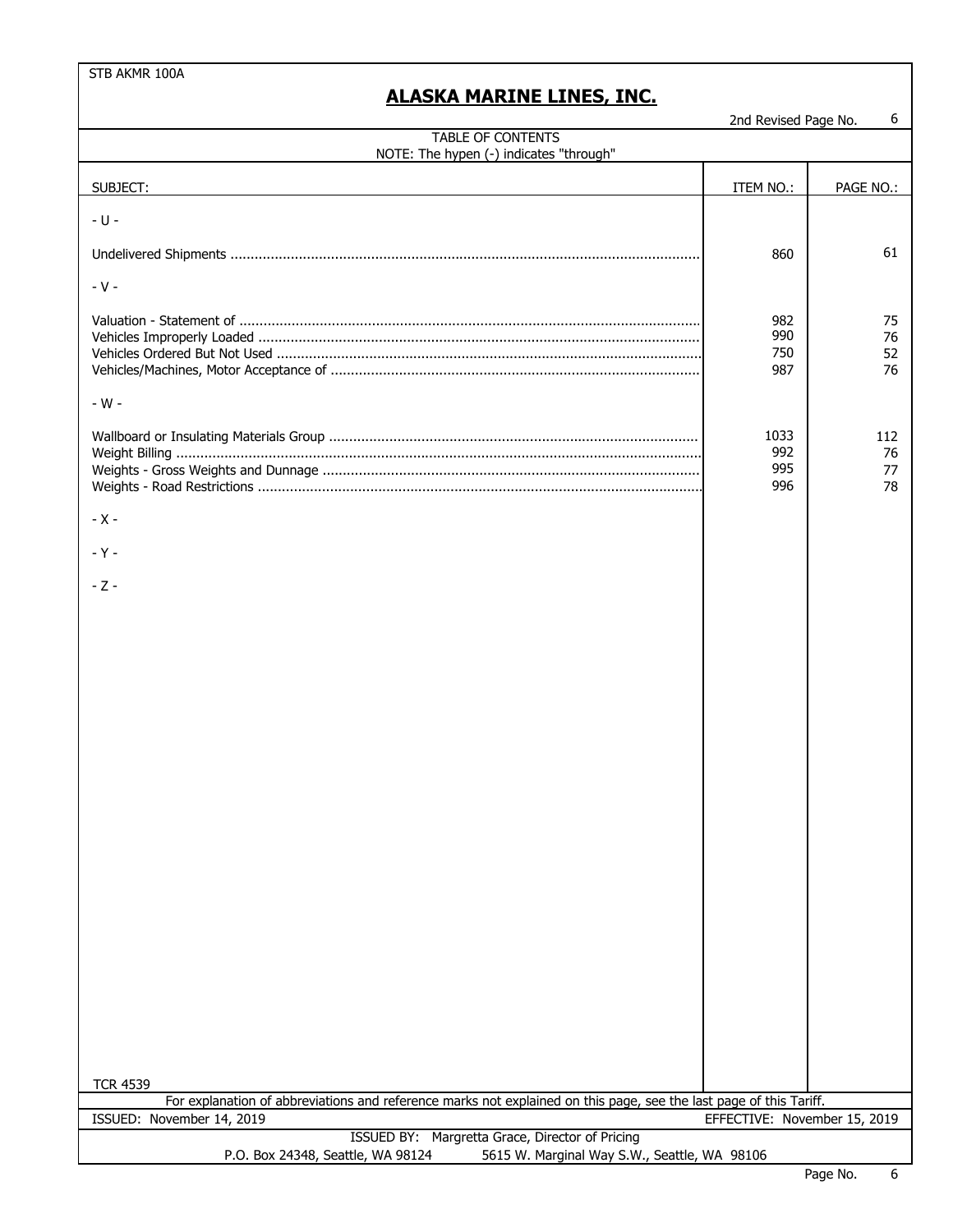#### **LIST OF PARTICIPATING CARRIERS:**

5th Revised Page No. 7

| Abbreviations: | Name of Carrier:                                                     |
|----------------|----------------------------------------------------------------------|
| AKMT           | Alaska Marine Trucking, LLC                                          |
| ALWE           | Alaska West Express<br>Anchorage, AK                                 |
| ATRF           | Arrowhead Transfer Company<br>Sitka, AK                              |
| <b>CLYE</b>    | Canadian Lynden Transport Company<br>Whitehorse, Yukon Territory, CD |
| I TIA          | Lynden Transport, Inc.<br>Seattle, WA                                |
| RELB           | Reliable Transfer Corp.<br>Juneau, AK                                |
| <b>NOLS</b>    | Northland Services, Inc.<br>Seattle, WA                              |

| ч |
|---|
|---|

| For explanation of abbreviations and reference marks not explained on this page, see the last page of this Tariff. |                           |                                   |                                              |                              |  |
|--------------------------------------------------------------------------------------------------------------------|---------------------------|-----------------------------------|----------------------------------------------|------------------------------|--|
|                                                                                                                    | ISSUED: November 14, 2019 |                                   |                                              | EFFECTIVE: November 15, 2019 |  |
| ISSUED BY: Margretta Grace, Director of Pricing                                                                    |                           |                                   |                                              |                              |  |
|                                                                                                                    |                           | P.O. Box 24348, Seattle, WA 98124 | 5615 W. Marginal Way S.W., Seattle, WA 98106 |                              |  |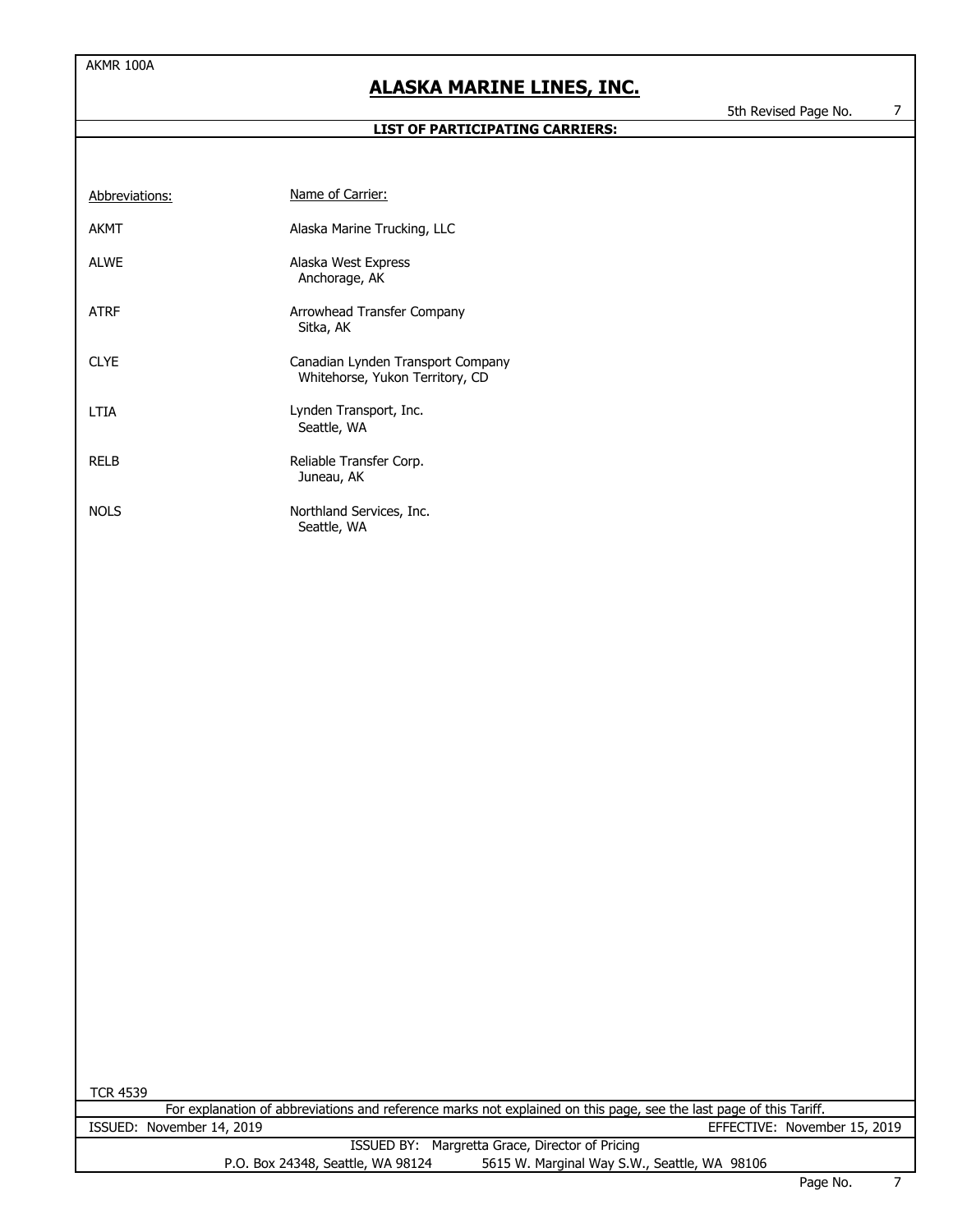|                                                                                                                                                                                                                                                                 | 3rd Revised Page No.                                                                                                                                                                                                                                                                                                                                                                                                                                                                                                                                 | 8           |  |  |
|-----------------------------------------------------------------------------------------------------------------------------------------------------------------------------------------------------------------------------------------------------------------|------------------------------------------------------------------------------------------------------------------------------------------------------------------------------------------------------------------------------------------------------------------------------------------------------------------------------------------------------------------------------------------------------------------------------------------------------------------------------------------------------------------------------------------------------|-------------|--|--|
|                                                                                                                                                                                                                                                                 | RULES AND REGULATIONS                                                                                                                                                                                                                                                                                                                                                                                                                                                                                                                                | <b>RULE</b> |  |  |
|                                                                                                                                                                                                                                                                 | <b>GOVERNING PUBLICATIONS:</b>                                                                                                                                                                                                                                                                                                                                                                                                                                                                                                                       | 100         |  |  |
|                                                                                                                                                                                                                                                                 | Except as otherwise provided herein, this Tariff is governed by the following publications, including supplements thereto<br>or subsequent re-issues thereof:                                                                                                                                                                                                                                                                                                                                                                                        |             |  |  |
| (1)                                                                                                                                                                                                                                                             | National Motor Freight Classification, STB NMF 100-AB Series, Issuing Officer.                                                                                                                                                                                                                                                                                                                                                                                                                                                                       |             |  |  |
|                                                                                                                                                                                                                                                                 | APPLICATION OF NATIONAL MOTOR FREIGHT CLASSIFICATION                                                                                                                                                                                                                                                                                                                                                                                                                                                                                                 |             |  |  |
| The rates, rules and regulations, estimated and minimum weights, shipping and packing requirements, allowances<br>(A)<br>and privileges or other provisions or conditions shown in this tariff supersede those in the National Motor Freight<br>Classification. |                                                                                                                                                                                                                                                                                                                                                                                                                                                                                                                                                      |             |  |  |
| (B)                                                                                                                                                                                                                                                             | When the rates in this tariff are silent as to rules and regulations, estimated and minimum weights, shipping and<br>packing requirements, allowances and privileges or other provisions or conditions, the rates which are prescribed<br>in such commodity items shall be subject to the terms (including estimated and minimum weights, shipping and<br>packing requirements or other provisions or conditions) prescribed in connection with the ratings in the<br>National Motor Freight Classification referred to above on the same commodity. |             |  |  |
| (C)                                                                                                                                                                                                                                                             | Wherever the terms "Less than Truckload" or "LTL" appear in the Governing Classification, the same will be<br>interpreted to mean "Less than Containerload" or "LCL" in the application of this Tariff.                                                                                                                                                                                                                                                                                                                                              |             |  |  |
|                                                                                                                                                                                                                                                                 | DEFINITIONS - HOLIDAYS:                                                                                                                                                                                                                                                                                                                                                                                                                                                                                                                              | 110         |  |  |
|                                                                                                                                                                                                                                                                 | HOLIDAYS                                                                                                                                                                                                                                                                                                                                                                                                                                                                                                                                             |             |  |  |
| (A)                                                                                                                                                                                                                                                             | Where reference is made in this tariff to the term "Holidays", the following holidays are referred to: (See Note 1)                                                                                                                                                                                                                                                                                                                                                                                                                                  |             |  |  |
|                                                                                                                                                                                                                                                                 | Christmas Day<br>Labor Day<br>Thanksgiving Day<br>Day after Christmas Day<br>Memorial Day<br>Day after Thanksgiving Day<br>Independence Day<br>New Year's Day                                                                                                                                                                                                                                                                                                                                                                                        |             |  |  |
| NOTE 1:                                                                                                                                                                                                                                                         | When the holiday falls on Saturday, the proceeding workday will be designated as the holiday. When the holiday<br>falls on a Sunday, the following workday will be designated as the holiday.                                                                                                                                                                                                                                                                                                                                                        |             |  |  |
|                                                                                                                                                                                                                                                                 |                                                                                                                                                                                                                                                                                                                                                                                                                                                                                                                                                      |             |  |  |
|                                                                                                                                                                                                                                                                 |                                                                                                                                                                                                                                                                                                                                                                                                                                                                                                                                                      |             |  |  |
| <b>TCR 4539</b>                                                                                                                                                                                                                                                 | For explanation of abbreviations and reference marks not explained on this page, see the last page of this Tariff.                                                                                                                                                                                                                                                                                                                                                                                                                                   |             |  |  |
|                                                                                                                                                                                                                                                                 | ISSUED: November 14, 2019<br>EFFECTIVE: November 15, 2019                                                                                                                                                                                                                                                                                                                                                                                                                                                                                            |             |  |  |
|                                                                                                                                                                                                                                                                 | ISSUED BY: Margretta Grace, Director of Pricing<br>P.O. Box 24348, Seattle, WA 98124<br>5615 W. Marginal Way S.W., Seattle, WA 98106                                                                                                                                                                                                                                                                                                                                                                                                                 |             |  |  |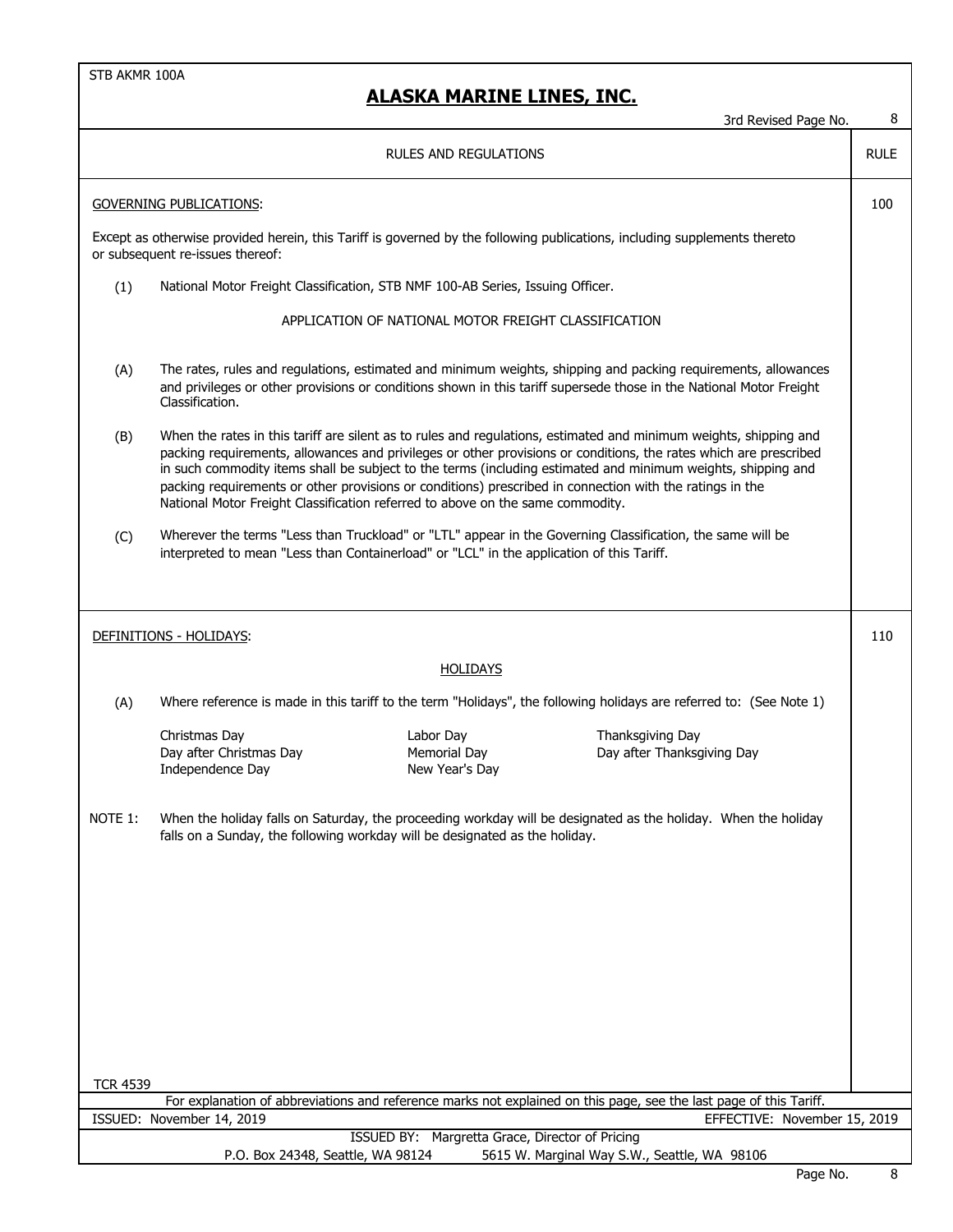|                 | 8th Revised Page No.                                                                                                                                                                                                                                                                                                                                                                                                                                                                                                                                                                                                                                                                                                                                                          | 9           |
|-----------------|-------------------------------------------------------------------------------------------------------------------------------------------------------------------------------------------------------------------------------------------------------------------------------------------------------------------------------------------------------------------------------------------------------------------------------------------------------------------------------------------------------------------------------------------------------------------------------------------------------------------------------------------------------------------------------------------------------------------------------------------------------------------------------|-------------|
|                 | RULES AND REGULATIONS                                                                                                                                                                                                                                                                                                                                                                                                                                                                                                                                                                                                                                                                                                                                                         | <b>RULE</b> |
|                 | APPLICATION OF RATES - GENERAL:                                                                                                                                                                                                                                                                                                                                                                                                                                                                                                                                                                                                                                                                                                                                               | 160         |
| А.              | Except as otherwise provided, this tariff applies to the transportation of General Commodities in AQ, LCL, CL<br>or Volume quantities via routes provided in Rule 875.                                                                                                                                                                                                                                                                                                                                                                                                                                                                                                                                                                                                        |             |
| В.              | The carrier reserves the right, when because of traffic congestion or other causes or conditions beyond carrier's<br>control, to forward traffic via any routes over the routes of carriers concurring herein.                                                                                                                                                                                                                                                                                                                                                                                                                                                                                                                                                                |             |
| C.              | Rates named herein apply via a combination of motor-water-motor routes, except as otherwise may be provided.                                                                                                                                                                                                                                                                                                                                                                                                                                                                                                                                                                                                                                                                  |             |
| D.              | Freight to or from ports named herein will be accepted and handled direct only when carrier feels the quantity<br>offered is sufficient to justify the expense of the call.                                                                                                                                                                                                                                                                                                                                                                                                                                                                                                                                                                                                   |             |
| Ε.              | Freight that is charged on a per linear or square foot basis will have its measurements rounded up to the next<br>whole foot. Fractions of feet will not be used when calculating the charges.                                                                                                                                                                                                                                                                                                                                                                                                                                                                                                                                                                                |             |
| F.              | Freight loaded to containers or platforms, or any other equipment style, under shipper load and count conditions,<br>will move at AQ, CL or Volume rate at the appropriate rate in the prevailing tariff.                                                                                                                                                                                                                                                                                                                                                                                                                                                                                                                                                                     |             |
| G.              | Where rates are determined by measurement or weight, (other than per linear foot or square foot see (E) above)<br>measurement will be rounded to the whole foot and weight will be rounded to the whole pound.<br>Fractions of 1/2 foot or more shall be rounded to the next whole foot.<br>Fractions of 1/2 pound or more shall be rounded to the next whole pound.                                                                                                                                                                                                                                                                                                                                                                                                          |             |
| Η.              | Where measurement or weight determined rates with the sum being whichever is greater, the calculation shall be<br>made on the total weight of the shipment and the total measurement of the shipment. Shipments will not be<br>partially rated by weight or measurement. In the absence of a total measurement, the rate shall be calculated<br>on the total weight.                                                                                                                                                                                                                                                                                                                                                                                                          |             |
| Ι.              | Rates are shown in dollars and cents per one hundred (100) pounds unless otherwise stated.                                                                                                                                                                                                                                                                                                                                                                                                                                                                                                                                                                                                                                                                                    |             |
| J.              | When rates are expressed as a flat charge per container or platform, with or without excess weight provisions, and<br>multiple commodities are loaded to a single piece of equipment, the applied rate will be the highest applicable<br>commodity rate.                                                                                                                                                                                                                                                                                                                                                                                                                                                                                                                      |             |
| <b>TCR_4597</b> |                                                                                                                                                                                                                                                                                                                                                                                                                                                                                                                                                                                                                                                                                                                                                                               |             |
|                 | APPLICATION OF RATES - ESTIMATED FREIGHT CHARGES:                                                                                                                                                                                                                                                                                                                                                                                                                                                                                                                                                                                                                                                                                                                             | 190         |
|                 | When requested, Carrier will furnish, either orally, in writing, or by electronic means, an estimate of the tariff charges,<br>applicable on any given shipment, moving under the provisions of this tariff. The estimate will be given on the basis of the<br>effectively published tariff provisions according to the facts, concerning the shipment which are made known to the carrier.<br>Estimates of freight charges are furnished as a convenience to the shipping public and represent nothing more than an<br>approximation of freight charges, which is not binding either on the carrier or the shipper. All transportation charges on a<br>shipment will be assessed on the basis of the published tariff provisions lawfully in effect at the time of shipment. |             |
|                 |                                                                                                                                                                                                                                                                                                                                                                                                                                                                                                                                                                                                                                                                                                                                                                               |             |
| <b>TCR 4539</b> |                                                                                                                                                                                                                                                                                                                                                                                                                                                                                                                                                                                                                                                                                                                                                                               |             |
|                 | For explanation of abbreviations and reference marks not explained on this page, see the last page of this Tariff.                                                                                                                                                                                                                                                                                                                                                                                                                                                                                                                                                                                                                                                            |             |
|                 | ISSUED: April 7, 2021<br>EFFECTIVE: April 7, 2021                                                                                                                                                                                                                                                                                                                                                                                                                                                                                                                                                                                                                                                                                                                             |             |
|                 | ISSUED BY: Margretta Grace, Director of Pricing<br>P.O. Box 24348, Seattle, WA 98124<br>5615 W. Marginal Way S.W., Seattle, WA 98106                                                                                                                                                                                                                                                                                                                                                                                                                                                                                                                                                                                                                                          |             |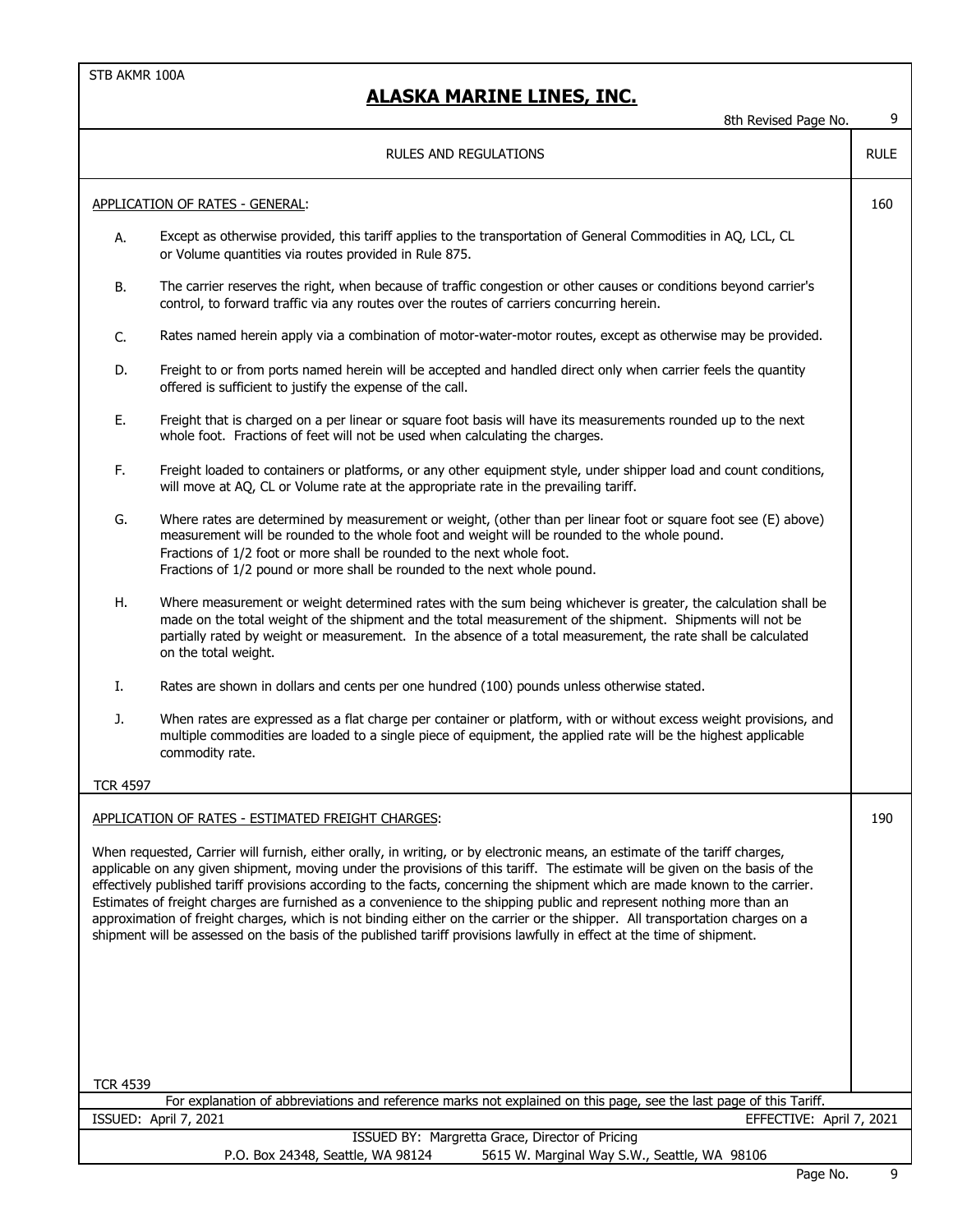|                                                 |                                                                  |                                                                                                                    | 401 Revised Page No.                                                                                                                               | τv          |  |  |  |
|-------------------------------------------------|------------------------------------------------------------------|--------------------------------------------------------------------------------------------------------------------|----------------------------------------------------------------------------------------------------------------------------------------------------|-------------|--|--|--|
|                                                 |                                                                  | <b>RULES AND REGULATIONS</b>                                                                                       |                                                                                                                                                    | <b>RULE</b> |  |  |  |
| APPLICATION OF RATES - NON-APPLICATION TO LTIA: |                                                                  |                                                                                                                    |                                                                                                                                                    |             |  |  |  |
|                                                 | The following Items will not apply to shipments moving via LTIA: |                                                                                                                    |                                                                                                                                                    |             |  |  |  |
|                                                 | <b>Tariff Numbers:</b>                                           | <b>Item Numbers:</b>                                                                                               | <b>Provisions with</b><br><b>Non-Application:</b>                                                                                                  |             |  |  |  |
|                                                 | STB AKMR 100 Series                                              | All                                                                                                                | Any rates referencing the (DO) symbol                                                                                                              |             |  |  |  |
|                                                 |                                                                  | 460                                                                                                                | Consolidation                                                                                                                                      |             |  |  |  |
|                                                 | All STB AKMR 300 Series                                          | All                                                                                                                | Any rates referencing the (DO) symbol (1)                                                                                                          |             |  |  |  |
|                                                 | All STB AKMR 300 Series                                          | <b>Class Rates</b>                                                                                                 | Class rates will not apply on shipments of<br>Animals, Birds, Fish or Reptiles, stuffed                                                            |             |  |  |  |
|                                                 | All STB AKMR 300 Series                                          | All                                                                                                                | All Class and Commodity rates                                                                                                                      |             |  |  |  |
|                                                 |                                                                  | (1) EXCEPTION: The following Items prefaced with a (DO) symbol will apply via LTIA: Item 2359 in AKMR 300, series. |                                                                                                                                                    |             |  |  |  |
| NOTE 1.                                         | and the bill of lading is so noted.                              | When via LTIA, rates in AKMR series of tariffs will apply only when Barge/Water service is specifically requested  |                                                                                                                                                    |             |  |  |  |
|                                                 |                                                                  |                                                                                                                    |                                                                                                                                                    |             |  |  |  |
|                                                 |                                                                  |                                                                                                                    |                                                                                                                                                    |             |  |  |  |
|                                                 |                                                                  |                                                                                                                    |                                                                                                                                                    |             |  |  |  |
|                                                 |                                                                  |                                                                                                                    |                                                                                                                                                    |             |  |  |  |
|                                                 |                                                                  |                                                                                                                    |                                                                                                                                                    |             |  |  |  |
|                                                 |                                                                  |                                                                                                                    |                                                                                                                                                    |             |  |  |  |
|                                                 |                                                                  |                                                                                                                    |                                                                                                                                                    |             |  |  |  |
|                                                 |                                                                  |                                                                                                                    |                                                                                                                                                    |             |  |  |  |
|                                                 |                                                                  |                                                                                                                    |                                                                                                                                                    |             |  |  |  |
|                                                 |                                                                  |                                                                                                                    |                                                                                                                                                    |             |  |  |  |
|                                                 |                                                                  |                                                                                                                    |                                                                                                                                                    |             |  |  |  |
|                                                 |                                                                  |                                                                                                                    |                                                                                                                                                    |             |  |  |  |
|                                                 |                                                                  |                                                                                                                    |                                                                                                                                                    |             |  |  |  |
|                                                 |                                                                  |                                                                                                                    |                                                                                                                                                    |             |  |  |  |
|                                                 |                                                                  |                                                                                                                    |                                                                                                                                                    |             |  |  |  |
| <b>TCR 4539</b>                                 |                                                                  |                                                                                                                    |                                                                                                                                                    |             |  |  |  |
|                                                 | ISSUED: November 14, 2019                                        |                                                                                                                    | For explanation of abbreviations and reference marks not explained on this page, see the last page of this Tariff.<br>EFFECTIVE: November 15, 2019 |             |  |  |  |
|                                                 |                                                                  | ISSUED BY: Margretta Grace, Director of Pricing                                                                    |                                                                                                                                                    |             |  |  |  |
|                                                 | P.O. Box 24348, Seattle, WA 98124                                |                                                                                                                    | 5615 W. Marginal Way S.W., Seattle, WA 98106                                                                                                       |             |  |  |  |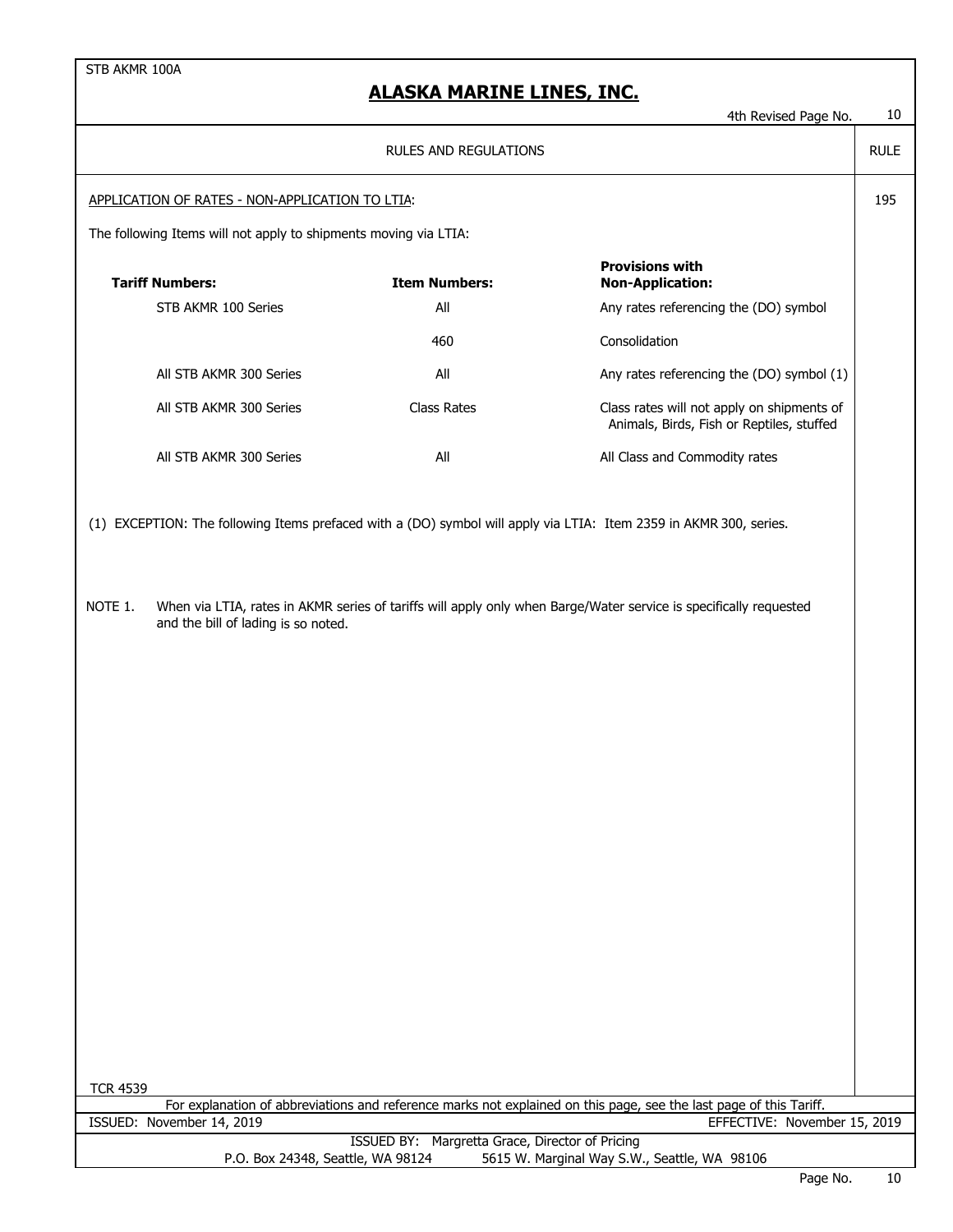|                                                                                                                                                                                                                                                                                                                                                                                    |                                                                                                                                                                                                                                                                                                                                                                                                           |     |      |                                      |      |      | 10th Revised Page No.       | 11  |  |  |
|------------------------------------------------------------------------------------------------------------------------------------------------------------------------------------------------------------------------------------------------------------------------------------------------------------------------------------------------------------------------------------|-----------------------------------------------------------------------------------------------------------------------------------------------------------------------------------------------------------------------------------------------------------------------------------------------------------------------------------------------------------------------------------------------------------|-----|------|--------------------------------------|------|------|-----------------------------|-----|--|--|
| RULES AND REGULATIONS                                                                                                                                                                                                                                                                                                                                                              |                                                                                                                                                                                                                                                                                                                                                                                                           |     |      |                                      |      |      |                             |     |  |  |
|                                                                                                                                                                                                                                                                                                                                                                                    | APPLICATION OF RATES - PER CONTAINER MINIMUM WEIGHTS:                                                                                                                                                                                                                                                                                                                                                     |     |      |                                      |      |      |                             | 210 |  |  |
| Unless otherwise stated, Class and Commodity rates are based on 20', 24', 40' and 53' container/platforms, or 20', 24', 40'<br>and 53' refrigerated/insulated containers.                                                                                                                                                                                                          |                                                                                                                                                                                                                                                                                                                                                                                                           |     |      |                                      |      |      |                             |     |  |  |
| Unless otherwise specified in individual Class or Commodity rate items, the containerload minimum weights symbolized by the<br>number in parenthesis next to the total weight minimums indicate minimum weights in thousands of pounds per<br>container/platform. When no equipment size is shown next to the minimum weight the minimum is established for 20'<br>equipment only. |                                                                                                                                                                                                                                                                                                                                                                                                           |     |      |                                      |      |      |                             |     |  |  |
|                                                                                                                                                                                                                                                                                                                                                                                    | When containers, other than 20', 24', 40' and 53' container/platform or 20', 24', 40' and 53' refrigerated/insulated container<br>(See Item 520 for equipment specifications) are used, the containerload minimum weights or per container rates shall be<br>increased by using the following formulas:                                                                                                   |     |      |                                      |      |      |                             |     |  |  |
| (1)                                                                                                                                                                                                                                                                                                                                                                                | Container Load Minimum Weights: Take the minimum weight requirements for a 20' or 40' container/platform<br>or refrigerated/insulated container and increase the minimum weight by the conversion factor shown in (2) below.                                                                                                                                                                              |     |      |                                      |      |      |                             |     |  |  |
|                                                                                                                                                                                                                                                                                                                                                                                    | If the new container load minimum weight exceeds the capacity of the container, the charges shall be calculated<br>as a per container rate, by multiplying the per hundred weight rate of the commodity by the containerload<br>minimum weight that had exceeded the capacity of the container. In no case shall a container be loaded to a<br>weight exceeding its capacity or legal road weight limits. |     |      |                                      |      |      |                             |     |  |  |
|                                                                                                                                                                                                                                                                                                                                                                                    | Per Container Rates: Take the per container/platform rate and multiply by the conversion factor shown<br>in $(2)$ below.                                                                                                                                                                                                                                                                                  |     |      |                                      |      |      |                             |     |  |  |
| (2)                                                                                                                                                                                                                                                                                                                                                                                |                                                                                                                                                                                                                                                                                                                                                                                                           |     |      | Increase by conversion factor shown: |      |      |                             |     |  |  |
|                                                                                                                                                                                                                                                                                                                                                                                    | <b>CONVERSION</b>                                                                                                                                                                                                                                                                                                                                                                                         | 20' | 24'  | 40'                                  | 45'  | 48'  | 53'                         |     |  |  |
|                                                                                                                                                                                                                                                                                                                                                                                    | 20' minimum weight<br>or 20' per container<br>charge                                                                                                                                                                                                                                                                                                                                                      | 1.0 | 1.4  | 1.95                                 | 2.5  | 2.5  | 2.5                         |     |  |  |
|                                                                                                                                                                                                                                                                                                                                                                                    | 40' minimum weight<br>or 40' per container<br>charge                                                                                                                                                                                                                                                                                                                                                      | 0.7 | 0.85 | 1.0                                  | 1.25 | 1.25 | 1.27                        |     |  |  |
|                                                                                                                                                                                                                                                                                                                                                                                    |                                                                                                                                                                                                                                                                                                                                                                                                           |     |      |                                      |      |      |                             |     |  |  |
|                                                                                                                                                                                                                                                                                                                                                                                    |                                                                                                                                                                                                                                                                                                                                                                                                           |     |      |                                      |      |      |                             |     |  |  |
|                                                                                                                                                                                                                                                                                                                                                                                    |                                                                                                                                                                                                                                                                                                                                                                                                           |     |      |                                      |      |      |                             |     |  |  |
|                                                                                                                                                                                                                                                                                                                                                                                    |                                                                                                                                                                                                                                                                                                                                                                                                           |     |      |                                      |      |      |                             |     |  |  |
|                                                                                                                                                                                                                                                                                                                                                                                    |                                                                                                                                                                                                                                                                                                                                                                                                           |     |      |                                      |      |      |                             |     |  |  |
| <b>TCR 4574</b>                                                                                                                                                                                                                                                                                                                                                                    |                                                                                                                                                                                                                                                                                                                                                                                                           |     |      |                                      |      |      |                             |     |  |  |
|                                                                                                                                                                                                                                                                                                                                                                                    | For explanation of abbreviations and reference marks not explained on this page, see the last page of this Tariff.<br>ISSUED: October 29, 2020                                                                                                                                                                                                                                                            |     |      |                                      |      |      | EFFECTIVE: October 30, 2020 |     |  |  |
|                                                                                                                                                                                                                                                                                                                                                                                    |                                                                                                                                                                                                                                                                                                                                                                                                           |     |      |                                      |      |      |                             |     |  |  |
| ISSUED BY: Margretta Grace, Director of Pricing<br>P.O. Box 24348, Seattle, WA 98124<br>5615 W. Marginal Way S.W., Seattle, WA 98106                                                                                                                                                                                                                                               |                                                                                                                                                                                                                                                                                                                                                                                                           |     |      |                                      |      |      |                             |     |  |  |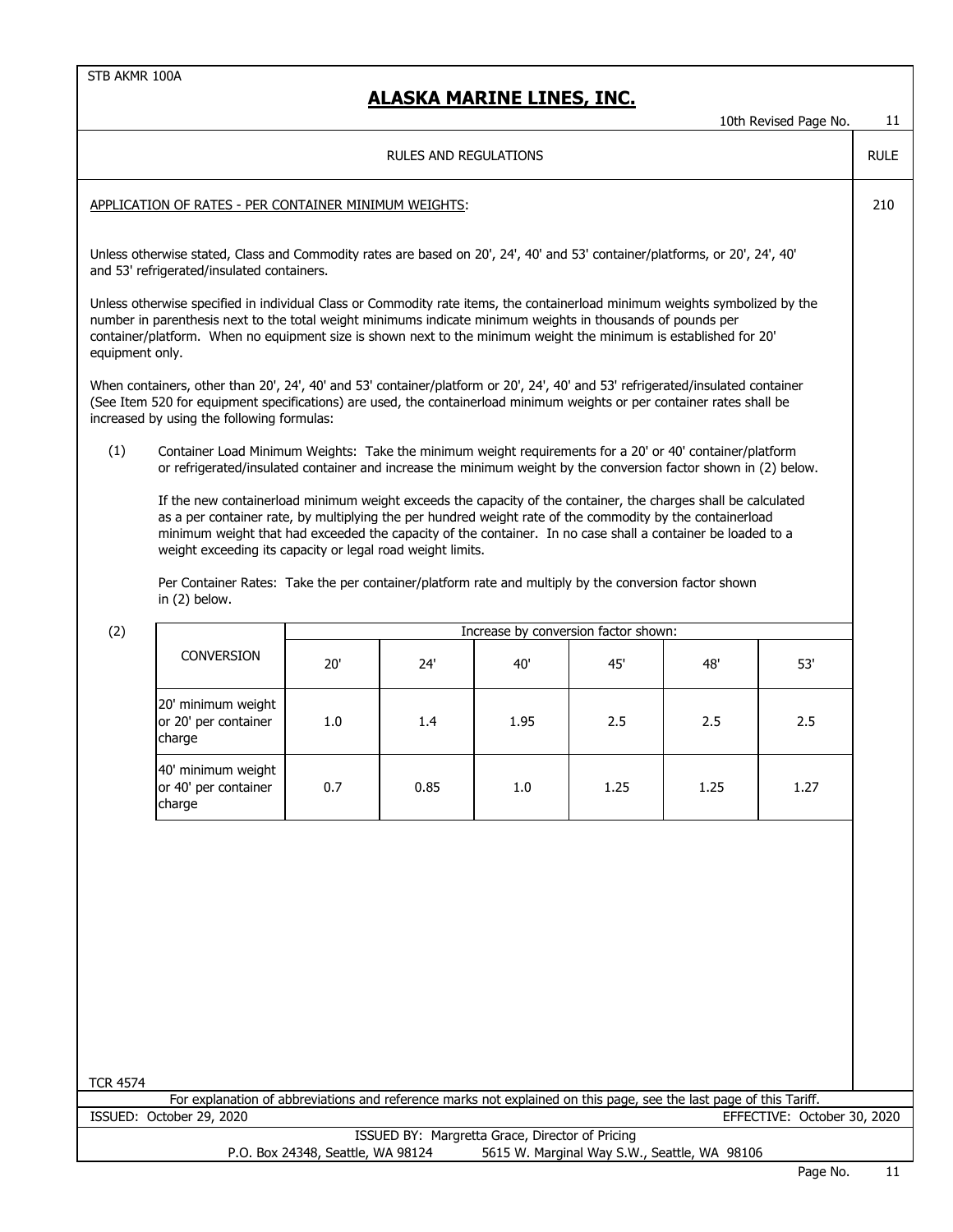|                                                                                                                                                                                                                                                                                                                                 |                                                                                                                                                                                                                                                                                                                                                                                                                                                                                                                                                                                                                                                                                                                                        | 2nd Revised Page No.       | 12          |  |  |  |  |
|---------------------------------------------------------------------------------------------------------------------------------------------------------------------------------------------------------------------------------------------------------------------------------------------------------------------------------|----------------------------------------------------------------------------------------------------------------------------------------------------------------------------------------------------------------------------------------------------------------------------------------------------------------------------------------------------------------------------------------------------------------------------------------------------------------------------------------------------------------------------------------------------------------------------------------------------------------------------------------------------------------------------------------------------------------------------------------|----------------------------|-------------|--|--|--|--|
|                                                                                                                                                                                                                                                                                                                                 | <b>RULES AND REGULATIONS</b>                                                                                                                                                                                                                                                                                                                                                                                                                                                                                                                                                                                                                                                                                                           |                            | <b>RULE</b> |  |  |  |  |
| APPLICATION OF RATES - NON-RECOURSE CLAUSE:                                                                                                                                                                                                                                                                                     |                                                                                                                                                                                                                                                                                                                                                                                                                                                                                                                                                                                                                                                                                                                                        |                            | 230         |  |  |  |  |
|                                                                                                                                                                                                                                                                                                                                 | EXCEPTION TO NMFC UNIFORM STRAIGHT BILL OF LADING - SECTION 7:                                                                                                                                                                                                                                                                                                                                                                                                                                                                                                                                                                                                                                                                         |                            |             |  |  |  |  |
| The party (e.g. consignor, consignee or beneficial owner) that is liable for the freight and other lawful charges shall be liable<br>for, and shall pay to the carrier, all reasonable attorney's fees and costs incurred by the carrier for any legal action taken by<br>the carrier to collect the freight and other charges. |                                                                                                                                                                                                                                                                                                                                                                                                                                                                                                                                                                                                                                                                                                                                        |                            |             |  |  |  |  |
| provided herein.                                                                                                                                                                                                                                                                                                                | The provisions of the Non-Recourse Clause, if signed by the consignor on the face of the bill of lading, will apply only to a collect<br>shipment or to accessorial services ordered after the shipment has been tendered to AKMR for transportation. Provisions of<br>the Non-Recourse Clause, as set forth on the face of the bill of lading, will not apply to prepaid charges, except as otherwise                                                                                                                                                                                                                                                                                                                                 |                            |             |  |  |  |  |
|                                                                                                                                                                                                                                                                                                                                 | Where the shipment has been designated as prepaid, the provisions of the Non-Recourse Clause, as set forth on the face of the<br>bill of lading, will apply only to services ordered after the shipment has been tendered to AKMR for transportation. This clause<br>will not release the shipper from responsibility for payment of freight charges or for payment of the accessorial services ordered<br>on the bill of lading that are received prior to, and when, shipment is tendered to AKMR.                                                                                                                                                                                                                                   |                            |             |  |  |  |  |
|                                                                                                                                                                                                                                                                                                                                 | APPLICATION OF RATES - THROUGH, PROPORTIONAL:                                                                                                                                                                                                                                                                                                                                                                                                                                                                                                                                                                                                                                                                                          |                            | 235         |  |  |  |  |
| А.<br>charge.                                                                                                                                                                                                                                                                                                                   | Where through, joint, or proportional rates are published in this tariff, such rates are applicable rates over these<br>routes and may not be substituted by rates for intermediate routes, even if the intermediate rate may be a lesser                                                                                                                                                                                                                                                                                                                                                                                                                                                                                              |                            |             |  |  |  |  |
| В.                                                                                                                                                                                                                                                                                                                              | The entire shipment must be delivered to AKMR's terminal at Seattle, WA.                                                                                                                                                                                                                                                                                                                                                                                                                                                                                                                                                                                                                                                               |                            |             |  |  |  |  |
| C.<br>at Seattle, WA.                                                                                                                                                                                                                                                                                                           | Rates apply only when the shipment has moved directly from origins specified in the rate Item to AKMR's terminal                                                                                                                                                                                                                                                                                                                                                                                                                                                                                                                                                                                                                       |                            |             |  |  |  |  |
| D.                                                                                                                                                                                                                                                                                                                              | The provisions of Rules 460, 645 and 882 are not applicable.                                                                                                                                                                                                                                                                                                                                                                                                                                                                                                                                                                                                                                                                           |                            |             |  |  |  |  |
| ADVANCING CHARGES:                                                                                                                                                                                                                                                                                                              | (Exception to NMFC Item No. 300)                                                                                                                                                                                                                                                                                                                                                                                                                                                                                                                                                                                                                                                                                                       |                            | 300         |  |  |  |  |
|                                                                                                                                                                                                                                                                                                                                 | No charges will be advanced to shippers, owners, consignee, their warehouseman or agents, except those incidental to the<br>transportation of freight (including drayage, wharfage, handling and other terminal charges) and then only on such freight, which<br>in the estimate of the carrier's agent, is valued in excess of freight charges, including the incidental charges described herein.<br>The cost or any part thereof of the articles being shipped, will not be advanced. Advance charges must be presented to the<br>carrier at the time of delivery of cargo to the carrier's terminal. Carrier will not issue a corrected freight bill based solely upon<br>a change in instructions regarding advancing of charges. |                            |             |  |  |  |  |
|                                                                                                                                                                                                                                                                                                                                 |                                                                                                                                                                                                                                                                                                                                                                                                                                                                                                                                                                                                                                                                                                                                        |                            |             |  |  |  |  |
|                                                                                                                                                                                                                                                                                                                                 |                                                                                                                                                                                                                                                                                                                                                                                                                                                                                                                                                                                                                                                                                                                                        |                            |             |  |  |  |  |
|                                                                                                                                                                                                                                                                                                                                 |                                                                                                                                                                                                                                                                                                                                                                                                                                                                                                                                                                                                                                                                                                                                        |                            |             |  |  |  |  |
|                                                                                                                                                                                                                                                                                                                                 |                                                                                                                                                                                                                                                                                                                                                                                                                                                                                                                                                                                                                                                                                                                                        |                            |             |  |  |  |  |
|                                                                                                                                                                                                                                                                                                                                 |                                                                                                                                                                                                                                                                                                                                                                                                                                                                                                                                                                                                                                                                                                                                        |                            |             |  |  |  |  |
|                                                                                                                                                                                                                                                                                                                                 |                                                                                                                                                                                                                                                                                                                                                                                                                                                                                                                                                                                                                                                                                                                                        |                            |             |  |  |  |  |
| <b>TCR 4545</b>                                                                                                                                                                                                                                                                                                                 |                                                                                                                                                                                                                                                                                                                                                                                                                                                                                                                                                                                                                                                                                                                                        |                            |             |  |  |  |  |
| ISSUED: January 3, 2020                                                                                                                                                                                                                                                                                                         | For explanation of abbreviations and reference marks not explained on this page, see the last page of this Tariff.                                                                                                                                                                                                                                                                                                                                                                                                                                                                                                                                                                                                                     | EFFECTIVE: January 6, 2020 |             |  |  |  |  |
|                                                                                                                                                                                                                                                                                                                                 | ISSUED BY: Margretta Grace, Director of Pricing                                                                                                                                                                                                                                                                                                                                                                                                                                                                                                                                                                                                                                                                                        |                            |             |  |  |  |  |
|                                                                                                                                                                                                                                                                                                                                 | P.O. Box 24348, Seattle, WA 98124<br>5615 W. Marginal Way S.W., Seattle, WA 98106                                                                                                                                                                                                                                                                                                                                                                                                                                                                                                                                                                                                                                                      |                            |             |  |  |  |  |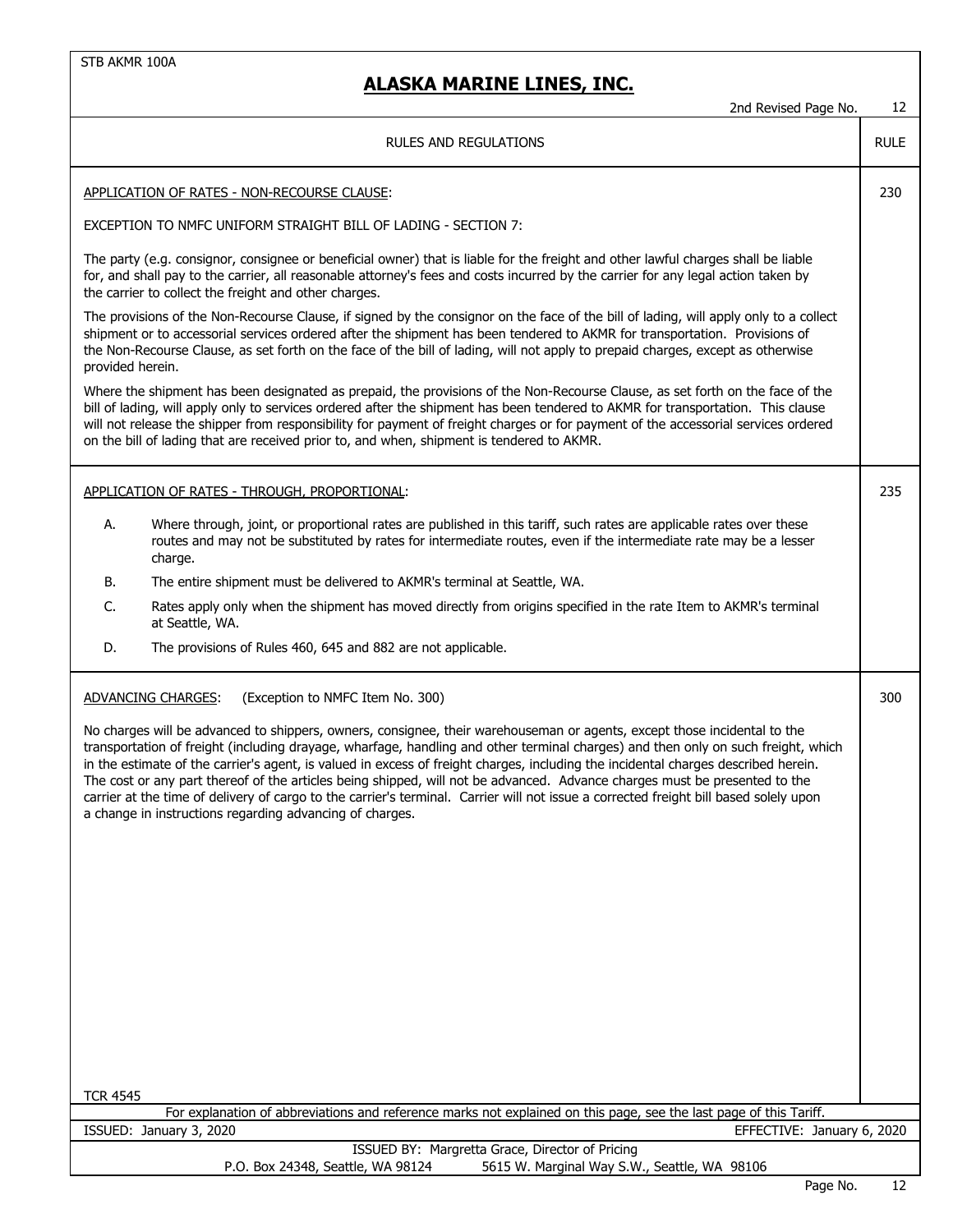2nd Revised Page No. 13

RULE

RULES AND REGULATIONS

Page intentionally left blank for future expansion.

| <b>TCR 4539</b>                   |                                                                                                                    |  |
|-----------------------------------|--------------------------------------------------------------------------------------------------------------------|--|
|                                   | For explanation of abbreviations and reference marks not explained on this page, see the last page of this Tariff. |  |
| ISSUED: November 14, 2019         | EFFECTIVE: November 15, 2019                                                                                       |  |
|                                   | ISSUED BY: Margretta Grace, Director of Pricing                                                                    |  |
| P.O. Box 24348, Seattle, WA 98124 | 5615 W. Marginal Way S.W., Seattle, WA 98106                                                                       |  |
|                                   | $\overline{\phantom{a}}$<br>$\sim$ $\sim$                                                                          |  |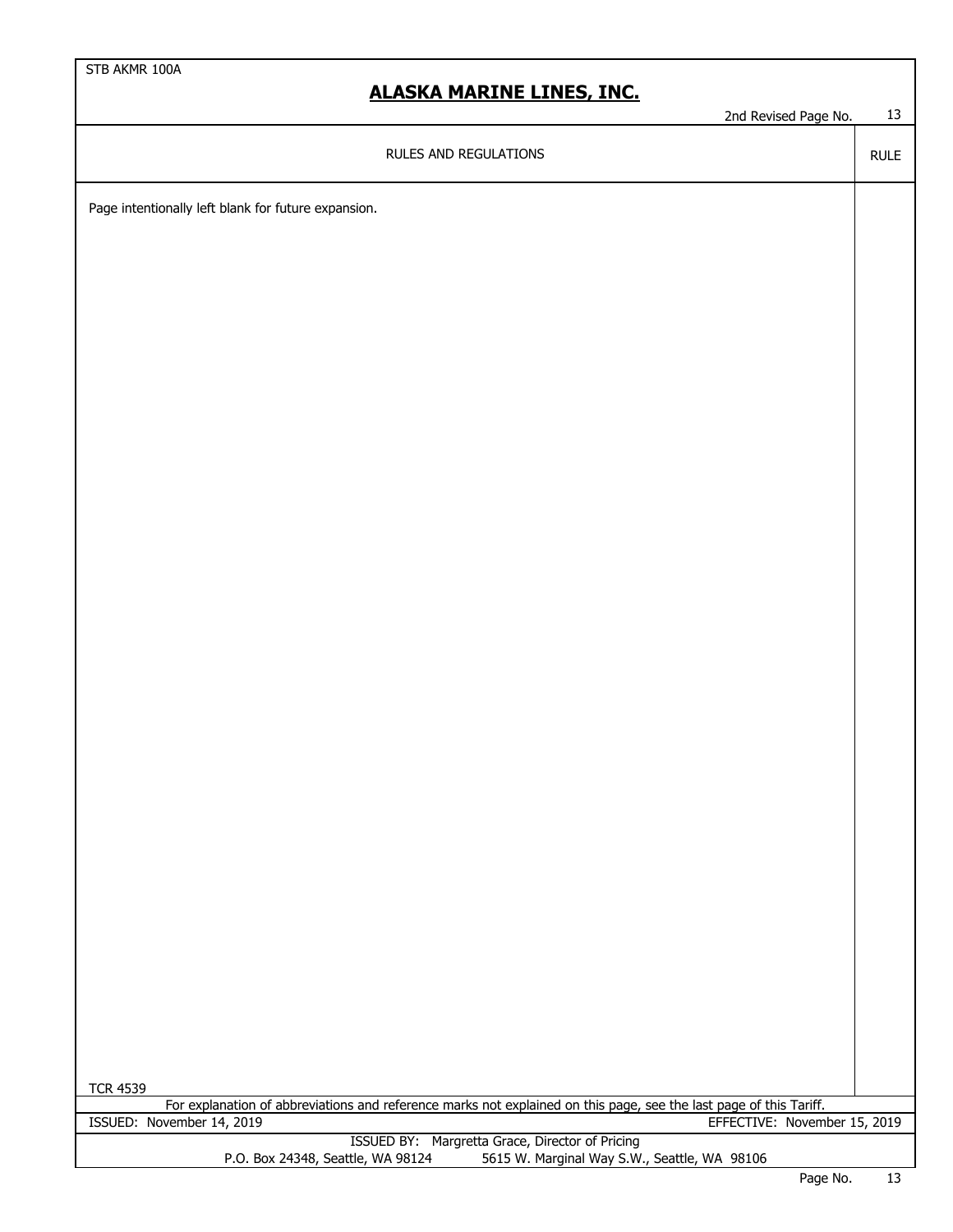45th Revised Page No. 14

RULE

| RULES AND REGULATIONS |
|-----------------------|
|                       |

#### BEYOND TERMINAL CHARGES TO OR FROM POINTS OTHER THAN THE STATE OF ALASKA, (CL): 340

Except as otherwise provided in individual rate items, shipments do not include placement of containers other than points named in the state of Alaska. When placement is requested or required on full containerloads as defined in Rule 611, the following Beyond Terminal charges will apply: (See Notes 1 through 3) (See Rule 750)

| POINTS OF ORIGIN OR DESTINATION                                                                                    | <b>GROUP</b> | <b>PLACEMENT</b>                                                                                | STANDBY (1)                 |
|--------------------------------------------------------------------------------------------------------------------|--------------|-------------------------------------------------------------------------------------------------|-----------------------------|
| Abbotsford, BC                                                                                                     |              |                                                                                                 | \$1,445.00<br>٠             |
| Aberdeen, WA                                                                                                       | Κ<br>H       |                                                                                                 | ٠                           |
|                                                                                                                    | ---          |                                                                                                 | \$811.00                    |
| Albany, OR                                                                                                         |              | \$300.00                                                                                        | \$1,708.00<br>٠             |
| Algona, WA                                                                                                         | C            | ٠                                                                                               |                             |
| Anacortes, WA                                                                                                      | F            | ---                                                                                             | \$907.00<br>٠               |
| Andover Industrial Park, WA                                                                                        | В            | \$285.00<br>٠                                                                                   |                             |
| Arlington, WA                                                                                                      | F            | ---                                                                                             | \$550.00<br>٠               |
| Astoria, OR                                                                                                        | ---          | ---                                                                                             | \$1,259.00<br>٠             |
| Auburn, WA                                                                                                         | C            | \$297.00<br>٠                                                                                   | $---$                       |
| Aurora, OR                                                                                                         | ---          | ---                                                                                             | \$1,408.00<br>٠             |
| Bellevue, WA                                                                                                       | B            | \$289.00<br>٠                                                                                   |                             |
| Bellingham, WA                                                                                                     | F            | ---                                                                                             | \$906.00<br>٠               |
| Black Diamond, WA                                                                                                  | D            | \$661.00                                                                                        | $---$                       |
| Blaine, WA                                                                                                         | F            | ---                                                                                             | \$1,233.00<br>٠             |
| Bothell, WA                                                                                                        | C            | \$348.00                                                                                        |                             |
| Bremerton, WA                                                                                                      | Н            | \$1,084.00                                                                                      | \$751.00                    |
| Buckley, WA                                                                                                        | D            | \$540.00<br>٠                                                                                   |                             |
| Burien, WA                                                                                                         | В            | \$285.00                                                                                        |                             |
| Burlington, WA                                                                                                     | F            |                                                                                                 | \$728.00<br>٠               |
| Camas, WA                                                                                                          | J            |                                                                                                 | \$1,417.00<br>٠             |
| Canby, OR                                                                                                          | $---$        |                                                                                                 | \$1,246.00<br>٠             |
| Carnation, WA                                                                                                      | E            |                                                                                                 | \$494.00                    |
| Centralia, WA                                                                                                      | Н            |                                                                                                 | \$657.00<br>٠               |
|                                                                                                                    |              |                                                                                                 | ٠                           |
| Chehalis, WA                                                                                                       | Н            |                                                                                                 | \$657.00                    |
| Chilliwack, BC                                                                                                     | Κ            |                                                                                                 | \$1,649.00<br>٠             |
| Clackamas, OR                                                                                                      | ---          |                                                                                                 | \$1,204.00<br>٠             |
| Covington, WA                                                                                                      | D            | \$606.00<br>٠                                                                                   | $\overline{a}$              |
| Delta, BC                                                                                                          | Κ            | ---                                                                                             | \$1,442.00<br>٠             |
| Des Moines, WA                                                                                                     | C            | \$285.00                                                                                        |                             |
| DuPont, WA                                                                                                         | F            | \$486.00                                                                                        |                             |
| Edmonds, WA                                                                                                        | E            | \$348.00                                                                                        |                             |
| Ellensburg, WA                                                                                                     | ---          | ---                                                                                             | \$994.00<br>٠               |
| Enumclaw, WA                                                                                                       | D            | \$518.00                                                                                        | ---                         |
| Eugene, OR                                                                                                         | ---          | ---                                                                                             | \$1,898.00<br>٠             |
| Everett, WA                                                                                                        | Ε            | ---                                                                                             | \$393.00<br>٠               |
| Federal Way, WA                                                                                                    | C            | \$318.00<br>٠                                                                                   | ---                         |
| Ferndale, WA                                                                                                       | F            | ---                                                                                             | \$978.00<br>٠               |
| Fife, WA                                                                                                           | D            | \$318.00                                                                                        | $\overline{a}$              |
| Forks, WA                                                                                                          | ---          |                                                                                                 | \$1,560.00                  |
| Fort Lewis, WA                                                                                                     | E            | \$486.00                                                                                        | ---                         |
| Frederickson, WA                                                                                                   | Ε            | \$486.00                                                                                        |                             |
| Graham, WA                                                                                                         | E            |                                                                                                 | \$486.00                    |
| Granite Falls, WA                                                                                                  | F            |                                                                                                 | \$708.00                    |
| Gresham, OR                                                                                                        | ---          |                                                                                                 | \$1,151.00                  |
| Hamilton, WA                                                                                                       | $\mathbf I$  |                                                                                                 | \$806.00                    |
| Hoquiam, WA                                                                                                        | ---          |                                                                                                 | \$811.00                    |
|                                                                                                                    |              | \$400.00                                                                                        |                             |
| Issaquah, WA                                                                                                       | Е            |                                                                                                 | ---                         |
| Kenmore, WA                                                                                                        | C            | \$348.00                                                                                        |                             |
| <b>TCR 4613</b>                                                                                                    |              |                                                                                                 | (Continued)                 |
| For explanation of abbreviations and reference marks not explained on this page, see the last page of this Tariff. |              |                                                                                                 |                             |
| ISSUED: November 19, 2021                                                                                          |              |                                                                                                 | EFFECTIVE: December 5, 2021 |
| P.O. Box 24348, Seattle, WA 98124                                                                                  |              | ISSUED BY: Margretta Grace, Director of Pricing<br>5615 W. Marginal Way S.W., Seattle, WA 98106 |                             |
|                                                                                                                    |              |                                                                                                 |                             |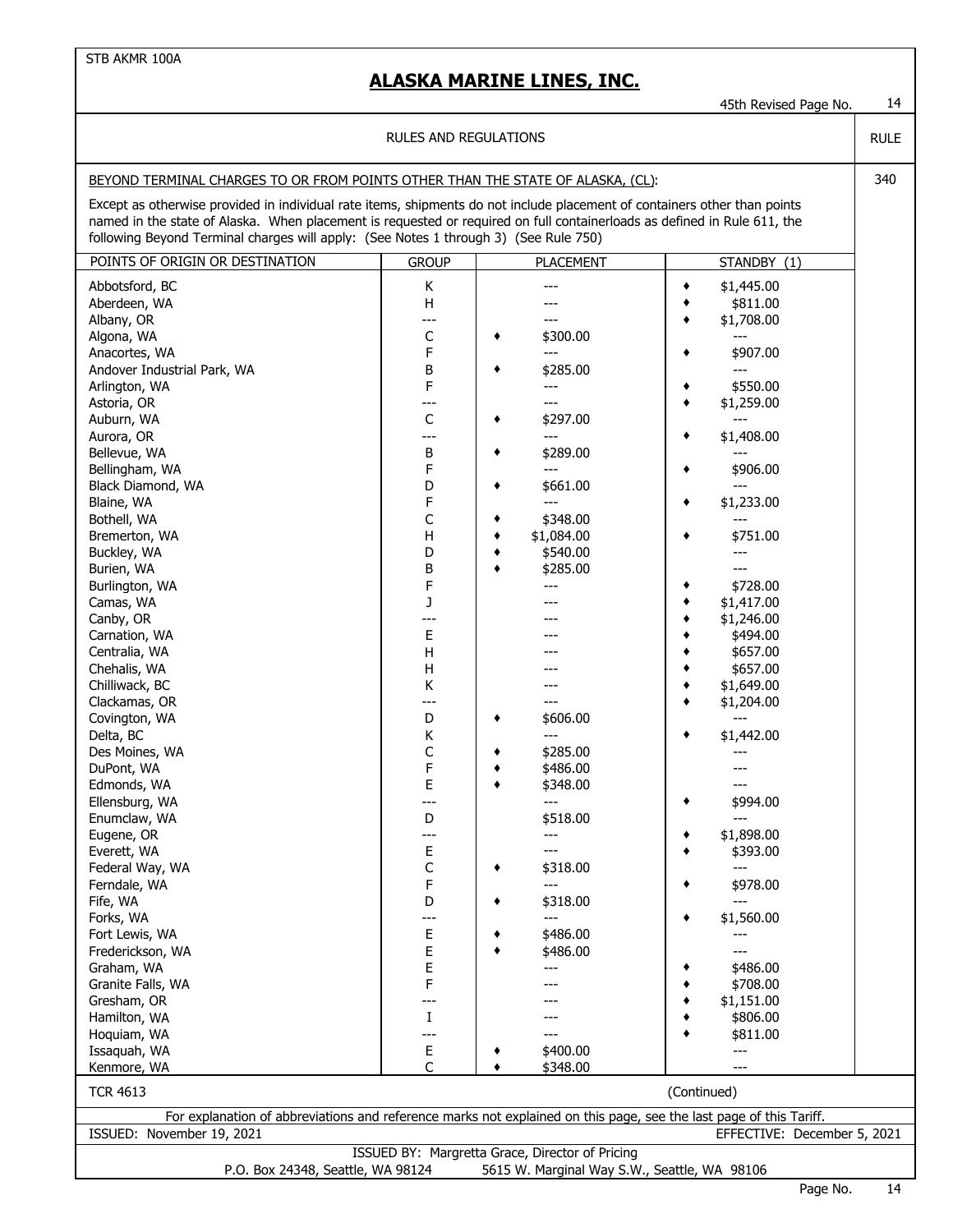5th Revised Page No. 14-A

RULE

#### RULES AND REGULATIONS

#### BEYOND TERMINAL CHARGES TO OR FROM POINTS OTHER THAN THE STATE OF ALASKA, (CL): 340

Except as otherwise provided in individual rate items, shipments do not include placement of containers other than points named in the state of Alaska. When placement is requested or required on full containerloads as defined in Rule 611, the following Beyond Terminal charges will apply: (See Notes 1 through 3) (See Rule 750)

| POINTS OF ORIGIN OR DESTINATION                                                                                    | <b>GROUP</b> |   | <b>PLACEMENT</b>                                | STANDBY $(1)$               |  |  |  |  |
|--------------------------------------------------------------------------------------------------------------------|--------------|---|-------------------------------------------------|-----------------------------|--|--|--|--|
| Kent, WA                                                                                                           | В            | ٠ | \$285.00                                        | ---                         |  |  |  |  |
| Kingston, WA                                                                                                       | ---          |   | ---                                             | \$1,013.00<br>٠             |  |  |  |  |
| Kirkland, WA                                                                                                       | C            | ٠ | \$348.00                                        |                             |  |  |  |  |
| La Conner, WA                                                                                                      | ---          |   | ---                                             | \$818.00<br>٠               |  |  |  |  |
| Lacey, WA                                                                                                          | F            |   |                                                 | \$542.00                    |  |  |  |  |
|                                                                                                                    | C            | ٠ | \$289.00                                        |                             |  |  |  |  |
| Lake Forest Park, WA<br>Lakewood, WA                                                                               | E            | ٠ | \$482.00                                        | ---<br>$---$                |  |  |  |  |
|                                                                                                                    | Κ            |   |                                                 | \$1,445.00                  |  |  |  |  |
| Langley, BC                                                                                                        | H            |   |                                                 |                             |  |  |  |  |
| Longview, WA                                                                                                       | F            |   | ---                                             | \$1,013.00<br>٠             |  |  |  |  |
| Lynden, WA                                                                                                         |              |   | \$348.00                                        | \$1,162.00                  |  |  |  |  |
| Lynnwood WA                                                                                                        | E<br>E       | ٠ | \$323.00                                        |                             |  |  |  |  |
| Maltby, WA                                                                                                         | D            | ٠ |                                                 |                             |  |  |  |  |
| Maple Valley, WA                                                                                                   |              | ٠ | \$646.00<br>---                                 |                             |  |  |  |  |
| Marysville, WA                                                                                                     | E            |   |                                                 | \$418.00                    |  |  |  |  |
| McChord AFB, WA                                                                                                    | E            |   | \$486.00                                        |                             |  |  |  |  |
| McMillan, WA                                                                                                       | D            | ٠ | \$572.00                                        |                             |  |  |  |  |
| Mercer Island, WA                                                                                                  | B            | ٠ | \$289.00                                        |                             |  |  |  |  |
| Milton, WA                                                                                                         | D            | ٠ | \$318.00                                        |                             |  |  |  |  |
| Monroe, WA                                                                                                         | E            | ٠ | \$627.00                                        | \$507.00<br>٠               |  |  |  |  |
| Mountlake Terrace, WA                                                                                              | E            | ٠ | \$348.00                                        | ---                         |  |  |  |  |
| Mt. Vernon, WA                                                                                                     | F            |   |                                                 | \$648.00<br>٠               |  |  |  |  |
| Mukilteo, WA                                                                                                       | E            |   | ---                                             | \$393.00                    |  |  |  |  |
| Normandy Park, WA                                                                                                  | C            | ٠ | \$285.00                                        | ---                         |  |  |  |  |
| North Bend, WA                                                                                                     | E            |   | ---                                             | \$507.00                    |  |  |  |  |
| Olympia, WA                                                                                                        | F            |   |                                                 | \$576.00                    |  |  |  |  |
| Orting, WA                                                                                                         | E            | ٠ | \$604.00                                        |                             |  |  |  |  |
| Pacific, WA                                                                                                        | C            | ٠ | \$308.00                                        |                             |  |  |  |  |
| Parkland, WA                                                                                                       | E            | ٠ | \$482.00                                        |                             |  |  |  |  |
| Point Wells, WA                                                                                                    | C            | ٠ | \$289.00                                        |                             |  |  |  |  |
| Portland, OR                                                                                                       | J            |   | ***                                             | \$1,151.00                  |  |  |  |  |
| Poulsbo, WA                                                                                                        | ---          |   |                                                 | \$1,013.00<br>٠             |  |  |  |  |
| Preston, WA                                                                                                        | E            |   | \$439.00                                        | $---$                       |  |  |  |  |
| Puyallup, WA                                                                                                       | D            | ٠ | \$323.00                                        | ---                         |  |  |  |  |
| Rainier, OR                                                                                                        | ---          |   | ---                                             | \$1,112.00                  |  |  |  |  |
| Raymond, WA                                                                                                        | н            |   |                                                 | \$1,031.00<br>٠             |  |  |  |  |
| Redmond, WA                                                                                                        | C            | ٠ | \$348.00                                        |                             |  |  |  |  |
| Renton, WA                                                                                                         | В            | ٠ | \$285.00                                        | ---                         |  |  |  |  |
| Richland, WA                                                                                                       | ---          |   | ---                                             | \$1,446.00                  |  |  |  |  |
| Richmond, BC                                                                                                       | ---          |   |                                                 | \$1,445.00                  |  |  |  |  |
| Richmond Beach, WA                                                                                                 | C            |   | \$318.00                                        |                             |  |  |  |  |
| Roy, WA                                                                                                            | $\mathbf I$  |   | \$806.00                                        | \$542.00                    |  |  |  |  |
| Salem, OR                                                                                                          | ---          |   | ---                                             | \$1,444.00                  |  |  |  |  |
| SeaTac, WA                                                                                                         | В            | ٠ | \$285.00                                        |                             |  |  |  |  |
| Seattle Port Facilities, WA                                                                                        | А            |   |                                                 | \$460.00                    |  |  |  |  |
| Seattle Rail, WA                                                                                                   | А            |   |                                                 | \$400.00                    |  |  |  |  |
| Seattle, WA                                                                                                        | А            | ٠ | \$260.00                                        |                             |  |  |  |  |
| Sedro Woolley, WA                                                                                                  | F            |   | ---                                             | \$805.00                    |  |  |  |  |
| <b>TCR 4613</b>                                                                                                    |              |   |                                                 | (Continued)                 |  |  |  |  |
| For explanation of abbreviations and reference marks not explained on this page, see the last page of this Tariff. |              |   |                                                 |                             |  |  |  |  |
| ISSUED: November 19, 2021                                                                                          |              |   |                                                 | EFFECTIVE: December 5, 2021 |  |  |  |  |
|                                                                                                                    |              |   | ISSUED BY: Margretta Grace, Director of Pricing |                             |  |  |  |  |
| 5615 W. Marginal Way S.W., Seattle, WA 98106<br>P.O. Box 24348, Seattle, WA 98124                                  |              |   |                                                 |                             |  |  |  |  |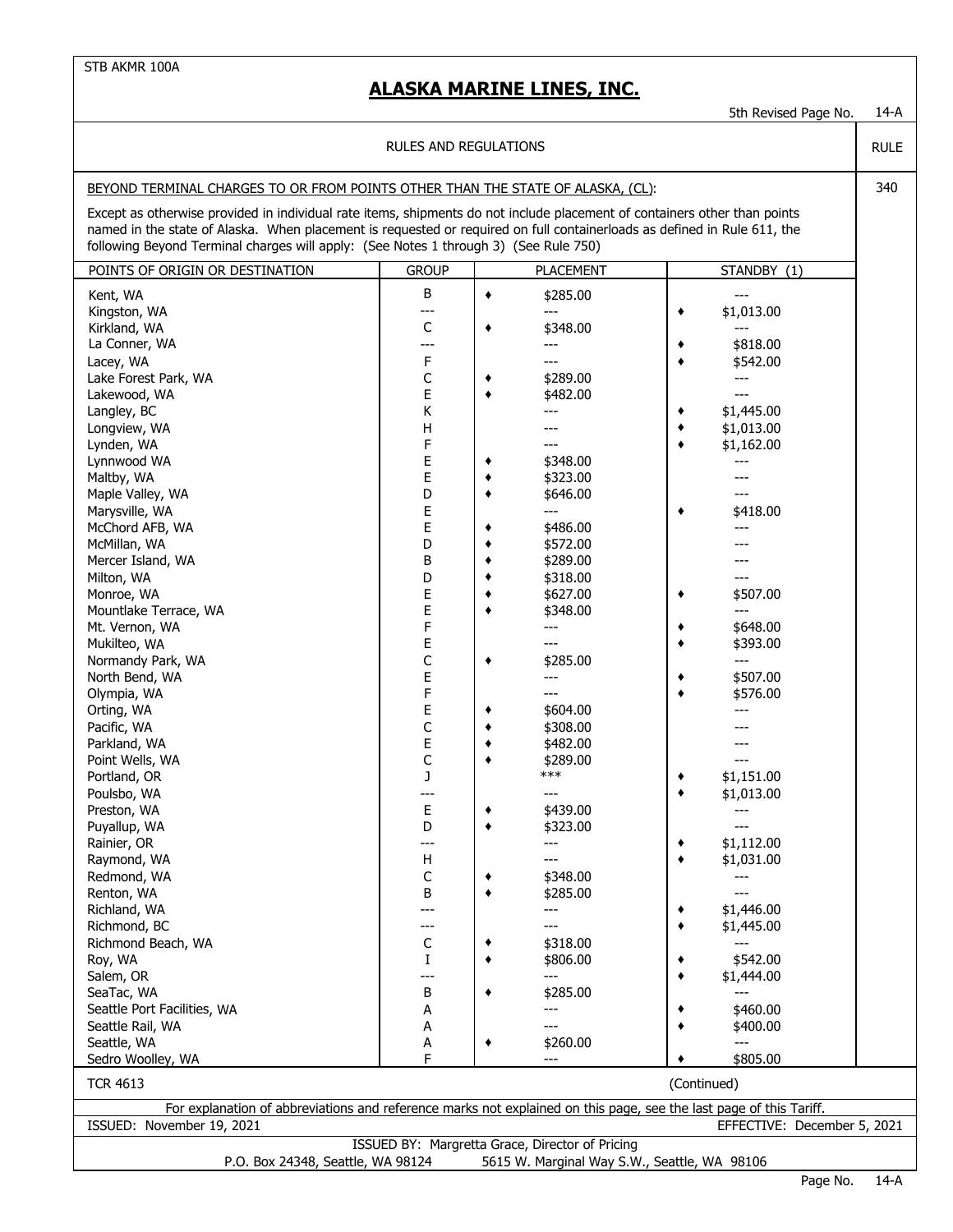|                                                                                                                                                                                                                                                                                                                                                                                                                                                                                                                                                                                                                                                                                                                                                                                                                                                                                                                                                                                                                                                                                                                                                                                                 |                                                                                                                                              |                                                                                                                                                    | 50th Revised Page No.                                                                                                                                                                                                                                                                                                            | 15          |  |  |  |  |
|-------------------------------------------------------------------------------------------------------------------------------------------------------------------------------------------------------------------------------------------------------------------------------------------------------------------------------------------------------------------------------------------------------------------------------------------------------------------------------------------------------------------------------------------------------------------------------------------------------------------------------------------------------------------------------------------------------------------------------------------------------------------------------------------------------------------------------------------------------------------------------------------------------------------------------------------------------------------------------------------------------------------------------------------------------------------------------------------------------------------------------------------------------------------------------------------------|----------------------------------------------------------------------------------------------------------------------------------------------|----------------------------------------------------------------------------------------------------------------------------------------------------|----------------------------------------------------------------------------------------------------------------------------------------------------------------------------------------------------------------------------------------------------------------------------------------------------------------------------------|-------------|--|--|--|--|
|                                                                                                                                                                                                                                                                                                                                                                                                                                                                                                                                                                                                                                                                                                                                                                                                                                                                                                                                                                                                                                                                                                                                                                                                 | <b>RULES AND REGULATIONS</b>                                                                                                                 |                                                                                                                                                    |                                                                                                                                                                                                                                                                                                                                  | <b>RULE</b> |  |  |  |  |
| BEYOND TERMINAL CHARGES TO OR FROM POINTS OTHER THAN THE STATE OF ALASKA, (CL):<br>(Concluded)                                                                                                                                                                                                                                                                                                                                                                                                                                                                                                                                                                                                                                                                                                                                                                                                                                                                                                                                                                                                                                                                                                  |                                                                                                                                              |                                                                                                                                                    |                                                                                                                                                                                                                                                                                                                                  |             |  |  |  |  |
| Except as otherwise provided in individual rate items, shipments do not include placement of containers other than points<br>named in the state of Alaska. When placement is requested or required on full containerloads as defined in Rule 611, the<br>following Beyond Terminal charges will apply: (See Notes 1 through 3) (See Rule 750)                                                                                                                                                                                                                                                                                                                                                                                                                                                                                                                                                                                                                                                                                                                                                                                                                                                   |                                                                                                                                              |                                                                                                                                                    |                                                                                                                                                                                                                                                                                                                                  |             |  |  |  |  |
| POINTS OF ORIGIN OR DESTINATION                                                                                                                                                                                                                                                                                                                                                                                                                                                                                                                                                                                                                                                                                                                                                                                                                                                                                                                                                                                                                                                                                                                                                                 | <b>GROUP</b>                                                                                                                                 | <b>PLACEMENT</b>                                                                                                                                   | STANDBY (1)                                                                                                                                                                                                                                                                                                                      |             |  |  |  |  |
| Shelton, WA<br>Shoreline, WA<br>Snohomish, WA<br>Snoqualmie, WA<br>Spanaway, WA<br>Spokane, WA<br>Stanwood, WA<br>Steilacoom, WA<br>Sumas, WA<br>Sumner, WA<br>Surrey, BC<br>Tacoma Port Facilities, WA<br>Tacoma Rail, WA<br>Tacoma, WA<br>Toppenish, WA<br>Tukwila, WA<br>Tumwater, WA<br>Usk, WA<br>Vancouver, BC<br>Vancouver, WA<br>Warrenton, OR<br>Westport, WA<br>Woodburn, OR<br>Woodinville, WA<br>Woodland, WA<br>Yakima, WA<br>Yelm, WA<br>(1)<br>Rates apply only when shipment is loaded on a standby basis. One hour standby is allowed for loading or unloading,<br>after which charges per Rule 500 will apply.<br>NOTE 1:<br>Rates are for in-gauge, legal loads only. When dimensions of cargo exceed Carrier's equipment, refer to<br>Rule 568 for additional charges.<br>NOTE 2:<br>Points not listed in this Item are subject to an hourly rate of $\bullet$ \$114.00 per hour, or fraction thereof, subject<br>to a minimum charge of $\triangle$ \$260.00.<br>NOTE 3:<br>Residential pick ups and/or deliveries will be subject to an additional surcharge of $\bullet$ \$114.00 per shipment<br>everywhere Alaska Marine Lines offers pick up and/or delivery service. | F<br>В<br>Ε<br>Ε<br>Ε<br>---<br>F<br>Ε<br>---<br>D<br>---<br>D<br>D<br>D<br>---<br>В<br>F<br>---<br>К<br>н<br>J<br>---<br>С<br>H<br>---<br>F | ---<br>\$292.00<br>٠<br>***<br>---<br>\$463.00<br>$---$<br>\$318.00<br>\$343.00<br>٠<br>---<br>\$285.00<br>٠<br>---<br>\$3,222.00<br>٠<br>\$318.00 | \$615.00<br>٠<br>$---$<br>\$400.00<br>\$484.00<br>\$482.00<br>\$1,748.00<br>\$657.00<br>$---$<br>\$1,347.00<br>$\overline{a}$<br>\$1,445.00<br>\$548.00<br>\$548.00<br>$---$<br>\$1,225.00<br>\$576.00<br>$---$<br>\$1,445.00<br>\$1,151.00<br>\$1,397.00<br>\$968.00<br>\$1,455.00<br>---<br>\$1,029.00<br>\$991.00<br>\$569.00 |             |  |  |  |  |
| <b>TCR 4613</b>                                                                                                                                                                                                                                                                                                                                                                                                                                                                                                                                                                                                                                                                                                                                                                                                                                                                                                                                                                                                                                                                                                                                                                                 |                                                                                                                                              |                                                                                                                                                    |                                                                                                                                                                                                                                                                                                                                  |             |  |  |  |  |
| For explanation of abbreviations and reference marks not explained on this page, see the last page of this Tariff.<br>ISSUED: November 19, 2021                                                                                                                                                                                                                                                                                                                                                                                                                                                                                                                                                                                                                                                                                                                                                                                                                                                                                                                                                                                                                                                 |                                                                                                                                              |                                                                                                                                                    | EFFECTIVE: December 5, 2021                                                                                                                                                                                                                                                                                                      |             |  |  |  |  |
|                                                                                                                                                                                                                                                                                                                                                                                                                                                                                                                                                                                                                                                                                                                                                                                                                                                                                                                                                                                                                                                                                                                                                                                                 |                                                                                                                                              | ISSUED BY: Margretta Grace, Director of Pricing                                                                                                    |                                                                                                                                                                                                                                                                                                                                  |             |  |  |  |  |
| P.O. Box 24348, Seattle, WA 98124                                                                                                                                                                                                                                                                                                                                                                                                                                                                                                                                                                                                                                                                                                                                                                                                                                                                                                                                                                                                                                                                                                                                                               |                                                                                                                                              | 5615 W. Marginal Way S.W., Seattle, WA 98106                                                                                                       |                                                                                                                                                                                                                                                                                                                                  |             |  |  |  |  |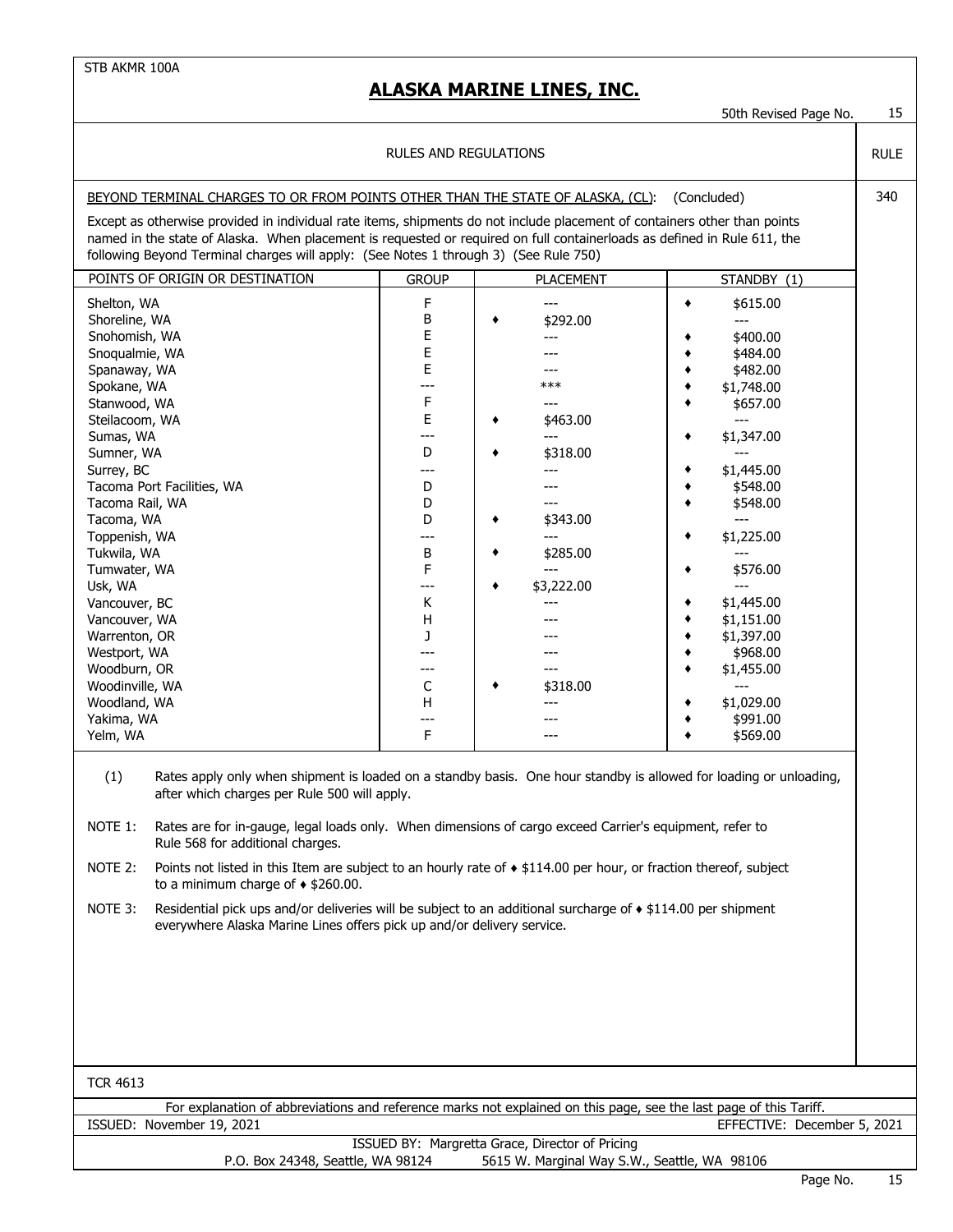#### **ALASKA MARINE LINES, INC.**

21st Revised Page No. 16

RULE

#### RULES AND REGULATIONS

| BEYOND TERMINAL CHARGES TO OR FROM POINTS IN THE STATE OF WASHINGTON, (LCL): | 341 |
|------------------------------------------------------------------------------|-----|
| (See Rule 750)                                                               |     |

GROUPS: (As shown in Item 340)

|                              | <u>А</u> |   | B       |   |         |   | <u>D</u> |   | E       |   | E       |
|------------------------------|----------|---|---------|---|---------|---|----------|---|---------|---|---------|
| Minimum charge per shipment: | \$64.00  | ٠ | \$65.00 | ٠ | \$65.00 | ٠ | \$69.00  |   | \$74.00 | ٠ | \$79.00 |
| LTL                          | \$11.29  | ٠ | \$11.59 | ٠ | \$11.59 | ٠ | \$12.30  |   | \$12.69 |   | \$13.46 |
| 1,000                        | \$9.37   | ٠ | \$9.43  | ٠ | \$9.43  | ٠ | \$10.61  |   | \$10.61 | ٠ | \$11.56 |
| 2,000                        | \$7.14   | ٠ | \$7.22  |   | \$7.22  | ٠ | \$8.17   | ٠ | \$8.17  |   | \$8.66  |
| 5,000                        | \$5.72   | ٠ | \$5.90  | ٠ | \$5.90  | ٠ | \$6.68   |   | \$6.68  | ٠ | \$7.11  |
| 10,000                       | \$3.95   | ٠ | \$3.99  |   | \$3.99  | ٠ | \$4.47   |   | \$4.47  | ٠ | \$4.77  |

NOTE 1: On over dimension cargo, apply provisions of Rule 568.

- NOTE 2: Charges do not apply to Household Good, Personal Effects, Automobiles, nor cargo requiring temperature control or refrigeration service.
- NOTE 3: LCL pickup or delivery is provided only to points listed in groups as shown.
- NOTE 4: Group is established by the legal street address as shown on the shipper's bill of lading, or when not shown, the group origin will be as documented by the carrier at the time of the shipment is received by the carrier or carrier's agent.

NOTE 5: Rates are subject to a minimum of 9 pounds per cubic foot.

| <b>Additional Charges:</b>                |         |         |
|-------------------------------------------|---------|---------|
| Residential Pick Up or Delivery           | \$68.00 |         |
| Liftgate Service                          | \$94.00 |         |
| Oversize Fee, Pallet or PC 6'L to 10'L    | \$31.00 |         |
| Oversize Fee, Pallet or PC Exceeding 10'L | \$62.00 | Minimum |

| TCR 4613 |  |
|----------|--|
|----------|--|

ISSUED: November 19, 2021 EFFECTIVE: December 5, 2021 For explanation of abbreviations and reference marks not explained on this page, see the last page of this Tariff.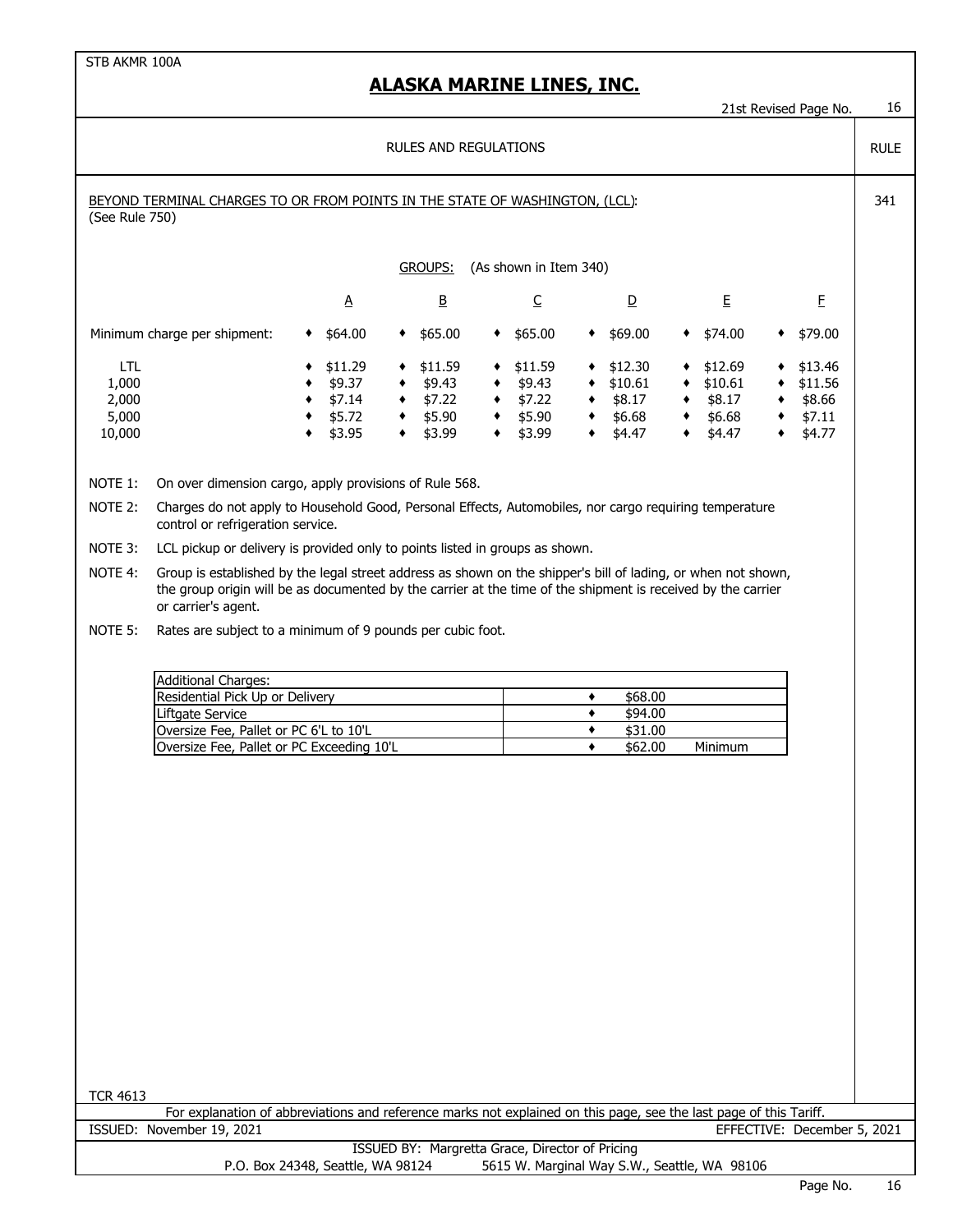25th Revised Page No. 17

RULE

RULES AND REGULATIONS

BEYOND TERMINAL CHARGES TO OR FROM POINTS IN THE STATE OF ALASKA: (CL AND LCL): 342

Refer to Alaska Marine Lines tariffs STB AKMR, Series.

| <b>TCR 4590</b>                                 |                                                                                                                    |                          |  |
|-------------------------------------------------|--------------------------------------------------------------------------------------------------------------------|--------------------------|--|
|                                                 | For explanation of abbreviations and reference marks not explained on this page, see the last page of this Tariff. |                          |  |
| ISSUED: February 11, 2021                       | EFFECTIVE: February 12, 2021                                                                                       |                          |  |
| ISSUED BY: Margretta Grace, Director of Pricing |                                                                                                                    |                          |  |
| P.O. Box 24348, Seattle, WA 98124               | 5615 W. Marginal Way S.W., Seattle, WA 98106                                                                       |                          |  |
|                                                 | .<br>__                                                                                                            | $\overline{\phantom{a}}$ |  |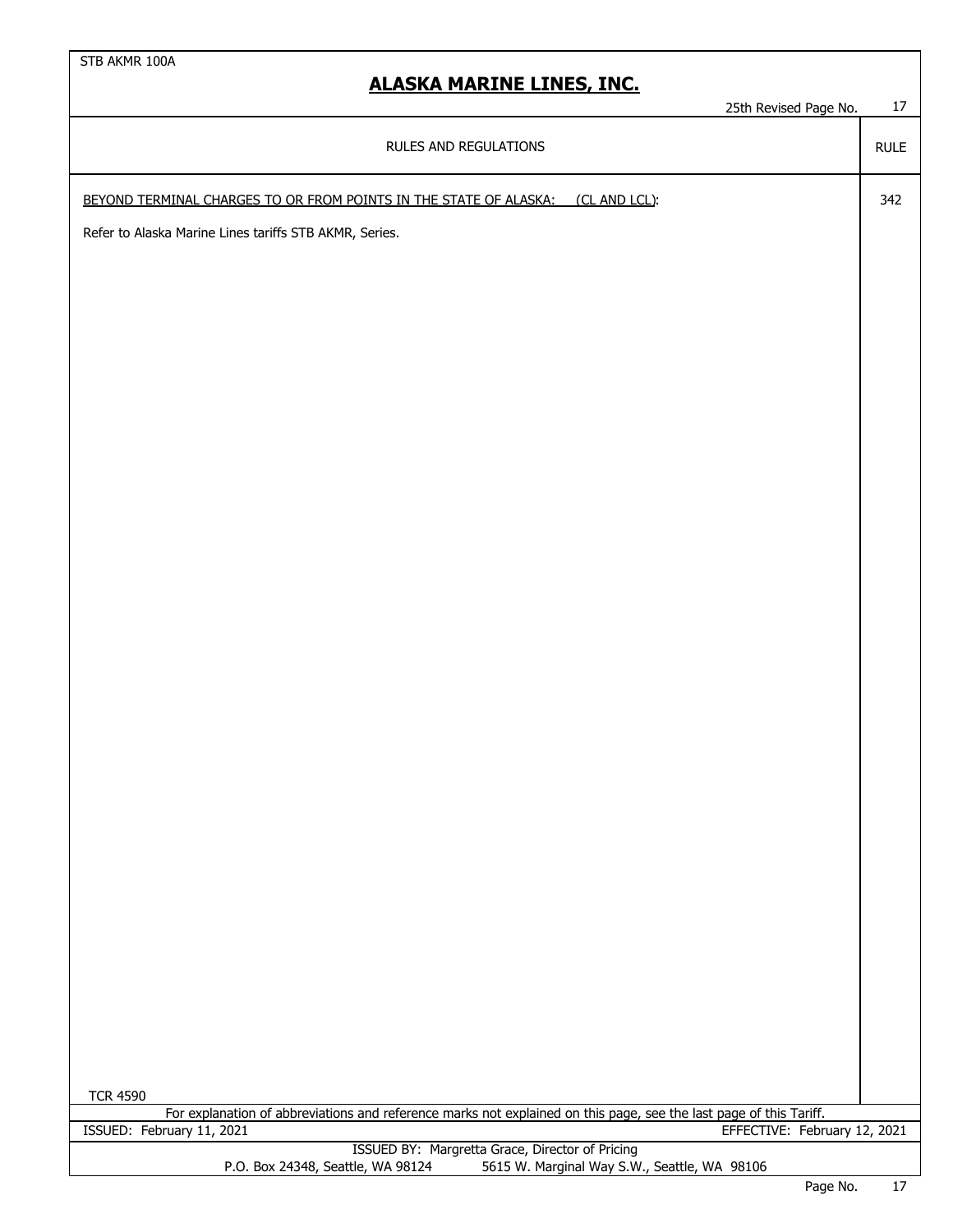27th Revised Page No. 18

RULE

RULES AND REGULATIONS

Matter deleted; this page left blank for further expansion.

| <b>TCR 4539</b>                                                                                                    |                                              |        |  |
|--------------------------------------------------------------------------------------------------------------------|----------------------------------------------|--------|--|
| For explanation of abbreviations and reference marks not explained on this page, see the last page of this Tariff. |                                              |        |  |
| ISSUED: November 14, 2019                                                                                          | EFFECTIVE: November 15, 2019                 |        |  |
| ISSUED BY: Margretta Grace, Director of Pricing                                                                    |                                              |        |  |
| P.O. Box 24348, Seattle, WA 98124                                                                                  | 5615 W. Marginal Way S.W., Seattle, WA 98106 |        |  |
|                                                                                                                    | $D - - - - - -$                              | $\sim$ |  |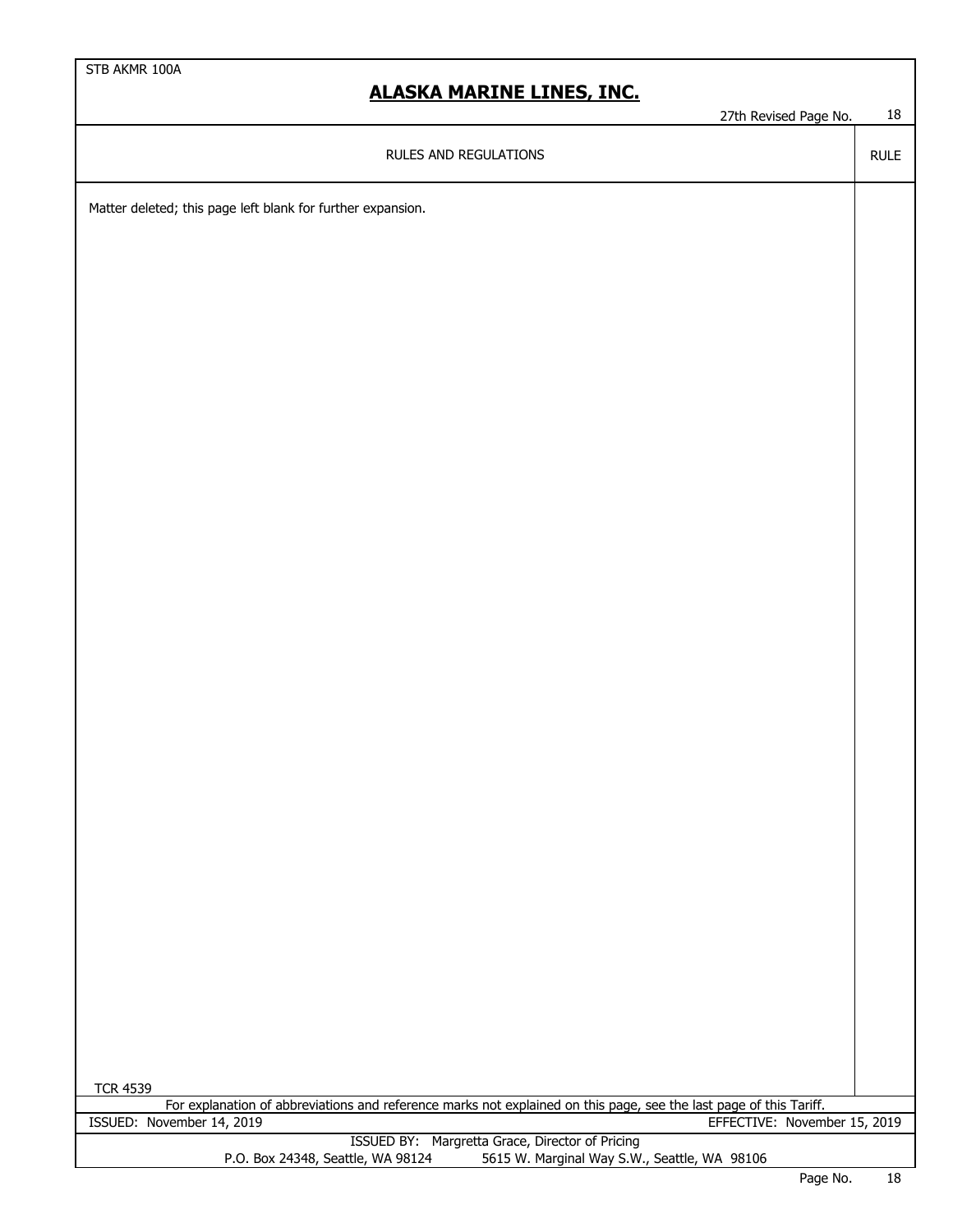10th Revised Page No. 19

RULE

RULES AND REGULATIONS

For matter previously published on this page, refer to Rule 568.

| <b>TCR 4539</b>                                                                                                    |               |        |
|--------------------------------------------------------------------------------------------------------------------|---------------|--------|
| For explanation of abbreviations and reference marks not explained on this page, see the last page of this Tariff. |               |        |
| EFFECTIVE: November 15, 2019<br>ISSUED: November 14, 2019                                                          |               |        |
| ISSUED BY: Margretta Grace, Director of Pricing                                                                    |               |        |
| 5615 W. Marginal Way S.W., Seattle, WA 98106<br>P.O. Box 24348, Seattle, WA 98124                                  |               |        |
|                                                                                                                    | $\sim$ $\sim$ | $\sim$ |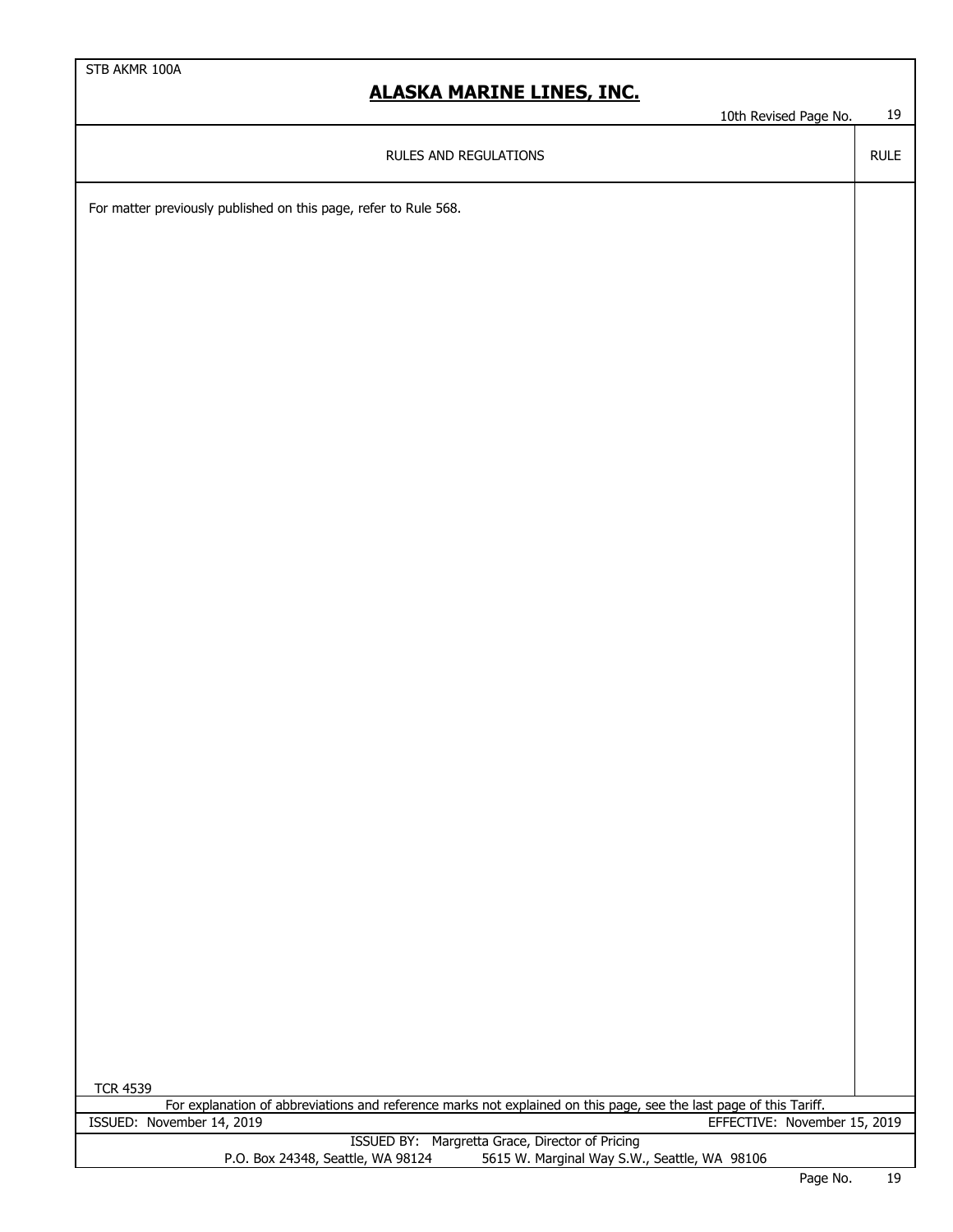RULE

#### RULES AND REGULATIONS

APPLICATION OF ARBITRARY FUEL SURCHARGE: 345

Refer to Alaska Marine Lines tariffs STB AKMR, Series.

TCR 4590

APPLICATION OF INLAND FUEL SURCHARGE: 346

The Fuel Surcharge applicable to Rules 340, 341, 500, 750, 751, 850, 900 and 990 of this tariff shall be determined using the Department of Energy Diesel Fuel Price Chart, West Coast at: (http://www.eia.gov/petroleum/gasdiesel/) and fuel conversion table on the following pages. The West Coast diesel fuel price published on each Monday will be used to determine the applicable surcharge. Should the Department of Energy not publish an index on Monday due to holiday or some other circumstance, the next available published date price will be utilized. Revisions will take effect on Sunday following the Monday publication.

- NOTE 1: For rates in cents, fractions will be adjusted as follows: Fractions of less than 1/2 cent or more will be dropped and fractions of 1/2 cent or more will be rounded to the next whole cent. Where the rate or charges is published in dollars and cents, apply the equivalent in cents.
- NOTE 2: References to Tariffs, Items, Notes, Rules, etc. will be as follows: Where reference is made in this Item to other Items, Notes, Rules, etc., it is understood that such reference is continuous and includes subsequent issues of such Items, Rules, etc.

| <b>TCR 4539</b><br>(Continued)                                                                                     |  |
|--------------------------------------------------------------------------------------------------------------------|--|
| For explanation of abbreviations and reference marks not explained on this page, see the last page of this Tariff. |  |
| EFFECTIVE: February 12, 2021<br>ISSUED: February 11, 2021                                                          |  |
| ISSUED BY: Margretta Grace, Director of Pricing                                                                    |  |
| 5615 W. Marginal Way S.W., Seattle, WA 98106<br>P.O. Box 24348, Seattle, WA 98124                                  |  |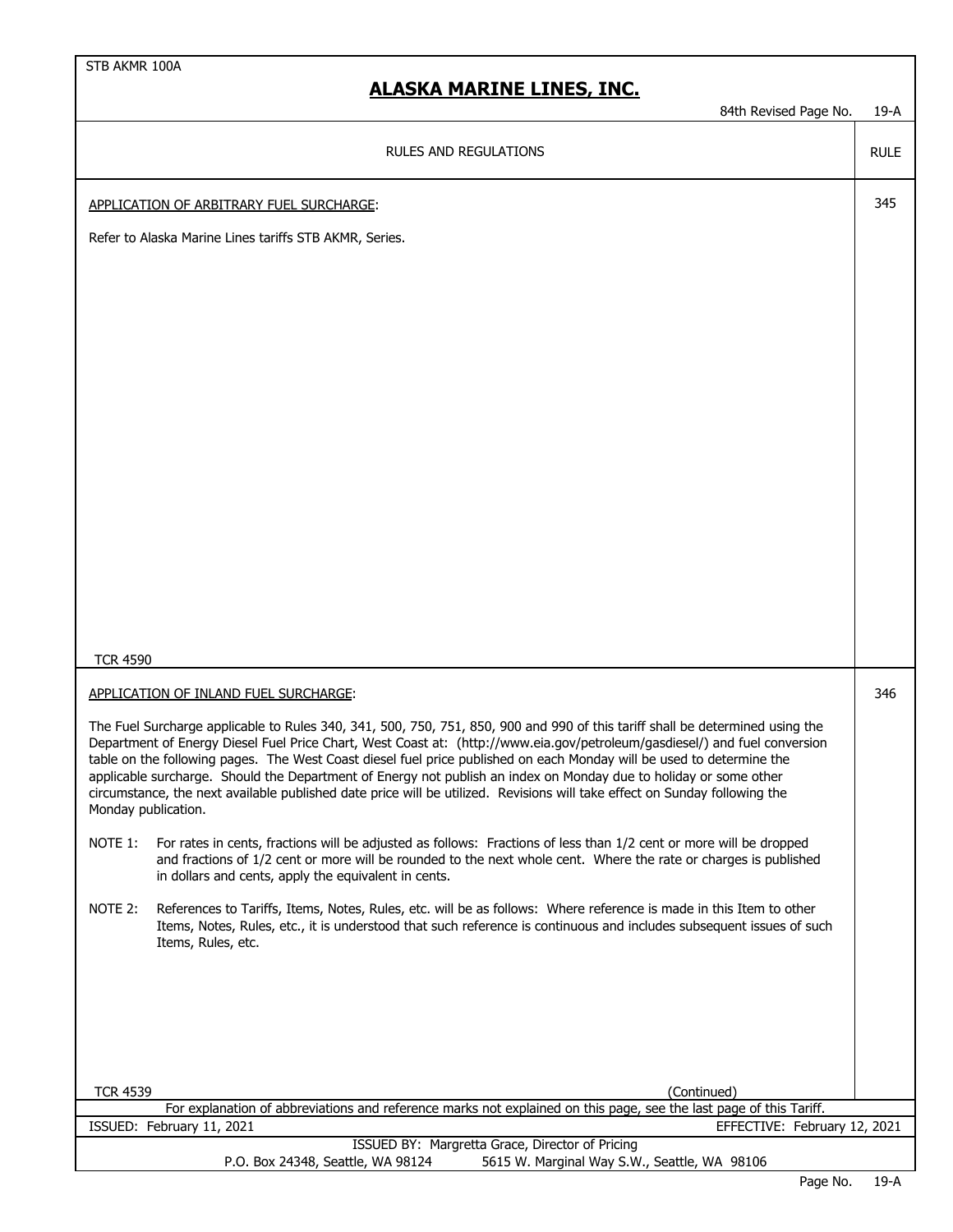7th Revised Page No. 19-B

RULE

#### RULES AND REGULATIONS

APPLICATION OF INLAND FUEL RELATED SURCHARGES (Continued) 346 Applicable to rates in Rules 340, 341, 500, 750, 751, 850, 900, and 990 only.

| DIESEL PRICE RANGE     | US WEST COAST AVERAGE HIGHWAY                                                                                      | US WEST COAST AVERAGE<br><b>FUEL</b><br>HIGHWAY DIESEL PRICE<br><b>SURCHARGE</b> |                  | <b>FUEL</b><br><b>SURCHARGE</b> |                           |
|------------------------|--------------------------------------------------------------------------------------------------------------------|----------------------------------------------------------------------------------|------------------|---------------------------------|---------------------------|
| \$0.00                 | \$1.239                                                                                                            | $0.0\%$                                                                          | \$2.92           | <b>RANGE</b><br>\$2.959         | 24.0%                     |
| \$1.24                 | \$1.279                                                                                                            | 1.0%                                                                             | \$2.96           | \$2,999                         | 24.5%                     |
| \$1.28                 | \$1.319                                                                                                            | 1.5%                                                                             | \$3.00           | \$3.039                         | 25.0%                     |
| \$1.32                 | \$1.359                                                                                                            | 2.0%                                                                             | \$3.04           | \$3.079                         | 25.5%                     |
| \$1.36                 | \$1.399                                                                                                            | 2.5%                                                                             | \$3.08           | \$3.119                         | 26.0%                     |
|                        | \$1.439                                                                                                            | 3.0%                                                                             | \$3.12           | \$3.159                         | 26.5%                     |
| \$1.40<br>\$1.44       | \$1.479                                                                                                            | 3.5%                                                                             | \$3.16           | \$3.199                         | 27.0%                     |
| \$1.48                 | \$1.519                                                                                                            | 4.0%                                                                             | \$3.20           | \$3.239                         | 27.5%                     |
| \$1.52                 | \$1.559                                                                                                            | 4.5%                                                                             | \$3.24           | \$3.279                         | 28.0%                     |
| \$1.56                 | \$1.599                                                                                                            | 5.0%                                                                             | \$3.28           | \$3.319                         | 28.5%                     |
|                        |                                                                                                                    | 5.5%                                                                             | $\sqrt{$3.32}$   |                                 | 29.0%                     |
| \$1.60                 | \$1.639                                                                                                            |                                                                                  |                  | \$3.359                         | 29.5%                     |
| \$1.64                 | \$1.679                                                                                                            | 6.0%                                                                             | \$3.36           | \$3.399                         |                           |
| \$1.68                 | \$1.719                                                                                                            | 6.5%                                                                             | \$3.40           | \$3.439                         | 30.0%                     |
| \$1.72                 | \$1.759                                                                                                            | 7.0%                                                                             | \$3.44           | \$3.479                         | 30.5%                     |
| \$1.76                 | \$1.799                                                                                                            | 7.5%                                                                             | \$3.48           | \$3.519                         | 31.0%                     |
| \$1.80                 | \$1.839                                                                                                            | 8.0%                                                                             | \$3.52           | \$3.559                         | 31.5%                     |
| \$1.84                 | \$1.879                                                                                                            | 8.5%                                                                             | \$3.56           | \$3.599                         | 32.0%                     |
| \$1.88                 | \$1.919                                                                                                            | 9.0%                                                                             | \$3.60           | \$3.639                         | 32.5%                     |
| \$1.92                 | \$1.959                                                                                                            | 9.5%                                                                             | \$3.64           | \$3.679                         | 33.0%                     |
| \$1.96                 | \$1.999                                                                                                            | 10.5%                                                                            | \$3.68           | \$3.719                         | 33.5%                     |
| \$2.00                 | \$2.039                                                                                                            | 11.5%                                                                            | $\sqrt{$3.72}$   | \$3.759                         | 34.0%                     |
| \$2.04                 | \$2.079                                                                                                            | 12.5%                                                                            | \$3.76           | \$3.799                         | 34.5%                     |
| \$2.08                 | \$2.119                                                                                                            | 13.0%                                                                            | \$3.80           | \$3.839                         | 35.0%                     |
| \$2.12                 | \$2.159                                                                                                            | 13.5%                                                                            | \$3.84           | \$3.879                         | 35.5%                     |
| \$2.16                 | \$2.199                                                                                                            | 14.5%                                                                            | \$3.88           | \$3.919                         | 36.0%                     |
| \$2.20                 | \$2.239                                                                                                            | 15.0%                                                                            | \$3.92           | \$3.959                         | 36.5%                     |
| \$2.24                 | \$2.279                                                                                                            | 15.5%                                                                            | \$3.96           | \$3.999                         | 37.0%                     |
| \$2.28                 | \$2.319                                                                                                            | 16.0%                                                                            | \$4.00           | \$4.039                         | 37.5%                     |
| \$2.32                 | \$2.359                                                                                                            | 16.5%                                                                            | \$4.04           | \$4.079                         | 38.0%                     |
| \$2.36                 | \$2.399                                                                                                            | 17.0%                                                                            | \$4.08           | \$4.119                         | 38.5%                     |
| \$2.40                 | \$2.439                                                                                                            | 17.5%                                                                            | \$4.12           | \$4.159                         | 39.0%                     |
| \$2.44                 | \$2.479                                                                                                            | 18.0%                                                                            | \$4.16           | \$4.199                         | 39.5%                     |
| \$2.48                 | \$2.519                                                                                                            | 18.5%                                                                            | \$4.20           | \$4.239                         | 40.0%                     |
| \$2.52                 | \$2.559                                                                                                            | 19.0%                                                                            | \$4.24           | \$4.279                         | 40.5%                     |
| \$2.56                 | \$2.599                                                                                                            | 19.5%                                                                            | \$4.28           | $\blacktriangledown$ 4.319      | 41.0%                     |
| \$2.60                 | \$2.639                                                                                                            | 20.0%                                                                            | \$4.32           | \$4.359                         | 41.5%                     |
| \$2.64                 | \$2.679                                                                                                            | 20.5%                                                                            | \$4.36           | \$4.399                         | 42.0%                     |
| \$2.68                 | \$2.719                                                                                                            | 21.0%                                                                            | \$4.40<br>\$4.44 | \$4.439                         | 42.5%                     |
| \$2.72                 | \$2.759                                                                                                            | 21.5%                                                                            |                  | \$4.479                         | 43.0%                     |
| \$2.76                 | \$2.799                                                                                                            | 22.0%                                                                            | \$4.48           | \$4.519                         | 43.5%                     |
| $\overline{$}2.80$     | \$2.839                                                                                                            | 22.5%                                                                            | \$4.52           | \$4.559                         | 44.0%                     |
| \$2.84                 | \$2.879                                                                                                            | 23.0%                                                                            | \$4.56           | \$4.599                         | 44.5%                     |
| \$2.88                 | \$2.919                                                                                                            | 23.5%                                                                            | \$4.60           | \$4.639                         | 45.0%                     |
|                        |                                                                                                                    |                                                                                  |                  |                                 | (Continued)               |
|                        | For explanation of abbreviations and reference marks not explained on this page, see the last page of this Tariff. |                                                                                  |                  |                                 |                           |
| ISSUED: March 18, 2022 |                                                                                                                    |                                                                                  |                  |                                 | EFFECTIVE: March 21, 2022 |

#### FUEL CONVERSION TABLE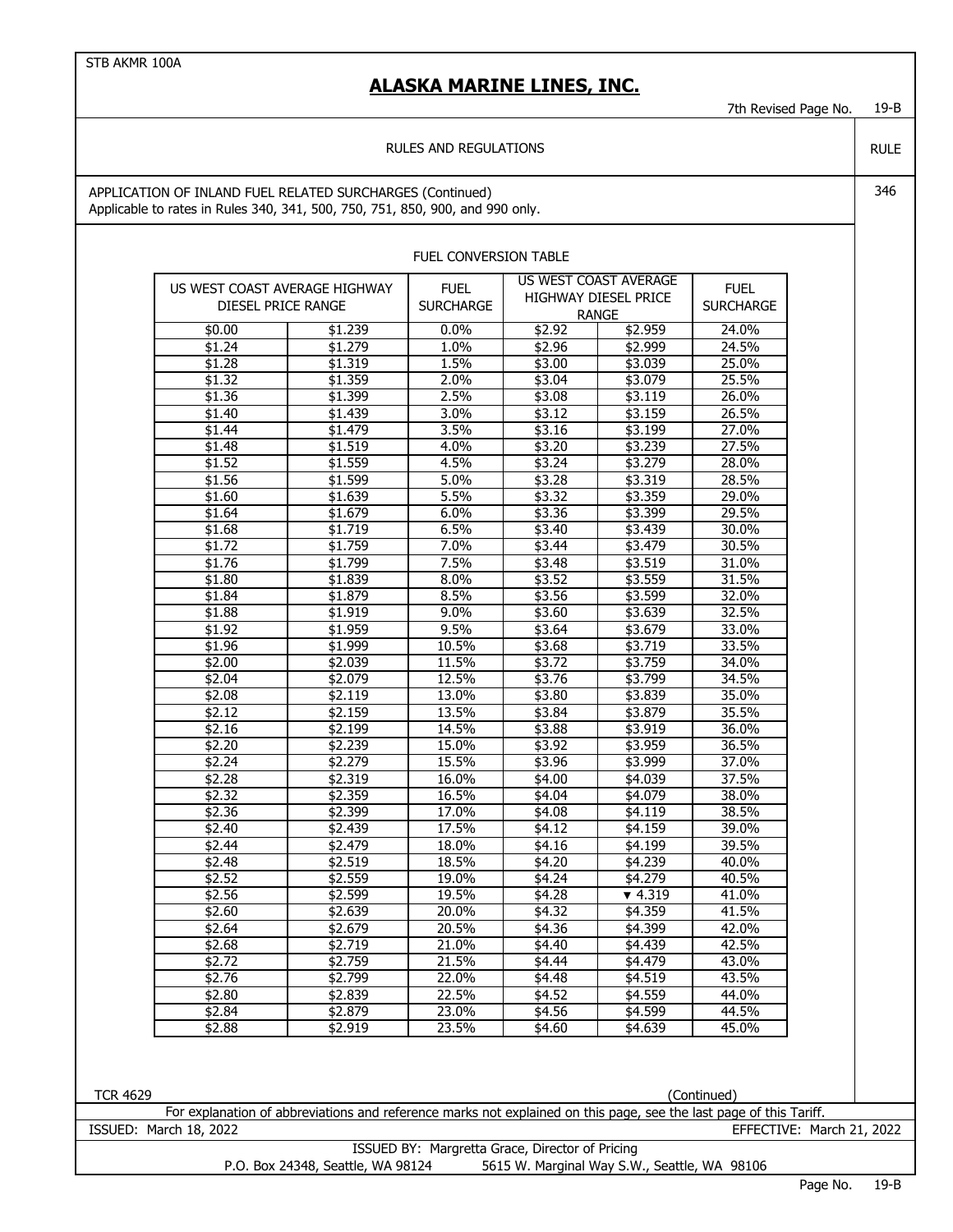6th Revised Page No. 19-C

#### RULES AND REGULATIONS

APPLICATION OF INLAND FUEL RELATED SURCHARGES (Continued) 346 Applicable to rates in Rules 340, 341, 500, 750, 751, 850, 900, and 990 only.

| US WEST COAST AVERAGE HIGHWAY<br>DIESEL PRICE RANGE | <b>FUEL</b><br><b>SURCHARGE</b> | US WEST COAST AVERAGE<br><b>HIGHWAY DIESEL PRICE</b><br><b>RANGE</b> |         | <b>FUEL</b><br><b>SURCHARGE</b> |  |
|-----------------------------------------------------|---------------------------------|----------------------------------------------------------------------|---------|---------------------------------|--|
| \$4.64<br>\$4.679                                   | 45.5%                           | \$6.36                                                               | \$6.399 | 67.0%                           |  |
| \$4.68<br>\$4.719                                   | 46.0%                           | \$6.40                                                               | \$6.439 | 67.5%                           |  |
| \$4.759<br>\$4.72                                   | 46.5%                           | \$6.44                                                               | \$6.479 | 68.0%                           |  |
| \$4.76<br>\$4.799                                   | 47.0%                           | \$6.48                                                               | \$6.519 | 68.5%                           |  |
| \$4.80<br>\$4.839                                   | 47.5%                           | \$6.52                                                               | \$6.559 | 69.0%                           |  |
| \$4.84<br>\$4.879                                   | 48.0%                           | \$6.56                                                               | \$6.599 | 69.5%                           |  |
| \$4.919<br>\$4.88                                   | 48.5%                           | \$6.60                                                               | \$6.639 | 70.0%                           |  |
| \$4.92<br>\$4.959                                   | 49.0%                           | \$6.64                                                               | \$6.679 | 70.5%                           |  |
| \$4.96<br>\$4.999                                   | 49.5%                           | \$6.68                                                               | \$6.719 | 71.0%                           |  |
| \$5.00<br>\$5.039                                   | 50.0%                           | \$6.72                                                               | \$6.759 | 71.5%                           |  |
| \$5.04<br>\$5.079                                   | 50.5%                           | \$6.76                                                               | \$6.799 | 72.0%                           |  |
| \$5.08<br>\$5.119                                   | 51.0%                           | \$6.80                                                               | \$6.839 | 72.5%                           |  |
| \$5.12<br>\$5.159                                   | 51.5%                           | \$6.84                                                               | \$6.879 | 73.0%                           |  |
| \$5.16<br>\$5.199                                   | 52.0%                           | \$6.88                                                               | \$6.919 | 73.5%                           |  |
| \$5.239<br>\$5.20                                   | 52.5%                           | \$6.92                                                               | \$6.959 | 74.0%                           |  |
| \$5.24<br>\$5.279                                   | 53.0%                           | \$6.96                                                               | \$6.999 | 74.5%                           |  |
| \$5.28<br>\$5.319                                   | 53.5%                           | \$7.00                                                               | \$7.039 | 75.0%                           |  |
| \$5.32<br>\$5.359                                   | 54.0%                           | \$7.04                                                               | \$7,079 | 75.5%                           |  |
| \$5.36<br>\$5.399                                   | 54.5%                           | \$7.08                                                               | \$7.119 | 76.0%                           |  |
| \$5.40<br>\$5.439                                   | 55.0%                           | \$7.12                                                               | \$7.159 | 76.5%                           |  |
| \$5.44<br>\$5.479                                   | 55.5%                           | \$7.16                                                               | \$7.199 | 77.0%                           |  |
| \$5.519<br>\$5.48                                   | 56.0%                           | \$7.20                                                               | \$7.239 | 77.5%                           |  |
| \$5.52<br>\$5.559                                   | 56.5%                           | \$7.24                                                               | \$7,279 | 78.0%                           |  |
| \$5.56<br>\$5.599                                   | 57.0%                           | \$7.28                                                               | \$7.319 | 78.5%                           |  |
| \$5.60<br>\$5.639                                   | 57.5%                           | \$7.32                                                               | \$7.359 | 79.0%                           |  |
| \$5.64<br>\$5.679                                   | 58.0%                           | \$7.36                                                               | \$7.399 | 79.5%                           |  |
| \$5.68<br>\$5.719                                   | 58.5%                           | \$7.40                                                               | \$7.439 | 80.0%                           |  |
| \$5.72<br>\$5.759                                   | 59.0%                           | \$7.44                                                               | \$7.479 | 80.5%                           |  |
| \$5.76<br>\$5.799                                   | 59.5%                           | \$7.48                                                               | \$7.519 | 81.0%                           |  |
| \$5.80<br>\$5.839                                   | 60.0%                           | \$7.52                                                               | \$7.559 | 81.5%                           |  |
| \$5.879<br>\$5.84                                   | 60.5%                           | \$7.56                                                               | \$7.599 | 82.0%                           |  |
| \$5.88<br>\$5.919                                   | 61.0%                           | \$7.60                                                               | \$7.639 | 82.5%                           |  |
| \$5.92<br>\$5.959                                   | 61.5%                           | \$7.64                                                               | \$7.679 | 83.0%                           |  |
| \$5.96<br>\$5.999                                   | 62.0%                           | \$7.68                                                               | \$7.719 | 83.5%                           |  |
| \$6.00<br>\$6.039                                   | 62.5%                           | \$7.72                                                               | \$7.759 | 84.0%                           |  |
| \$6.079<br>\$6.04                                   | 63.0%                           | \$7.76                                                               | \$7.799 | 84.5%                           |  |
| \$6.08<br>\$6.119                                   | 63.5%                           | \$7.80                                                               | \$7.839 | 85.0%                           |  |
| \$6.159<br>\$6.12                                   | 64.0%                           | \$7.84                                                               | \$8.879 | 85.5%                           |  |
| \$6.16<br>\$6.199                                   | 64.5%                           | \$7.88                                                               | \$7.919 | 86.0%                           |  |
| \$6.239<br>\$6.20                                   | 65.0%                           | \$7.92                                                               | \$7.959 | 86.5%                           |  |
| \$6.24<br>\$6.279                                   | 65.5%                           | \$7.96                                                               | \$7.999 | 87.0%                           |  |
| \$6.28<br>\$6.319                                   | 66.0%                           | \$8.00                                                               | \$8.039 | 87.5%                           |  |
| \$6.32<br>\$6.359                                   | 66.5%                           | \$8.04                                                               | \$8.079 | 88.0%                           |  |

#### FUEL CONVERSION TABLE

| R. | 4539 |
|----|------|
|----|------|

For explanation of abbreviations and reference marks not explained on this page, see the last page of this Tariff. ISSUED: November 14, 2019 EFFECTIVE: November 15, 2019

|                                   | ISSUED BY: Margretta Grace, Director of Pricing |
|-----------------------------------|-------------------------------------------------|
| P.O. Box 24348, Seattle, WA 98124 | 5615 W. Marginal Way S.W., Seattle, WA 98106    |

RULE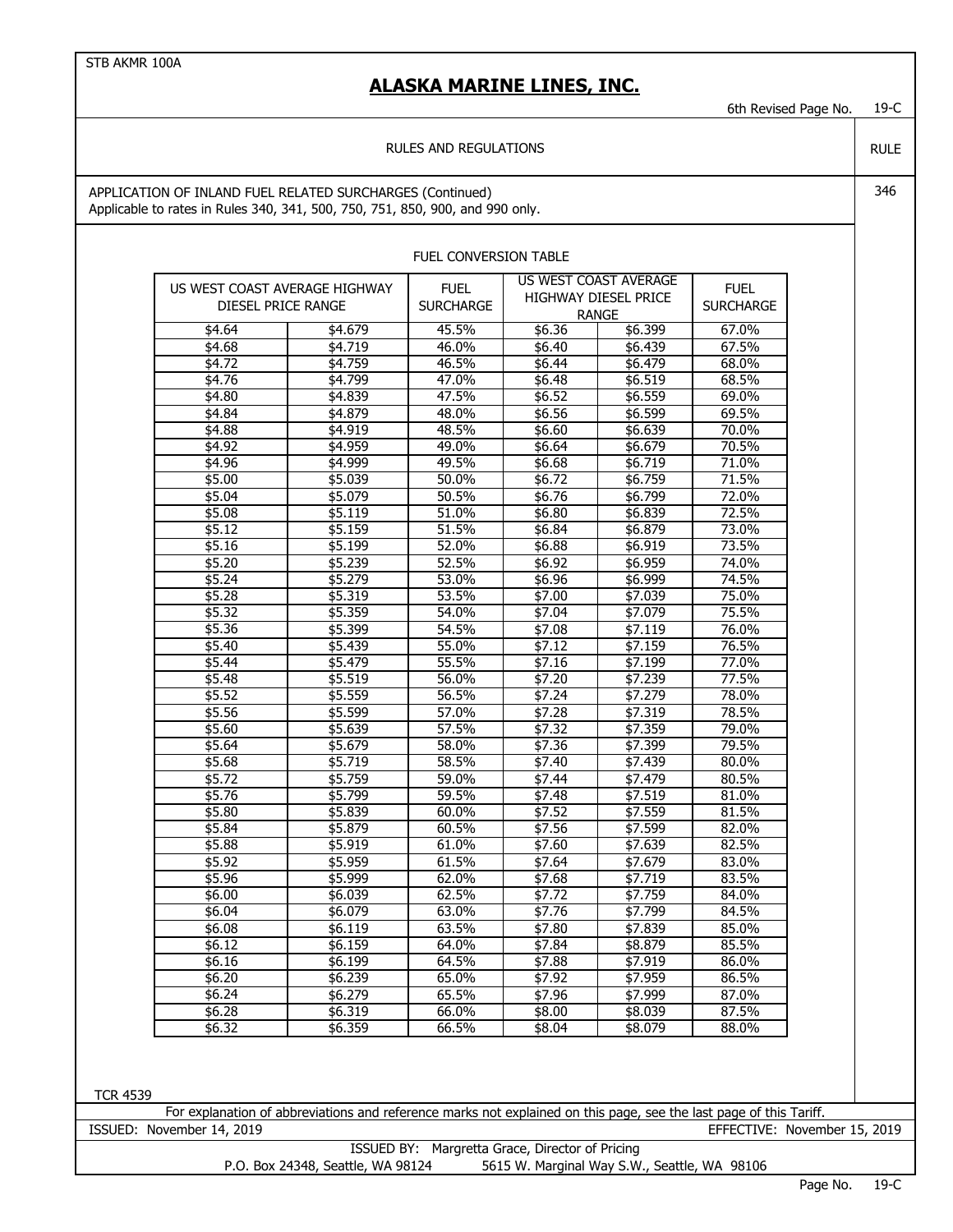## **ALASKA MARINE LINES, INC.**

|                 | <b>RULES AND REGULATIONS</b>                                                                                                                                                                                                                                                                                                                                                                                                                                                                                                                                                                                                                                                                                                                                                                                                                                         | <b>RULE</b> |
|-----------------|----------------------------------------------------------------------------------------------------------------------------------------------------------------------------------------------------------------------------------------------------------------------------------------------------------------------------------------------------------------------------------------------------------------------------------------------------------------------------------------------------------------------------------------------------------------------------------------------------------------------------------------------------------------------------------------------------------------------------------------------------------------------------------------------------------------------------------------------------------------------|-------------|
|                 | AUTOMOBILE AND VEHICLE LOADING SPECIFICATION:<br>Unless excepted by specific tariff commodity provisions or for specific destination ports, personally owned vehicles may have<br>personal effects or other property shipped with them under the following specific conditions.                                                                                                                                                                                                                                                                                                                                                                                                                                                                                                                                                                                      | 355         |
|                 | A. Applicable To All Personally Owned Vehicles                                                                                                                                                                                                                                                                                                                                                                                                                                                                                                                                                                                                                                                                                                                                                                                                                       |             |
|                 | Autos/vehicles may not be loaded with other items of personal or commercial property that would cause them to<br>exceed the gross vehicle weight rating (GVWR) as specified by the manufacturer or that would make them unsafe<br>or unstable to operation on public roadways. Prior to acceptance by Carrier, vehicles will be inspected to verify<br>the GVWR and weighed to determine the total gross weight.                                                                                                                                                                                                                                                                                                                                                                                                                                                     |             |
|                 | If the vehicle exceeds the GVWR, owners may opt to either remove cargo from the auto/vehicle to lower its weight<br>or to proceed to warehouse receiving for transfer of excess cargo weight to pallets. Cargo transferred from the<br>vehicle to pallets will be billed as less than container load (LCL) cargo the the appropriate commodity rates as<br>listed in this tariff. Owners who are not present at the time of delivery of the vehicle may designate their delivery<br>agent to make this choice, but if no owner or agent is present at the time of vehicle is weighed, then the Carrier<br>will remove items indiscriminately to achieve the most suitable weight and will ship the items so removed as LCL<br>cargo at the prevailing rate. The GVWR can often be found embossed on an identification plate inside the driver's<br>side door pillar. |             |
|                 | For automobiles or extended cab pickup trucks, no personal property will be accepted if loaded, 1) in the front seat,<br>2) on the floor of the rear seat, or 3) anywhere within the passenger spaces to a height that interferes with 360<br>degree visibility by the vehicle operator through the passenger seat or rear compartment windows. No items may<br>be loaded or secured to luggage racks or similar arrangements on the roof of automobiles, with the exception of<br>car-top carriers that are specifically designed to be securely attached to such racks and that may be positively<br>closed as part of a design to be reasonably impervious to weather conditions as normal highway speeds.                                                                                                                                                        |             |
| В.              | Pickup Trucks                                                                                                                                                                                                                                                                                                                                                                                                                                                                                                                                                                                                                                                                                                                                                                                                                                                        |             |
|                 | Pickup truck beds may have personal property loaded in the truck bed, but not to a level any higher than the sides<br>of the bed itself. Proper securing and protection of such property will be the responsibility of the Shipper and<br>subject to inspection and approval by Carrier representatives at the time of receipt of the vehicle. This height limit<br>will not be applied in the case of camper tops or other, similar devices that allow for a cargo space to be created<br>behind the cab of the vehicle and which permits a positive closure and securement of the space and protection of<br>the contents inside.                                                                                                                                                                                                                                  |             |
| C.              | <b>Flatbed Trucks</b>                                                                                                                                                                                                                                                                                                                                                                                                                                                                                                                                                                                                                                                                                                                                                                                                                                                |             |
|                 | No personal property or other type of cargo will be accepted if loaded on an open, exposed flatbed truck deck<br>unless advance arrangements have been made and written approval has been granted for the load by a Carrier<br>representative.                                                                                                                                                                                                                                                                                                                                                                                                                                                                                                                                                                                                                       |             |
|                 | Moved from page 19-E                                                                                                                                                                                                                                                                                                                                                                                                                                                                                                                                                                                                                                                                                                                                                                                                                                                 |             |
| D.              | Liability for Non-Factory Installed Cargo Loaded in Automobiles and Pickup Trucks                                                                                                                                                                                                                                                                                                                                                                                                                                                                                                                                                                                                                                                                                                                                                                                    |             |
|                 | All such personal property loaded in or on vehicles will be accepted at the Shipper's sole risk of loss or damage<br>from any cause, and no liability for anything other than the vehicle itself will be accepted by the Carrier. Claims<br>will not be accepted for any damages to the vehicle that my be attributed to the loading or securing of such<br>personal property within the vehicle. In addition, Carrier reserves the right to reject any such property if, in its<br>sole judgement, the loading or securing of the property or the nature of the items represents a potential danger<br>to the vehicle, other cargo, or personnel. In that event, Shipper will be given the opportunity to remove the<br>items, or may authorize Carrier to repackage the items and ship them under applicable tariff provisions.                                    |             |
| <b>TCR 4583</b> | (Continued)                                                                                                                                                                                                                                                                                                                                                                                                                                                                                                                                                                                                                                                                                                                                                                                                                                                          |             |
|                 | For explanation of abbreviations and reference marks not explained on this page, see the last page of this Tariff.                                                                                                                                                                                                                                                                                                                                                                                                                                                                                                                                                                                                                                                                                                                                                   |             |
|                 | ISSUED: December 28, 2020<br>EFFECTIVE: December 29, 2020<br>ISSUED BY: Margretta Grace, Director of Pricing                                                                                                                                                                                                                                                                                                                                                                                                                                                                                                                                                                                                                                                                                                                                                         |             |
|                 | P.O. Box 24348, Seattle, WA 98124<br>5615 W. Marginal Way S.W., Seattle, WA 98106                                                                                                                                                                                                                                                                                                                                                                                                                                                                                                                                                                                                                                                                                                                                                                                    |             |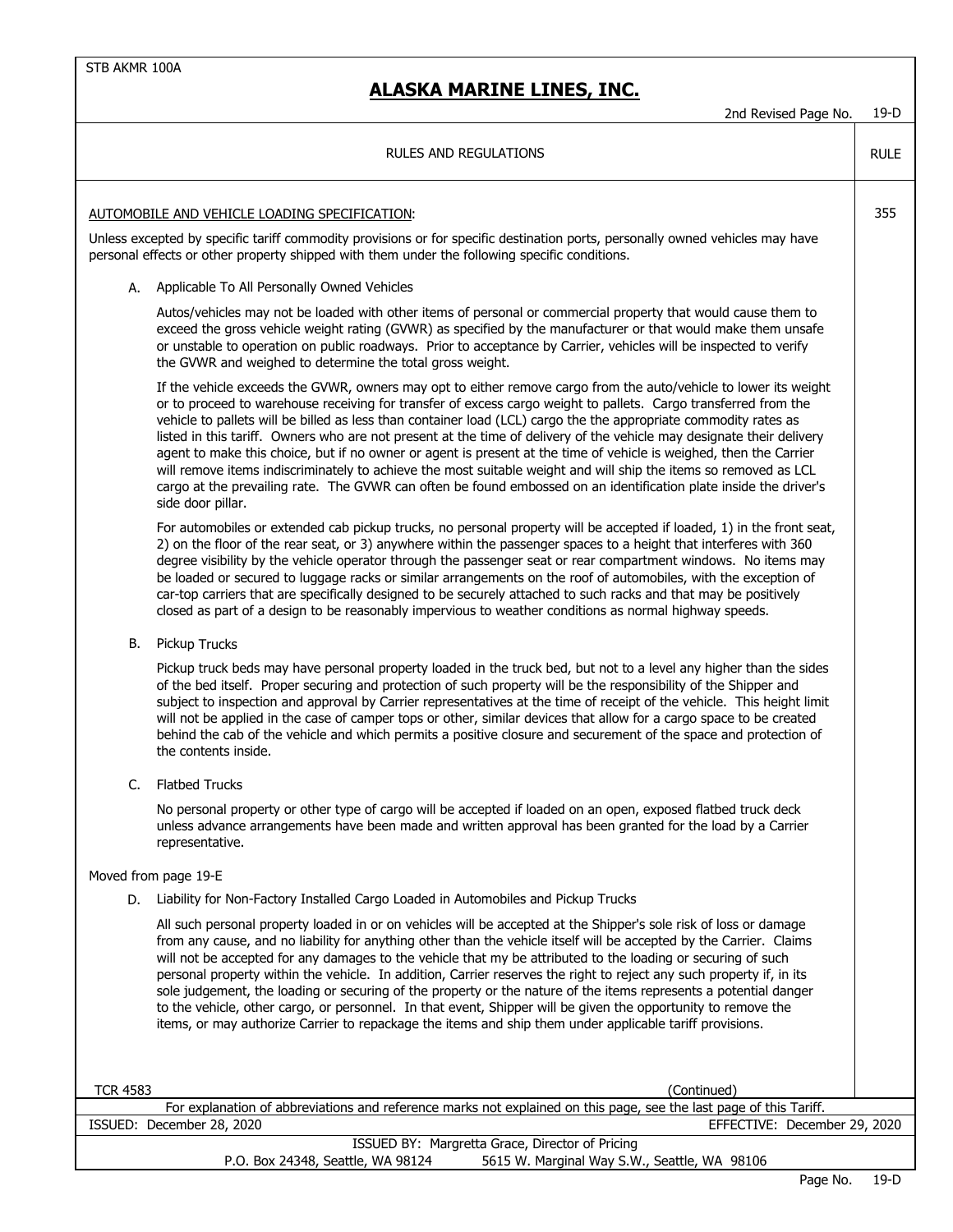| 2nd Revised Page No.                                                                                                                                                                                                                                                                                                                                                                                                                                                                                                       | 19-E        |
|----------------------------------------------------------------------------------------------------------------------------------------------------------------------------------------------------------------------------------------------------------------------------------------------------------------------------------------------------------------------------------------------------------------------------------------------------------------------------------------------------------------------------|-------------|
| RULES AND REGULATIONS                                                                                                                                                                                                                                                                                                                                                                                                                                                                                                      | <b>RULE</b> |
| (Continued)<br>AUTOMOBILE AND VEHICLE LOADING SPECIFICATION:                                                                                                                                                                                                                                                                                                                                                                                                                                                               | 355         |
| Liability for Household Goods and Personal Effects<br>Е.                                                                                                                                                                                                                                                                                                                                                                                                                                                                   |             |
| Household goods or personal effects, as described in AKMR 100, series Item 560 may be placed in enclosed areas of<br>the vehicle, provided they are secured by the Shipper, and after weight of goods has been provided to Carrier.<br>Shipper must declare weight of goods on the Bill of Lading. Items are subject to a released value of \$.10 per pound,<br>per article, subject to provisions listed in AKMR 100, series, Item 560. Items will be considered as Shipper load and<br>count, and accepted to all items. |             |
|                                                                                                                                                                                                                                                                                                                                                                                                                                                                                                                            |             |
|                                                                                                                                                                                                                                                                                                                                                                                                                                                                                                                            |             |
|                                                                                                                                                                                                                                                                                                                                                                                                                                                                                                                            |             |
|                                                                                                                                                                                                                                                                                                                                                                                                                                                                                                                            |             |
|                                                                                                                                                                                                                                                                                                                                                                                                                                                                                                                            |             |
|                                                                                                                                                                                                                                                                                                                                                                                                                                                                                                                            |             |
|                                                                                                                                                                                                                                                                                                                                                                                                                                                                                                                            |             |
|                                                                                                                                                                                                                                                                                                                                                                                                                                                                                                                            |             |
|                                                                                                                                                                                                                                                                                                                                                                                                                                                                                                                            |             |
|                                                                                                                                                                                                                                                                                                                                                                                                                                                                                                                            |             |
|                                                                                                                                                                                                                                                                                                                                                                                                                                                                                                                            |             |
|                                                                                                                                                                                                                                                                                                                                                                                                                                                                                                                            |             |
|                                                                                                                                                                                                                                                                                                                                                                                                                                                                                                                            |             |
| <b>TCR 4583</b><br>For explanation of abbreviations and reference marks not explained on this page, see the last page of this Tariff.                                                                                                                                                                                                                                                                                                                                                                                      |             |
| ISSUED: December 28, 2020<br>EFFECTIVE: December 29, 2020                                                                                                                                                                                                                                                                                                                                                                                                                                                                  |             |
| ISSUED BY: Margretta Grace, Director of Pricing<br>P.O. Box 24348, Seattle, WA 98124<br>5615 W. Marginal Way S.W., Seattle, WA 98106                                                                                                                                                                                                                                                                                                                                                                                       |             |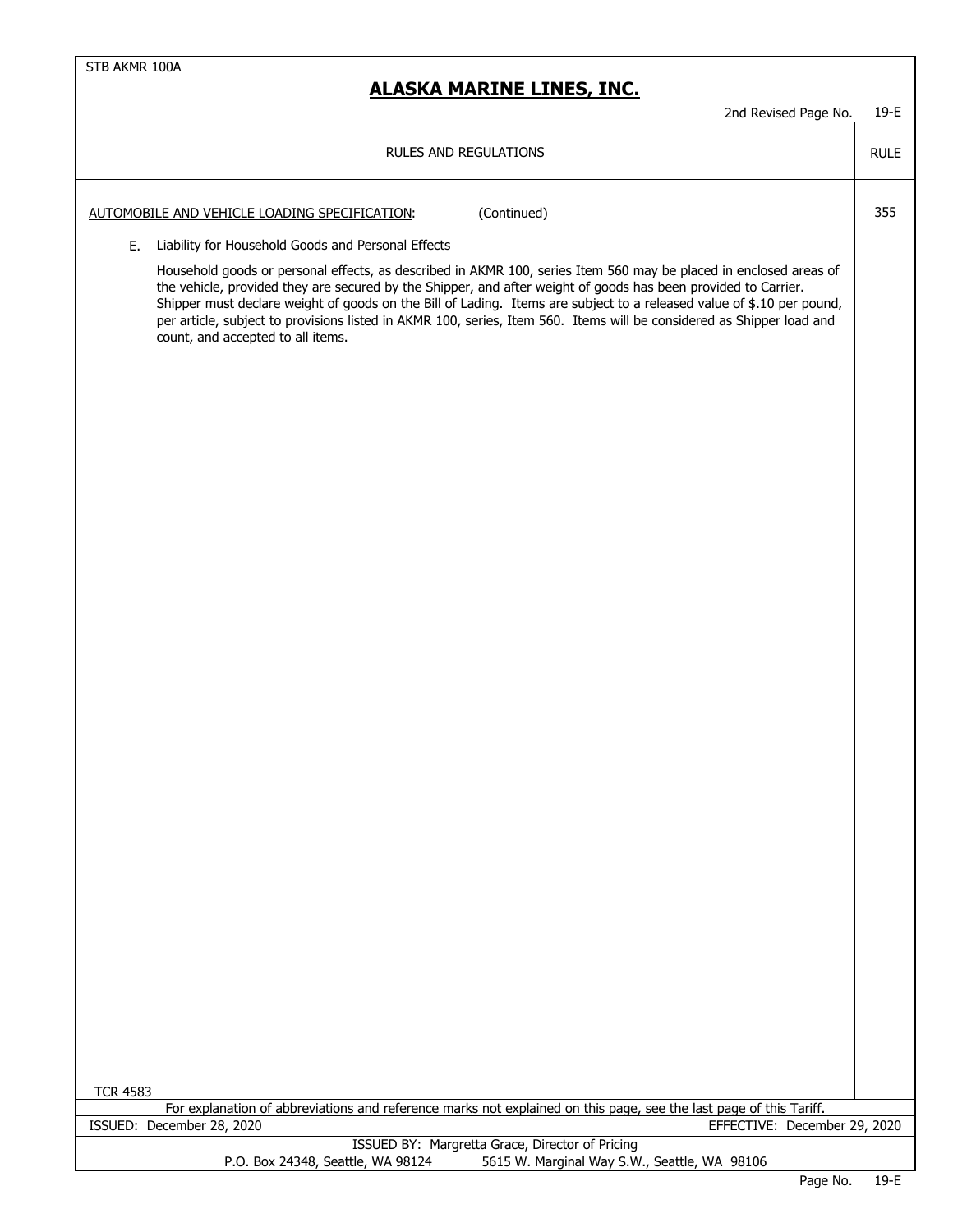|                            | 11th Revised Page No.                                                                                                                                                                                                                                                                                                                                                              | 20          |
|----------------------------|------------------------------------------------------------------------------------------------------------------------------------------------------------------------------------------------------------------------------------------------------------------------------------------------------------------------------------------------------------------------------------|-------------|
|                            | <b>RULES AND REGULATIONS</b>                                                                                                                                                                                                                                                                                                                                                       | <b>RULE</b> |
|                            | BILLS OF LADING, FREIGHT BILLS AND STATEMENTS OF CHARGES - DOCUMENTATION:                                                                                                                                                                                                                                                                                                          | 360         |
| (A)                        | Alaska Marine Lines will provide the following documentation as part of the freight service as provided in this and<br>other Alaska Marine Lines Tariffs:                                                                                                                                                                                                                          |             |
|                            | Bill of lading sets consisting of he shipper's copy.<br>(1)<br>Freight bill sets consisting of original freight bill and remittance only to the "Bill To" party;<br>(2)<br>Delivery receipt sets consisting of the customer memo copy only to the consignee.<br>(3)                                                                                                                |             |
| (B)                        | When the shipper, consignee or bill to party, or other lawful parties require or request copies of documentation<br>in addition to what is provided in Paragraph (A), above, then the following charges shall apply for this service:                                                                                                                                              |             |
|                            | $\triangle$ \$6.00 per page with a minimum of $\triangle$ \$31.00 per request;<br>(1)<br>(2)<br>Charges for delivery of documentation will be as follows:                                                                                                                                                                                                                          |             |
|                            | (a)<br>U.S. Mail or express service cost, plus 20%<br>Electronic Service - $\triangle$ \$6.00 per page with a minimum of $\triangle$ \$31.00 per delivery.<br>(b)                                                                                                                                                                                                                  |             |
| <b>TCR 4613</b>            | BILLS OF LADING OR FREIGHT BILLS INVOLVING A CHANGE IN COLLECTION STATUS:                                                                                                                                                                                                                                                                                                          | 362         |
|                            | Corrected bills of lading, corrected freight bills or other written instructions from the consignor or connecting carrier to change<br>the freight charge collection status from "Prepaid" to "Collect" or from "Collect" to "Prepaid" may be accepted only if received<br>by Alaska Marine Lines, Inc., within a period of (30) days from the date of the initial bill of lading. |             |
| NOTE 1:                    | Unless credit has been established with the carrier, corrected bills of lading, corrected freight bills or other written<br>instructions to change the freight collect status from "Prepaid" to "Collect" will not be accepted under any<br>circumstances once the shipment has been delivered.                                                                                    |             |
| NOTE 2:<br><b>TCR 4613</b> | When a change in collection status is allowed, a charge of $\bullet$ \$42.00 for the change will be assessed against the<br>ultimate payer of he freight charge. The charge will not apply if the change in collection status is necessary<br>because of carrier's error.                                                                                                          |             |
|                            | <b>BILLS OF LADING, OTHER THAN AKMR:</b>                                                                                                                                                                                                                                                                                                                                           | 364         |
|                            | When Alaska Marine Lines or its authorized agent signs for receipt on any shippers or carriers bill of lading, other than an<br>AKMR bill of lading, Alaska Marine Lines shall only be acknowledging receipt of the shipment, and shall not be accepting the<br>terms or conditions as described on the Shipper's or Carrier's bill of lading.                                     |             |
|                            | When a shipment is received on a bill of lading other than at AKMR bill of lading, all contract terms and conditions for water<br>carriage, as stated in Rule 365, shall remain applicable.                                                                                                                                                                                        |             |
|                            |                                                                                                                                                                                                                                                                                                                                                                                    |             |
|                            |                                                                                                                                                                                                                                                                                                                                                                                    |             |
|                            |                                                                                                                                                                                                                                                                                                                                                                                    |             |
|                            |                                                                                                                                                                                                                                                                                                                                                                                    |             |
|                            |                                                                                                                                                                                                                                                                                                                                                                                    |             |
| <b>TCR 4581</b>            | For explanation of abbreviations and reference marks not explained on this page, see the last page of this Tariff.                                                                                                                                                                                                                                                                 |             |
|                            | ISSUED: November 19, 2021<br>EFFECTIVE: December 12, 2021                                                                                                                                                                                                                                                                                                                          |             |
|                            | ISSUED BY: Margretta Grace, Director of Pricing<br>P.O. Box 24348, Seattle, WA 98124<br>5615 W. Marginal Way S.W., Seattle, WA 98106                                                                                                                                                                                                                                               |             |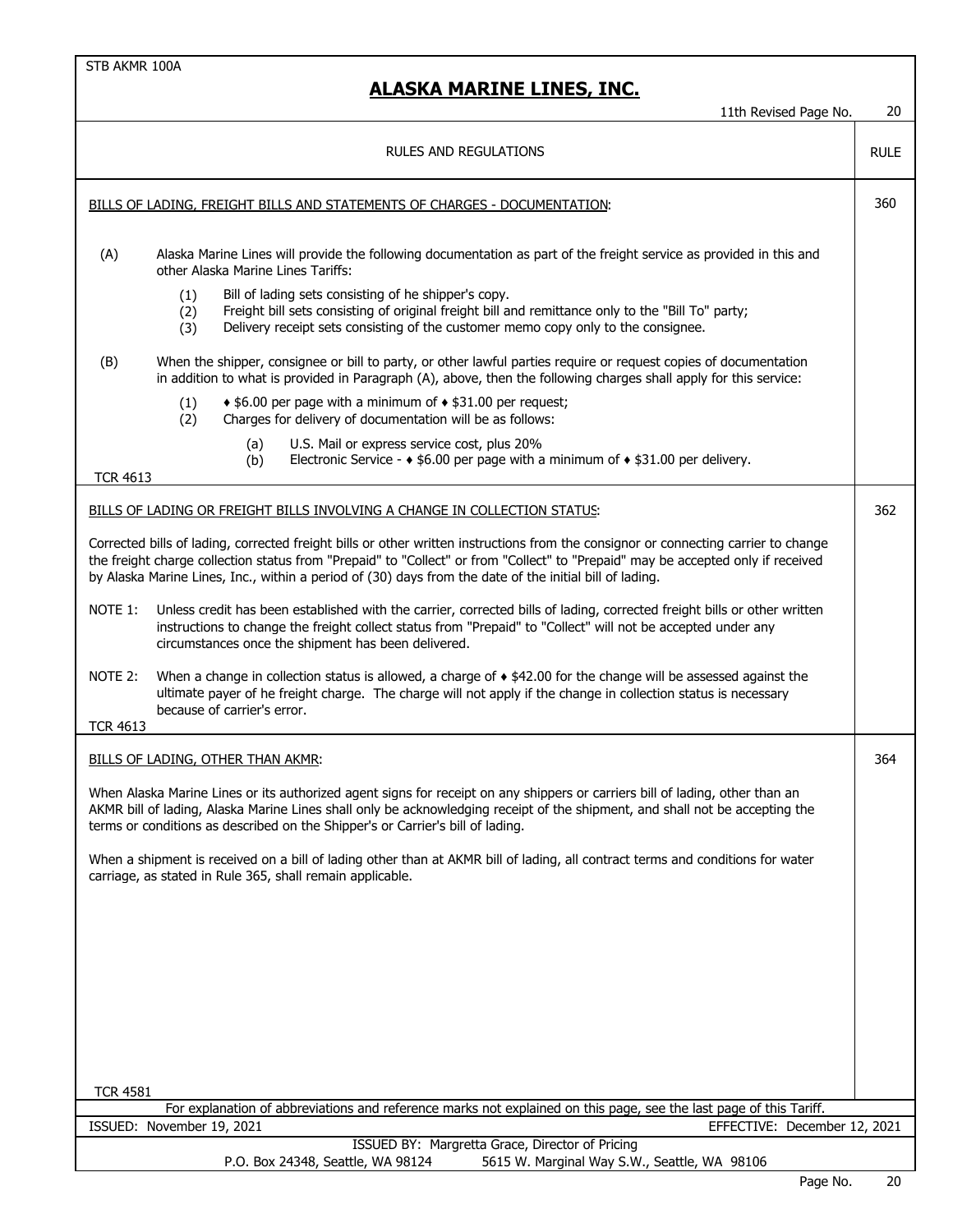5th Revised Page No. 21

#### RULE BILL OF LADING - CONTRACT TERMS AND CONDITIONS FOR WATER CARRIAGE: 365 1. DEFINITIONS a. "Carrier refers to the Lynden entity engaged by Shipper to provide transportation services with respect to the goods. For a list and description of the various Lynden entities, please visit our website at: www.lynden.com. b. "Consignee" refers to the entity identified by Shipper and agreed by Carrier as the entity to receive the goods. c. "Goods" refers to those items of goods, cargoes, commodities and other personal property with respect to which Carrier has been requested to or does perform transportation services, including all items and materials associated with the goods, such as any boxes, crates, cradles, pallets, tanks, platforms, flatracks and/or containers. d. "Entity" refers to all forms of business entities as well as to natural persons. e. "Load" refers to all goods of Shipper in/on a single container, flatrack, platform, trailer, etc. f. "Shipper" refers to the entity engaging Carrier with respect to the goods as well as the owner(s), consignor, consignee and all others who may be right of claim by, through or with respect to the goods. g. "Shipment" refers to all goods identified on a singularly numbered bill of lading or air waybill, as applicable (but which bill of lading or air waybill may contain multiple parts). h. "Package," for purposes of COGSA and as otherwise applicable herein, shall mean: i) the entire contents (including all individual packages, boxes and crates and all Goods contained in each such package, box or crate) of a shipping device in the case of goods transported by Carrier in or on a shipping device defined as including, but not limited to, containers, vans, trailers (of all kinds), tanks, platforms or flatracks; or ii) the entire content of a unitized lift in the case of goods bundled, strapped or otherwise loaded in or on a shipping device; or iii) any individual unit of cargo including machinery, equipment and other items transported as a single unit without further consolidation; or iv) in the case of bulk goods or goods not otherwise defined herein, the totality of goods identified on a singularly numbered bill of lading issued by Carrier. Notwithstanding the foregoing, in the event that Carrier consolidated goods from different customers into/onto a shipping device or as a portion of a unitized lift, for Carrier's benefit and not at the direction of Shipper, the "package" definition in subsections (i) and (ii) above all shall be modified such that content is defined as that portion of the content being transported for Shipper. 2. FREIGHT AND OTHER CHARGES a. Freight, Storage and Other Charges. Freight, storage and other charges of Carrier shall be as identified by Carrier in its applicable rate quotation, transportation agreement, bill of lading, air waybill and/or tariff, as applicable. Freight, storage and other charges of Carrier which had been based upon inaccurate or incomplete instructions or particulars may be recalculated by Carrier at any time without advance notice. b. Other Charges and Expenses. Shipper shall be responsible for all charges and expenses relating to the goods and/or their transportation, including, without limitation, all dues, taxes, duties, fines and penalties, advances made by Carrier, additional costs and expenses incurred by virtue of Shipper's actions, omissions or failure to comply with its obligations hereunder, as well as those incurred as a result of unforeseen or extraordinary circumstances. TCR 4539 (Continued) ISSUED: November 14, 2019 EFFECTIVE: November 15, 2019 ISSUED BY: Margretta Grace, Director of Pricing For explanation of abbreviations and reference marks not explained on this page, see the last page of this Tariff. (Material previously on this page moved to Page 22.) RULES AND REGULATIONS

P.O. Box 24348, Seattle, WA 98124 5615 W. Marginal Way S.W., Seattle, WA 98106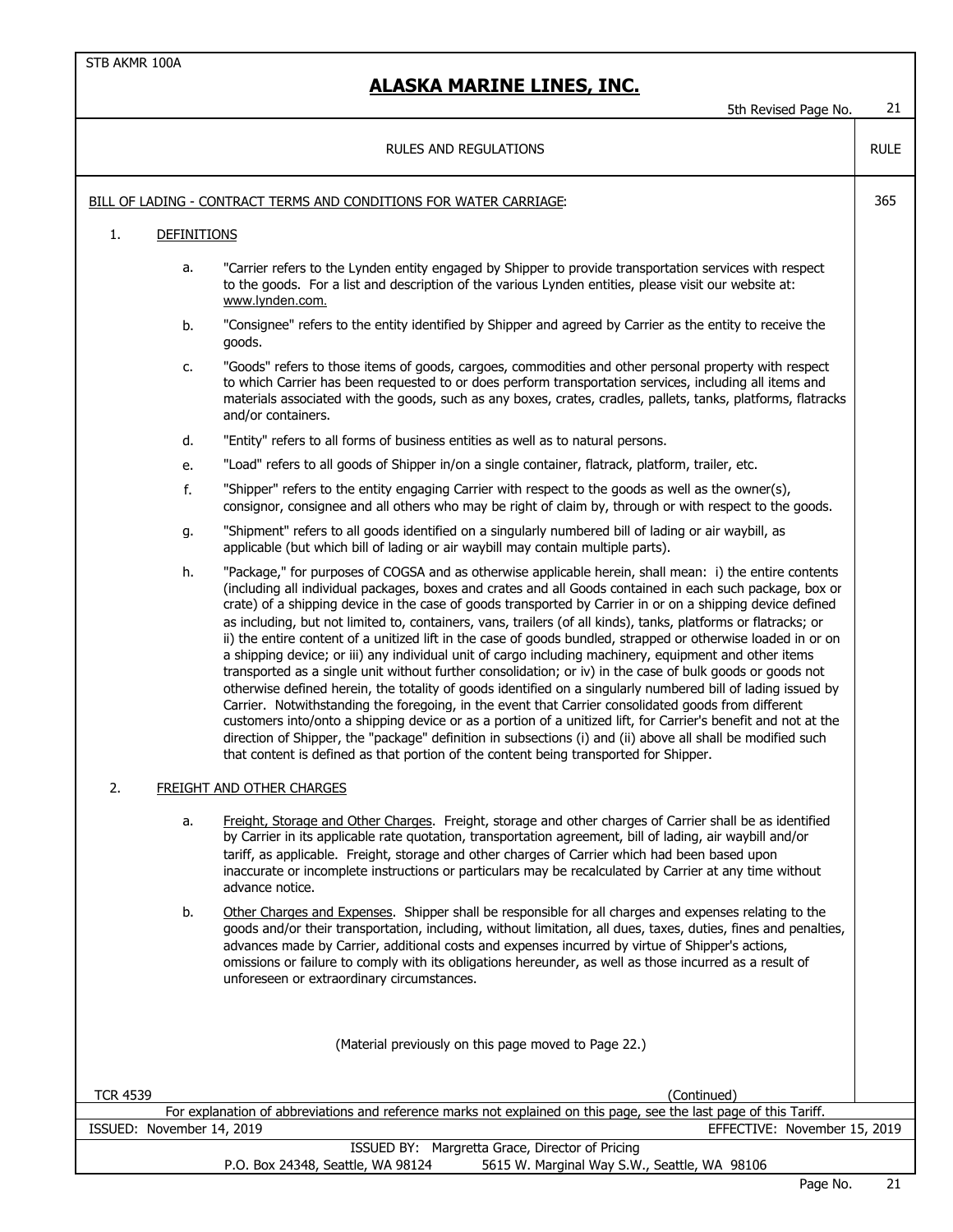|                                                                                                                    | 5th Revised Page No.                                                                                                                                                                                                                                                                                                                                                                                                                                                                                                                                                                                                                                                                                                                                                                                                                                                                                                                                                                                                                                                                                                                                                                                                                                                                                                                                                                                                                                                                                | 22          |
|--------------------------------------------------------------------------------------------------------------------|-----------------------------------------------------------------------------------------------------------------------------------------------------------------------------------------------------------------------------------------------------------------------------------------------------------------------------------------------------------------------------------------------------------------------------------------------------------------------------------------------------------------------------------------------------------------------------------------------------------------------------------------------------------------------------------------------------------------------------------------------------------------------------------------------------------------------------------------------------------------------------------------------------------------------------------------------------------------------------------------------------------------------------------------------------------------------------------------------------------------------------------------------------------------------------------------------------------------------------------------------------------------------------------------------------------------------------------------------------------------------------------------------------------------------------------------------------------------------------------------------------|-------------|
|                                                                                                                    | <b>RULES AND REGULATIONS</b>                                                                                                                                                                                                                                                                                                                                                                                                                                                                                                                                                                                                                                                                                                                                                                                                                                                                                                                                                                                                                                                                                                                                                                                                                                                                                                                                                                                                                                                                        | <b>RULE</b> |
| BILL OF LADING - CONTRACT TERMS AND CONDITIONS FOR WATER CARRIAGE:<br>(Continued)                                  |                                                                                                                                                                                                                                                                                                                                                                                                                                                                                                                                                                                                                                                                                                                                                                                                                                                                                                                                                                                                                                                                                                                                                                                                                                                                                                                                                                                                                                                                                                     |             |
|                                                                                                                    | Payment. Freight, storage and other charges shall be deemed fully earned upon tender of the goods by<br>c.<br>Shipper for transportation and payable in advance and prior to delivery unless otherwise agree in<br>writing by Carrier. Amounts due Carrier shall be paid in U.S. dollars without deduction or offset.<br>Interest on amounts due but not paid shall accrue at the rate of one and one-half percent (1.5%) per<br>month. Shipper, including all entities falling within the definition of that term above, shall be jointly and<br>and severally liable for payment of all amounts due Carrier respecting the goods.                                                                                                                                                                                                                                                                                                                                                                                                                                                                                                                                                                                                                                                                                                                                                                                                                                                                 |             |
|                                                                                                                    | d.<br>Lien. Shipper, including and on behalf of all entities falling within the definition of that term above,<br>agrees that Carrier shall be entitled to security interest in and lien upon all present and future<br>inventory, fixtures, equipment, personal property of Shipper, including without limitation all goods of<br>Shipper in Carrier's constructive or actual possession, and all accounts, accounts receivable, general<br>intangibles, cash, chattel paper, deposits, and similar property, to secure the payment of any freight,<br>storage or other charges or amounts owed by Shipper to Carrier. Shipper authorizes Carrier to file<br>financing statements and agrees that Carrier may store and/or sell such goods, at the risk and expense<br>of Shipper, unless and until all such amounts have been paid to Carrier.                                                                                                                                                                                                                                                                                                                                                                                                                                                                                                                                                                                                                                                    |             |
| 3.                                                                                                                 | INFORMATION FROM SHIPPER. Shipper warrants the accuracy and completeness of all information, instructions and<br>particulars relating to the goods, including their nature, description, special characteristics, marks, number, weight,<br>volume and quantity, etc., upon all of which Carrier shall rely. Shipper shall reimburse Carrier for any loss or<br>expense (including additional charges) resulting from any such inaccurate of incomplete information, instructions or<br>particulars.                                                                                                                                                                                                                                                                                                                                                                                                                                                                                                                                                                                                                                                                                                                                                                                                                                                                                                                                                                                                |             |
| 4.                                                                                                                 | HAZARDOUS GOODS. Shipper must identify to Carrier in writing prior to shipment any goods which require<br>specialized handling or are dangerous or hazardous, and Carrier must specifically agree to transport the same. In<br>such an event, Shipper shall provide complete and accurate handling instructions, including relevant safety<br>procedures, and shall be solely responsible for the completion of all documentation required and otherwise for<br>compliance with applicable regulations and laws relating to the goods and/or the transportation thereof. Should,<br>in Carrier's opinion, any goods create a risk of harm to persons or proper and/or make the transportation<br>thereof impractical, Carrier may discharge, store and/or dispose of any or all of such goods at Shipper's sole<br>risk and expense.                                                                                                                                                                                                                                                                                                                                                                                                                                                                                                                                                                                                                                                                |             |
| 5.                                                                                                                 | REFRIGERATED, PERISHABLE AND VALUABLE GOODS. Shipper must identify to Carrier in writing prior to shipment<br>any perishable, temperature controlled, keep from freezing, chilled or frozen goods, and Carrier must specifically<br>agree to transport the same. In such an event, Shipper shall identify in writing to Carrier the nature of the goods<br>and the specialty conditions, temperature, humidity, etc. under which they are to be transported and shall also be<br>responsible for tendering the goods to Carrier with a uniform core temperature below that at which the goods are to<br>be transported. Carrier shall not be responsible for freezing down or reducing the core temperature of goods but,<br>rather, only for maintaining an ambient temperature in the relevant conveyance within ten (10) degrees Fahrenheit<br>of the temperature at which such goods are tendered to Carrier. Carrier shall not be responsible for stains,<br>discolorations, holes, chafing, breakage or splitting of lumber, timber, plywood, wood products, etc., whether or not<br>protected and/or covered. Shipper shall not tender for transportation any art objects, bank bills, coins,<br>currency, drafts, holes, valuable papers, precious metals, precious stones, antiques or any other rare old, precious<br>or semiprecious articles of extraordinary value. Shipper shall not tender to transportation any live animals without<br>prior notice and Carrier's express consent. |             |
| 6.                                                                                                                 | <b>TENDER OF GOODS.</b> Shipper shall be responsible for tendering the goods to Carrier at the time and place<br>identified, with all such goods to be in good order, count and condition, and packaged, protected, packed, stowed<br>and/or shored sufficiently to withstand the rigors of storage and transportation, including without limitation<br>transportation by uncovered barge and exposure to weather, moisture, humidity, heat, rolling, pitching and similar<br>barge movements, if applicable.                                                                                                                                                                                                                                                                                                                                                                                                                                                                                                                                                                                                                                                                                                                                                                                                                                                                                                                                                                                       |             |
| <b>TCR 4571</b>                                                                                                    | (Continued)                                                                                                                                                                                                                                                                                                                                                                                                                                                                                                                                                                                                                                                                                                                                                                                                                                                                                                                                                                                                                                                                                                                                                                                                                                                                                                                                                                                                                                                                                         |             |
| For explanation of abbreviations and reference marks not explained on this page, see the last page of this Tariff. |                                                                                                                                                                                                                                                                                                                                                                                                                                                                                                                                                                                                                                                                                                                                                                                                                                                                                                                                                                                                                                                                                                                                                                                                                                                                                                                                                                                                                                                                                                     |             |
|                                                                                                                    | ISSUED: August 21, 2020<br>EFFECTIVE: August 22, 2020                                                                                                                                                                                                                                                                                                                                                                                                                                                                                                                                                                                                                                                                                                                                                                                                                                                                                                                                                                                                                                                                                                                                                                                                                                                                                                                                                                                                                                               |             |
|                                                                                                                    | ISSUED BY: Margretta Grace, Director of Pricing<br>P.O. Box 24348, Seattle, WA 98124<br>5615 W. Marginal Way S.W., Seattle, WA 98106                                                                                                                                                                                                                                                                                                                                                                                                                                                                                                                                                                                                                                                                                                                                                                                                                                                                                                                                                                                                                                                                                                                                                                                                                                                                                                                                                                |             |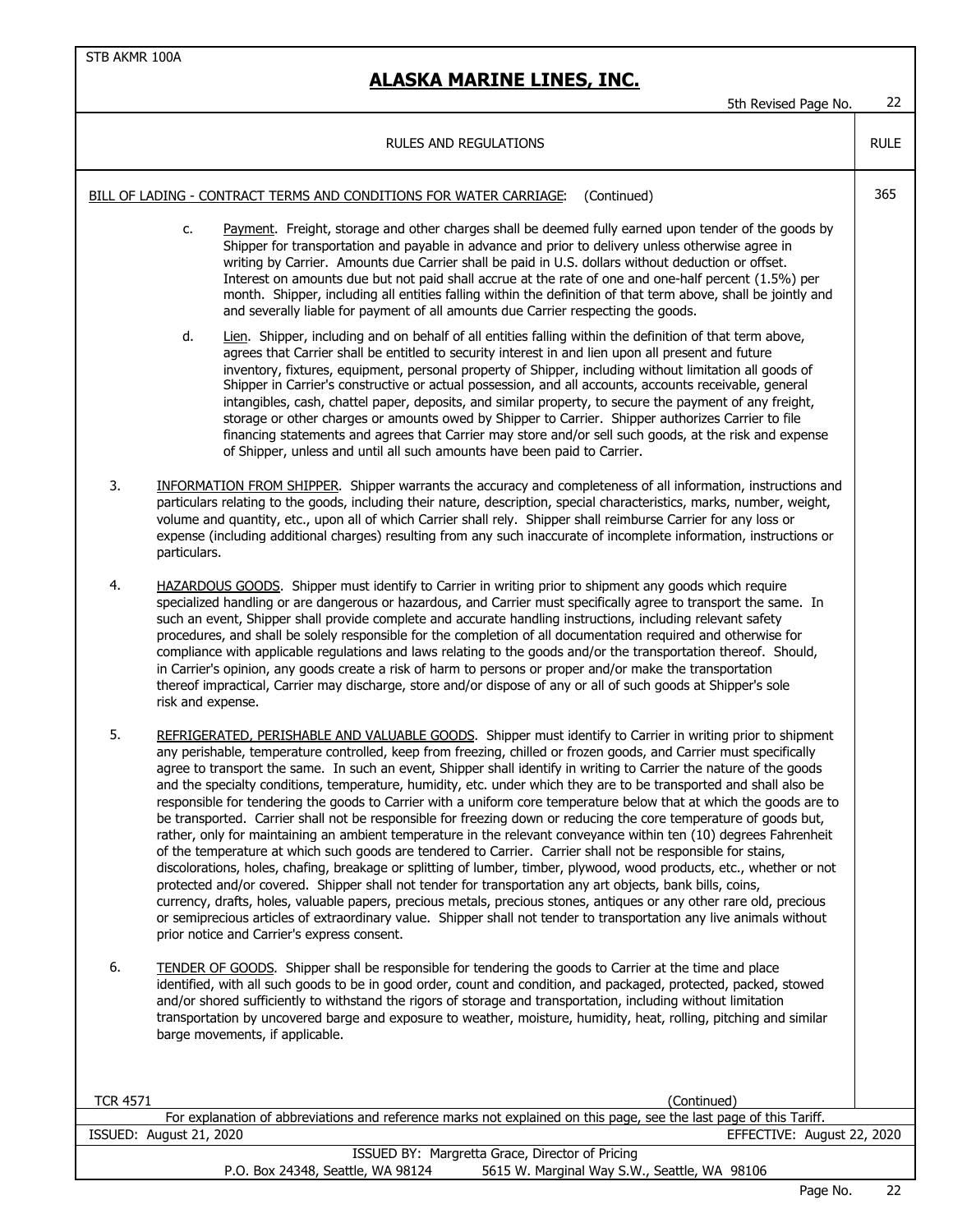|                                                                                                                    | 4th Revised Page No.                                                                                                                                                                                                                                                                                                                                                                                                                                                                                                                                                                                                                                                                                                                                                                                                                                                                                                                                                                                                                                                                       | 23          |  |
|--------------------------------------------------------------------------------------------------------------------|--------------------------------------------------------------------------------------------------------------------------------------------------------------------------------------------------------------------------------------------------------------------------------------------------------------------------------------------------------------------------------------------------------------------------------------------------------------------------------------------------------------------------------------------------------------------------------------------------------------------------------------------------------------------------------------------------------------------------------------------------------------------------------------------------------------------------------------------------------------------------------------------------------------------------------------------------------------------------------------------------------------------------------------------------------------------------------------------|-------------|--|
|                                                                                                                    | <b>RULES AND REGULATIONS</b>                                                                                                                                                                                                                                                                                                                                                                                                                                                                                                                                                                                                                                                                                                                                                                                                                                                                                                                                                                                                                                                               | <b>RULE</b> |  |
| BILL OF LADING - CONTRACT TERMS AND CONDITIONS FOR WATER CARRIAGE:<br>(Continued)                                  |                                                                                                                                                                                                                                                                                                                                                                                                                                                                                                                                                                                                                                                                                                                                                                                                                                                                                                                                                                                                                                                                                            | 365         |  |
| 7.                                                                                                                 | ROUTES, METHODS, ETC. Carrier shall perform with due diligence but does not warrant or guarantee any particular<br>speeds or departure/arrival dates/times. Carrier shall have liberty with respect to the selection of conveyances,<br>routes, procedures, modes and methods of transportation. Carrier shall not be responsible for any delay, inability to<br>perform or failure to perform caused by evens beyond its direct and reasonable control, including without limitation,<br>ice preventing or delaying a Vessel in reaching a loading berth, loading/unloading of cargo, or departure of a Vessel.<br>In the event such a hindrance, Carrier shall, if feasible, notify Shipper and request instructions or if insufficient<br>time exists or instructions are not provided shall, at Shipper's risk and expense, store and/or dispose of goods as it<br>deems reasonable under the circumstances.                                                                                                                                                                           |             |  |
| 8.                                                                                                                 | LIBERTIES. Carrier shall be at liberty to call at any port/place to replenish fuel, oil, stores or other necessaries<br>and/or make repairs. Carrier may deviate in attempt to save life or property, and with respect thereto may leave<br>the cargoes in a position believed safe. Carrier may select any route, speed, transportation arrangement believed<br>reasonable under the circumstances, including tandem barge towage if by water. In the event of accident,<br>danger, damage, disaster or other event occurring after departure on any voyage or trip which, in the opinion of<br>Carrier, prevents or may prevent the safe completion of such, Carrier may discharge, unload and/or store cargoes<br>at Shipper's risk and expense.                                                                                                                                                                                                                                                                                                                                        |             |  |
| 9.                                                                                                                 | <b>IN-TRANSIT STORAGE.</b> Carrier may store goods in-transit and await further instructions from Shipper. Upon notice<br>to and approval from Carrier (which shall not be unreasonably withheld), Shipper shall be given access to goods<br>stored in-transit during normal business hours for the facility, provided that Shipper is accompanied by a<br>representative of Carrier and an additional access charge may apply. All storage of the goods shall be deemed<br>in-transit and subject to these terms and conditions unless agreed otherwise by Carrier in writing, including through<br>Carrier's issuance of a warehouse receipt.                                                                                                                                                                                                                                                                                                                                                                                                                                            |             |  |
| 10.                                                                                                                | DELIVERY OF GOODS. Carrier shall deliver or arrange for delivery of the goods to Consignee at the location identified<br>by Shipper and agreed by Carrier. Consignee shall be obligated to receive and take the goods as promptly as they<br>can be discharged/unloaded from the conveyance, with such discharge/unloading to be at Shipper's risk and<br>expense. Goods received and taken by Consignee, tendered to Consignee and refused or otherwise not received and<br>taken, seized by government authority and/or under legal process, which cannot be delivered because of Shipper's<br>fault or neglect, including inaccuracy/inadequacy of instructions or particulars, or which for any other reason beyond<br>Carrier's control have not been received and taken, shall nonetheless be deemed fully delivered to Consignee and<br>Carrier's responsibility with respect to such goods and this agreement shall thereupon cease. Any actions taken by<br>Carrier with respect to the goods thereafter shall be performed as Shipper's agent and at Shipper's risk and expense. |             |  |
| <b>TCR 4539</b><br>(Continued)                                                                                     |                                                                                                                                                                                                                                                                                                                                                                                                                                                                                                                                                                                                                                                                                                                                                                                                                                                                                                                                                                                                                                                                                            |             |  |
| For explanation of abbreviations and reference marks not explained on this page, see the last page of this Tariff. |                                                                                                                                                                                                                                                                                                                                                                                                                                                                                                                                                                                                                                                                                                                                                                                                                                                                                                                                                                                                                                                                                            |             |  |
|                                                                                                                    | ISSUED: November 14, 2019<br>EFFECTIVE: November 15, 2019                                                                                                                                                                                                                                                                                                                                                                                                                                                                                                                                                                                                                                                                                                                                                                                                                                                                                                                                                                                                                                  |             |  |
|                                                                                                                    | ISSUED BY: Margretta Grace, Director of Pricing<br>P.O. Box 24348, Seattle, WA 98124<br>5615 W. Marginal Way S.W., Seattle, WA 98106                                                                                                                                                                                                                                                                                                                                                                                                                                                                                                                                                                                                                                                                                                                                                                                                                                                                                                                                                       |             |  |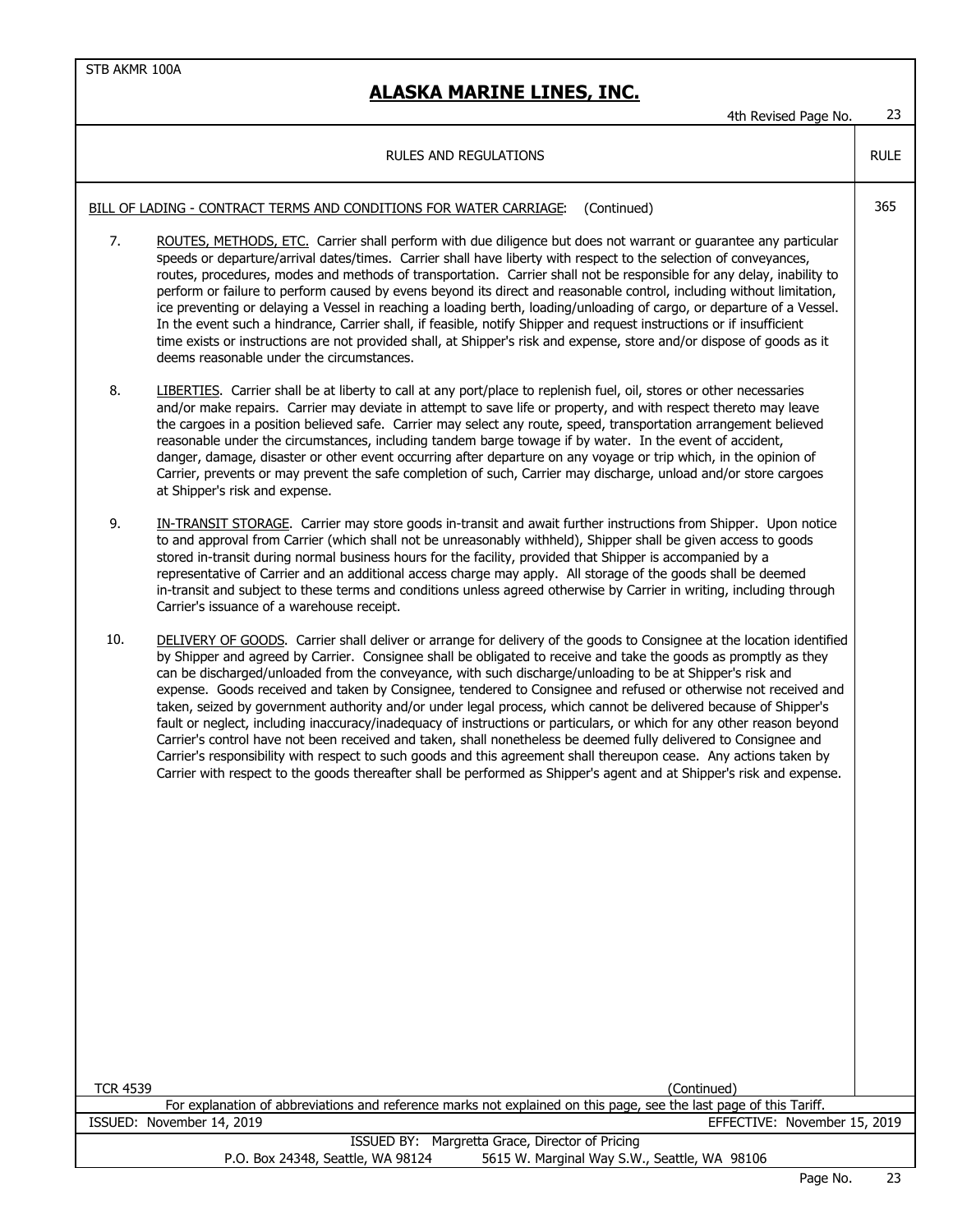|                                                                                                                                                                                 | 4th Revised Page No.                                                                                                                                                                                                                                                                                                                                                                                                                                                                                                                                                                                                                                                                                                                                                                                                                                                                                                                                                                                                                                                                                                                                                                                                                                                                                                                                                                                                                                                                                                                                                                                                                                                             | 24          |
|---------------------------------------------------------------------------------------------------------------------------------------------------------------------------------|----------------------------------------------------------------------------------------------------------------------------------------------------------------------------------------------------------------------------------------------------------------------------------------------------------------------------------------------------------------------------------------------------------------------------------------------------------------------------------------------------------------------------------------------------------------------------------------------------------------------------------------------------------------------------------------------------------------------------------------------------------------------------------------------------------------------------------------------------------------------------------------------------------------------------------------------------------------------------------------------------------------------------------------------------------------------------------------------------------------------------------------------------------------------------------------------------------------------------------------------------------------------------------------------------------------------------------------------------------------------------------------------------------------------------------------------------------------------------------------------------------------------------------------------------------------------------------------------------------------------------------------------------------------------------------|-------------|
|                                                                                                                                                                                 | <b>RULES AND REGULATIONS</b>                                                                                                                                                                                                                                                                                                                                                                                                                                                                                                                                                                                                                                                                                                                                                                                                                                                                                                                                                                                                                                                                                                                                                                                                                                                                                                                                                                                                                                                                                                                                                                                                                                                     | <b>RULE</b> |
| (Continued)<br>BILL OF LADING - CONTRACT TERMS AND CONDITIONS FOR WATER CARRIAGE:                                                                                               |                                                                                                                                                                                                                                                                                                                                                                                                                                                                                                                                                                                                                                                                                                                                                                                                                                                                                                                                                                                                                                                                                                                                                                                                                                                                                                                                                                                                                                                                                                                                                                                                                                                                                  |             |
| 11.                                                                                                                                                                             | <b>INTERNATIONAL TRANSPORTATION BY AIR.</b> In the event of international transportation by air, the Montreal<br>Convention may be applicable. In such an event, the transportation by air shall be subject to said Convention and<br>Carrier's liability for loss/damage to the goods shall be limited in accordance with said Convention. Shipper should<br>contact Carrier directly, and review its applicable schedule/tariff(s), available at: www.lynden.com, for more<br>information as to international transportation by air.                                                                                                                                                                                                                                                                                                                                                                                                                                                                                                                                                                                                                                                                                                                                                                                                                                                                                                                                                                                                                                                                                                                                           |             |
| 12.                                                                                                                                                                             | TRANSPORTATION BY WATER. In the event of transportation by water, domestic or international to/from the<br>United States, the U.S. Carriage of Goods By Sea Act (COGSA) shall be incorporated herein and applicable to all<br>times the goods are in Carrier's custody, care and/or control, including before loading to the vessel, through<br>transportation, after discharge and until delivery. In addition, for transportation by water, Shipper hereby<br>authorizes transportation on deck and/or by unmanned barge, and acknowledges that New Jason/General Average<br>and Both to Blame clauses shall also be applicable and incorporated herein. Shipper should contact Carrier directly,<br>and review its applicable schedule/tariff(s), available at: <b>www.lynden.com</b> , for more information as to<br>transportation by water.                                                                                                                                                                                                                                                                                                                                                                                                                                                                                                                                                                                                                                                                                                                                                                                                                                |             |
| 13.                                                                                                                                                                             | LOSS/DAMAGE TO GOODS. Carrier's liability with respect to the goods, and/or Shipper, Consignee and/or any other<br>person or entity claiming by, through or with respect to the goods, and whether for loss, damage, delay, shortage,<br>misdelivery, failure to deliver or otherwise, shall be only as follows:                                                                                                                                                                                                                                                                                                                                                                                                                                                                                                                                                                                                                                                                                                                                                                                                                                                                                                                                                                                                                                                                                                                                                                                                                                                                                                                                                                 |             |
|                                                                                                                                                                                 | Exceptions. Carrier shall not be liable for any loss, damage, delay, shortage, misdelivery, failure to deliver<br>a.<br>or other result caused by: act of God; peril of land, sea or air; act of terrorism; act of public enemy; act<br>of war; act of public or government authority or other with apparent public or government authority; fire,<br>unless caused by the actual fault or privity of Carrier; quarantine; act or omission of Shipper, its agent<br>or representative; strike, lockout or other labor dispute; sabotage; riot or other civil commotion; wastage<br>in bulk or weight or arising from the nature of the goods; inherent vice; improper and/or insufficient<br>packing, securing, packaging, marking or addressing; latent defect not discoverable by due diligence;<br>compliance with instructions from Shipper; goods loaded by Shipper into sealed containers or other<br>packages, providing the seal or package remains unbroken and not physically damaged; errors in<br>operation or navigation of a vehicle, vessel or other conveyance; or any other cause or event arising<br>without the actual fault of privity of Carrier.<br>Consequential Damages. Carrier shall not be liable for any indirect, consequential or special damages of<br>b.<br>any type or nature whatsoever and howsoever arising, including without limitation loss of profits, loss of<br>income, loss of business opportunity, business interruption, loss or use and/or loss of ability to use<br>undamaged component or system parts, regardless of whether resulting from negligence, breach or<br>otherwise, and/or whether such may have been foreseeable. |             |
| <b>TCR 4539</b>                                                                                                                                                                 | (Continued)                                                                                                                                                                                                                                                                                                                                                                                                                                                                                                                                                                                                                                                                                                                                                                                                                                                                                                                                                                                                                                                                                                                                                                                                                                                                                                                                                                                                                                                                                                                                                                                                                                                                      |             |
| For explanation of abbreviations and reference marks not explained on this page, see the last page of this Tariff.<br>ISSUED: November 14, 2019<br>EFFECTIVE: November 15, 2019 |                                                                                                                                                                                                                                                                                                                                                                                                                                                                                                                                                                                                                                                                                                                                                                                                                                                                                                                                                                                                                                                                                                                                                                                                                                                                                                                                                                                                                                                                                                                                                                                                                                                                                  |             |
|                                                                                                                                                                                 | ISSUED BY: Margretta Grace, Director of Pricing                                                                                                                                                                                                                                                                                                                                                                                                                                                                                                                                                                                                                                                                                                                                                                                                                                                                                                                                                                                                                                                                                                                                                                                                                                                                                                                                                                                                                                                                                                                                                                                                                                  |             |
|                                                                                                                                                                                 | P.O. Box 24348, Seattle, WA 98124<br>5615 W. Marginal Way S.W., Seattle, WA 98106                                                                                                                                                                                                                                                                                                                                                                                                                                                                                                                                                                                                                                                                                                                                                                                                                                                                                                                                                                                                                                                                                                                                                                                                                                                                                                                                                                                                                                                                                                                                                                                                |             |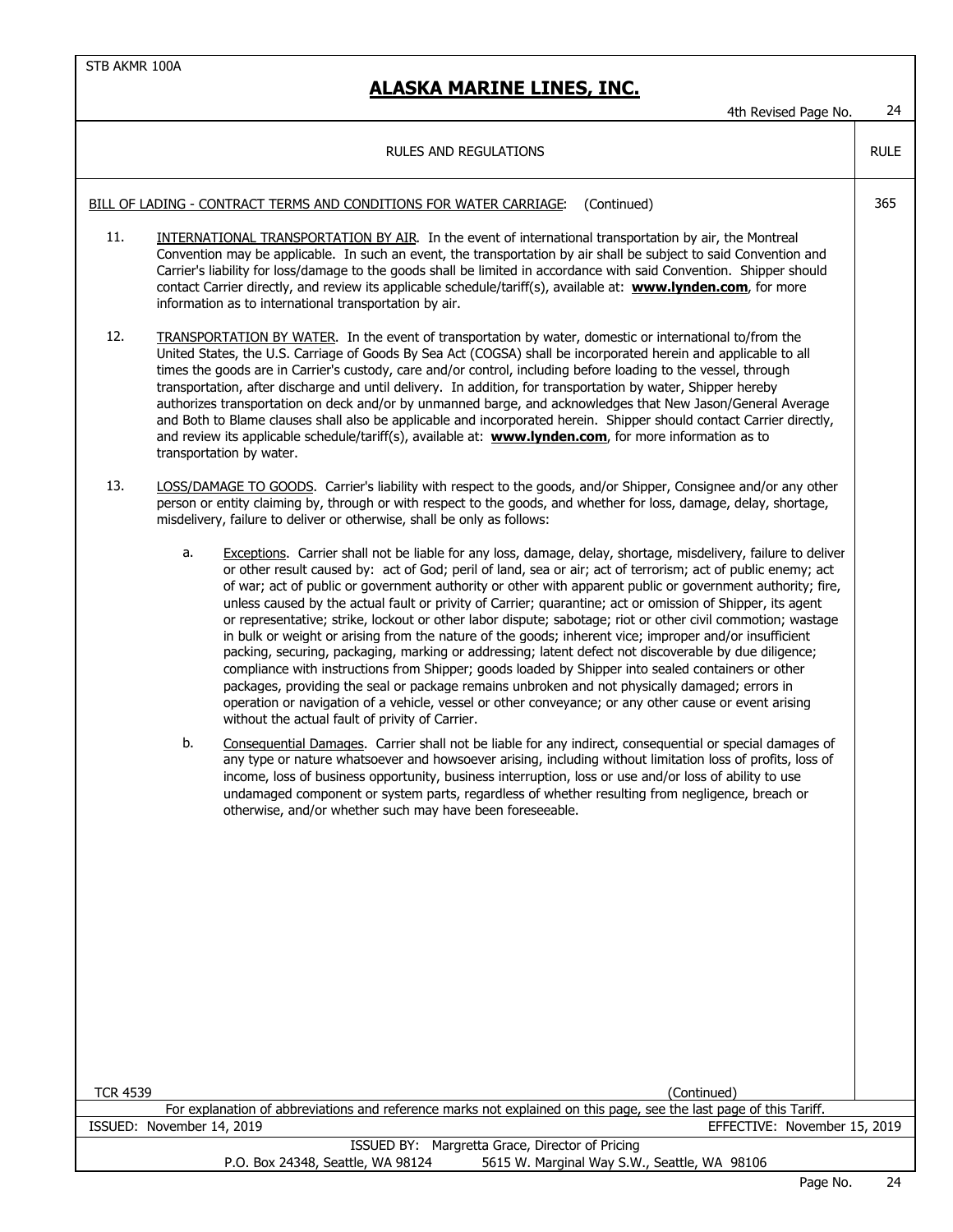## **ALASKA MARINE LINES, INC.**

4th Revised Page No. 25

| RULES AND REGULATIONS                                                                                                                |    |                                                                                                                                                                                                                                                                                                                                                                                                                                                                                                                                                                                                                                                                                                                                                                    | <b>RULE</b> |
|--------------------------------------------------------------------------------------------------------------------------------------|----|--------------------------------------------------------------------------------------------------------------------------------------------------------------------------------------------------------------------------------------------------------------------------------------------------------------------------------------------------------------------------------------------------------------------------------------------------------------------------------------------------------------------------------------------------------------------------------------------------------------------------------------------------------------------------------------------------------------------------------------------------------------------|-------------|
| (Continued)<br>BILL OF LADING - CONTRACT TERMS AND CONDITIONS FOR WATER CARRIAGE:                                                    |    | 365                                                                                                                                                                                                                                                                                                                                                                                                                                                                                                                                                                                                                                                                                                                                                                |             |
|                                                                                                                                      | c. | Limitation of Liability and Option to Declare Higher Value. Subject to section 11 (international<br>transportation by air) and section 12 (transportation by water), above, as applicable, Carrier's liability with<br>respect to the goods, and whether for loss, damage, delay, shortage, misdelivery, failure to deliver or<br>otherwise, shall be the lesser of the actual cost to repair, replace and/or deliver the goods or the<br>valuation applicable to Carrier identified directly below:                                                                                                                                                                                                                                                               |             |
|                                                                                                                                      |    | ALASKA MARINE LINES, INC.: \$500 PER PACKAGE/cfu under COGSA.                                                                                                                                                                                                                                                                                                                                                                                                                                                                                                                                                                                                                                                                                                      |             |
|                                                                                                                                      |    | However, in some cases Alaska Marine Lines, Inc. has accepted certain extended liability<br>for cargo loss or damage as outlined in it tariffs. Such tariff provisions shall supersede this<br>Bill of Lading when in conflict, but only to the extent of such conflict.                                                                                                                                                                                                                                                                                                                                                                                                                                                                                           |             |
|                                                                                                                                      |    | ALASKA MARINE TRUCKING, LLC: \$.50 (fifty cents) per pound.<br>ALASKA WEST EXPRESS, INC.: \$.10 (ten cents) per pound.<br>BERING MARINE CORPORATION: \$500 per package/cfu under COGSA.<br>BROWN LINE, LLC.: \$.50 (fifty cents) per pound.<br>LTI, INC.: \$.10 (ten cents) per pound.<br>LYNDEN AIR CARGO, INC.: \$.50 (fifty cents) per pound, #but with a minimum of \$50 per shipment.<br>LYNDEN AIR CARGO (PNG) LTD.: \$.50 (fifty cents) per pound, but with a minimum of \$50 per shipment.<br>LYNDEN AIR FREIGHT, INC.: \$.50 (fifty cents) per pound, but with a minimum of \$50 per shipment.<br>LYNDEN LOGISTICS, INC.: \$.10 (ten cents) per pound.<br>LYNDEN TRANSPORT, INC.: \$20 (twenty dollars) per pound, up to a maximum of \$200,000 per load. |             |
|                                                                                                                                      |    | However, if Shipper has declared in writing to Carrier a valuation for the goods which is higher than the<br>foregoing amount, and Carrier has agreed to carry the goods at the higher valuation so declared, then<br>Carrier's liability shall be the lesser of the actual cost to repair, replace and/or deliver the goods or the<br>higher valuation so declared and agreed, with Shipper to pay increased freight for any such declaration<br>of higher valuation under Carrier's rate tariff and/or other schedule of charges.                                                                                                                                                                                                                                |             |
|                                                                                                                                      |    | Carrier shall not be liable to Shipper or any other claiming by, through or with respect to the goods,<br>whether for loss, delay, shortage, misdelivery, failure to deliver or otherwise, or in tort, contract or upon<br>any other theory, other than as set forth herein, and Shipper agrees to indemnify and hold Carrier<br>harmless (including legal fees and costs) from and against any loss, damage, expense, liability, claim<br>and/or suit arising out of or in any fashion relating to the goods.                                                                                                                                                                                                                                                     |             |
|                                                                                                                                      | d. | Delivery in Good Condition. Delivery of the goods without written notification of damage on the bill of<br>lading, way bill or delivery receipt shall be prima facie evidence that the goods have been delivered in the<br>same good order, count and condition as when initially received by Carrier.                                                                                                                                                                                                                                                                                                                                                                                                                                                             |             |
|                                                                                                                                      |    |                                                                                                                                                                                                                                                                                                                                                                                                                                                                                                                                                                                                                                                                                                                                                                    |             |
|                                                                                                                                      |    |                                                                                                                                                                                                                                                                                                                                                                                                                                                                                                                                                                                                                                                                                                                                                                    |             |
| <b>TCR 4539</b>                                                                                                                      |    | (Continued)<br>For explanation of abbreviations and reference marks not explained on this page, see the last page of this Tariff.                                                                                                                                                                                                                                                                                                                                                                                                                                                                                                                                                                                                                                  |             |
| ISSUED: November 14, 2019                                                                                                            |    | EFFECTIVE: November 15, 2019                                                                                                                                                                                                                                                                                                                                                                                                                                                                                                                                                                                                                                                                                                                                       |             |
| ISSUED BY: Margretta Grace, Director of Pricing<br>P.O. Box 24348, Seattle, WA 98124<br>5615 W. Marginal Way S.W., Seattle, WA 98106 |    |                                                                                                                                                                                                                                                                                                                                                                                                                                                                                                                                                                                                                                                                                                                                                                    |             |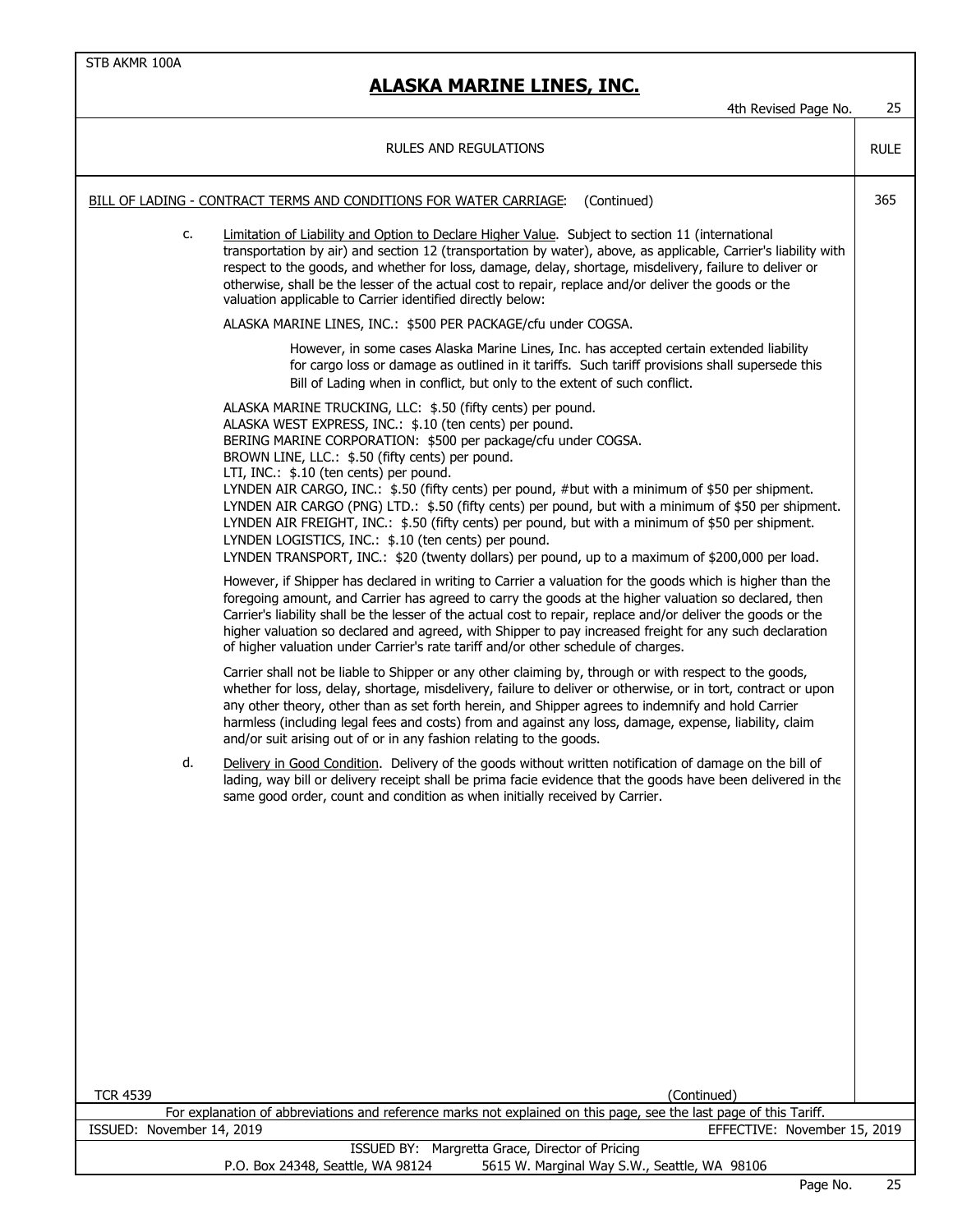#### **ALASKA MARINE LINES, INC.**

3rd Revised Page No. 26 RULE BILL OF LADING - CONTRACT TERMS AND CONDITIONS FOR WATER CARRIAGE: (Continued) 365 e. Claims. As a condition precedent to any recovery against Carrier: 1 The goods must be carefully inspected by Shipper or Consignee immediately upon delivery, and any loss or damage which would then be evident must be noted in writing to Carrier on the bill of lading, waybill or delivery receipt, or the goods shall be conclusively presumed to have been delivered in the same good order, count and condition as when initially received by Carrier. 2 In the event of any loss or damage not ascertainable at delivery, written notice must be given to Carrier within fifteen (15) days of such delivery, or three (3) days under COGSA in the event of transportation by water, after which time with no written notice having been given it shall be conclusively presumed that the goods were delivered in the same good order, count and condition as when initially received by Carrier. 3 In the event of goods delayed, lost or otherwise not timely delivered, Carrier must be given written notice within fifteen (15) days, or three (3) days under COGSA in the event of transportation by water, from the date upon which the goods should have been delivered, or the goods shall be conclusively presumed to have been delivered in the same good order, count and condition as when initially received by Carrier. 4 Carrier shall have a reasonable opportunity to inspect the goods, including their packing and packaging, in the same condition as upon delivery and before any alteration or destruction thereof. 5 Written claim for loss/damage, specifying the full particulars thereof and the amount(s) being claimed, must be filed with Carrier within nine (9) months of delivery, the date on which the goods should have been delivered, or the date on which Carrier disallowed the claim or pertinent part of the claim, whichever is later. 6 Suit against Carrier must be filed within two (2) hears, or one (1) year under COGSA in the event of transportation by water, from delivery, the date which the goods should have been delivered, or the date on which Carrier disallowed the claim or pertinent part of the claim, whichever is later. 7 There shall be no recovery against Carrier until freight and all charges due Carrier with respect to the goods and/or their transportation have been fully paid and received by Carrier. 14 SUBCONTRACTING. Carrier shall be entitled to subcontract on any terms and/or conditions the whole or any part of the transportation services, including without limitation to its affiliated entities, with all such subcontractors entitled to the same limitations upon, and exemptions and defenses to, liability granted to Carrier hereunder, at law or otherwise. 15 EXTENSION OF BENEFITS. All limitations upon, and exceptions and defenses to, liability of granted to Carrier hereunder, or at law or otherwise shall be automatically extended to all parent, subsidiary and/or affiliated entities of Carrier (including its and their respective owners, directors, officers, employees and agents) and to all vessels, vehicles, aircraft, conveyances, carriers, contractors, subcontractors, stevedores, agents and all other persons/entities and equipment utilized and/or providing any services whatsoever with respect to the goods or their transportation. RULES AND REGULATIONS

| <b>TCR 4539</b><br>(Continued)                                                                                     |    |  |  |
|--------------------------------------------------------------------------------------------------------------------|----|--|--|
| For explanation of abbreviations and reference marks not explained on this page, see the last page of this Tariff. |    |  |  |
| EFFECTIVE: November 15, 2019<br>ISSUED: November 14, 2019                                                          |    |  |  |
| ISSUED BY: Margretta Grace, Director of Pricing                                                                    |    |  |  |
| 5615 W. Marginal Way S.W., Seattle, WA 98106<br>P.O. Box 24348, Seattle, WA 98124                                  |    |  |  |
| $D = - - N$                                                                                                        | nr |  |  |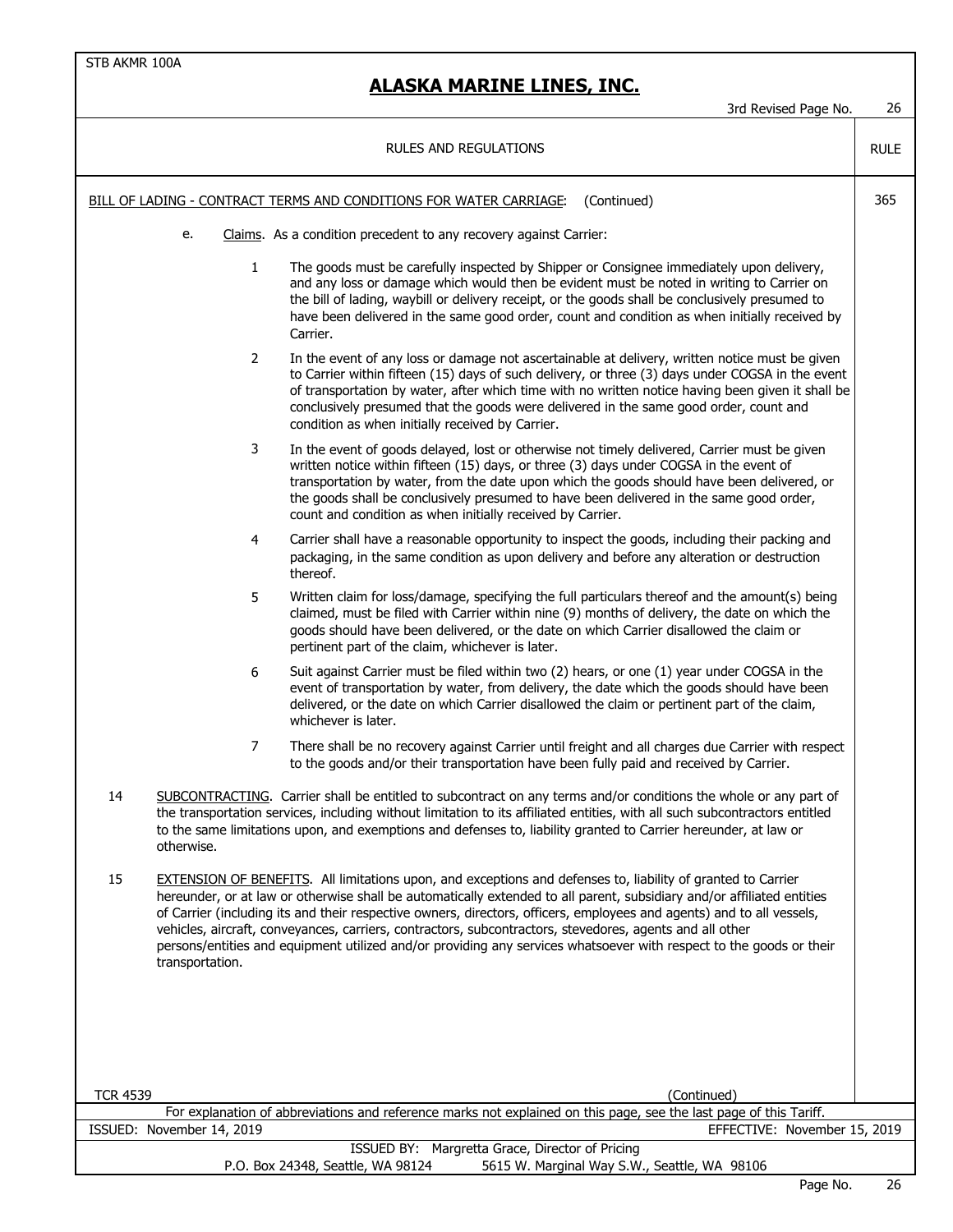|                                                                                   | 4th Revised Page No.                                                                                                                                                                                                                                                                                                                                                                                                                                                                                                                                                                                                                                                                                                                                                                                                                                                                                                                                                                                                                                                                                                                                                                                                                                                                                                                                                                                                                                                                            | 27          |
|-----------------------------------------------------------------------------------|-------------------------------------------------------------------------------------------------------------------------------------------------------------------------------------------------------------------------------------------------------------------------------------------------------------------------------------------------------------------------------------------------------------------------------------------------------------------------------------------------------------------------------------------------------------------------------------------------------------------------------------------------------------------------------------------------------------------------------------------------------------------------------------------------------------------------------------------------------------------------------------------------------------------------------------------------------------------------------------------------------------------------------------------------------------------------------------------------------------------------------------------------------------------------------------------------------------------------------------------------------------------------------------------------------------------------------------------------------------------------------------------------------------------------------------------------------------------------------------------------|-------------|
|                                                                                   | RULES AND REGULATIONS                                                                                                                                                                                                                                                                                                                                                                                                                                                                                                                                                                                                                                                                                                                                                                                                                                                                                                                                                                                                                                                                                                                                                                                                                                                                                                                                                                                                                                                                           | <b>RULE</b> |
| (Continued)<br>BILL OF LADING - CONTRACT TERMS AND CONDITIONS FOR WATER CARRIAGE: |                                                                                                                                                                                                                                                                                                                                                                                                                                                                                                                                                                                                                                                                                                                                                                                                                                                                                                                                                                                                                                                                                                                                                                                                                                                                                                                                                                                                                                                                                                 |             |
| 16                                                                                | BILLS OF LADING, AIR WAYBILLS, RECEIPTS, ETC. Bills of lading, air waybills, receipts, etc. may be signed by the<br>respective agents and representatives of the parties, including in counterparts and/or by electronic means; upon<br>Shipper's consent, verbal or otherwise, Carrier may complete and/or sign any such document(s) for and on behalf of<br>Shipper, as its authorized agent for such limited purposes.                                                                                                                                                                                                                                                                                                                                                                                                                                                                                                                                                                                                                                                                                                                                                                                                                                                                                                                                                                                                                                                                       |             |
| 17                                                                                | INTEGRATION, MODIFICATION AND CONSTRUCTION. Upon tender of goods to Carrier, Shipper shall be deemed to<br>have consented and agreed to these terms and conditions, which shall be applicable to all services provided by<br>Carrier and supersede any bill of lading, air waybill, receipt or other document from any entity other than Carrier,<br>including any such documents from Shipper. These terms and conditions shall not be modified except through a<br>writing signed by any authorized representative of Shipper and the executive officer of Carrier; no other agent,<br>employee or representative of Carrier has authority to alter, modify or waive these terms and conditions. These terms<br>and conditions, along with any transportation agreement, bill of lading, air waybill, rate quotation, load confirmation,<br>delivery receipt, freight invoice and/or other document issued or executed by Carrier with respect to the goods, and<br>Carrier's applicable schedule(s) and tariff(s), available at: www.lynden.com, all of which are fully incorporated<br>herein by reference, constitute the entire agreement between the parties, and supersede all prior and<br>contemporaneous agreements, regarding the goods or their transportation, written and oral. This agreement shall be<br>construed neutrally, and as the mutual assent of both parties, rather than for or against a party. The headings used<br>herein are for convenience of reference only. |             |
| 18                                                                                | GOVERNING LAW, DISPUTE RESOLUTION ANDLEGAL FEES. The laws of the United States shall govern this<br>agreement to the extent there is an applicable United States statute or rule of law, and otherwise the laws of the<br>State of Washington shall govern. Any dispute relating to this agreement, and/or to the goods and/or their<br>transportation, shall be resolved through litigation in Seattle, Washington, with the parties hereby consenting to the<br>personal and subject matter jurisdiction of such courts and the applicability and convenience of said venue. Unless<br>specifically prohibited by law, the substantially prevailing party in any such litigation shall be entitled to recover its<br>reasonable legal fees and costs.                                                                                                                                                                                                                                                                                                                                                                                                                                                                                                                                                                                                                                                                                                                                         |             |
| <b>TCR 4539</b>                                                                   | For explanation of abbreviations and reference marks not explained on this page, see the last page of this Tariff.                                                                                                                                                                                                                                                                                                                                                                                                                                                                                                                                                                                                                                                                                                                                                                                                                                                                                                                                                                                                                                                                                                                                                                                                                                                                                                                                                                              |             |
|                                                                                   | ISSUED: November 14, 2019<br>EFFECTIVE: November 15, 2019                                                                                                                                                                                                                                                                                                                                                                                                                                                                                                                                                                                                                                                                                                                                                                                                                                                                                                                                                                                                                                                                                                                                                                                                                                                                                                                                                                                                                                       |             |
|                                                                                   | ISSUED BY: Margretta Grace, Director of Pricing<br>5615 W. Marginal Way S.W., Seattle, WA 98106<br>P.O. Box 24348, Seattle, WA 98124                                                                                                                                                                                                                                                                                                                                                                                                                                                                                                                                                                                                                                                                                                                                                                                                                                                                                                                                                                                                                                                                                                                                                                                                                                                                                                                                                            |             |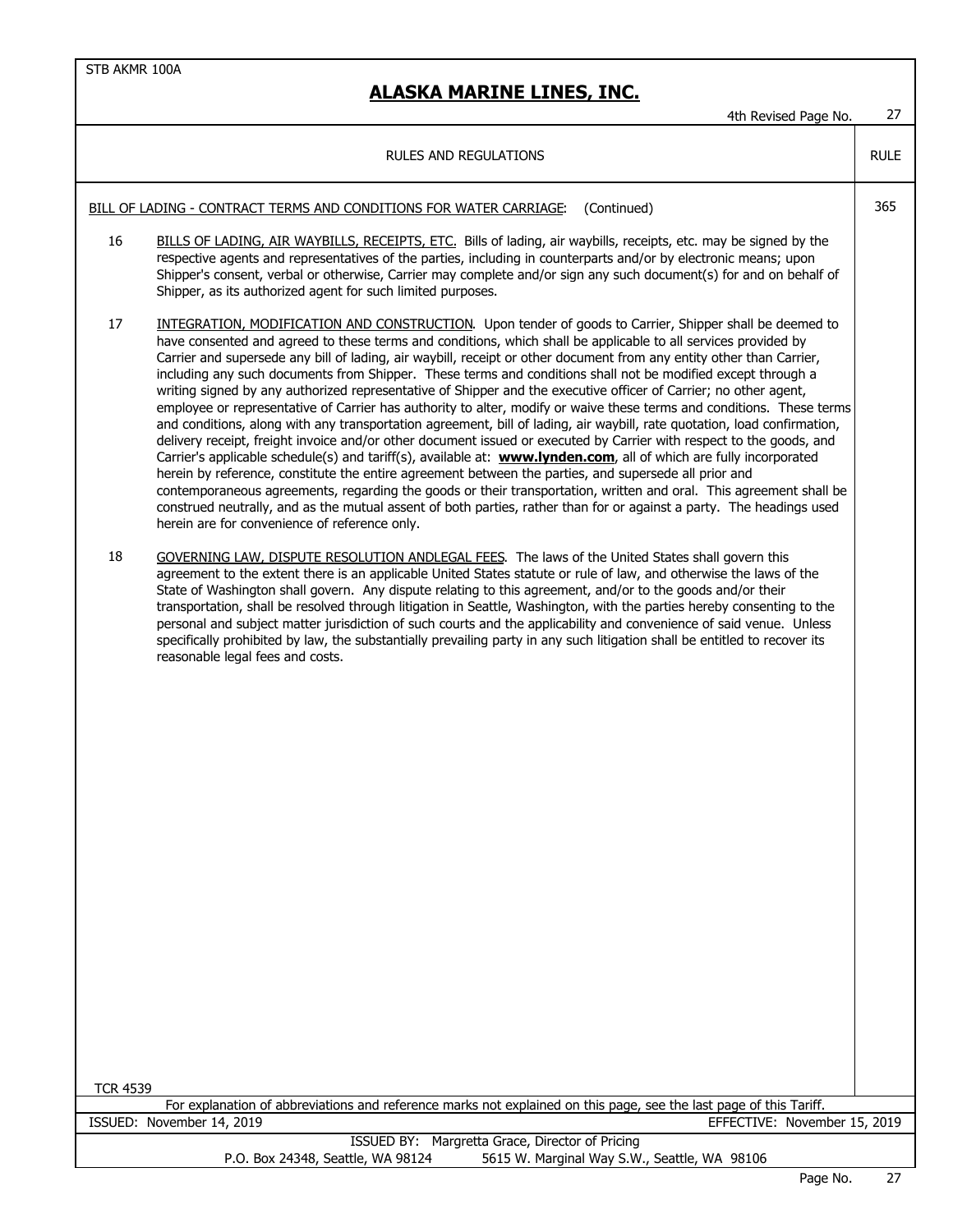## **ALASKA MARINE LINES, INC.**

2nd Revised Page No. 28

RULE

RULES AND REGULATIONS

Page left blank for future expansion.

| <b>TCR 4539</b>                                                                                                    |  |        |  |
|--------------------------------------------------------------------------------------------------------------------|--|--------|--|
| For explanation of abbreviations and reference marks not explained on this page, see the last page of this Tariff. |  |        |  |
| ISSUED: November 14, 2019<br>EFFECTIVE: November 15, 2019                                                          |  |        |  |
| ISSUED BY: Margretta Grace, Director of Pricing                                                                    |  |        |  |
| 5615 W. Marginal Way S.W., Seattle, WA 98106<br>P.O. Box 24348, Seattle, WA 98124                                  |  |        |  |
| $\sim$ $\sim$                                                                                                      |  | $\sim$ |  |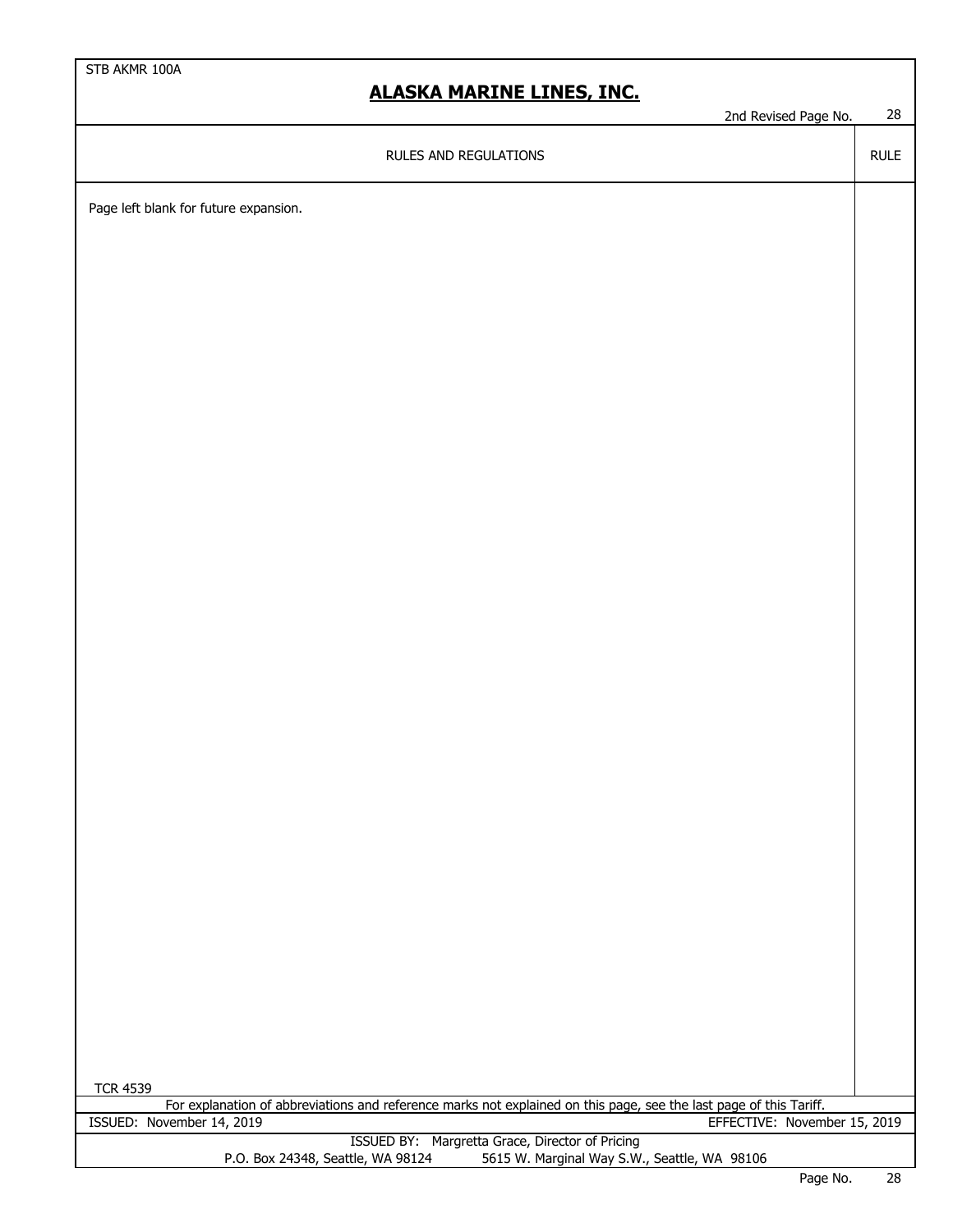|                                                                                                                                                                                                                                                                                                                                                                                                                                                                                                                                                                                                                   |                                                                                                                                                                                              | 8th Revised Page No. | 29          |
|-------------------------------------------------------------------------------------------------------------------------------------------------------------------------------------------------------------------------------------------------------------------------------------------------------------------------------------------------------------------------------------------------------------------------------------------------------------------------------------------------------------------------------------------------------------------------------------------------------------------|----------------------------------------------------------------------------------------------------------------------------------------------------------------------------------------------|----------------------|-------------|
| <b>RULES AND REGULATIONS</b>                                                                                                                                                                                                                                                                                                                                                                                                                                                                                                                                                                                      |                                                                                                                                                                                              |                      | <b>RULE</b> |
| CANCELLATION OF ORIGINAL AND REVISED PAGES                                                                                                                                                                                                                                                                                                                                                                                                                                                                                                                                                                        |                                                                                                                                                                                              |                      | 380         |
| This tariff is issued in loose leaf form and all changes will be made by reprinting the entire page. Such reprinted pages will be<br>designated "Revised Page" and will bear the same page number as the original page. The revised pages will not show a<br>cancellation notice except when a cancellation notice is necessary because of suspension, rejection or other specific reason.<br>Except where a specific cancellation is shown on a new revised page, a revised page cancels any and all uncancelled, revised or<br>original pages or uncancelled portions thereof, which bear the same page number. |                                                                                                                                                                                              |                      |             |
| EXAMPLE:<br>same manner as described for pages without letter suffixes.                                                                                                                                                                                                                                                                                                                                                                                                                                                                                                                                           | "1st Revised Page No. 5" cancels "Original Page No. 5" and "2nd Revised Page No. 5" cancels<br>"1st Revised Page No. 5." Revisions of such pages with letter suffixes will be handled in the |                      |             |
| CLASSIFICATION OF ARTICLES - NON-APPLICATION OF CLASS RATES:                                                                                                                                                                                                                                                                                                                                                                                                                                                                                                                                                      |                                                                                                                                                                                              |                      | 420         |
| Class rates in this tariff will not apply on:                                                                                                                                                                                                                                                                                                                                                                                                                                                                                                                                                                     |                                                                                                                                                                                              |                      |             |
| NMFC ITEM                                                                                                                                                                                                                                                                                                                                                                                                                                                                                                                                                                                                         | <b>COMMODITY</b>                                                                                                                                                                             |                      |             |
| 14390, 14395                                                                                                                                                                                                                                                                                                                                                                                                                                                                                                                                                                                                      | Animals, live, NOI, or wild                                                                                                                                                                  |                      |             |
| 14400                                                                                                                                                                                                                                                                                                                                                                                                                                                                                                                                                                                                             | Animals, birds, fish or reptiles, stuffed                                                                                                                                                    |                      |             |
| 168960 Sub 2                                                                                                                                                                                                                                                                                                                                                                                                                                                                                                                                                                                                      | Records, office, old, not released in value                                                                                                                                                  |                      |             |
|                                                                                                                                                                                                                                                                                                                                                                                                                                                                                                                                                                                                                   |                                                                                                                                                                                              |                      |             |
| C.O.D. SHIPMENTS:                                                                                                                                                                                                                                                                                                                                                                                                                                                                                                                                                                                                 |                                                                                                                                                                                              |                      | 430         |
| COLLECT ON DELIVERY SHIPMENTS (C.O.D.) WILL NOT BE ACCEPTED.                                                                                                                                                                                                                                                                                                                                                                                                                                                                                                                                                      |                                                                                                                                                                                              |                      |             |
|                                                                                                                                                                                                                                                                                                                                                                                                                                                                                                                                                                                                                   |                                                                                                                                                                                              |                      |             |
|                                                                                                                                                                                                                                                                                                                                                                                                                                                                                                                                                                                                                   |                                                                                                                                                                                              |                      |             |
|                                                                                                                                                                                                                                                                                                                                                                                                                                                                                                                                                                                                                   |                                                                                                                                                                                              |                      |             |
|                                                                                                                                                                                                                                                                                                                                                                                                                                                                                                                                                                                                                   |                                                                                                                                                                                              |                      |             |
|                                                                                                                                                                                                                                                                                                                                                                                                                                                                                                                                                                                                                   |                                                                                                                                                                                              |                      |             |
|                                                                                                                                                                                                                                                                                                                                                                                                                                                                                                                                                                                                                   |                                                                                                                                                                                              |                      |             |
|                                                                                                                                                                                                                                                                                                                                                                                                                                                                                                                                                                                                                   |                                                                                                                                                                                              |                      |             |
|                                                                                                                                                                                                                                                                                                                                                                                                                                                                                                                                                                                                                   |                                                                                                                                                                                              |                      |             |
|                                                                                                                                                                                                                                                                                                                                                                                                                                                                                                                                                                                                                   |                                                                                                                                                                                              |                      |             |
|                                                                                                                                                                                                                                                                                                                                                                                                                                                                                                                                                                                                                   |                                                                                                                                                                                              |                      |             |
|                                                                                                                                                                                                                                                                                                                                                                                                                                                                                                                                                                                                                   |                                                                                                                                                                                              |                      |             |
|                                                                                                                                                                                                                                                                                                                                                                                                                                                                                                                                                                                                                   |                                                                                                                                                                                              |                      |             |
|                                                                                                                                                                                                                                                                                                                                                                                                                                                                                                                                                                                                                   |                                                                                                                                                                                              |                      |             |
| <b>TCR 4539</b>                                                                                                                                                                                                                                                                                                                                                                                                                                                                                                                                                                                                   | For explanation of abbreviations and reference marks not explained on this page, see the last page of this Tariff.                                                                           |                      |             |
| ISSUED: November 14, 2019<br>EFFECTIVE: November 15, 2019<br>ISSUED BY: Margretta Grace, Director of Pricing                                                                                                                                                                                                                                                                                                                                                                                                                                                                                                      |                                                                                                                                                                                              |                      |             |
| P.O. Box 24348, Seattle, WA 98124                                                                                                                                                                                                                                                                                                                                                                                                                                                                                                                                                                                 | 5615 W. Marginal Way S.W., Seattle, WA 98106                                                                                                                                                 |                      |             |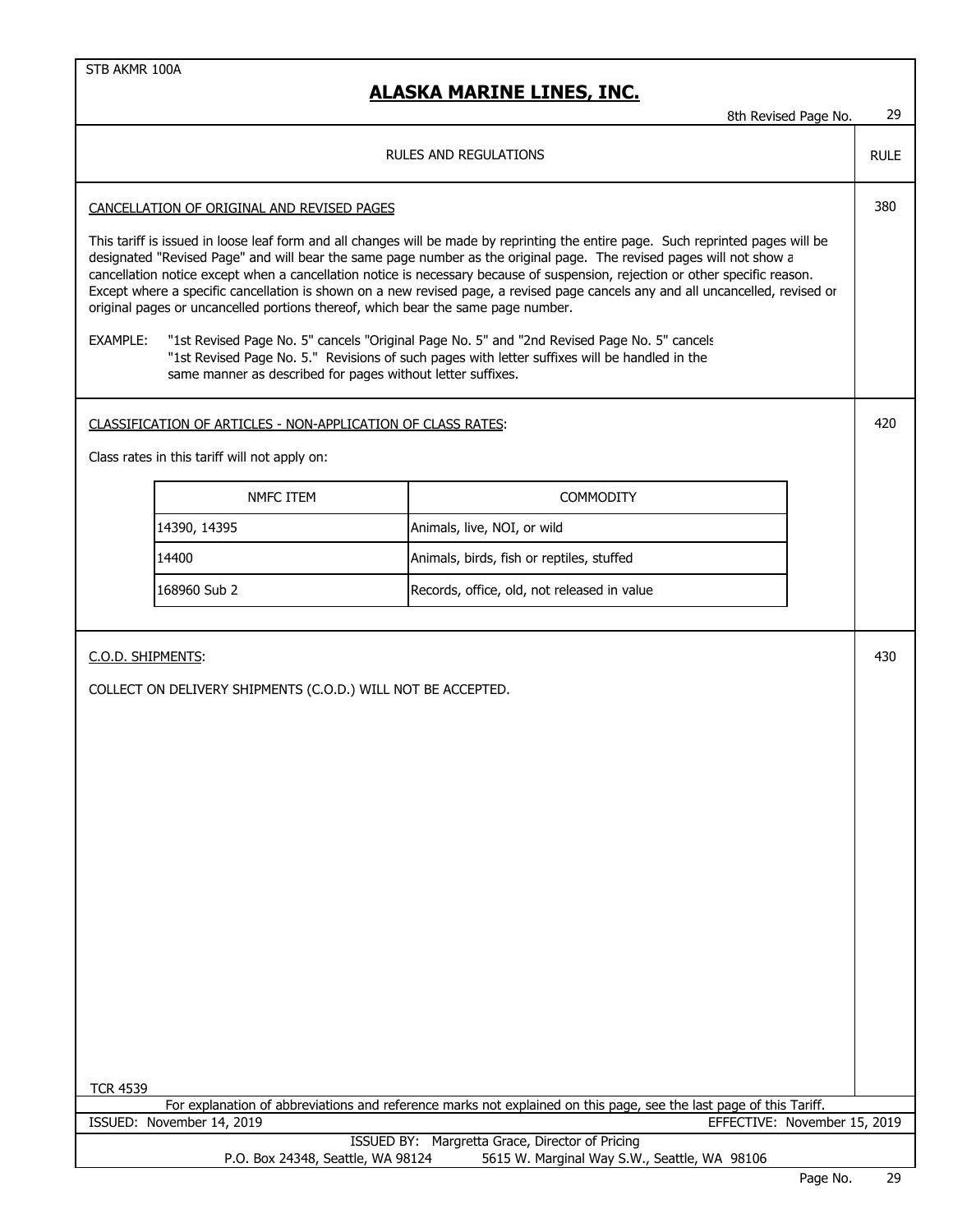9th Revised Page No. 30

RULE

RULES AND REGULATIONS

Matter deleted; this page left blank for future expansion.

| <b>TCR 4539</b>                                                                                                    |               |        |
|--------------------------------------------------------------------------------------------------------------------|---------------|--------|
| For explanation of abbreviations and reference marks not explained on this page, see the last page of this Tariff. |               |        |
| EFFECTIVE: November 15, 2019<br>ISSUED: November 14, 2019                                                          |               |        |
| ISSUED BY: Margretta Grace, Director of Pricing                                                                    |               |        |
| 5615 W. Marginal Way S.W., Seattle, WA 98106<br>P.O. Box 24348, Seattle, WA 98124                                  |               |        |
|                                                                                                                    | $\sim$ $\sim$ | $\sim$ |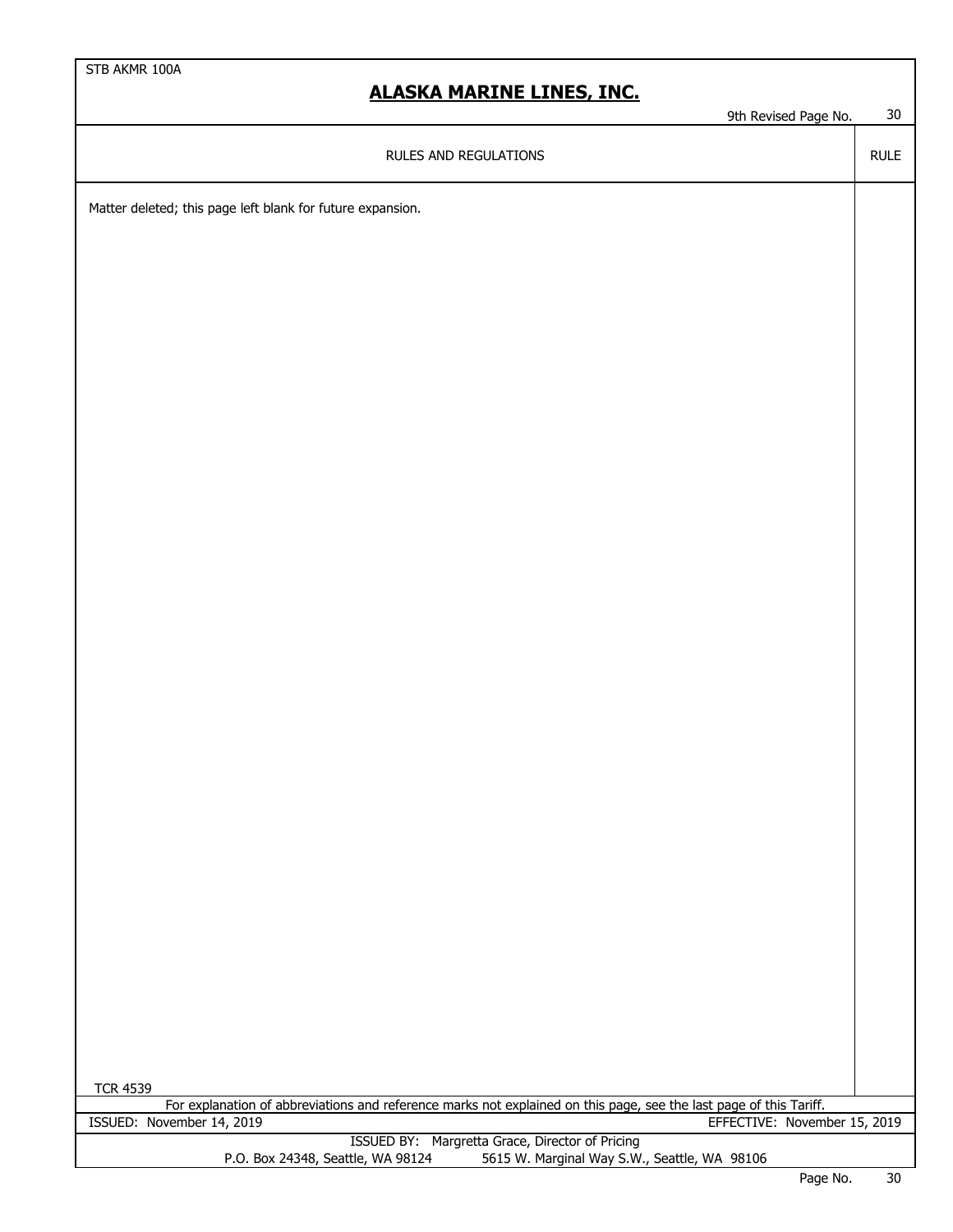|                 |                                                                                                                                                                                                                                                                                                                                                                                                                                                                                                            | 20th Revised Page No.                        | 31          |
|-----------------|------------------------------------------------------------------------------------------------------------------------------------------------------------------------------------------------------------------------------------------------------------------------------------------------------------------------------------------------------------------------------------------------------------------------------------------------------------------------------------------------------------|----------------------------------------------|-------------|
|                 | RULES AND REGULATIONS                                                                                                                                                                                                                                                                                                                                                                                                                                                                                      |                                              | <b>RULE</b> |
|                 | <b>CONSOLIDATION SERVICE:</b>                                                                                                                                                                                                                                                                                                                                                                                                                                                                              |                                              | 460         |
|                 | Consolidation is the process of combining two or more LCL shipments into containerloads for the purpose of obtaining CL rates.                                                                                                                                                                                                                                                                                                                                                                             |                                              |             |
|                 | On request of either shipper or consignee, carrier will receive, consolidate and forward shipments for their account, subject to<br>the following conditions:                                                                                                                                                                                                                                                                                                                                              |                                              |             |
| (1)             | Request for consolidation service and adequate information for identification of freight must be given to the carrier<br>prior to commencement of any consolidation service. Consolidated shipments must be consigned to a single<br>consignee at one destination, but may include part lots from multiple shippers.                                                                                                                                                                                       |                                              |             |
| (2)             | The term "Part Lot" as used in this Rule means a single shipment tendered to the carrier at one time for consolidation<br>with other shipments at the carrier's consolidation terminal.                                                                                                                                                                                                                                                                                                                    |                                              |             |
| (3)             | Consolidation charges will be assessed in addition to all other rates and charges. These charges apply to cargo<br>which can be consolidated and machine transferred with Carrier's forklift equipment. Cargo which requires labor<br>services as defined in Rule 891 will be charged rates shown in addition to any applicable charges in Rule 891.                                                                                                                                                       |                                              |             |
|                 | Consolidation is subject to the following charge per unit for palletized or unitized cargo:                                                                                                                                                                                                                                                                                                                                                                                                                |                                              |             |
|                 | 20' Container<br>20' Platform                                                                                                                                                                                                                                                                                                                                                                                                                                                                              | \$315.00<br>$\blacklozenge$<br>\$459.00<br>٠ |             |
|                 | 20' Refrigerated                                                                                                                                                                                                                                                                                                                                                                                                                                                                                           | \$473.00<br>$\bullet$                        |             |
|                 | 24' Container<br>24' Platform                                                                                                                                                                                                                                                                                                                                                                                                                                                                              | \$384.00<br>$\bullet$<br>\$550.00            |             |
|                 | 40' Container                                                                                                                                                                                                                                                                                                                                                                                                                                                                                              | $\bullet$<br>\$450.00<br>$\bullet$           |             |
|                 | 40' Platform                                                                                                                                                                                                                                                                                                                                                                                                                                                                                               | \$737.00<br>٠                                |             |
|                 | 40' Refrigerated                                                                                                                                                                                                                                                                                                                                                                                                                                                                                           | \$676.00<br>$\bullet$                        |             |
|                 | 53' Container                                                                                                                                                                                                                                                                                                                                                                                                                                                                                              | \$545.00<br>٠                                |             |
|                 | 53' Platform                                                                                                                                                                                                                                                                                                                                                                                                                                                                                               | \$924.00<br>٠                                |             |
|                 | 53' Refrigerated                                                                                                                                                                                                                                                                                                                                                                                                                                                                                           | \$818.00<br>٠                                |             |
| (4)             | Carrier will load freight received at consolidation terminal to container(s) in accordance with loading instructions of<br>person requesting consolidation. In the absence of specific loading instructions, carrier will load freight in a manner<br>which will utilize container weight and capacity to the greatest extent possible. Carrier will not be responsible for the<br>inability of freight consolidated under the provisions of this Item to meet any specified minimum weight per container. |                                              |             |
| (5)             | Consolidation will apply over a single voyage only. Shipments must be received during a pre-arranged receiving<br>period not to exceed a total of 7 working days. Shipments delivered to Carrier outside the pre-arranged time period<br>will be subject to LCL rates. Shipments will be subject to an additional charge of $\triangle$ \$23.00 per Bill of Lading for<br>non-hazardous cargo and $\ast$ \$68.00 per Bill of Lading for hazardous cargo.                                                   |                                              |             |
| (6)             | All charges applicable on a consolidated shipment must be paid by the party paying the freight charges.                                                                                                                                                                                                                                                                                                                                                                                                    |                                              |             |
| (7)             | This Item is not applicable on freight moving on part lots which freight charges have been prepaid.                                                                                                                                                                                                                                                                                                                                                                                                        |                                              |             |
|                 |                                                                                                                                                                                                                                                                                                                                                                                                                                                                                                            |                                              |             |
| <b>TCR 4613</b> |                                                                                                                                                                                                                                                                                                                                                                                                                                                                                                            |                                              |             |
|                 | For explanation of abbreviations and reference marks not explained on this page, see the last page of this Tariff.                                                                                                                                                                                                                                                                                                                                                                                         |                                              |             |
|                 | ISSUED: November 19, 2021                                                                                                                                                                                                                                                                                                                                                                                                                                                                                  | EFFECTIVE: December 12, 2021                 |             |
|                 | ISSUED BY: Margretta Grace, Director of Pricing<br>P.O. Box 24348, Seattle, WA 98124<br>5615 W. Marginal Way S.W., Seattle, WA 98106                                                                                                                                                                                                                                                                                                                                                                       |                                              |             |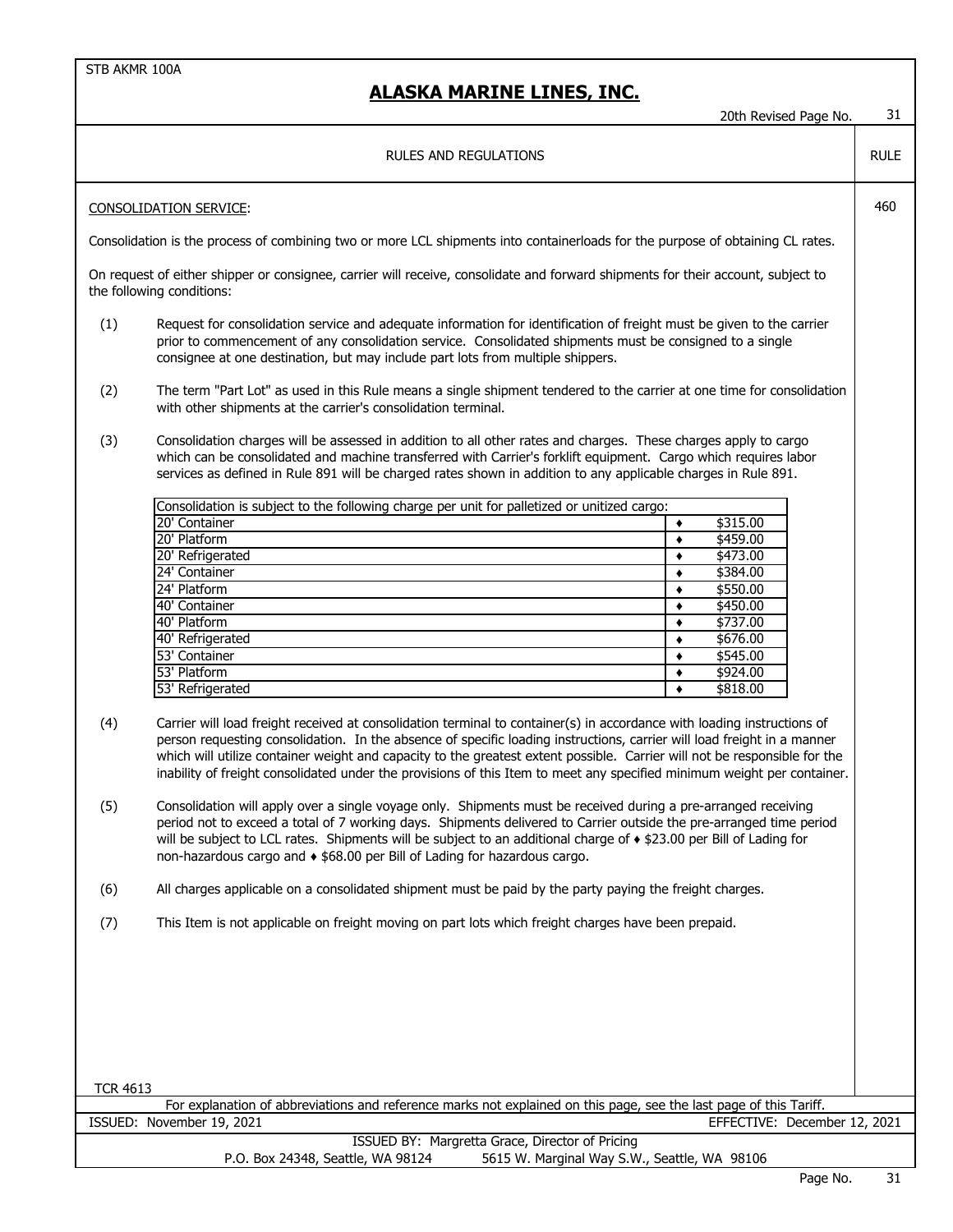STB AKMR 100A 11th Revised Page No. 32 RULE CONTROL AND EXCLUSIVE USE OF CONTAINERS: 470 (A) Control of Containers: Except as provided in (B) of this Item, no shipment is entitled to the exclusive use of the container in which it is to be transported. The carrier has control of the container and the unrestricted right to: (1) Select the container or containers for the transportation of a shipment. (2) Transfer the shipment to other containers. (3) To load other freight in the same container with any such other shipment. (B) Exclusive Use of Container: Exclusive use of container(s) will be permitted for the transportation of a shipment upon request of the shipper. Shipments moving under the provisions of this Item must be prepaid by the consignor or charges must be guaranteed on the bill of lading by the consignor. Each bill of lading covering the shipment for which exclusive use of container is provided must be marked or stamped as follows: (C) When exclusive use of containers requested by consignor, charges will be computed at the lawfully published rate at the CL minimum weight or actual weight, whichever is greater. CUSTOMS OR IN BOND SHPMENTS: 480 (A) Shipments moving under United States Customs Bond will move on one bill of lading and will not be allowed to mix on the same bill of lading with shipments not moving under customs bond. However, if the container to which the shipment is loaded is consigned to an in-bond warehouse, the in-bond shipment may mix with freight not moving under customs bond. (B) When shipments move un US Customs Bond or delivery by carrier is required to be made under US Customs supervision, a charge of ♦ \$144.00 per shipment will be assessed. In addition to all other lawful charges, shipment(s) awaiting US Customs clearance will be assessed storage charges as stated in Rules 910 and 911. TCR 4613 For explanation of abbreviations and reference marks not explained on this page, see the last page of this Tariff. "EXCLUSIVE USE OF CONTAINER ORDERED BY SHIPPER" (Shipper's Signature) **ALASKA MARINE LINES, INC.** RULES AND REGULATIONS ISSUED: November 19, 2021 EFFECTIVE: December 12, 2021 ISSUED BY: Margretta Grace, Director of Pricing P.O. Box 24348, Seattle, WA 98124 5615 W. Marginal Way S.W., Seattle, WA 98106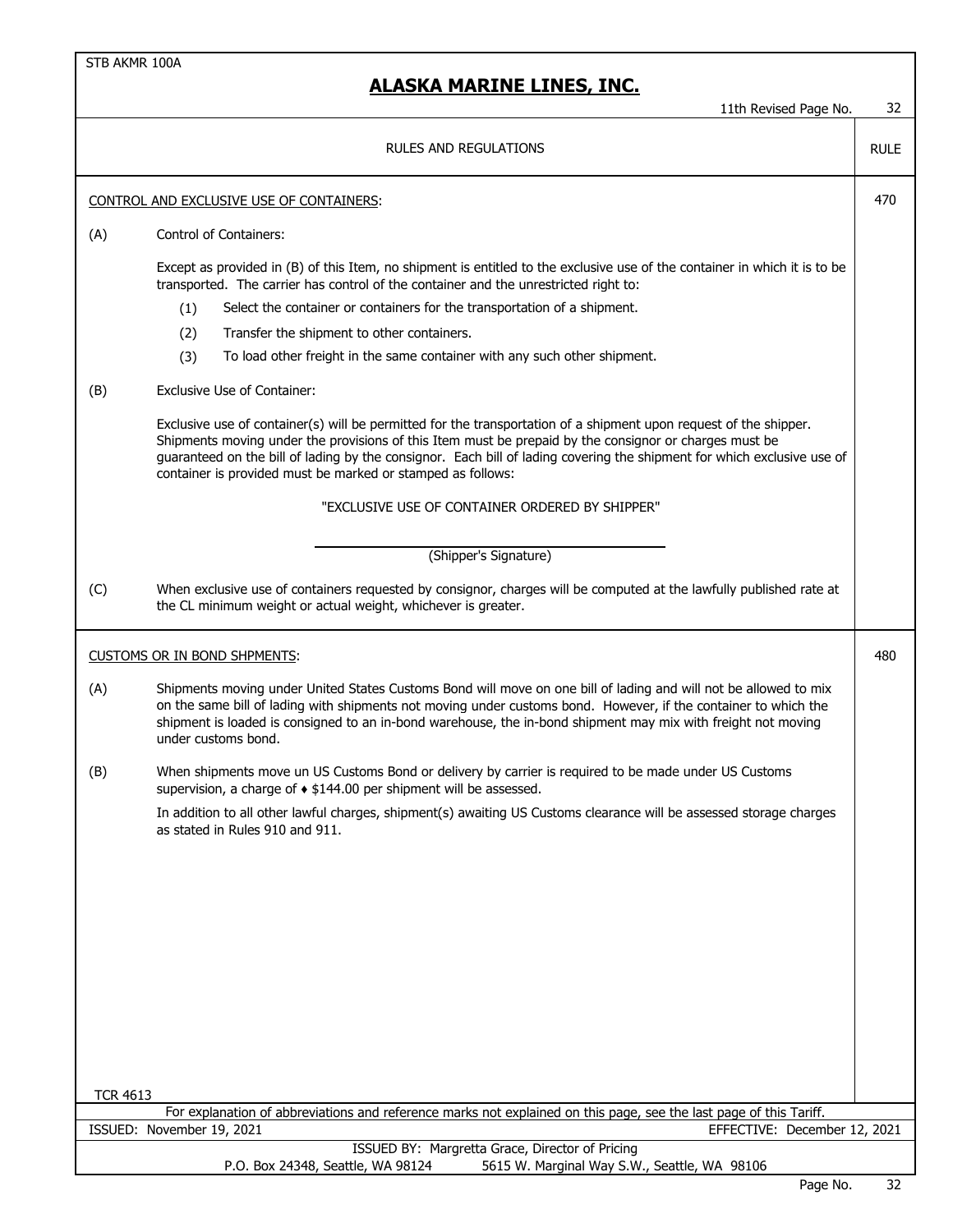## **ALASKA MARINE LINES, INC.**

11th Revised Page No. 33

RULE

### RULES AND REGULATIONS

### DETENTION AND DELAY CHARGES - TRUCK OR TRACTOR **FOUR SERVICE SERVICE SERVICE SERVICE SERVICE SERVICE SERVICE SERVICE SERVICE SERVICE SERVICE SERVICE SERVICE SERVICE SERVICE SERVICE SERVICE SERVICE SERVICE SERVICE SERVICE S** FREE TIME IN CONNECTION WITH LOADING, UNLOADING AND PLACEMENTS:

### (A) Delays, Loading, Unloading:

- (1) Except as otherwise provided, LCL and QA rates include driver standby for loading or unloading, subject to the provisions of Paragraphs (A)(2), (A)(3) and (C) of this Rule.
- (2) Subject o provisions of Paragraph (1) above and except as otherwise provided in rates in this tariff include the following time for unloading or waiting to load or unload:

#### PER CONTAINER WEIGHING IN POUNDS:

PER CONTAINER WEIGHING IN POUNDS:

| OVER: | <b>BUT NOT OVER:</b> | <b>HOURS:</b> | OVER:           | <b>BUT NOT OVER:</b> | <b>HOUR</b> |
|-------|----------------------|---------------|-----------------|----------------------|-------------|
| 2,000 | 2,000<br>5,000       | 1/4<br>1/2    | 5,000<br>10,000 | 10,000<br>---        | 3/          |

| 'ER:     | <b>BUT NOT OVER:</b> | HOURS:     | OVER:           | BUT NOT OVER: | <b>HOURS:</b> |
|----------|----------------------|------------|-----------------|---------------|---------------|
| 0<br>000 | 2,000<br>5,000       | 1/4<br>1/2 | 5,000<br>10,000 | 10,000<br>--- | 3/4           |

(3) Delays beyond the time shown in Paragraph (2) in unloading or waiting to unload at destination applicable to each operation separately when caused by the shipper, consignee or representative of the shipper or consignee will be charged to the party responsible for the freight charges, in accordance with Paragraph (C) of this Rule.

### (B) Delays, Placements:

Except as otherwise provided placement service includes (1) one (1) hour waiting time to effect placement (see Rule 750) and for consignor to complete loading if driver is requested to standby and (2) one (1) hour waiting time at destination to effect placement (See Rule 750) and for consignee to complete unloading if driver is requested to standby.

Delays beyond one (1) hour, through no fault of carrier, shall be charged in accordance with Paragraph (C) of this Rule.

### (C) Charges For Delays in Unloading or Placement:

|                                                   | APPLY AT POINTS IN AK                           |                            | APPLY AT POINTS IN WA                   |                           |  |
|---------------------------------------------------|-------------------------------------------------|----------------------------|-----------------------------------------|---------------------------|--|
| <b>IDESCRIPTION OR</b><br><b>IEOUIPMENT TYPE:</b> | icharge per hour or<br><b>IFRACTION THEREOF</b> | <b>IMINIMUM</b><br>CHARGE: | icharge per hour or<br>FRACTION THEREOF | MINIMUM<br><b>CHARGE:</b> |  |
| Truck or Tractor and<br>Trailer                   | \$186.00                                        | \$93.00                    | \$103.00                                | \$52.00                   |  |

In disposing of fractions under this Item the following will govern:

| For explanation of abbreviations and reference marks not explained on this page, see the last page of this Tariff. |  |
|--------------------------------------------------------------------------------------------------------------------|--|
| EFFECTIVE: December 5, 2021                                                                                        |  |
| ISSUED BY: Margretta Grace, Director of Pricing                                                                    |  |
| 5615 W. Marginal Way S.W., Seattle, WA 98106                                                                       |  |
|                                                                                                                    |  |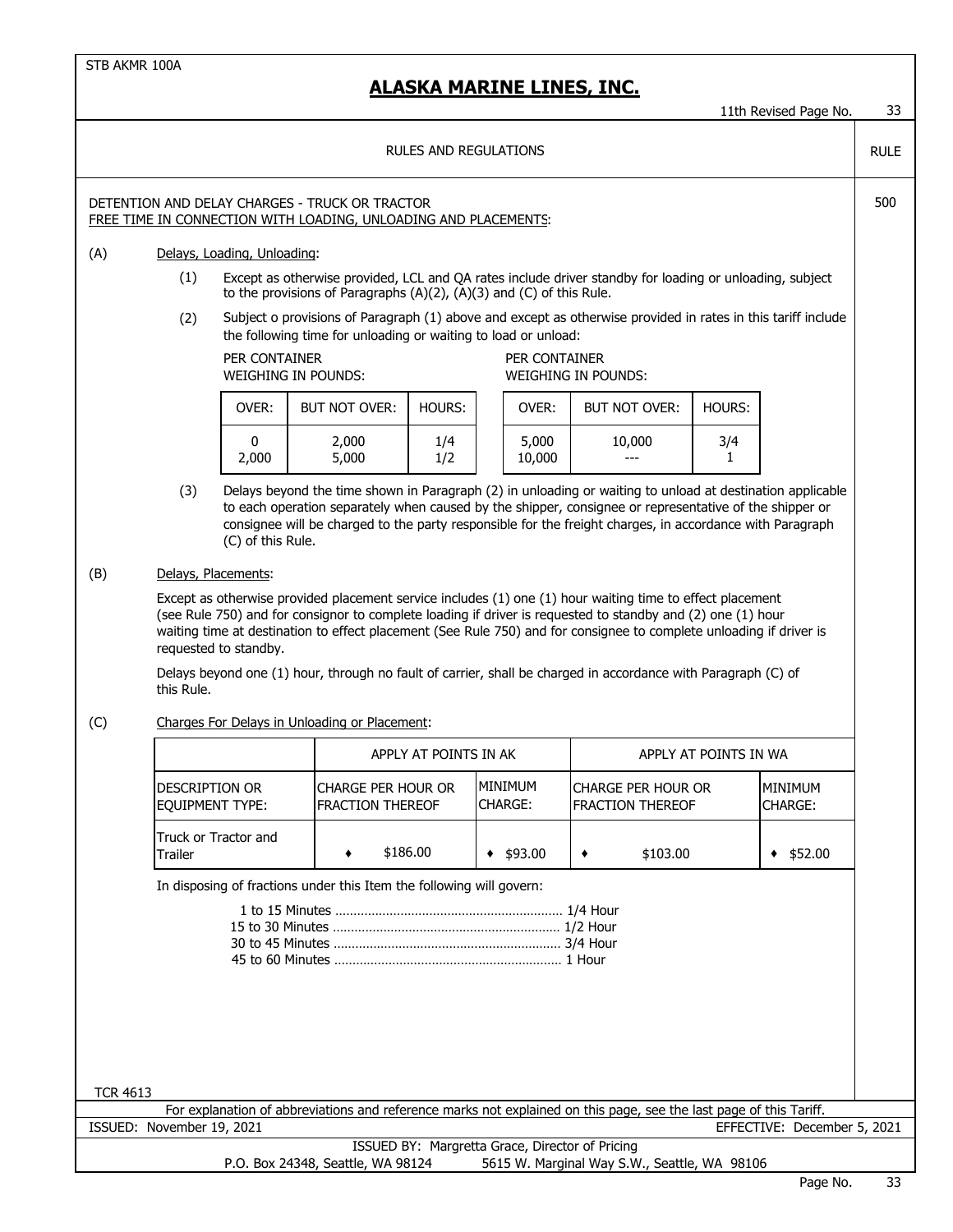|                                               |                           |                                           |                                                                                                                                                                                                                     |                                              | 14th Revised Page No.        | 34 |  |
|-----------------------------------------------|---------------------------|-------------------------------------------|---------------------------------------------------------------------------------------------------------------------------------------------------------------------------------------------------------------------|----------------------------------------------|------------------------------|----|--|
| <b>RULES AND REGULATIONS</b>                  |                           |                                           |                                                                                                                                                                                                                     |                                              |                              |    |  |
| DEMURRAGE - CONTAINER, PLATFORMS AND CHASSIS: |                           |                                           |                                                                                                                                                                                                                     |                                              |                              |    |  |
| following provisions:                         |                           |                                           | Equipment moving under the provisions of this tariff will be allowed placement service for loading or unloading subject to the                                                                                      |                                              |                              |    |  |
| $\mathbf{1}$                                  |                           |                                           | FREE TIME: The following conditions shall govern the definition of free time.                                                                                                                                       |                                              |                              |    |  |
|                                               | (A)                       | arrives at the destination port.          | Destination: Equipment will be allowed 5 days free time commencing the first 7:00 A.M. after the vessel                                                                                                             |                                              |                              |    |  |
|                                               | (B)                       |                                           | Origin: Equipment will be allowed 5 days free time commencing on the day the piece of equipment is<br>removed from Carrier's terminal, regardless of whether such service is arranged by Carrier or not.            |                                              |                              |    |  |
|                                               | (C)                       | telephone or other notice to the Carrier. | Demurrage time, which includes Saturdays, Sundays and Holidays, will begin to accrue on the day following<br>the expiration of free time, as specified above, and will continue until the equipment is released via |                                              |                              |    |  |
| 2                                             | <b>DEMURRAGE CHARGES:</b> |                                           |                                                                                                                                                                                                                     |                                              |                              |    |  |
|                                               | shown below:              |                                           | Equipment not released to the Carrier prior to the expiration of free time will be subject to the demurrage charges                                                                                                 |                                              |                              |    |  |
|                                               |                           |                                           |                                                                                                                                                                                                                     | Equipment Size:                              |                              |    |  |
|                                               | Equipment Type:           | 20'                                       | 24'                                                                                                                                                                                                                 | 40'                                          | 53'                          |    |  |
|                                               | Dry CL                    | \$13.00<br>٠                              | \$18.00<br>٠                                                                                                                                                                                                        | \$21.00<br>٠                                 | \$28.00<br>٠                 |    |  |
|                                               | Reefer CL                 | \$38.00<br>٠                              |                                                                                                                                                                                                                     | \$38.00<br>٠                                 | \$93.00                      |    |  |
|                                               | Platforms                 | \$10.00<br>٠                              | \$13.00                                                                                                                                                                                                             | \$19.00<br>٠                                 | \$25.00                      |    |  |
|                                               | Post Platforms            | \$13.00<br>٠                              | \$15.00<br>٠                                                                                                                                                                                                        | \$25.00<br>٠                                 | N/A                          |    |  |
|                                               | Chassis (2 or 3 Axle)     | \$15.00<br>٠                              | \$15.00                                                                                                                                                                                                             | \$15.00<br>٠                                 | \$15.00                      |    |  |
|                                               | Chassis (4 Axle)          | \$29.00<br>٠                              | \$29.00                                                                                                                                                                                                             | \$29.00<br>٠                                 | \$29.00                      |    |  |
|                                               | Chassis (5 Axle)          | \$42.00<br>٠                              | \$42.00                                                                                                                                                                                                             | \$42.00<br>٠                                 | \$42.00                      |    |  |
|                                               | Dry Bulk Pneumatic        | \$62.00<br>٠                              | N/A<br>٠                                                                                                                                                                                                            | N/A                                          | N/A                          |    |  |
|                                               | <b>Bulk Liquid</b>        | \$62.00<br>٠                              | N/A<br>٠                                                                                                                                                                                                            | N/A                                          | N/A                          |    |  |
|                                               | Free Time                 | 5 Days                                    |                                                                                                                                                                                                                     |                                              |                              |    |  |
|                                               | NOTE 1:                   |                                           | Rates are in dollars and cents per day per piece of equipment.                                                                                                                                                      |                                              |                              |    |  |
| <b>TCR 4613</b>                               |                           |                                           |                                                                                                                                                                                                                     |                                              |                              |    |  |
|                                               | ISSUED: November 19, 2021 |                                           | For explanation of abbreviations and reference marks not explained on this page, see the last page of this Tariff.                                                                                                  |                                              | EFFECTIVE: December 12, 2021 |    |  |
|                                               |                           |                                           | ISSUED BY: Margretta Grace, Director of Pricing                                                                                                                                                                     |                                              |                              |    |  |
|                                               |                           | P.O. Box 24348, Seattle, WA 98124         |                                                                                                                                                                                                                     | 5615 W. Marginal Way S.W., Seattle, WA 98106 |                              |    |  |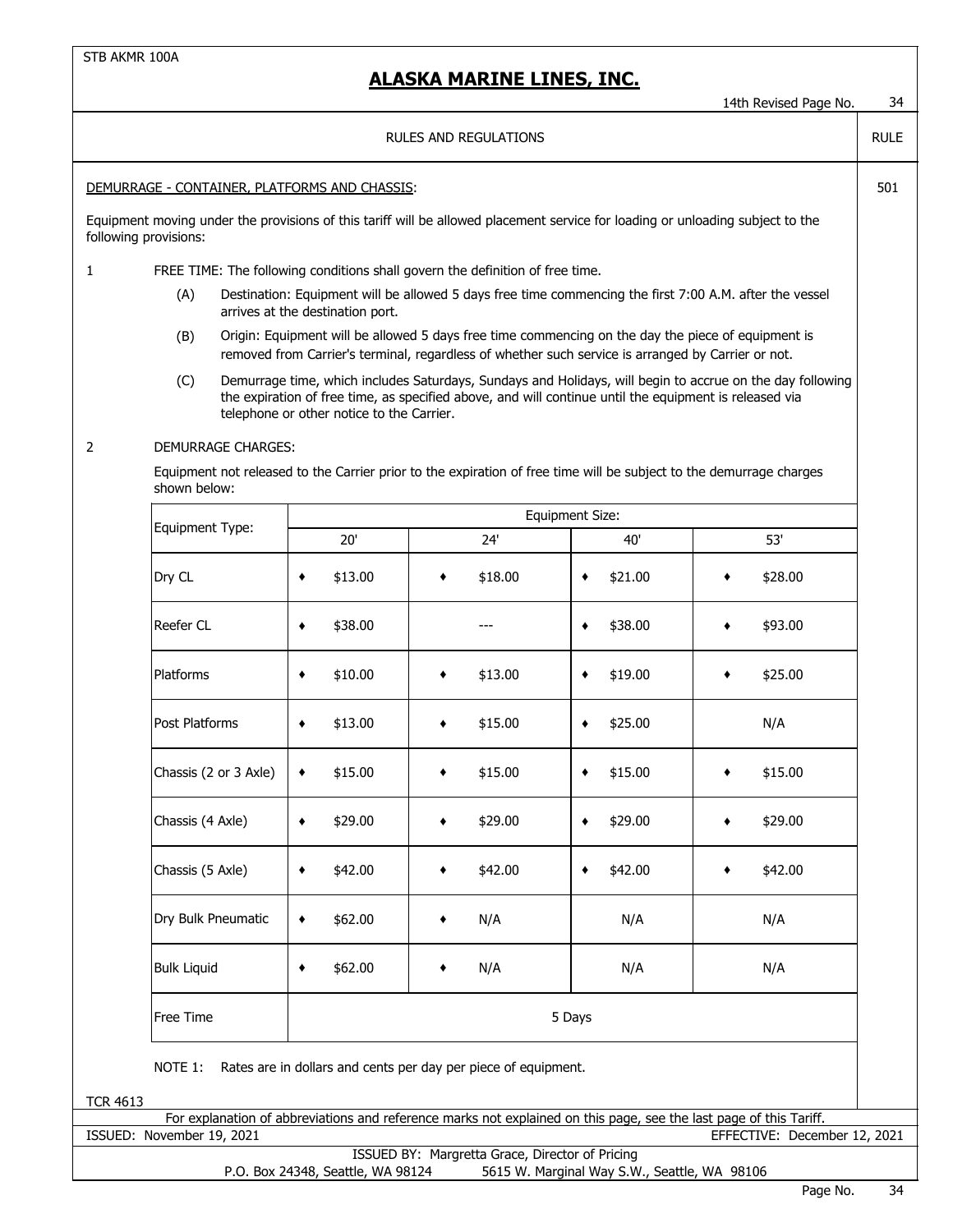## **ALASKA MARINE LINES, INC.**

2nd Revised Page No. 34-A

RULE

#### RULES AND REGULATIONS

### LATE GATE, CARGO RECEIVED AFTER CUTOFF: **504** SO4

In order for shipments to sail on a given voyage, cargo must be received at Carrier's terminal prior to Carrier's published cargo cut-off times. If cargo is received after the established cut-off time and shipper requests that the shipment sail on a certain voyage regardless of its late arrival at Carrier's terminal, Carrier may when practical and at Carrier's sole discretion elect to extend the cut-off for the specific shipment and move the shipment on the requested voyage. If and when such late-gate exceptions are requested and performed the shipment will be subject to a late-gate fee of \$872.00.

| <b>Cargo cut-off times for Southeast Alaska</b>          |                           |                     |           |  |  |
|----------------------------------------------------------|---------------------------|---------------------|-----------|--|--|
| <b>Wednesday Sailing</b>                                 |                           | <b>Cut-off Time</b> |           |  |  |
| Haines, Skagway                                          | <b>ALL CARGO</b>          | Tuesday             | $5:00$ PM |  |  |
| Juneau, Sitka, Petersburg,<br>Ketchikan                  | LCL, Breakbulk, Transfers | Wednesday           | 11:00 AM  |  |  |
| Juneau                                                   | Shipper loaded containers | Wednesday           | 1:00 PM   |  |  |
| Sitka, Petersburg                                        | Shipper loaded containers | Wednesday           | $2:00$ PM |  |  |
| Ketchikan<br>Shipper loaded containers                   |                           | Wednesday           | $3:00$ PM |  |  |
| <b>Friday Sailing</b>                                    |                           | <b>Cut-off Time</b> |           |  |  |
| Kensington, Hawk Inlet,<br>Yakutat                       | <b>ALL CARGO</b>          | Thursday            | $5:00$ PM |  |  |
| Ketchikan, Wrangell, Craig,<br>Petersburg, Sitka, Juneau | LCL, Breakbulk, Transfers | Friday              | 11:00 AM  |  |  |
| Juneau                                                   | Shipper loaded containers | Friday              | $1:00$ PM |  |  |
| Sitka, Petersburg                                        | Shipper loaded containers | 2:00 PM<br>Friday   |           |  |  |
| Ketchikan, Wrangell, Craig                               | Shipper loaded containers | Friday              | $3:00$ PM |  |  |

TCR 4581

ISSUED: December 3, 2020 EFFECTIVE: December 13, 2020 For explanation of abbreviations and reference marks not explained on this page, see the last page of this Tariff.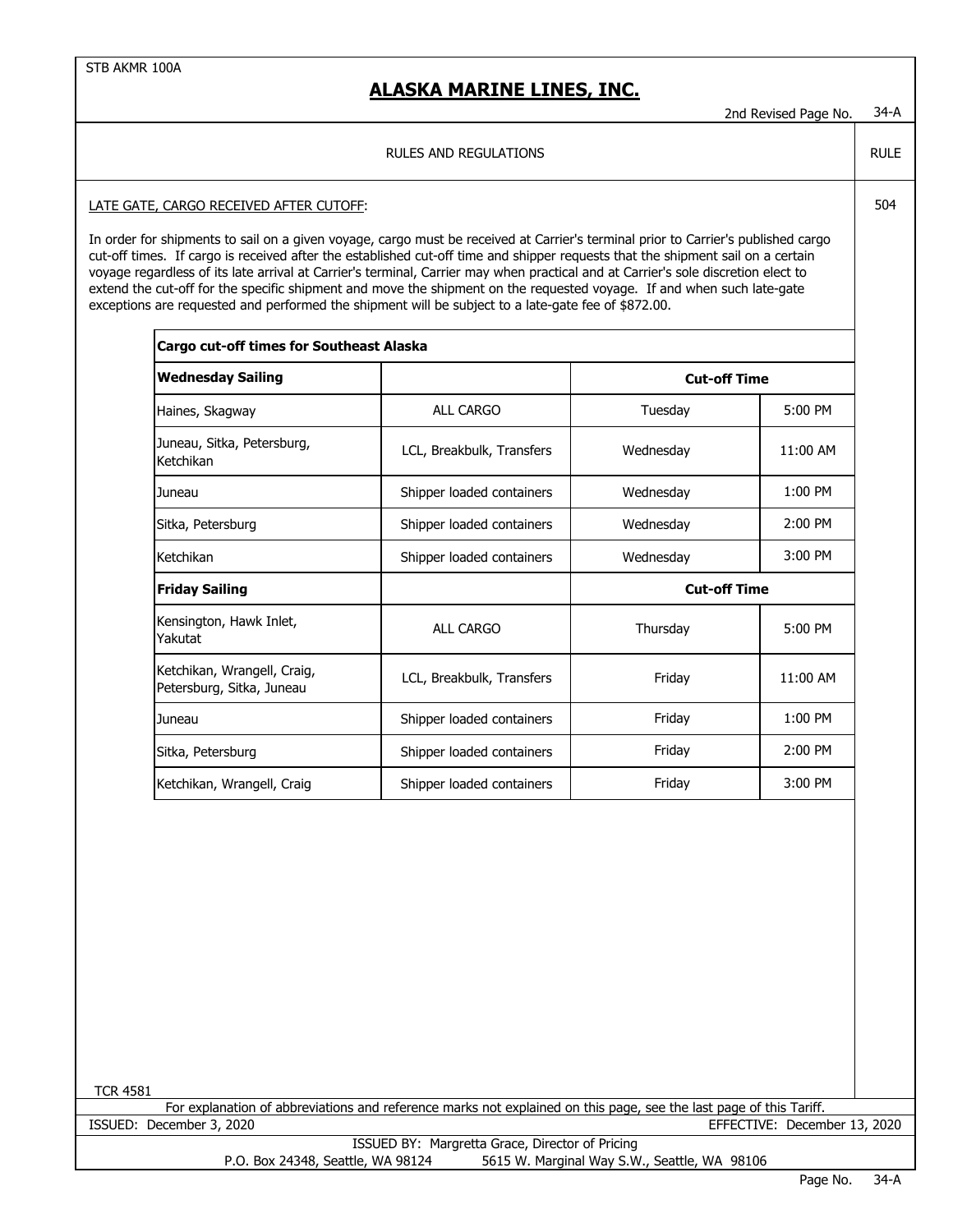## **ALASKA MARINE LINES, INC.**

3rd Revised Page No. 35

### RULES AND REGULATIONS

### EQUIPMENT SPECIFICATIONS:

NOTE 1: Container dimensions are as follows (inside dimensions):

| <b>DESCRIPTION</b>            | <b>TYPE</b>             | <b>LENGTH</b> | <b>WIDTH</b> | <b>HEIGHT</b> | <b>CUBE</b> |
|-------------------------------|-------------------------|---------------|--------------|---------------|-------------|
|                               | 20' Standard            | 19' 4"        | 7' 8''       | 7' 8''        | 1,132       |
| Dry Standard                  | 40' High Cube           | 39' 6"        | 7' 8''       | 8' 10"        | 2,686       |
|                               | 24' High Cube           | 23' 9"        | 8'2"         | 8' 10"        | 1,716       |
|                               | 40' High Cube           | 39' 6"        | 8'2"         | 8' 10"        | 2,686       |
| Dry 102" Wide                 | 40' Ultra Cube          | 39' 6"        | $8'$ 2"      | 8'10"         | 3,000       |
|                               | 53' High Cube           | 52' 6 7/8"    | 8' 2 3/8"    | 8' 11"        | 3,857       |
|                               | 53' Ultra Cube          | 52' 6 7/8"    | 8' 2 3/8"    | 9' 4 3/8"     | 4,039       |
|                               | 20' Standard            | 17' 10"       | 7' 6"        | 7'5''         | 1,006       |
| Refrigerated                  | 40' High Cube           | 37' 4"        | 7' 4''       | 8'5''         | 2,337       |
|                               | 53' Ultra Cube          | 51'           | 8' 5/8"      | 8' 11 1/8"    | 3,684       |
|                               | 20' Standard            | 20'           | 8'           | 12"           | $---$       |
|                               | 20' Post Platform       | 20'           | 8'           | ---           | ---         |
|                               | 24' (102") Wide         | 20'           | 8'6''        | 12'6"         | ---         |
| <b>Platforms</b>              | 24' Post Platform       | 24'           | 8'           | ---           | ---         |
|                               | 40' (102") Wide         | 40'           | 8'6''        | 16 1/2"       | ---         |
|                               | 40' (102") Wide         | 40'           | 8'6''        | 19 3/4"       | ---         |
|                               | 40' Post Platform       | 40'           | 8'6''        | 10"           | ---         |
|                               | 53' (102") Wide         | 53'           | 8'6''        | 16 1/2"       | ---         |
| <b>Bulk Liquid Tanks</b>      | 20' Liquid/5,000 gallon | ---           | ---          | ---           | ---         |
|                               | 20' Liquid/6,000 gallon | ---           | ---          | ---           | ---         |
|                               | 20' Standard            | ---           | ---          | ---           | 710         |
| Dry Pneumatic Tanks 20' Jumbo |                         | ---           | ---          | ---           | 1,000       |
|                               | 20' Ultra               | ---           | ---          | ---           | 1,273       |

Special Notes:

- All 40' and 53' loads must have weight evenly distributed over the entire length of the container.

- Weights must not exceed legal road weight limits when moved over public roads. Costs incurred due to overload are chargeable to the account of the cargo.

The list above illustrates the most common equipment types in our fleet; some variations may exist.

|                                   | For explanation of abbreviations and reference marks not explained on this page, see the last page of this Tariff. |
|-----------------------------------|--------------------------------------------------------------------------------------------------------------------|
| ISSUED: November 14, 2019         | EFFECTIVE: November 15, 2019                                                                                       |
|                                   | ISSUED BY: Margretta Grace, Director of Pricing                                                                    |
| P.O. Box 24348, Seattle, WA 98124 | 5615 W. Marginal Way S.W., Seattle, WA 98106                                                                       |

RULE

520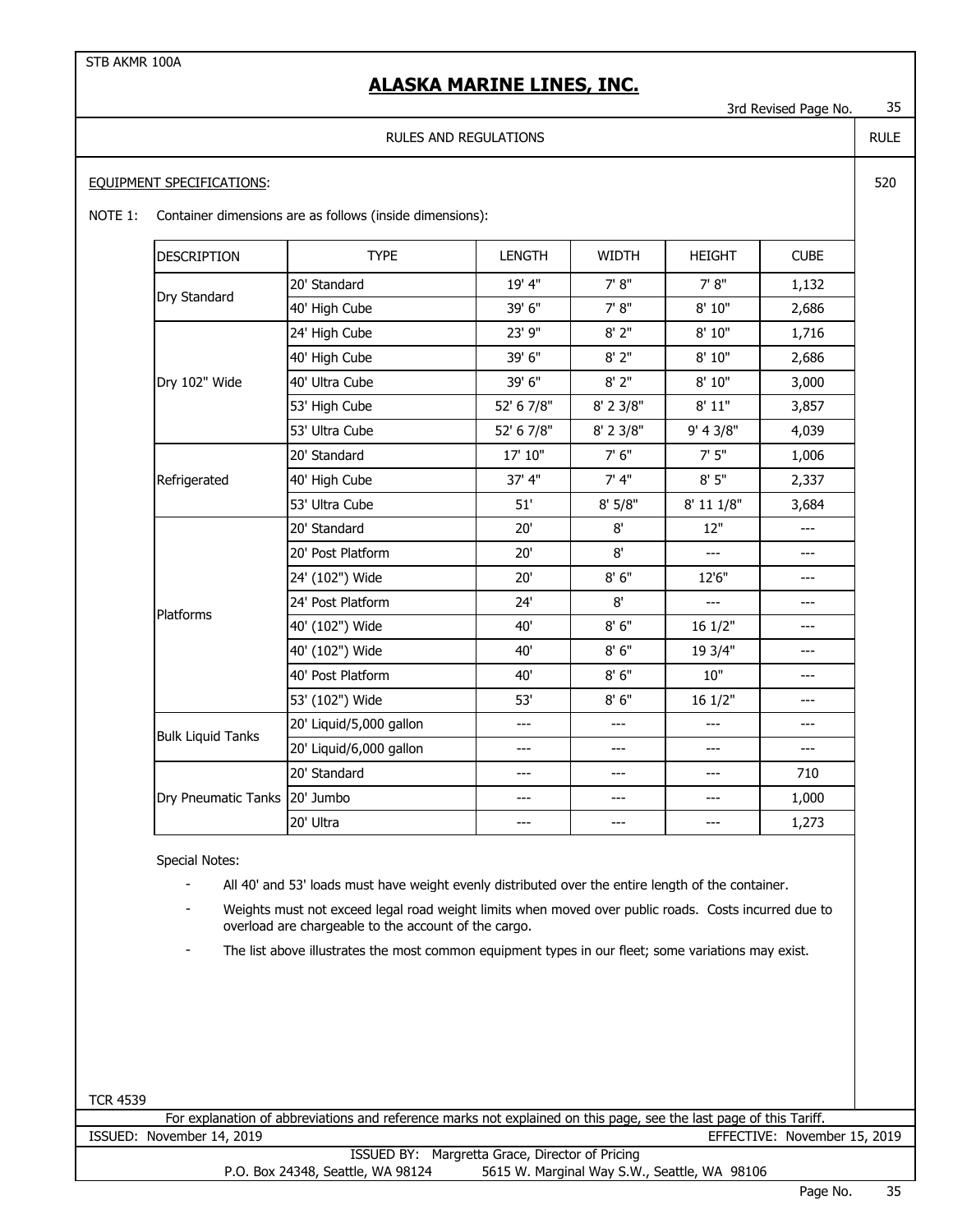# **ALASKA MARINE LINES, INC.**

2nd Revised Page No. 36

RULE

RULES AND REGULATIONS

Page left blank for future expansion.

| <b>TCR 4539</b>                                                                                                    |         |    |
|--------------------------------------------------------------------------------------------------------------------|---------|----|
| For explanation of abbreviations and reference marks not explained on this page, see the last page of this Tariff. |         |    |
| ISSUED: November 14, 2019<br>EFFECTIVE: November 15, 2019                                                          |         |    |
| ISSUED BY: Margretta Grace, Director of Pricing                                                                    |         |    |
| 5615 W. Marginal Way S.W., Seattle, WA 98106<br>P.O. Box 24348, Seattle, WA 98124                                  |         |    |
|                                                                                                                    | Dogo No | ጋር |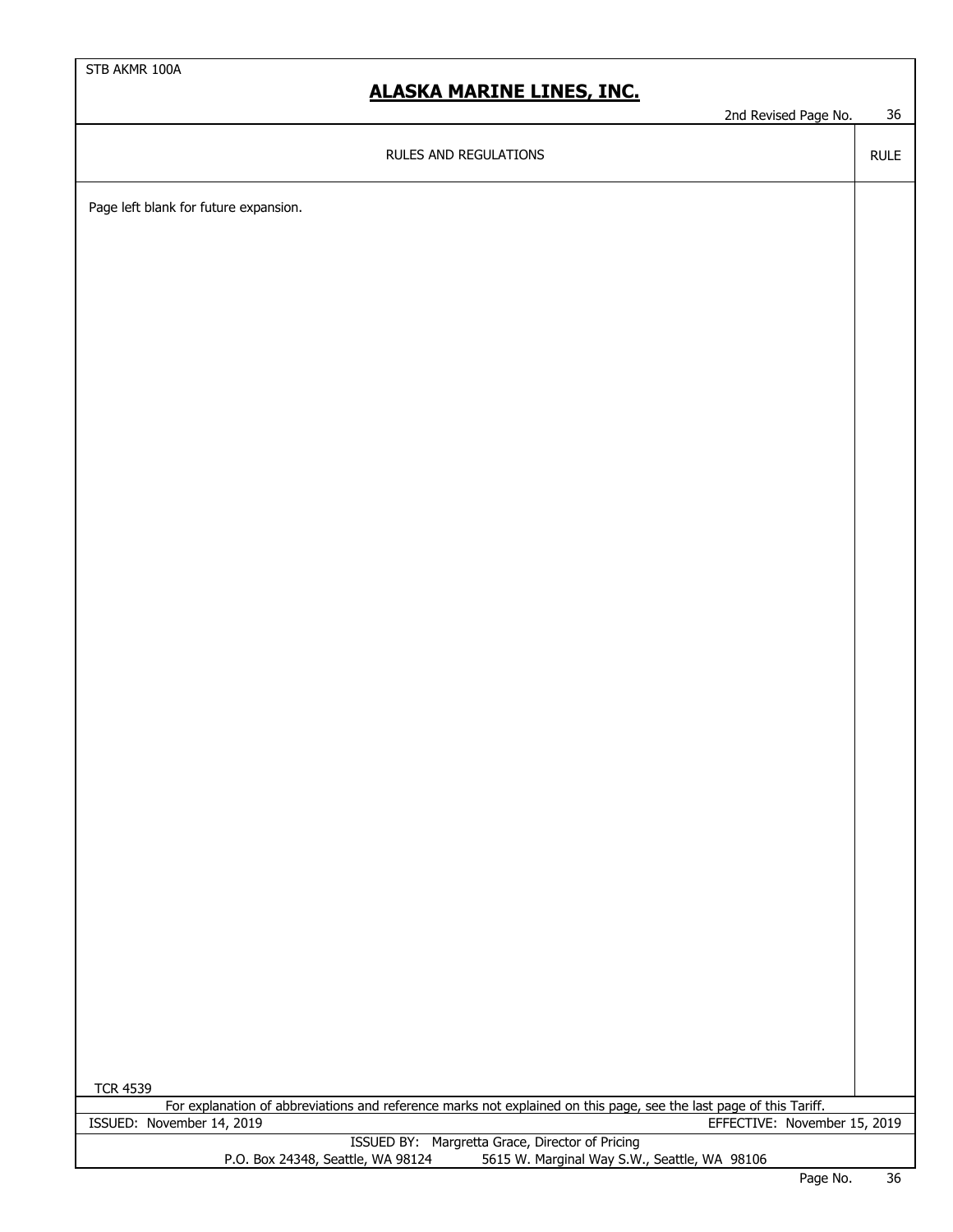## **ALASKA MARINE LINES, INC.**

16th Revised Page No. 37

RULE

### RULES AND REGULATIONS

### EXPLOSIVES AND OTHER DANGEROUS ARTICLES: 540

This tariff is subject to the provisions of the Motor Carrier Explosives and Dangerous Articles Tariff, STB ATA-111 Series, covering the handling and transportation of explosives and other dangerous and hazardous materials, subject to the regulation by the Department of Transportation.

Dangerous explosives, inflammables or hazardous goods will be accepted for transportation only after prior booking arrangements have been made with the AKMR. AKMR reserves the right to refuse to accept or to transport any goods which, in its judgement, are objectionable or likely to injure the vessel, docks or other cargo or for which, in the carrier's judgement, it has no safe and/or suitable stowage.

All accepted shipments will be subject to the following requirements:

(A) A statement of certification must appear on the shipping paper that the material offered for transportation meets the following requirements.

This is to certify that the above named materials are properly classified, described, packaged, marked and labeled, and, are in proper condition for transportation according to the applicable regulations of the Department of Transportation, and carrier may rely on the statements and descriptions name herein, any other representations notwithstanding.

- (B) Shipper must attest on bill of lading that shipment contains no mix of non-compatible hazardous materials and no hazardous waste as so name by the Federal Resource Conservation and Recover Act (RCRA) or the Toxic Substances Control Act (TSCA) or so listed in Code of Federal Register, Title 49 (CFR 49 DOT) parts 100-177 or so named by the Alaska, Washington or Federal Environmental Protection Agencies. Shipments not so attested will not be handled, (See Item 545).
- (C) Except as may be otherwise provided in this tariff and except as provided in Note 1, any shipment containing Infectious Substances, Infecting Humans, 6.2, UN2814, or radioactive materials, as described in Motor Carrier Explosives and Dangerous Articles Tariff, STB ATA-111 Services will be subject to an additional surcharge of \$144.00 per shipment. (See Exception)

EXCEPTION: Provisions on radioactive materials will apply only when vehicle carrying shipment requires placards placards by Hazardous Materials Tariff (HMT) regulation.

(D) In conjunction with AKMR 100, series, Rule 540, shipments classified as containing hazardous materials shall be subject to hazardous receiving charges as specified below, not subject to fuel surcharge.

| LCL cargo:           | \$17.00 per Bill of Lading |
|----------------------|----------------------------|
| Full load shipments: | \$72.00 per Full Load      |

EXCEPTION: This surcharge shall not apply to automobiles, boats, self-propelled vehicles or machinery when the sole cause for hazardous designation is batteries and/or fuel in tanks used to power such vehicles or machinery.

NOTE 1: When a shipment contains two (2) or more articles which, under the provisions of 49 CFR 100 to 177 or Motor Carrier Explosives and Dangerous Articles Tariff, STB ATA-111 Series, are prohibited from being loaded or stored together, each part lot in the shipment will be considered a separate shipment only in the application of the LCL Minimum for Rule 610 for one part of  $\blacktriangle$  the shipment and a \$72.00 part lot minimum for each additional segregated part lot. Each such considered separate shipment will be subject to the provisions of this Item even though tendered on a single bill of lading. Articles not requiring such segregation may be included with any one of the separately considered shipments.

| (Continued)<br><b>TCR 4621</b>                                                                                     |     |        |
|--------------------------------------------------------------------------------------------------------------------|-----|--------|
| For explanation of abbreviations and reference marks not explained on this page, see the last page of this Tariff. |     |        |
| ISSUED: January 13, 2022<br>EFFECTIVE: January 14, 2022                                                            |     |        |
| ISSUED BY: Margretta Grace, Director of Pricing                                                                    |     |        |
| 5615 W. Marginal Way S.W., Seattle, WA 98106<br>P.O. Box 24348, Seattle, WA 98124                                  |     |        |
| $\sim$                                                                                                             | . . | $\sim$ |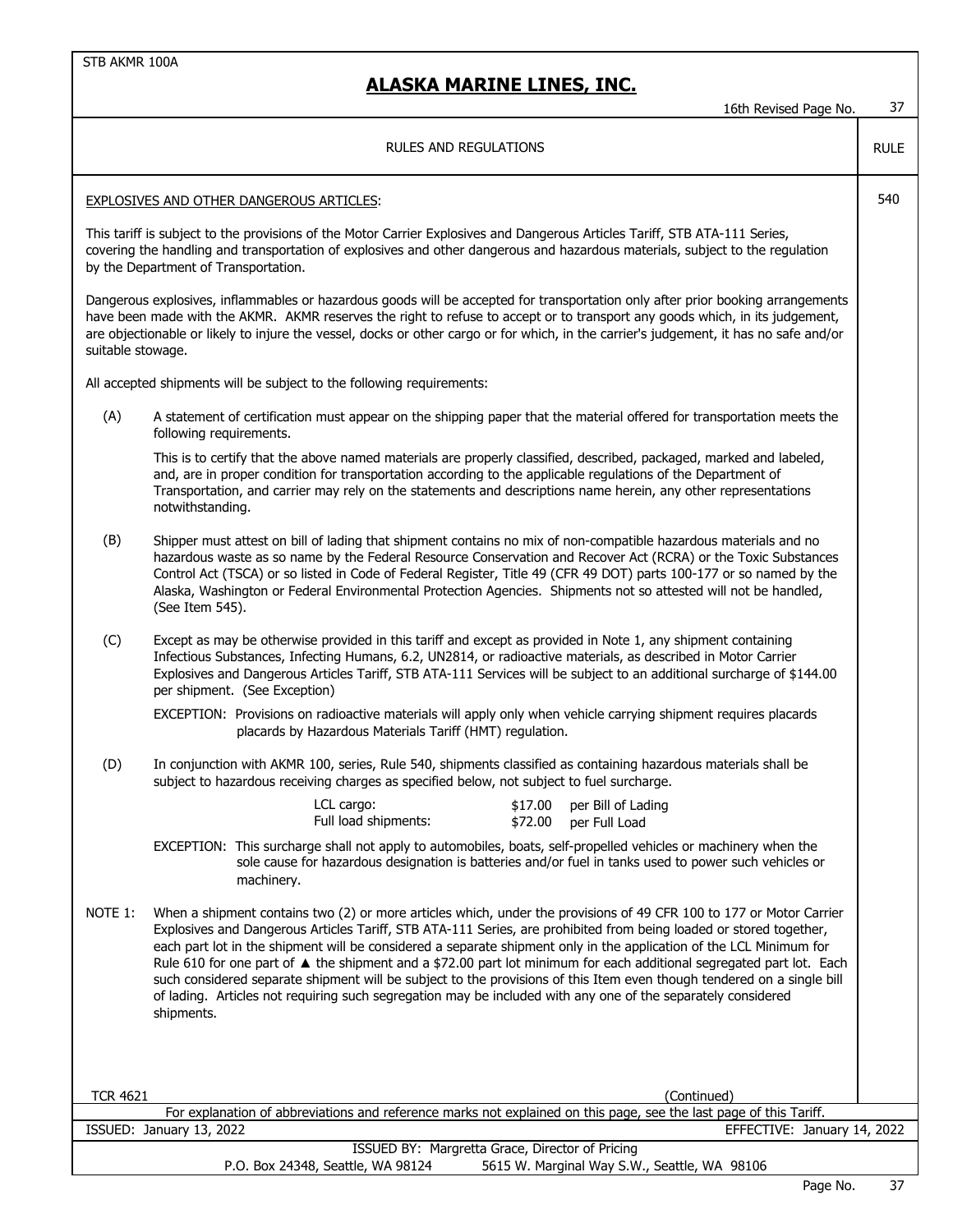|                 | 14th Revised Page No.                                                                                                                                                                                                                                                                                                                                                                                                                                                                                                                                                                                            | 38          |
|-----------------|------------------------------------------------------------------------------------------------------------------------------------------------------------------------------------------------------------------------------------------------------------------------------------------------------------------------------------------------------------------------------------------------------------------------------------------------------------------------------------------------------------------------------------------------------------------------------------------------------------------|-------------|
|                 | RULES AND REGULATIONS                                                                                                                                                                                                                                                                                                                                                                                                                                                                                                                                                                                            | <b>RULE</b> |
|                 | EXPLOSIVES AND OTHER DANGEROUS ARTICLES:<br>(Continued)                                                                                                                                                                                                                                                                                                                                                                                                                                                                                                                                                          | 540         |
| NOTE 2:         | When a shipment has been accepted by AKMR for transportation and after receipt by AKMR and error is found in the<br>required certification, packaging or labeling and/or other lawful requirements, all damages or penalties actual and<br>consequential shall be for the account of the party required to provide such certification, packaging or other lawful<br>requirement. A charge of $\triangle$ \$201.00 per container will be assessed to placard carrier's vehicle in conformance with<br>DOT and U.S. Coast Guard regulations when shipment is found to be in non-compliance with those regulations. |             |
|                 | HAZARDOUS MATERIALS, DISPOSAL OF:                                                                                                                                                                                                                                                                                                                                                                                                                                                                                                                                                                                | 542         |
|                 | When shipments of hazardous materials are either rejected by the consignee or determined to be damaged by the carrier, the<br>shipper shall make all arrangements for the disposal of such hazardous materials. The cost of disposal shall be paid by the<br>shipper or beneficial owner of the materials.                                                                                                                                                                                                                                                                                                       |             |
|                 | <b>HAZARDOUS WASTE, TRANSPORTATION OF:</b>                                                                                                                                                                                                                                                                                                                                                                                                                                                                                                                                                                       | 545         |
|                 | When shipments of hazardous waste are tendered to the carrier, the following provisions must be met:                                                                                                                                                                                                                                                                                                                                                                                                                                                                                                             |             |
| А.              | Shipments must be booked in advance and are subject to availability of carrier's equipment.                                                                                                                                                                                                                                                                                                                                                                                                                                                                                                                      |             |
| В.              | It is the shipper's responsibility to thoroughly comply with all United States, Canada, local, state, provincial and federal<br>regulations pertaining to the packaging, sorting, labeling, handling, movement, shipment and documentation of<br>hazardous waste material in carrier's equipment.                                                                                                                                                                                                                                                                                                                |             |
| C.              | The Original Hazardous Waste Manifest - EPA FORM 8700-22 must always accompany the shipment while in transit.<br>If the shipment will transit Canadian waters, the Environmental Canada Hazardous Waste Manifest and Transit Notice<br>must also accompany the shipment.                                                                                                                                                                                                                                                                                                                                         |             |
| D.              | Shipments of PCBs require 7 days' notification to carrier prior to shipment.                                                                                                                                                                                                                                                                                                                                                                                                                                                                                                                                     |             |
| Ε.              | The party responsible for payment of freight charges shall sign carrier's "Hazardous Waste Agreement," comply with<br>all terms therein and must have credit established and approved by carrier's Credit Department prior to any shipments<br>of hazardous waste. This party shall be considered responsible for all aspects of the shipment.                                                                                                                                                                                                                                                                   |             |
| E.              | Shipments of articles as described in Items 7183, reference (1), and 7328 shall be allowed only 48 hours of free<br>time for loading; thereafter a charge of $\triangle$ \$173.00 per day demurrage shall apply.                                                                                                                                                                                                                                                                                                                                                                                                 |             |
|                 |                                                                                                                                                                                                                                                                                                                                                                                                                                                                                                                                                                                                                  |             |
|                 |                                                                                                                                                                                                                                                                                                                                                                                                                                                                                                                                                                                                                  |             |
|                 |                                                                                                                                                                                                                                                                                                                                                                                                                                                                                                                                                                                                                  |             |
|                 |                                                                                                                                                                                                                                                                                                                                                                                                                                                                                                                                                                                                                  |             |
|                 |                                                                                                                                                                                                                                                                                                                                                                                                                                                                                                                                                                                                                  |             |
| <b>TCR 4613</b> | (Continued)                                                                                                                                                                                                                                                                                                                                                                                                                                                                                                                                                                                                      |             |
|                 | For explanation of abbreviations and reference marks not explained on this page, see the last page of this Tariff.<br>ISSUED: November 19, 2021<br>EFFECTIVE: December 12, 2021                                                                                                                                                                                                                                                                                                                                                                                                                                  |             |
|                 | ISSUED BY: Margretta Grace, Director of Pricing                                                                                                                                                                                                                                                                                                                                                                                                                                                                                                                                                                  |             |
|                 | P.O. Box 24348, Seattle, WA 98124<br>5615 W. Marginal Way S.W., Seattle, WA 98106                                                                                                                                                                                                                                                                                                                                                                                                                                                                                                                                |             |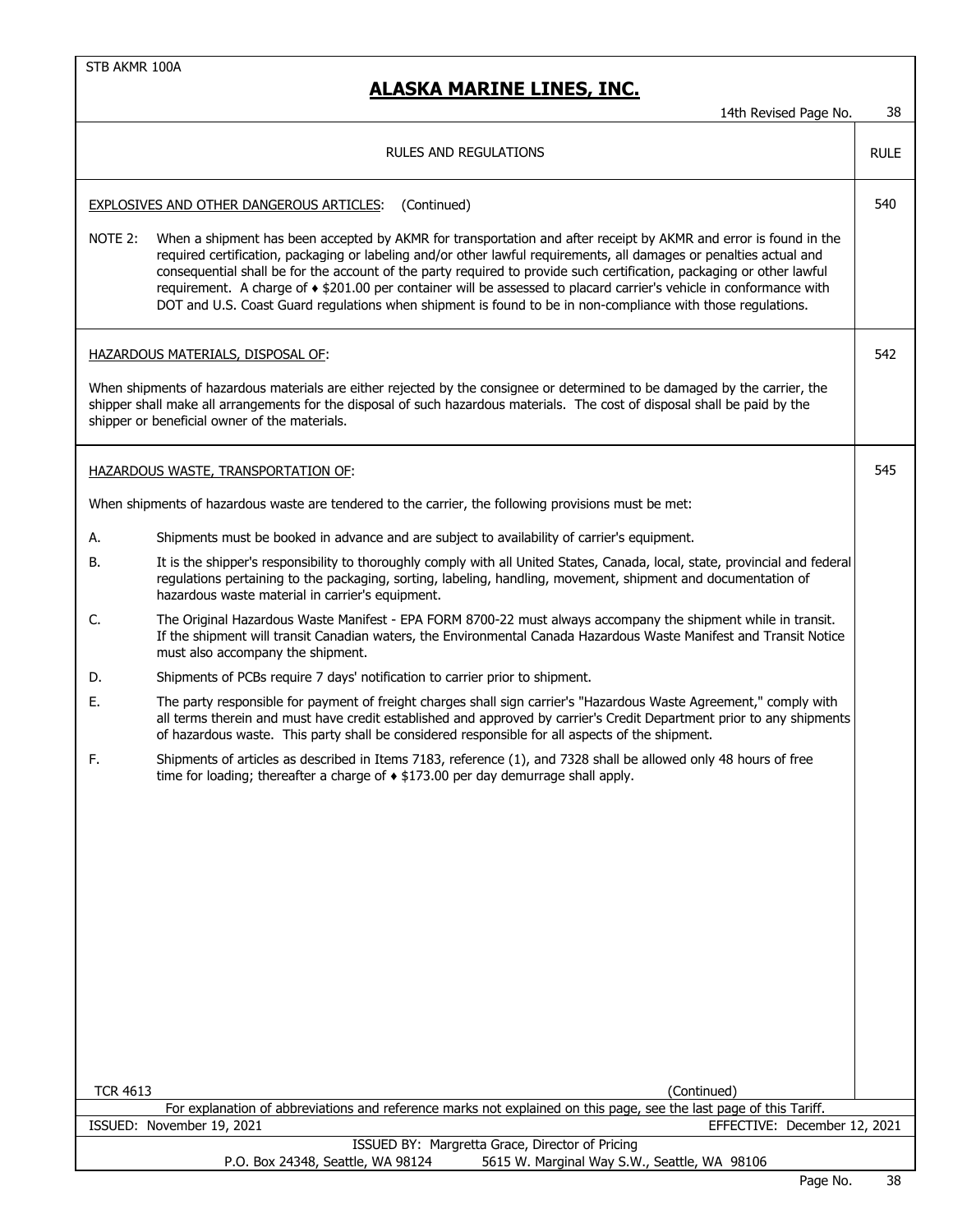# **ALASKA MARINE LINES, INC.**

12th Revised Page No. 39

|                                                                                                                                       | <b>ILUI INCYIJCU I UYC INU.</b>                                                                                                                                                                                                                                                                                                                                                                                                                                                                                                                                                                                                 |             |
|---------------------------------------------------------------------------------------------------------------------------------------|---------------------------------------------------------------------------------------------------------------------------------------------------------------------------------------------------------------------------------------------------------------------------------------------------------------------------------------------------------------------------------------------------------------------------------------------------------------------------------------------------------------------------------------------------------------------------------------------------------------------------------|-------------|
|                                                                                                                                       | <b>RULES AND REGULATIONS</b>                                                                                                                                                                                                                                                                                                                                                                                                                                                                                                                                                                                                    | <b>RULE</b> |
|                                                                                                                                       | HAZARDOUS WASTE, TRANSPORTATION OF:<br>(Continued)                                                                                                                                                                                                                                                                                                                                                                                                                                                                                                                                                                              | 545         |
| G.                                                                                                                                    | Shipments of hazardous waste must be picked up within 24 hours of verbal notification to the consignee by carrier<br>that the shipment is available. Containers which exceed the 24 hour limit will be subject to a detention penalty of<br>+ \$164.00 per day or fraction thereof commencing at 8:00 AM on the next business day following the end of the 24<br>hour 'free' period, until the shipment is picked up. The minimum charge for detention will be $\triangleleft$ \$164.00.                                                                                                                                        |             |
|                                                                                                                                       | Shipments of PCBs will be held in carrier's terminal no longer than 10 days after arrival of vessel. If the shipment is<br>not picked up by consignee within 10 days, carrier reserves the right to place shipment in a properly approved<br>designated PCB storage site, at the sole risk and expense of the consignee. A detention charge of • \$1,340.00 per<br>day or fraction thereof will be assessed, commencing on the eleventh day following arrival of vessel, in addition to the<br>penalty listed above. The minimum charge shall be $\ast$ \$1,340.00.                                                             |             |
| Η.                                                                                                                                    | Consignee must return equipment to carrier's terminal within 3 days of delivery in clean condition. Equipment must<br>be inspected by an authorized representative of the consignee, and a certification provided to carrier stating that no<br>spillage or leakage has occurred. The carrier reserves the right to inspect the equipment upon re-delivery to its<br>terminal. If, in the opinion of he carrier, there is evidence of spillage or leakage, the party responsible for freight<br>charges will be responsible for all charges incurred in restoring the equipment to its original condition prior to<br>shipment. |             |
|                                                                                                                                       | In the event the equipment cannot be restored to its pre-shipment condition as determined in carrier's sole discretion,<br>then the responsible party shall pay carrier for the replacement value of the equipment and shall become the owner<br>of the equipment with the obligation to lawfully dispose of the equipment of make it safe and suitable for future use.                                                                                                                                                                                                                                                         |             |
| Ι.                                                                                                                                    | Southbound shipments of hazardous waste include placement at shipper's door and are rated to carrier's Seattle<br>terminal only. Northbound shipments of hazardous waste are dock to door.                                                                                                                                                                                                                                                                                                                                                                                                                                      |             |
| J.                                                                                                                                    | At carrier's request, shipper shall provide carrier with written evidence of consignee's willingness to accept the<br>shipment of hazardous waste promptly upon arrival at carrier's terminal. Such written evidence may be required by<br>carrier before tis acceptance of the shipment for carriage.                                                                                                                                                                                                                                                                                                                          |             |
| К.                                                                                                                                    | In the event of a spill or leakage of hazardous waste while the shipment is in the possession of carrier, unless such<br>spill or leakage is caused by negligence or willful misconduct of carrier, shipper shall be solely responsible to arrange<br>for whatever cleanup responsible and disposal costs as may be required. All cleanup and disposal costs shall be for<br>the sole account of the shipper. If such party fails or refuses to undertake such clean-up or disposal efforts, then<br>carrier may do so at such party's expense.                                                                                 |             |
| L.                                                                                                                                    | Shipper shall be solely responsible for any and all disposal of hazardous waste shipments, or decisions regarding such<br>disposal, and carrier shall have no responsibility or liability therefore. Shipper shall defend, hold harmless and<br>indemnify carrier from any expense (including reasonable attorneys' fees) arising from, or as the result of any claim<br>of improper or inadequate disposal of the shipment.                                                                                                                                                                                                    |             |
|                                                                                                                                       |                                                                                                                                                                                                                                                                                                                                                                                                                                                                                                                                                                                                                                 |             |
|                                                                                                                                       |                                                                                                                                                                                                                                                                                                                                                                                                                                                                                                                                                                                                                                 |             |
|                                                                                                                                       |                                                                                                                                                                                                                                                                                                                                                                                                                                                                                                                                                                                                                                 |             |
|                                                                                                                                       |                                                                                                                                                                                                                                                                                                                                                                                                                                                                                                                                                                                                                                 |             |
|                                                                                                                                       |                                                                                                                                                                                                                                                                                                                                                                                                                                                                                                                                                                                                                                 |             |
|                                                                                                                                       |                                                                                                                                                                                                                                                                                                                                                                                                                                                                                                                                                                                                                                 |             |
| <b>TCR 4613</b><br>For explanation of abbreviations and reference marks not explained on this page, see the last page of this Tariff. |                                                                                                                                                                                                                                                                                                                                                                                                                                                                                                                                                                                                                                 |             |
| ISSUED: November 19, 2021<br>EFFECTIVE: December 12, 2021                                                                             |                                                                                                                                                                                                                                                                                                                                                                                                                                                                                                                                                                                                                                 |             |
| ISSUED BY: Margretta Grace, Director of Pricing                                                                                       |                                                                                                                                                                                                                                                                                                                                                                                                                                                                                                                                                                                                                                 |             |
| P.O. Box 24348, Seattle, WA 98124<br>5615 W. Marginal Way S.W., Seattle, WA 98106                                                     |                                                                                                                                                                                                                                                                                                                                                                                                                                                                                                                                                                                                                                 |             |
|                                                                                                                                       |                                                                                                                                                                                                                                                                                                                                                                                                                                                                                                                                                                                                                                 |             |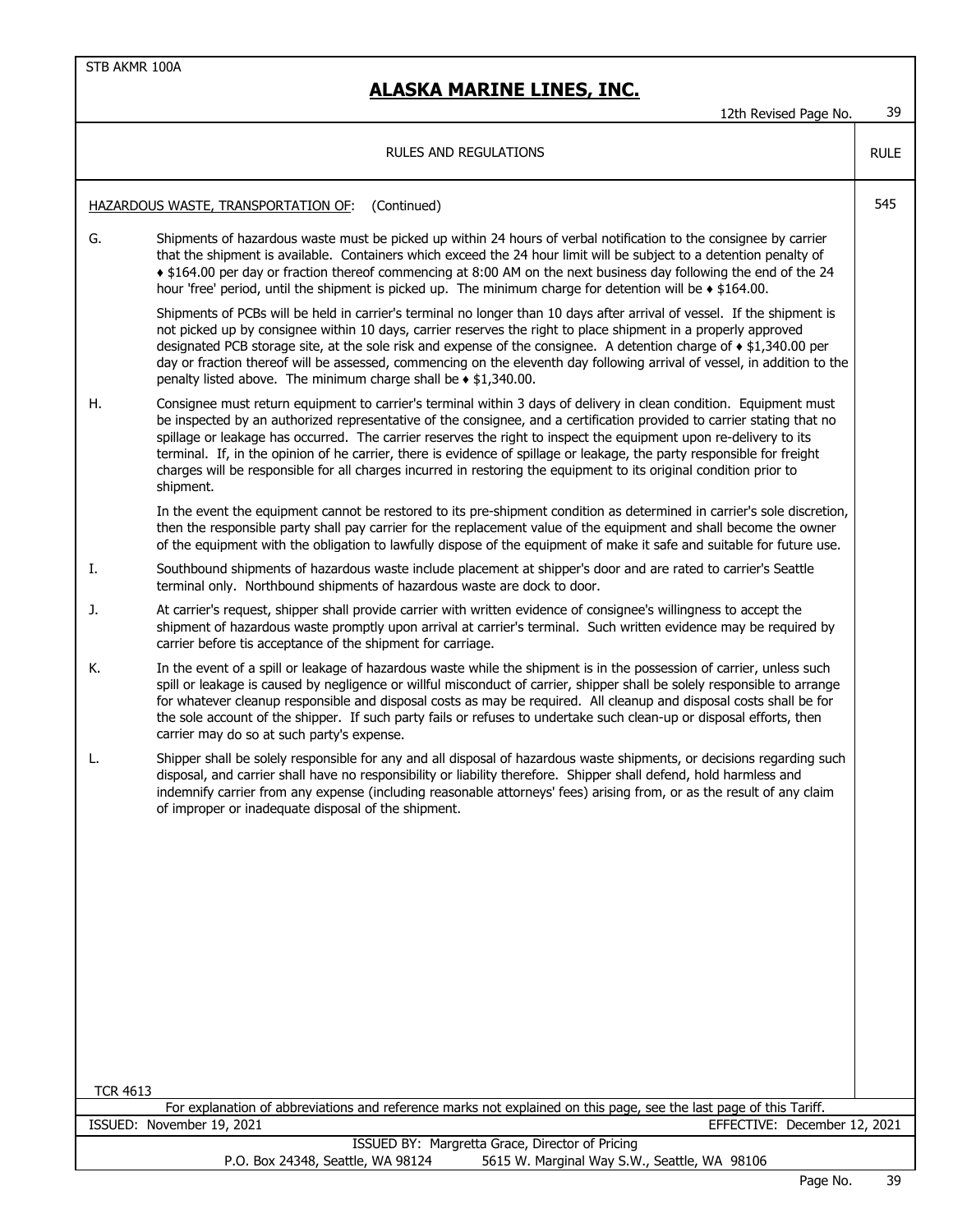|                 | ALASKA MARINE LINES, INC.                                                                                                                                                                                                                                                                                                                                                                                                                                                                                                                                                                                                                                                           | 40          |
|-----------------|-------------------------------------------------------------------------------------------------------------------------------------------------------------------------------------------------------------------------------------------------------------------------------------------------------------------------------------------------------------------------------------------------------------------------------------------------------------------------------------------------------------------------------------------------------------------------------------------------------------------------------------------------------------------------------------|-------------|
|                 | 5th Revised Page No.                                                                                                                                                                                                                                                                                                                                                                                                                                                                                                                                                                                                                                                                |             |
|                 | RULES AND REGULATIONS                                                                                                                                                                                                                                                                                                                                                                                                                                                                                                                                                                                                                                                               | <b>RULE</b> |
|                 | <b>HOUSEHOLD GOODS, TRANSPORTATION OF:</b>                                                                                                                                                                                                                                                                                                                                                                                                                                                                                                                                                                                                                                          | 560         |
|                 | The term "household goods" shall be defined as follows:                                                                                                                                                                                                                                                                                                                                                                                                                                                                                                                                                                                                                             |             |
| А.              | Personal effects, personal property and/or property used or to be used in a dwelling.                                                                                                                                                                                                                                                                                                                                                                                                                                                                                                                                                                                               |             |
|                 | Shall not be construed to include property an individual has purchased with the intent to use in the<br>(1)<br>dwelling, so long as it is received by carrier within fourteen (14) days of purchase, and is intact in original<br>packaging.                                                                                                                                                                                                                                                                                                                                                                                                                                        |             |
|                 | (2)<br>Shall be considered to include personal property the individual has transported to or from a job site or<br>other place of business.                                                                                                                                                                                                                                                                                                                                                                                                                                                                                                                                         |             |
|                 | Shall be considered to include personal effects and personal property when transported on behalf of an<br>(3)<br>individual by a business, regardless of whether the individual or business pays the transportation charges.                                                                                                                                                                                                                                                                                                                                                                                                                                                        |             |
| NOTE 1:         | The following items shall be excluded from this definition except when mixed with personal property as described<br>above and, tendered to carrier in Shipper Load an Count closed containers:                                                                                                                                                                                                                                                                                                                                                                                                                                                                                      |             |
|                 | Autos, Boats, Contractors Outfits, Machinery, Trailers                                                                                                                                                                                                                                                                                                                                                                                                                                                                                                                                                                                                                              |             |
| NOTE 2:         | Shipments containing hazardous materials will not be accepted.                                                                                                                                                                                                                                                                                                                                                                                                                                                                                                                                                                                                                      |             |
| NOTE 3:         | Rates for household goods or personal effects as named in specific tariff items are based on a released value not<br>exceeding \$.10 cents per pound. The release may relate to each article separately and not to the shipment as a<br>whole.                                                                                                                                                                                                                                                                                                                                                                                                                                      |             |
| NOTE 4:         | Unless otherwise provided in individual participating Carriers' tariffs, articles moving under the provisions of item<br>100240 shall only be accepted subject to a maximum liability per article of \$.10 per pound. If Shipper fails to declare<br>a value, or declares a value per article in excess of \$.10 per pound, shipment will not be accepted, but if the shipment<br>is inadvertently accepted, it will be considered as being released to a value not exceeding \$.10 per pound per article<br>and the shipment will move subject to such limitation of liability. In no instance will Carriers' liability exceed the actual<br>value of the article lost or damaged. |             |
|                 |                                                                                                                                                                                                                                                                                                                                                                                                                                                                                                                                                                                                                                                                                     |             |
|                 |                                                                                                                                                                                                                                                                                                                                                                                                                                                                                                                                                                                                                                                                                     |             |
|                 |                                                                                                                                                                                                                                                                                                                                                                                                                                                                                                                                                                                                                                                                                     |             |
|                 |                                                                                                                                                                                                                                                                                                                                                                                                                                                                                                                                                                                                                                                                                     |             |
|                 |                                                                                                                                                                                                                                                                                                                                                                                                                                                                                                                                                                                                                                                                                     |             |
|                 |                                                                                                                                                                                                                                                                                                                                                                                                                                                                                                                                                                                                                                                                                     |             |
|                 |                                                                                                                                                                                                                                                                                                                                                                                                                                                                                                                                                                                                                                                                                     |             |
| <b>TCR 4539</b> |                                                                                                                                                                                                                                                                                                                                                                                                                                                                                                                                                                                                                                                                                     |             |
|                 | For explanation of abbreviations and reference marks not explained on this page, see the last page of this Tariff.                                                                                                                                                                                                                                                                                                                                                                                                                                                                                                                                                                  |             |
|                 | ISSUED: November 14, 2019<br>EFFECTIVE: November 15, 2019<br>ISSUED BY: Margretta Grace, Director of Pricing                                                                                                                                                                                                                                                                                                                                                                                                                                                                                                                                                                        |             |
|                 | 5615 W. Marginal Way S.W., Seattle, WA 98106<br>P.O. Box 24348, Seattle, WA 98124                                                                                                                                                                                                                                                                                                                                                                                                                                                                                                                                                                                                   |             |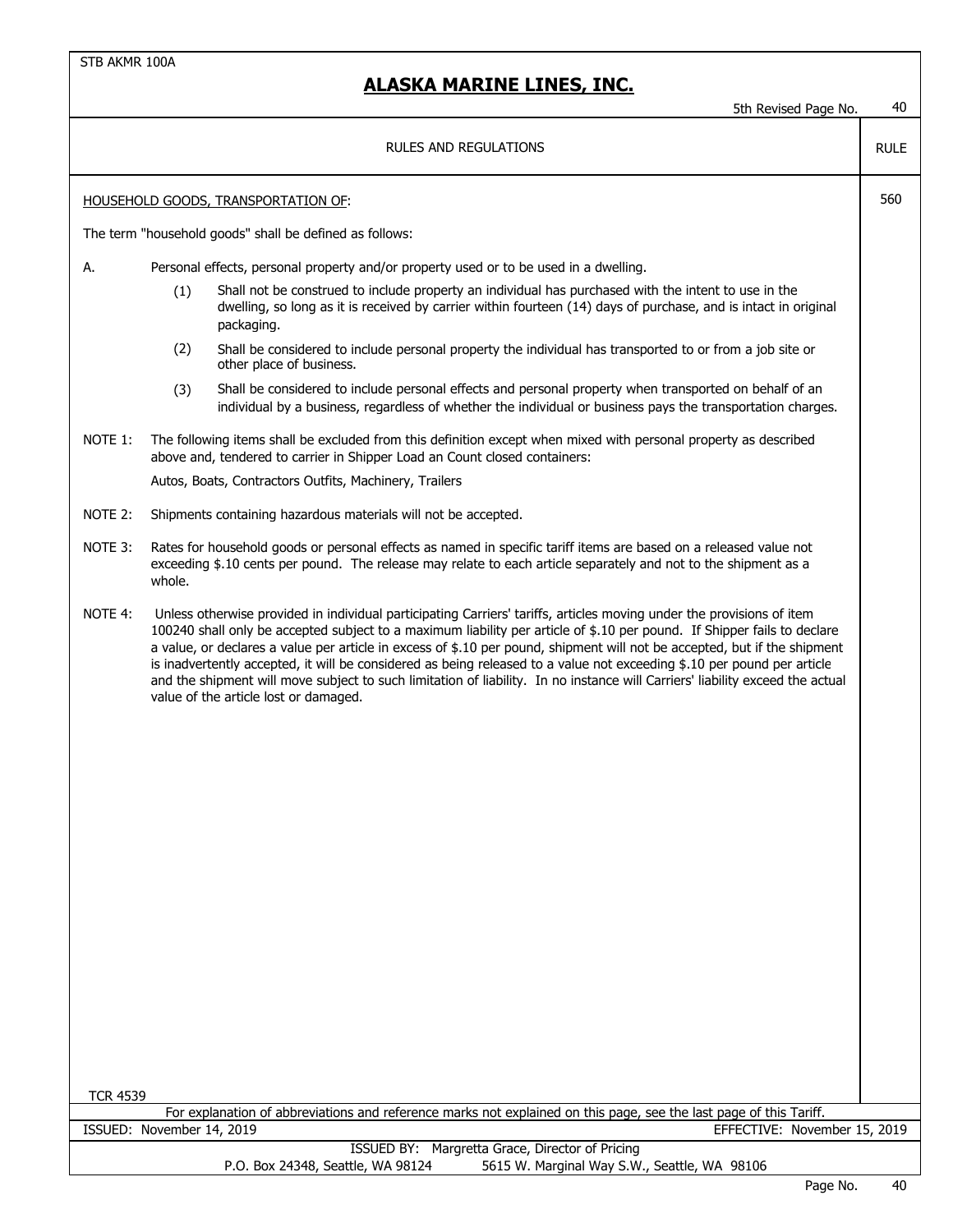|                 | <u>AJNA MAKINE LINEJ, INU.</u>                                                                                                                                                                                                                                                                                                                                                                                                                                                                                                                                                                                                                                                                         |             |
|-----------------|--------------------------------------------------------------------------------------------------------------------------------------------------------------------------------------------------------------------------------------------------------------------------------------------------------------------------------------------------------------------------------------------------------------------------------------------------------------------------------------------------------------------------------------------------------------------------------------------------------------------------------------------------------------------------------------------------------|-------------|
|                 | 18th Revised Page No.                                                                                                                                                                                                                                                                                                                                                                                                                                                                                                                                                                                                                                                                                  | 41          |
|                 | <b>RULES AND REGULATIONS</b>                                                                                                                                                                                                                                                                                                                                                                                                                                                                                                                                                                                                                                                                           | <b>RULE</b> |
|                 | Matter previously published in this section moved to page 40.                                                                                                                                                                                                                                                                                                                                                                                                                                                                                                                                                                                                                                          |             |
|                 |                                                                                                                                                                                                                                                                                                                                                                                                                                                                                                                                                                                                                                                                                                        |             |
|                 |                                                                                                                                                                                                                                                                                                                                                                                                                                                                                                                                                                                                                                                                                                        |             |
|                 |                                                                                                                                                                                                                                                                                                                                                                                                                                                                                                                                                                                                                                                                                                        |             |
|                 |                                                                                                                                                                                                                                                                                                                                                                                                                                                                                                                                                                                                                                                                                                        |             |
|                 | <b>FALSE DESCRIPTION:</b>                                                                                                                                                                                                                                                                                                                                                                                                                                                                                                                                                                                                                                                                              | 561         |
|                 | When articles are shipped under falls descriptions, carrier will collect charges according to the proper description of articles.                                                                                                                                                                                                                                                                                                                                                                                                                                                                                                                                                                      |             |
|                 |                                                                                                                                                                                                                                                                                                                                                                                                                                                                                                                                                                                                                                                                                                        |             |
|                 |                                                                                                                                                                                                                                                                                                                                                                                                                                                                                                                                                                                                                                                                                                        |             |
|                 | <b>CONTAINER LOADING:</b>                                                                                                                                                                                                                                                                                                                                                                                                                                                                                                                                                                                                                                                                              | 562         |
| (A)             | Cargo loaded in containers must be packaged and secured in such a manner to ensure that cargo does not shift<br>during normal handling procedures. Cargo loaded in containers must be packaged and secured for safe stowage<br>aboard a water vessel.                                                                                                                                                                                                                                                                                                                                                                                                                                                  |             |
| (B)             | Containers must be loaded as fully as possible to protect from shifting and weight must be distributed evenly front to<br>back to balance load.                                                                                                                                                                                                                                                                                                                                                                                                                                                                                                                                                        |             |
| (C)             | Equipment returned to Carrier with dunnage, debris, waste not removed, or still containing bulk residue, will be<br>subject to cleaning and handling charges billable to the party responsible for freight charges. This includes cleaning<br>Carrier owned ISO bulk tanks and any associated heel disposal charges. Construction debris and refuse tendered to<br>Carrier for Southbound moves will be subject to the rates and conditions as shown in the prevailing tariff.                                                                                                                                                                                                                         |             |
| (D)             | Upon request Carrier will provide access to the Seattle terminal during normal business hours so that Shipper or<br>Consignee may load/unload container load shipments. A charge for this access will be assessed of \$220.00. This<br>access is subject to Carrier's discretion, and will apply for cargo which does not require the utilization of forklift,<br>crane, or other stevedoring equipment for receiving or delivery of freight. # Removal of debris resulting from the<br>container load or discharge is the responsibility of the party performing the container load or discharge. Any items<br>discarded at Carrier's terminal will be subject to a minimum disposal fee of \$500.00. |             |
|                 |                                                                                                                                                                                                                                                                                                                                                                                                                                                                                                                                                                                                                                                                                                        |             |
|                 |                                                                                                                                                                                                                                                                                                                                                                                                                                                                                                                                                                                                                                                                                                        |             |
|                 |                                                                                                                                                                                                                                                                                                                                                                                                                                                                                                                                                                                                                                                                                                        |             |
|                 |                                                                                                                                                                                                                                                                                                                                                                                                                                                                                                                                                                                                                                                                                                        |             |
|                 |                                                                                                                                                                                                                                                                                                                                                                                                                                                                                                                                                                                                                                                                                                        |             |
|                 |                                                                                                                                                                                                                                                                                                                                                                                                                                                                                                                                                                                                                                                                                                        |             |
|                 |                                                                                                                                                                                                                                                                                                                                                                                                                                                                                                                                                                                                                                                                                                        |             |
|                 |                                                                                                                                                                                                                                                                                                                                                                                                                                                                                                                                                                                                                                                                                                        |             |
|                 |                                                                                                                                                                                                                                                                                                                                                                                                                                                                                                                                                                                                                                                                                                        |             |
|                 |                                                                                                                                                                                                                                                                                                                                                                                                                                                                                                                                                                                                                                                                                                        |             |
|                 |                                                                                                                                                                                                                                                                                                                                                                                                                                                                                                                                                                                                                                                                                                        |             |
|                 |                                                                                                                                                                                                                                                                                                                                                                                                                                                                                                                                                                                                                                                                                                        |             |
|                 |                                                                                                                                                                                                                                                                                                                                                                                                                                                                                                                                                                                                                                                                                                        |             |
| <b>TCR 4623</b> |                                                                                                                                                                                                                                                                                                                                                                                                                                                                                                                                                                                                                                                                                                        |             |
|                 | For explanation of abbreviations and reference marks not explained on this page, see the last page of this Tariff.                                                                                                                                                                                                                                                                                                                                                                                                                                                                                                                                                                                     |             |
|                 | ISSUED: January 27, 2022<br>EFFECTIVE: January 28, 2022<br>ISSUED BY: Margretta Grace, Director of Pricing                                                                                                                                                                                                                                                                                                                                                                                                                                                                                                                                                                                             |             |
|                 | 5615 W. Marginal Way S.W., Seattle, WA 98106<br>P.O. Box 24348, Seattle, WA 98124                                                                                                                                                                                                                                                                                                                                                                                                                                                                                                                                                                                                                      |             |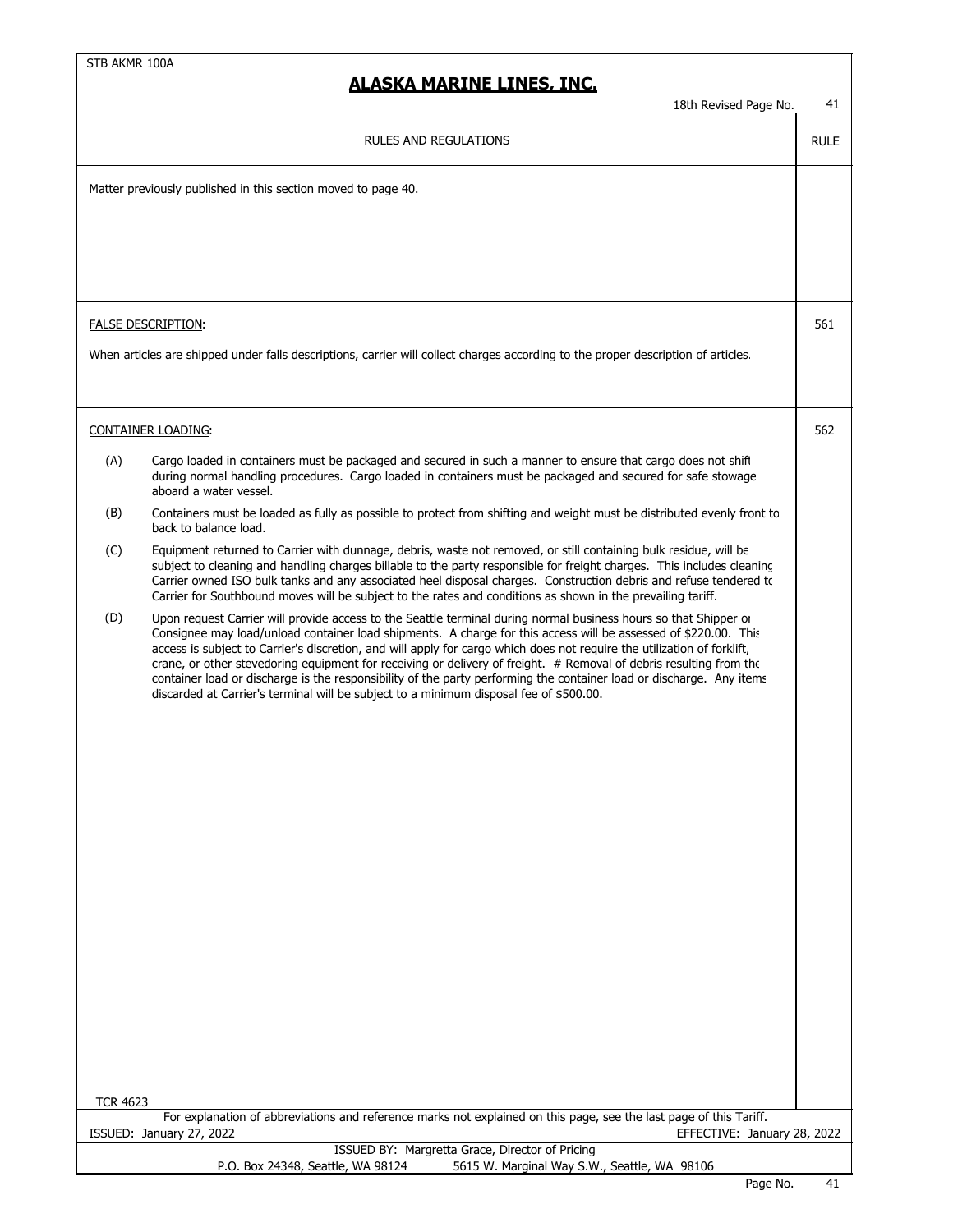|                 | IYUI KEVISEU PAYE IVU.                                                                                                                                                                                                                                                                                                                                                                                                                                                                                                                                                                                                                                                                                     | ℸ∠          |
|-----------------|------------------------------------------------------------------------------------------------------------------------------------------------------------------------------------------------------------------------------------------------------------------------------------------------------------------------------------------------------------------------------------------------------------------------------------------------------------------------------------------------------------------------------------------------------------------------------------------------------------------------------------------------------------------------------------------------------------|-------------|
|                 | <b>RULES AND REGULATIONS</b>                                                                                                                                                                                                                                                                                                                                                                                                                                                                                                                                                                                                                                                                               | <b>RULE</b> |
|                 | PLATFORM LOADING:                                                                                                                                                                                                                                                                                                                                                                                                                                                                                                                                                                                                                                                                                          | 563         |
|                 | Cargo shipper loaded on a platform must be properly packaged, protected and secured for safe stowage aboard water vessel.<br>Cargo on platforms must be banded with minimum 1 1/4 inch steel banding material. Cargo on platforms must be banded<br>widthwise, with six widthwise metal bands, on placed every three feet. Banding must not be placed over platform fork pockets.<br>Cargo loaded to platforms must have 4 inch minimum dunnage between cargo and platform.                                                                                                                                                                                                                                |             |
|                 | If carrier is requested by the Shipper or his agent to provide packaging, protecting, securing and/or additional service, the carrier<br>will provide the necessary material and labor required to perform the extra service at the charges state below: (See Note 1)                                                                                                                                                                                                                                                                                                                                                                                                                                      |             |
| (A)             | Banding - A charge of $\star$ \$280.00 per 20', $\star$ \$340.00 per 24', $\star$ \$436.00 per 40', and $\star$ \$546.00 per 53' platform will be<br>assessed for banding cargo to the platform.                                                                                                                                                                                                                                                                                                                                                                                                                                                                                                           |             |
| (B)             | Tarping Only - When the carrier is requested to provide tarping for cargo loaded on a platform, and it is requested on<br>the bill of lading, this service will be provided at the following charges: • \$225.00 per 20' platform, • \$275.00 per 24'<br>platform, $\triangle$ \$396.00 per 40' platform, and $\triangle$ \$524.00 per 53' platform.                                                                                                                                                                                                                                                                                                                                                       |             |
| (C)             | Resecuring - If freight required resecuring for safe stowage aboard water vessel the following provisions apply:                                                                                                                                                                                                                                                                                                                                                                                                                                                                                                                                                                                           |             |
|                 | (1)<br>If the carrier determines that the shipper properly secured platform at origin and through no fault of the<br>carrier freight must be resecured, the carrier will resecure the cargo and charges will be assessed for<br>man-hours and materials used, according to the rates provided in Item 891, subject to a minimum charge<br>as provided in (A) above.                                                                                                                                                                                                                                                                                                                                        |             |
| (D)             | Shrink Wrapping Service: Upon request or necessity to insure safer handling and to minimize loss or damage of<br>articles being shipped, Carrier can provide the service of shrink wrapping loose cartons or packages to make a<br>unitized pallet for a charge of $\triangle$ \$23.00 per standard 48 inch x 40 inch pallet. Carrier makes no warranty or<br>represenation as to the effectiveness of protective covering or its durability. Such coverings will not preempt the<br>requirements for suitable packaging in STB AKMR 100, series, Rule 100, Paragraph B.                                                                                                                                   |             |
| (E)             | Heat Activated Shrink Wrap Service: Upon request, heat activated shrink wrap service can be provided for a charge<br>agreed upon prior to shipping. Heat activated shrink wrap service shall be provided at the Vendor's Seattle location<br>only. Carrier makes no warranty or representation as to the effectiveness of protective covering, its durability, or<br>ability to survive severe weather conditions; nor does the Carrier warrant that the application is appropriate for direct<br>contact with the type of material or finish of the shipment requested to be wrapped. Such coverings will not preempt<br>the requirements for suitable packaging in STB AKMR 100A, Rule 100, Paragraph B. |             |
| (F)             | Rust Inhibitor Spray can be provided, upon request, at a rate of $\triangle$ \$10.54 per linear foot of cargo.                                                                                                                                                                                                                                                                                                                                                                                                                                                                                                                                                                                             |             |
| NOTE 1:         | Securing, as deviated, will include labor and materials to secure cargo to the platform such as strapping, but will not<br>include any material for dunnage, blocking or bracing. If such material is required, apply the charges per Rule 891.                                                                                                                                                                                                                                                                                                                                                                                                                                                            |             |
|                 |                                                                                                                                                                                                                                                                                                                                                                                                                                                                                                                                                                                                                                                                                                            |             |
|                 |                                                                                                                                                                                                                                                                                                                                                                                                                                                                                                                                                                                                                                                                                                            |             |
|                 |                                                                                                                                                                                                                                                                                                                                                                                                                                                                                                                                                                                                                                                                                                            |             |
|                 |                                                                                                                                                                                                                                                                                                                                                                                                                                                                                                                                                                                                                                                                                                            |             |
|                 |                                                                                                                                                                                                                                                                                                                                                                                                                                                                                                                                                                                                                                                                                                            |             |
| <b>TCR 4613</b> |                                                                                                                                                                                                                                                                                                                                                                                                                                                                                                                                                                                                                                                                                                            |             |
|                 | For explanation of abbreviations and reference marks not explained on this page, see the last page of this Tariff.                                                                                                                                                                                                                                                                                                                                                                                                                                                                                                                                                                                         |             |
|                 | EFFECTIVE: December 12, 2021<br>ISSUED: November 19, 2021<br>ISSUED BY: Margretta Grace, Director of Pricing                                                                                                                                                                                                                                                                                                                                                                                                                                                                                                                                                                                               |             |
|                 | 5615 W. Marginal Way S.W., Seattle, WA 98106<br>P.O. Box 24348, Seattle, WA 98124                                                                                                                                                                                                                                                                                                                                                                                                                                                                                                                                                                                                                          |             |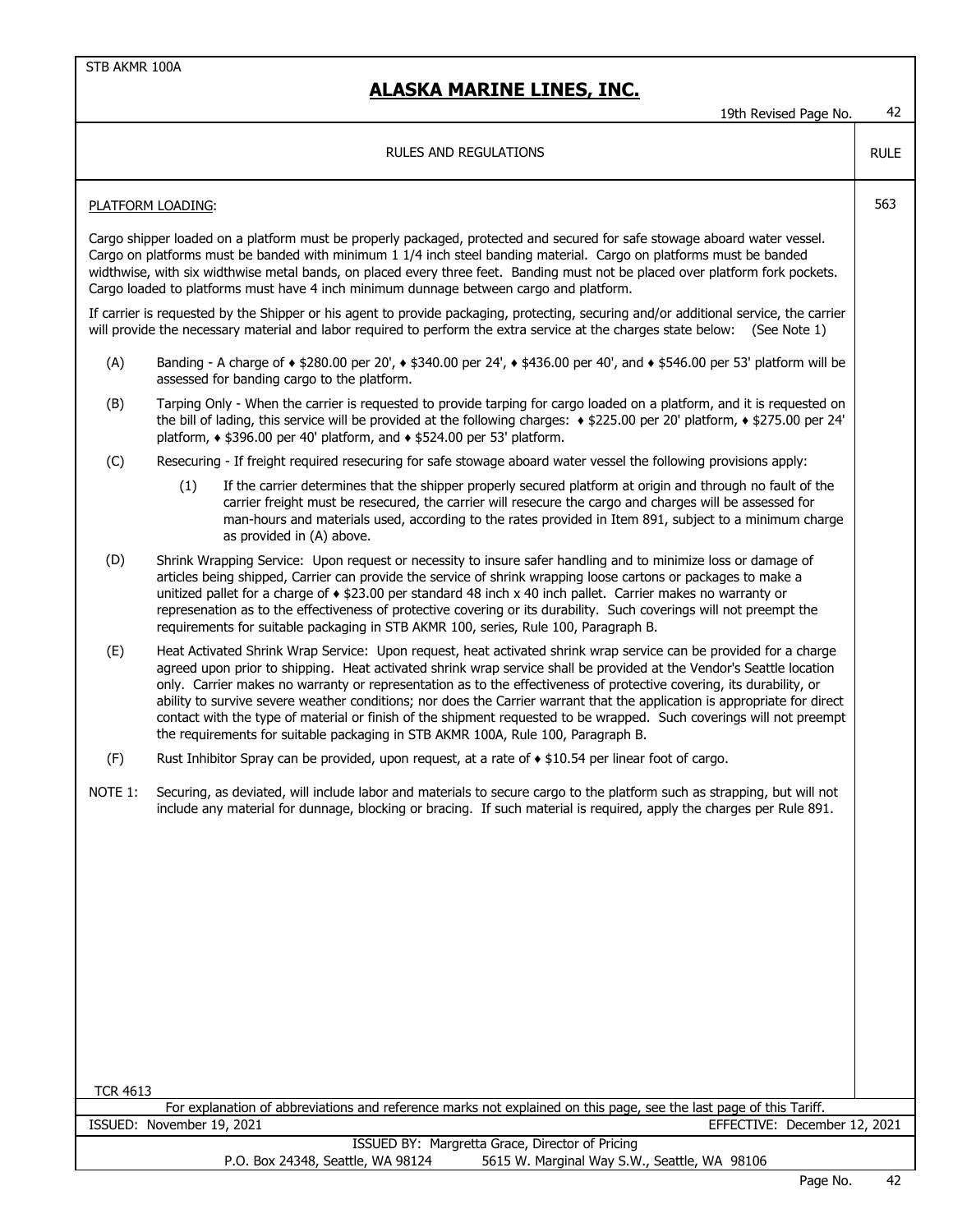RULE

568

#### RULES AND REGULATIONS

#### OVERDIMENSION, BULKY, HEAVY OR LONG FREIGHT

#### (A) Application of Charges:

Except as otherwise provided in individual items, when any portion of the cargo, including any dunnage and/or securing equipment, exceeds the length or width of the equipment it is loaded on or transferred to, or exceeds 9' high, such cargo will be subject to the following charges. Charges are shown as a percentage of the Class or Commodity rate, or as an additional charge, and shall be added thereto:

(1) Overlength: Overlength charges are applied as a percentage of the base ocean rate, defined as the applicable class or commodity rate including excess weight charge.

| Equipment Size:    | Charge per foot or fraction thereof, exceeding the length<br>of the equipment: |
|--------------------|--------------------------------------------------------------------------------|
| LCL Exceeding 40'L | 20.0%                                                                          |
| 20'                | 5.0%                                                                           |
| 24'                | 4.2%                                                                           |
| 40'                | 2.5%                                                                           |
| 53'                | 1.9%                                                                           |

(2) Overwidth: Overwidth charges are applied as a percentage of the base ocean freight charge, defined as the applicable class or commodity rate including any excess weight and/or overlength charges.

| Width Over In Feet: | But Not Exceeding In Feet: | <b>SURCHARGE</b><br>(Percent of Applicable Charges) |
|---------------------|----------------------------|-----------------------------------------------------|
| 8'6''               | ים                         | 12%                                                 |
| q'                  | 10'                        | 24%                                                 |
| 10'                 | 11'                        | 36%                                                 |
| 11'                 | 1 2 '                      | 48%                                                 |

On shipments exceeding 12' in width, add 12% surcharge for each incremental foot. Contact Pricing for shipments exceeding 16' in width.

(3) Overheight: Overheight charges are applied as a percentage of the base ocean freight charge, defined as the applicable class or commodity rate including any excess weight, overlength, and/or overwidth charges.

| <b>EXCEEDING</b> | <b>APPLICABLE SURCHARGE:</b>                               |
|------------------|------------------------------------------------------------|
| ۵                | Add 10% for each foot or fraction thereof in excess of 9'. |

- NOTE 1: In addition to the surcharges shown apply charges in Item 740 for permits or pilots when required.
- NOTE 2: The surcharges in Paragraphs (1), (2) and (3) will apply on the charges for the entire load (not just the piece or pieces that caused the over dimension). When a load is subject to a container-load minimum weight the surcharge will be applied on the entire billable weight of the shipment including any deficit weight.

| <b>TCR 4563</b>                   | (Continued)                                                                                                        |
|-----------------------------------|--------------------------------------------------------------------------------------------------------------------|
|                                   | For explanation of abbreviations and reference marks not explained on this page, see the last page of this Tariff. |
| ISSUED: June 16, 2020             | EFFECTIVE: June 17, 2020                                                                                           |
|                                   | ISSUED BY: Margretta Grace, Director of Pricing                                                                    |
| P.O. Box 24348, Seattle, WA 98124 | 5615 W. Marginal Way S.W., Seattle, WA 98106                                                                       |
|                                   |                                                                                                                    |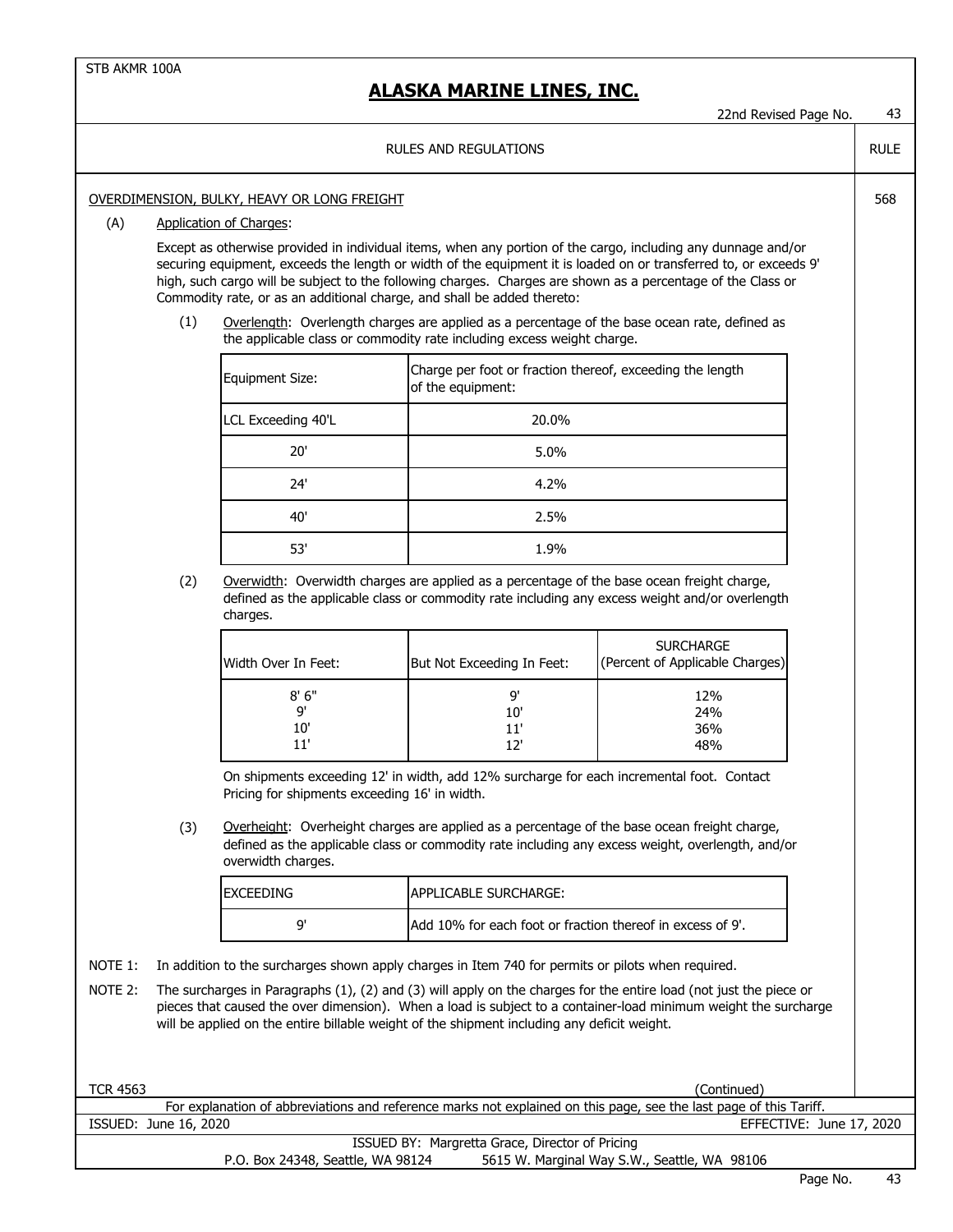|                 |                        | 5th Revised Page No.                                                                                                                                                                                                                                                                                                                                                                                                                                                                                                                                                                                                                                                                                                                                                                                                                                                                                                                                                                                                                                                                                                                                                                                                                                                                                                                                                                                                     | 44          |
|-----------------|------------------------|--------------------------------------------------------------------------------------------------------------------------------------------------------------------------------------------------------------------------------------------------------------------------------------------------------------------------------------------------------------------------------------------------------------------------------------------------------------------------------------------------------------------------------------------------------------------------------------------------------------------------------------------------------------------------------------------------------------------------------------------------------------------------------------------------------------------------------------------------------------------------------------------------------------------------------------------------------------------------------------------------------------------------------------------------------------------------------------------------------------------------------------------------------------------------------------------------------------------------------------------------------------------------------------------------------------------------------------------------------------------------------------------------------------------------|-------------|
|                 |                        | RULES AND REGULATIONS                                                                                                                                                                                                                                                                                                                                                                                                                                                                                                                                                                                                                                                                                                                                                                                                                                                                                                                                                                                                                                                                                                                                                                                                                                                                                                                                                                                                    | <b>RULE</b> |
|                 |                        | (Continued)<br>HEAVY, BULKY OR LONG FREIGHT:                                                                                                                                                                                                                                                                                                                                                                                                                                                                                                                                                                                                                                                                                                                                                                                                                                                                                                                                                                                                                                                                                                                                                                                                                                                                                                                                                                             | 568         |
| (B)             |                        | Lift-on/Lift-off Service:                                                                                                                                                                                                                                                                                                                                                                                                                                                                                                                                                                                                                                                                                                                                                                                                                                                                                                                                                                                                                                                                                                                                                                                                                                                                                                                                                                                                |             |
|                 | (1)                    | Rates apply only to shipments that can be loaded with a forklift or rolled-on, rolled-off carrier's vessel,<br>utilizing either carrier's standard equipment or shipper-provided equipment. Carrier's equipment is<br>subject to availability.                                                                                                                                                                                                                                                                                                                                                                                                                                                                                                                                                                                                                                                                                                                                                                                                                                                                                                                                                                                                                                                                                                                                                                           |             |
|                 | (2)                    | Charges assessed for any crane lift on and lift-off service will be negotiated between carrier and shipper<br>or consignee.                                                                                                                                                                                                                                                                                                                                                                                                                                                                                                                                                                                                                                                                                                                                                                                                                                                                                                                                                                                                                                                                                                                                                                                                                                                                                              |             |
| <b>TCR 4367</b> |                        |                                                                                                                                                                                                                                                                                                                                                                                                                                                                                                                                                                                                                                                                                                                                                                                                                                                                                                                                                                                                                                                                                                                                                                                                                                                                                                                                                                                                                          |             |
|                 |                        | <b>IMPRACTICAL OR PROHIBITED OPERATION:</b>                                                                                                                                                                                                                                                                                                                                                                                                                                                                                                                                                                                                                                                                                                                                                                                                                                                                                                                                                                                                                                                                                                                                                                                                                                                                                                                                                                              | 570         |
| (A)             |                        | Pick Up or Delivery:                                                                                                                                                                                                                                                                                                                                                                                                                                                                                                                                                                                                                                                                                                                                                                                                                                                                                                                                                                                                                                                                                                                                                                                                                                                                                                                                                                                                     |             |
|                 |                        | Pick up or delivery service will not be performed by the Carrier at any site to or from which it is unlawful or impractical<br>to discharge cargo or operate vehicles because of:                                                                                                                                                                                                                                                                                                                                                                                                                                                                                                                                                                                                                                                                                                                                                                                                                                                                                                                                                                                                                                                                                                                                                                                                                                        |             |
|                 | 1.                     | The condition of roads, streets, driveways, alleys, or approaches thereto;                                                                                                                                                                                                                                                                                                                                                                                                                                                                                                                                                                                                                                                                                                                                                                                                                                                                                                                                                                                                                                                                                                                                                                                                                                                                                                                                               |             |
|                 | 2.                     | Inadequate loading or unloading facilities;                                                                                                                                                                                                                                                                                                                                                                                                                                                                                                                                                                                                                                                                                                                                                                                                                                                                                                                                                                                                                                                                                                                                                                                                                                                                                                                                                                              |             |
|                 | 3.                     | Riots, Acts of God, the public enemy, the authority of law, the existence of violence, or such possible<br>disturbances as tend to create reasonable apprehension of danger to persons or property.                                                                                                                                                                                                                                                                                                                                                                                                                                                                                                                                                                                                                                                                                                                                                                                                                                                                                                                                                                                                                                                                                                                                                                                                                      |             |
| (B)             |                        | Prohibited Services:                                                                                                                                                                                                                                                                                                                                                                                                                                                                                                                                                                                                                                                                                                                                                                                                                                                                                                                                                                                                                                                                                                                                                                                                                                                                                                                                                                                                     |             |
|                 | 1.                     | In the event Carrier is restricted from calling at, discharging goods, or otherwise completing services at any<br>municipality, city, or other settlement or location due to declaration of quarantine or other governmental<br>or quasi-governmental order or law, force majeure, of other reason outside of Carrier's direct control,<br>Carrier may elect to discharge the goods at an alternative port, a designated hub port, the next port of call,<br>or the port of loading. Such discharge shall constitute complete delivery under the original Bill of Lading.<br>Shipper shall be responsible for any and all storage charges and/or equipment demurrage until the goods<br>are delivered or otherwise disposed of. Any subsequent request to carry the cargo beyond the alternate<br>port shall constitute a new shipment, subject to the rates and terms of Carrier's tariffs.                                                                                                                                                                                                                                                                                                                                                                                                                                                                                                                             |             |
| (C)             | Ice Clause:            |                                                                                                                                                                                                                                                                                                                                                                                                                                                                                                                                                                                                                                                                                                                                                                                                                                                                                                                                                                                                                                                                                                                                                                                                                                                                                                                                                                                                                          |             |
|                 |                        | If ice or the threat thereof will, in the opinion of the Master or Carrier, prevent or delay the Vessel in<br>reaching the loading berth, prevent or delay loading of cargo, prevent or delay departure of the Vessel from<br>the loading port or result in damage to the Vessel or the cargo or in injury to the Vessel's crew, Carrier<br>shall have the option at any time to wait at or off the loading port until the Master or Carrier determines it<br>is safe for the Vessel to enter, to cancel carriage of the Goods pursuant to the Bill of Lading, to depart the<br>loading port with whatever Goods have been loaded aboard the Vessel or with Shipper's consent to load<br>Goods at Shipper's expense at an alternative port. If ice or threat therof will, in the opinion of the Master or<br>Carrier, prevent or delay the Vessel in reaching the unloading berth, prevent or delay unloading of cargo,<br>prevent or delay departure of Vessel from the unloading berth or result in damage to the Vessel or her<br>cargo in injury to the Vessel's crew, Carrier shall have the option, at any time to wait at or off the unloading<br>berth until termination of said ice condition or to discharge the Goods or a portion therof at an alternative<br>port, the next scheduled port of call, or the port of loading, which discharge shall constitute complete<br>delivery under the Bill of Lading. |             |
| <b>TCR 4557</b> | ISSUED: April 16, 2020 | For explanation of abbreviations and reference marks not explained on this page, see the last page of this Tariff.<br>EFFECTIVE: April 17, 2020<br>ISSUED BY: Margretta Grace, Director of Pricing                                                                                                                                                                                                                                                                                                                                                                                                                                                                                                                                                                                                                                                                                                                                                                                                                                                                                                                                                                                                                                                                                                                                                                                                                       |             |
|                 |                        | P.O. Box 24348, Seattle, WA 98124<br>5615 W. Marginal Way S.W., Seattle, WA 98106                                                                                                                                                                                                                                                                                                                                                                                                                                                                                                                                                                                                                                                                                                                                                                                                                                                                                                                                                                                                                                                                                                                                                                                                                                                                                                                                        |             |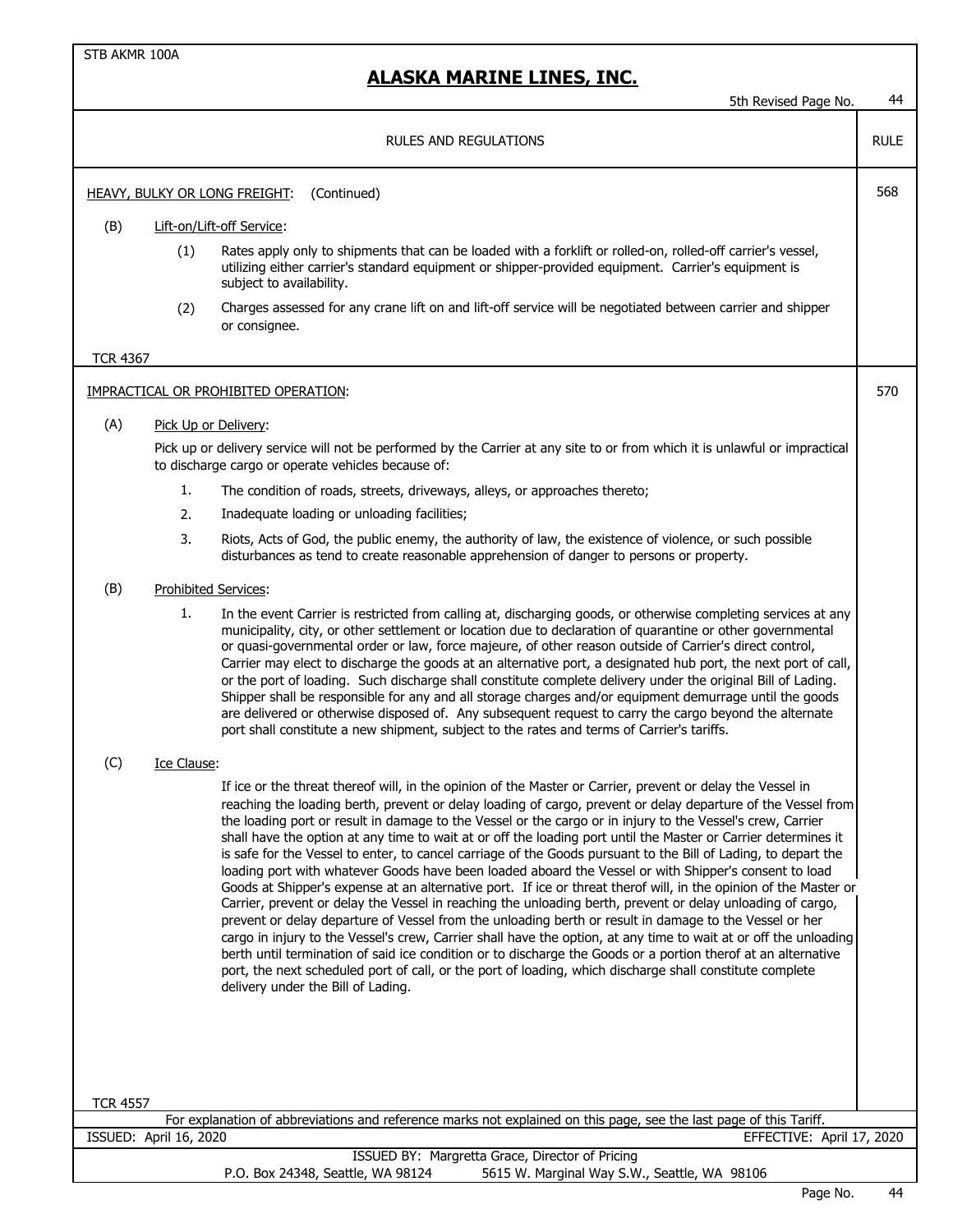4th Revised Page No. 45

RULE

#### RULES AND REGULATIONS

LIABILITY: 574

#### I. SUMMARY OF LIBALITY PROGRAM:

Carrier maintains a multi-level liability program to address loss or damage to Goods. The liability program includes basic liability, with an opportunity for declaration of a higher value for the Goods, as well as extended liability. In general terms, basic liability provides Shippers with those benefits available pursuant to COGSA, while extended liability provides Shippers with substantially higher limits for lability. The initial determination as to whether the basic or the extended liability program is applicable to particular Goods is made by reference to the rate section of the tariff dealing with those Goods; extended liability will be applicable unless the rate section of the tariff for those Goods explicitly states it is not applicable. In instances in which the goods are being transported pursuant to a written agreement other than a tariff, extended liability will be applicable unless that written agreement explicitly states it is not applicable.

The precise terms and conditions of Carrier's liability program applicable to basic liability and extended liability are set forth below, but in summary, basic liability is intended to be a default liability program which will be applicable: when the rate section of the tariff explicitly states those particular Goods are not subject to extended liability; when the written agreement for transportation between Shipper and Carrier explicitly states those particular Goods are not subject to extended liability; when the limits of liability for the extended liability program have been exceeded (with Carrier to be able to credit all payments made under the extended liability program); when an exclusion for the extended liability program is pertinent; and in all other instances in which extended liability is not applicable.

#### II. BASIC LIABILITY:

Basic liability is that liability for loss or damage to Goods which is set forth in the bill of lading and which is applicable pursuant to Carrier having elected the Carriage of Goods by Sea ACT (referred to herein as COGSA; 46 United States Code §§1301 et seq.), which is deemed fully incorporated herein. Neither Carrier nor the Vessel shall in any event be or become liable for loss or damage to nor in connection with the transportation of the Goods in an amount exceeding \$500 per Packages (as defined in Section 2 of Carrier's bill of lading provisions) lawful money of the United States, unless the nature and value of such Goods have been declared by the Shipper before shipment and inserted in the bill of lading or other written agreement executed between Carrier and Shipper, and Shipper has paid the additional charge for such excess valuation declaration. This declaration, if embodied in the bill of lading or other written agreement executed between Carrier and Shipper, shall be prima facie evidence, but shall not be conclusive on the Carrier; in no event shall the Carrier be liable for more than the amount of damage actually sustained or the excess valuation declaration, whichever is less. The charge for any excess valuation declaration shall be two percent (2%) of the value so declared and inserted in the bill of lading.

#### III. EXTENDED LIABILTY:

Carrier agrees to accept extended liability, which includes basic liability as well as the additional liability as described below, for all Goods other than such Goods for which there is an explicit notation in the rate section of the applicable tariff or in the written agreement for transportation between Shipper and Carrier that extended liability is not applicable with such extended liability to be at all times subject to the terms and conditions, including valuation, limitations and exceptions, set forth herein.

| <b>TCR 4539</b><br>(Continued)                                                                                     |                |
|--------------------------------------------------------------------------------------------------------------------|----------------|
| For explanation of abbreviations and reference marks not explained on this page, see the last page of this Tariff. |                |
| EFFECTIVE: November 15, 2019<br>ISSUED: November 14, 2019                                                          |                |
| ISSUED BY: Margretta Grace, Director of Pricing                                                                    |                |
| 5615 W. Marginal Way S.W., Seattle, WA 98106<br>P.O. Box 24348, Seattle, WA 98124                                  |                |
| $\sim$ $\sim$                                                                                                      | $\overline{ }$ |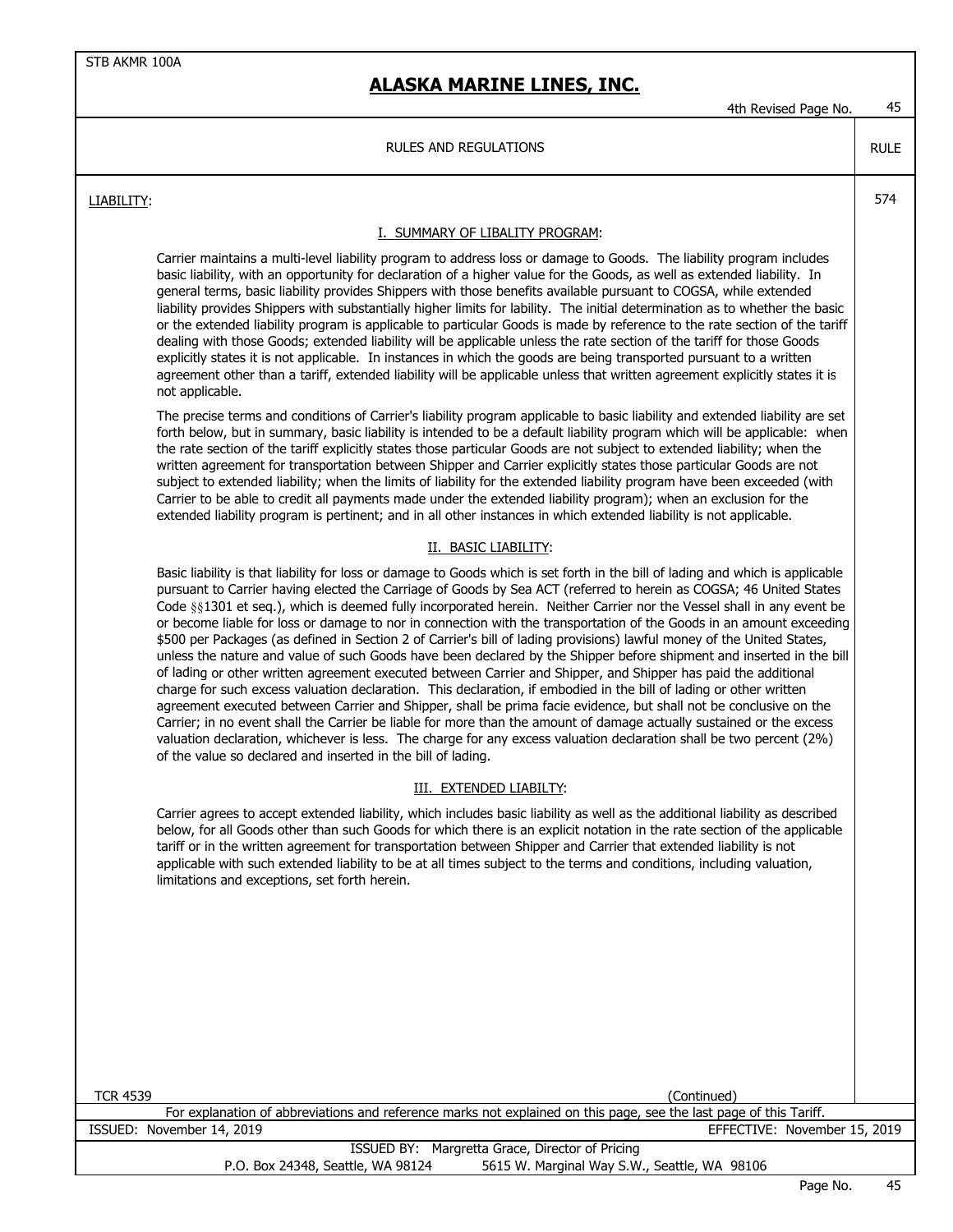|                 | 4th Revised Page No.                                                                                                                                                                                                                                                                                                                                                                                                                                                                                                                                                                                                                                                                                                                                                                                                                                                                                                                                                                                         | 46          |
|-----------------|--------------------------------------------------------------------------------------------------------------------------------------------------------------------------------------------------------------------------------------------------------------------------------------------------------------------------------------------------------------------------------------------------------------------------------------------------------------------------------------------------------------------------------------------------------------------------------------------------------------------------------------------------------------------------------------------------------------------------------------------------------------------------------------------------------------------------------------------------------------------------------------------------------------------------------------------------------------------------------------------------------------|-------------|
|                 | <b>RULES AND REGULATIONS</b>                                                                                                                                                                                                                                                                                                                                                                                                                                                                                                                                                                                                                                                                                                                                                                                                                                                                                                                                                                                 | <b>RULE</b> |
| LIABILITY:      | (Continued)                                                                                                                                                                                                                                                                                                                                                                                                                                                                                                                                                                                                                                                                                                                                                                                                                                                                                                                                                                                                  | 574         |
|                 | III. EXTENDED LIABILTY:<br>(Continued)                                                                                                                                                                                                                                                                                                                                                                                                                                                                                                                                                                                                                                                                                                                                                                                                                                                                                                                                                                       |             |
| A)              | PERIOD OF EXTENDED LIABILITY:                                                                                                                                                                                                                                                                                                                                                                                                                                                                                                                                                                                                                                                                                                                                                                                                                                                                                                                                                                                |             |
|                 | The Extended Liability commences at the time the Goods re received by the Carrier and continues during the ordinary<br>course of transit until the Goods are delivered by the Carrier at the destination port or until expiration of 15 days after<br>discharge of the Goods from Carrier's barge(s), whichever occurs first.                                                                                                                                                                                                                                                                                                                                                                                                                                                                                                                                                                                                                                                                                |             |
| B)              | <b>RISKS COVERED:</b>                                                                                                                                                                                                                                                                                                                                                                                                                                                                                                                                                                                                                                                                                                                                                                                                                                                                                                                                                                                        |             |
|                 | Extended liability is applicable to all Goods i) unless the rate section of the tariff for those Goods explicitly states<br>Extended Liability is not applicable; or ii) unless otherwise explicitly stated in writing provided to Shipper with such<br>Extended Liability to include all risk of physical loss and/or damage to the applicable Goods from any external cause,<br>as well as costs of landing, warehousing and forwarding, such sue & labor, general average contributions and special<br>charges applicable to, such Goods subject to the terms, conditions, limitations, exclusions and warranties contained<br>in this tariff and other tariffs referencing or incorporating this tariff and/or this Rule.                                                                                                                                                                                                                                                                                |             |
| $\mathsf{C}$    | SUFFICIENCY OF PACKING:                                                                                                                                                                                                                                                                                                                                                                                                                                                                                                                                                                                                                                                                                                                                                                                                                                                                                                                                                                                      |             |
|                 | Shipper warrants that the goods at the commencement of the period of Extended Liability identified above shall be in<br>good condition, properly marked, packed, packaged, shored and stowed on or within the trailer, tank, platform, rack,<br>pallet or other item used to contain, hold or isolate such Goods, sufficient to withstand the usual hazards of an ocean<br>voyage on the open deck of the barge. In the event Shipper breaches the foregoing warranty, the Extended Liability<br>shall not apply to the loss of or damage to the goods, howsoever caused, even where caused by or contributed to<br>Carrier.                                                                                                                                                                                                                                                                                                                                                                                 |             |
|                 | Carrier is not required to accept and will not knowingly accept goods for transportation which are insufficiently<br>packaged to withstand the normal rigors of waterborne transportation. In the event that such insufficiency is not<br>readily detectable and the Carrier unknowingly accepts the goods which are insufficiently packaged, the Carrier shall<br>not be liable for loss or damage to goods due to insufficiency of packaging, whether such insufficiency is apparent to<br>the Carrier at the time of receipt or not. Provided, that in the event Carrier knowingly accepts goods for<br>transportation which are insufficiently packaged to withstand the normal rigors of waterborne transportation and<br>brings such fact to the attention of the Shipper who then requests Carrier to transport the goods in the condition<br>determined by Carrier to be insufficiently packages; Carrier shall not be liable for loss or damage to such goods due<br>to insufficiency of packaging. |             |
|                 | In some cases, Carrier may be required by Shipper to stow and secure Shipper's goods to, or within, trailers,<br>containers, platforms or railcars. Said stowing and securing by Carrier shall not relieve Shipper of its obligation to<br>properly package the goods to withstand the normal rigors of waterborne transportation which shall specifically<br>include the ability of the goods to; (i) be stacked in multi tiers (in cases where the freight rate quote contemplates<br>such stacking; (ii) to be secured without crushing via metal banding; (iii) to be self supporting such that the placement<br>of dunnage beneath and on top of the load (in cases where the freight rate quote contemplates stacking of the goods)<br>will not cause damage; and (iv) withstand the elements of the weather including the spray of sea water, rain, snow,<br>ice and sun.                                                                                                                             |             |
|                 |                                                                                                                                                                                                                                                                                                                                                                                                                                                                                                                                                                                                                                                                                                                                                                                                                                                                                                                                                                                                              |             |
| <b>TCR 4539</b> | (Continued)                                                                                                                                                                                                                                                                                                                                                                                                                                                                                                                                                                                                                                                                                                                                                                                                                                                                                                                                                                                                  |             |
|                 | For explanation of abbreviations and reference marks not explained on this page, see the last page of this Tariff.<br>ISSUED: November 14, 2019<br>EFFECTIVE: November 15, 2019                                                                                                                                                                                                                                                                                                                                                                                                                                                                                                                                                                                                                                                                                                                                                                                                                              |             |
|                 | ISSUED BY: Margretta Grace, Director of Pricing                                                                                                                                                                                                                                                                                                                                                                                                                                                                                                                                                                                                                                                                                                                                                                                                                                                                                                                                                              |             |
|                 | P.O. Box 24348, Seattle, WA 98124<br>5615 W. Marginal Way S.W., Seattle, WA 98106                                                                                                                                                                                                                                                                                                                                                                                                                                                                                                                                                                                                                                                                                                                                                                                                                                                                                                                            |             |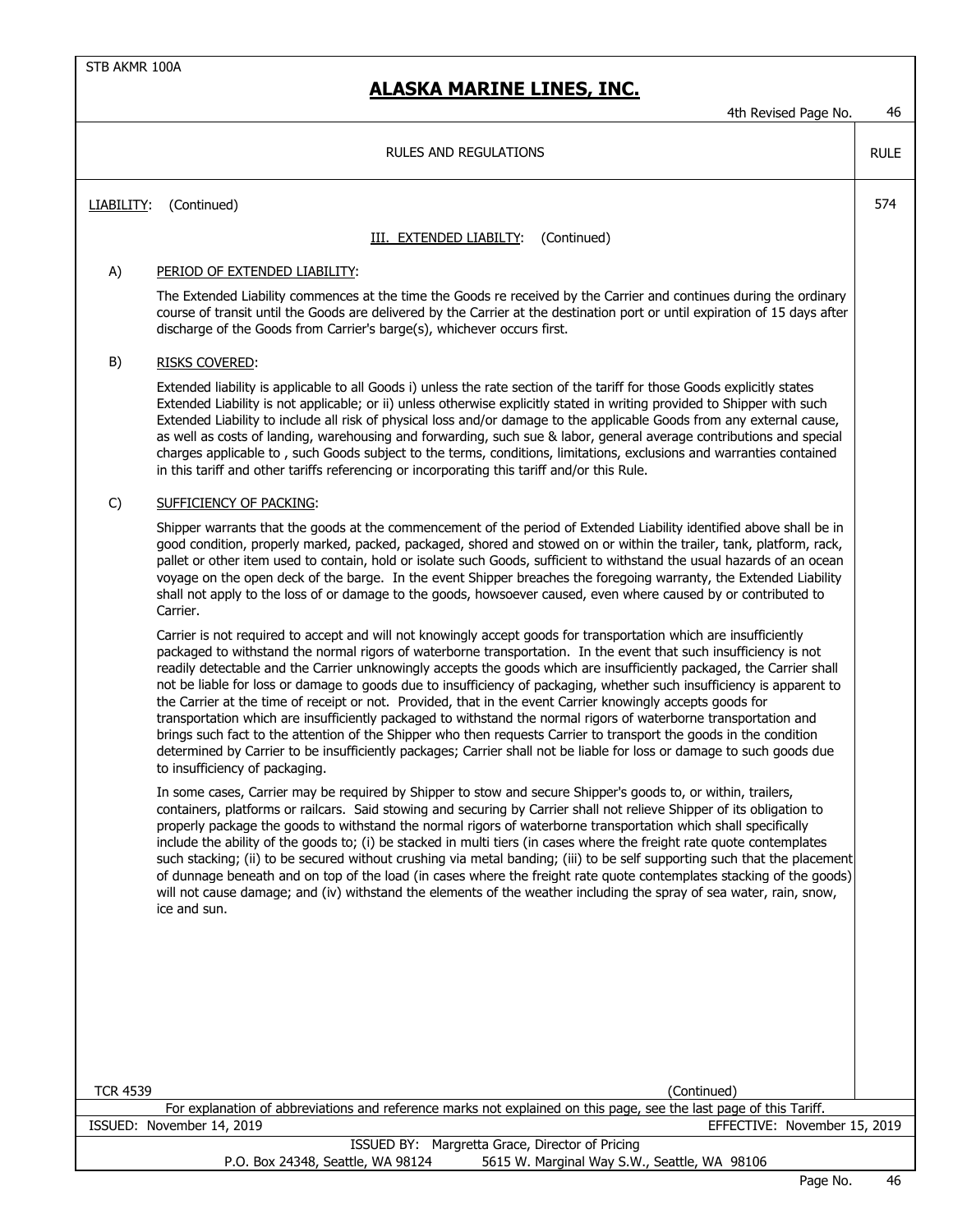|                           |                    | 1st Revised Page No.                                                                                                                                                                                                                                                                                                                                                                                                                                                                                                                                                                          | $46-A$      |
|---------------------------|--------------------|-----------------------------------------------------------------------------------------------------------------------------------------------------------------------------------------------------------------------------------------------------------------------------------------------------------------------------------------------------------------------------------------------------------------------------------------------------------------------------------------------------------------------------------------------------------------------------------------------|-------------|
|                           |                    | <b>RULES AND REGULATIONS</b>                                                                                                                                                                                                                                                                                                                                                                                                                                                                                                                                                                  | <b>RULE</b> |
| LIABILITY:                | (Continued)        |                                                                                                                                                                                                                                                                                                                                                                                                                                                                                                                                                                                               | 574         |
|                           |                    | <b>III. EXTENDED LIABILTY:</b><br>(Continued)                                                                                                                                                                                                                                                                                                                                                                                                                                                                                                                                                 |             |
|                           |                    |                                                                                                                                                                                                                                                                                                                                                                                                                                                                                                                                                                                               |             |
| D)                        |                    | NO INDIRECT DAMAGES:                                                                                                                                                                                                                                                                                                                                                                                                                                                                                                                                                                          |             |
|                           |                    | Carrier shall not in any event be responsible for indirect or special damages, including without limitation extra<br>expense, loss of profits, loss of use of property, delay, loss of market or damages consequential upon loss of use,<br>whether resulting from negligence or breach of this contract by Carrier or otherwise and even if the possibility of such<br>damages were foreseeable.                                                                                                                                                                                             |             |
| E)                        | <b>EXCLUSIONS:</b> |                                                                                                                                                                                                                                                                                                                                                                                                                                                                                                                                                                                               |             |
|                           |                    | The EXTENDED LIABILITY shall in no event include:                                                                                                                                                                                                                                                                                                                                                                                                                                                                                                                                             |             |
|                           | 1.)                | Loss, damage or expense directly or indirectly caused by or contributed to by or arising from (i) Ionizing<br>radiations from or contaminated by radioactivity from any nuclear fuel or from any nuclear waste or from<br>the combustion of nuclear fuel; or (ii) the radioactive, toxic, explosive or other hazardous or contaminating<br>properties or any nuclear installation, reactor or other nuclear assembly or nuclear component thereof;<br>and (iii) any weapon of war employing atomic or nuclear fission and/or fusion or other like reaction or<br>radioactive force or matter. |             |
|                           | 2.)                | Loss, damage or expense attributable to willful misconduct of the Shipper.                                                                                                                                                                                                                                                                                                                                                                                                                                                                                                                    |             |
|                           | 3.)                | Ordinary leakage, ordinary loss in weight or volume, ordinary deterioration or ordinary wear and tear of<br>the goods.                                                                                                                                                                                                                                                                                                                                                                                                                                                                        |             |
|                           | 4.)                | Loss, damage or expense caused by insufficiency or unsuitability of packaging or preparation of the goods.                                                                                                                                                                                                                                                                                                                                                                                                                                                                                    |             |
|                           | 5.)                | Loss, damage or expense caused by the inherent vice or nature of the goods.                                                                                                                                                                                                                                                                                                                                                                                                                                                                                                                   |             |
|                           | 6.)                | Loss, damage or expense proximately caused by delay, even though the delay be caused by an accepted<br>risk.                                                                                                                                                                                                                                                                                                                                                                                                                                                                                  |             |
|                           | 7.)                | Loss, damage or expense caused by a change in temperature or humidity, unless caused by derangement<br>or breakdown of the refrigeration machinery provided by Carrier.                                                                                                                                                                                                                                                                                                                                                                                                                       |             |
|                           | 8.)                | Loss, damage or expense caused by civil ware, revolution, rebellion, insurrection, or civil strife arising<br>therefrom, or any hostile act by or against a belligerent power.                                                                                                                                                                                                                                                                                                                                                                                                                |             |
|                           | 9.)                | Loss, damage or expense due to rust or corrosion, unless such rust or corrosion is proximately caused by;<br>(i) stranding, sinking, burning or collision of the vessel, craft or conveyance; (ii) contact of the vessel, craft<br>or conveyance with any external substance (ice included) other than water; (iii) fire or explosion; or (iv)<br>discharge of the interest insured at a port of distress.                                                                                                                                                                                    |             |
|                           | 10.)               | Loss, damage or expense to lumber, timber, or other wood products due to stains, discolorations, shakes,<br>holes, chafage, breaking or splitting of lumber, timber, plywood or wood products, whether or not<br>unprotected or partly covered.                                                                                                                                                                                                                                                                                                                                               |             |
|                           | 11.)               | Loss, damage or expense to bank bills, coins or currency, deeds, drafts, notes or valuable papers of any<br>kind, jewelry other than costume or novelty jewelry, postage stamps or letters or packets of letters with or<br>without postage stamps affixed. United States Postal Service mail of any class, precious metals or articles<br>manufactured therefrom, precious stones, revenue stamps, antiques, or other related or unrelated old,<br>rare or precious articles of extraordinary value.                                                                                         |             |
|                           | 12.)               | Loss, damage or expense to goods caused by freezing, unless caused by derangement or breakdown of<br>the refrigeration machinery provided by Carrier.                                                                                                                                                                                                                                                                                                                                                                                                                                         |             |
|                           | 13.)               | Loss, damage or expense to the goods as a result of decay, spoilage or deterioration, unless caused by<br>derangement of breakdown of the refrigeration machinery provided by Carrier.                                                                                                                                                                                                                                                                                                                                                                                                        |             |
| <b>TCR 4539</b>           |                    | (Continued)                                                                                                                                                                                                                                                                                                                                                                                                                                                                                                                                                                                   |             |
|                           |                    | For explanation of abbreviations and reference marks not explained on this page, see the last page of this Tariff.                                                                                                                                                                                                                                                                                                                                                                                                                                                                            |             |
| ISSUED: November 14, 2019 |                    | EFFECTIVE: November 15, 2019<br>ISSUED BY: Margretta Grace, Director of Pricing                                                                                                                                                                                                                                                                                                                                                                                                                                                                                                               |             |
|                           |                    |                                                                                                                                                                                                                                                                                                                                                                                                                                                                                                                                                                                               |             |

P.O. Box 24348, Seattle, WA 98124 5615 W. Marginal Way S.W., Seattle, WA 98106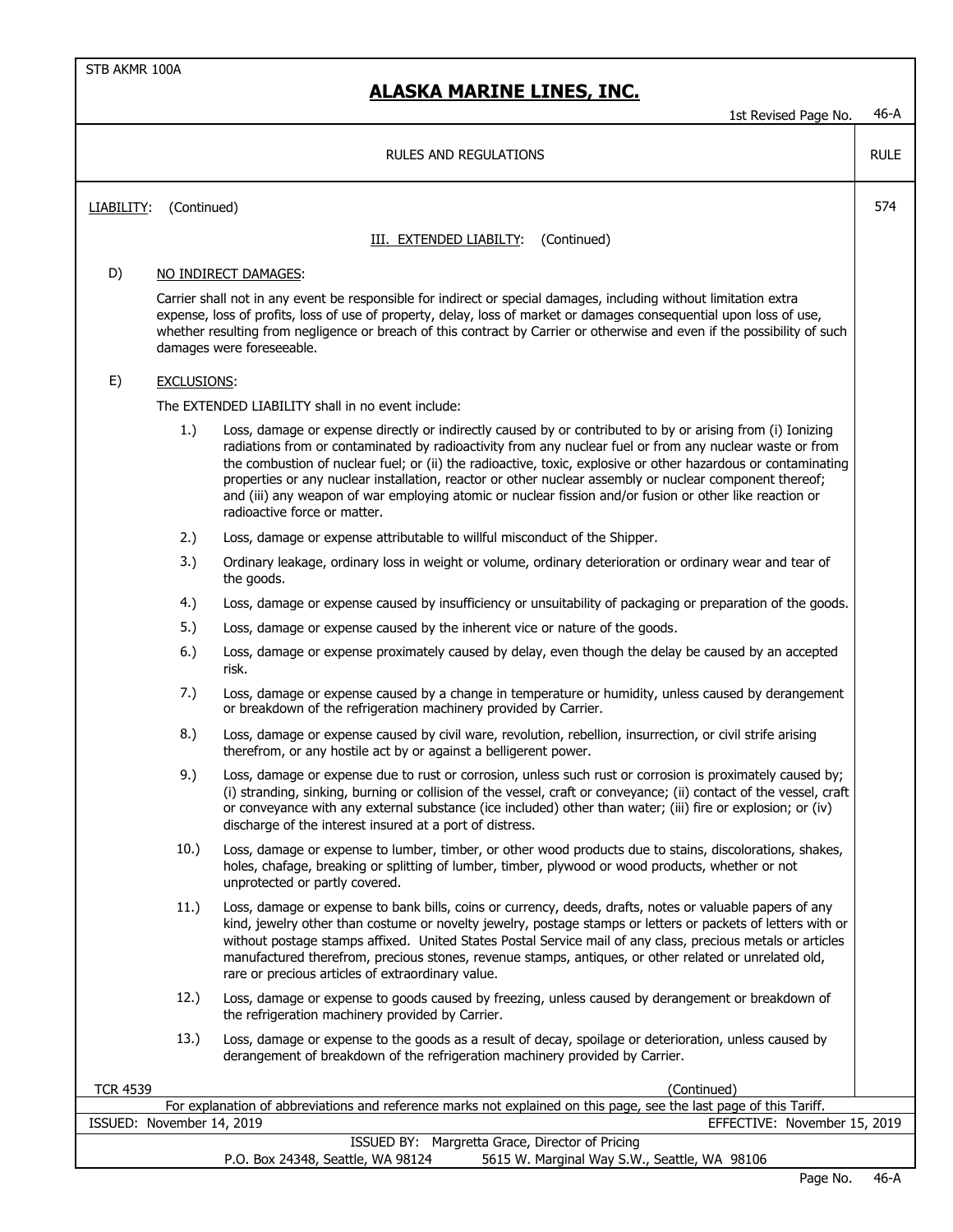## **ALASKA MARINE LINES, INC.**

1st Revised Page No. 46-B

RULE

RULES AND REGULATIONS

LIABILITY: (Continued) 574

#### **III. EXTENDED LIABILTY:** (Continued)

### E) EXCLUSIONS: (Continued)

- 14.) on used vehicles of any description, trailers, machinery, or boats: normal wear and deterioration, including, but not limited to, paint finish or window glass imperfections, minor dents, scratches, rust, tears, and abrasions, or missing articles of equipment, accessories, fixtures or fittings which would not be discerned as obvious damage upon a cursory inspection performed by non-expert, non-technically trained cargo receiving personnel, and which minor damage or missing components cannot be reasonably and unambiguously attributed to cargo mishandling or other act or omission of the Carrier. In the event of any condition of the cargo which impairs the ability of the Carrier to detect such minor damages (i.e. soil, mud, road grime, ice snow, etc.), the Carrier or tis agents will cause such condition to be noted on receiving documents, and this will be sufficient to exclude all non-apparent damages. If the general condition of the cargo is such that minor damages or deterioration is widespread, generalized, and of multiple and various types indicative of normal wear and use for the type of cargo, then Carrier's agents will note such general condition, and all but new and specific damages attributable to handling in transit will be excluded. In addition, failure of Carrier to note each and every such item of wear or minor damage during an inspection on receipt of the cargo will not result in Carrier's acceptance of responsibility for damage claims liability for any such items of damage.
- 15.) For units of modular homes, offices, and other buildings (whether on wheeled undercarriages or without wheels): damages sustained to units as a result of any failure of the steel structural framing incorporated into the base of the unit, or any framing or other structural components forming walls, floors, ceiling, or roofs of units. Shipper warrants that steel or equivalently engineered framing will form the base of each modular unit or segments, and that these base structures will be designed and constructed with the knowledge that units will be handled by lifting from underneath at not more than two lifting points across the base and up the sides of the unit by a standard basket sling, forklift blade, or equivalent configuration, and that units will be landed on these same points with weight distributed transversely across the base structure of the unit at appropriate, or designated load distribution positions underneath the unit along its longitudinal axis. Shipper warrants that the base structure and all attached structures of the unit are engineered and fabricated to withstand weight or normal stress of: a.) lifting, b.) lashing and securing to the base structure of the unit only, without any requirement for securing by attachments to walls or lashing over roofs of units, c.) normal motion while resting on transverse load support points and traveling on a vessel in a seaway, and d.) the torsion, flexing, or bending moments induced by such lifting, lashing and motion. Shipper must designate structural lifting points by markings on units or providing diagrams and instructions prior to delivery of he units at the origin terminal. In the absence of such lifting specifications, Carrier will use best judgment and efforts to lift from what appears to be the most appropriate points to achieve balanced weight distribution. Structural failure or damage incurred as a result of lifting under those circumstances is excluded. Also excluded will be any damage resulting from stresses placed on units as described above, as well as damage to any fixtures, appliances, furnishings, or any items placed by Shipper inside the units. Shipper warrants that all openings in permanent or temporary exterior walls are adequately sealed to withstand wind and water damage, and any damage so caused to any part of the unit, whether internal or external, will be excluded from carrier liability. For used units, all of the exclusions and conditions identified in subparagraph 14.) above will apply.

| TCR 4539<br>(Continued)                                                                                            |  |  |  |  |
|--------------------------------------------------------------------------------------------------------------------|--|--|--|--|
| For explanation of abbreviations and reference marks not explained on this page, see the last page of this Tariff. |  |  |  |  |
| EFFECTIVE: November 15, 2019<br>ISSUED: November 14, 2019                                                          |  |  |  |  |
| ISSUED BY: Margretta Grace, Director of Pricing                                                                    |  |  |  |  |
| 5615 W. Marginal Way S.W., Seattle, WA 98106<br>P.O. Box 24348, Seattle, WA 98124                                  |  |  |  |  |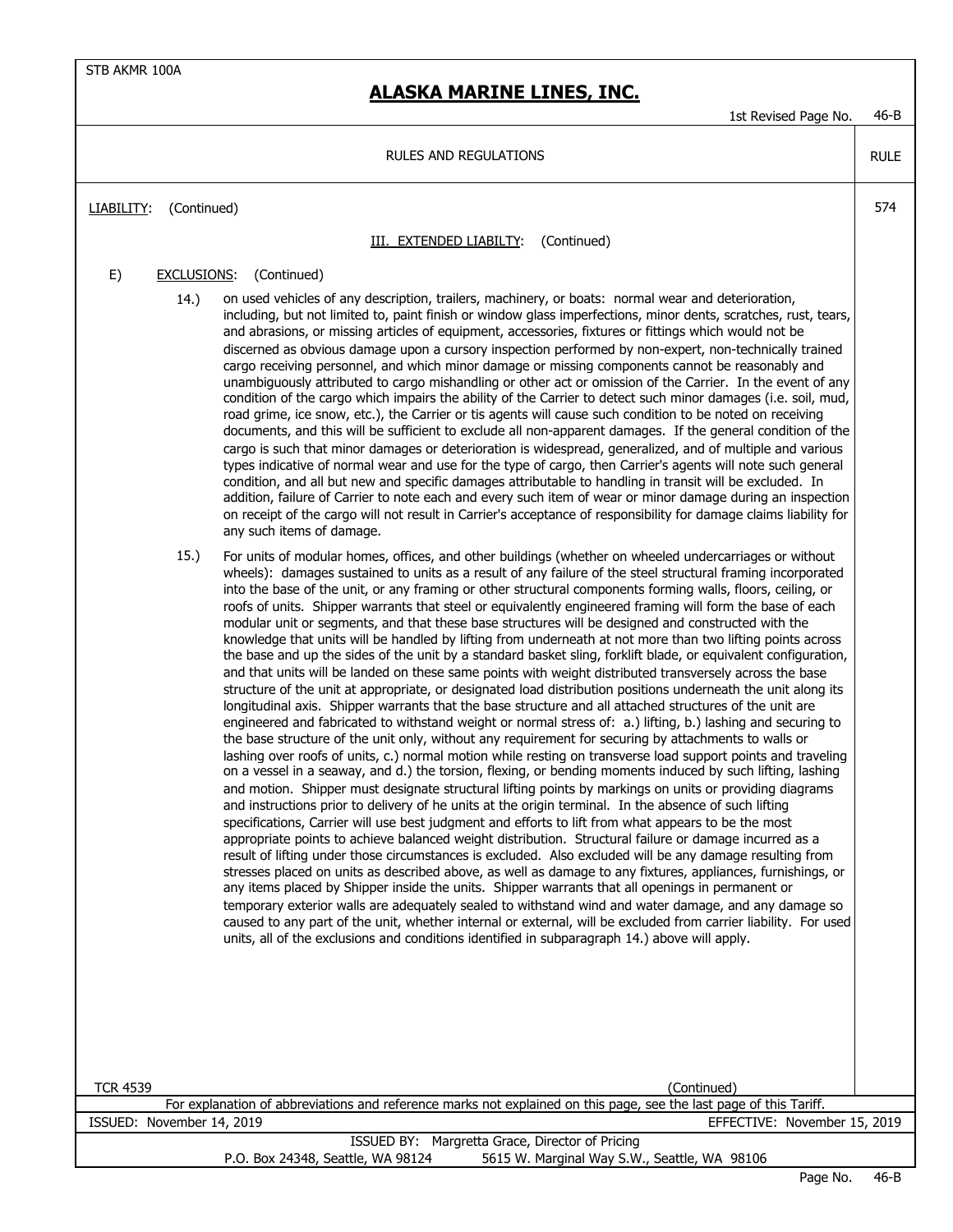|                                                                                                                                                                                                                                                                                                                                                                                                                                                                                                                                                                                                                                                                                                                                                                                                                                                                                                                                                                                                                                                                                                                                                                                                                                         |                                                                                                                             | 2nd Revised Page No.                                                                                                                                                                                                                                                                                                                                                                                                                                                                                                                                                                                                                                                                                                                                                                         | $46-C$      |
|-----------------------------------------------------------------------------------------------------------------------------------------------------------------------------------------------------------------------------------------------------------------------------------------------------------------------------------------------------------------------------------------------------------------------------------------------------------------------------------------------------------------------------------------------------------------------------------------------------------------------------------------------------------------------------------------------------------------------------------------------------------------------------------------------------------------------------------------------------------------------------------------------------------------------------------------------------------------------------------------------------------------------------------------------------------------------------------------------------------------------------------------------------------------------------------------------------------------------------------------|-----------------------------------------------------------------------------------------------------------------------------|----------------------------------------------------------------------------------------------------------------------------------------------------------------------------------------------------------------------------------------------------------------------------------------------------------------------------------------------------------------------------------------------------------------------------------------------------------------------------------------------------------------------------------------------------------------------------------------------------------------------------------------------------------------------------------------------------------------------------------------------------------------------------------------------|-------------|
|                                                                                                                                                                                                                                                                                                                                                                                                                                                                                                                                                                                                                                                                                                                                                                                                                                                                                                                                                                                                                                                                                                                                                                                                                                         |                                                                                                                             | RULES AND REGULATIONS                                                                                                                                                                                                                                                                                                                                                                                                                                                                                                                                                                                                                                                                                                                                                                        | <b>RULE</b> |
| LIABILITY:                                                                                                                                                                                                                                                                                                                                                                                                                                                                                                                                                                                                                                                                                                                                                                                                                                                                                                                                                                                                                                                                                                                                                                                                                              |                                                                                                                             |                                                                                                                                                                                                                                                                                                                                                                                                                                                                                                                                                                                                                                                                                                                                                                                              | 574         |
|                                                                                                                                                                                                                                                                                                                                                                                                                                                                                                                                                                                                                                                                                                                                                                                                                                                                                                                                                                                                                                                                                                                                                                                                                                         |                                                                                                                             | (Continued)<br>III. EXTENDED LIABILTY:                                                                                                                                                                                                                                                                                                                                                                                                                                                                                                                                                                                                                                                                                                                                                       |             |
|                                                                                                                                                                                                                                                                                                                                                                                                                                                                                                                                                                                                                                                                                                                                                                                                                                                                                                                                                                                                                                                                                                                                                                                                                                         |                                                                                                                             |                                                                                                                                                                                                                                                                                                                                                                                                                                                                                                                                                                                                                                                                                                                                                                                              |             |
| (Continued)<br>F)<br><b>VALUATION:</b><br>the Goods, the valuation of Goods which have been lost or damaged shall be calculated as follows:<br>1.)<br>2.)<br>piece of machinery or equipment with used machinery or equipment in equivalent condition.<br>3.)<br>Goods which are actually lost or damaged.<br>4.)<br>actually lost or damaged, whichever is less.<br>dealing with the applicable Goods, the foregoing valuations shall be extended to include freight.<br>* calculated at the port of loading of the applicable Goods.<br>G)<br>LIMITS OF EXTENDED LIABILITY:<br>rate section of the tariff dealing with applicable Goods or which my be agreed in writing executed by Carrier and<br>Shipper prior to Carrier's receipt of the Goods:<br>for all Goods identified on any single bill of lading issued by Carrier.<br>without limitation, loss/damage/freight, insurance, landing, warehousing, forwarding, sue & labor, general average<br>contributions, and special charges.<br><b>TCR 4539</b><br>(Continued)<br>For explanation of abbreviations and reference marks not explained on this page, see the last page of this Tariff.<br>ISSUED: November 14, 2019<br>ISSUED BY: Margretta Grace, Director of Pricing | Subject to the limitations noted below as well as any other limitation noted in the rate section of the tariff dealing with |                                                                                                                                                                                                                                                                                                                                                                                                                                                                                                                                                                                                                                                                                                                                                                                              |             |
|                                                                                                                                                                                                                                                                                                                                                                                                                                                                                                                                                                                                                                                                                                                                                                                                                                                                                                                                                                                                                                                                                                                                                                                                                                         |                                                                                                                             | Household Goods: actual cash value including depreciation*, actual cost to repair and/or replace* or<br>\$.10 per pound actual weight, whichever is less, of such Goods as are actually lost and/or damaged.                                                                                                                                                                                                                                                                                                                                                                                                                                                                                                                                                                                 |             |
|                                                                                                                                                                                                                                                                                                                                                                                                                                                                                                                                                                                                                                                                                                                                                                                                                                                                                                                                                                                                                                                                                                                                                                                                                                         |                                                                                                                             | Machinery and Equipment: loss or damage to machinery and equipment consisting of parts (whether<br>assembled or not at time of loss or damage) shall be valued at the actual cash value including depreciation*<br>for those parts actually lost or damaged, or the actual cost to repair and/or replace* those parts actually<br>lost or damaged, whichever is less, with liberty to repair and/or replace lost or damaged parts with used<br>parts of equivalent condition. In the event the valuation for loss or damage to individual parts exceeds the<br>actual cash value including depreciation* of the actual cost to [repair and/or] replace* the entire piece of<br>machinery or equipment, the lesser of such valuations shall be applicable, with liberty to replace the entire |             |
|                                                                                                                                                                                                                                                                                                                                                                                                                                                                                                                                                                                                                                                                                                                                                                                                                                                                                                                                                                                                                                                                                                                                                                                                                                         |                                                                                                                             | Structural Metal, including architectural design elements of buildings or other structures: actual cash value<br>including depreciation*, actual cost to repair and/or replace* or \$2.00 per pound, whichever is less, of such                                                                                                                                                                                                                                                                                                                                                                                                                                                                                                                                                              |             |
|                                                                                                                                                                                                                                                                                                                                                                                                                                                                                                                                                                                                                                                                                                                                                                                                                                                                                                                                                                                                                                                                                                                                                                                                                                         |                                                                                                                             | All Oher Goods: loss or damage to all other Goods shall be valued at Shipper's invoice or purchase price*,<br>the actual cash value including depreciation* or actual cost to repair and/or replace* for such goods as are                                                                                                                                                                                                                                                                                                                                                                                                                                                                                                                                                                   |             |
|                                                                                                                                                                                                                                                                                                                                                                                                                                                                                                                                                                                                                                                                                                                                                                                                                                                                                                                                                                                                                                                                                                                                                                                                                                         |                                                                                                                             | Subject to the limitations noted below as well as any additional limitation noted in the rate section of tariff                                                                                                                                                                                                                                                                                                                                                                                                                                                                                                                                                                                                                                                                              |             |
|                                                                                                                                                                                                                                                                                                                                                                                                                                                                                                                                                                                                                                                                                                                                                                                                                                                                                                                                                                                                                                                                                                                                                                                                                                         |                                                                                                                             |                                                                                                                                                                                                                                                                                                                                                                                                                                                                                                                                                                                                                                                                                                                                                                                              |             |
|                                                                                                                                                                                                                                                                                                                                                                                                                                                                                                                                                                                                                                                                                                                                                                                                                                                                                                                                                                                                                                                                                                                                                                                                                                         |                                                                                                                             |                                                                                                                                                                                                                                                                                                                                                                                                                                                                                                                                                                                                                                                                                                                                                                                              |             |
|                                                                                                                                                                                                                                                                                                                                                                                                                                                                                                                                                                                                                                                                                                                                                                                                                                                                                                                                                                                                                                                                                                                                                                                                                                         |                                                                                                                             | Subject to any other, whether lesser or greater, maximum limitation upon Carrier's liability which may be noted in the                                                                                                                                                                                                                                                                                                                                                                                                                                                                                                                                                                                                                                                                       |             |
| Carrier's liability under the Extended Liability program shall be subject to a maximum limitation of \$75,000.00 per<br>Package (as that term is defined in section 2 of Carrier's bill of lading) or, for Goods not deemed a Package, \$75,000                                                                                                                                                                                                                                                                                                                                                                                                                                                                                                                                                                                                                                                                                                                                                                                                                                                                                                                                                                                         |                                                                                                                             |                                                                                                                                                                                                                                                                                                                                                                                                                                                                                                                                                                                                                                                                                                                                                                                              |             |
|                                                                                                                                                                                                                                                                                                                                                                                                                                                                                                                                                                                                                                                                                                                                                                                                                                                                                                                                                                                                                                                                                                                                                                                                                                         |                                                                                                                             | The foregoing limitations shall be inclusive of all Carrier's obligations under the Extended Liability program, including,                                                                                                                                                                                                                                                                                                                                                                                                                                                                                                                                                                                                                                                                   |             |
|                                                                                                                                                                                                                                                                                                                                                                                                                                                                                                                                                                                                                                                                                                                                                                                                                                                                                                                                                                                                                                                                                                                                                                                                                                         |                                                                                                                             |                                                                                                                                                                                                                                                                                                                                                                                                                                                                                                                                                                                                                                                                                                                                                                                              |             |
|                                                                                                                                                                                                                                                                                                                                                                                                                                                                                                                                                                                                                                                                                                                                                                                                                                                                                                                                                                                                                                                                                                                                                                                                                                         |                                                                                                                             |                                                                                                                                                                                                                                                                                                                                                                                                                                                                                                                                                                                                                                                                                                                                                                                              |             |
|                                                                                                                                                                                                                                                                                                                                                                                                                                                                                                                                                                                                                                                                                                                                                                                                                                                                                                                                                                                                                                                                                                                                                                                                                                         |                                                                                                                             |                                                                                                                                                                                                                                                                                                                                                                                                                                                                                                                                                                                                                                                                                                                                                                                              |             |
|                                                                                                                                                                                                                                                                                                                                                                                                                                                                                                                                                                                                                                                                                                                                                                                                                                                                                                                                                                                                                                                                                                                                                                                                                                         |                                                                                                                             |                                                                                                                                                                                                                                                                                                                                                                                                                                                                                                                                                                                                                                                                                                                                                                                              |             |
|                                                                                                                                                                                                                                                                                                                                                                                                                                                                                                                                                                                                                                                                                                                                                                                                                                                                                                                                                                                                                                                                                                                                                                                                                                         |                                                                                                                             |                                                                                                                                                                                                                                                                                                                                                                                                                                                                                                                                                                                                                                                                                                                                                                                              |             |
|                                                                                                                                                                                                                                                                                                                                                                                                                                                                                                                                                                                                                                                                                                                                                                                                                                                                                                                                                                                                                                                                                                                                                                                                                                         |                                                                                                                             | EFFECTIVE: November 15, 2019                                                                                                                                                                                                                                                                                                                                                                                                                                                                                                                                                                                                                                                                                                                                                                 |             |
|                                                                                                                                                                                                                                                                                                                                                                                                                                                                                                                                                                                                                                                                                                                                                                                                                                                                                                                                                                                                                                                                                                                                                                                                                                         |                                                                                                                             | P.O. Box 24348, Seattle, WA 98124<br>5615 W. Marginal Way S.W., Seattle, WA 98106                                                                                                                                                                                                                                                                                                                                                                                                                                                                                                                                                                                                                                                                                                            |             |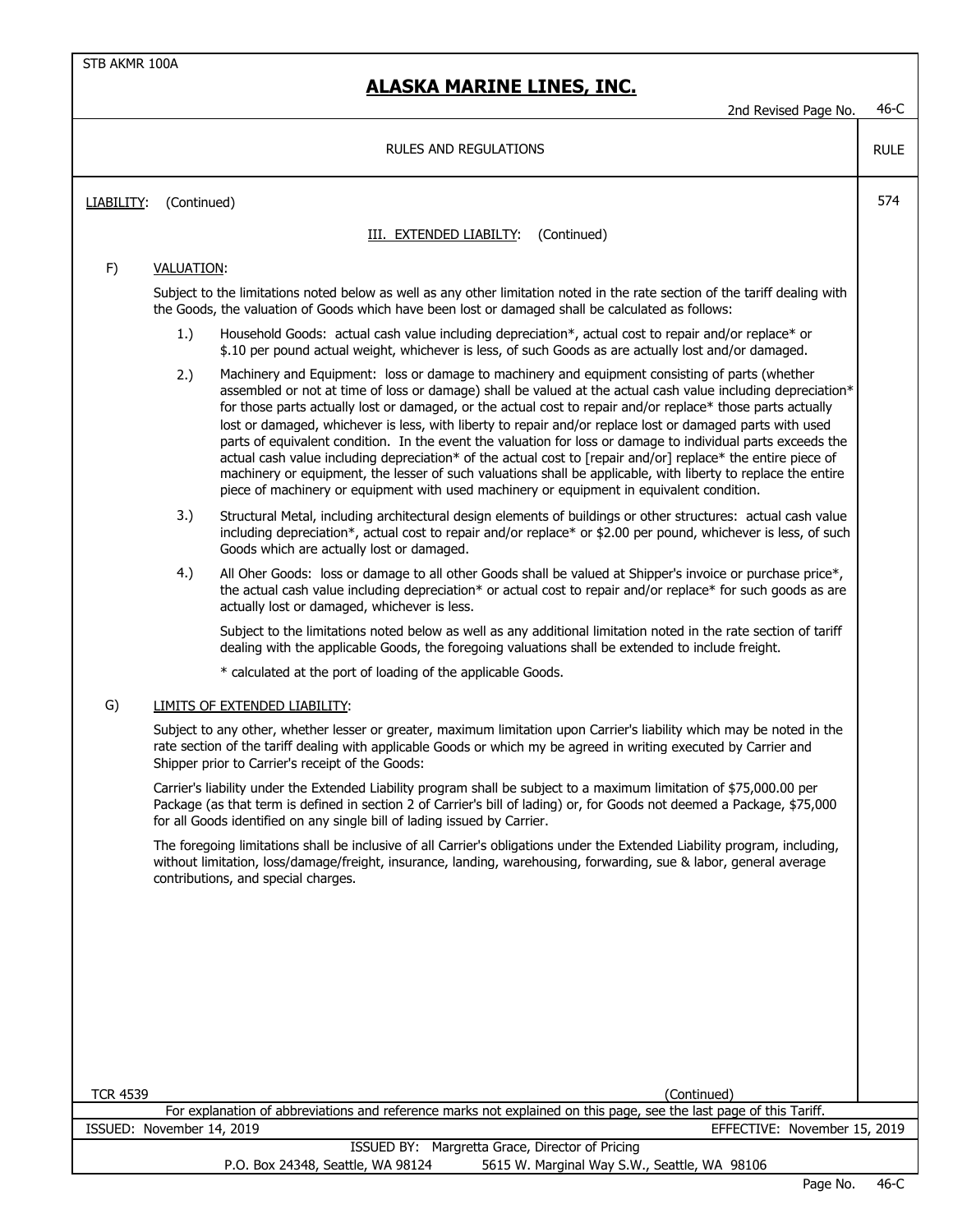|                 | 31st Revised Page No.                                                                                                                                                                                                                                                                                                                                                                       | 47          |
|-----------------|---------------------------------------------------------------------------------------------------------------------------------------------------------------------------------------------------------------------------------------------------------------------------------------------------------------------------------------------------------------------------------------------|-------------|
|                 |                                                                                                                                                                                                                                                                                                                                                                                             |             |
|                 | <b>RULES AND REGULATIONS</b>                                                                                                                                                                                                                                                                                                                                                                | <b>RULE</b> |
| LIABILITY:      | (Concluded)                                                                                                                                                                                                                                                                                                                                                                                 | 574         |
|                 | III. EXTENDED LIABILTY:                                                                                                                                                                                                                                                                                                                                                                     |             |
| G)              | LIMITS OF EXTENDED LIABILITY - (Continued):                                                                                                                                                                                                                                                                                                                                                 |             |
|                 | When the foregoing limits of liability applicable to Carrier's extended liability program have been exhausted, Carrier's<br>liability shall be determined by Carrier's basic liability program, with Carrier entitled to a credit for all payments made<br>pursuant to the extended liability program.                                                                                      |             |
| H)              | MINIMIZING LOSSES:                                                                                                                                                                                                                                                                                                                                                                          |             |
|                 | It is the duty of the Shipper and their servants and agents in respect to the loss recoverable hereunder to take such<br>measures as may be reasonable for the purposes of averting or minimizing such loss.                                                                                                                                                                                |             |
|                 | MINIMUM CHARGE PER SHIPMENT - LCL:                                                                                                                                                                                                                                                                                                                                                          | 610         |
|                 | Matter deleted; refer to STB AKMR, Regional Tariffs, series, 303, 306, 307, 312, Item 610.                                                                                                                                                                                                                                                                                                  |             |
|                 |                                                                                                                                                                                                                                                                                                                                                                                             |             |
|                 |                                                                                                                                                                                                                                                                                                                                                                                             |             |
|                 |                                                                                                                                                                                                                                                                                                                                                                                             |             |
|                 |                                                                                                                                                                                                                                                                                                                                                                                             |             |
|                 |                                                                                                                                                                                                                                                                                                                                                                                             |             |
|                 |                                                                                                                                                                                                                                                                                                                                                                                             |             |
|                 |                                                                                                                                                                                                                                                                                                                                                                                             |             |
|                 |                                                                                                                                                                                                                                                                                                                                                                                             |             |
|                 |                                                                                                                                                                                                                                                                                                                                                                                             |             |
|                 |                                                                                                                                                                                                                                                                                                                                                                                             |             |
| <b>TCR 4569</b> |                                                                                                                                                                                                                                                                                                                                                                                             |             |
|                 | MINIMUM CHARGE - CAPACITY LOAD, CL:                                                                                                                                                                                                                                                                                                                                                         | 611         |
| (A)             | When any shipment is subject to AQ, LCL or CL rates, and is tendered to the carrier and occupies 80% or more of the<br>containers usable floor space, or meets the maximum legal weight allowed in a container, the minimum charge for<br>the freight loaded in or on each container will be the charge based on he containerload minimum weight, at the<br>container-load rate applicable. |             |
| (B)             | When any shipment is tendered to the carrier to be transferred at carrier's terminal, and the shipment would use 80%<br>or more of the usable floor space of a 20 or 24 foot container or platform, but, at carriers convenience, is loaded to a<br>40' container or platform, the shipment will be rated at the appropriate 20' or 24' CL provided herein.                                 |             |
|                 |                                                                                                                                                                                                                                                                                                                                                                                             |             |
| <b>TCR 4539</b> |                                                                                                                                                                                                                                                                                                                                                                                             |             |
|                 | For explanation of abbreviations and reference marks not explained on this page, see the last page of this Tariff.                                                                                                                                                                                                                                                                          |             |
|                 | ISSUED: August 4, 2020<br>EFFECTIVE: August 5, 2020<br>ISSUED BY: Margretta Grace, Director of Pricing                                                                                                                                                                                                                                                                                      |             |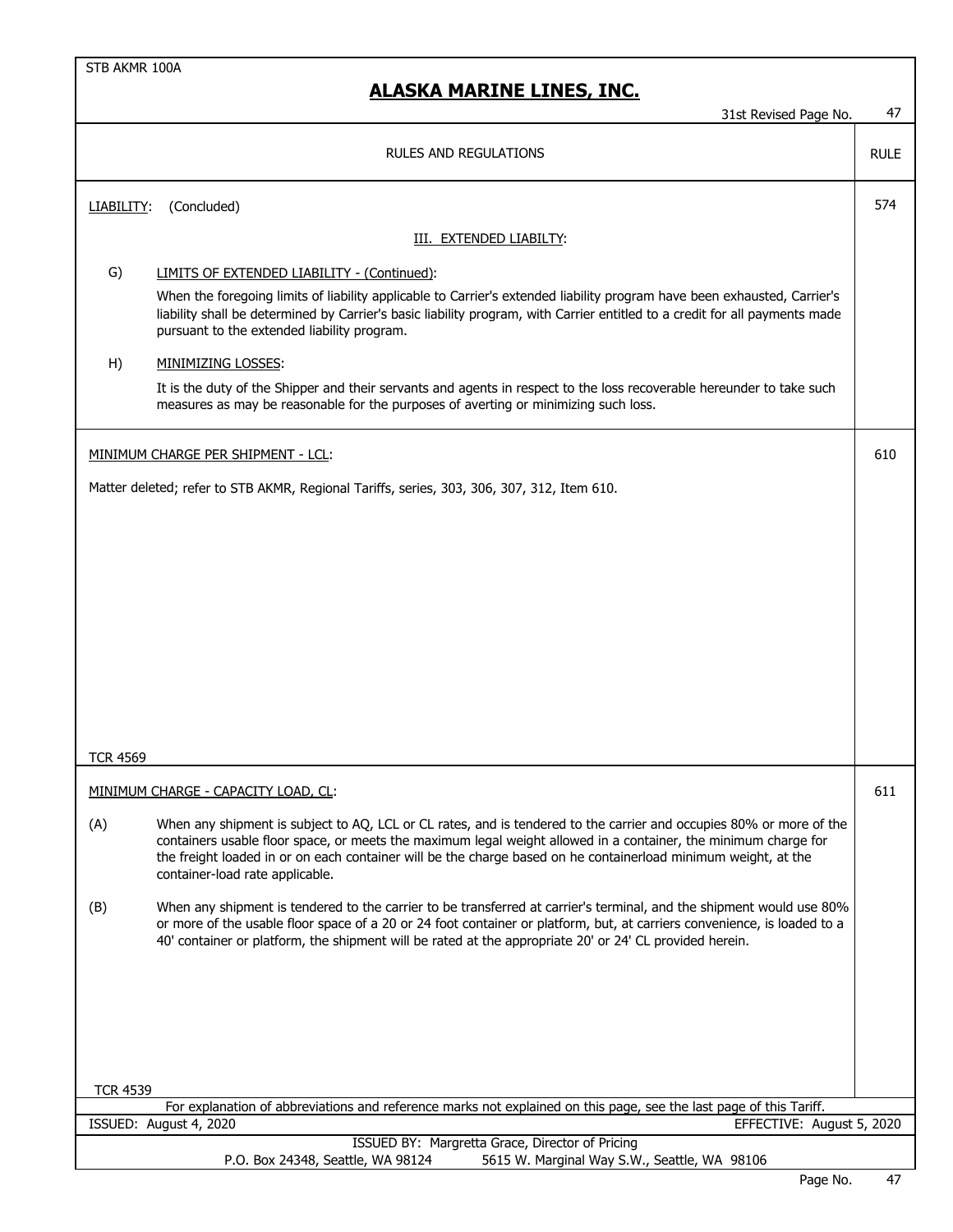|                 | 3rd Revised Page No.                                                                                                                                                                                                                                                                                                                   | 48          |
|-----------------|----------------------------------------------------------------------------------------------------------------------------------------------------------------------------------------------------------------------------------------------------------------------------------------------------------------------------------------|-------------|
|                 | <b>RULES AND REGULATIONS</b>                                                                                                                                                                                                                                                                                                           | <b>RULE</b> |
|                 | MIXED VOLUME OR CONTAINERLOAD SHIPMENTS:                                                                                                                                                                                                                                                                                               | 645         |
|                 | When a single shipment or containerload is tendered containing more than one commodity, the following will govern the<br>application for rates for these shipments:                                                                                                                                                                    |             |
| (A)             | The total weight of the shipment will determine the appropriate rate level.                                                                                                                                                                                                                                                            |             |
| (B)             | The applicable minimum weight for each container shall be the minimum shown for the commodity with the highest<br>per container minimum weight.                                                                                                                                                                                        |             |
| (C)             | When shipments do not meet the required shipment minimum weights or a lesser charge can be achieved by going<br>to the next lower rate, the deficit weight will be charged at the lowest rated commodity in the shipment.                                                                                                              |             |
| (D)             | When a containerload containing a mixed shipment is tendered and the separate weights are not obtainable, the<br>charges for that shipment will be computed at the rate applicable to the highest rated commodity in that containerload.<br>when separate weights are obtainable, each commodity will be rated at the applicable rate. |             |
| (E)             | Excess weight loaded in containers that exceed the per vehicle minimum weight for that container cannot be utilized to<br>offset deficit weight in any designated "overflow" container, as provided for in the provisions of Rule 882.                                                                                                 |             |
| <b>TCR 4608</b> |                                                                                                                                                                                                                                                                                                                                        |             |
|                 | <b>ORDER BILL OF LADING:</b>                                                                                                                                                                                                                                                                                                           | 660         |
|                 | Shipments moving on Uniform Order Bill of Lading will not be accepted.                                                                                                                                                                                                                                                                 |             |
|                 |                                                                                                                                                                                                                                                                                                                                        |             |
|                 |                                                                                                                                                                                                                                                                                                                                        |             |
|                 |                                                                                                                                                                                                                                                                                                                                        |             |
|                 |                                                                                                                                                                                                                                                                                                                                        |             |
|                 |                                                                                                                                                                                                                                                                                                                                        |             |
|                 |                                                                                                                                                                                                                                                                                                                                        |             |
|                 |                                                                                                                                                                                                                                                                                                                                        |             |
|                 |                                                                                                                                                                                                                                                                                                                                        |             |
|                 |                                                                                                                                                                                                                                                                                                                                        |             |
|                 |                                                                                                                                                                                                                                                                                                                                        |             |
|                 |                                                                                                                                                                                                                                                                                                                                        |             |
|                 |                                                                                                                                                                                                                                                                                                                                        |             |
|                 |                                                                                                                                                                                                                                                                                                                                        |             |
|                 |                                                                                                                                                                                                                                                                                                                                        |             |
|                 |                                                                                                                                                                                                                                                                                                                                        |             |
|                 |                                                                                                                                                                                                                                                                                                                                        |             |
|                 |                                                                                                                                                                                                                                                                                                                                        |             |
|                 |                                                                                                                                                                                                                                                                                                                                        |             |
|                 |                                                                                                                                                                                                                                                                                                                                        |             |
| <b>TCR 4539</b> |                                                                                                                                                                                                                                                                                                                                        |             |
|                 | For explanation of abbreviations and reference marks not explained on this page, see the last page of this Tariff.<br>ISSUED: August 24, 2021<br>EFFECTIVE: August 25, 2021                                                                                                                                                            |             |
|                 | ISSUED BY: Margretta Grace, Director of Pricing                                                                                                                                                                                                                                                                                        |             |
|                 | P.O. Box 24348, Seattle, WA 98124<br>5615 W. Marginal Way S.W., Seattle, WA 98106                                                                                                                                                                                                                                                      |             |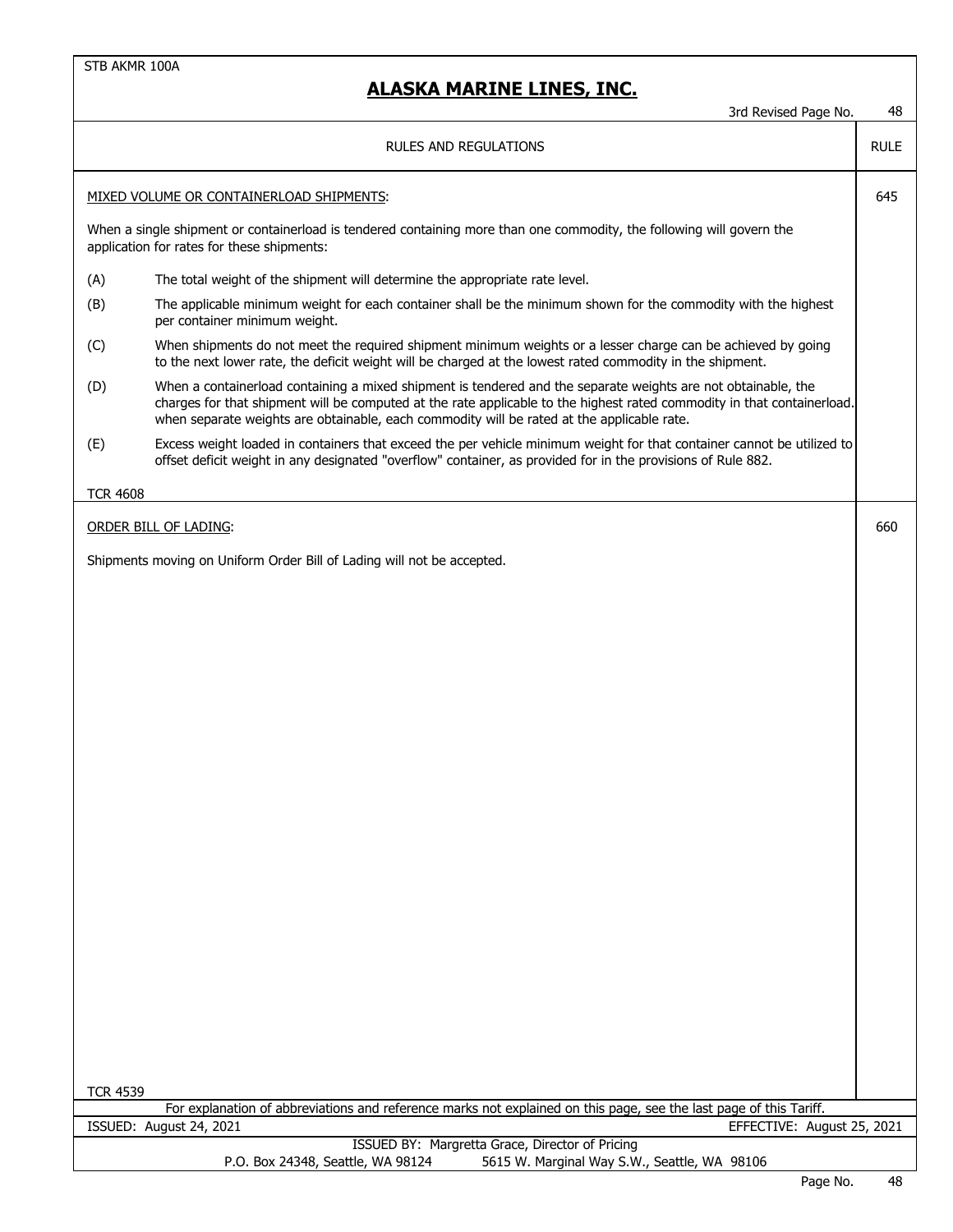| -<br>' Page No.<br>l Revised<br>≀nd | 40 |
|-------------------------------------|----|
|-------------------------------------|----|

RULE

| RULES AND REGULATIONS |
|-----------------------|
|                       |

For matter previously published on this page, refer to Item 2810 in Carrier's applicable tariff.

| <b>TCR 4539</b>                                                                                                    |  |  |  |
|--------------------------------------------------------------------------------------------------------------------|--|--|--|
| For explanation of abbreviations and reference marks not explained on this page, see the last page of this Tariff. |  |  |  |
| ISSUED: November 14, 2019<br>EFFECTIVE: November 15, 2019                                                          |  |  |  |
| ISSUED BY: Margretta Grace, Director of Pricing                                                                    |  |  |  |
| 5615 W. Marginal Way S.W., Seattle, WA 98106<br>P.O. Box 24348, Seattle, WA 98124                                  |  |  |  |
|                                                                                                                    |  |  |  |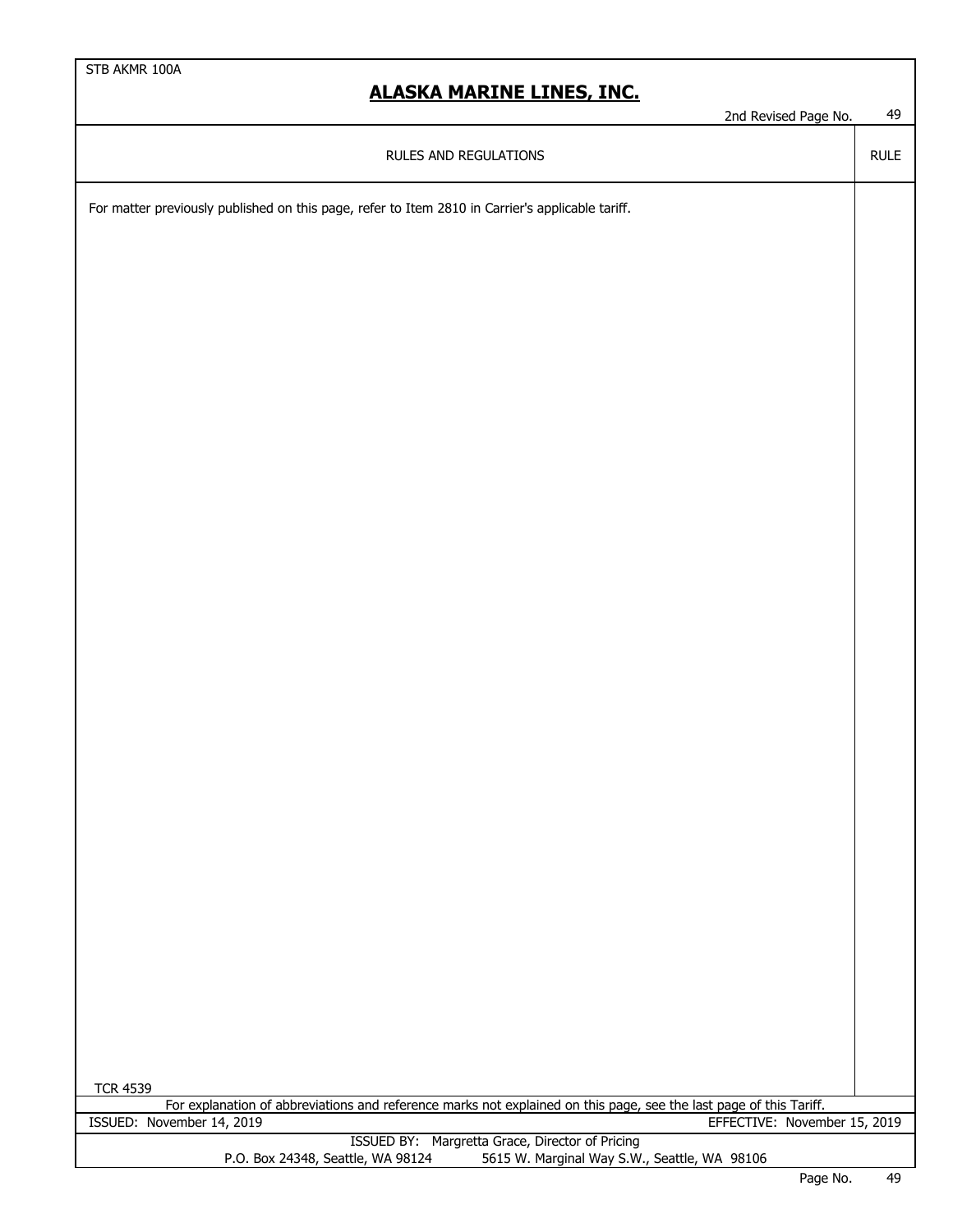| 50<br>5th Revised Page No. |  |  |
|----------------------------|--|--|
|----------------------------|--|--|

|                 | 5th Revised Page No.                                                                                                                                                                                                                                                                                                                                                                                                                                                                                                                                                                                                                                                                                                                                                                                                                                                                                           | 50          |
|-----------------|----------------------------------------------------------------------------------------------------------------------------------------------------------------------------------------------------------------------------------------------------------------------------------------------------------------------------------------------------------------------------------------------------------------------------------------------------------------------------------------------------------------------------------------------------------------------------------------------------------------------------------------------------------------------------------------------------------------------------------------------------------------------------------------------------------------------------------------------------------------------------------------------------------------|-------------|
|                 | RULES AND REGULATIONS                                                                                                                                                                                                                                                                                                                                                                                                                                                                                                                                                                                                                                                                                                                                                                                                                                                                                          | <b>RULE</b> |
|                 | PAYMENT OF FREIGHT CHARGES - CREDIT TERMS:                                                                                                                                                                                                                                                                                                                                                                                                                                                                                                                                                                                                                                                                                                                                                                                                                                                                     | 720         |
|                 | If credit has not been approved by Alaska Marine Lines' credit department, payment is due prior to the release of freight at<br>destination. All charges are payable in United States currency (Cash, Traveler's Checks, Insured Money Orders or Certified<br>Checks). Credit cards are only accepted for shipments moving under rates and terms published in the tariff as well as Carrier's<br>200 and 300 series tariffs. Credit cards are not accepted when shipments are rated under negotiated or contract rates and terms.<br>Credit cards are only accepted prior to release of the freight at destination Payment must be made prior to the movement of the<br>shipment to the consignee, unless credit has previously been established. Accounts with balances due beyond 30 days will be<br>assessed a 1.5% service charge per month (18%) per annum. A minimum service charge is \$2.00 per month. |             |
|                 | If credit has been approved by AML's credit department, payment must be received by AML within 30 days from the date the<br>freight departs from the point of origin. Payment by credit card shall not be accepted after cargo has already been received by<br>consignee and credit has already been extended by AML.                                                                                                                                                                                                                                                                                                                                                                                                                                                                                                                                                                                          |             |
|                 | When payment is not received by AML within the 30 calendar day period, interest will be charged at a rate of 1.5% per month on<br>unpaid balances 30 days and older, subject to a minimum charge of \$2.00.                                                                                                                                                                                                                                                                                                                                                                                                                                                                                                                                                                                                                                                                                                    |             |
| charges.        | Should carrier prevail in arbitration, litigation or other dispute resolution process, the party at is liable for the freight and other<br>lawful charges (e.g. consignor, consignee or beneficial owner) shall be liable for, and shall pay the carrier, all reasonable<br>attorney's fees and costs incurred by the carrier for any action that must be taken by the carrier to collect the freight and other                                                                                                                                                                                                                                                                                                                                                                                                                                                                                                |             |
|                 |                                                                                                                                                                                                                                                                                                                                                                                                                                                                                                                                                                                                                                                                                                                                                                                                                                                                                                                |             |
| <b>TCR 4574</b> |                                                                                                                                                                                                                                                                                                                                                                                                                                                                                                                                                                                                                                                                                                                                                                                                                                                                                                                |             |
|                 | PAYMENT OF FREIGHT CHARGES - PREPAYMENT REQUIRED:                                                                                                                                                                                                                                                                                                                                                                                                                                                                                                                                                                                                                                                                                                                                                                                                                                                              | 730         |
| (A)             | Unless credit has been established as stated in Rule 720, emigrant's moveables, personal effects, household goods,<br>samples of ore and other goods, which in the opinion of the carrier are of doubtful value, must be fully prepaid.<br>(See Note 1)                                                                                                                                                                                                                                                                                                                                                                                                                                                                                                                                                                                                                                                        |             |
| NOTE 1:         | Payment must be made at the time of shipment is tendered to the carrier by the use of United States Currency (cash),<br>traveler's checks, insured money order or certified check, VISA, Master Card or personal check.                                                                                                                                                                                                                                                                                                                                                                                                                                                                                                                                                                                                                                                                                        |             |
| <b>TCR 4539</b> | For explanation of abbreviations and reference marks not explained on this page, see the last page of this Tariff.                                                                                                                                                                                                                                                                                                                                                                                                                                                                                                                                                                                                                                                                                                                                                                                             |             |
|                 | ISSUED: October 29, 2020<br>EFFECTIVE: October 30, 2020                                                                                                                                                                                                                                                                                                                                                                                                                                                                                                                                                                                                                                                                                                                                                                                                                                                        |             |
|                 | ISSUED BY: Margretta Grace, Director of Pricing<br>P.O. Box 24348, Seattle, WA 98124<br>5615 W. Marginal Way S.W., Seattle, WA 98106                                                                                                                                                                                                                                                                                                                                                                                                                                                                                                                                                                                                                                                                                                                                                                           |             |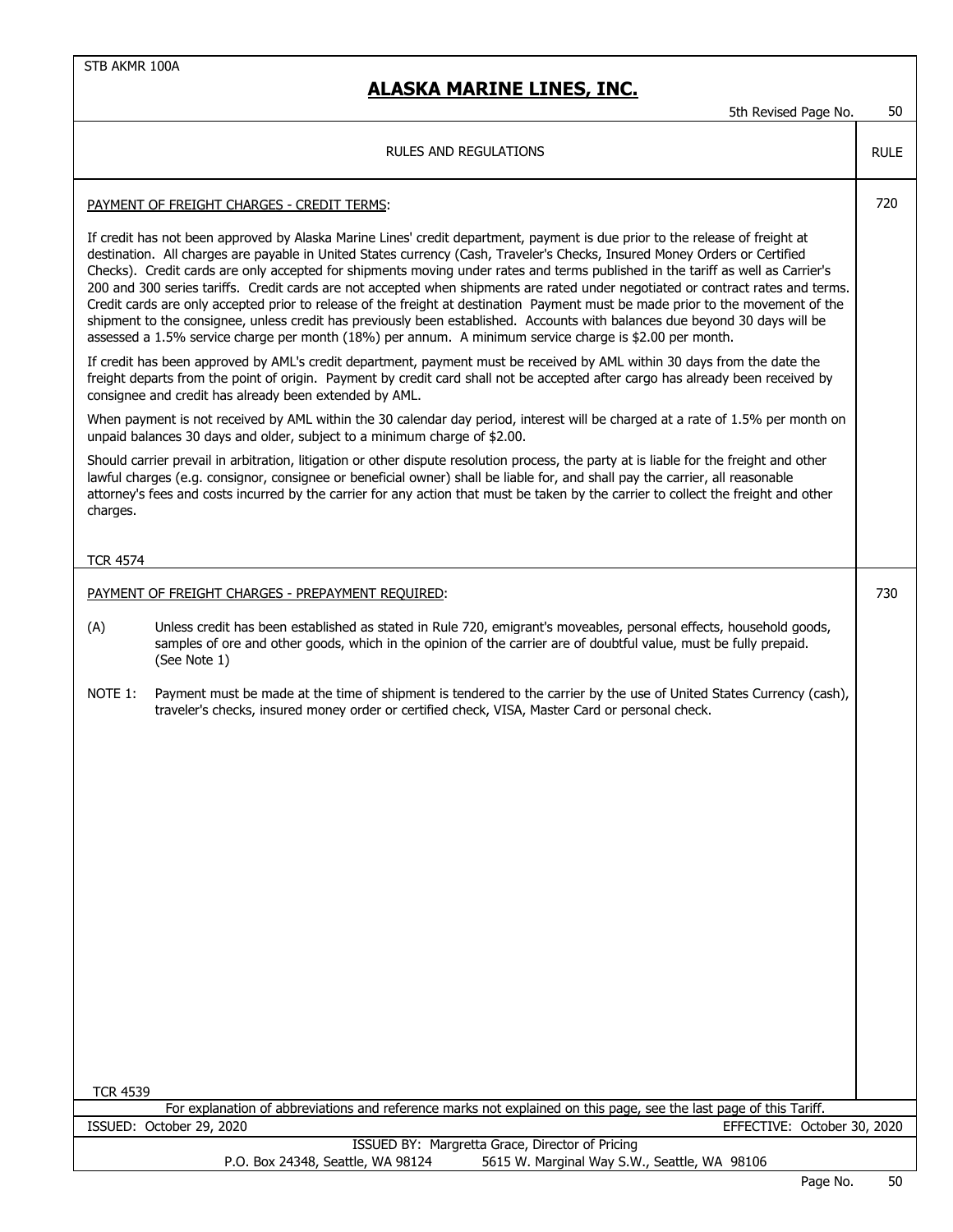## **ALASKA MARINE LINES, INC.**

8th Revised Page No. 51

RULE

| RULES AND REGULATIONS |  |  |  |  |
|-----------------------|--|--|--|--|
|-----------------------|--|--|--|--|

### PERMITS, SHIPMENT REQUIRING PERMITS OR PILOT CARS:  $\begin{bmatrix} 740 \\ 740 \end{bmatrix}$

The rates named cover only the transportation of cargo in accordance with the applicable State, Borough, City or other municipality authorized legal load and size limits. On shipments which, due to their size, shape, weight or nature exceed these legal limits and require special permits, additional fees or pilot cars, the rates named do not include the cost of any such required special services. Charges to cover the costs of such special services will be as follows:

### (A) Permits:

### (B) Pilot Cars:

On shipments which, due to their size, shape, weight or nature, require pilot cars to traverse highways in any state, the rates published in this tariff do not include the cost of the pilot cars or the payment of fees. Charges to cover the cost of fees and operating pilot cars, when necessary, shall be for the account of the shipper, consignee or owner of the goods.

(1) When carrier provides pilot car service, charges shall be based on Carrier's cost plus 20%.

| <b>TCR 4539</b> |                           |  |
|-----------------|---------------------------|--|
|                 | For explanation of abbrey |  |

viations and reference marks not explained on this page, see the last page of this Tariff. ISSUED: November 14, 2019 EFFECTIVE: November 15, 2019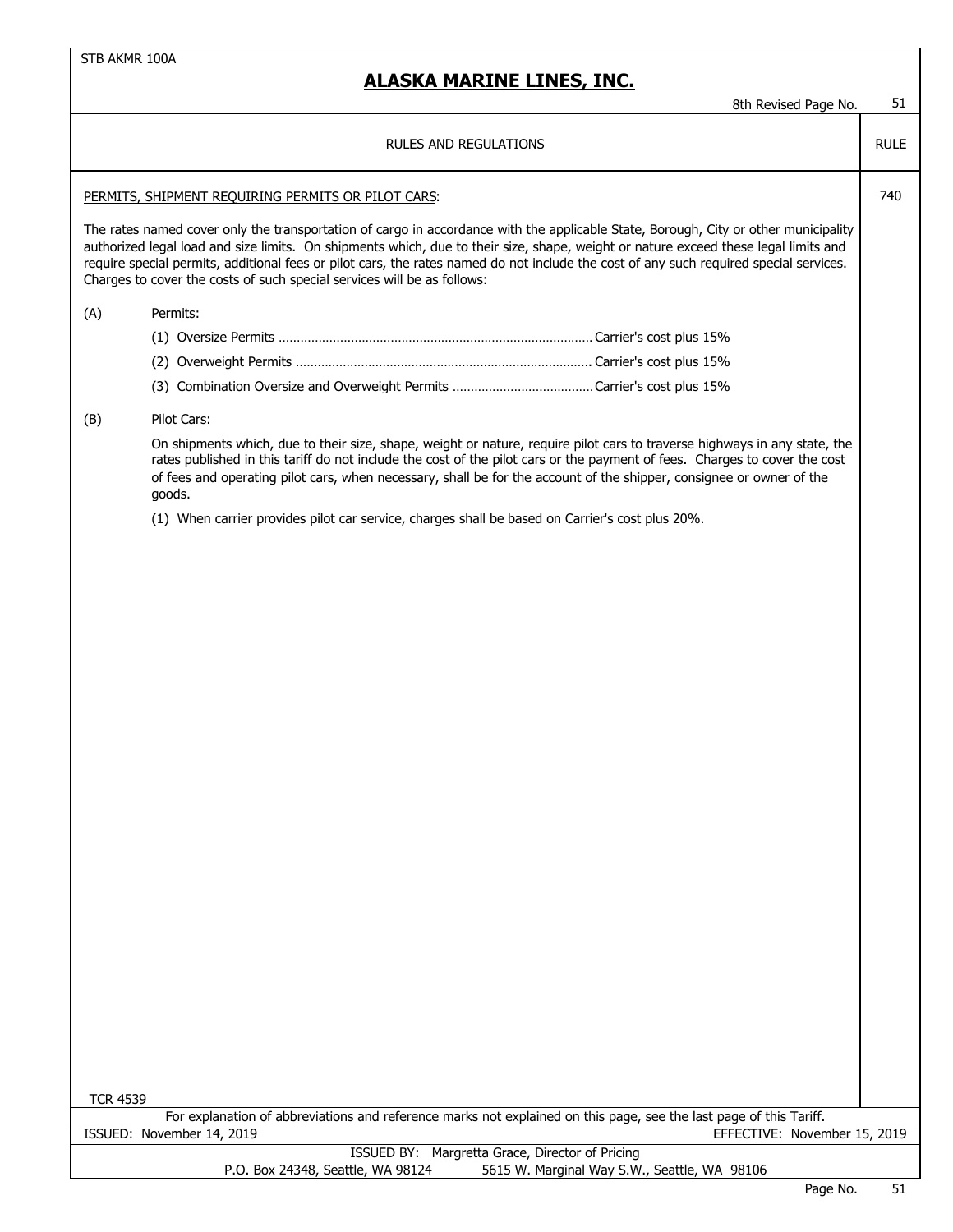## **ALASKA MARINE LINES, INC.**

| 9th Revised Page No. | 52 |
|----------------------|----|
|                      |    |

RULE

#### RULES AND REGULATIONS

#### PICKUP, DELIVERY AND PLACEMENT SERVICE: 750

(A) The terms "Pickup" and "Delivery" describe the service of the carrier in pickup of or delivery of LCL freight from or to a truck at the consignor's or consignee's residence, or place of business and the handling of such shipments for a distance not to exceed twenty (20') feet from the tailgate of the truck, when this service can be performed by one man (See Note 1). When pickup or delivery is required to be made to a greater distance from the tailgate than twenty (20') feet, including pickup or delivery to basements or to floors above the first or ground level floor, a charge of ♦ \$28.00 will be assessed for each fifteen (15) minutes or fraction thereof, used in performing such additional service. Minimum charge shall be  $\triangle$  \$56.00.

### (B) Application of LCL and AQ Rates/Pickup and Delivery Service:

Except as otherwise provided in individual Items, rates name in this tariff on any quantity (AQ), less than containerload (LCL include pickup and delivery service in Alaska within the pickup/delivery zone named. Shipments designated as "dock only" (DO) do not include pickup or delivery service. For pickup or delivery in Alaska, apply rates as listed in Rule 342. Pickup and delivery service of LCL cargo in Washington is available at charges listed in Rule 341.

- (C) Application of CL or Volume Rates/Placement Service:
	- (1) Except as otherwise provided in individual rate Items, containerload (CL) rates include placement service in Alaska. Placement service in Washington is available at charges listed in Rule 340.
	- (2) When a request is made with the carrier for a vehicle to place a containerload shipment under the provisions of Rule 340 and 342, or for use of the shipper and, due to no fault of negligence on the part of the carrier, the container is not used, cancellation of the request must be made before the vehicle is dispatched for placement. If cancellation is not so made and the vehicle is dispatched as ordered for shipment, the following charge will be asses against the shipper.

| <b>IORIGIN:</b>         | ICHARGE PER CONTAINER RETURNED:                        |  |  |  |  |
|-------------------------|--------------------------------------------------------|--|--|--|--|
| Alaska Ports            | \$162.00 (Plus any charge in Rule 342 when applicable) |  |  |  |  |
| <b>Washington Ports</b> | \$75.00 (Plus any charges in Rule 340)                 |  |  |  |  |

NOTE 1: Rates in this tariff include pickup and delivery or placement service as specified herein, only when shipments are compatible with carrier's equipment and comply with government authorized legal load and size limits. All expenses due to the necessity of securing special equipment, additional carrier assistance and any other charges not normally incurred in the regular course of pickup and delivery will be for the account of the party responsible for the freight charges.

| TCR 4613                                                                                                           |               |     |      |
|--------------------------------------------------------------------------------------------------------------------|---------------|-----|------|
| For explanation of abbreviations and reference marks not explained on this page, see the last page of this Tariff. |               |     |      |
| EFFECTIVE: December 5, 2021<br>ISSUED: November 19, 2021                                                           |               |     |      |
| ISSUED BY: Margretta Grace, Director of Pricing                                                                    |               |     |      |
| 5615 W. Marginal Way S.W., Seattle, WA 98106<br>P.O. Box 24348, Seattle, WA 98124                                  |               |     |      |
|                                                                                                                    | $\sim$ $\sim$ | . . | $-1$ |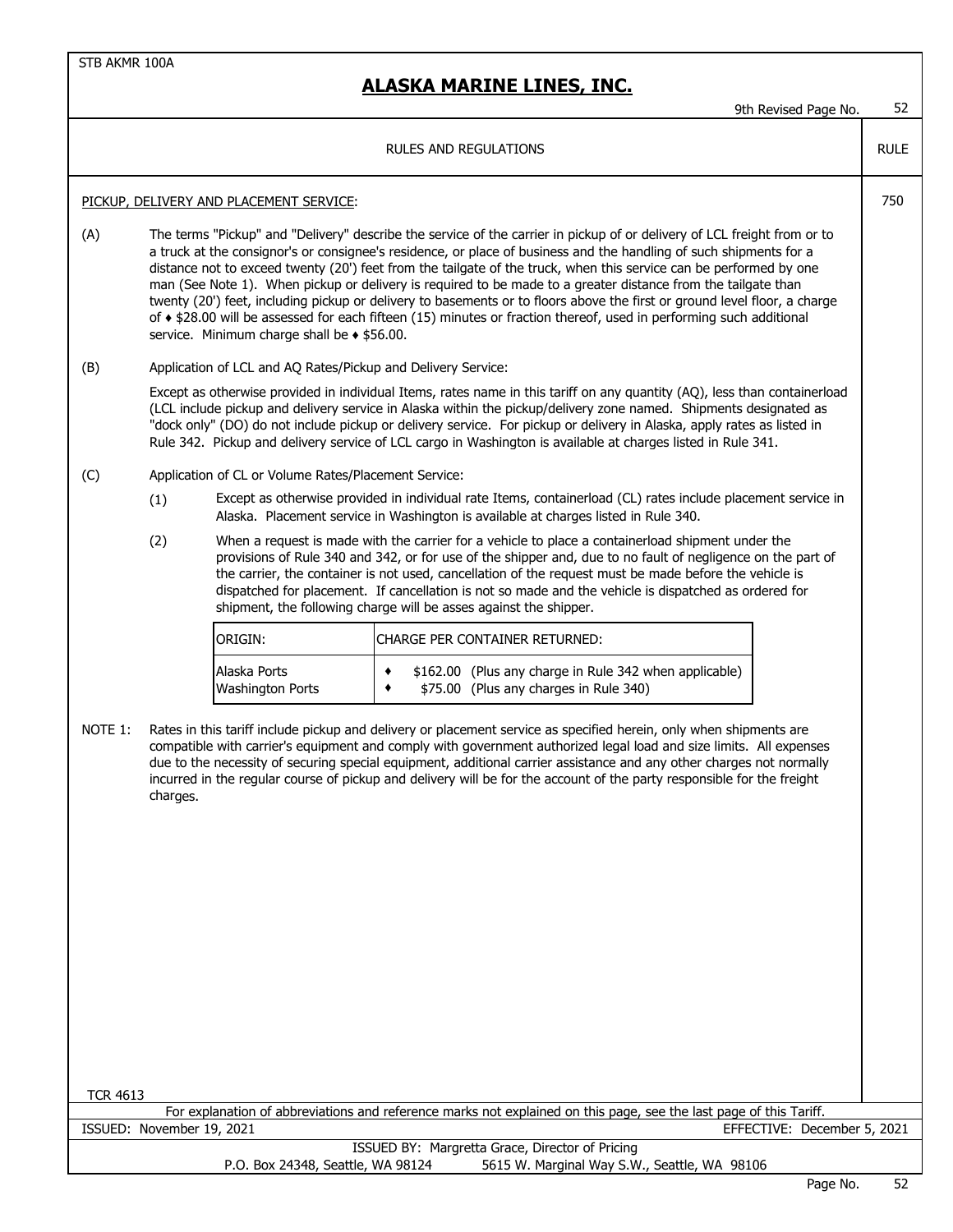### **ALASKA MARINE LINES, INC.**

| ALASKA MARINE LINES, INC.                                                                                                                                                                                                                                                                                                                                                                                                                                | 8th Revised Page No.                         | 53          |
|----------------------------------------------------------------------------------------------------------------------------------------------------------------------------------------------------------------------------------------------------------------------------------------------------------------------------------------------------------------------------------------------------------------------------------------------------------|----------------------------------------------|-------------|
| RULES AND REGULATIONS                                                                                                                                                                                                                                                                                                                                                                                                                                    |                                              | <b>RULE</b> |
| PICKUP SERVICE - SPLIT PICKUP/DELIVERY:                                                                                                                                                                                                                                                                                                                                                                                                                  |                                              | 751         |
| "Split Pickup/Delivery" means the receiving of Part Lots of a shipment by a single vehicle at two or more addresses located within<br>pickup/delivery limits of one city or town.                                                                                                                                                                                                                                                                        |                                              |             |
| (Not applicable on shipments which are stopped in transit under the provisions of Rule 900.) Carrier will provide split pickup/<br>delivery service on a shipment subject to the following charges and conditions.                                                                                                                                                                                                                                       |                                              |             |
| IN ALASKA - AT A SPLIT PICKUP/DELIVERY CHARGE PER PART LOT OF:<br>SECTION 1:                                                                                                                                                                                                                                                                                                                                                                             |                                              |             |
| SPLIT PICKUP/DELIVERY WILL BE MADE ON:                                                                                                                                                                                                                                                                                                                                                                                                                   | <b>CHARGE PER LOT:</b>                       |             |
|                                                                                                                                                                                                                                                                                                                                                                                                                                                          | Free<br>\$205.00<br>٠                        |             |
| Split pickup/delivery service performed for 5,000 pounds or under includes carrier loading/unloading. Split pickup/delivery service<br>performed for Part Lots in excess of 5,000 pounds includes only placement of carrier's vehicle for loading/unloading by consignors/<br>consignee or their agents (See EXCEPTION).<br>When shipper requests carrier to provide placement and load/unload Part Lots weighing between 5,001 pounds and<br>EXCEPTION: |                                              |             |
| 10,000 pounds the following charges will apply:                                                                                                                                                                                                                                                                                                                                                                                                          |                                              |             |
| PART LOT WEIGHT POUND:                                                                                                                                                                                                                                                                                                                                                                                                                                   | <b>CHARGE PER PART LOT:</b>                  |             |
|                                                                                                                                                                                                                                                                                                                                                                                                                                                          | \$166.00<br>\$200.00<br>\$230.00<br>\$266.00 |             |
| Part Lots over 10,000 pounds include placement only when the applicable Class or Commodity rate includes loading/unloading by<br>carrier.                                                                                                                                                                                                                                                                                                                |                                              |             |
| IN WASHINGTON:<br>SECTION 2:                                                                                                                                                                                                                                                                                                                                                                                                                             |                                              |             |
| Split delivery service in Washington is not available. Respot service is outlined in Rule 850. Pickup service is outlined in Rule 341.<br>Placement service is outlined in Rule 340.                                                                                                                                                                                                                                                                     |                                              |             |
|                                                                                                                                                                                                                                                                                                                                                                                                                                                          |                                              |             |
|                                                                                                                                                                                                                                                                                                                                                                                                                                                          |                                              |             |
|                                                                                                                                                                                                                                                                                                                                                                                                                                                          |                                              |             |
|                                                                                                                                                                                                                                                                                                                                                                                                                                                          |                                              |             |
|                                                                                                                                                                                                                                                                                                                                                                                                                                                          |                                              |             |
|                                                                                                                                                                                                                                                                                                                                                                                                                                                          |                                              |             |
|                                                                                                                                                                                                                                                                                                                                                                                                                                                          |                                              |             |
|                                                                                                                                                                                                                                                                                                                                                                                                                                                          |                                              |             |
|                                                                                                                                                                                                                                                                                                                                                                                                                                                          |                                              |             |

TCR 4613

For explanation of abbreviations and reference marks not explained on this page, see the last page of this Tariff. EFFECTIVE: December 5, 2021 ISSUED: November 19, 2021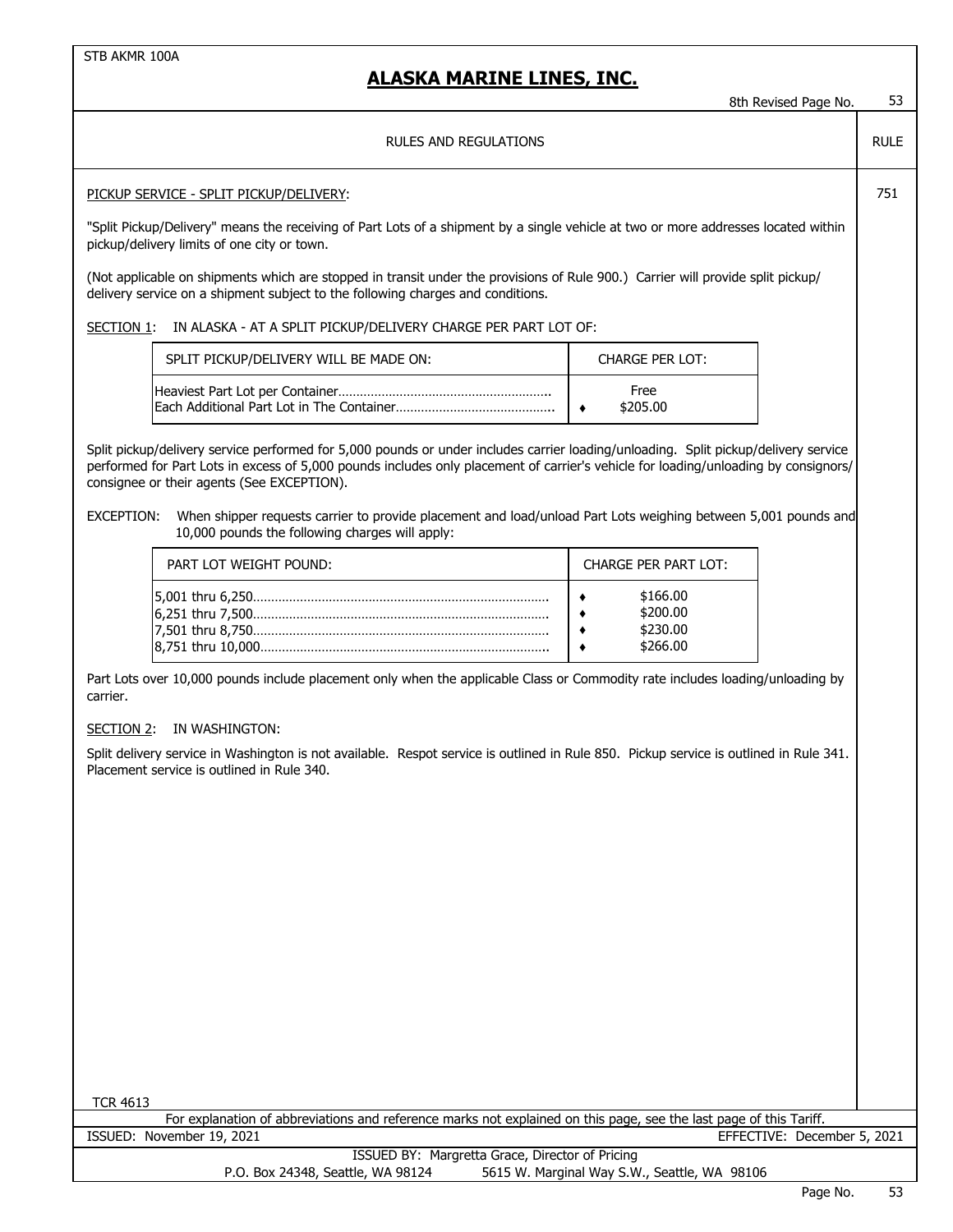4th Revised Page No. 54

RULE

RULES AND REGULATIONS

For matter previously published on this page, refer to Rule 751.

| <b>TCR 4539</b>                                                                                                    |          |      |
|--------------------------------------------------------------------------------------------------------------------|----------|------|
| For explanation of abbreviations and reference marks not explained on this page, see the last page of this Tariff. |          |      |
| ISSUED: November 14, 2019<br>EFFECTIVE: November 15, 2019                                                          |          |      |
| ISSUED BY: Margretta Grace, Director of Pricing                                                                    |          |      |
| 5615 W. Marginal Way S.W., Seattle, WA 98106<br>P.O. Box 24348, Seattle, WA 98124                                  |          |      |
|                                                                                                                    | $D = -1$ | $-4$ |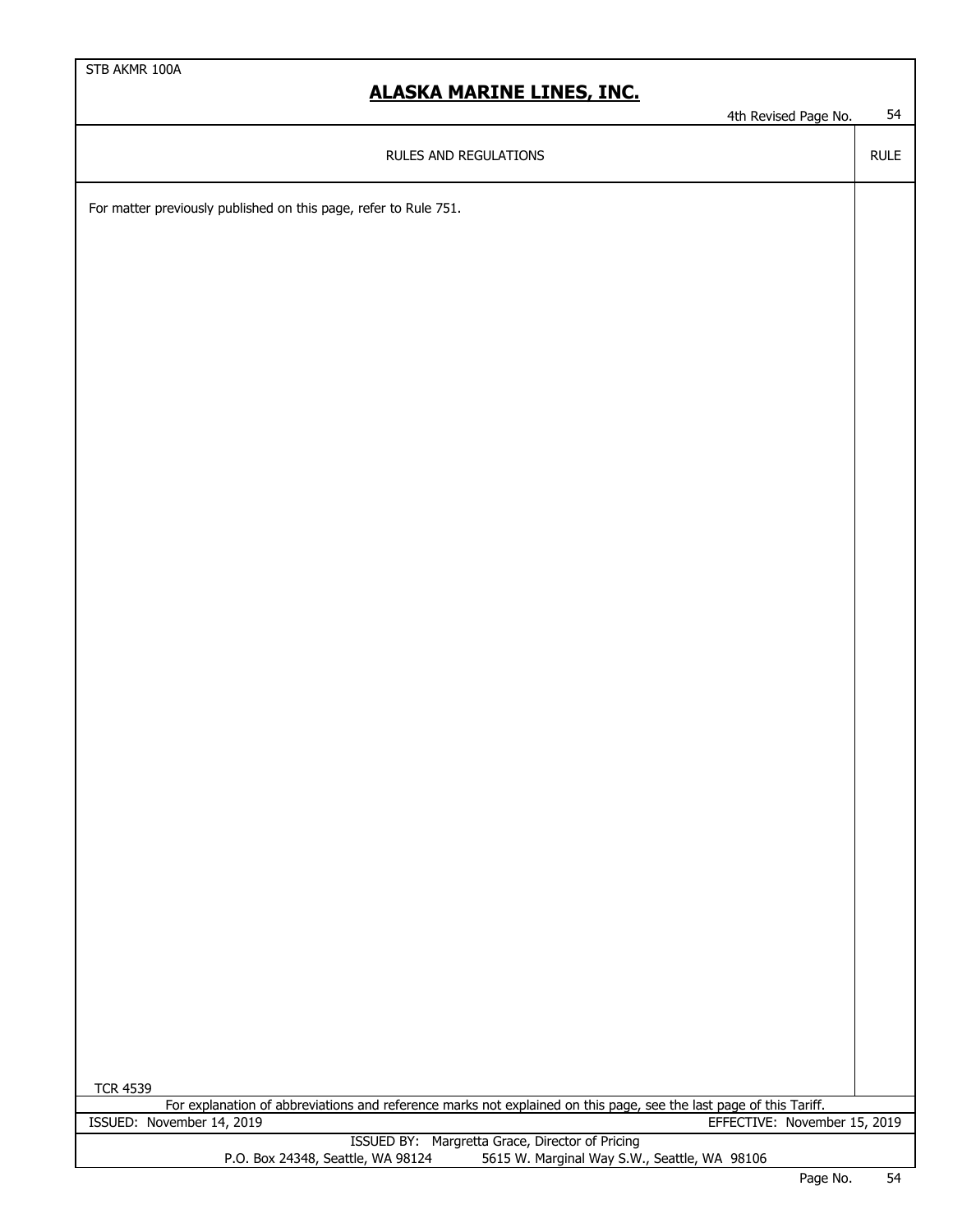|                    | 2nd Revised Page No.                                                                                                                                                                                                                                                                                                                                                                                                                                         | 55          |
|--------------------|--------------------------------------------------------------------------------------------------------------------------------------------------------------------------------------------------------------------------------------------------------------------------------------------------------------------------------------------------------------------------------------------------------------------------------------------------------------|-------------|
|                    | <b>RULES AND REGULATIONS</b>                                                                                                                                                                                                                                                                                                                                                                                                                                 | <b>RULE</b> |
|                    | PRIOR RESERVATION OF SPACE (BOOKING OF CARGO):                                                                                                                                                                                                                                                                                                                                                                                                               | 775         |
| AKMR. (See Note 1) | The following shipments of Northbound freight will only be accepted when prior reservation of space has been confirmed by                                                                                                                                                                                                                                                                                                                                    |             |
| (A)                | Containerload shipments, as defined in Item 611 of this tariff.                                                                                                                                                                                                                                                                                                                                                                                              |             |
| (B)                | Shipments weighing 10,000 pounds or more or measuring 500 cubic feet or more.                                                                                                                                                                                                                                                                                                                                                                                |             |
| (C)                | Part lots, irrespective of weight or cube, of consolidation shipments, subject to Item 460.                                                                                                                                                                                                                                                                                                                                                                  |             |
| (D)                | Shipments, irrespective of weight or cube, which are not compatible with carrier's equipment.                                                                                                                                                                                                                                                                                                                                                                |             |
|                    | Reservation of space is not a guarantee that the cargo will move on a specific sailing, although every effort will be made to do so.<br>The carrier reserves the right at all times, to load and to stow cargo in the most feasible method possible. All cargo, however,<br>will move with reasonable dispatch once it is made available to the carrier. The carrier, at all times, reserves the right to load<br>cargo in or on equipment at is discretion. |             |
| the freight.       | When shipments, forwarded prior to confirmed reservation of vessel space, through no fault of the carrier, accrue demurrage or<br>detention charges from the delivery carrier, such charges will be for the account of the shipper, consignee or beneficial owner of                                                                                                                                                                                         |             |
| NOTE 1:            | Shipments not moving under the provisions of Rule 810 (Keep From Freezing Service) that have been confirmed and<br>assigned a booking number will not be accepted prior to four (4) days before the scheduled sailing. Such shipments<br>arriving at AKMR terminal before the four (4) day period, will be subject to the applicable detention, demurrage or<br>storage charges set forth in Rule 911.                                                       |             |
| <b>TCR 4539</b>    |                                                                                                                                                                                                                                                                                                                                                                                                                                                              |             |
|                    | For explanation of abbreviations and reference marks not explained on this page, see the last page of this Tariff.<br>ISSUED: November 14, 2019<br>EFFECTIVE: November 15, 2019                                                                                                                                                                                                                                                                              |             |
|                    | ISSUED BY: Margretta Grace, Director of Pricing                                                                                                                                                                                                                                                                                                                                                                                                              |             |
|                    | P.O. Box 24348, Seattle, WA 98124<br>5615 W. Marginal Way S.W., Seattle, WA 98106                                                                                                                                                                                                                                                                                                                                                                            |             |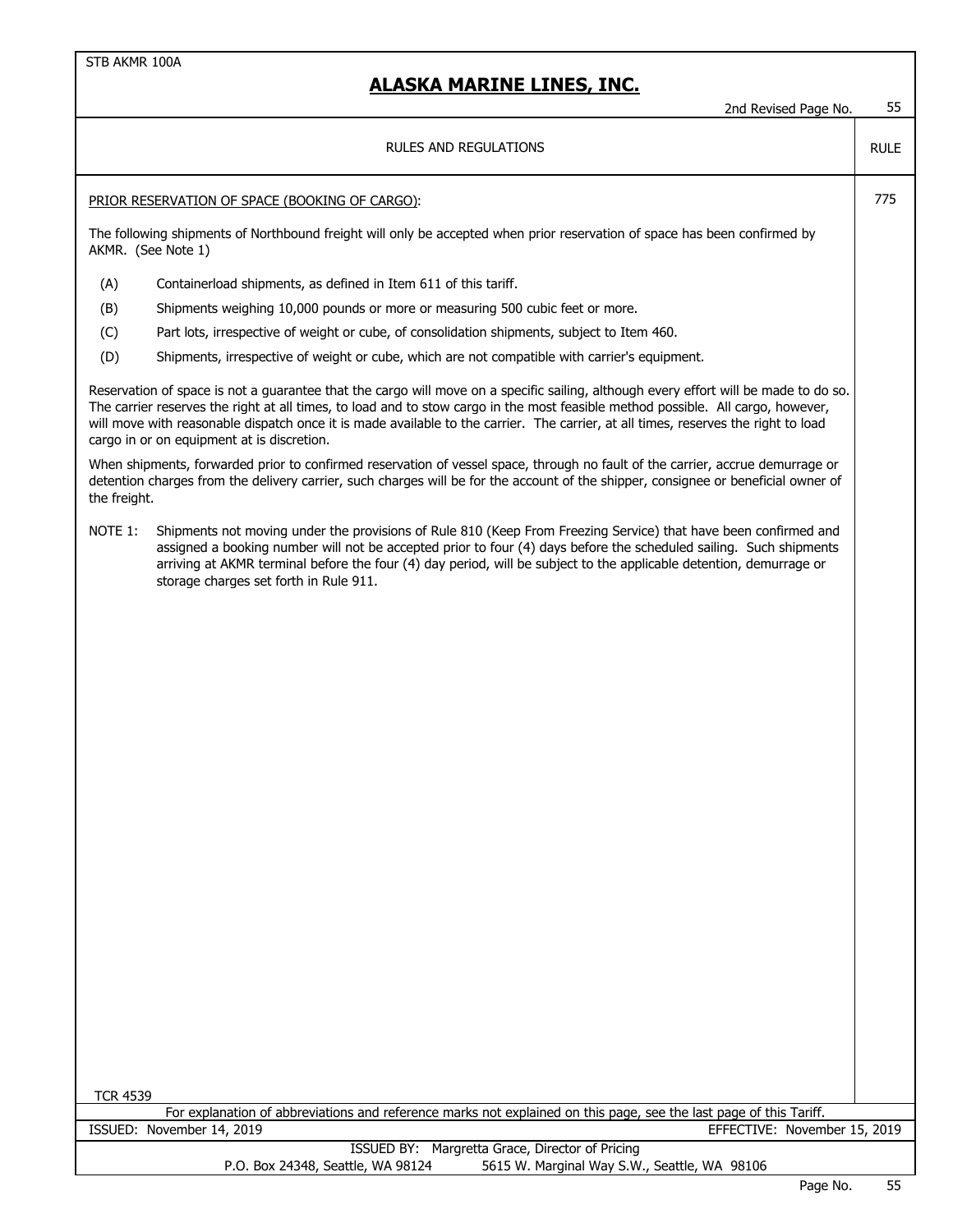$\overline{\phantom{a}}$ 

|                        |                                                                                                                                                                                                                                                                                                                                                                                                                                                                                                                                                                                                                                                                                         | 17th Revised Page No.                                     | 56          |
|------------------------|-----------------------------------------------------------------------------------------------------------------------------------------------------------------------------------------------------------------------------------------------------------------------------------------------------------------------------------------------------------------------------------------------------------------------------------------------------------------------------------------------------------------------------------------------------------------------------------------------------------------------------------------------------------------------------------------|-----------------------------------------------------------|-------------|
|                        | RULES AND REGULATIONS                                                                                                                                                                                                                                                                                                                                                                                                                                                                                                                                                                                                                                                                   |                                                           | <b>RULE</b> |
|                        | PROTECTIVE SERVICE (KEEP FROM FREEZING SERVICE):                                                                                                                                                                                                                                                                                                                                                                                                                                                                                                                                                                                                                                        |                                                           | 810         |
| (A)                    | If carrier is requested to assume risks of loss due to frost or freezing, the bill of lading must request, in writing, such<br>service. Charges, as specified in Paragraph (B), of this Item, will be applicable in addition to all other rates/charges in<br>this tariff. This service is only available between November 1 and March 31.<br>When freight not requiring protection from freezing (KFF) is mixed in the same container with freight requiring<br>protection from freezing (KFF), all freight in that container will be charged as shown in Paragraph (B).                                                                                                               |                                                           |             |
| (B)                    | CHARGES FOR KEEP FROM FREEZING SERVICE (KFF):                                                                                                                                                                                                                                                                                                                                                                                                                                                                                                                                                                                                                                           |                                                           |             |
|                        | SHIPMENT DESCRIPTION:                                                                                                                                                                                                                                                                                                                                                                                                                                                                                                                                                                                                                                                                   | <b>CHARGES:</b>                                           |             |
|                        |                                                                                                                                                                                                                                                                                                                                                                                                                                                                                                                                                                                                                                                                                         | \$3.58(1)<br>\$227.00<br>\$274.00<br>\$323.00<br>\$412.00 |             |
|                        | (1) Subject to a minimum charge of \$23.00 per bill of lading.                                                                                                                                                                                                                                                                                                                                                                                                                                                                                                                                                                                                                          |                                                           |             |
| (C)<br><b>TCR 4598</b> | Shipments must be properly loaded:<br>Shipper must request insulated container at the time of booking. When the shipper requests keep from freezing<br>service, the shipment must be loaded in an insulated container in such a manner that sufficient air space is provided<br>on the sides, top, bottom and ends of container to allow sufficient air circulation necessary to prevent freezing.                                                                                                                                                                                                                                                                                      |                                                           |             |
|                        | RATE CHANGE EFFECTIVE DATE:                                                                                                                                                                                                                                                                                                                                                                                                                                                                                                                                                                                                                                                             |                                                           | 815         |
| EXCEPTION:             | Shipments are governed by the rates and rules in effect on the date(s) the shipment(s) are tendered to AKMR. Each container of<br>a multiple container shipment will be assessed the rates and charges in effect on the date of tender of the individual container.<br>each commodity in a mixed shipment will be assessed the rates in effect upon the date of tender. (See EXCEPTION)<br>The term tender or date of tender is the date upon which the shipment, container or part lot is physically received by AKMR.<br>Shipments moving under through rates shall be subject to the rates and charges in effect on the date of<br>tender to the origtinating participating carrier. |                                                           |             |
| <b>TCR 4539</b>        | For explanation of abbreviations and reference marks not explained on this page, see the last page of this Tariff.                                                                                                                                                                                                                                                                                                                                                                                                                                                                                                                                                                      |                                                           |             |
|                        | ISSUED: April 29, 2021                                                                                                                                                                                                                                                                                                                                                                                                                                                                                                                                                                                                                                                                  | EFFECTIVE: May 10, 2021                                   |             |
|                        | ISSUED BY: Margretta Grace, Director of Pricing<br>P.O. Box 24348, Seattle, WA 98124                                                                                                                                                                                                                                                                                                                                                                                                                                                                                                                                                                                                    | 5615 W. Marginal Way S.W., Seattle, WA 98106              |             |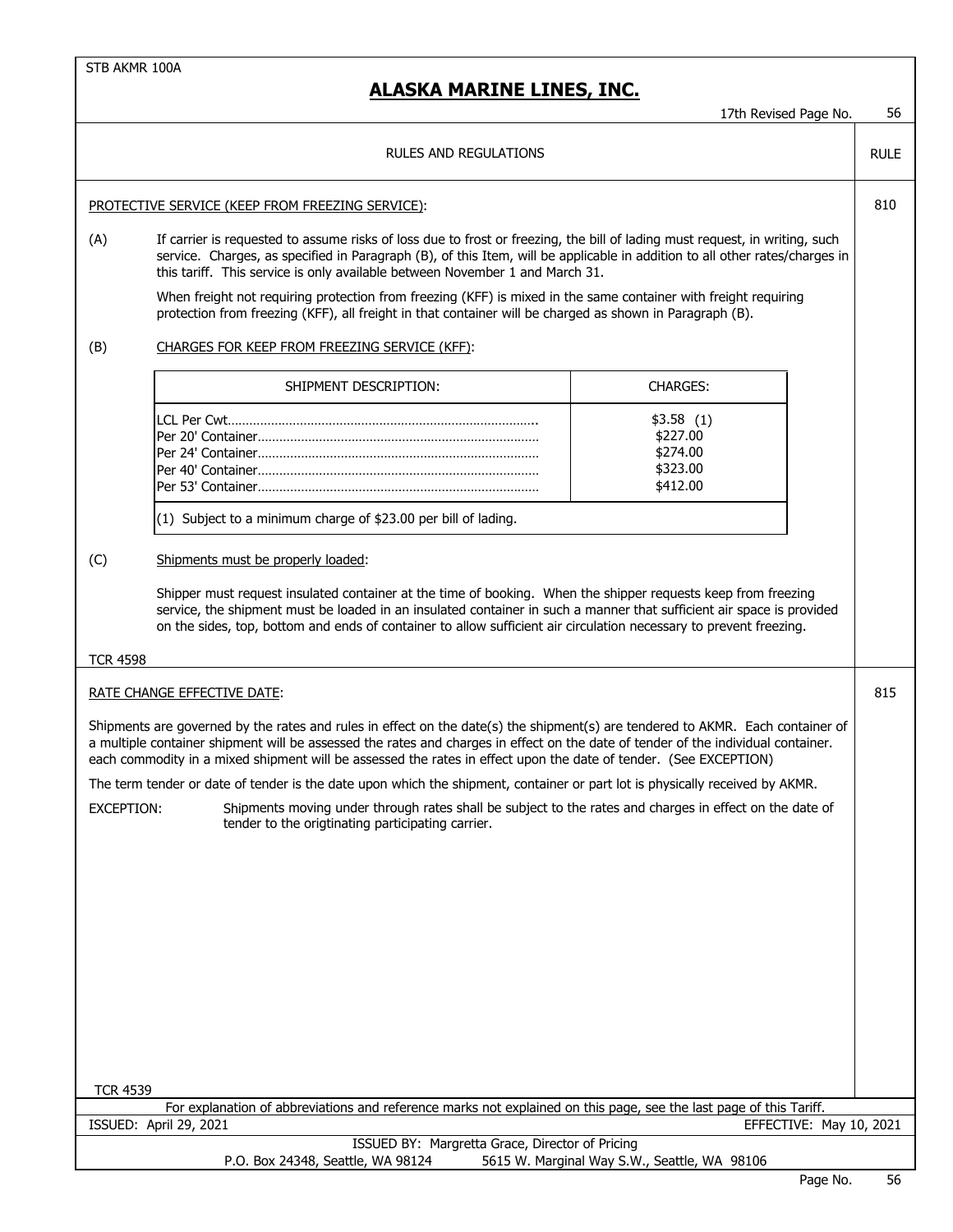11th Revised Page No. 57

### RULES AND REGULATIONS

### RECONSIGNMENT OR DIVERSION: 820

A request for the reconsignment or diversion of a shipment to effect a change in the name or address of a consignor or consignee, a change in the destination or place of delivery, or a change of billing where necessary to effect delivery, will be accepted subject to the following provisions: (See Item 362 for change in billing)

- 1. Request for reconsignment or diversion must be made or confirmed in writing and the carrier must be satisfied that the party making the request has the authority to do so.
- 2. Only entire shipments (not portions of shipments) may be reconsigned or diverted, unless specifically requested by the shipper or consignee and agreed to by the carrier.
- 3. The carrier will make diligent efforts to execute valid reconsignment or diversion requests, but will not be responsible, if despite such efforts, reconsignment or diversion is not effected.
- 4. If shipment is easily accessible at carrier's origin terminal, a diversion charge of \$93.00 will apply if the shipment is picked up at the carrier's origin terminal by the shipper or the shipper's agent.
- 5. If the shipment has been stowed by AKMR and is not accessible with less than 15 minutes of labor, the charges for the diversion or reconsignment will be as outlined in Rule 891.
- 6. If shipment has been moved to the originally requested destination, it may be reshipped to another destination as outlined in Item 891.
- 7. No charge for diversion or reconsignment will be made when such diversion or reconsignment involves merely the change of the address for the consignee, provided the new address, for that same consignee, is located in the same city, town, municipality, (incorporated or unincorporated) or delivery zone. Diversion or reconsignments made under the provisions of this exception need only be confirmed verbally to the carrier.
- 8. Reconsignment or diversion may not be requested after placement or delivery has been attempted at destination. Once placement or delivery has been attempted, cargo must then be reshipped to effect movement.

TCR 4581

For explanation of abbreviations and reference marks not explained on this page, see the last page of this Tariff. ISSUED: December 3, 2020 EFFECTIVE: December 13, 2020

RULE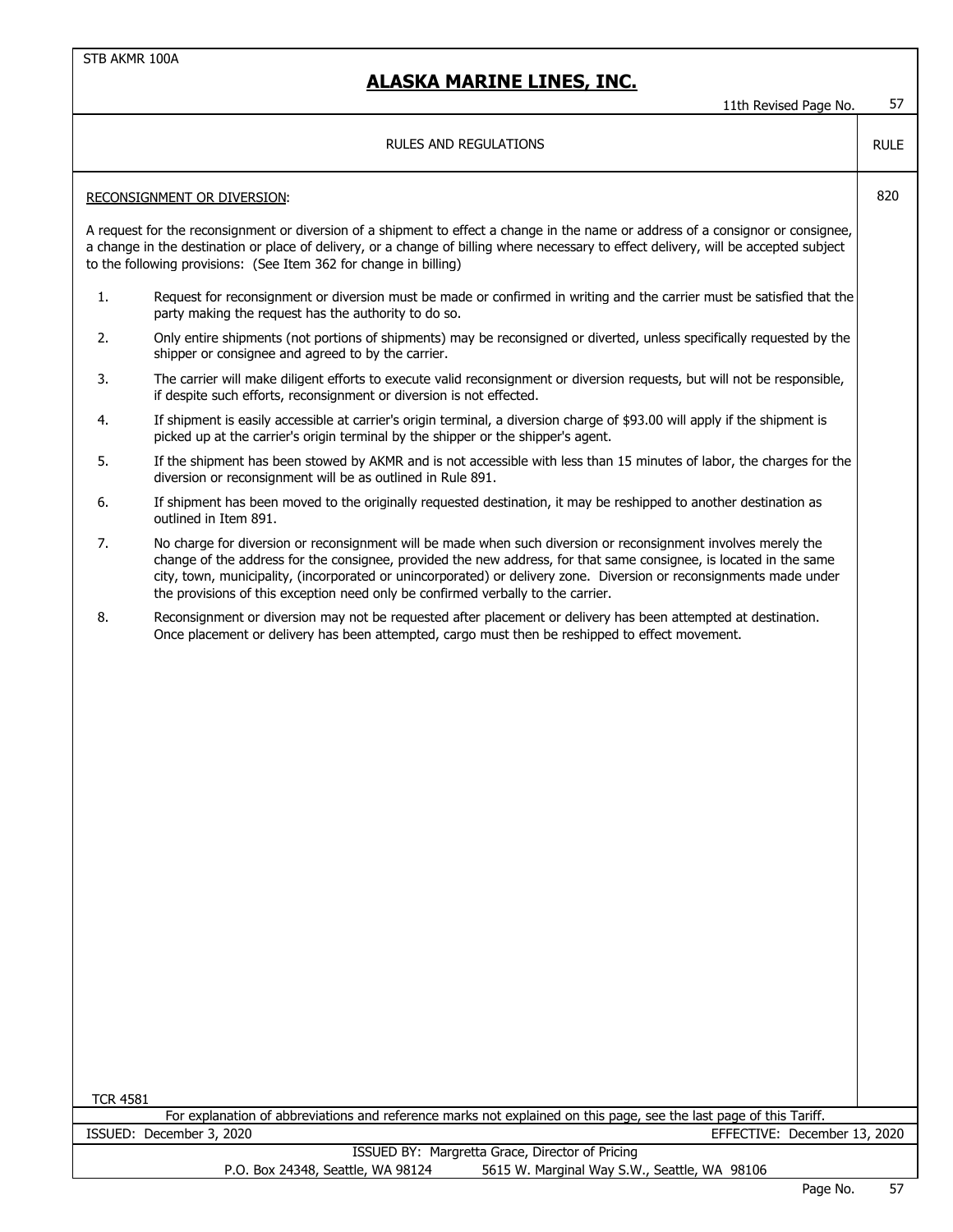| RULES AND REGULATIONS                                                                                                                                                                                                                                                                                                                                                                                                                                                                                                                               |             |
|-----------------------------------------------------------------------------------------------------------------------------------------------------------------------------------------------------------------------------------------------------------------------------------------------------------------------------------------------------------------------------------------------------------------------------------------------------------------------------------------------------------------------------------------------------|-------------|
|                                                                                                                                                                                                                                                                                                                                                                                                                                                                                                                                                     | <b>RULE</b> |
| <b>REFRIGERATION SERVICE:</b>                                                                                                                                                                                                                                                                                                                                                                                                                                                                                                                       | 830         |
| The carrier will accept cargo requesting refrigeration service, but will not be required to maintain the cargo at a temperature<br>lower than the temperature at which the cargo is received.                                                                                                                                                                                                                                                                                                                                                       |             |
| The carrier has the right to refuse cargo requiring a temperature lower that the temperature at which the cargo was received.                                                                                                                                                                                                                                                                                                                                                                                                                       |             |
| The carrier may, at its discretion, accept cargo originally requesting a temperature lower than the temperature at which the<br>cargo was received and then, only if the shipper amends the bill of lading to show a request for the temperature at which the<br>cargo was actually received.                                                                                                                                                                                                                                                       |             |
| Ι.<br>REFRIGERATION TEMPERATURE CONTROL SERVICES - FROZEN OR COLD PACK SERVICE:                                                                                                                                                                                                                                                                                                                                                                                                                                                                     |             |
| When a temperature of 0 degrees F to -10 degrees F is requested, the shipment will move under the following provisions of<br>frozen or cold pack service, in addition to the provisions noted above:                                                                                                                                                                                                                                                                                                                                                |             |
| (A)<br>Carrier will provide refrigeration equipment designed to maintain the requested temperature; however, the service<br>being provided is only to keep the internal air at temperatures of 0 degrees F to -10 degrees F. Carrier will not be<br>liable for temperature fluctuations below 0 degrees F indicative to carrier's liability. The burden of proof of loss or<br>damage to the cargo lies with the shipper or consignee.                                                                                                              |             |
| REFRIGERATION TEMPERATURE CONTROL SERVICES - OTHER THAN FROZEN OR COLD PACK SERVICE:<br>П.                                                                                                                                                                                                                                                                                                                                                                                                                                                          |             |
| When a temperature above 0 degrees F to 70 degrees F is requested, the shipment will move under the following provisions of<br>refrigerated temperature control service in addition to the provisions noted above:                                                                                                                                                                                                                                                                                                                                  |             |
| (A)<br>Carrier will provide refrigeration equipment designed to maintain the requested temperature; however, the service<br>being provided is only to keep the internal air at temperatures 5 degrees F of either side of the requested temperature.<br>Carrier will not be liable for temperature fluctuations of 5 degrees F or less, nor are temperature fluctuations beyond<br>5 degrees F indicative of carrier's liability. The burden of proof of loss or damage to the cargo lies with the shipper or<br>consignee (See Notes 1 through 2). |             |
| NOTE 1:<br>It is the shipper's responsibility to load freight in such a manner that proper air flow is maintained during shipment.<br>Carrier will not be liable for any loss or damage to cargo due to restricted air flow caused by improper loading. Carrier<br>is not liable for quality of product at destination if temperatures described in this rule are maintained.                                                                                                                                                                       |             |
| NOTE 2:<br>Carrier has no control over the product pulp temperature at time of pickup from the shipper. Therefore, carrier<br>assumes no lability if, at destination, the product pulp temperature varies from the internal air temperature of the<br>refrigeration equipment as established by the carrier's reefer charge and/or reefer logs only.                                                                                                                                                                                                |             |
|                                                                                                                                                                                                                                                                                                                                                                                                                                                                                                                                                     |             |
|                                                                                                                                                                                                                                                                                                                                                                                                                                                                                                                                                     |             |
|                                                                                                                                                                                                                                                                                                                                                                                                                                                                                                                                                     |             |
|                                                                                                                                                                                                                                                                                                                                                                                                                                                                                                                                                     |             |
|                                                                                                                                                                                                                                                                                                                                                                                                                                                                                                                                                     |             |
|                                                                                                                                                                                                                                                                                                                                                                                                                                                                                                                                                     |             |
| <b>TCR 4608</b><br>(Continued)                                                                                                                                                                                                                                                                                                                                                                                                                                                                                                                      |             |
| For explanation of abbreviations and reference marks not explained on this page, see the last page of this Tariff.                                                                                                                                                                                                                                                                                                                                                                                                                                  |             |
| ISSUED: August 24, 2021<br>EFFECTIVE: August 25, 2021<br>ISSUED BY: Margretta Grace, Director of Pricing                                                                                                                                                                                                                                                                                                                                                                                                                                            |             |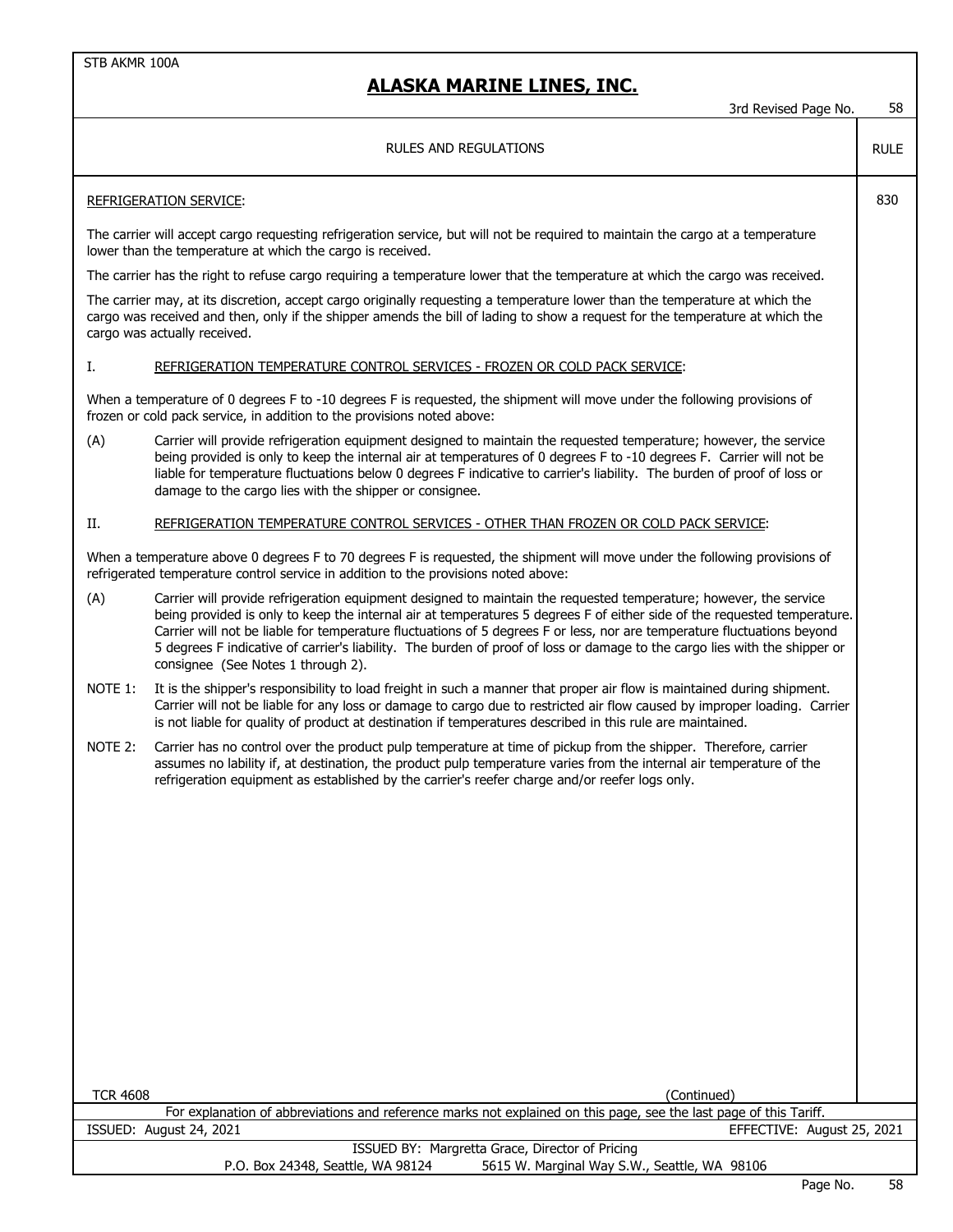# **ALASKA MARINE LINES, INC.**

|                                                                                                                                                                                                                                                                                                   | <b>RULES AND REGULATIONS</b>                                                                                                                                                                                                                                      | <b>RULE</b> |  |  |  |  |
|---------------------------------------------------------------------------------------------------------------------------------------------------------------------------------------------------------------------------------------------------------------------------------------------------|-------------------------------------------------------------------------------------------------------------------------------------------------------------------------------------------------------------------------------------------------------------------|-------------|--|--|--|--|
| III.                                                                                                                                                                                                                                                                                              | (Continued)<br><b>REFRIGERATION SERVICE:</b>                                                                                                                                                                                                                      | 830         |  |  |  |  |
| Carrier assumes no liability for monitoring mechanical refrigeration units or for malfunction and resultant loss or damage of<br>product in refrigerated trailers or containers in instances where the equipment is not in the control or possession of carrier,<br>including but not limited to: |                                                                                                                                                                                                                                                                   |             |  |  |  |  |
| 1.                                                                                                                                                                                                                                                                                                | After carrier has tendered trailers or containers to the consignee, consignee's agent or interline carrier and after<br>consignee, consignee's agent or interline carrier has accepted said trailer or container in apparent good condition<br>and working order. |             |  |  |  |  |
| 2                                                                                                                                                                                                                                                                                                 | Prior to carrier picking up trailer from an origin carrier, the shipper or shipper's agent.                                                                                                                                                                       |             |  |  |  |  |
|                                                                                                                                                                                                                                                                                                   | RELEASE OF CARGO TO OTHER THAN CONSIGNEE:                                                                                                                                                                                                                         | 847         |  |  |  |  |
| Freight moving under rates published herein and consigned to an individual will be release at destination only to the consignee<br>designated on the bill of lading.                                                                                                                              |                                                                                                                                                                                                                                                                   |             |  |  |  |  |
| <b>EXCEPTION:</b>                                                                                                                                                                                                                                                                                 | Carrier may release freight to a person other than the designed consignee upon receipt of written<br>authorization establishing proof that such person is a designated agent for said consignee.                                                                  |             |  |  |  |  |
|                                                                                                                                                                                                                                                                                                   |                                                                                                                                                                                                                                                                   |             |  |  |  |  |
|                                                                                                                                                                                                                                                                                                   |                                                                                                                                                                                                                                                                   |             |  |  |  |  |
|                                                                                                                                                                                                                                                                                                   |                                                                                                                                                                                                                                                                   |             |  |  |  |  |
|                                                                                                                                                                                                                                                                                                   |                                                                                                                                                                                                                                                                   |             |  |  |  |  |
|                                                                                                                                                                                                                                                                                                   |                                                                                                                                                                                                                                                                   |             |  |  |  |  |
|                                                                                                                                                                                                                                                                                                   |                                                                                                                                                                                                                                                                   |             |  |  |  |  |
|                                                                                                                                                                                                                                                                                                   |                                                                                                                                                                                                                                                                   |             |  |  |  |  |
|                                                                                                                                                                                                                                                                                                   |                                                                                                                                                                                                                                                                   |             |  |  |  |  |
|                                                                                                                                                                                                                                                                                                   |                                                                                                                                                                                                                                                                   |             |  |  |  |  |
|                                                                                                                                                                                                                                                                                                   |                                                                                                                                                                                                                                                                   |             |  |  |  |  |
|                                                                                                                                                                                                                                                                                                   |                                                                                                                                                                                                                                                                   |             |  |  |  |  |
|                                                                                                                                                                                                                                                                                                   |                                                                                                                                                                                                                                                                   |             |  |  |  |  |
| <b>TCR 4539</b>                                                                                                                                                                                                                                                                                   |                                                                                                                                                                                                                                                                   |             |  |  |  |  |

|                                   | For explanation of abbreviations and reference marks not explained on this page, see the last page of this Tariff. |
|-----------------------------------|--------------------------------------------------------------------------------------------------------------------|
| ISSUED: November 14, 2019         | EFFECTIVE: November 15, 2019                                                                                       |
|                                   | ISSUED BY: Margretta Grace, Director of Pricing                                                                    |
| P.O. Box 24348, Seattle, WA 98124 | 5615 W. Marginal Way S.W., Seattle, WA 98106                                                                       |

2nd Revised Page No. 59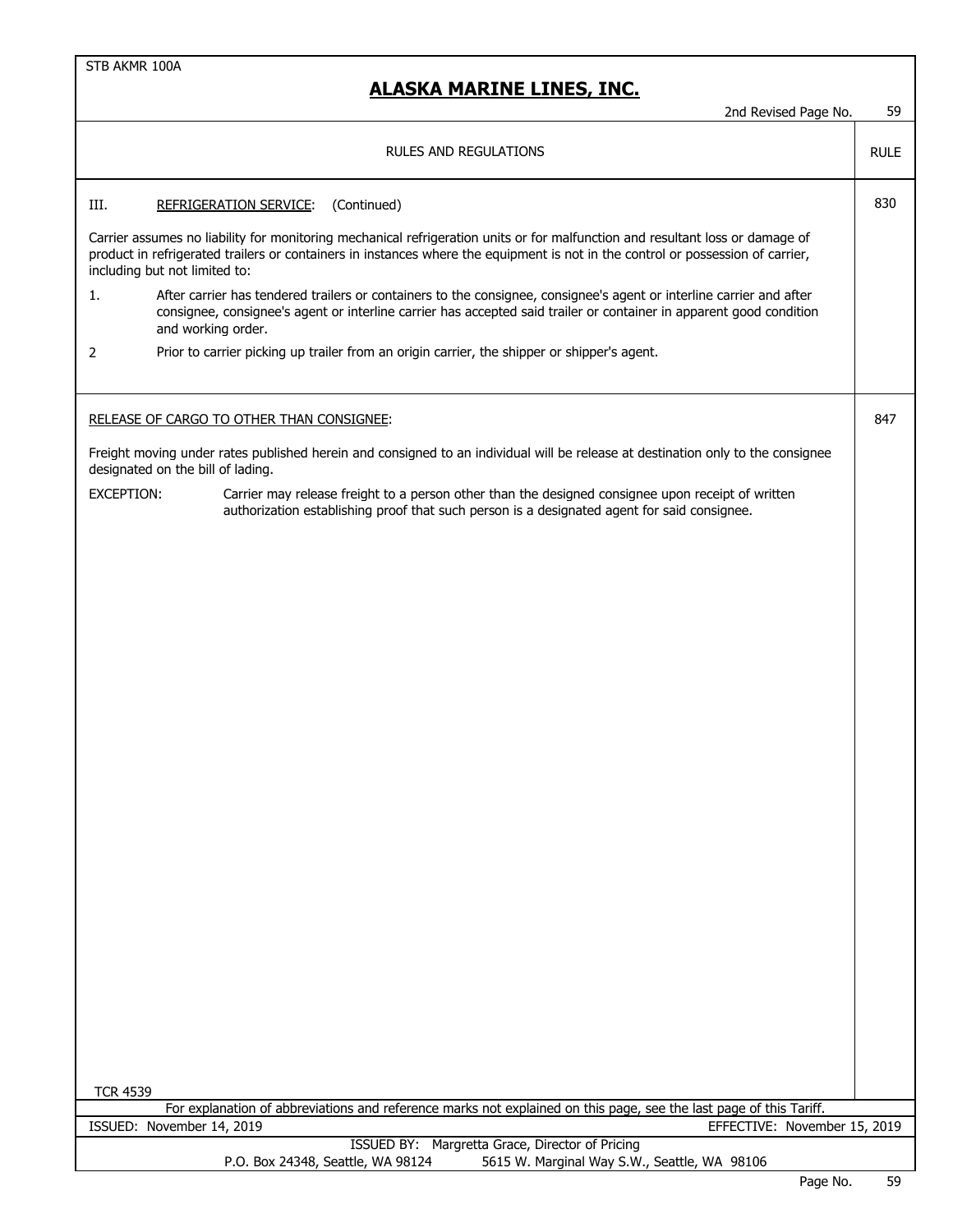## **ALASKA MARINE LINES, INC.**

6th Revised Page No. 60

RULE

#### RULES AND REGULATIONS

#### REMOVAL OF CONTAINERS BY SHIPPER OR CONSIGNEE: 848

When prior arrangements have been made with the carrier, containers may be removed from the terminals of the carrier by the shipper or consignee or their authorized representatives or agents for loading or unloading, subject to the following conditions and to all terms and conditions of this tariff.

- (1) Containers may be removed from the terminals of the carrier by the shipper or consignee for loading or unloading at the risk and expense of the shipper or consignee. Shipper or consignee shall furnish the tractor and chasses. In removing containers from carrier's terminals, shipper or consignee shall execute carrier's Trailer Interchange Receipt and Safety Inspection Report. Shipper or consignee shall assume full responsibility for the safety of equipment while in its possession and for the safe return of containers in a clean and sound condition to the carrier's terminals from which they were removed. Carrier will provide loading and unloading of container to or from chasses/trailer at carrier's terminal.
- (2) Containers may be removed from and returned to carrier's terminals only during normal working hours (8:00AM through 4:00PM), Monday through Friday, not including holidays.
- (3) A charge of ▲ \$126.00 per container will be assessed for each twenty-four (24) hour period or fraction thereof that containers were removed from the carrier's terminals for loading, but were returned to the carrier without cargo loaded thereon.
- (4) Shipments loaded by the shipper under the provisions of this Item shall move under a "Shipper's Load and Count" SL & C bill of lading.
- (5) Except as otherwise provided, carrier's responsibility for cargo loaded in its container shall not commence until the containers are returned to the carrier's terminals and a receipt given therefore.
- (6) When containers are removed from the carrier's terminals, the shipper or consignee removing such containers shall hold the carrier harmless for any damage occurring or resulting in any manner whatsoever from such containers while in the possession of the shipper or consignee.
- (7) Containers removed from carrier's terminal under the provisions of this Item are also subject to the provisions of Item 501.

TCR 4613

For explanation of abbreviations and reference marks not explained on this page, see the last page of this Tariff. ISSUED: November 19, 2021 EFFECTIVE: December 12, 2021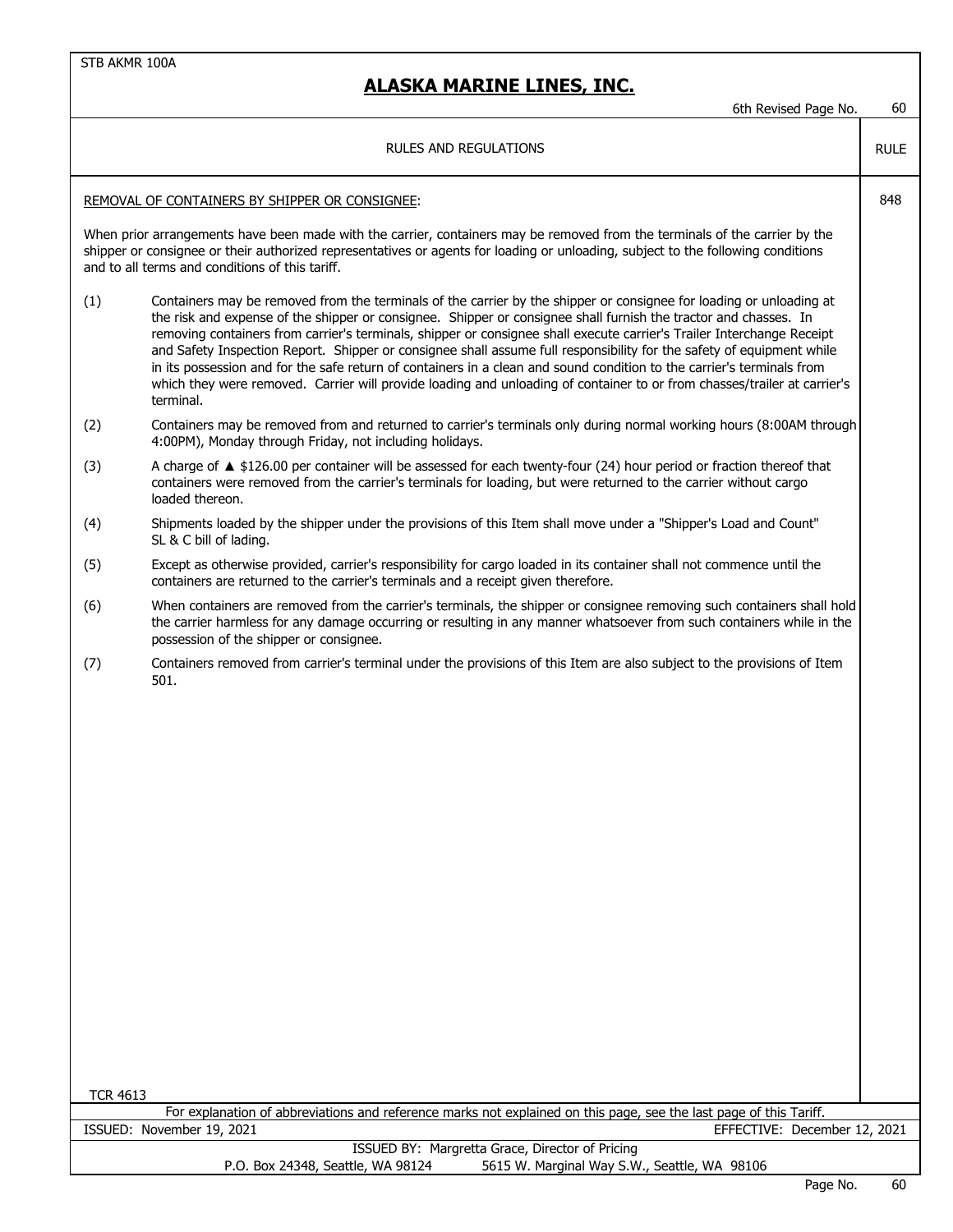|                                                                                                                                                                                   |                                                                                                                                                                                                                          |                                |                                  | 9th Revised Page No.                                                                                                       | 61 |  |  |
|-----------------------------------------------------------------------------------------------------------------------------------------------------------------------------------|--------------------------------------------------------------------------------------------------------------------------------------------------------------------------------------------------------------------------|--------------------------------|----------------------------------|----------------------------------------------------------------------------------------------------------------------------|----|--|--|
| <b>RULES AND REGULATIONS</b>                                                                                                                                                      |                                                                                                                                                                                                                          |                                |                                  |                                                                                                                            |    |  |  |
| RESPOT - ADDITIONAL PLACEMENT:                                                                                                                                                    |                                                                                                                                                                                                                          |                                |                                  |                                                                                                                            |    |  |  |
| Except as otherwise provided in individual containerload items, rates include one placement per container in Alaska, but do not<br>include placement in Washington. See Rule 750. |                                                                                                                                                                                                                          |                                |                                  |                                                                                                                            |    |  |  |
| When requested, carrier will provide placement in addition to what is included in the rate for the following:                                                                     |                                                                                                                                                                                                                          |                                |                                  |                                                                                                                            |    |  |  |
| $\bullet$ \$215.00 per each placement (1)                                                                                                                                         |                                                                                                                                                                                                                          |                                |                                  |                                                                                                                            |    |  |  |
|                                                                                                                                                                                   | (1)<br>Respot charge applies when placement is provided in the same rate group area.                                                                                                                                     |                                |                                  |                                                                                                                            |    |  |  |
|                                                                                                                                                                                   |                                                                                                                                                                                                                          |                                |                                  |                                                                                                                            |    |  |  |
| RETURNED, UNDELIVERED SHIPMENTS:                                                                                                                                                  |                                                                                                                                                                                                                          |                                |                                  |                                                                                                                            |    |  |  |
| Shipments at destination which are refused and/or returned to origin AKMR terminal will be subject to the following provisions:                                                   |                                                                                                                                                                                                                          |                                |                                  |                                                                                                                            |    |  |  |
| (1)                                                                                                                                                                               | The shipper shall pay all original freight charges and storage charges assessed against the cargo, even if the consignee<br>refused the cargo. Regardless of reason for refusal, all charges are payable to the carrier. |                                |                                  |                                                                                                                            |    |  |  |
| (2)                                                                                                                                                                               |                                                                                                                                                                                                                          |                                |                                  | The return movement will be considered a new shipment and be billed as such.                                               |    |  |  |
| (3)                                                                                                                                                                               |                                                                                                                                                                                                                          | to paying all freight charges: |                                  | On refused shipments containing the following, the shipper shall be responsible for disposal of said materials in addition |    |  |  |
|                                                                                                                                                                                   |                                                                                                                                                                                                                          | Beer<br>Wine<br>Liquor         | Cigarettes<br>Drugs<br>Medicines | <b>Hazardous Materials</b><br>Commodities NOS as governed by Federal or State Regulations                                  |    |  |  |
|                                                                                                                                                                                   |                                                                                                                                                                                                                          |                                |                                  |                                                                                                                            |    |  |  |
|                                                                                                                                                                                   |                                                                                                                                                                                                                          |                                |                                  |                                                                                                                            |    |  |  |
|                                                                                                                                                                                   |                                                                                                                                                                                                                          |                                |                                  |                                                                                                                            |    |  |  |
|                                                                                                                                                                                   |                                                                                                                                                                                                                          |                                |                                  |                                                                                                                            |    |  |  |
|                                                                                                                                                                                   |                                                                                                                                                                                                                          |                                |                                  |                                                                                                                            |    |  |  |
|                                                                                                                                                                                   |                                                                                                                                                                                                                          |                                |                                  |                                                                                                                            |    |  |  |
|                                                                                                                                                                                   |                                                                                                                                                                                                                          |                                |                                  |                                                                                                                            |    |  |  |
|                                                                                                                                                                                   |                                                                                                                                                                                                                          |                                |                                  |                                                                                                                            |    |  |  |
|                                                                                                                                                                                   |                                                                                                                                                                                                                          |                                |                                  |                                                                                                                            |    |  |  |
|                                                                                                                                                                                   |                                                                                                                                                                                                                          |                                |                                  |                                                                                                                            |    |  |  |
|                                                                                                                                                                                   |                                                                                                                                                                                                                          |                                |                                  |                                                                                                                            |    |  |  |
|                                                                                                                                                                                   |                                                                                                                                                                                                                          |                                |                                  |                                                                                                                            |    |  |  |
|                                                                                                                                                                                   |                                                                                                                                                                                                                          |                                |                                  |                                                                                                                            |    |  |  |
| <b>TCR 4613</b>                                                                                                                                                                   |                                                                                                                                                                                                                          |                                |                                  | For explanation of abbreviations and reference marks not explained on this page, see the last page of this Tariff.         |    |  |  |
| ISSUED: November 19, 2021<br>EFFECTIVE: December 5, 2021                                                                                                                          |                                                                                                                                                                                                                          |                                |                                  |                                                                                                                            |    |  |  |
| ISSUED BY: Margretta Grace, Director of Pricing<br>P.O. Box 24348, Seattle, WA 98124<br>5615 W. Marginal Way S.W., Seattle, WA 98106                                              |                                                                                                                                                                                                                          |                                |                                  |                                                                                                                            |    |  |  |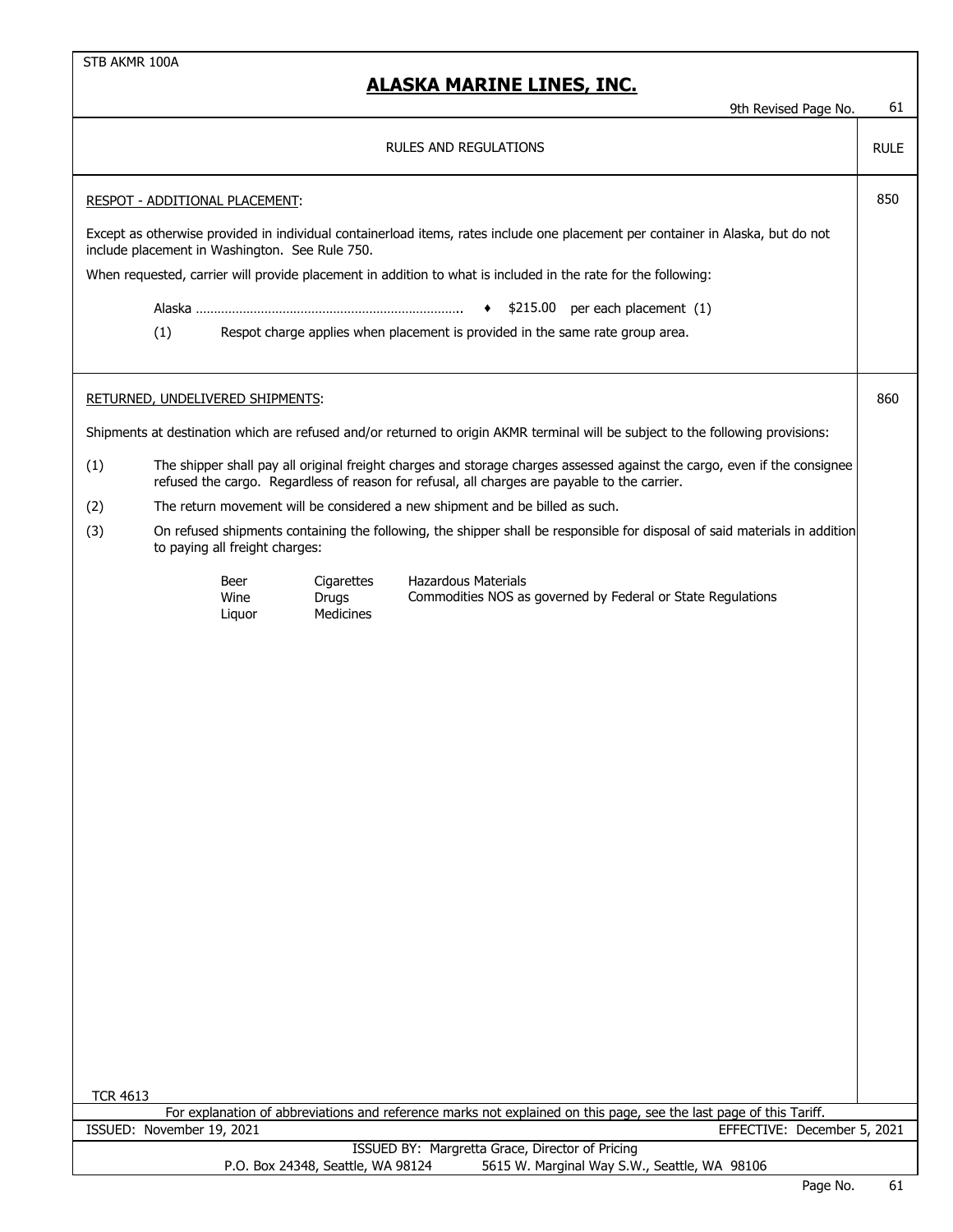3rd Revised Page No. 62

RULE

#### RULES AND REGULATIONS

#### ROUTING INSTRUCTIONS: 275

The rates herein apply via all routes made by use of the lines of any of the carriers party to this tariff, except as otherwise specifically provided in individual rate items or in connection with individual rates. The routes published in this tariff are restricted to apply only to the extend of carrier's authorized operations as to territory, commodities and other provisions as provided in carrier's Scope of Operating Authority (see governing publications).

#### EXPLANATION OF ROUTE NUMBERS:

Routes, named below, should be read from the left to right when movement is to Alaska, and from the right to left when movement is from Alaska.

| ROUTE:         | JUNCTION:         | CARRIER:    | JUNCTION:                                                                       | CARRIER:       | JUNCTION: | CARRIER:   | JUNCTION:                                   | CARRIER:    |
|----------------|-------------------|-------------|---------------------------------------------------------------------------------|----------------|-----------|------------|---------------------------------------------|-------------|
| $\mathbf{1}$   | SEA, WA           | AKMR        | HAW, AK                                                                         | $---$          |           |            |                                             |             |
| $\overline{2}$ | SEA, WA           | <b>AKMR</b> | HNS, AK                                                                         | <b>AKMT</b>    |           |            |                                             |             |
| 3              | SEA, WA           | <b>AKMR</b> | JNU, AK                                                                         | <b>AKMT</b>    |           |            |                                             |             |
| 4              | SEA, WA           | <b>AKMR</b> | KEN, AK                                                                         | $\overline{a}$ |           |            |                                             |             |
| 5              | SEA, WA           | <b>AKMR</b> | KTN, AK                                                                         | <b>AKMT</b>    |           |            |                                             |             |
| $\overline{4}$ | SEA, WA           | <b>AKMR</b> | PSG, AK                                                                         | <b>AKMT</b>    |           |            |                                             |             |
|                | SEA, WA           | <b>AKMR</b> | SGY, AK                                                                         | <b>AKMT</b>    |           |            |                                             |             |
| 5              | SEA, WA           | <b>AKMR</b> | SIT, AK                                                                         | <b>ATRF</b>    |           |            |                                             |             |
| 6              | SEA, WA           | <b>AKMR</b> | WRG, AK                                                                         | <b>ATRF</b>    |           |            |                                             |             |
| $\overline{7}$ | SEA, WA           | <b>AKMR</b> | YAK, AK                                                                         | <b>AKMT</b>    |           |            |                                             |             |
| 8              | SEA, WA           | <b>AKMR</b> | KTN, AK                                                                         | <b>AKMT</b>    | KTN, AK   | (1)<br>(3) | Craig,<br>Hollis,<br>Klawock,<br>Thorne Bay | <b>ATRF</b> |
| 9              | SEA, WA           | <b>AKMR</b> | KAK, AK                                                                         | <b>ATRF</b>    |           |            |                                             |             |
| $10\,$         | SEA, WA           | <b>AKMR</b> | XIP, AK                                                                         | <b>AKMT</b>    |           |            |                                             |             |
| $11\,$         | SEA, WA           | <b>AKMR</b> | SGY, AK                                                                         | ---            | ---       |            |                                             |             |
| 12             | $---$             | ---         | $---$                                                                           | ---            |           |            |                                             |             |
| 13             | SEA, WA           | <b>AKMR</b> | JNU, AK                                                                         | <b>AKMT</b>    | JNU, AK   | (1)        | Hoonah, AK                                  | <b>AKMT</b> |
| 14             | SEA, WA           | AKMR        | JNU, AK                                                                         | <b>AKMT</b>    | JNU, AK   | (1)        | Angoon, AK                                  | <b>AKMT</b> |
|                | (1)<br>(2)<br>(3) | <b>AKMT</b> | Alaska Marine Highway Ferry Service<br>Also applies when via AKMR Barge Service |                |           |            |                                             |             |

TCR 4539

ISSUED: November 14, 2019 EFFECTIVE: November 15, 2019 For explanation of abbreviations and reference marks not explained on this page, see the last page of this Tariff.

ISSUED BY: Margretta Grace, Director of Pricing

P.O. Box 24348, Seattle, WA 98124 5615 W. Marginal Way S.W., Seattle, WA 98106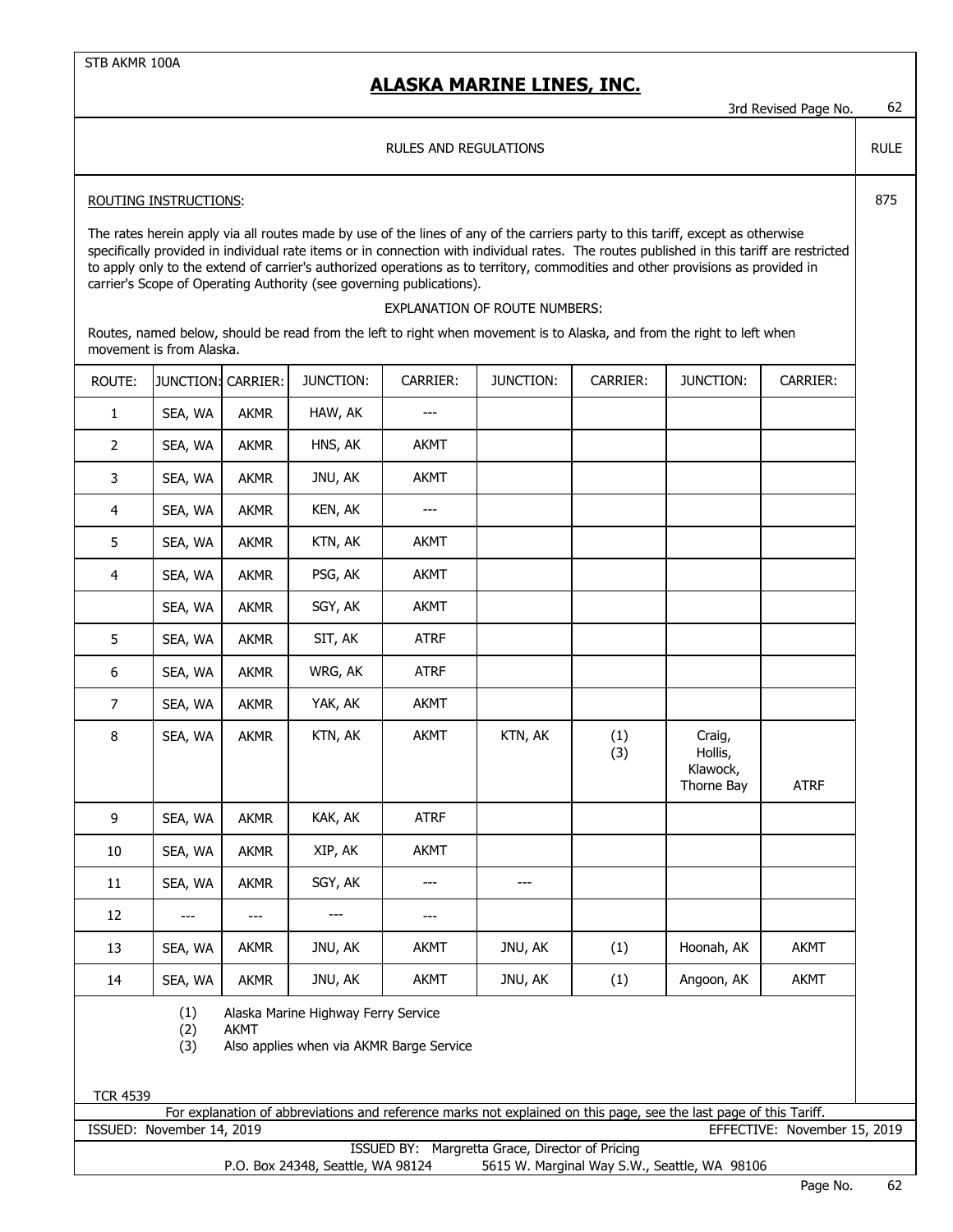|                 | 2nd Revised Page No.                                                                                                                                                                                                                                                              | 63          |
|-----------------|-----------------------------------------------------------------------------------------------------------------------------------------------------------------------------------------------------------------------------------------------------------------------------------|-------------|
|                 | <b>RULES AND REGULATIONS</b>                                                                                                                                                                                                                                                      | <b>RULE</b> |
|                 | SHIPMENTS EXCEEDING CAPACITY OF A CONTAINER:<br>(OVERFLOW)<br>(See Notes 1 and 2)                                                                                                                                                                                                 | 882         |
| (A)             | Shipments tendered to carrier from a single shipper to a single consignee, in excess of the quantity that can be loaded<br>to a container or platform will be allowed as excess in an "Overflow" container. Only one "Overflow" container or<br>platform is allowed per shipment. |             |
| (B)             | Shipper shall block overflow in such a manner, subject to the carrier's approval, as to allow maximum utilization of<br>space remaining in the container. Carrier may handle overflow through its freight terminal and may load other freight<br>in container.                    |             |
| (C)             | The container or platform carrying the overflow may not exceed the size of the container which contains the initial<br>shipment.                                                                                                                                                  |             |
| NOTE 1:         | Each non-overflow container or platform in the shipment utilized will be charged for at the containerload or volume<br>rate applicable at the actual weight, but not less than the minimum weight.                                                                                |             |
| NOTE 2:         | The container or platform carrying the overflow will be charged for at the applicable containerload or volume rate on<br>the basis of actual weight, but not less than 75% of the CL minimum weight.                                                                              |             |
|                 | Excess weight loaded in non-overflow containers that exceed the per container minimum weight for that container<br>cannot be utilized to offset deficit weight in any designated "Overflow" container.                                                                            |             |
|                 | EXCEPTION: When a container or platform is fully loaded to usable capacity, the applicable containerload minimum<br>weight shall apply. (See Rule 611)                                                                                                                            |             |
|                 |                                                                                                                                                                                                                                                                                   |             |
|                 |                                                                                                                                                                                                                                                                                   |             |
|                 |                                                                                                                                                                                                                                                                                   |             |
|                 |                                                                                                                                                                                                                                                                                   |             |
|                 |                                                                                                                                                                                                                                                                                   |             |
|                 |                                                                                                                                                                                                                                                                                   |             |
|                 |                                                                                                                                                                                                                                                                                   |             |
|                 |                                                                                                                                                                                                                                                                                   |             |
|                 |                                                                                                                                                                                                                                                                                   |             |
|                 |                                                                                                                                                                                                                                                                                   |             |
|                 |                                                                                                                                                                                                                                                                                   |             |
|                 |                                                                                                                                                                                                                                                                                   |             |
|                 |                                                                                                                                                                                                                                                                                   |             |
| <b>TCR 4539</b> |                                                                                                                                                                                                                                                                                   |             |
|                 | For explanation of abbreviations and reference marks not explained on this page, see the last page of this Tariff.                                                                                                                                                                |             |
|                 | ISSUED: November 14, 2019<br>EFFECTIVE: November 15, 2019                                                                                                                                                                                                                         |             |
|                 | ISSUED BY: Margretta Grace, Director of Pricing<br>P.O. Box 24348, Seattle, WA 98124<br>5615 W. Marginal Way S.W., Seattle, WA 98106                                                                                                                                              |             |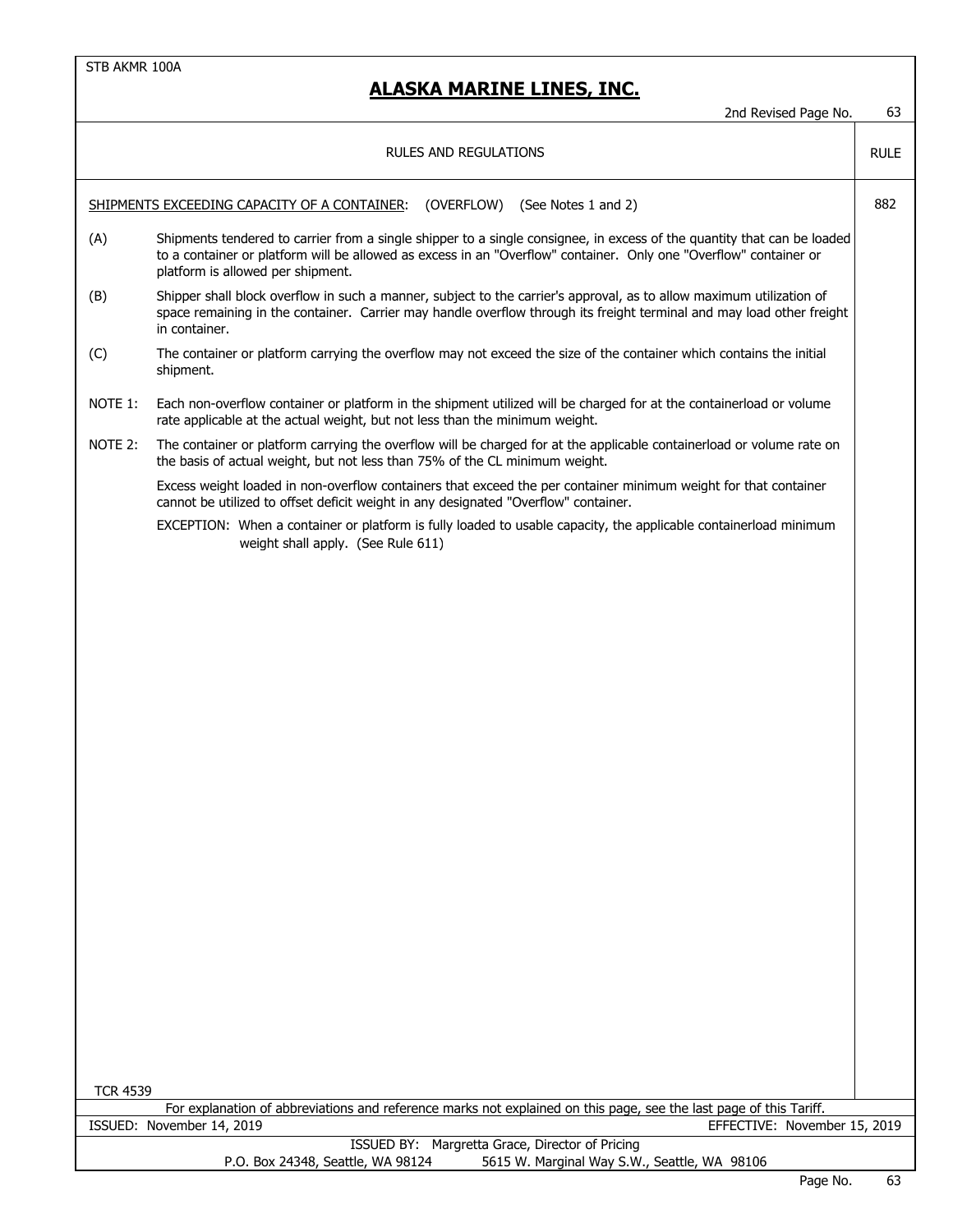|                           |                                                                                                                                                                                                                         | 9th Revised Page No.                                                                                                                                                                                                                                                                                                                                                                                                                                                             | 64          |  |  |  |
|---------------------------|-------------------------------------------------------------------------------------------------------------------------------------------------------------------------------------------------------------------------|----------------------------------------------------------------------------------------------------------------------------------------------------------------------------------------------------------------------------------------------------------------------------------------------------------------------------------------------------------------------------------------------------------------------------------------------------------------------------------|-------------|--|--|--|
|                           |                                                                                                                                                                                                                         | RULES AND REGULATIONS                                                                                                                                                                                                                                                                                                                                                                                                                                                            | <b>RULE</b> |  |  |  |
|                           |                                                                                                                                                                                                                         | SHIPMENTS TENDERED ON SHIPPER-FURNISHED EQUIPMENT:                                                                                                                                                                                                                                                                                                                                                                                                                               | 884         |  |  |  |
|                           |                                                                                                                                                                                                                         | Unless otherwise specifically provided, shipments tendered to carrier in containers furnished by the shipper will be accepted, subject<br>to completion of the carrier's Standard Interchange Agreement and Inspection Report (E.I.R.). Charges for such shipments will be<br>assessed in accordance with the applicable rates named in this tariff. All containers must be able to be handled when loaded with<br>cargo by forklift and be compatible with carrier's operation. |             |  |  |  |
| Ι.                        | Loaded containers moving Northbound under the provisions of this Rule shall be entitled to a free empty movement<br>Southbound to AKMR's Seattle, Washington terminal. This free empty return will apply provided that: |                                                                                                                                                                                                                                                                                                                                                                                                                                                                                  |             |  |  |  |
|                           | (A)                                                                                                                                                                                                                     | Carrier has the right to load the empty container with cargo.                                                                                                                                                                                                                                                                                                                                                                                                                    |             |  |  |  |
|                           | (B)                                                                                                                                                                                                                     | Empty container is returned to carrier within 90 days after the loaded container arrives at AKMR's Seattle,<br>Washington terminal.                                                                                                                                                                                                                                                                                                                                              |             |  |  |  |
|                           | (C)                                                                                                                                                                                                                     | Each bill of lading references the voyage and booking number of the loaded movement.                                                                                                                                                                                                                                                                                                                                                                                             |             |  |  |  |
|                           | (D)                                                                                                                                                                                                                     | Empty containers not returned within the 90 day period shall be assessed the applicable Southbound Class<br>or Commodity rate.                                                                                                                                                                                                                                                                                                                                                   |             |  |  |  |
| Π.                        |                                                                                                                                                                                                                         | Empty containers, moving Northbound under the provisions of this Item, that are being positioned for a loaded<br>Southbound revenue shipment, shall be entitled to a free Northbound movement provided that:                                                                                                                                                                                                                                                                     |             |  |  |  |
|                           | (A)                                                                                                                                                                                                                     | Carrier has the right to load the empty container with cargo.                                                                                                                                                                                                                                                                                                                                                                                                                    |             |  |  |  |
|                           | (B)                                                                                                                                                                                                                     | Northbound container(s) is (are) immediately loaded and returned to the carrier for Southbound shipment.                                                                                                                                                                                                                                                                                                                                                                         |             |  |  |  |
|                           | (C)                                                                                                                                                                                                                     | Bill of lading references the booking number and voyage of upcoming Southbound movement.                                                                                                                                                                                                                                                                                                                                                                                         |             |  |  |  |
| III.                      |                                                                                                                                                                                                                         | Empty container, moving Northbound under the provisions of this Item, that are being positioned in Alaska with no<br>immediate Southbound revenue shipment provided for, will be entitled to Northbound placement to Alaska Marine Lines<br>dock at rates as listed in AKMR 300, series, tariffs.                                                                                                                                                                                |             |  |  |  |
|                           |                                                                                                                                                                                                                         | These provision will apply, provided that:                                                                                                                                                                                                                                                                                                                                                                                                                                       |             |  |  |  |
|                           | (A)                                                                                                                                                                                                                     | Carrier has the right to load the empty container with cargo.                                                                                                                                                                                                                                                                                                                                                                                                                    |             |  |  |  |
| NOTE 1:                   |                                                                                                                                                                                                                         | Shipper furnished container must be marked at both front and rear with identification marks not less than 3" in height.<br>If proper identification marks are not on the shipper-furnished container, carrier will mark accordingly at a charge of<br>◆ \$138.00 per container.                                                                                                                                                                                                  |             |  |  |  |
| NOTE 2:                   |                                                                                                                                                                                                                         | Provisions of this Item do not apply to wheeled trailers.                                                                                                                                                                                                                                                                                                                                                                                                                        |             |  |  |  |
|                           |                                                                                                                                                                                                                         |                                                                                                                                                                                                                                                                                                                                                                                                                                                                                  |             |  |  |  |
|                           |                                                                                                                                                                                                                         |                                                                                                                                                                                                                                                                                                                                                                                                                                                                                  |             |  |  |  |
|                           |                                                                                                                                                                                                                         |                                                                                                                                                                                                                                                                                                                                                                                                                                                                                  |             |  |  |  |
|                           |                                                                                                                                                                                                                         |                                                                                                                                                                                                                                                                                                                                                                                                                                                                                  |             |  |  |  |
|                           |                                                                                                                                                                                                                         |                                                                                                                                                                                                                                                                                                                                                                                                                                                                                  |             |  |  |  |
|                           |                                                                                                                                                                                                                         |                                                                                                                                                                                                                                                                                                                                                                                                                                                                                  |             |  |  |  |
|                           |                                                                                                                                                                                                                         |                                                                                                                                                                                                                                                                                                                                                                                                                                                                                  |             |  |  |  |
|                           |                                                                                                                                                                                                                         |                                                                                                                                                                                                                                                                                                                                                                                                                                                                                  |             |  |  |  |
| <b>TCR 4613</b>           |                                                                                                                                                                                                                         |                                                                                                                                                                                                                                                                                                                                                                                                                                                                                  |             |  |  |  |
| ISSUED: November 19, 2021 |                                                                                                                                                                                                                         | For explanation of abbreviations and reference marks not explained on this page, see the last page of this Tariff.<br>EFFECTIVE: December 12, 2021                                                                                                                                                                                                                                                                                                                               |             |  |  |  |
|                           |                                                                                                                                                                                                                         | ISSUED BY: Margretta Grace, Director of Pricing                                                                                                                                                                                                                                                                                                                                                                                                                                  |             |  |  |  |
|                           |                                                                                                                                                                                                                         | P.O. Box 24348, Seattle, WA 98124<br>5615 W. Marginal Way S.W., Seattle, WA 98106                                                                                                                                                                                                                                                                                                                                                                                                |             |  |  |  |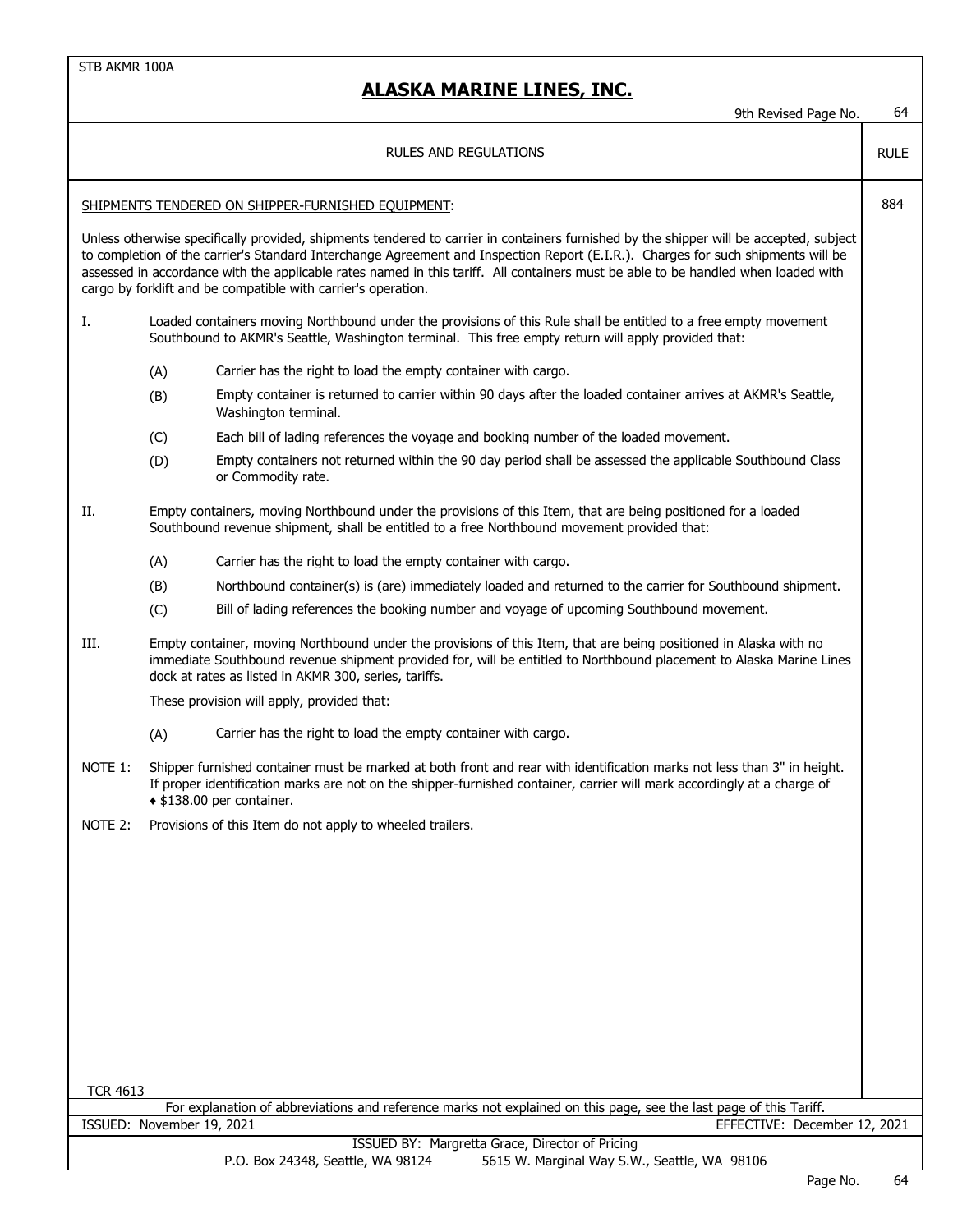7th Revised Page No. 65

RULE

RULES AND REGULATIONS

For matter previously published on this page, refer to Rule 891.

| <b>TCR 4539</b>                                                                                                    |             |               |
|--------------------------------------------------------------------------------------------------------------------|-------------|---------------|
| For explanation of abbreviations and reference marks not explained on this page, see the last page of this Tariff. |             |               |
| ISSUED: November 14, 2019<br>EFFECTIVE: November 15, 2019                                                          |             |               |
| ISSUED BY: Margretta Grace, Director of Pricing                                                                    |             |               |
| 5615 W. Marginal Way S.W., Seattle, WA 98106<br>P.O. Box 24348, Seattle, WA 98124                                  |             |               |
|                                                                                                                    | $D - - - N$ | $\sim$ $\sim$ |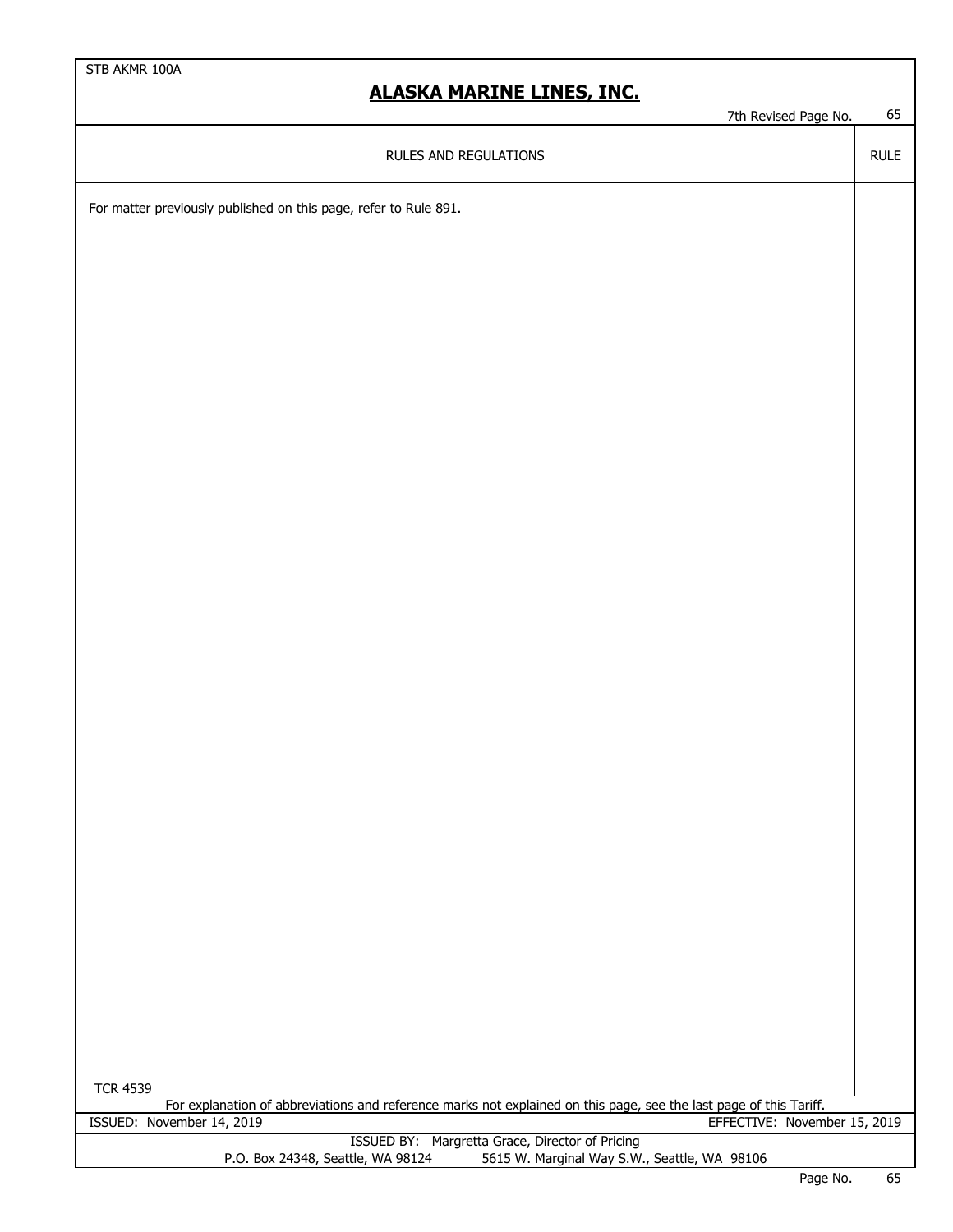7th Revised Page No. 66

RULE

RULES AND REGULATIONS

For matter previously published on this page, refer to Rule 891.

| <b>TCR 4539</b>                                                                                                    |               |                          |
|--------------------------------------------------------------------------------------------------------------------|---------------|--------------------------|
| For explanation of abbreviations and reference marks not explained on this page, see the last page of this Tariff. |               |                          |
| ISSUED: November 14, 2019<br>EFFECTIVE: November 15, 2019                                                          |               |                          |
| ISSUED BY: Margretta Grace, Director of Pricing                                                                    |               |                          |
| 5615 W. Marginal Way S.W., Seattle, WA 98106<br>P.O. Box 24348, Seattle, WA 98124                                  |               |                          |
|                                                                                                                    | $\sim$ $\sim$ | $\overline{\phantom{a}}$ |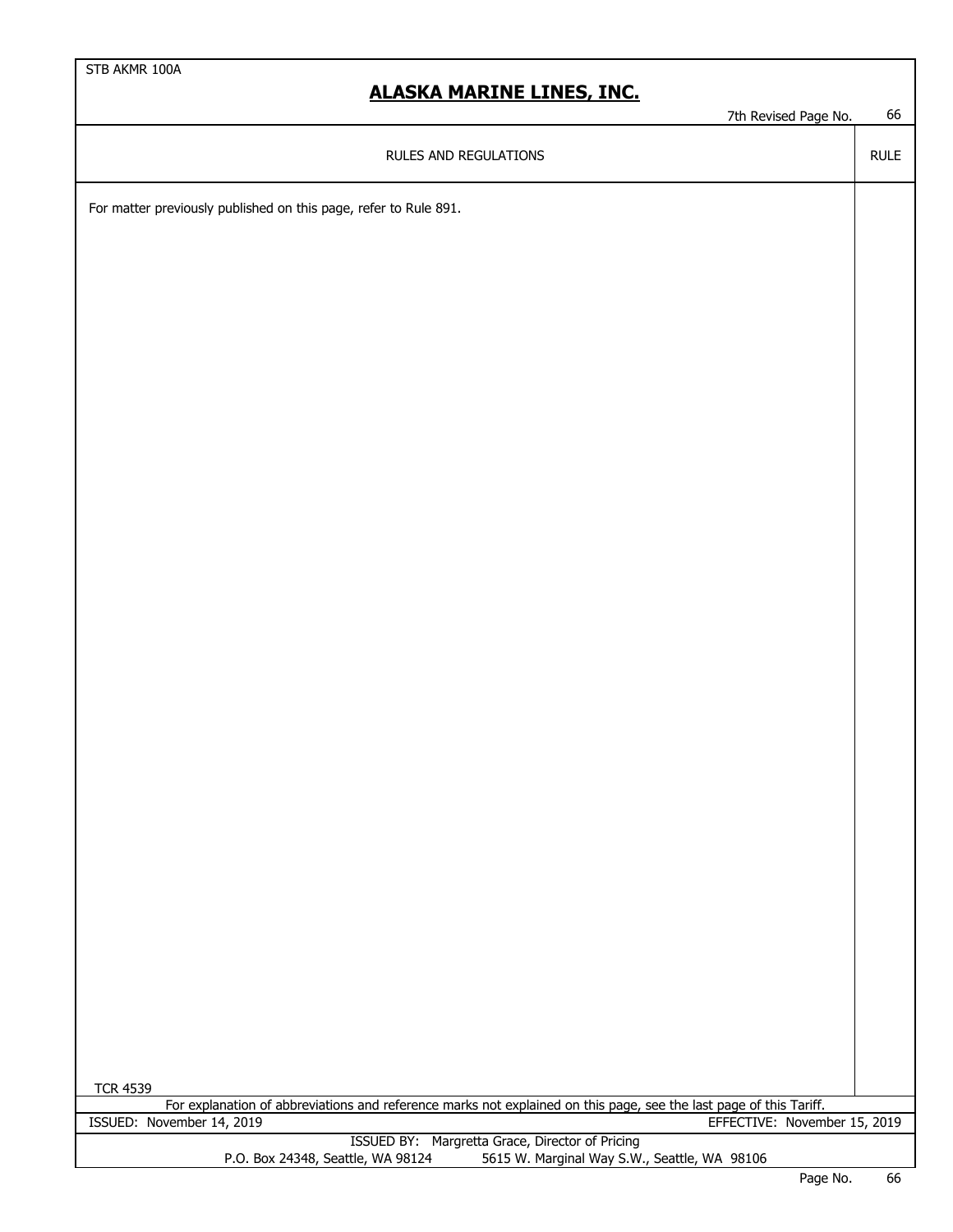| 16th Revised Page No.                                                                                                                                                                                                                                                                                                                                                                                                                                                                                                                                                                                                                                                                                           | 67          |  |  |  |  |
|-----------------------------------------------------------------------------------------------------------------------------------------------------------------------------------------------------------------------------------------------------------------------------------------------------------------------------------------------------------------------------------------------------------------------------------------------------------------------------------------------------------------------------------------------------------------------------------------------------------------------------------------------------------------------------------------------------------------|-------------|--|--|--|--|
| <b>RULES AND REGULATIONS</b>                                                                                                                                                                                                                                                                                                                                                                                                                                                                                                                                                                                                                                                                                    | <b>RULE</b> |  |  |  |  |
| SPECIAL SERVICES - MATERIAL AND LABOR CHARGES:                                                                                                                                                                                                                                                                                                                                                                                                                                                                                                                                                                                                                                                                  | 891         |  |  |  |  |
| Except where otherwise provided, any materials required to secure, dunnage, block or line carriers equipment shall be provided<br>by and installed by the shipper. Any material furnished by the shipper or carrier will be installed by the carrier at a charge for<br>labor for such installation, at the following rates for each person:                                                                                                                                                                                                                                                                                                                                                                    |             |  |  |  |  |
| \$89.00<br>Labor Charges:<br>Per Hour or Fraction Thereof<br>\$177.00<br>Weekend or After 5PM:<br>Per Hour or Fraction Thereof<br>\$267.00<br>Per Hour or Fraction Thereof<br>Holiday:<br>\$89.00<br>Forklift NX 2 ton Capacity:<br>(1) Per Hour or Fraction Thereof<br>\$112.00<br>Forklift EX 2 ton but NX 5 ton Capacity:<br>(1) Per Hour or Fraction Thereof<br>\$166.00 (1) Per Hour or Fraction Thereof<br>Forklift NX 30 ton Capacity:<br>\$182.00<br>Forklift NX 45 ton Capacity:<br>(1) Per Hour or Fraction Thereof<br>Forklift NX 50 ton Capacity:<br>\$211.00<br>(1) Per Hour or Fraction Thereof<br>Rate applies Monday through Friday only and is subject to a minimum charge of One Hour.<br>(1) |             |  |  |  |  |
| At the request of the shipper or when the shipper does not provide such material, the carrier will, based upon availability, furnish<br>plywood, metallic stakes, strapping and wooden timbers for bracing, blocking or other securing requirements, at the following<br>rates:                                                                                                                                                                                                                                                                                                                                                                                                                                 |             |  |  |  |  |
| \$27.42 each<br>Plywood:<br>4' x 8' Sheets (over 3/8", but not over 3/4" thick) $\rightarrow$<br>\$48.52 each                                                                                                                                                                                                                                                                                                                                                                                                                                                                                                                                                                                                   |             |  |  |  |  |
| \$2.02 Per Linear Foot<br>٠                                                                                                                                                                                                                                                                                                                                                                                                                                                                                                                                                                                                                                                                                     |             |  |  |  |  |
| \$0.86 Per linear Foot<br>\$2.03 Per Linear Foot<br>\$3.29 Per Linear Foot<br>٠<br>\$4.39 Per Linear Foot<br>\$6.03 Per Linear Foot<br>\$9.01 Per Linear Foot<br>$\bullet$<br>\$11.10 Per Linear Foot<br>\$17.30 Per Linear Foot<br>$\bullet$<br>\$19.83 Per Linear Foot<br><b>TCR 4613</b>                                                                                                                                                                                                                                                                                                                                                                                                                     |             |  |  |  |  |
| SPECIAL SERVICES - CUSTOMER REQUESTED DOCUMENTATION, DATA ENTRY, REPORTS:                                                                                                                                                                                                                                                                                                                                                                                                                                                                                                                                                                                                                                       | 895         |  |  |  |  |
| When Shipper requests Carrier to produce documentation that is other than Carrier's standard freight bills, bills of lading, delivery<br>receipts or shipment tracking and reports available via Carrier's automated or customer accessed self-service internet site (EZ-<br>Commerce) or if Carrier is required to electronically enter shipment and billing information into systems or portals other than<br>Carrier's in-house billing and shipment system, the following charges will apply:                                                                                                                                                                                                               |             |  |  |  |  |
| Freight bills entered electronically into other<br>Subject to minimum charge<br>\$40.00 per shipment or bill<br>than Carrier's in-house system<br>\$81.00                                                                                                                                                                                                                                                                                                                                                                                                                                                                                                                                                       |             |  |  |  |  |
| Customer Reports or other non-standard data<br>Billed in 1/4 hour increments subject to<br>\$81.00 per hour<br>٠<br>entry or documentation<br>\$40.00<br>min. charge                                                                                                                                                                                                                                                                                                                                                                                                                                                                                                                                            |             |  |  |  |  |
| <b>TCR 4613</b>                                                                                                                                                                                                                                                                                                                                                                                                                                                                                                                                                                                                                                                                                                 |             |  |  |  |  |
| For explanation of abbreviations and reference marks not explained on this page, see the last page of this Tariff.                                                                                                                                                                                                                                                                                                                                                                                                                                                                                                                                                                                              |             |  |  |  |  |
| ISSUED: November 19, 2021<br>EFFECTIVE: December 12, 2021<br>ISSUED BY: Margretta Grace, Director of Pricing                                                                                                                                                                                                                                                                                                                                                                                                                                                                                                                                                                                                    |             |  |  |  |  |
| P.O. Box 24348, Seattle, WA 98124<br>5615 W. Marginal Way S.W., Seattle, WA 98106<br>Dogo No                                                                                                                                                                                                                                                                                                                                                                                                                                                                                                                                                                                                                    | 57          |  |  |  |  |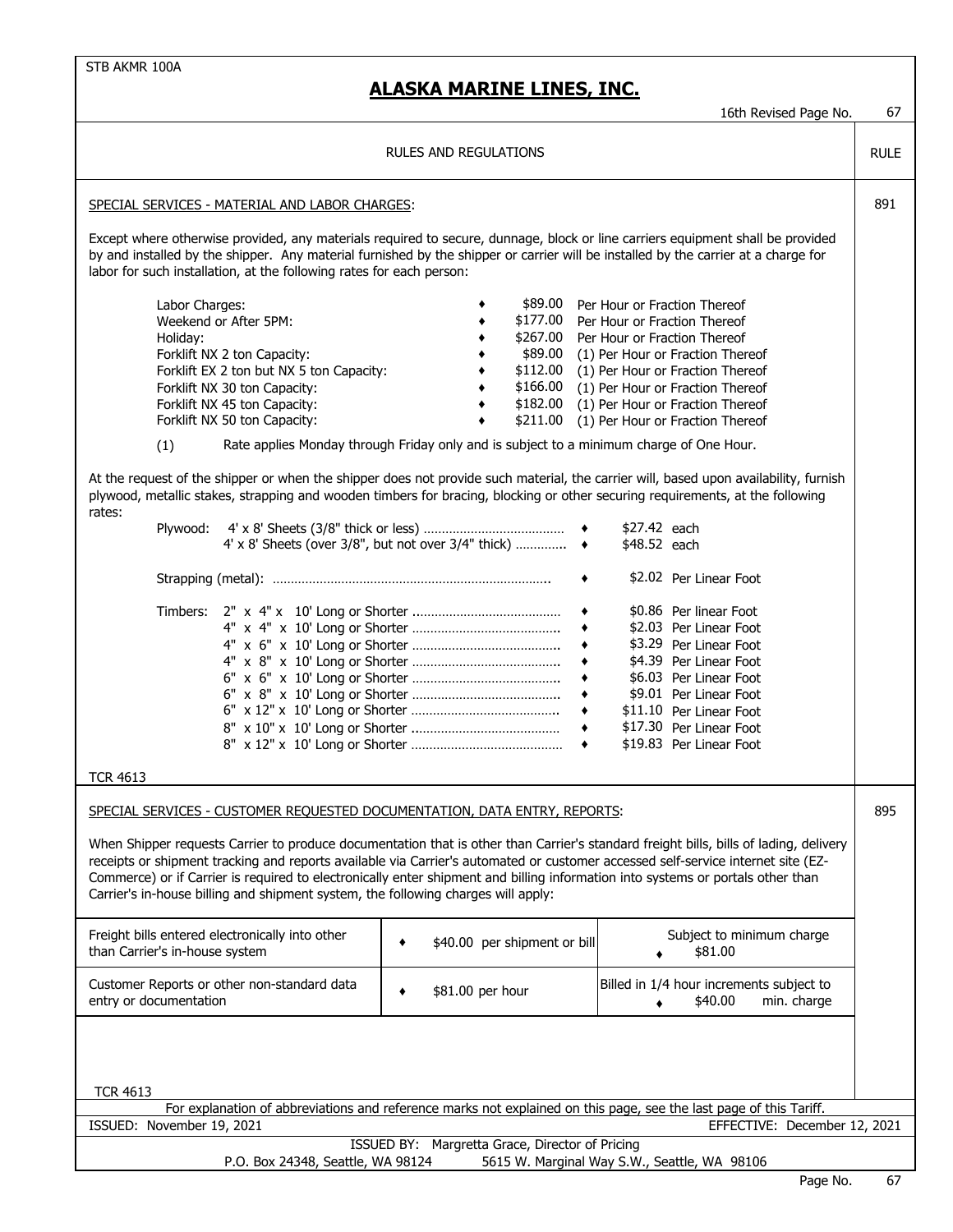|                 |                           | 10th Revised Page No.                                                                                                                                                                                                                                                                                                                                                                                                                                                                                                                                                                          | 68          |
|-----------------|---------------------------|------------------------------------------------------------------------------------------------------------------------------------------------------------------------------------------------------------------------------------------------------------------------------------------------------------------------------------------------------------------------------------------------------------------------------------------------------------------------------------------------------------------------------------------------------------------------------------------------|-------------|
|                 |                           | RULES AND REGULATIONS                                                                                                                                                                                                                                                                                                                                                                                                                                                                                                                                                                          | <b>RULE</b> |
|                 |                           | SPECIAL SERVICES - TANK CLEANING AND MAINTENANCE:                                                                                                                                                                                                                                                                                                                                                                                                                                                                                                                                              | 896         |
|                 |                           | Transportation utilizing Carrier provided tank equipment will be subject to a cleaning and maintenance fee of \$75.00 per shipment,<br>which will appear on the original shipment invoice. Rate does not provide for disposal of residual tank contents; any residual<br>content disposal fees will be billed on a separate invoice. Exception: the tank cleaning fee for de-icing fluid will be \$900.00 per<br>Carrier provided tank, including up to four hours labor and materials, but not disposal of residual tank contents.                                                            |             |
| <b>TCR 4612</b> |                           |                                                                                                                                                                                                                                                                                                                                                                                                                                                                                                                                                                                                |             |
|                 |                           | STOPPING IN TRANSIT FOR PARTIAL LOADING OR FOR PARTIAL UNLOADING:                                                                                                                                                                                                                                                                                                                                                                                                                                                                                                                              | 900         |
| (A)             |                           | Stopping for Partial Loading:                                                                                                                                                                                                                                                                                                                                                                                                                                                                                                                                                                  |             |
|                 |                           | One stop, in addition to the initial placement, will be permitted for the purpose of picking up the component parts of a<br>single shipment, provided the stop-off point is directly intermediate between origin point and final destination, via the<br>regular route over which operations are generally conducted.                                                                                                                                                                                                                                                                          |             |
| (B)             |                           | Stopping for Partial Unloading:                                                                                                                                                                                                                                                                                                                                                                                                                                                                                                                                                                |             |
|                 |                           | One stop, in addition to the destination, will be permitted for the purpose of unloading the component parts of a single<br>shipment, provided the stop-off point is directly intermediate between the origin point and the final destination point,<br>via the regular route over which operations are generally conducted.                                                                                                                                                                                                                                                                   |             |
| (C)             |                           | Limitations: (Except as provided in individual rate items)                                                                                                                                                                                                                                                                                                                                                                                                                                                                                                                                     |             |
|                 | (1)                       | Stop-off will only be permitted on shipments weighing or paid for as weighing 10,000 pounds or more.                                                                                                                                                                                                                                                                                                                                                                                                                                                                                           |             |
|                 | (2)                       | When partial loading service, as described in Paragraph (A) above is provided no partial unloading service<br>as described in Paragraph (B) above will be rendered on the same shipment.                                                                                                                                                                                                                                                                                                                                                                                                       |             |
|                 | (3)                       | Stopping for partial unloading will not be permitted unless vehicles are loaded in the proper sequence to<br>accomplish delivery at the stop-off point without rehandling other freight.                                                                                                                                                                                                                                                                                                                                                                                                       |             |
|                 | (4)                       | the provisions of this Item are not applicable on sections containing through commodity rates, unless service<br>is performed in Alaska, nor is it applicable on Collect or Order Notify shipments, or in bond shipments.                                                                                                                                                                                                                                                                                                                                                                      |             |
| (D)             |                           | Line Haul Charges:                                                                                                                                                                                                                                                                                                                                                                                                                                                                                                                                                                             |             |
|                 | (1)                       | On shipments stopped for partial loading or unloading, charges will be determined on the basis of actual<br>weight or minimum weight, if greater, of the entire shipment, at the volume or truckload rate applicable<br>from point of origin or stop-off point to final destination or from point of origin to stop-off point, whichever<br>produces the highest charges.                                                                                                                                                                                                                      |             |
|                 | (2)                       | The charges on shipments stopped for partial unloading must be prepaid.                                                                                                                                                                                                                                                                                                                                                                                                                                                                                                                        |             |
|                 | (3)                       | On shipments which are stopped for partial unloading that have an arbitrary point contained in this tariff as<br>a final destination, only that portion of the shipment actually moving to the arbitrary point will be assessed<br>the charges applicable to that point, determined on the basis of the actual weight of such portion or<br>minimum weight if greater and subject to minimum charges, if any. The remainder of any such shipment<br>will be assessed the charges applicable to the actual destination of such remainder, subject to applicable<br>minimum weights and charges. |             |
| (E)             |                           | Stop-Off Charges:                                                                                                                                                                                                                                                                                                                                                                                                                                                                                                                                                                              |             |
|                 |                           | Shipments stopped for partial loading or for partial unloading will be assessed $\bullet$ \$215.00 for each stop, exclusive of the<br>original point of origin and the final point of destination (subject to Rule 500).                                                                                                                                                                                                                                                                                                                                                                       |             |
| (F)             |                           | <b>Shipping Instructions:</b>                                                                                                                                                                                                                                                                                                                                                                                                                                                                                                                                                                  |             |
|                 |                           | Arrangements for any stop-off services provided in this Item must be made with the originating carrier before shipment,<br>or any portion thereof, is tendered for transportation.                                                                                                                                                                                                                                                                                                                                                                                                             |             |
| <b>TCR 4613</b> |                           |                                                                                                                                                                                                                                                                                                                                                                                                                                                                                                                                                                                                |             |
|                 |                           | For explanation of abbreviations and reference marks not explained on this page, see the last page of this Tariff.                                                                                                                                                                                                                                                                                                                                                                                                                                                                             |             |
|                 | ISSUED: November 19, 2021 | EFFECTIVE: December 5, 2021<br>ISSUED BY: Margretta Grace, Director of Pricing                                                                                                                                                                                                                                                                                                                                                                                                                                                                                                                 |             |
|                 |                           | 5615 W. Marginal Way S.W., Seattle, WA 98106<br>P.O. Box 24348, Seattle, WA 98124                                                                                                                                                                                                                                                                                                                                                                                                                                                                                                              |             |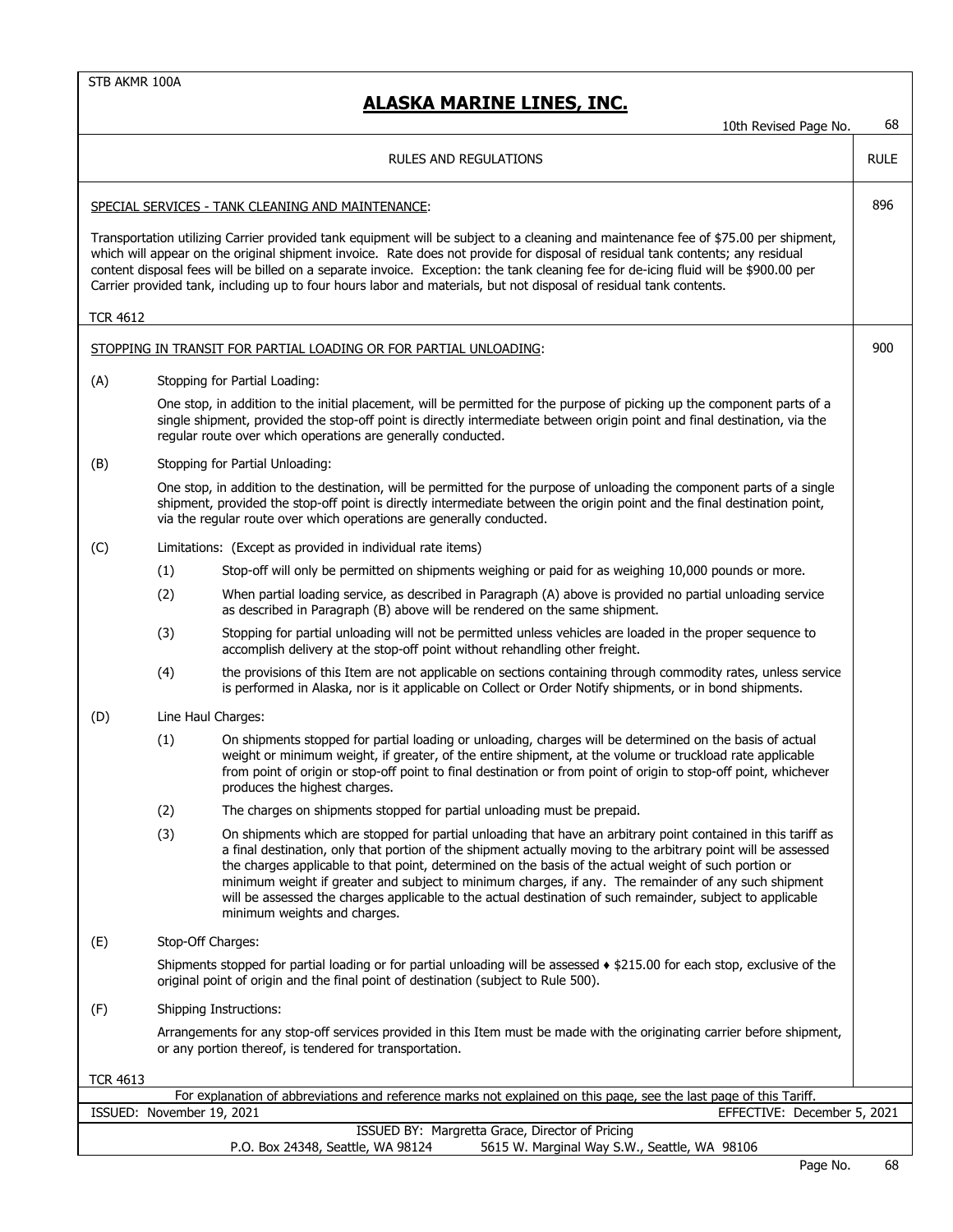|                                                                                                                                      |                                                                                                                                                                                                                                   |                                                                                                  | 14th Revised Page No.        | 69 |  |  |  |
|--------------------------------------------------------------------------------------------------------------------------------------|-----------------------------------------------------------------------------------------------------------------------------------------------------------------------------------------------------------------------------------|--------------------------------------------------------------------------------------------------|------------------------------|----|--|--|--|
| RULES AND REGULATIONS                                                                                                                |                                                                                                                                                                                                                                   |                                                                                                  |                              |    |  |  |  |
| STORAGE/ON HAND CHARGES:                                                                                                             |                                                                                                                                                                                                                                   |                                                                                                  |                              |    |  |  |  |
| The following provisions shall apply on storage at AKMR Seattle terminal, and for freight which is "On-hand" at all AKMR terminals:  |                                                                                                                                                                                                                                   |                                                                                                  |                              |    |  |  |  |
| (A)                                                                                                                                  | Except as provided below, free time for shipment will commence with the first midnight following availability of cargo<br>and shall extend for five (5) days.                                                                     |                                                                                                  |                              |    |  |  |  |
|                                                                                                                                      | EXCEPTION: On shipments which require refrigeration or heater service (KFF), free time will end at the close of the                                                                                                               | following business day after the day notice of arrival is given to consignee.                    |                              |    |  |  |  |
| (B)                                                                                                                                  | Storage in Carrier owned equipment is in addition to Demurrage Charges listed in Rule 501.                                                                                                                                        |                                                                                                  |                              |    |  |  |  |
| (C)                                                                                                                                  | Cargo placed in storage at AKMR Seattle terminal, and freight which is "On-hand" at any AKMR terminal (to include<br>designated agent's terminal) after the expiration of free time shall be assessed storage charges as follows: |                                                                                                  |                              |    |  |  |  |
|                                                                                                                                      |                                                                                                                                                                                                                                   | STORAGE CHARGES PER UNIT (EXCEPT AS NOTED)<br>PER 24 HOUR DAY OR FRACTION THEREOF:               |                              |    |  |  |  |
|                                                                                                                                      | <b>DESCRIPTION</b>                                                                                                                                                                                                                | STORAGE RATE:                                                                                    | (1) MINIMUM CHARGE:          |    |  |  |  |
|                                                                                                                                      | Dry Container, Platforms:                                                                                                                                                                                                         | \$44.00                                                                                          | \$44.00                      |    |  |  |  |
|                                                                                                                                      | Passenger Vehicles, Pickup Trucks, Motor<br>\$44.00<br>\$44.00<br>Homes, Campers, Trucks, Boats on<br>Trailers, Buses                                                                                                             |                                                                                                  |                              |    |  |  |  |
|                                                                                                                                      | Rubber Tired Machinery/Machines<br>\$44.00<br>\$44.00<br><b>Tracked Vehicles</b>                                                                                                                                                  |                                                                                                  |                              |    |  |  |  |
|                                                                                                                                      | Shipper Owned Trailers (Except<br>Refrigerated)                                                                                                                                                                                   | \$44.00                                                                                          | \$44.00                      |    |  |  |  |
|                                                                                                                                      | Refrigerated Container (When loaded<br>with freight requiring temperature<br>control)                                                                                                                                             | \$164.00                                                                                         | \$164.00                     |    |  |  |  |
|                                                                                                                                      | <b>LCL CARGO:</b><br>LCL REFRIGERATED CARGO:                                                                                                                                                                                      | (2)<br>\$1.79/cwt<br>(2)<br>\$26.55/cwt                                                          | \$65.00<br>\$105.00          |    |  |  |  |
|                                                                                                                                      | (1)<br>a per day basis.                                                                                                                                                                                                           | Minimum charge is in dollars and cents per unit of shipment, as indicated, and is not applied on |                              |    |  |  |  |
|                                                                                                                                      | (2)<br>Rate is in dollars and cents per 100 pounds, per 24 hour day.                                                                                                                                                              |                                                                                                  |                              |    |  |  |  |
|                                                                                                                                      |                                                                                                                                                                                                                                   |                                                                                                  |                              |    |  |  |  |
|                                                                                                                                      |                                                                                                                                                                                                                                   |                                                                                                  |                              |    |  |  |  |
|                                                                                                                                      |                                                                                                                                                                                                                                   |                                                                                                  |                              |    |  |  |  |
|                                                                                                                                      |                                                                                                                                                                                                                                   |                                                                                                  |                              |    |  |  |  |
| <b>TCR 4613</b>                                                                                                                      |                                                                                                                                                                                                                                   |                                                                                                  | (Continued)                  |    |  |  |  |
|                                                                                                                                      | For explanation of abbreviations and reference marks not explained on this page, see the last page of this Tariff.                                                                                                                |                                                                                                  |                              |    |  |  |  |
|                                                                                                                                      | ISSUED: November 19, 2021                                                                                                                                                                                                         |                                                                                                  | EFFECTIVE: December 12, 2021 |    |  |  |  |
| ISSUED BY: Margretta Grace, Director of Pricing<br>5615 W. Marginal Way S.W., Seattle, WA 98106<br>P.O. Box 24348, Seattle, WA 98124 |                                                                                                                                                                                                                                   |                                                                                                  |                              |    |  |  |  |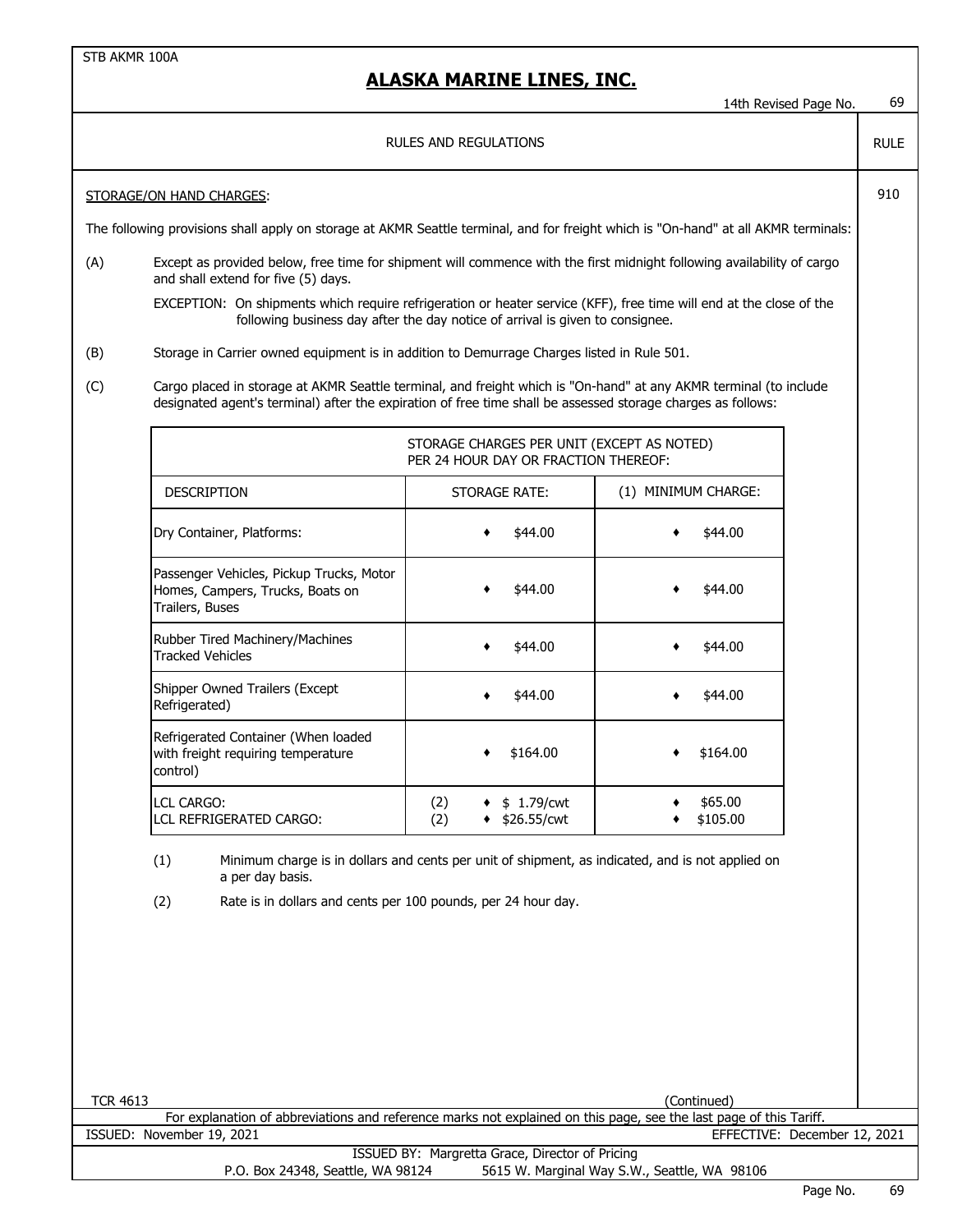|                 |                           | <b>RULES AND REGULATIONS</b>                                                                                                                                                                                                                                                                                                                                                                                                                                                                                                                                                                                              | <b>RULE</b> |
|-----------------|---------------------------|---------------------------------------------------------------------------------------------------------------------------------------------------------------------------------------------------------------------------------------------------------------------------------------------------------------------------------------------------------------------------------------------------------------------------------------------------------------------------------------------------------------------------------------------------------------------------------------------------------------------------|-------------|
|                 |                           | (Continued)<br>STORAGE/ON HAND CHARGES:                                                                                                                                                                                                                                                                                                                                                                                                                                                                                                                                                                                   | 910         |
| (C)             |                           | After expiration of free time, carrier may, at is option, place the cargo in public storage, in which event all charges,<br>including transportation and handling charges incidental to the placing of goods into or out of public storage, shall be<br>for the account of he cargo, including the cost of public storage. The storage charges outlined in Paragraph (B) above<br>will terminate the first day following placement of the goods into public storage. The carrier retains all lien rights on<br>the cargo while the same is stored in a public warehouse under the conditions wet forth in this Paragraph. |             |
| (D)             |                           | When cargo is physically available for delivery (see Note 1) bur not released b AKMR to consignee because of:                                                                                                                                                                                                                                                                                                                                                                                                                                                                                                             |             |
|                 | (1)                       | Nonpayment of freight charges, where credit has not been extended;                                                                                                                                                                                                                                                                                                                                                                                                                                                                                                                                                        |             |
|                 | (2)                       | Indication of inability to fulfill statutory payment of freight charges;                                                                                                                                                                                                                                                                                                                                                                                                                                                                                                                                                  |             |
|                 | (3)                       | Non-receipt of proper shipping documents; then<br>Storage charges will accrue after the expiration of free time once the cargo has been made available<br>(See Note 1) for delivery up to but not including the day that freight and storage charges are paid or<br>shipping documents are received. Storage charges will be assessed against the cargo at the charges<br>specified in this Item.                                                                                                                                                                                                                         |             |
| (E)             |                           | Upon expiration of free time, storage charges commence. Storage charges will terminate only after one of the<br>following conditions has been met:                                                                                                                                                                                                                                                                                                                                                                                                                                                                        |             |
|                 | (1)                       | The shipment has been dispatched to point of delivery by carrier or its agent (see Note 1).                                                                                                                                                                                                                                                                                                                                                                                                                                                                                                                               |             |
|                 | (2)                       | The shipment is placed into storage at the request of customer, in one of AKMR's Southeast Alaska<br>terminals. Customer must inspect freight, sign off delivery receipt, and sign storage contract. (Refer to<br>Item 911).                                                                                                                                                                                                                                                                                                                                                                                              |             |
|                 | (3)                       | The shipment has been placed into public storage (refer to Paragraph (C) of this Item).                                                                                                                                                                                                                                                                                                                                                                                                                                                                                                                                   |             |
|                 | (4)                       | AKMR is instructed, via facsimile or written instruction, that shipment will be accepted at a specific date/<br>location, the date of actual acceptance to serve as the date of storage termination (if cargo is accepted).<br>The provisions of this Paragraph are subject to the prior approval of AKMR.                                                                                                                                                                                                                                                                                                                |             |
|                 |                           | The date of dispatch from storage shall be excluded from the calculation of storage charges, except as outlined in<br>Paragraph (D) of this Item.                                                                                                                                                                                                                                                                                                                                                                                                                                                                         |             |
| (F)             |                           | When cargo is accepted for shipment by carrier, but not shipped and held at AKMR origin terminal because of:                                                                                                                                                                                                                                                                                                                                                                                                                                                                                                              |             |
|                 | (1)                       | Non-payment of cash prepaid freight charges,                                                                                                                                                                                                                                                                                                                                                                                                                                                                                                                                                                              |             |
|                 | (2)                       | Indication of inability to fulfill statutory payment of freight charges,                                                                                                                                                                                                                                                                                                                                                                                                                                                                                                                                                  |             |
|                 |                           |                                                                                                                                                                                                                                                                                                                                                                                                                                                                                                                                                                                                                           |             |
|                 |                           |                                                                                                                                                                                                                                                                                                                                                                                                                                                                                                                                                                                                                           |             |
| <b>TCR 4539</b> |                           | (Continued)                                                                                                                                                                                                                                                                                                                                                                                                                                                                                                                                                                                                               |             |
|                 |                           | For explanation of abbreviations and reference marks not explained on this page, see the last page of this Tariff.                                                                                                                                                                                                                                                                                                                                                                                                                                                                                                        |             |
|                 | ISSUED: November 14, 2019 | EFFECTIVE: November 15, 2019                                                                                                                                                                                                                                                                                                                                                                                                                                                                                                                                                                                              |             |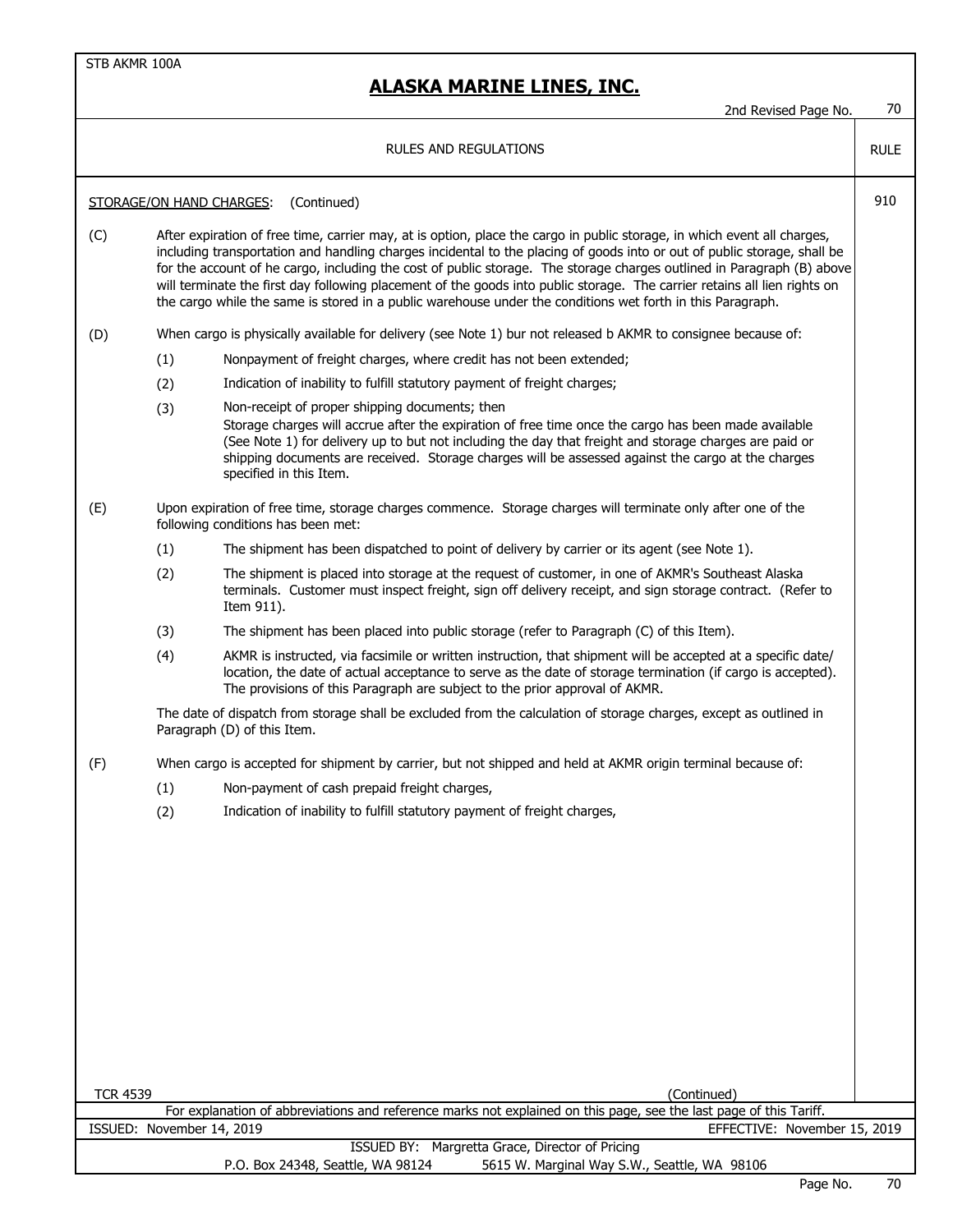#### **ALASKA MARINE LINES, INC.**

4th Revised Page No. 71

RULE

#### RULES AND REGULATIONS

STORAGE/ON HAND CHARGES: (Conclusion) 910

- (3) Non-receipt of proper shipping documents,
- (4) At the request of shipper; then

Storage charges will accrue commencing the first midnight after such conditions occur, with no free time allowed. Storage charges will accrue up to but not including the day that freight and storage charges are paid, the shipping documents are received, or instructions to ship are received from shipper. Storage charges will be assessed against cargo at the charges specified in this Item.

- (G) Saturdays, Sundays and Holidays will be included in the computation of free time. After expiration of free time, Saturdays, Sundays, and Holidays will be used in the computation of storage charges.
- (H) Storage charges incurred pursuant to the provisions of this Item will be assessed against the beneficial cargo owner, irrespective of whether transportation charges are prepaid or collect, unless other arrangements have been approved by AKMR in writing.
- (I) Should the consignee fail to pay the storage charges provided for herein, nothing will prohibit the carrier from assigning such storage charges to the shipper or beneficial owner of the cargo transported. Carrier furthermore reserves the right to sell any cargo as salvage to pay for any unpaid freight or accessorial charges after giving the appropriate notification of intended sale.
- (J) Nothing in this Item shall require carrier: to delivery or make available for delivery any cargo at times other than normal business hours on normal business days.
- (K) EXCEPTION TO RULE 574: Carrier shall not be responsible for the condition of perishable cargo after the expiration of free time.
- NOTE 1: Notification of availability as defined herein shall mean giving notice to consignee or subconsignee by email, facsimile, U.S. Mail, or telephone call that cargo will be physically available for delivery on a specific date to consignee or subconsignee. The date of email, postmark, facsimile, or telephone call shall establish the date of availability.
- NOTE 2: In the event the cargo is placed in public storage, carrier's liability for risk of loss shall terminate upon the placement of cargo into public storage.

TCR 4570

|                        | For explanation of abbreviations and reference marks not explained on this page, see the last page of this Tariff. |                           |
|------------------------|--------------------------------------------------------------------------------------------------------------------|---------------------------|
| ISSUED: August 7, 2020 |                                                                                                                    | EFFECTIVE: August 9, 2020 |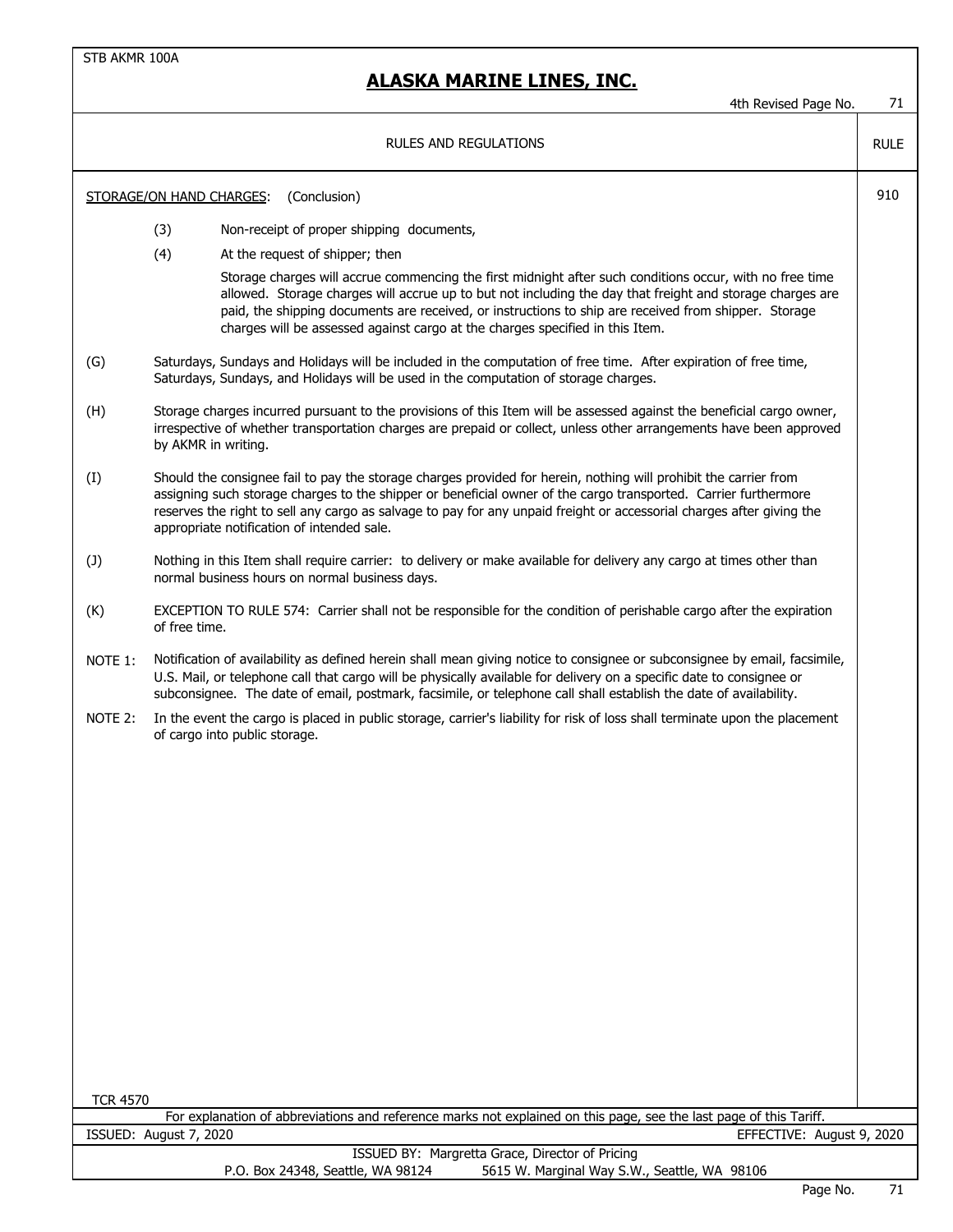|                 |                                                                                                                                                                                                                                                                                                                                                                                                                                                                     |                                                                                                                                                                                               |                       |                                                                                                 |                     |             | 12th Revised Page No.        | 72          |  |
|-----------------|---------------------------------------------------------------------------------------------------------------------------------------------------------------------------------------------------------------------------------------------------------------------------------------------------------------------------------------------------------------------------------------------------------------------------------------------------------------------|-----------------------------------------------------------------------------------------------------------------------------------------------------------------------------------------------|-----------------------|-------------------------------------------------------------------------------------------------|---------------------|-------------|------------------------------|-------------|--|
|                 |                                                                                                                                                                                                                                                                                                                                                                                                                                                                     |                                                                                                                                                                                               | RULES AND REGULATIONS |                                                                                                 |                     |             |                              | <b>RULE</b> |  |
|                 |                                                                                                                                                                                                                                                                                                                                                                                                                                                                     | <b>STORAGE AT ALASKA TERMINALS:</b>                                                                                                                                                           |                       |                                                                                                 |                     |             |                              | 911         |  |
|                 |                                                                                                                                                                                                                                                                                                                                                                                                                                                                     | When freight is no longer "On-hand" and storage is requested, the following provisions shall apply:                                                                                           |                       |                                                                                                 |                     |             |                              |             |  |
| (A)             | Carrier will allow five (5) days free time at its Alaska terminals for all shipments (described in Paragraph (B), below)<br>tendered to carrier prior to commencement of storage charges (See Note 1), which shall be subject to the following<br>conditions:                                                                                                                                                                                                       |                                                                                                                                                                                               |                       |                                                                                                 |                     |             |                              |             |  |
|                 | The date of receipt of the shipment into storage shall be excluded from the computation of free time and<br>(1)<br>front storage time.                                                                                                                                                                                                                                                                                                                              |                                                                                                                                                                                               |                       |                                                                                                 |                     |             |                              |             |  |
|                 | (2)                                                                                                                                                                                                                                                                                                                                                                                                                                                                 | Shipments placed in storage by carrier: (to include designated agent) prior to the five (5) days of free<br>time shall be assessed storage charges as outlined in Paragraph (B) of this Item. |                       |                                                                                                 |                     |             |                              |             |  |
| (B)             |                                                                                                                                                                                                                                                                                                                                                                                                                                                                     | When free time has expired, apply the following storage charges:                                                                                                                              |                       |                                                                                                 |                     |             |                              |             |  |
|                 |                                                                                                                                                                                                                                                                                                                                                                                                                                                                     | STORAGE CHARGES PER UNIT (EXCEPT AS NOTED)<br>PER 24 HOUR DAY OR FRACTION THEREOF:                                                                                                            |                       |                                                                                                 |                     |             |                              |             |  |
|                 | <b>DESCRIPTION</b>                                                                                                                                                                                                                                                                                                                                                                                                                                                  |                                                                                                                                                                                               |                       | STORAGE CHARGES:                                                                                | MINIMUM CHARGE: (1) |             |                              |             |  |
|                 |                                                                                                                                                                                                                                                                                                                                                                                                                                                                     | LCL, or Non-containerized cargo, Dry:                                                                                                                                                         | ٠                     | \$1.57/cwt                                                                                      | ٠                   | \$65.00     |                              |             |  |
|                 |                                                                                                                                                                                                                                                                                                                                                                                                                                                                     | DRY CONTAINERS/PLATFORMS full loads:                                                                                                                                                          | ٠                     | \$44.00 per day                                                                                 |                     | \$44.00     |                              |             |  |
|                 | (1)                                                                                                                                                                                                                                                                                                                                                                                                                                                                 | Minimum charge is in dollars and cents per unit of shipment, as indicated, and is not applied<br>on a per day basis.                                                                          |                       |                                                                                                 |                     |             |                              |             |  |
| (C)             | After expiration of free time, carrier may, at its option, place the cargo in public storage, in which event all charges,<br>including transportation and handling charges incidental to the placing of goods into or out of public storage shall be<br>for the account of the consignee, including the cost of public storage. The storage charges outlined in Paragraph (B)<br>above will terminate the day following placement of the goods into public storage. |                                                                                                                                                                                               |                       |                                                                                                 |                     |             |                              |             |  |
| (D)             |                                                                                                                                                                                                                                                                                                                                                                                                                                                                     | When cargo is physically available for delivery, but not released by AKMR to the consignee because of:                                                                                        |                       |                                                                                                 |                     |             |                              |             |  |
|                 | (1)                                                                                                                                                                                                                                                                                                                                                                                                                                                                 | Non-payment of freight or storage charges, where credit has not been extended;                                                                                                                |                       |                                                                                                 |                     |             |                              |             |  |
|                 | (2)                                                                                                                                                                                                                                                                                                                                                                                                                                                                 | Indication of inability to fulfill statutory payment of freight charges;                                                                                                                      |                       |                                                                                                 |                     |             |                              |             |  |
|                 | (3)<br>Non-receipt of proper shipping or storage documents; then,<br>Storage charges will accrue after the expiration of free time once the cargo has been made available (See<br>Note 1) for delivery up to but not including the day that freight and storage charges are paid or shipping<br>documents are received. Storage charges will be assessed against the cargo at the charges specified in<br>this item.                                                |                                                                                                                                                                                               |                       |                                                                                                 |                     |             |                              |             |  |
|                 |                                                                                                                                                                                                                                                                                                                                                                                                                                                                     |                                                                                                                                                                                               |                       |                                                                                                 |                     |             |                              |             |  |
|                 |                                                                                                                                                                                                                                                                                                                                                                                                                                                                     |                                                                                                                                                                                               |                       |                                                                                                 |                     |             |                              |             |  |
|                 |                                                                                                                                                                                                                                                                                                                                                                                                                                                                     |                                                                                                                                                                                               |                       |                                                                                                 |                     |             |                              |             |  |
|                 |                                                                                                                                                                                                                                                                                                                                                                                                                                                                     |                                                                                                                                                                                               |                       |                                                                                                 |                     |             |                              |             |  |
|                 |                                                                                                                                                                                                                                                                                                                                                                                                                                                                     |                                                                                                                                                                                               |                       |                                                                                                 |                     |             |                              |             |  |
| <b>TCR 4613</b> |                                                                                                                                                                                                                                                                                                                                                                                                                                                                     | For explanation of abbreviations and reference marks not explained on this page, see the last page of this Tariff.                                                                            |                       |                                                                                                 |                     | (Continued) |                              |             |  |
|                 | ISSUED: November 19, 2021                                                                                                                                                                                                                                                                                                                                                                                                                                           |                                                                                                                                                                                               |                       |                                                                                                 |                     |             | EFFECTIVE: December 12, 2021 |             |  |
|                 |                                                                                                                                                                                                                                                                                                                                                                                                                                                                     | P.O. Box 24348, Seattle, WA 98124                                                                                                                                                             |                       | ISSUED BY: Margretta Grace, Director of Pricing<br>5615 W. Marginal Way S.W., Seattle, WA 98106 |                     |             |                              |             |  |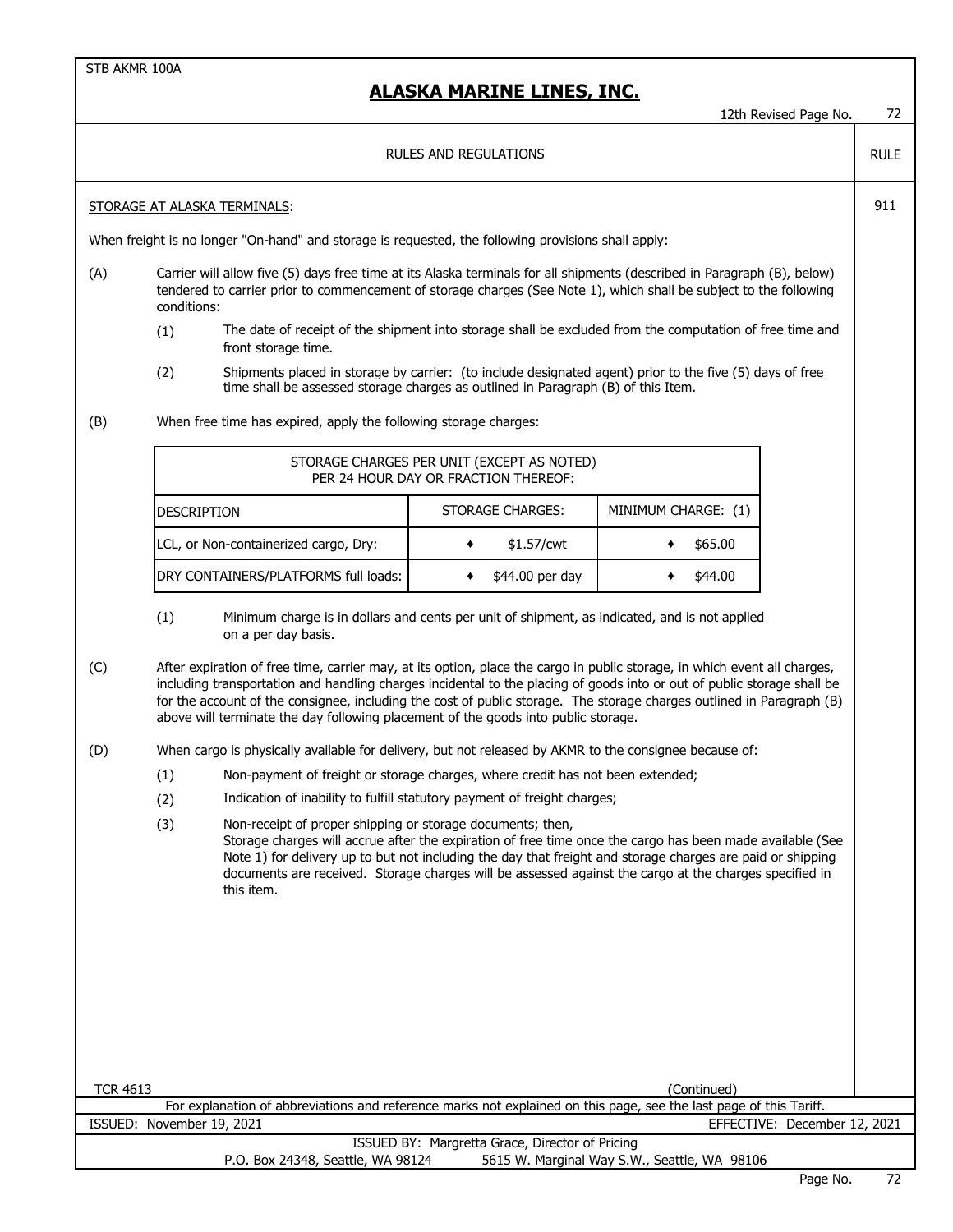#### **ALASKA MARINE LINES, INC.**

# 2nd Revised Page No. 73 RULE STORAGE AT ALASKA TERMINALS: (Conclusion) 911 (E) Upon expiration of free time; storage charges will commence. Charges will terminate only after the following conditions have been met: (1) The shipment has been dispatched to point of delivery by carrier or its designated agent. (See Note 1) (2) The shipment has been placed into public storage, (Refer to Paragraph (C) of this Item). (3) Removal of the shipment from AKMR's terminal (to include designated agents terminal) by either consignee, shipper or beneficial owner of the cargo. (4) AKMR is instructed via facsimile or written instruction that shipment will be accepted at a specific date, the date of acceptance to serve as the date of storage termination. The provisions of this Paragraph are subject to the prior approval of AKMR. (F) Saturdays, Sundays, and Holidays will be excluded form the computation of free time. After expiration of free time, Saturdays, Sundays, and Holidays will be used in the computation of storage charges. (G) Storage charges will be assessed against the beneficial cargo owner, irrespective of whether charges are prepaid or collect, unless other arrangements have been made and approved by AKMR, in writing. (H) Should the consignee fail to pay the storage charges provided for herein, nothing will prohibit the carrier from assigning such storage charges to the shipper or beneficial owner of the cargo transported. Carrier furthermore reserves the right to sell any cargo at salvage to pay for any unpaid freight or accessorial charges, after giving the appropriate notification of intended sale. NOTE 1: When free time expires, carrier shall give notice to consignee or shipper by either email, facsimile, U.S. Mail, or telephone call that storage charges have commenced and that AKMR intends to place the cargo in public storage unless instructions to the contrary are received from the consignee or shipper and agreed to by AKMR. NOTE 2: In the event that cargo is placed in public storage, carrier's liability for risk of loss shall terminate upon the placement of the cargo into public storage. NOTE 3: EXCEPTION TO RULE 574: Carrier shall not be responsible for perishable cargo after the expiration of free time. TCR 4539 ISSUED: November 14, 2019 EFFECTIVE: November 15, 2019 ISSUED BY: Margretta Grace, Director of Pricing P.O. Box 24348, Seattle, WA 98124 5615 W. Marginal Way S.W., Seattle, WA 98106 For explanation of abbreviations and reference marks not explained on this page, see the last page of this Tariff. RULES AND REGULATIONS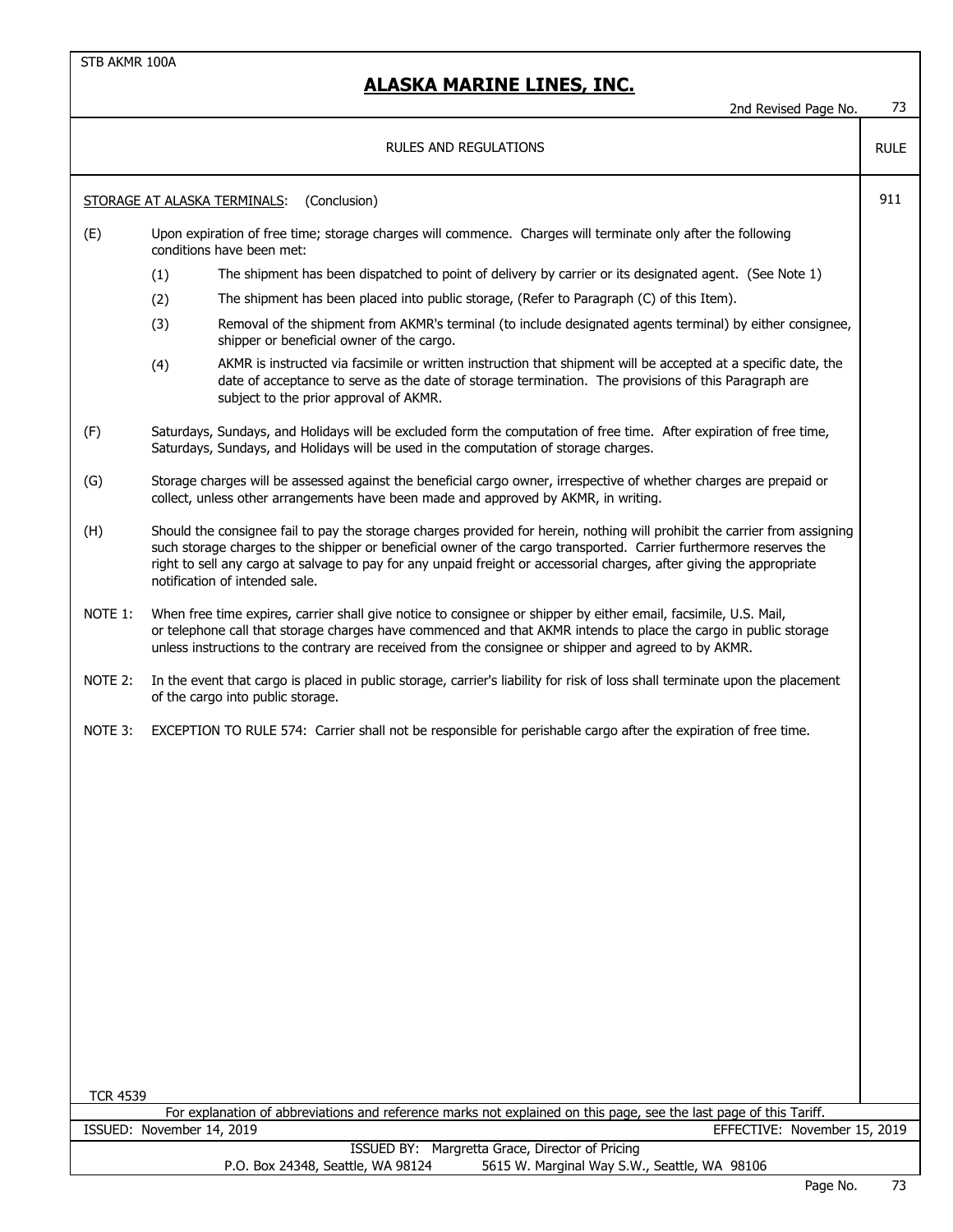## 19th Revised Page No. 74 RULE TRANSFER OF LADING - DELIVERY OF CARGO AT AKMR TERMINALS: 959 (A) Containerload (CL) rates named in this tariff do not include transfer of cargo from or to containers, trucks, trailers, vans or closed vans, except where specifically stated by the symbol (T). Less than containerload (LCL) rates do include (T) service. Transfer service from railcar is limited and requires prior approval from carrier. Rate to be negotiated. (B) (T) applies only on cargo that is suitable for direct transfer by forklift. Shipments requiring sorting, segregating, banding or unitizing functions will be subject to charges in Rule 891. Shipments requiring a crane or other means to load or unload due to weight or size will be subject to Rule 568, Paragraph (B). (C) When rates do not include (T) service or require shipper load and count, the following charges will apply for (T) service: Transfer is subject to the following charge per unit for palletized or unitized cargo 20' Container ♦ \$252.00  $20'$  Platform  $\downarrow \bullet$  \$367.00 20' Refrigerated  $\overrightarrow{ }$  \$378.00  $24'$  Container  $\overrightarrow{ }$  \$307.00  $24'$  Platform  $\longrightarrow$  \$440.00 40' Container ♦ \$360.00 40' Platform ♦ \$589.00  $40'$  Refrigerated  $\overline{\phantom{0}}$   $\overline{\phantom{0}}$   $\overline{\phantom{0}}$   $\overline{\phantom{0}}$   $\overline{\phantom{0}}$   $\overline{\phantom{0}}$   $\overline{\phantom{0}}$   $\overline{\phantom{0}}$   $\overline{\phantom{0}}$   $\overline{\phantom{0}}$   $\overline{\phantom{0}}$   $\overline{\phantom{0}}$   $\overline{\phantom{0}}$   $\overline{\phantom{0}}$   $\overline{\phantom{0}}$   $\overline{\phantom{0}}$   $\overline{\phantom{0}}$  $53'$  Container  $\qquad \qquad \bullet$  \$436.00  $53'$  Platform  $\qquad \qquad \bullet$  \$739.00  $53'$  Refrigerated  $\overline{\phantom{0}}$   $\overline{\phantom{0}}$   $\overline{\phantom{0}}$   $\overline{\phantom{0}}$   $\overline{\phantom{0}}$   $\overline{\phantom{0}}$   $\overline{\phantom{0}}$   $\overline{\phantom{0}}$   $\overline{\phantom{0}}$   $\overline{\phantom{0}}$   $\overline{\phantom{0}}$   $\overline{\phantom{0}}$   $\overline{\phantom{0}}$   $\overline{\phantom{0}}$   $\overline{\phantom{0}}$   $\overline{\phantom{0}}$   $\overline{\phantom{0}}$ NOTE 1: Carrier will load freight in a manner which will utilize container weight and space capacity to the greatest extent possible, but Carrier will not be responsible for the inability to meet any specified minimum weight. NOTE 2: Rates named herein do not include tarping of cargo moving on Carrier's containers or platforms, but will include securing to Carrier's containers or platforms. Applicable charges named in Item **ALASKA MARINE LINES, INC.** RULES AND REGULATIONS

TCR 4613

ISSUED: November 19, 2021 EFFECTIVE: December 12, 2021 For explanation of abbreviations and reference marks not explained on this page, see the last page of this Tariff.

563 will apply in addition to rates published herein.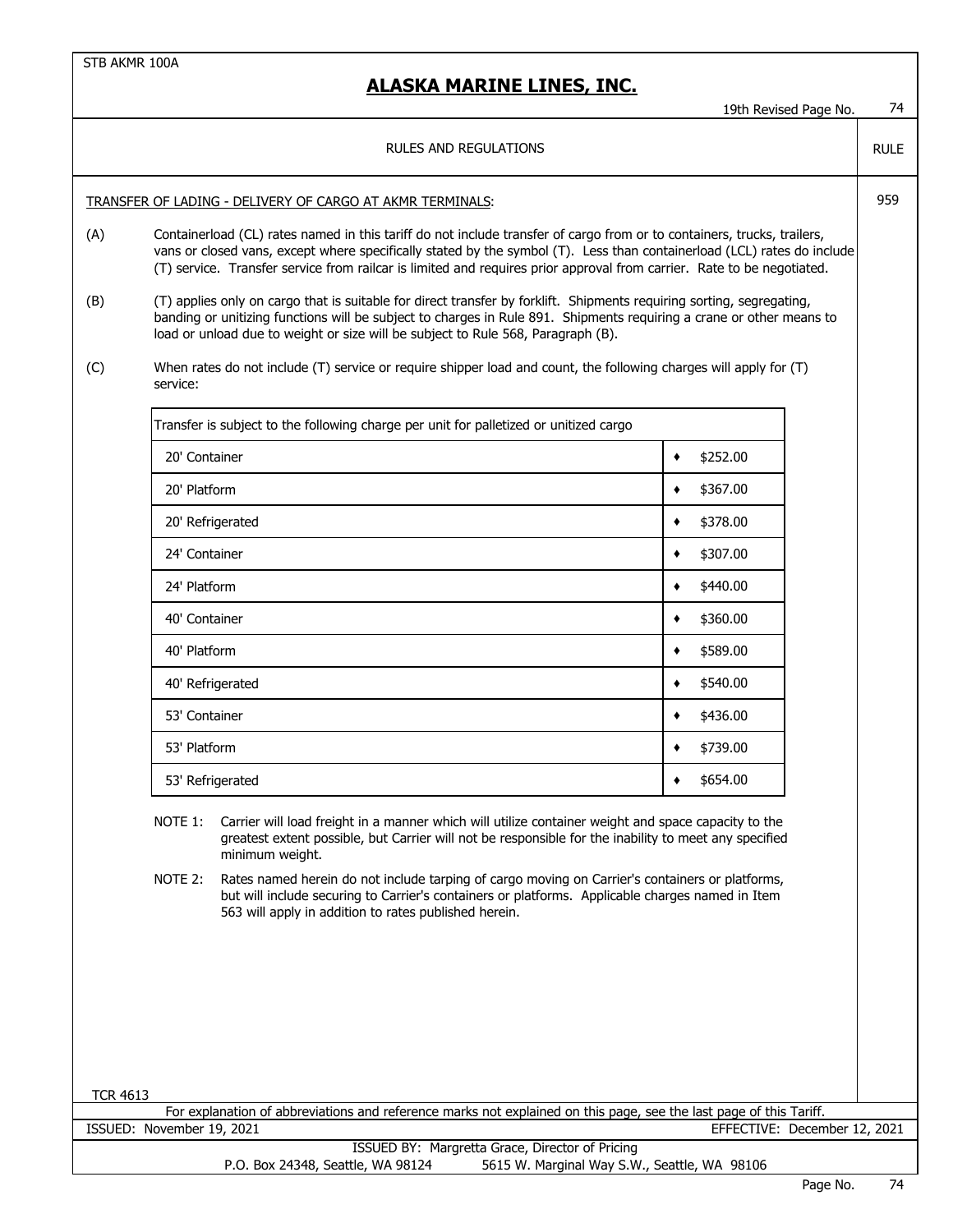| 7th Revised Page No.                                                                                                                                                                                                                                                                                                                                                                                                                                                                                                                                                                                                                                                                                                                                                                                                                                                                                                                                                          | 75          |  |  |  |
|-------------------------------------------------------------------------------------------------------------------------------------------------------------------------------------------------------------------------------------------------------------------------------------------------------------------------------------------------------------------------------------------------------------------------------------------------------------------------------------------------------------------------------------------------------------------------------------------------------------------------------------------------------------------------------------------------------------------------------------------------------------------------------------------------------------------------------------------------------------------------------------------------------------------------------------------------------------------------------|-------------|--|--|--|
| <b>RULES AND REGULATIONS</b>                                                                                                                                                                                                                                                                                                                                                                                                                                                                                                                                                                                                                                                                                                                                                                                                                                                                                                                                                  | <b>RULE</b> |  |  |  |
| TRANSPORTATION SUBJECT TO RULES OF COAST GUARD:                                                                                                                                                                                                                                                                                                                                                                                                                                                                                                                                                                                                                                                                                                                                                                                                                                                                                                                               | 975         |  |  |  |
| The transportation of freight by vessel is at all times subject to the rules and regulations prescribed by the United States Coast<br>Guard, Merchant Marine inspection.                                                                                                                                                                                                                                                                                                                                                                                                                                                                                                                                                                                                                                                                                                                                                                                                      |             |  |  |  |
| VALUATION - STATEMENT OF:                                                                                                                                                                                                                                                                                                                                                                                                                                                                                                                                                                                                                                                                                                                                                                                                                                                                                                                                                     | 982         |  |  |  |
| Carrier shall not be liable in any event for any loss, damage, misdelivery of failure to deliver with respect to goods in an amount<br>exceeding \$500.00 lawful money of the United States per package (as defined in Section 1 of Carrier's Bill of Lading Provisions)<br>unless a valuation higher than \$500.00 is declared, in writing, by Shipper upon delivery of the goods to Carrier, and additional<br>freight as identified below is paid thereon, in which even Shipper agrees the value of the goods shall not exceed such declared<br>value and any partial loss or damage shall be adjusted, pro rata, on the basis thereof. To the extent liability is applicable to such<br>goods as elsewhere set forth in this tariff or in an applicable written agreement, any payments made by Carrier with respect to<br>the goods under extended liability shall be fully credited against Carrier's obligation to Shipper pursuant to such higher declared<br>value. |             |  |  |  |
| The Shipper may increase the liability of the Carrier above \$500.00 per package or customary freight unit (but in no event more<br>than the fair market value of the goods at the place of discharge) by declaring a value for the goods and having such declared<br>value inserted in the Bill of Lading. The event of such declaration:                                                                                                                                                                                                                                                                                                                                                                                                                                                                                                                                                                                                                                    |             |  |  |  |
| The freight rate set forth in the applicable Tariff will be charged plus two (2%) percent of the declared value inserted<br>(a)<br>in the Bill of Lading; and                                                                                                                                                                                                                                                                                                                                                                                                                                                                                                                                                                                                                                                                                                                                                                                                                 |             |  |  |  |
| (b)<br>The liability of the Carrier shall be limited to the declared value of the goods or the fair market value of the goods at<br>the place of discharge, whichever is less.                                                                                                                                                                                                                                                                                                                                                                                                                                                                                                                                                                                                                                                                                                                                                                                                |             |  |  |  |
|                                                                                                                                                                                                                                                                                                                                                                                                                                                                                                                                                                                                                                                                                                                                                                                                                                                                                                                                                                               |             |  |  |  |
| <b>TCR 4608</b><br>For explanation of abbreviations and reference marks not explained on this page, see the last page of this Tariff.                                                                                                                                                                                                                                                                                                                                                                                                                                                                                                                                                                                                                                                                                                                                                                                                                                         |             |  |  |  |
| ISSUED: August 24, 2021<br>EFFECTIVE: August 25, 2021                                                                                                                                                                                                                                                                                                                                                                                                                                                                                                                                                                                                                                                                                                                                                                                                                                                                                                                         |             |  |  |  |
| ISSUED BY: Margretta Grace, Director of Pricing<br>5615 W. Marginal Way S.W., Seattle, WA 98106<br>P.O. Box 24348, Seattle, WA 98124                                                                                                                                                                                                                                                                                                                                                                                                                                                                                                                                                                                                                                                                                                                                                                                                                                          |             |  |  |  |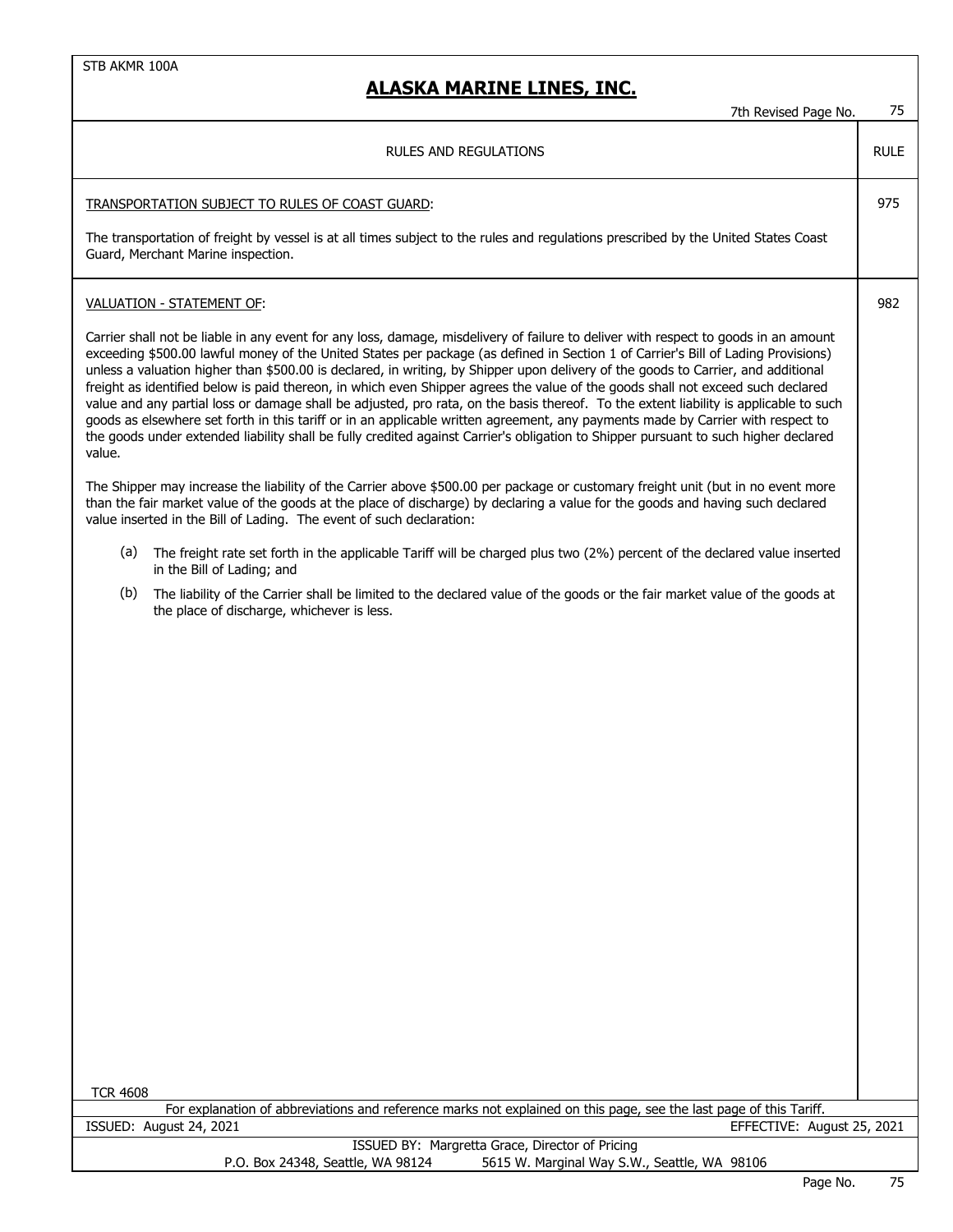|                                                                                                                               |                                                                                                                                                                                                                                                                                                                                                                                                                                                                                                                                                                                                                                                                                                                                                                                                                                                                                                                                                                                                                       | 17th Revised Page No.                                                                                                                                                                                                                                  | 76          |
|-------------------------------------------------------------------------------------------------------------------------------|-----------------------------------------------------------------------------------------------------------------------------------------------------------------------------------------------------------------------------------------------------------------------------------------------------------------------------------------------------------------------------------------------------------------------------------------------------------------------------------------------------------------------------------------------------------------------------------------------------------------------------------------------------------------------------------------------------------------------------------------------------------------------------------------------------------------------------------------------------------------------------------------------------------------------------------------------------------------------------------------------------------------------|--------------------------------------------------------------------------------------------------------------------------------------------------------------------------------------------------------------------------------------------------------|-------------|
|                                                                                                                               | <b>RULES AND REGULATIONS</b>                                                                                                                                                                                                                                                                                                                                                                                                                                                                                                                                                                                                                                                                                                                                                                                                                                                                                                                                                                                          |                                                                                                                                                                                                                                                        | <b>RULE</b> |
|                                                                                                                               | VEHICLES/MACHINES, MOTOR ACCEPTANCE OF:                                                                                                                                                                                                                                                                                                                                                                                                                                                                                                                                                                                                                                                                                                                                                                                                                                                                                                                                                                               |                                                                                                                                                                                                                                                        | 987         |
| In the absence of charges listed in the applicable rate item for fuel drainage or moving non-operating vehicles/machines, the | AKMR will not accept responsibility no liability for loss or damage to special equipment on motor vehicles/machines unless shipper<br>completes and signs the questionnaire with respect to motor vehicles/machines, appearing on the face of the carrier's bill of<br>lading, at the time the motor/vehicle/machine is offered for shipment. Carrier will not be responsible for personal effects beyond<br>the value of ten (.10) cents per pound, when placed in the vehicle/machine. Vehicles/machines, received for shipment, must<br>have radiators and batteries adequately protected from freezing. Bill of lading must be endorsed to show degree to protection.<br>All vehicles/machines must have a maximum of one-quarter (1/4) tank and minimum of one-eighth (1/8) tank of gasoline.<br>Vehicles/machines that are not in running condition, or will not start, will be subject to towing or mechanics charges, applicable at<br>origin destination, as provided in the applicable rate item, or below: |                                                                                                                                                                                                                                                        |             |
|                                                                                                                               | following charges shall apply:                                                                                                                                                                                                                                                                                                                                                                                                                                                                                                                                                                                                                                                                                                                                                                                                                                                                                                                                                                                        |                                                                                                                                                                                                                                                        |             |
|                                                                                                                               |                                                                                                                                                                                                                                                                                                                                                                                                                                                                                                                                                                                                                                                                                                                                                                                                                                                                                                                                                                                                                       | \$76.00 per vehicle/machine                                                                                                                                                                                                                            |             |
|                                                                                                                               |                                                                                                                                                                                                                                                                                                                                                                                                                                                                                                                                                                                                                                                                                                                                                                                                                                                                                                                                                                                                                       | \$243.00 per vehicle/machine                                                                                                                                                                                                                           |             |
|                                                                                                                               | CONTAINERS OR PLATFORMS IMPROPERLY LOADED:                                                                                                                                                                                                                                                                                                                                                                                                                                                                                                                                                                                                                                                                                                                                                                                                                                                                                                                                                                            |                                                                                                                                                                                                                                                        | 990         |
|                                                                                                                               | container or platform to the shipper for the following charge per container or platform:                                                                                                                                                                                                                                                                                                                                                                                                                                                                                                                                                                                                                                                                                                                                                                                                                                                                                                                              | When a shipper loaded container or platform is improperly loaded, secured, or overloaded by the shipper, AKMR may return the                                                                                                                           |             |
|                                                                                                                               | ORIGIN:                                                                                                                                                                                                                                                                                                                                                                                                                                                                                                                                                                                                                                                                                                                                                                                                                                                                                                                                                                                                               | CHARGE PER CONTAINER OR PLATFORM:                                                                                                                                                                                                                      |             |
|                                                                                                                               |                                                                                                                                                                                                                                                                                                                                                                                                                                                                                                                                                                                                                                                                                                                                                                                                                                                                                                                                                                                                                       |                                                                                                                                                                                                                                                        |             |
|                                                                                                                               |                                                                                                                                                                                                                                                                                                                                                                                                                                                                                                                                                                                                                                                                                                                                                                                                                                                                                                                                                                                                                       | \$174.00 (Plus any charges in Rule 342,<br>when applicable)                                                                                                                                                                                            |             |
|                                                                                                                               |                                                                                                                                                                                                                                                                                                                                                                                                                                                                                                                                                                                                                                                                                                                                                                                                                                                                                                                                                                                                                       | \$58.00 (Plus any charges in Rule 340)<br>٠                                                                                                                                                                                                            |             |
| NOTE 1:                                                                                                                       | applicable charges.                                                                                                                                                                                                                                                                                                                                                                                                                                                                                                                                                                                                                                                                                                                                                                                                                                                                                                                                                                                                   | When AKMR is authorized, or otherwise instructed, by shipper, consignee or beneficial owner of the freight to rework<br>freight in order to comply with tariff provisions, or authority of law, apply provisions of Rule 891, in addition to all other |             |
| NOTE 2:                                                                                                                       | the account of the shipper.                                                                                                                                                                                                                                                                                                                                                                                                                                                                                                                                                                                                                                                                                                                                                                                                                                                                                                                                                                                           | Where container is inadvertently accepted by AKMR, such acceptance does not constitute waiver of tariff provision. All<br>penalties levied under authority of law, while freight is in the possession of AKMR, due to improper loading, shall be for   |             |
| NOTE 3:                                                                                                                       | Freight returned under provisions of this Item shall not be subject to Rule 820.                                                                                                                                                                                                                                                                                                                                                                                                                                                                                                                                                                                                                                                                                                                                                                                                                                                                                                                                      |                                                                                                                                                                                                                                                        |             |
| <b>TCR 4613</b>                                                                                                               |                                                                                                                                                                                                                                                                                                                                                                                                                                                                                                                                                                                                                                                                                                                                                                                                                                                                                                                                                                                                                       |                                                                                                                                                                                                                                                        |             |
| <b>WEIGHT - BILLING:</b>                                                                                                      |                                                                                                                                                                                                                                                                                                                                                                                                                                                                                                                                                                                                                                                                                                                                                                                                                                                                                                                                                                                                                       |                                                                                                                                                                                                                                                        | 992         |
|                                                                                                                               | agreed weight as ascertained by the carrier will be the applicable weight for shipment.                                                                                                                                                                                                                                                                                                                                                                                                                                                                                                                                                                                                                                                                                                                                                                                                                                                                                                                               | Shipping weights shown on a bill of lading by shipper are subject to verification by the carrier, and the actual scale, estimated or                                                                                                                   |             |
|                                                                                                                               |                                                                                                                                                                                                                                                                                                                                                                                                                                                                                                                                                                                                                                                                                                                                                                                                                                                                                                                                                                                                                       |                                                                                                                                                                                                                                                        |             |
|                                                                                                                               |                                                                                                                                                                                                                                                                                                                                                                                                                                                                                                                                                                                                                                                                                                                                                                                                                                                                                                                                                                                                                       |                                                                                                                                                                                                                                                        |             |
| <b>TCR 4581</b>                                                                                                               |                                                                                                                                                                                                                                                                                                                                                                                                                                                                                                                                                                                                                                                                                                                                                                                                                                                                                                                                                                                                                       |                                                                                                                                                                                                                                                        |             |
|                                                                                                                               |                                                                                                                                                                                                                                                                                                                                                                                                                                                                                                                                                                                                                                                                                                                                                                                                                                                                                                                                                                                                                       | For explanation of abbreviations and reference marks not explained on this page, see the last page of this Tariff.                                                                                                                                     |             |
|                                                                                                                               | ISSUED: November 19, 2021                                                                                                                                                                                                                                                                                                                                                                                                                                                                                                                                                                                                                                                                                                                                                                                                                                                                                                                                                                                             | EFFECTIVE: December 12, 2021<br>ISSUED BY: Margretta Grace, Director of Pricing                                                                                                                                                                        |             |
| P.O. Box 24348, Seattle, WA 98124<br>5615 W. Marginal Way S.W., Seattle, WA 98106                                             |                                                                                                                                                                                                                                                                                                                                                                                                                                                                                                                                                                                                                                                                                                                                                                                                                                                                                                                                                                                                                       |                                                                                                                                                                                                                                                        |             |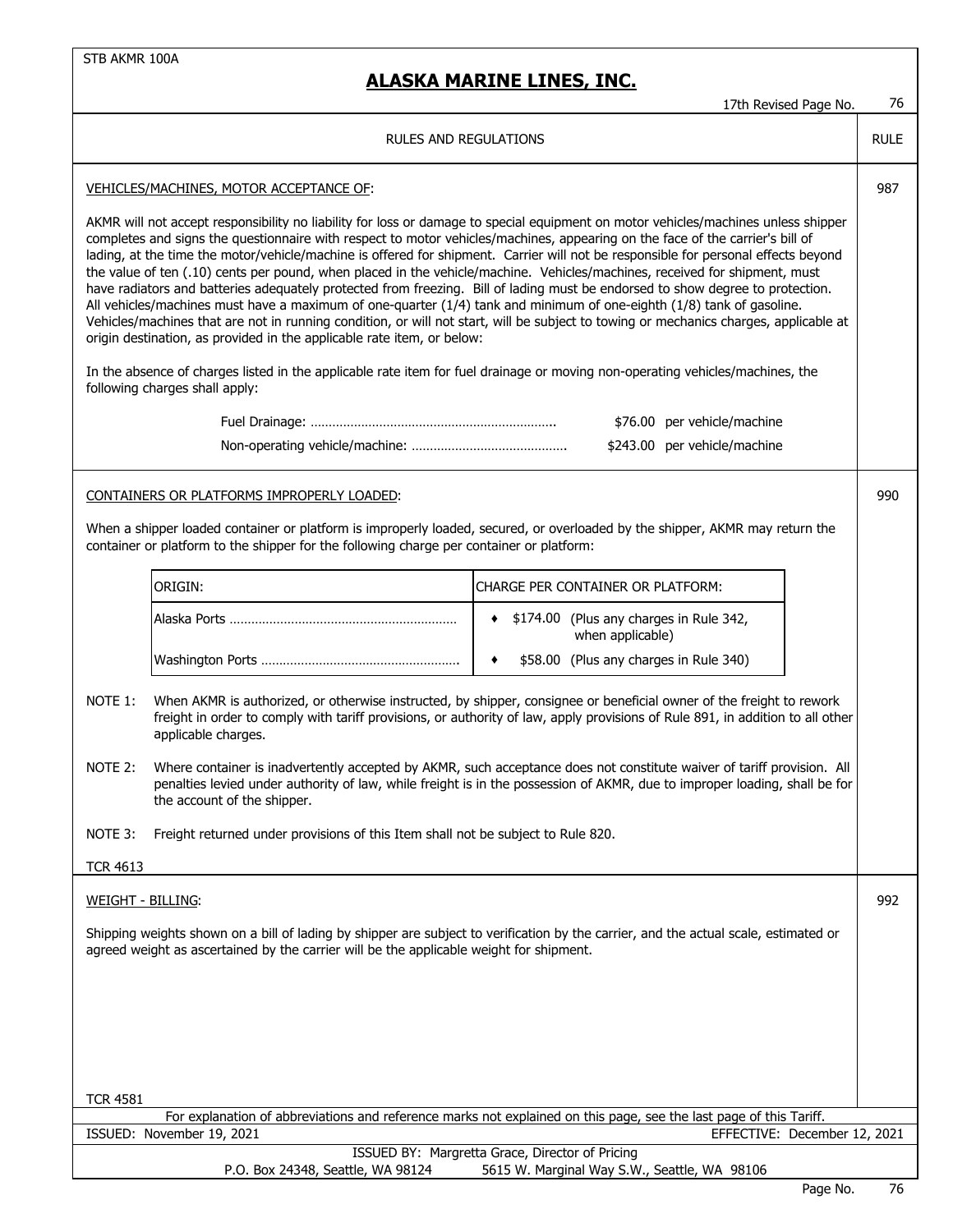|                                                           | 5th Revised Page No.                                                                                                                                                                                                                                                                                                                                                                                                                                                                                                        | 77          |
|-----------------------------------------------------------|-----------------------------------------------------------------------------------------------------------------------------------------------------------------------------------------------------------------------------------------------------------------------------------------------------------------------------------------------------------------------------------------------------------------------------------------------------------------------------------------------------------------------------|-------------|
|                                                           | RULES AND REGULATIONS                                                                                                                                                                                                                                                                                                                                                                                                                                                                                                       | <b>RULE</b> |
|                                                           | <b>WEIGHTS - GROSS WEIGHTS AND DUNNAGE:</b><br>(Exception to NMFC 995)                                                                                                                                                                                                                                                                                                                                                                                                                                                      | 995         |
| (A)                                                       | When Container-load CL freight is tendered for shipment using one or more of the items listed in Note 1 the following<br>allowance shall be made on the weight of the shipment, provided all minimum weight requirements have been met.<br>The shipments scaled gross weight, or shippers weight in the absence of a scaled weight, shall be reduced by the<br>weight of the items listed in Note 1, as declared by the shipper. Allowance shall not exceed five percent (5%) of the<br>total gross weight of the shipment. |             |
|                                                           | Container-load freight prepared for shipment using one or more of the items listed in Note 1 must have such items,<br>and the weight of these items declared on the shipper's bill of lading in order for Carrier to apply any allowance to the<br>shipment.                                                                                                                                                                                                                                                                |             |
|                                                           | Less than container-load (LCL) freight, unless otherwise provided shall be computed on actual gross weights. A<br>shipping carrier, container or package, or pallet, platform or skid constitutes part of the gross weight.                                                                                                                                                                                                                                                                                                 |             |
| (B)                                                       | Items as described in Note 1, which have been loaded as described in Note 2, will be provided a return movement to<br>carrier's terminal in Seattle, WA, at no charge provided all provisions as stated in Note 3 have been met.                                                                                                                                                                                                                                                                                            |             |
| NOTE 1:                                                   | Bins, necessary for transporting foodstuffs and/or department store merchandise<br>Blankets, Furniture ( Also Furniture Pads, used )<br><b>Bread Trays</b>                                                                                                                                                                                                                                                                                                                                                                  |             |
|                                                           | Containers, Bulk liquid (porta-feed) used for transporting chemicals in bulk capacity not to exceed 500 gallons each<br>Cribbing<br>Cribs                                                                                                                                                                                                                                                                                                                                                                                   |             |
|                                                           | Drums, not exceeding 55 gallon capacity<br>Dunnage, Rubber, Inflatable<br>Dunnage, Wooden<br>Hangers, Garment                                                                                                                                                                                                                                                                                                                                                                                                               |             |
|                                                           | Kegs, not exceeding 55 gallon<br>Lift Vans, empty, wooden<br>Load Locks<br>Material used to protect the top of lading or to secure the load to the pallet, platform or shipping container                                                                                                                                                                                                                                                                                                                                   |             |
|                                                           | Milk Baskets or Crates<br>Pallets<br>Pallets, Platforms or skids with or without standing sides or ends<br>Racks or Skids                                                                                                                                                                                                                                                                                                                                                                                                   |             |
| NOTE 2:                                                   | Provisions of Paragraph (B) in this Item are applicable only when consignee backloads dunnage into or onto a dry,<br>non-refrigerated container immediately following unloading of a Northbound container-load movement. Carrier will<br>not perform any additional placement of container to allow backloading of dunnage, other than those concurrent with<br>the Northbound shipment's placement and return to Seattle, WA terminal.                                                                                     |             |
| NOTE 3:                                                   | Dunnage backloaded for return must be documented by the shipper, on the bill of lading. When carrier is not notified,<br>in writing, of backloaded dunnage, carrier will not be responsible for loss or damage of such dunnage.                                                                                                                                                                                                                                                                                             |             |
| NOTE 4:                                                   | Provisions of this Rule 995 shall not apply to items described in Section 8 of AKMR tariffs.                                                                                                                                                                                                                                                                                                                                                                                                                                |             |
|                                                           |                                                                                                                                                                                                                                                                                                                                                                                                                                                                                                                             |             |
|                                                           |                                                                                                                                                                                                                                                                                                                                                                                                                                                                                                                             |             |
|                                                           |                                                                                                                                                                                                                                                                                                                                                                                                                                                                                                                             |             |
| <b>TCR 4539</b>                                           | For explanation of abbreviations and reference marks not explained on this page, see the last page of this Tariff.                                                                                                                                                                                                                                                                                                                                                                                                          |             |
| ISSUED: November 14, 2019<br>EFFECTIVE: November 15, 2019 |                                                                                                                                                                                                                                                                                                                                                                                                                                                                                                                             |             |
|                                                           | ISSUED BY: Margretta Grace, Director of Pricing                                                                                                                                                                                                                                                                                                                                                                                                                                                                             |             |
|                                                           | 5615 W. Marginal Way S.W., Seattle, WA 98106<br>P.O. Box 24348, Seattle, WA 98124                                                                                                                                                                                                                                                                                                                                                                                                                                           |             |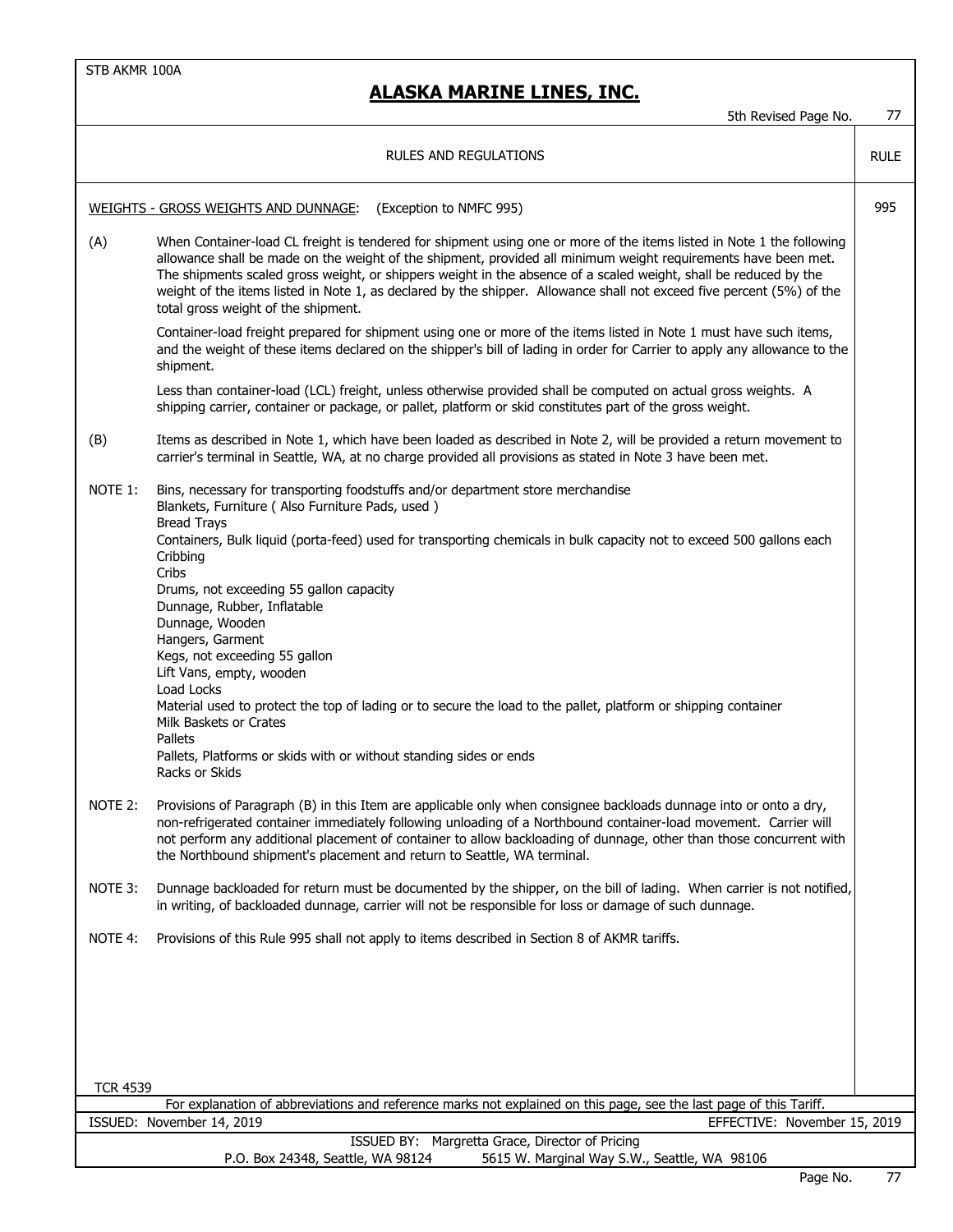|                 |                           | 2nd Revised Page No.                                                                                                                                                                                                                                                                                                                                                                                             | 78          |
|-----------------|---------------------------|------------------------------------------------------------------------------------------------------------------------------------------------------------------------------------------------------------------------------------------------------------------------------------------------------------------------------------------------------------------------------------------------------------------|-------------|
|                 |                           | <b>RULES AND REGULATIONS</b>                                                                                                                                                                                                                                                                                                                                                                                     | <b>RULE</b> |
|                 |                           | <b>WEIGHT - ROAD RESTRICTIONS:</b>                                                                                                                                                                                                                                                                                                                                                                               | 996         |
| (A)             |                           | During any period when State, Provincial, Municipal or Federal road weight restrictions are in effect, and the<br>containerload or volume minimum weights provided for in this tariff cannot be transported on or in a single container,<br>the following will apply:                                                                                                                                            |             |
|                 | (1)                       | Containerload weights will not be greater than the legal road limits during restricted periods as defined<br>in $(A)$ .                                                                                                                                                                                                                                                                                          |             |
|                 | (2)                       | In instances when containerload freight has already been received, or is in route, when restrictions are<br>imposed, carrier will, at shipper's direction, transload to other containers to comply with the imposed<br>weight restrictions at charges shown in Rule 959, or hold the entire shipment at carrier's facility until<br>restriction is lifted and apply storage charges in accordance with Item 910. |             |
|                 |                           |                                                                                                                                                                                                                                                                                                                                                                                                                  |             |
|                 |                           |                                                                                                                                                                                                                                                                                                                                                                                                                  |             |
|                 |                           |                                                                                                                                                                                                                                                                                                                                                                                                                  |             |
|                 |                           |                                                                                                                                                                                                                                                                                                                                                                                                                  |             |
|                 |                           |                                                                                                                                                                                                                                                                                                                                                                                                                  |             |
|                 |                           |                                                                                                                                                                                                                                                                                                                                                                                                                  |             |
|                 |                           |                                                                                                                                                                                                                                                                                                                                                                                                                  |             |
|                 |                           |                                                                                                                                                                                                                                                                                                                                                                                                                  |             |
| <b>TCR 4539</b> |                           |                                                                                                                                                                                                                                                                                                                                                                                                                  |             |
|                 | ISSUED: November 14, 2019 | For explanation of abbreviations and reference marks not explained on this page, see the last page of this Tariff.<br>EFFECTIVE: November 15, 2019                                                                                                                                                                                                                                                               |             |
|                 |                           | ISSUED BY: Margretta Grace, Director of Pricing<br>P.O. Box 24348, Seattle, WA 98124<br>5615 W. Marginal Way S.W., Seattle, WA 98106                                                                                                                                                                                                                                                                             |             |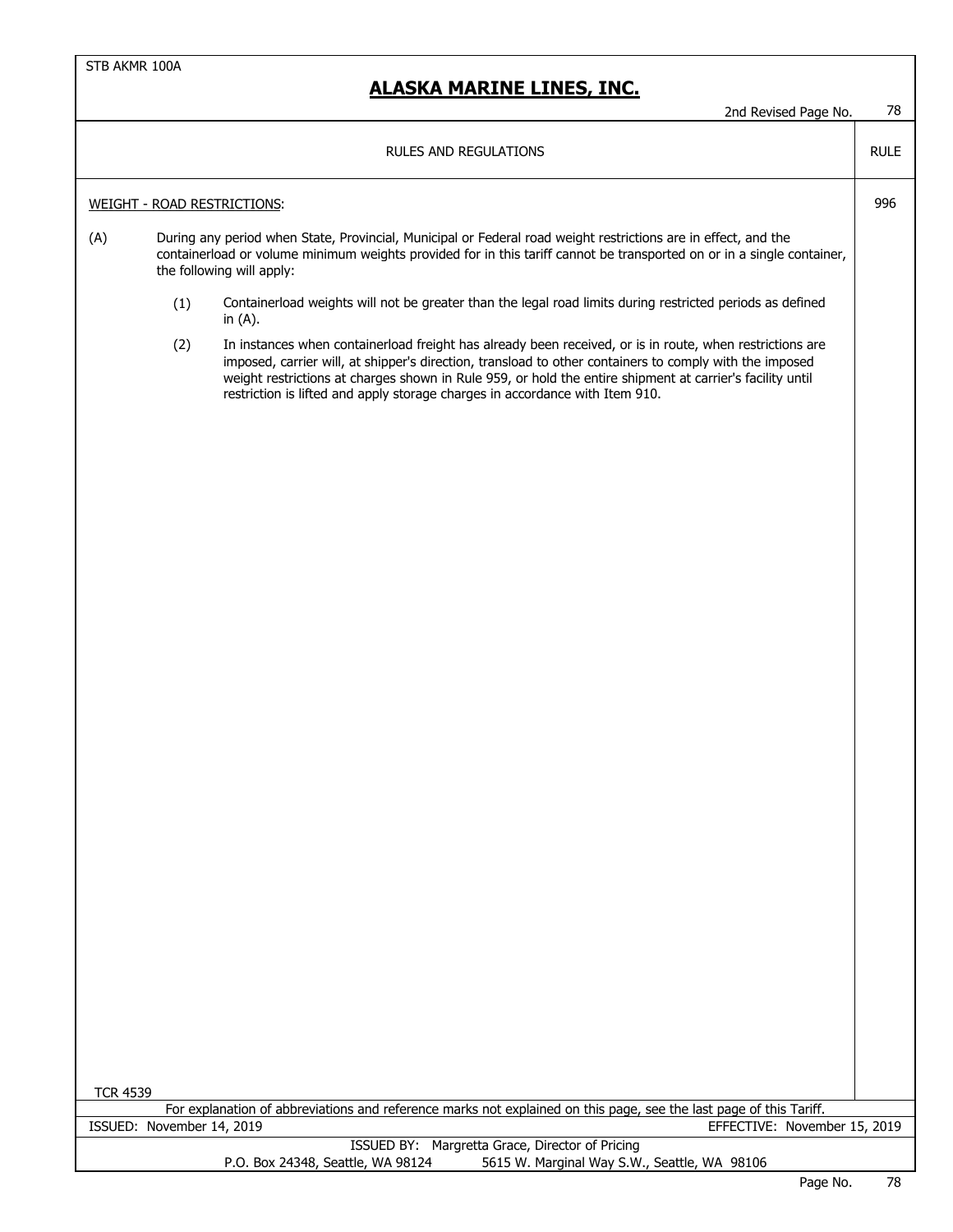| 2nd Revised Page No.                                                                                               | 79          |
|--------------------------------------------------------------------------------------------------------------------|-------------|
| COMMODITIES FOR WHICH RATES WILL BE FOUND                                                                          | <b>RULE</b> |
| IN TARIFFS MAKING REFERENCE TO THIS TARIFF:                                                                        | NO:         |
|                                                                                                                    |             |
|                                                                                                                    |             |
| AUTOMOBILES, MOTORCYCLES and MARINE PARTS OR ACCESSORIES AND OTHER ARTICES, VIZ.:                                  | 1005        |
| (Applies only in connection with rates making specific reference to this item)                                     |             |
|                                                                                                                    |             |
| AUTOMOBILE, MOTORCYCLE AND MARINE PARTS OR ACCESSORIES:                                                            |             |
|                                                                                                                    |             |
|                                                                                                                    |             |
|                                                                                                                    |             |
|                                                                                                                    |             |
| Axles, Automobile or Trailer, without external or internal attachments or attachments                              |             |
|                                                                                                                    |             |
|                                                                                                                    |             |
|                                                                                                                    |             |
|                                                                                                                    |             |
|                                                                                                                    |             |
|                                                                                                                    |             |
|                                                                                                                    |             |
|                                                                                                                    |             |
|                                                                                                                    |             |
|                                                                                                                    |             |
|                                                                                                                    |             |
| Canopies, Pickup Truck (Subject to a minimum charge of 9 pounds per cubic foot                                     |             |
|                                                                                                                    |             |
|                                                                                                                    |             |
|                                                                                                                    |             |
|                                                                                                                    |             |
|                                                                                                                    |             |
|                                                                                                                    |             |
| Covers, Hood, Radiator, Seat, Spring, Steering Wheel, Tire or Top, artificial leather,                             |             |
|                                                                                                                    |             |
|                                                                                                                    |             |
| Devices, Filtering or Cleaning, or Cartridges (elements) therefore, Internal combustion                            |             |
| engine or air compressor, viz.:                                                                                    |             |
|                                                                                                                    |             |
|                                                                                                                    |             |
|                                                                                                                    |             |
|                                                                                                                    |             |
|                                                                                                                    |             |
|                                                                                                                    |             |
|                                                                                                                    |             |
|                                                                                                                    |             |
|                                                                                                                    |             |
|                                                                                                                    |             |
|                                                                                                                    |             |
|                                                                                                                    |             |
|                                                                                                                    |             |
|                                                                                                                    |             |
| Floor Covering, plastic or rubber, other than cellular expanded or foam plastic or foam rubber,                    |             |
|                                                                                                                    |             |
|                                                                                                                    |             |
|                                                                                                                    |             |
|                                                                                                                    |             |
| <b>TCR 4539</b><br>(Continued)                                                                                     |             |
| For explanation of abbreviations and reference marks not explained on this page, see the last page of this Tariff. |             |
| ISSUED: November 14, 2019<br>EFFECTIVE: November 15, 2019                                                          |             |
| ISSUED BY: Margretta Grace, Director of Pricing                                                                    |             |
| P.O. Box 24348, Seattle, WA 98124<br>5615 W. Marginal Way S.W., Seattle, WA 98106                                  |             |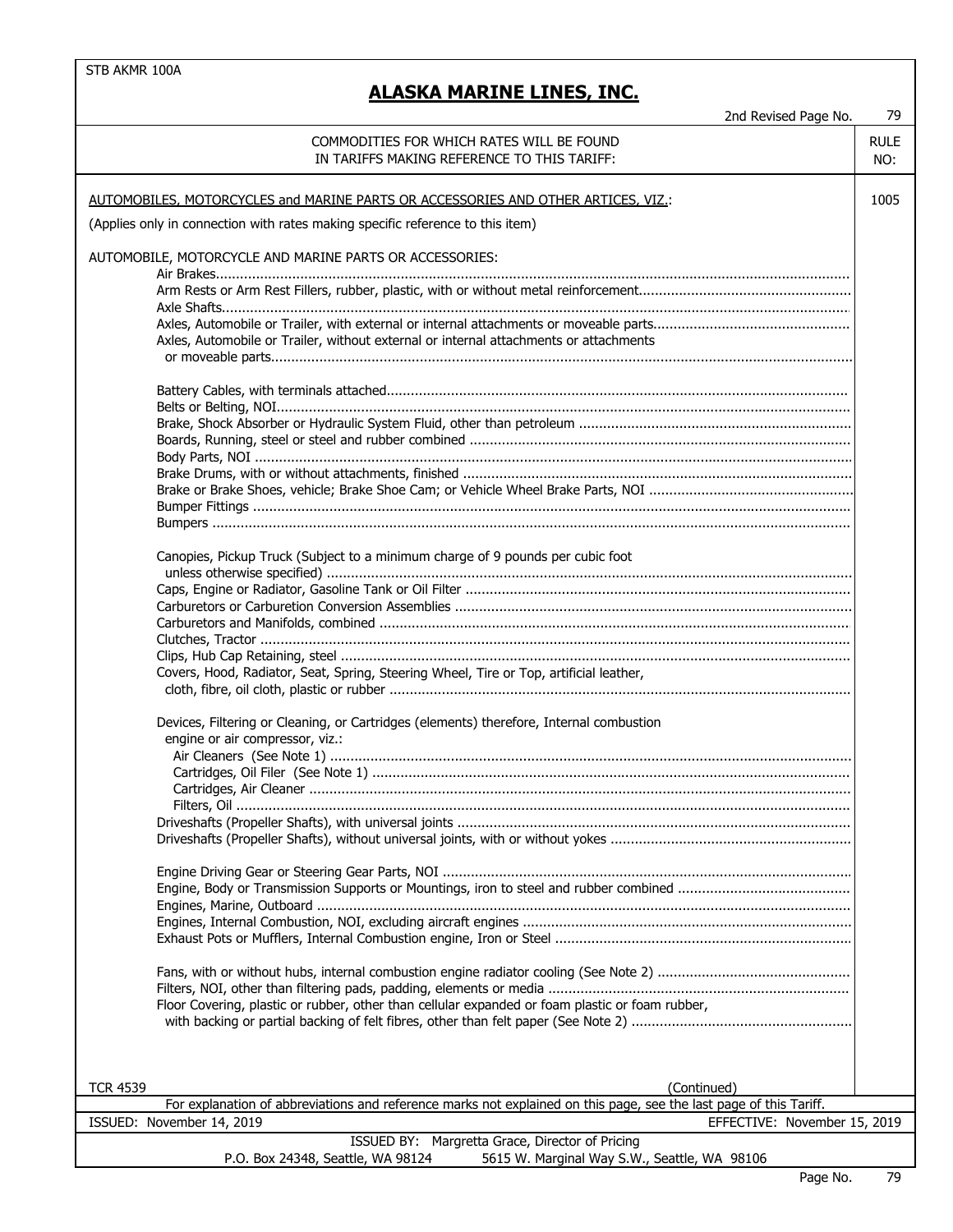| 2nd Revised Page No.                                                                                                                                                                    | 80                 |
|-----------------------------------------------------------------------------------------------------------------------------------------------------------------------------------------|--------------------|
| COMMODITIES FOR WHICH RATES WILL BE FOUND<br>IN TARIFFS MAKING REFERENCE TO THIS TARIFF:                                                                                                | <b>RULE</b><br>NO: |
| AUTOMOBILE, MOTORCYCLE and MARINE PARTS OR ACCESSORIES (Continued):                                                                                                                     | 1005               |
|                                                                                                                                                                                         |                    |
|                                                                                                                                                                                         |                    |
|                                                                                                                                                                                         |                    |
| Heaters, including Windshield Heaters, Air or Air Conditioners, Separate or                                                                                                             |                    |
|                                                                                                                                                                                         |                    |
|                                                                                                                                                                                         |                    |
| Ignition Parts, Viz.:                                                                                                                                                                   |                    |
|                                                                                                                                                                                         |                    |
| Jacks, Cantilever, Hydraulic, Pneumatic or Ratchet, or Jackscrews, NOI,                                                                                                                 |                    |
| Kits, Fuel Pump, each kit containing an assortment of parts necessary to repair                                                                                                         |                    |
| Luggage Carriers or Racks, automobile top, with or without attaching or lashing                                                                                                         |                    |
|                                                                                                                                                                                         |                    |
|                                                                                                                                                                                         |                    |
|                                                                                                                                                                                         |                    |
| Parts, NOI: Plastic, other than cellular, expanded or foam, or rubber other than foam,<br>Pipe or Tubing, steel, copper, plate, straight or bent, further processed than cut to length: |                    |
| Crank Case Ventilator, Gasoline Tank Filler, Exhaust, Oil Filler, Oil Strainer Suction,                                                                                                 |                    |
|                                                                                                                                                                                         |                    |
| <b>TCR 4539</b><br>(Continued)                                                                                                                                                          |                    |
| For explanation of abbreviations and reference marks not explained on this page, see the last page of this Tariff.                                                                      |                    |
| ISSUED: November 14, 2019<br>EFFECTIVE: November 15, 2019<br>ISSUED BY: Margretta Grace, Director of Pricing                                                                            |                    |
| P.O. Box 24348, Seattle, WA 98124<br>5615 W. Marginal Way S.W., Seattle, WA 98106                                                                                                       |                    |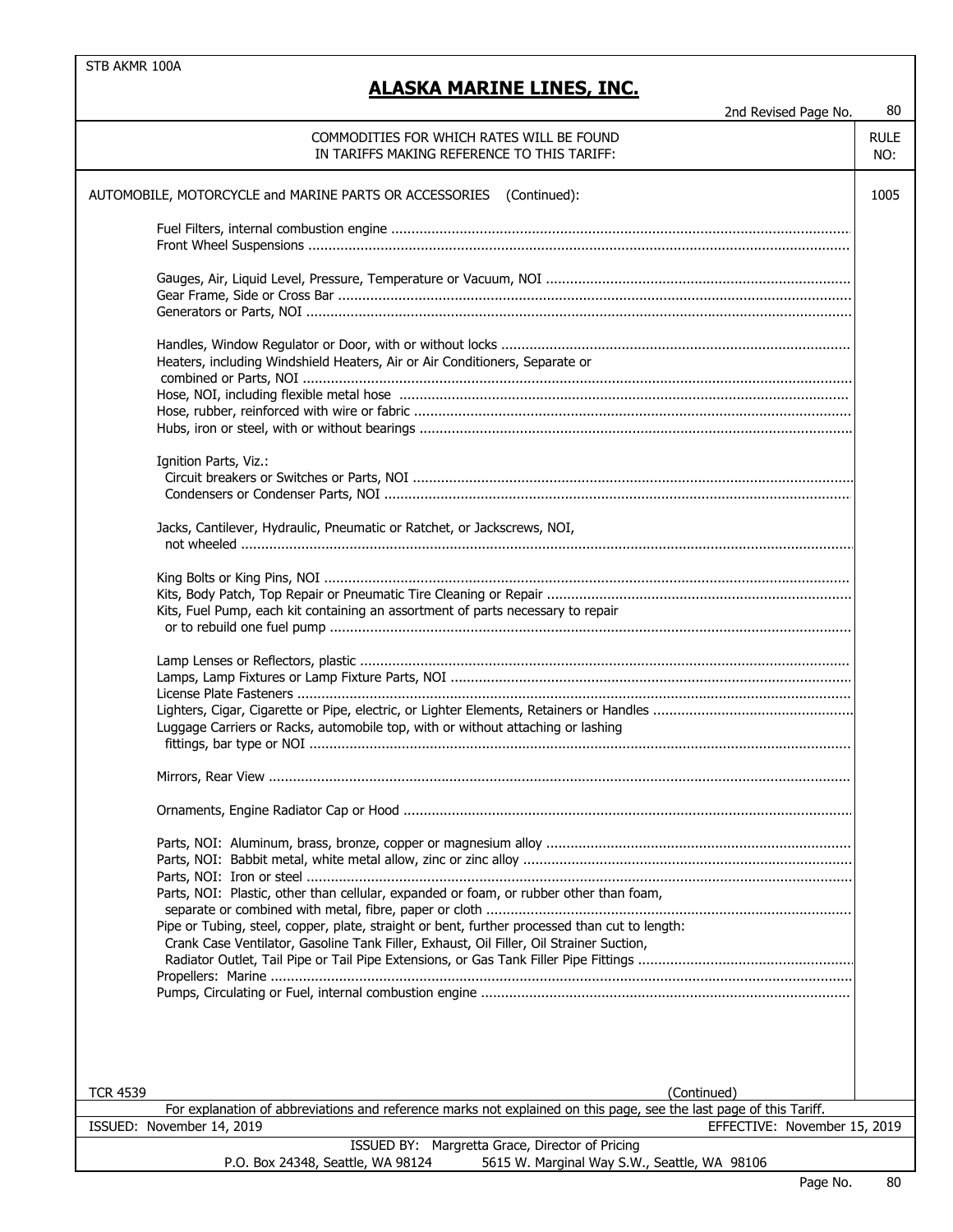## **ALASKA MARINE LINES, INC.**

|                 |                           | 2nd Revised Page No.                                                                                                                                                                                                                                                        | 81          |
|-----------------|---------------------------|-----------------------------------------------------------------------------------------------------------------------------------------------------------------------------------------------------------------------------------------------------------------------------|-------------|
|                 |                           | COMMODITIES FOR WHICH RATES WILL BE FOUND                                                                                                                                                                                                                                   | <b>RULE</b> |
|                 |                           | IN TARIFFS MAKING REFERENCE TO THIS TARIFF:                                                                                                                                                                                                                                 | NO:         |
|                 |                           | AUTOMOBILE, MOTORCYCLE and MARINE PARTS OR ACCESSORIES (Conclusion):                                                                                                                                                                                                        | 1005        |
|                 |                           |                                                                                                                                                                                                                                                                             |             |
|                 |                           |                                                                                                                                                                                                                                                                             |             |
|                 |                           |                                                                                                                                                                                                                                                                             |             |
|                 |                           |                                                                                                                                                                                                                                                                             |             |
|                 |                           |                                                                                                                                                                                                                                                                             |             |
|                 |                           |                                                                                                                                                                                                                                                                             |             |
|                 |                           |                                                                                                                                                                                                                                                                             |             |
|                 |                           |                                                                                                                                                                                                                                                                             |             |
|                 |                           |                                                                                                                                                                                                                                                                             |             |
|                 |                           |                                                                                                                                                                                                                                                                             |             |
|                 |                           |                                                                                                                                                                                                                                                                             |             |
|                 |                           |                                                                                                                                                                                                                                                                             |             |
|                 |                           |                                                                                                                                                                                                                                                                             |             |
|                 |                           |                                                                                                                                                                                                                                                                             |             |
|                 |                           | Smog Control devices, crank case, internal combustion engine                                                                                                                                                                                                                |             |
|                 |                           |                                                                                                                                                                                                                                                                             |             |
|                 |                           |                                                                                                                                                                                                                                                                             |             |
|                 |                           |                                                                                                                                                                                                                                                                             |             |
|                 |                           |                                                                                                                                                                                                                                                                             |             |
|                 |                           |                                                                                                                                                                                                                                                                             |             |
|                 |                           |                                                                                                                                                                                                                                                                             |             |
|                 |                           |                                                                                                                                                                                                                                                                             |             |
|                 |                           |                                                                                                                                                                                                                                                                             |             |
|                 |                           |                                                                                                                                                                                                                                                                             |             |
|                 |                           | Tailguards (Bumper and Step Plate Combined) freight automobile, steel, with or without                                                                                                                                                                                      |             |
|                 |                           |                                                                                                                                                                                                                                                                             |             |
|                 |                           |                                                                                                                                                                                                                                                                             |             |
|                 |                           |                                                                                                                                                                                                                                                                             |             |
|                 |                           |                                                                                                                                                                                                                                                                             |             |
|                 |                           |                                                                                                                                                                                                                                                                             |             |
|                 |                           |                                                                                                                                                                                                                                                                             |             |
|                 |                           | Wheels, Automobile, Motor Tractor, NOI, Motor Vehicle, NOI, or Tractor Trailer, NOI,                                                                                                                                                                                        |             |
|                 |                           |                                                                                                                                                                                                                                                                             |             |
|                 |                           |                                                                                                                                                                                                                                                                             |             |
|                 |                           |                                                                                                                                                                                                                                                                             |             |
|                 |                           |                                                                                                                                                                                                                                                                             |             |
|                 |                           |                                                                                                                                                                                                                                                                             |             |
|                 |                           |                                                                                                                                                                                                                                                                             |             |
|                 | (1)                       | Rate applies only to shipments consigned to an automotive or marine service establishment, or an<br>automotive or marine parts distributor.                                                                                                                                 |             |
|                 | NOTE 1:                   | Also applies on air cleaner cartridges, not in excess of twenty percent (20%) of the weight of the articles<br>with which shipped.                                                                                                                                          |             |
|                 | NOTE 2:                   | Rates apply only on commodities as listed which are manufactured, represented and sold as a component<br>or accessorial part of an automobile, motorcycle, marine vessel, motor truck, motor tractor or motor<br>tractor trailer. (Not applicable on Southbound shipments.) |             |
|                 |                           |                                                                                                                                                                                                                                                                             |             |
|                 |                           |                                                                                                                                                                                                                                                                             |             |
| <b>TCR 4539</b> | ISSUED: November 14, 2019 | For explanation of abbreviations and reference marks not explained on this page, see the last page of this Tariff.                                                                                                                                                          |             |

P.O. Box 24348, Seattle, WA 98124 5615 W. Marginal Way S.W., Seattle, WA 98106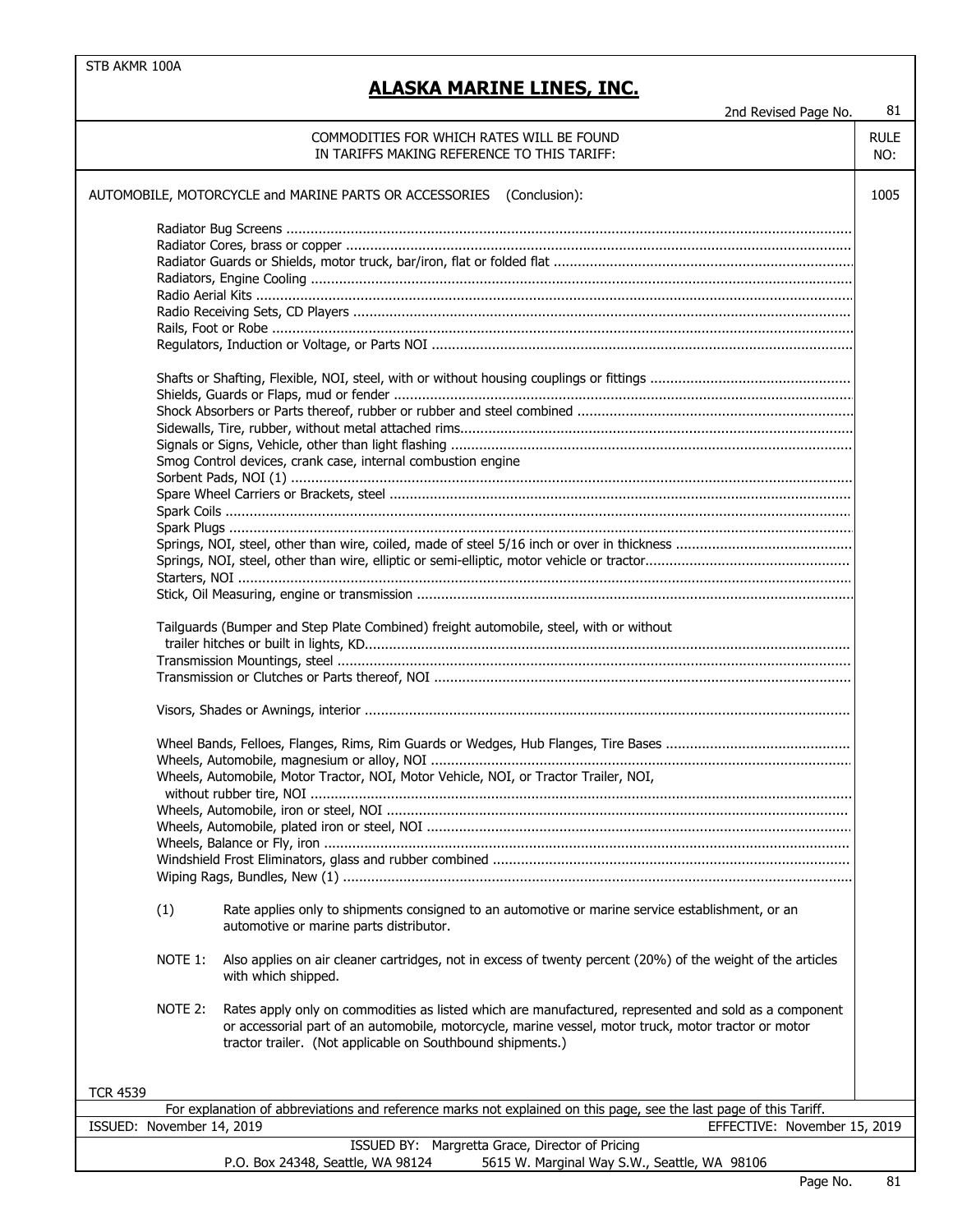## **ALASKA MARINE LINES, INC.**

2nd Revised Page No.

|                 | COMMODITIES FOR WHICH RATES WILL BE FOUND                                                                                                                              | <b>RULE</b> |
|-----------------|------------------------------------------------------------------------------------------------------------------------------------------------------------------------|-------------|
|                 | IN TARIFFS MAKING REFERENCE TO THIS TARIFF:                                                                                                                            | NO:         |
|                 | BUILDING MATERIALS and OTHER ARTICLES, Viz.:                                                                                                                           | 1008        |
|                 |                                                                                                                                                                        |             |
|                 |                                                                                                                                                                        |             |
|                 |                                                                                                                                                                        |             |
|                 |                                                                                                                                                                        |             |
|                 |                                                                                                                                                                        |             |
|                 |                                                                                                                                                                        |             |
|                 |                                                                                                                                                                        |             |
|                 |                                                                                                                                                                        |             |
|                 |                                                                                                                                                                        |             |
|                 | Building Materials, miscellaneous, as described under "Building Materials, Miscellaneous Group"                                                                        |             |
|                 |                                                                                                                                                                        |             |
|                 |                                                                                                                                                                        |             |
|                 |                                                                                                                                                                        |             |
|                 |                                                                                                                                                                        |             |
|                 |                                                                                                                                                                        |             |
|                 |                                                                                                                                                                        |             |
|                 | <b>Cement Precast Roof Panels</b>                                                                                                                                      |             |
|                 |                                                                                                                                                                        |             |
|                 |                                                                                                                                                                        |             |
|                 |                                                                                                                                                                        |             |
|                 | Electrical Equipment, Viz.: Cable or Wire, aluminum, brass, bronze or copper,<br>Floor or Roof Arches, Joists or Trusses (other than laminated beams) wood or metal or |             |
|                 |                                                                                                                                                                        |             |
|                 |                                                                                                                                                                        |             |
|                 |                                                                                                                                                                        |             |
|                 |                                                                                                                                                                        |             |
|                 |                                                                                                                                                                        |             |
|                 |                                                                                                                                                                        |             |
|                 |                                                                                                                                                                        |             |
|                 |                                                                                                                                                                        |             |
|                 |                                                                                                                                                                        |             |
|                 |                                                                                                                                                                        |             |
|                 |                                                                                                                                                                        |             |
|                 |                                                                                                                                                                        |             |
|                 |                                                                                                                                                                        |             |
|                 |                                                                                                                                                                        |             |
|                 |                                                                                                                                                                        |             |
|                 |                                                                                                                                                                        |             |
|                 |                                                                                                                                                                        |             |
|                 |                                                                                                                                                                        |             |
|                 |                                                                                                                                                                        |             |
|                 |                                                                                                                                                                        |             |
| <b>TCR 4539</b> | (Continued)                                                                                                                                                            |             |
|                 | For explanation of abbreviations and reference marks not explained on this page, see the last page of this Tariff.<br>ISSUED: November 14, 2019                        |             |
|                 | EFFECTIVE: November 15, 2019                                                                                                                                           |             |
|                 | ISSUED BY: Margretta Grace, Director of Pricing<br>P.O. Box 24348, Seattle, WA 98124<br>5615 W. Marginal Way S.W., Seattle, WA 98106                                   |             |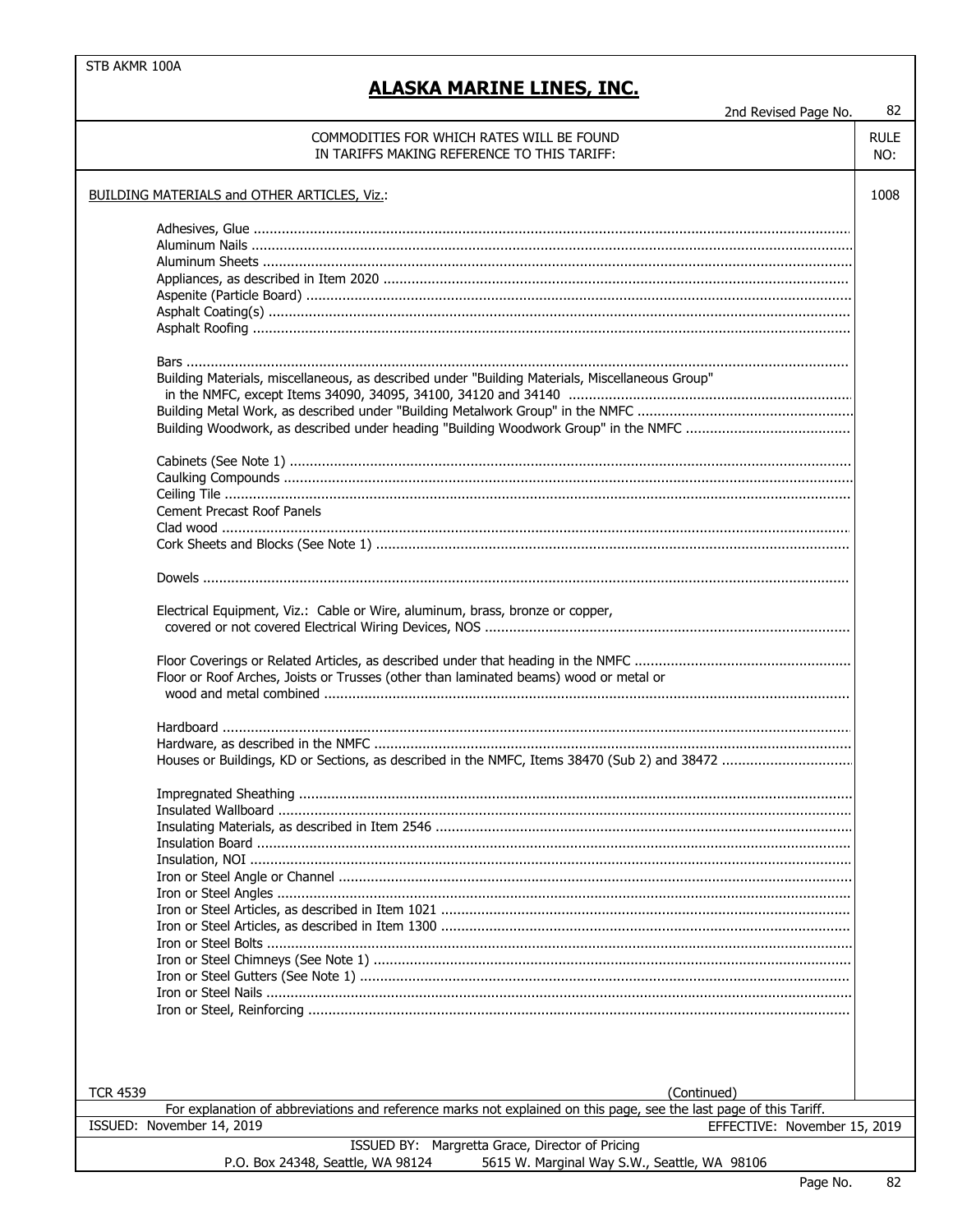| COMMODITIES FOR WHICH RATES WILL BE FOUND<br>IN TARIFFS MAKING REFERENCE TO THIS TARIFF:                                                                                                                                                                                     | <b>RULE</b><br>NO: |
|------------------------------------------------------------------------------------------------------------------------------------------------------------------------------------------------------------------------------------------------------------------------------|--------------------|
| <b>BUILDING MATERIALS and OTHER ARTICLES, Viz.: (Conclusion)</b>                                                                                                                                                                                                             | 1008               |
|                                                                                                                                                                                                                                                                              |                    |
|                                                                                                                                                                                                                                                                              |                    |
|                                                                                                                                                                                                                                                                              |                    |
|                                                                                                                                                                                                                                                                              |                    |
|                                                                                                                                                                                                                                                                              |                    |
|                                                                                                                                                                                                                                                                              |                    |
|                                                                                                                                                                                                                                                                              |                    |
|                                                                                                                                                                                                                                                                              |                    |
|                                                                                                                                                                                                                                                                              |                    |
|                                                                                                                                                                                                                                                                              |                    |
|                                                                                                                                                                                                                                                                              |                    |
|                                                                                                                                                                                                                                                                              |                    |
|                                                                                                                                                                                                                                                                              |                    |
|                                                                                                                                                                                                                                                                              |                    |
| Articles subject to this reference will apply only in mixed container-loads with other articles named in this<br>NOTE 1:<br>Item. The combined weight of the articles subject to this reference not to exceed ten percent (10%) of<br>the billed weight of the contaierload. |                    |
|                                                                                                                                                                                                                                                                              |                    |
| <b>TCR 4539</b>                                                                                                                                                                                                                                                              |                    |
| For explanation of abbreviations and reference marks not explained on this page, see the last page of this Tariff.<br>EFFECTIVE: November 15, 2019<br>ISSUED: November 14, 2019                                                                                              |                    |
| ISSUED BY: Margretta Grace, Director of Pricing<br>P.O. Box 24348, Seattle, WA 98124<br>5615 W. Marginal Way S.W., Seattle, WA 98106                                                                                                                                         |                    |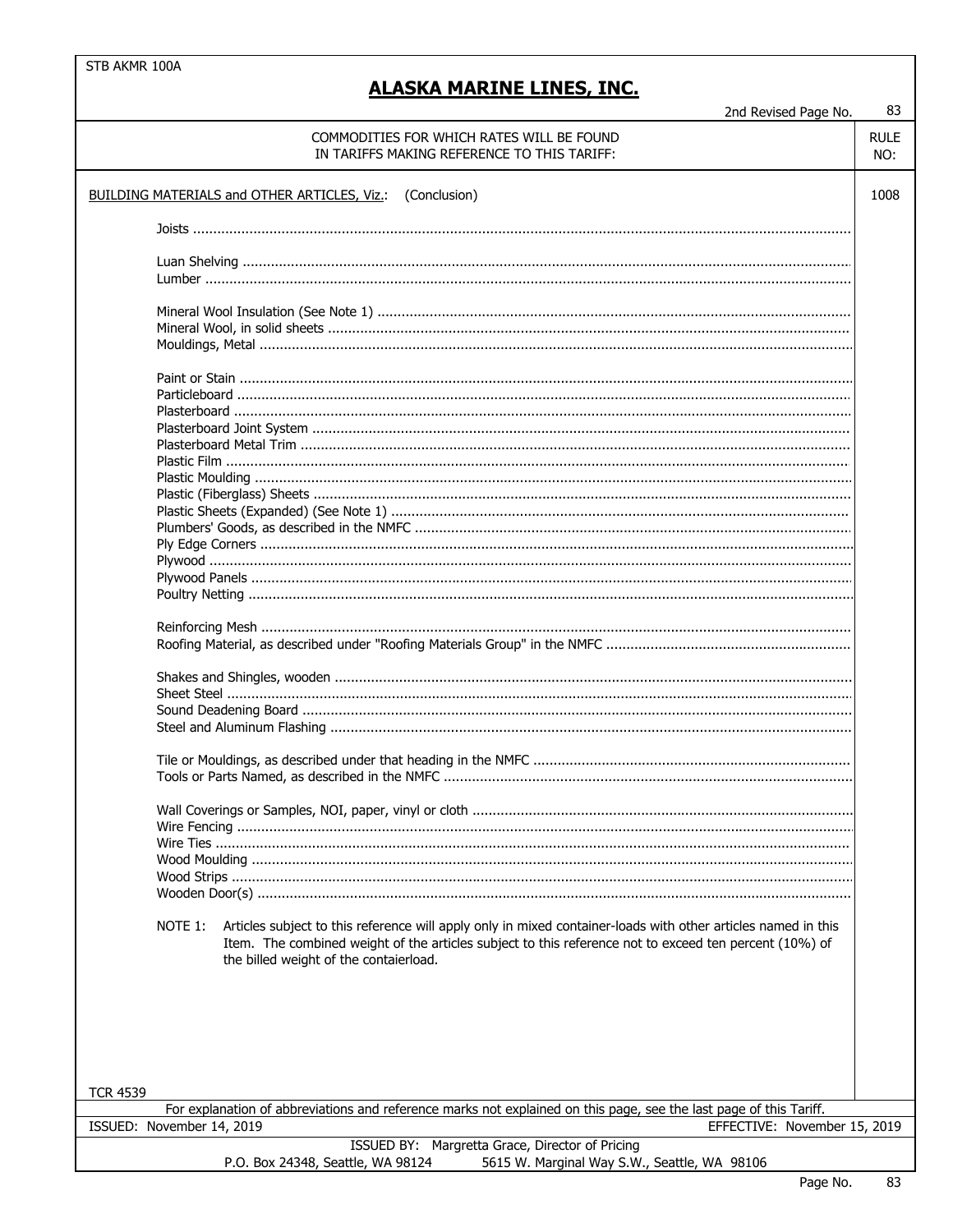## **ALASKA MARINE LINES, INC.**

d Doviced Doge Ne

 $\overline{84}$ 

|                 | 3rd Revised Page No.                                                                                                              |             |
|-----------------|-----------------------------------------------------------------------------------------------------------------------------------|-------------|
|                 | COMMODITIES FOR WHICH RATES WILL BE FOUND                                                                                         | <b>RULE</b> |
|                 | IN TARIFFS MAKING REFERENCE TO THIS TARIFF:                                                                                       | NO:         |
|                 |                                                                                                                                   |             |
|                 | DEPARTMENT STORE MERCHANDISE, Viz.:                                                                                               | 1013        |
|                 |                                                                                                                                   |             |
|                 |                                                                                                                                   |             |
|                 |                                                                                                                                   |             |
|                 |                                                                                                                                   |             |
|                 |                                                                                                                                   |             |
|                 |                                                                                                                                   |             |
|                 |                                                                                                                                   |             |
|                 |                                                                                                                                   |             |
|                 |                                                                                                                                   |             |
|                 |                                                                                                                                   |             |
|                 | Agricultural Implements as described in Items 6080, 8920, 10040, 10340, 10540 to 10580                                            |             |
|                 |                                                                                                                                   |             |
|                 |                                                                                                                                   |             |
|                 |                                                                                                                                   |             |
|                 |                                                                                                                                   |             |
|                 |                                                                                                                                   |             |
|                 |                                                                                                                                   |             |
|                 |                                                                                                                                   |             |
|                 |                                                                                                                                   |             |
|                 |                                                                                                                                   |             |
|                 |                                                                                                                                   |             |
|                 |                                                                                                                                   |             |
|                 |                                                                                                                                   |             |
|                 |                                                                                                                                   |             |
|                 |                                                                                                                                   |             |
|                 |                                                                                                                                   |             |
|                 |                                                                                                                                   |             |
|                 |                                                                                                                                   |             |
|                 |                                                                                                                                   |             |
|                 |                                                                                                                                   |             |
|                 |                                                                                                                                   |             |
|                 |                                                                                                                                   |             |
|                 |                                                                                                                                   |             |
|                 | Brooms, Brushes, Mops or Parts, as listed in Items 32770 to 33100 and 33200 to 33240                                              |             |
|                 |                                                                                                                                   |             |
|                 | Buffing or Polishing Compounds, NOI, including Boat, Floor, Furniture or Vehicle Polish or Wax,                                   |             |
|                 |                                                                                                                                   |             |
|                 |                                                                                                                                   |             |
|                 |                                                                                                                                   |             |
|                 |                                                                                                                                   |             |
|                 |                                                                                                                                   |             |
|                 |                                                                                                                                   |             |
|                 | Cameras or Photographic Materials, Viz.:                                                                                          |             |
|                 |                                                                                                                                   |             |
|                 |                                                                                                                                   |             |
|                 |                                                                                                                                   |             |
|                 |                                                                                                                                   |             |
|                 |                                                                                                                                   |             |
|                 |                                                                                                                                   |             |
|                 |                                                                                                                                   |             |
|                 |                                                                                                                                   |             |
|                 |                                                                                                                                   |             |
|                 |                                                                                                                                   |             |
| <b>TCR 4539</b> | (Continued)<br>For explanation of abbreviations and reference marks not explained on this page, see the last page of this Tariff. |             |
|                 | ISSUED: November 14, 2019<br>EFFECTIVE: November 15, 2019                                                                         |             |
|                 |                                                                                                                                   |             |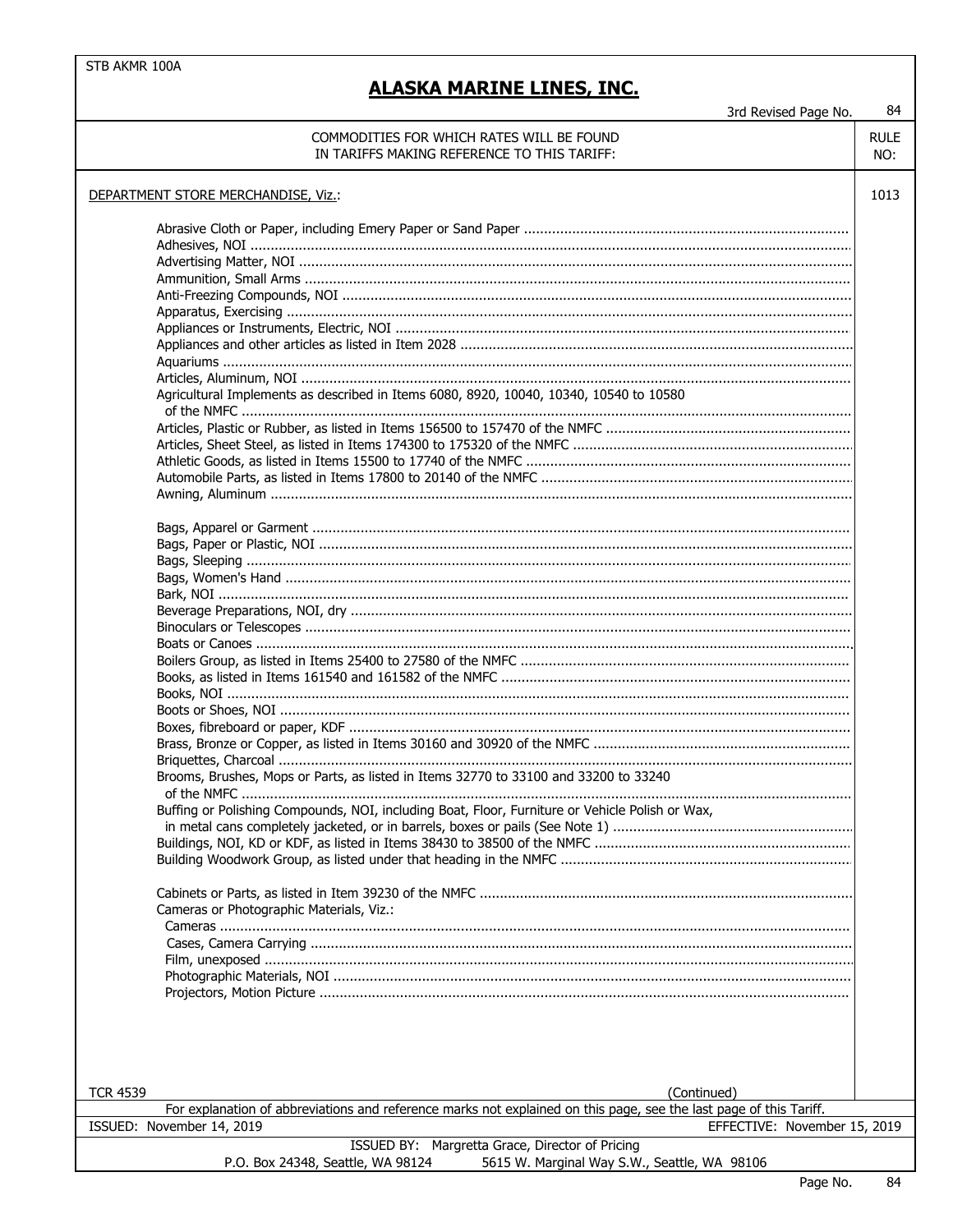| 3rd Revised Page No.                                                                                                                                                                 | 85                 |  |  |
|--------------------------------------------------------------------------------------------------------------------------------------------------------------------------------------|--------------------|--|--|
| COMMODITIES FOR WHICH RATES WILL BE FOUND<br>IN TARIFFS MAKING REFERENCE TO THIS TARIFF:                                                                                             | <b>RULE</b><br>NO: |  |  |
| DEPARTMENT STORE MERCHANDISE, Viz.: (Continued)                                                                                                                                      | 1013               |  |  |
| Candy, Chocolate, Confectionary, or Related Articles as listed in Items 39900 to 40100                                                                                               |                    |  |  |
|                                                                                                                                                                                      |                    |  |  |
|                                                                                                                                                                                      |                    |  |  |
|                                                                                                                                                                                      |                    |  |  |
| Cloth, Dry Goods or Fabrics, as listed in Items 48920 to 49443 and 49570 to 49640                                                                                                    |                    |  |  |
|                                                                                                                                                                                      |                    |  |  |
|                                                                                                                                                                                      |                    |  |  |
|                                                                                                                                                                                      |                    |  |  |
| Decorations, as listed in Items 55810, 55820, 55890, 55892, 55897, 55905 and 56020                                                                                                   |                    |  |  |
| Drugs, Medicines and Toilet Preparations, as listed in Items 58520 to 59480                                                                                                          |                    |  |  |
| Electrical equipment, as listed in Items 60540, 60680 to 60720, 61040, 61057, 61150, 61160,<br>61300, 61500, 61680, 61700, 61900 to 61920, 62120, 62340, 62380, 62560, 62660, 62860, |                    |  |  |
| Florist or Nursery Stock, as listed in Items 71120, 71200, 71275 to 71285                                                                                                            |                    |  |  |
| Firearms, NOI                                                                                                                                                                        |                    |  |  |
| Flowers or Plants, Artificial                                                                                                                                                        |                    |  |  |
|                                                                                                                                                                                      |                    |  |  |
| Games or Toys, as listed in Items 83980, 84200 to 84380, 84560, 84570 to 84600 and 84790                                                                                             |                    |  |  |
| Gates, Fence, wooden                                                                                                                                                                 |                    |  |  |
|                                                                                                                                                                                      |                    |  |  |
|                                                                                                                                                                                      |                    |  |  |
| Household Utensils or Related Articles, as listed in Items 100500 to 101240, 101260 to 10320,                                                                                        |                    |  |  |
| <b>TCR 4539</b><br>(Continued)                                                                                                                                                       |                    |  |  |
| For explanation of abbreviations and reference marks not explained on this page, see the last page of this Tariff.                                                                   |                    |  |  |
| ISSUED: November 14, 2019<br>EFFECTIVE: November 15, 2019<br>ISSUED BY: Margretta Grace, Director of Pricing                                                                         |                    |  |  |
| P.O. Box 24348, Seattle, WA 98124<br>5615 W. Marginal Way S.W., Seattle, WA 98106                                                                                                    |                    |  |  |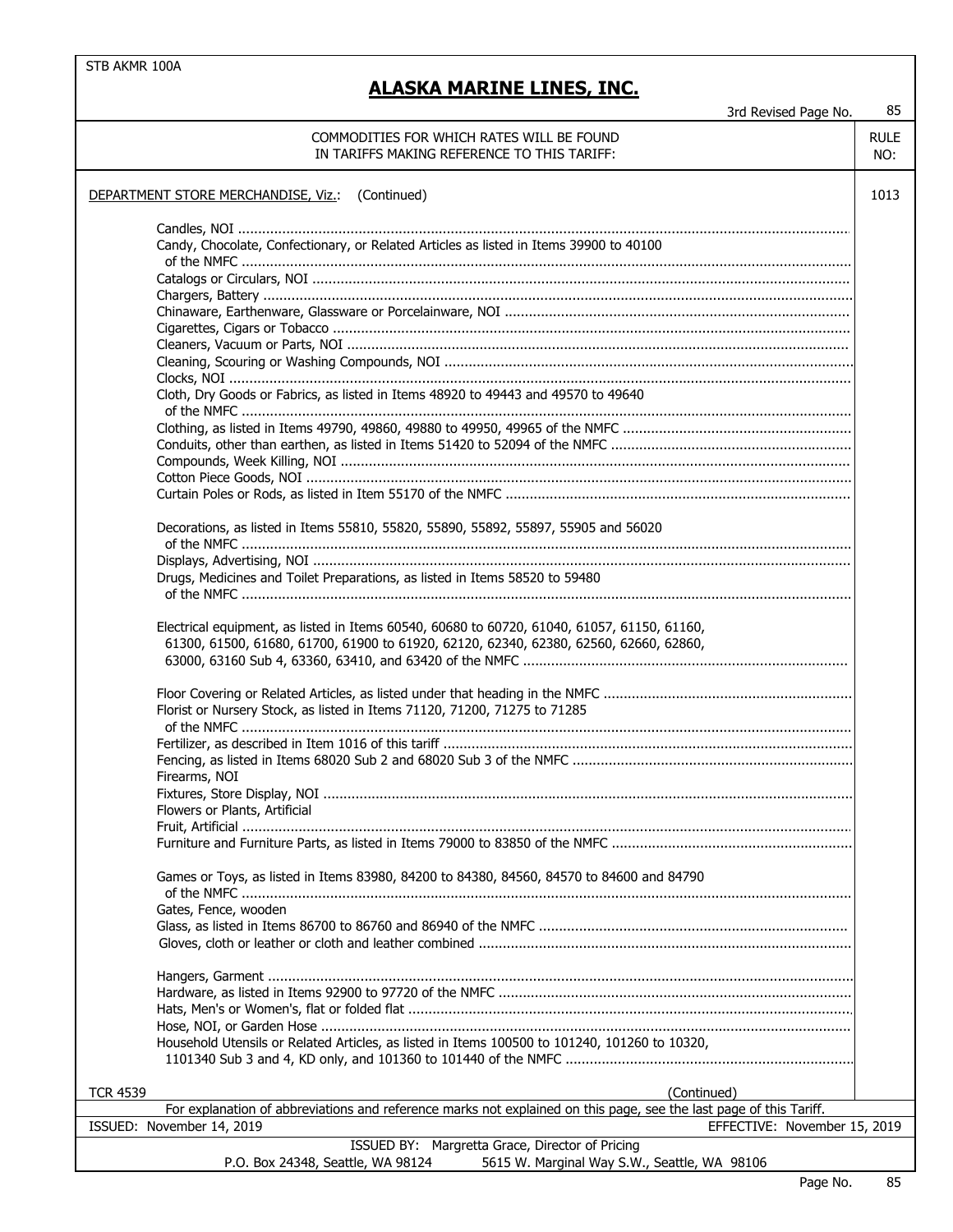## **ALASKA MARINE LINES, INC.**

3rd Revised Page No. 86

 $\mathcal{L}_{\mathcal{A}}$ 

| JIU NEVISEU FAYE IVU.                                                                                              | vv          |
|--------------------------------------------------------------------------------------------------------------------|-------------|
| COMMODITIES FOR WHICH RATES WILL BE FOUND                                                                          | <b>RULE</b> |
| IN TARIFFS MAKING REFERENCE TO THIS TARIFF:                                                                        | NO:         |
|                                                                                                                    |             |
|                                                                                                                    |             |
| (Continued)<br>DEPARTMENT STORE MERCHANDISE, Viz.:                                                                 | 1013        |
|                                                                                                                    |             |
| Insecticides, Insect Repellants or Vermin Exterminators, NOI, other than agricultural insecticides                 |             |
| Insulating Materials, NOS                                                                                          |             |
|                                                                                                                    |             |
| Iron or Steel Articles, as listed in Items 104340, 104520, 105040 to 105160, 10520, 105840,                        |             |
|                                                                                                                    |             |
|                                                                                                                    |             |
|                                                                                                                    |             |
|                                                                                                                    |             |
|                                                                                                                    |             |
|                                                                                                                    |             |
| Lamps, lanterns or Lighting Fixtures or Parts, as listed in Items 109000 to 109150, 109280,                        |             |
|                                                                                                                    |             |
|                                                                                                                    |             |
|                                                                                                                    |             |
|                                                                                                                    |             |
|                                                                                                                    |             |
|                                                                                                                    |             |
|                                                                                                                    |             |
|                                                                                                                    |             |
|                                                                                                                    |             |
|                                                                                                                    |             |
|                                                                                                                    |             |
|                                                                                                                    |             |
|                                                                                                                    |             |
|                                                                                                                    |             |
|                                                                                                                    |             |
|                                                                                                                    |             |
| Oils, Cooking or Salad, Liquid, NOI                                                                                |             |
|                                                                                                                    |             |
|                                                                                                                    |             |
|                                                                                                                    |             |
|                                                                                                                    |             |
|                                                                                                                    |             |
|                                                                                                                    |             |
| Paper and Paper Articles, as listed in Items 150650, 150930, 152310, 153040, 153250,                               |             |
|                                                                                                                    |             |
|                                                                                                                    |             |
|                                                                                                                    |             |
| Racks, Store Display, NOI                                                                                          |             |
|                                                                                                                    |             |
|                                                                                                                    |             |
|                                                                                                                    |             |
|                                                                                                                    |             |
| Records, Phonograph                                                                                                |             |
|                                                                                                                    |             |
| Rifles, Air, NOI                                                                                                   |             |
|                                                                                                                    |             |
|                                                                                                                    |             |
|                                                                                                                    |             |
|                                                                                                                    |             |
|                                                                                                                    |             |
|                                                                                                                    |             |
|                                                                                                                    |             |
|                                                                                                                    |             |
|                                                                                                                    |             |
|                                                                                                                    |             |
|                                                                                                                    |             |
| (Continued)<br><b>TCR 4539</b>                                                                                     |             |
| For explanation of abbreviations and reference marks not explained on this page, see the last page of this Tariff. |             |
| ISSUED: November 14, 2019<br>EFFECTIVE: November 15, 2019                                                          |             |
| ISSUED BY: Margretta Grace, Director of Pricing                                                                    |             |
| 5615 W. Marginal Way S.W., Seattle, WA 98106<br>P.O. Box 24348, Seattle, WA 98124                                  |             |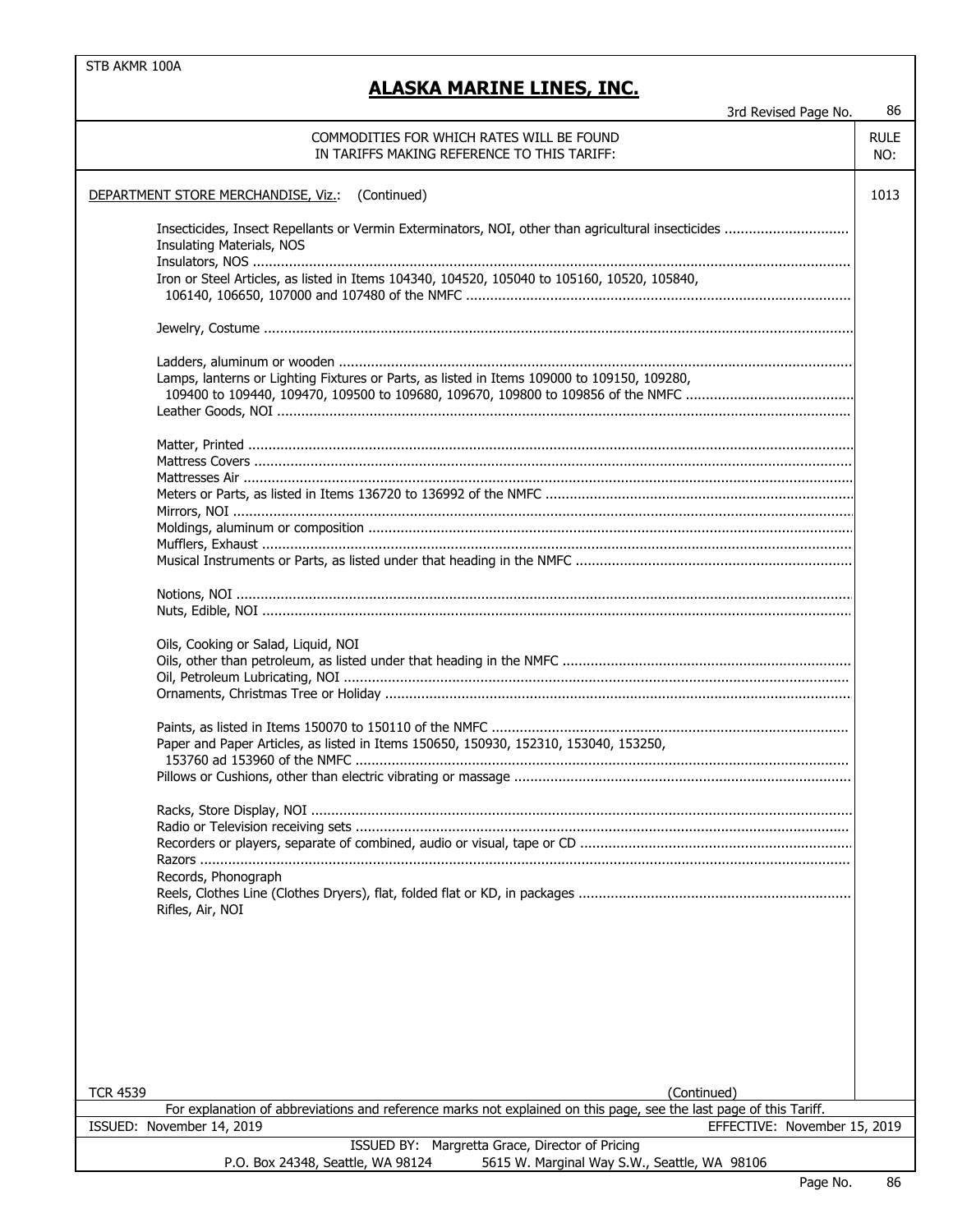| 3rd Revised Page No.                                                                                                                                                                                                                                                                                                                                                                                                                                                                                                                                                                                                                                         | 87                 |
|--------------------------------------------------------------------------------------------------------------------------------------------------------------------------------------------------------------------------------------------------------------------------------------------------------------------------------------------------------------------------------------------------------------------------------------------------------------------------------------------------------------------------------------------------------------------------------------------------------------------------------------------------------------|--------------------|
| COMMODITIES FOR WHICH RATES WILL BE FOUND<br>IN TARIFFS MAKING REFERENCE TO THIS TARIFF:                                                                                                                                                                                                                                                                                                                                                                                                                                                                                                                                                                     | <b>RULE</b><br>NO: |
| DEPARTMENT STORE MERCHANDISE, Viz.: (Conclusion)                                                                                                                                                                                                                                                                                                                                                                                                                                                                                                                                                                                                             | 1013               |
| Shower Bath Stall Doors, or Tub Enclosures, glass combined with metal,<br>Stationery, as listed in Items 178850 to 179000, 179020 to 1079090 and<br>Tile, as listed in Items 182360, 182420, 182460 ad 182500 of the NMFC<br>Tools, Hand, as listed in Items 183630, 183660 to 183680, 185580, 186590 to<br>Traveling Bags, Viz.:<br>Water Closet Bowls, Hoppers or Tanks, china or earthenware, in bales, boxes or crates,<br>including accompanying equipment of Seats and/or covers, when shipped with closet bowls or hoppers<br>NOTE 1:<br>Articles subject to this Note will apply only in mixed shipments with other articles named in this Item. The |                    |
| combined weight of the articles subject to this Note, is not to exceed fifty percent (50%) of the billed<br>weight of the shipment. Any weight in excess of that permitted will be charged for at otherwise applicable<br>rates.<br><b>TCR 4539</b>                                                                                                                                                                                                                                                                                                                                                                                                          |                    |
| For explanation of abbreviations and reference marks not explained on this page, see the last page of this Tariff.                                                                                                                                                                                                                                                                                                                                                                                                                                                                                                                                           |                    |
| ISSUED: November 14, 2019<br>EFFECTIVE: November 15, 2019<br>Margretta Grace, Director of Pricing<br>ISSUED BY:                                                                                                                                                                                                                                                                                                                                                                                                                                                                                                                                              |                    |
| P.O. Box 24348, Seattle, WA 98124<br>5615 W. Marginal Way S.W., Seattle, WA 98106                                                                                                                                                                                                                                                                                                                                                                                                                                                                                                                                                                            |                    |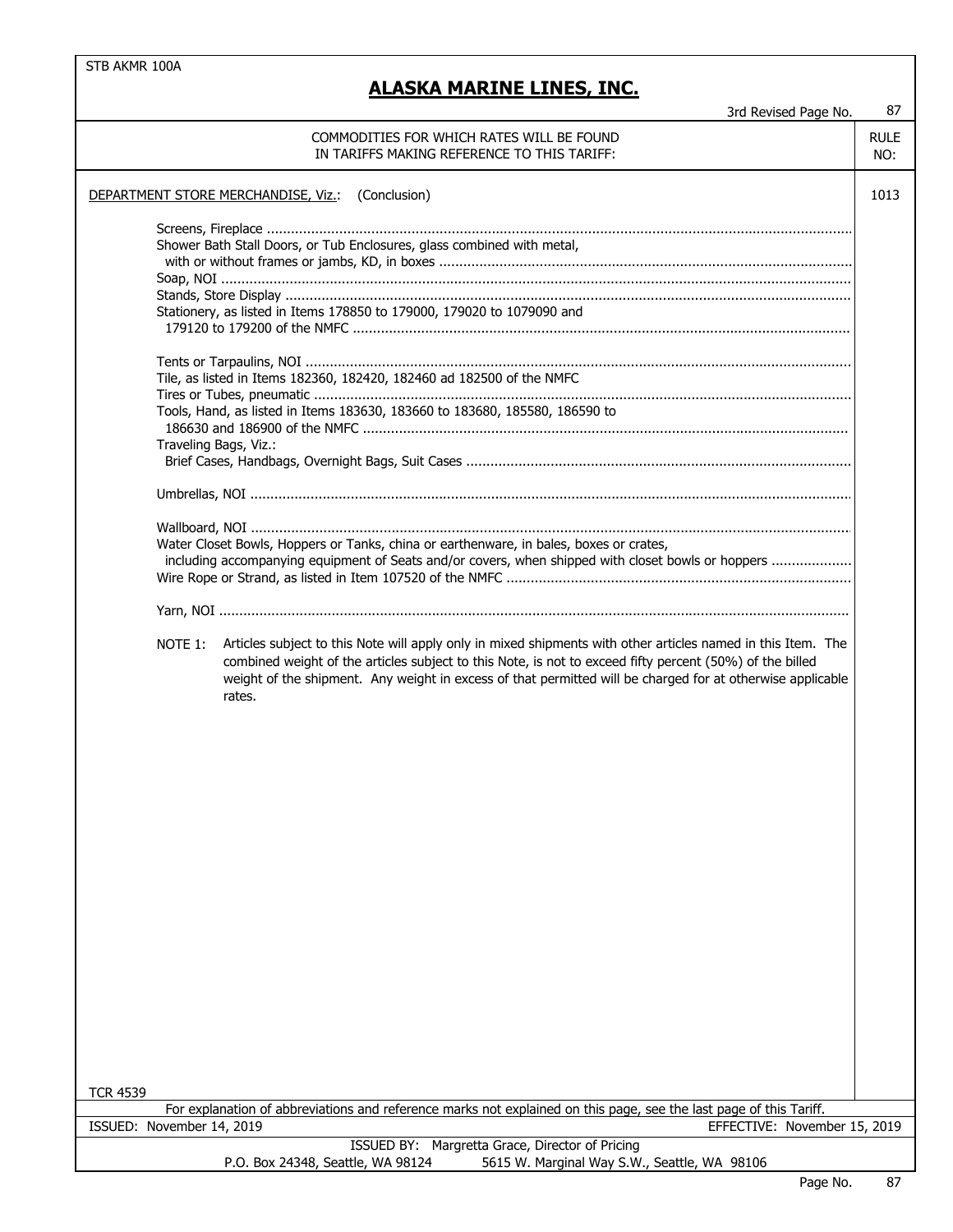## **ALASKA MARINE LINES, INC.**

2nd Revised Page No.

| w<br>۰.<br>۰,<br>× |
|--------------------|
|                    |
|                    |

| בווט ולכיוטכט ו טקט וייט.                                                                                          |                    |
|--------------------------------------------------------------------------------------------------------------------|--------------------|
| COMMODITIES FOR WHICH RATES WILL BE FOUND<br>IN TARIFFS MAKING REFERENCE TO THIS TARIFF:                           | <b>RULE</b><br>NO: |
| <b>ELECTRICAL EQUIPMENT, Viz.:</b>                                                                                 | 1015               |
|                                                                                                                    |                    |
|                                                                                                                    |                    |
|                                                                                                                    |                    |
|                                                                                                                    |                    |
|                                                                                                                    |                    |
|                                                                                                                    |                    |
|                                                                                                                    |                    |
|                                                                                                                    |                    |
|                                                                                                                    |                    |
|                                                                                                                    |                    |
|                                                                                                                    |                    |
|                                                                                                                    |                    |
|                                                                                                                    |                    |
|                                                                                                                    |                    |
|                                                                                                                    |                    |
|                                                                                                                    |                    |
|                                                                                                                    |                    |
|                                                                                                                    |                    |
| Electrical Wiring Plugs, Receptacles, Rosettes, Sockets, or Screw Type Fuse Plugs, or Parts thereof, NOI           |                    |
|                                                                                                                    |                    |
|                                                                                                                    |                    |
|                                                                                                                    |                    |
|                                                                                                                    |                    |
|                                                                                                                    |                    |
|                                                                                                                    |                    |
|                                                                                                                    |                    |
|                                                                                                                    |                    |
|                                                                                                                    |                    |
|                                                                                                                    |                    |
|                                                                                                                    |                    |
|                                                                                                                    |                    |
|                                                                                                                    |                    |
|                                                                                                                    |                    |
|                                                                                                                    |                    |
|                                                                                                                    |                    |
|                                                                                                                    |                    |
| <b>TCR 4539</b><br>(Continued)                                                                                     |                    |
| For explanation of abbreviations and reference marks not explained on this page, see the last page of this Tariff. |                    |
| EFFECTIVE: November 15, 2019<br>ISSUED: November 14, 2019                                                          |                    |
| ISSUED BY: Margretta Grace, Director of Pricing                                                                    |                    |
| P.O. Box 24348, Seattle, WA 98124<br>5615 W. Marginal Way S.W., Seattle, WA 98106                                  |                    |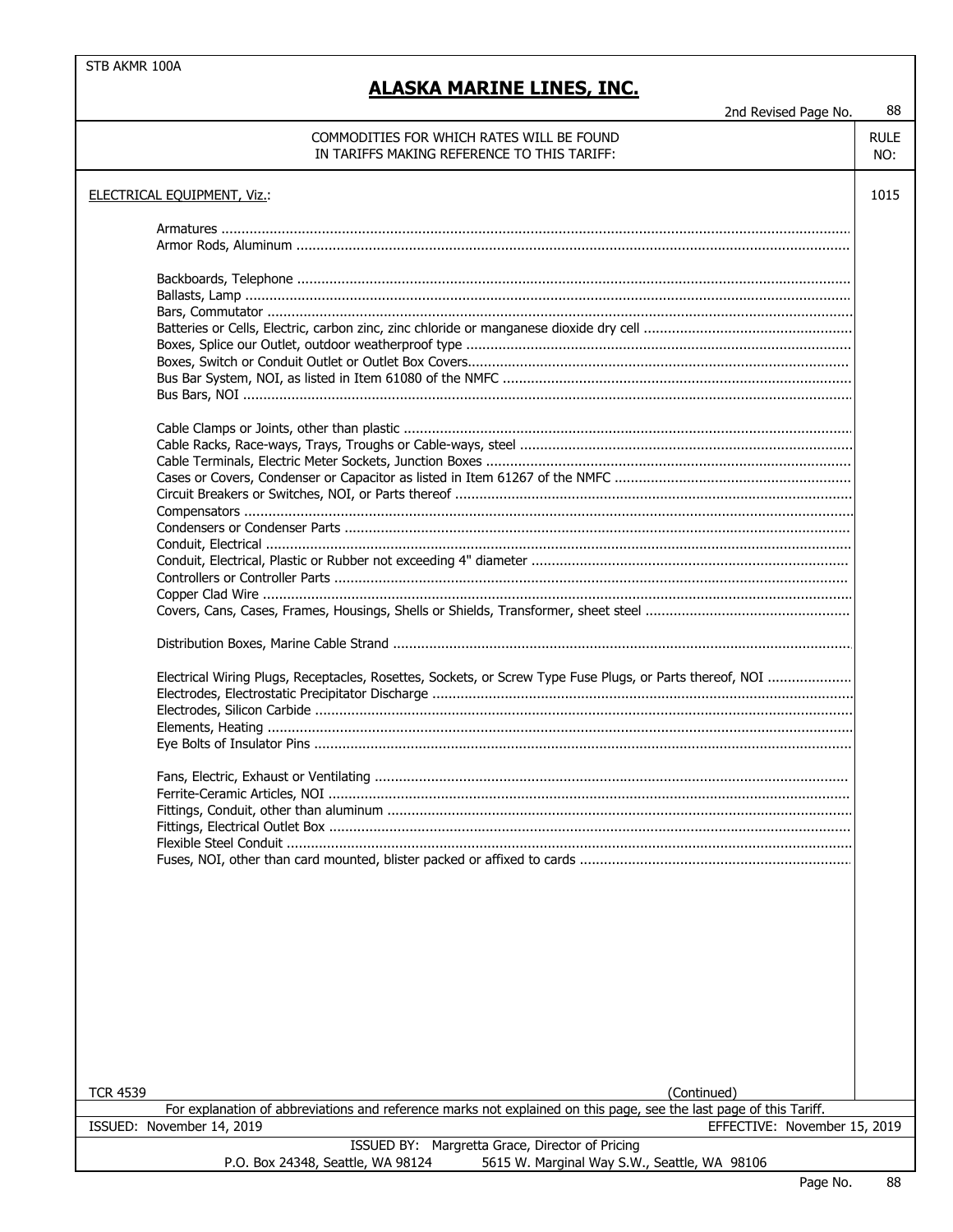| 3rd Revised Page No.                                                                                                                  | 89                 |  |
|---------------------------------------------------------------------------------------------------------------------------------------|--------------------|--|
| COMMODITIES FOR WHICH RATES WILL BE FOUND<br>IN TARIFFS MAKING REFERENCE TO THIS TARIFF:                                              | <b>RULE</b><br>NO: |  |
| (Conclusion)<br><b>ELECTRICAL EQUIPMENT, Viz.:</b>                                                                                    | 1015               |  |
|                                                                                                                                       |                    |  |
|                                                                                                                                       |                    |  |
|                                                                                                                                       |                    |  |
|                                                                                                                                       |                    |  |
| Plates, Switch or Outlet, other than Outlet Box Covers, as listed in Item 62680 Sub 2 through 6                                       |                    |  |
|                                                                                                                                       |                    |  |
|                                                                                                                                       |                    |  |
|                                                                                                                                       |                    |  |
|                                                                                                                                       |                    |  |
|                                                                                                                                       |                    |  |
|                                                                                                                                       |                    |  |
|                                                                                                                                       |                    |  |
|                                                                                                                                       |                    |  |
|                                                                                                                                       |                    |  |
|                                                                                                                                       |                    |  |
| Transformers, in packages or on pallets, as described in Item 8 63420 of the NMFC,                                                    |                    |  |
|                                                                                                                                       |                    |  |
|                                                                                                                                       |                    |  |
|                                                                                                                                       |                    |  |
|                                                                                                                                       |                    |  |
|                                                                                                                                       |                    |  |
|                                                                                                                                       |                    |  |
|                                                                                                                                       |                    |  |
|                                                                                                                                       |                    |  |
|                                                                                                                                       |                    |  |
|                                                                                                                                       |                    |  |
|                                                                                                                                       |                    |  |
|                                                                                                                                       |                    |  |
|                                                                                                                                       |                    |  |
|                                                                                                                                       |                    |  |
|                                                                                                                                       |                    |  |
|                                                                                                                                       |                    |  |
|                                                                                                                                       |                    |  |
|                                                                                                                                       |                    |  |
|                                                                                                                                       |                    |  |
|                                                                                                                                       |                    |  |
|                                                                                                                                       |                    |  |
| <b>TCR 4539</b><br>For explanation of abbreviations and reference marks not explained on this page, see the last page of this Tariff. |                    |  |
| ISSUED: November 14, 2019<br>EFFECTIVE: November 15, 2019                                                                             |                    |  |
| ISSUED BY: Margretta Grace, Director of Pricing                                                                                       |                    |  |
| P.O. Box 24348, Seattle, WA 98124<br>5615 W. Marginal Way S.W., Seattle, WA 98106                                                     |                    |  |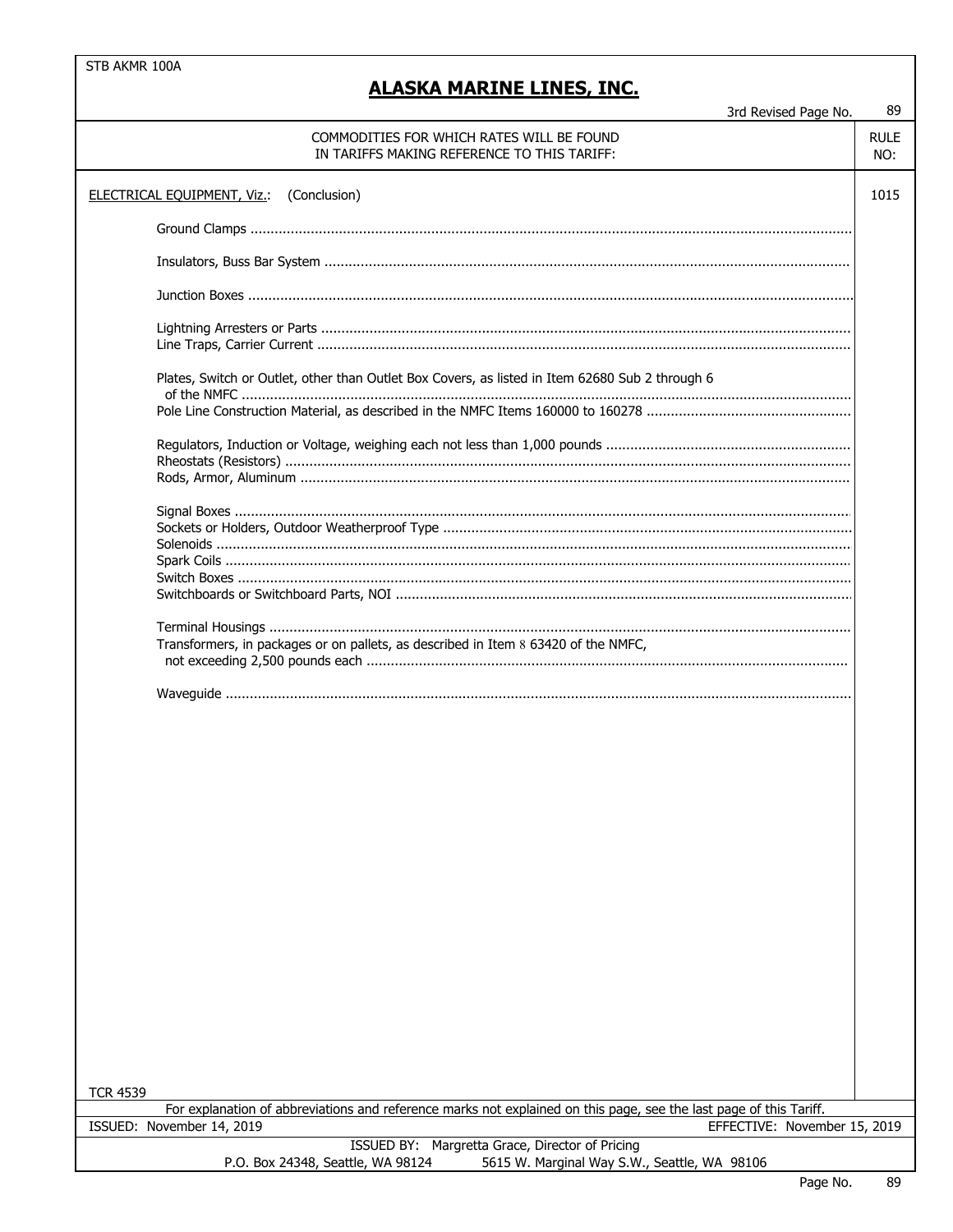#### **ALASKA MARINE LINES, INC.**

5th Revised Page No.

#### 90 **RULE** COMMODITIES FOR WHICH RATES WILL BE FOUND IN TARIFFS MAKING REFERENCE TO THIS TARIFF: NO: FERTILIZER, FEED, and HORTICULTURAL ARTICLES, Viz.: 1016 Limestone, ground, for agricultural purposes only, bill of lading to be so noted, NOTE 1: Carrier will not accept liability for conditions of commodities described herein because no temperature controlled service was requested nor supplied. Refer to Item 4050 for rates which include temperature controlled service. **TCR 4539** For explanation of abbreviations and reference marks not explained on this page, see the last page of this Tariff. ISSUED: November 14, 2019 EFFECTIVE: November 15, 2019 ISSUED BY: Margretta Grace, Director of Pricing P.O. Box 24348, Seattle, WA 98124 5615 W. Marginal Way S.W., Seattle, WA 98106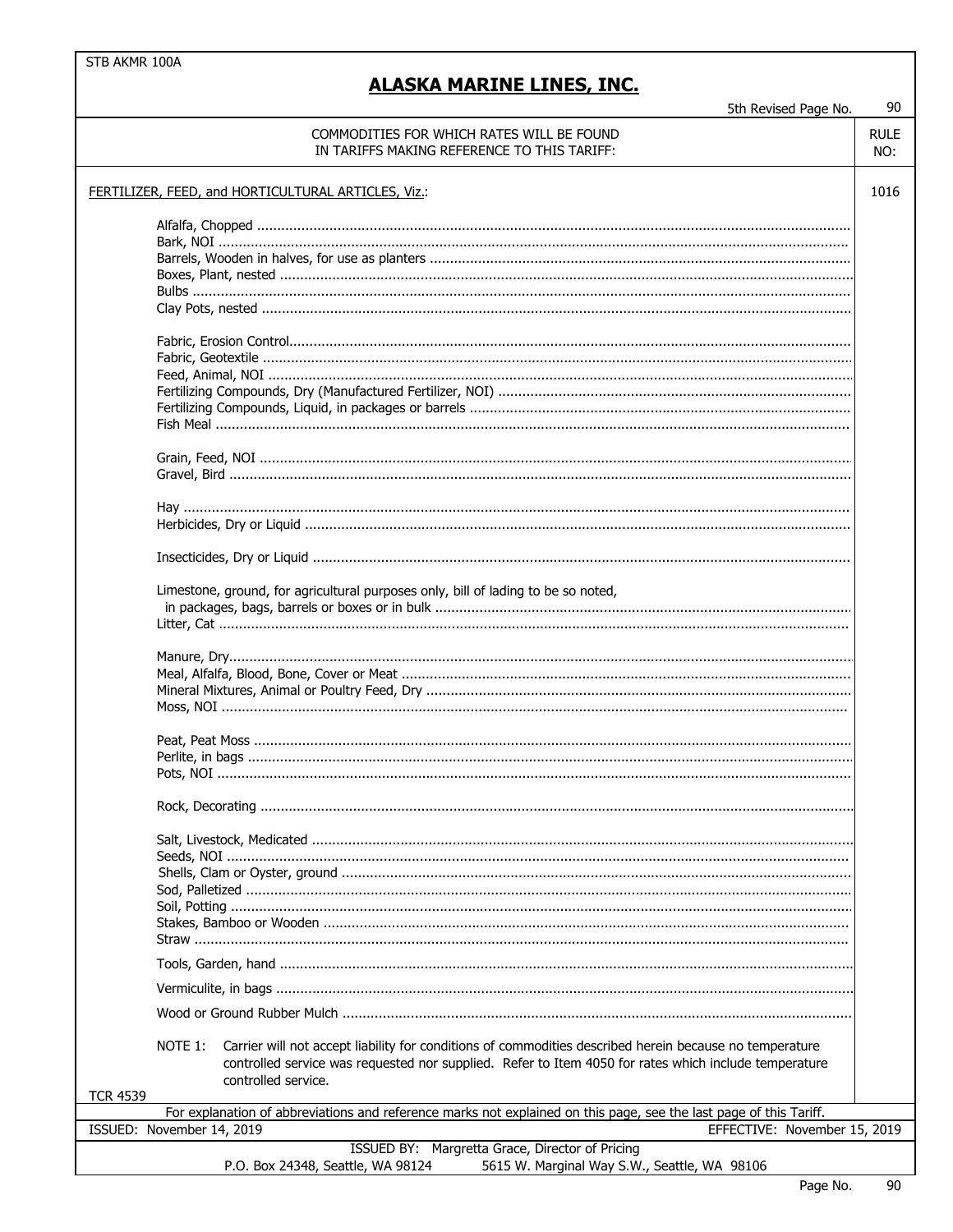|                              |         | 5th Revised Page No.                                                                                                                                                                                                                                                                 | 91                 |
|------------------------------|---------|--------------------------------------------------------------------------------------------------------------------------------------------------------------------------------------------------------------------------------------------------------------------------------------|--------------------|
|                              |         | COMMODITIES FOR WHICH RATES WILL BE FOUND<br>IN TARIFFS MAKING REFERENCE TO THIS TARIFF:                                                                                                                                                                                             | <b>RULE</b><br>NO: |
| PLANTS, NURSERY STOCK, Viz.: |         |                                                                                                                                                                                                                                                                                      | 1017               |
|                              |         | Evergreens Decorative, cut, loose in packages not machine pressed or in machine pressed bales                                                                                                                                                                                        |                    |
|                              | (1)     | When roots are in earth or other growing media, roots must be in containers or balled and completely<br>wrapped and securely sewn or tied. When roots are not in earth or growing media, roots must be in<br>containers or wrapped. Tops must always be tied or otherwise protected. |                    |
|                              | NOTE 1: | Carrier will not accept liability for conditions of commodities described herein because no temperature<br>controlled service was requested no supplied. Refer to Item 4050 for rates which include temperature<br>controlled service.                                               |                    |
|                              |         |                                                                                                                                                                                                                                                                                      |                    |
|                              |         |                                                                                                                                                                                                                                                                                      |                    |
|                              |         |                                                                                                                                                                                                                                                                                      |                    |
|                              |         |                                                                                                                                                                                                                                                                                      |                    |
|                              |         |                                                                                                                                                                                                                                                                                      |                    |
|                              |         |                                                                                                                                                                                                                                                                                      |                    |
|                              |         |                                                                                                                                                                                                                                                                                      |                    |
|                              |         |                                                                                                                                                                                                                                                                                      |                    |
|                              |         |                                                                                                                                                                                                                                                                                      |                    |
|                              |         |                                                                                                                                                                                                                                                                                      |                    |
|                              |         |                                                                                                                                                                                                                                                                                      |                    |
| <b>TCR 4539</b>              |         |                                                                                                                                                                                                                                                                                      |                    |
| ISSUED: November 14, 2019    |         | For explanation of abbreviations and reference marks not explained on this page, see the last page of this Tariff.<br>EFFECTIVE: November 15, 2019                                                                                                                                   |                    |
|                              |         | ISSUED BY: Margretta Grace, Director of Pricing                                                                                                                                                                                                                                      |                    |
|                              |         | P.O. Box 24348, Seattle, WA 98124<br>5615 W. Marginal Way S.W., Seattle, WA 98106                                                                                                                                                                                                    |                    |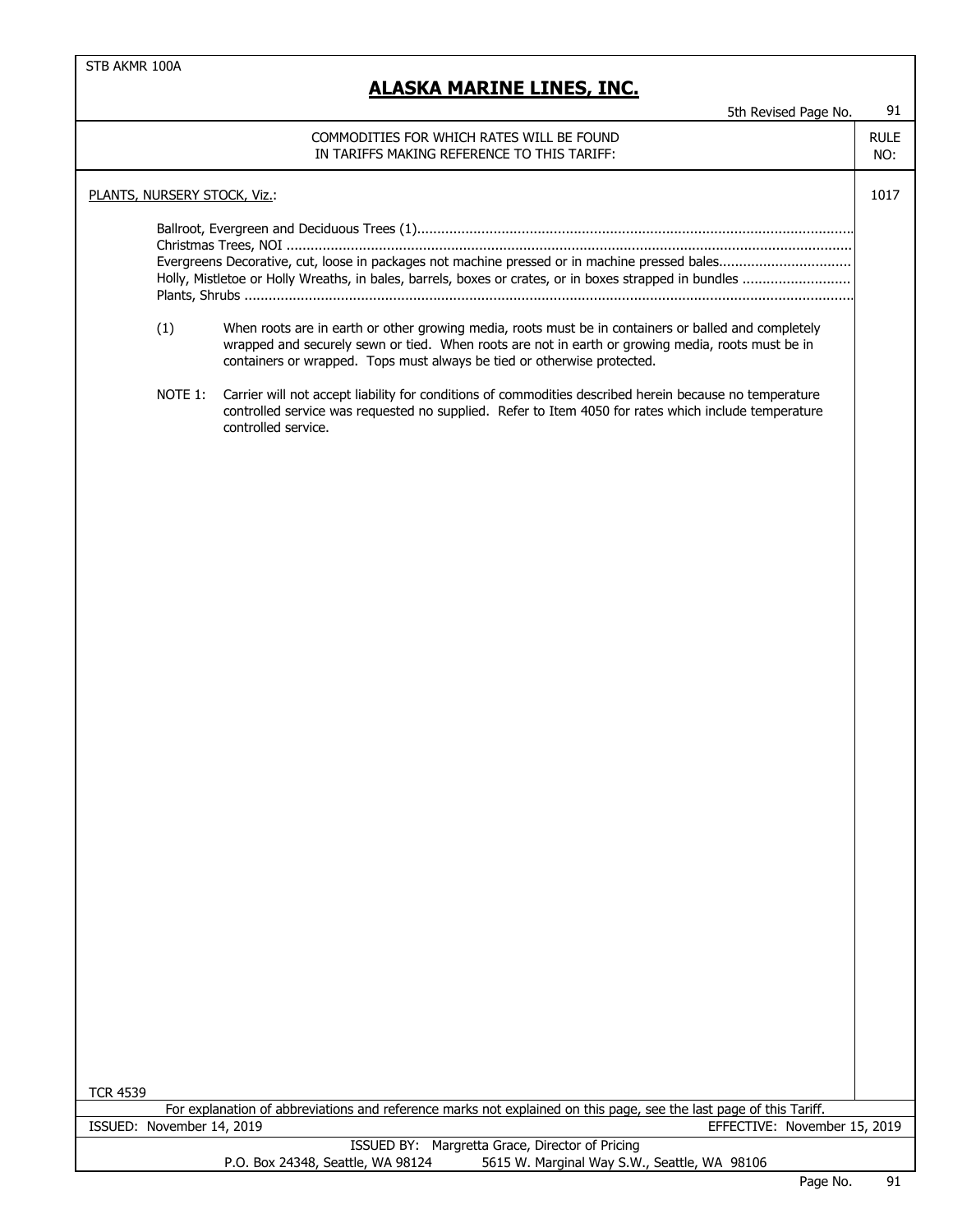#### **ALASKA MARINE LINES, INC.**

2nd Revised Page No. 92

#### 1019 TCR 4539 (Continued) COMMODITIES FOR WHICH RATES WILL BE FOUND RULE RULE IN TARIFFS MAKING REFERENCE TO THIS TARIFF: NO: Batteries, household (2) ......................................................................................................................................... GROCERIES and OTHER ARTICLES, Viz.: Adhesives, NOI (2) ................................................................................................................................................. Air Refresher (2) .................................................................................................................................................... Aluminum Foil (2) .................................................................................................................................................. Ammonia and Ammonia Compounds, Cleaning ......................................................................................................... Bags, Cellulose or Plastic Film, flat (2) ..................................................................................................................... Bags, Paper, including paper shopping bags (2) ....................................................................................................... Balls, Absorbent Cotton or Absorbent Synthetic Fibre, per NMFC Item 21330 (2) ........................................................ Coffee filters .......................................................................................................................................................... Candles (not ornamental) (2) ................................................................................................................................. Canning Supplies, Viz.: (2) Charcoal Briquettes, wood or lignite ........................................................................................................................ Beverages or Juices, Carbonated, Flavored or Phosphated, NOI (2) .......................................................................... Bluing, Laundry ...................................................................................................................................................... Borax ................................................................................................................................................................... Brooms, Brushes, NOI, Mops, Sponges and Handles thereto (household) (2) ............................................................. Can Openers (2) .................................................................................................................................................... Chips, Twists, or Puffs, flour, meal or dough (1) ....................................................................................................... Clothes pins (2) ..................................................................................................................................................... Cloths, towels or toweling, non-woven synthetic fiber, disposable, impregnated with cleansing agent (baby or hand wipes) (2) ....................................................................................................... Cocktail mix, liquid, non-alcoholic, other than beverages (2) ..................................................................................... Compounds, Viz.: (As listed in Item 50177 of the NMFC) Bleaching, Buffing, Cleaning ........................... Polishing, Scouring or Washing, NOI ............... Emulsifying, NOS ........................................... Fabric or Water Softening, Sweetening ............ Deodorants or Disinfectants, NOI, other than medicinal and other than toilet preparations Dish towels (2) ...................................................................................................................................................... Dishes, Plates or Trays, paper, pulp, pulpboard, or woodpulp, nested (2) .................................................................. Dressing, Shoe (2) ................................................................................................................................................. EFFECTIVE: November 15, 2019 Drops, Cough or Breath Freshener .......................................................................................................................... Fasteners or ties, paper or plastic (2) ...................................................................................................................... Feed, Animal Fish or Poultry, Viz.: biscuits (cakes) whole, broken or ground, in cloth bags, in multiple wall bags, wrapped cartons or in barrels or boxes; meat, fish or poultry, or a mixture of meat, fish or poultry and cereal or vegetables, with or without ingredients (2) ................................. ISSUED BY: Margretta Grace, Director of Pricing P.O. Box 24348, Seattle, WA 98124 5615 W. Marginal Way S.W., Seattle, WA 98106 Paraffin ......................................................... Pectin ............................................................ Jars .............................................................. Freezer Boxes ................................................ Lids .............................................................. Bags .............................................................. Film, photographic (2) ............................................................................................................................................ Fish, Canned, Preserved or Dried (applies Northbound only) ..................................................................................... Foodstuffs, dry, NOS (applies to foodstuffs for human consumption only) .................................................................. For explanation of abbreviations and reference marks not explained on this page, see the last page of this Tariff. ISSUED: November 14, 2019 Flavoring, NOS .............................................. Food Curing, NOS .......................................... Pipe, Drain, Oven Bowl or Septic tank............... Preserving, NOS ............................................. Rust or Soot Removing ................................... Seasoning, NOS ............................................. Sweeping ......................................................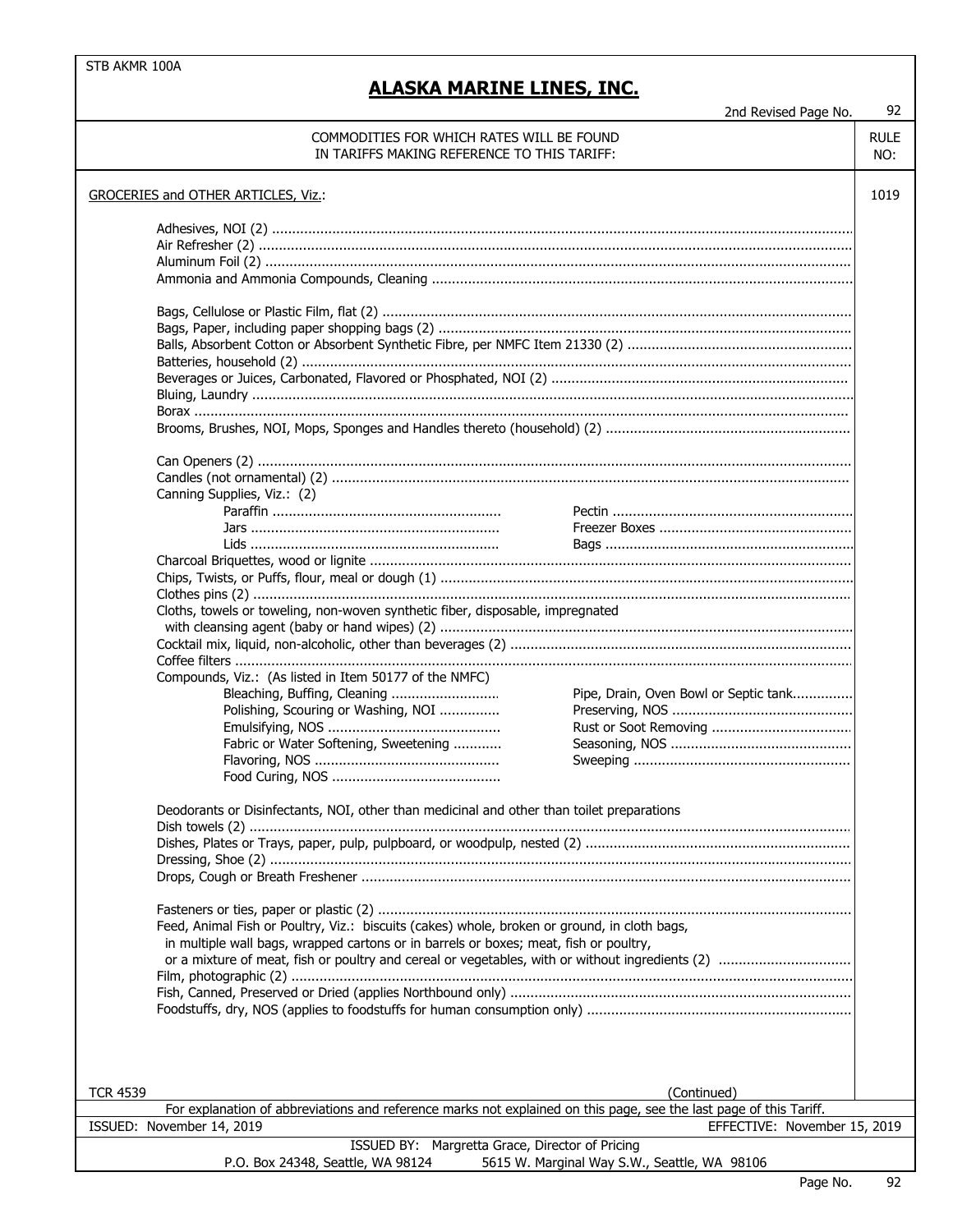| 3rd Revised Page No. |  |
|----------------------|--|
|                      |  |

| 3rd Revised Page No.                                                                                               | 93                 |
|--------------------------------------------------------------------------------------------------------------------|--------------------|
| COMMODITIES FOR WHICH RATES WILL BE FOUND<br>IN TARIFFS MAKING REFERENCE TO THIS TARIFF:                           | <b>RULE</b><br>NO: |
| GROCERIES and OTHER ARTICLES, Viz.: (Continued)                                                                    | 1019               |
|                                                                                                                    |                    |
|                                                                                                                    |                    |
|                                                                                                                    |                    |
| Insecticides or Insect Repellants, NOI, other than agricultural, other than Medicinal                              |                    |
|                                                                                                                    |                    |
|                                                                                                                    |                    |
|                                                                                                                    |                    |
|                                                                                                                    |                    |
|                                                                                                                    |                    |
|                                                                                                                    |                    |
|                                                                                                                    |                    |
|                                                                                                                    |                    |
|                                                                                                                    |                    |
|                                                                                                                    |                    |
|                                                                                                                    |                    |
|                                                                                                                    |                    |
|                                                                                                                    |                    |
|                                                                                                                    |                    |
|                                                                                                                    |                    |
|                                                                                                                    |                    |
|                                                                                                                    |                    |
|                                                                                                                    |                    |
| Petroleum products, in packages, NOI (2) Plastic Wrap, intended for food wrap (2)                                  |                    |
| Popped Corn, flavored, plain, salted or sweetened (1) Pork Skins or Bacon Rinds, fried (1)                         |                    |
|                                                                                                                    |                    |
|                                                                                                                    |                    |
|                                                                                                                    |                    |
|                                                                                                                    |                    |
|                                                                                                                    |                    |
|                                                                                                                    |                    |
|                                                                                                                    |                    |
|                                                                                                                    |                    |
|                                                                                                                    |                    |
|                                                                                                                    |                    |
|                                                                                                                    |                    |
|                                                                                                                    |                    |
| <b>TCR 4539</b><br>(Continued)                                                                                     |                    |
| For explanation of abbreviations and reference marks not explained on this page, see the last page of this Tariff. |                    |
| ISSUED: November 14, 2019<br>EFFECTIVE: November 15, 2019                                                          |                    |
| ISSUED BY: Margretta Grace, Director of Pricing                                                                    |                    |
| P.O. Box 24348, Seattle, WA 98124<br>5615 W. Marginal Way S.W., Seattle, WA 98106                                  |                    |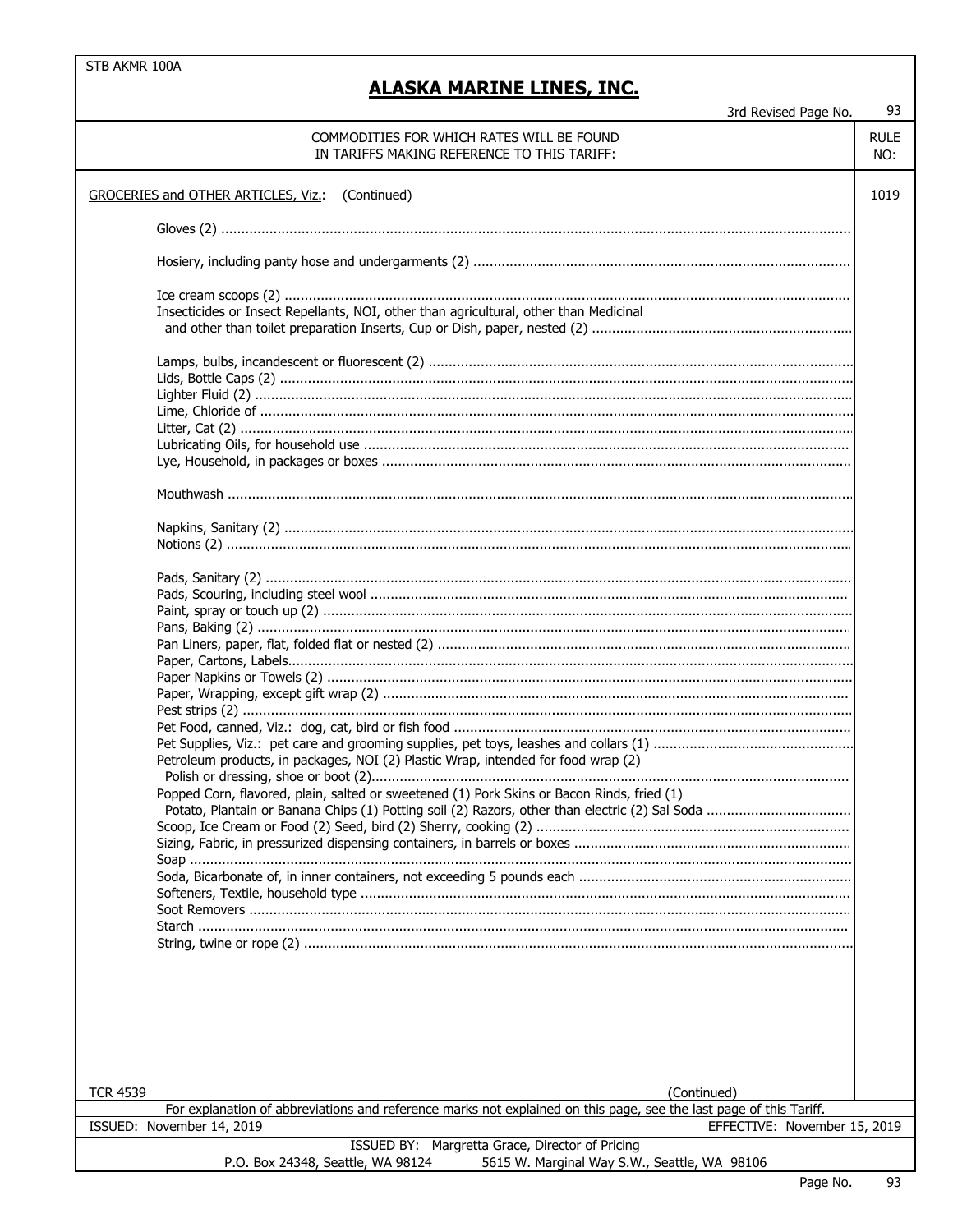## **MARINE LINES, INC.**

|                           | <u>ALASKA MARINE LINES, INC.</u>                                                                                                          |                              | 94                 |
|---------------------------|-------------------------------------------------------------------------------------------------------------------------------------------|------------------------------|--------------------|
|                           |                                                                                                                                           | 3rd Revised Page No.         |                    |
|                           | COMMODITIES FOR WHICH RATES WILL BE FOUND<br>IN TARIFFS MAKING REFERENCE TO THIS TARIFF:                                                  |                              | <b>RULE</b><br>NO: |
|                           | GROCERIES and OTHER ARTICLES, Viz.: (Concluded)                                                                                           |                              | 1019               |
|                           |                                                                                                                                           |                              |                    |
|                           |                                                                                                                                           |                              |                    |
|                           |                                                                                                                                           |                              |                    |
|                           |                                                                                                                                           |                              |                    |
|                           |                                                                                                                                           |                              |                    |
|                           |                                                                                                                                           |                              |                    |
|                           |                                                                                                                                           |                              |                    |
|                           |                                                                                                                                           |                              |                    |
|                           | Water, Mineral, NOI, or Plain (not flavored), carbonated or other than carbonated,                                                        |                              |                    |
|                           |                                                                                                                                           |                              |                    |
|                           |                                                                                                                                           |                              |                    |
|                           |                                                                                                                                           |                              |                    |
|                           |                                                                                                                                           |                              |                    |
|                           | Woodenware, Viz.: (2)                                                                                                                     |                              |                    |
|                           |                                                                                                                                           |                              |                    |
|                           |                                                                                                                                           |                              |                    |
|                           |                                                                                                                                           |                              |                    |
|                           |                                                                                                                                           |                              |                    |
|                           |                                                                                                                                           |                              |                    |
| (1)                       | Except as provided in individual items, rates apply on commodities listed only when included in shipments<br>rated as containerload (CL). |                              |                    |
| (2)                       | Rates apply on commodities listed only when included with commodities not referenced with (2) and<br>named in this Item.                  |                              |                    |
|                           |                                                                                                                                           |                              |                    |
|                           |                                                                                                                                           |                              |                    |
|                           |                                                                                                                                           |                              |                    |
|                           |                                                                                                                                           |                              |                    |
|                           |                                                                                                                                           |                              |                    |
|                           |                                                                                                                                           |                              |                    |
|                           |                                                                                                                                           |                              |                    |
|                           |                                                                                                                                           |                              |                    |
|                           |                                                                                                                                           |                              |                    |
|                           |                                                                                                                                           |                              |                    |
|                           |                                                                                                                                           |                              |                    |
|                           |                                                                                                                                           |                              |                    |
| <b>TCR 4539</b>           | For explanation of abbreviations and reference marks not explained on this page, see the last page of this Tariff.                        |                              |                    |
| ISSUED: November 14, 2019 |                                                                                                                                           | EFFECTIVE: November 15, 2019 |                    |
|                           | ISSUED BY: Margretta Grace, Director of Pricing                                                                                           |                              |                    |

P.O. Box 24348, Seattle, WA 98124 5615 W. Marginal Way S.W., Seattle, WA 98106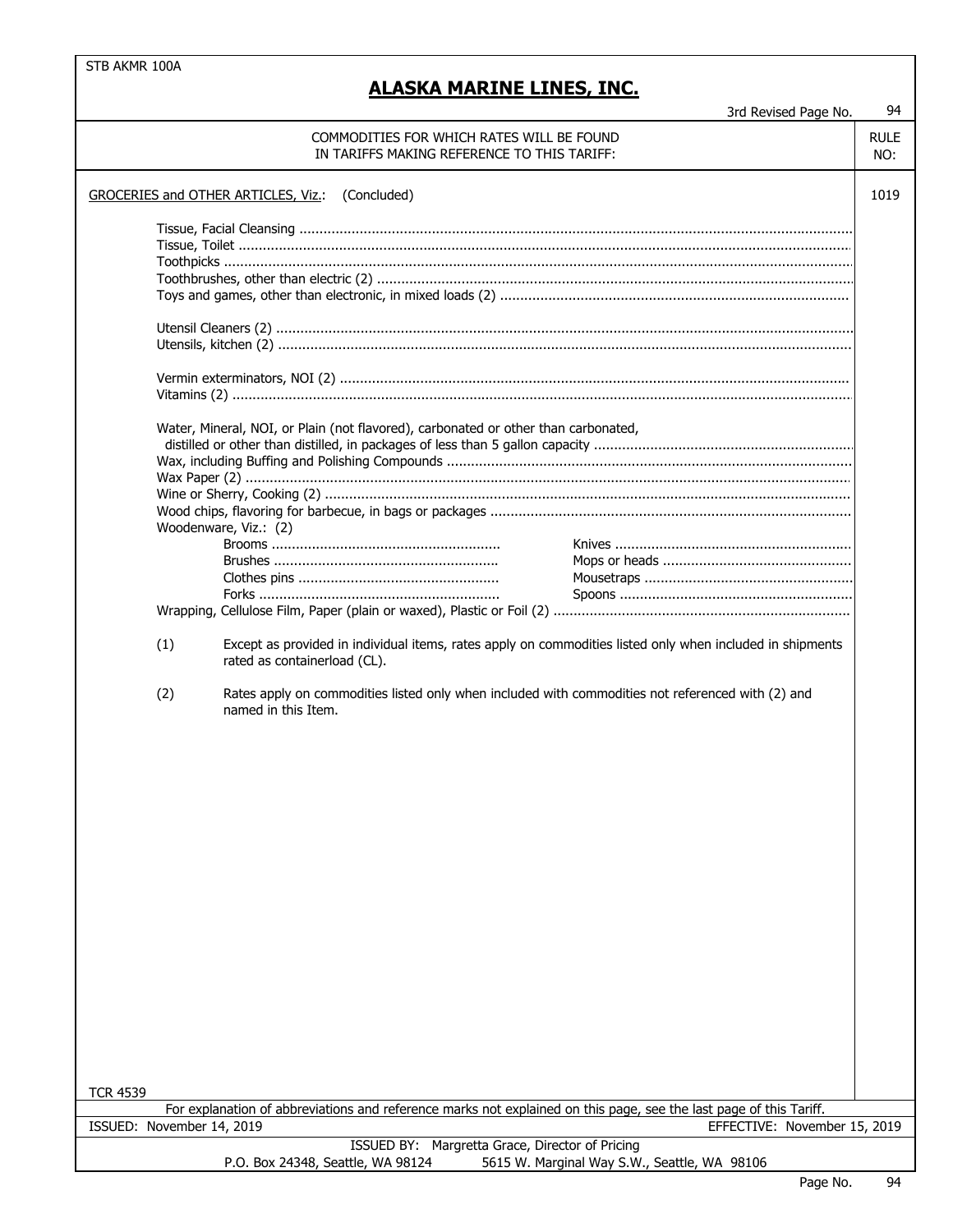#### **ALASKA MARINE LINES, INC.**

2nd Revised Page No.

#### **RUIF** COMMODITIES FOR WHICH RATES WILL BE FOUND IN TARIFFS MAKING REFERENCE TO THIS TARIFF: NO: 1020 HARDWARE and OTHER ARTICLES, Viz.: **TCR 4539** (Continued) For explanation of abbreviations and reference marks not explained on this page, see the last page of this Tariff. ISSUED: November 14, 2019 EFFECTIVE: November 15, 2019 ISSUED BY: Margretta Grace, Director of Pricing P.O. Box 24348, Seattle, WA 98124 5615 W. Marginal Way S.W., Seattle, WA 98106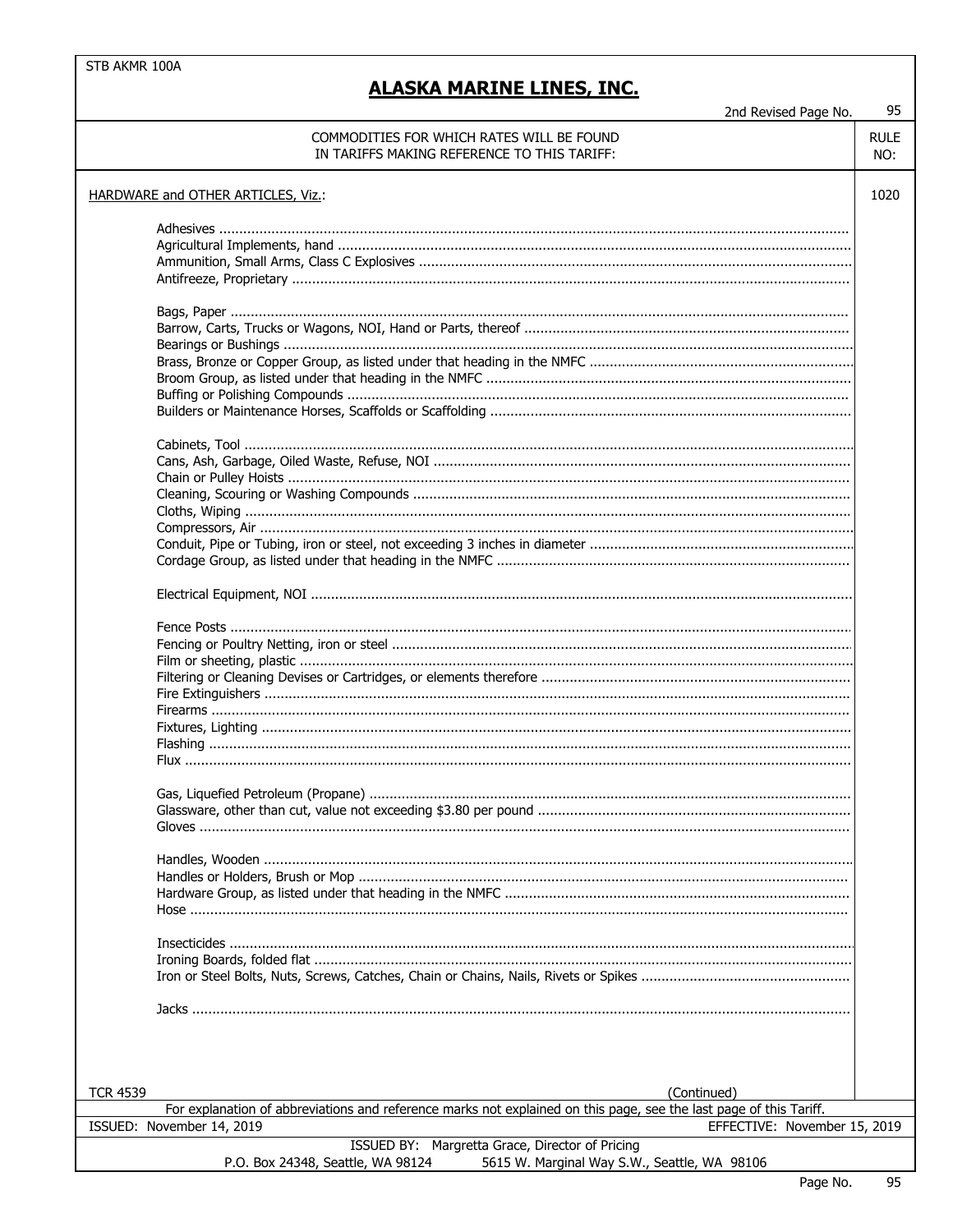### **ALASKA MARINE LINES, INC.**

2nd Revised Page No.

| ZHU NEVISEU FAYE IVU.                                                                                              |             |
|--------------------------------------------------------------------------------------------------------------------|-------------|
| COMMODITIES FOR WHICH RATES WILL BE FOUND                                                                          | <b>RULE</b> |
| IN TARIFFS MAKING REFERENCE TO THIS TARIFF:                                                                        | NO:         |
|                                                                                                                    |             |
| HARDWARE and OTHER ARTICLES, Viz.: (Concluded)                                                                     | 1020        |
|                                                                                                                    |             |
|                                                                                                                    |             |
|                                                                                                                    |             |
|                                                                                                                    |             |
|                                                                                                                    |             |
|                                                                                                                    |             |
|                                                                                                                    |             |
|                                                                                                                    |             |
|                                                                                                                    |             |
|                                                                                                                    |             |
|                                                                                                                    |             |
|                                                                                                                    |             |
|                                                                                                                    |             |
|                                                                                                                    |             |
|                                                                                                                    |             |
|                                                                                                                    |             |
|                                                                                                                    |             |
|                                                                                                                    |             |
|                                                                                                                    |             |
|                                                                                                                    |             |
|                                                                                                                    |             |
|                                                                                                                    |             |
|                                                                                                                    |             |
|                                                                                                                    |             |
|                                                                                                                    |             |
|                                                                                                                    |             |
|                                                                                                                    |             |
|                                                                                                                    |             |
|                                                                                                                    |             |
|                                                                                                                    |             |
|                                                                                                                    |             |
|                                                                                                                    |             |
|                                                                                                                    |             |
|                                                                                                                    |             |
|                                                                                                                    |             |
|                                                                                                                    |             |
| Wool, Steel                                                                                                        |             |
|                                                                                                                    |             |
|                                                                                                                    |             |
|                                                                                                                    |             |
|                                                                                                                    |             |
|                                                                                                                    |             |
|                                                                                                                    |             |
|                                                                                                                    |             |
|                                                                                                                    |             |
|                                                                                                                    |             |
|                                                                                                                    |             |
|                                                                                                                    |             |
|                                                                                                                    |             |
|                                                                                                                    |             |
|                                                                                                                    |             |
|                                                                                                                    |             |
|                                                                                                                    |             |
|                                                                                                                    |             |
| <b>TCR 4539</b>                                                                                                    |             |
| For explanation of abbreviations and reference marks not explained on this page, see the last page of this Tariff. |             |
| EFFECTIVE: November 15, 2019<br>ISSUED: November 14, 2019                                                          |             |
| Margretta Grace, Director of Pricing<br>ISSUED BY:                                                                 |             |
| 5615 W. Marginal Way S.W., Seattle, WA 98106<br>P.O. Box 24348, Seattle, WA 98124                                  |             |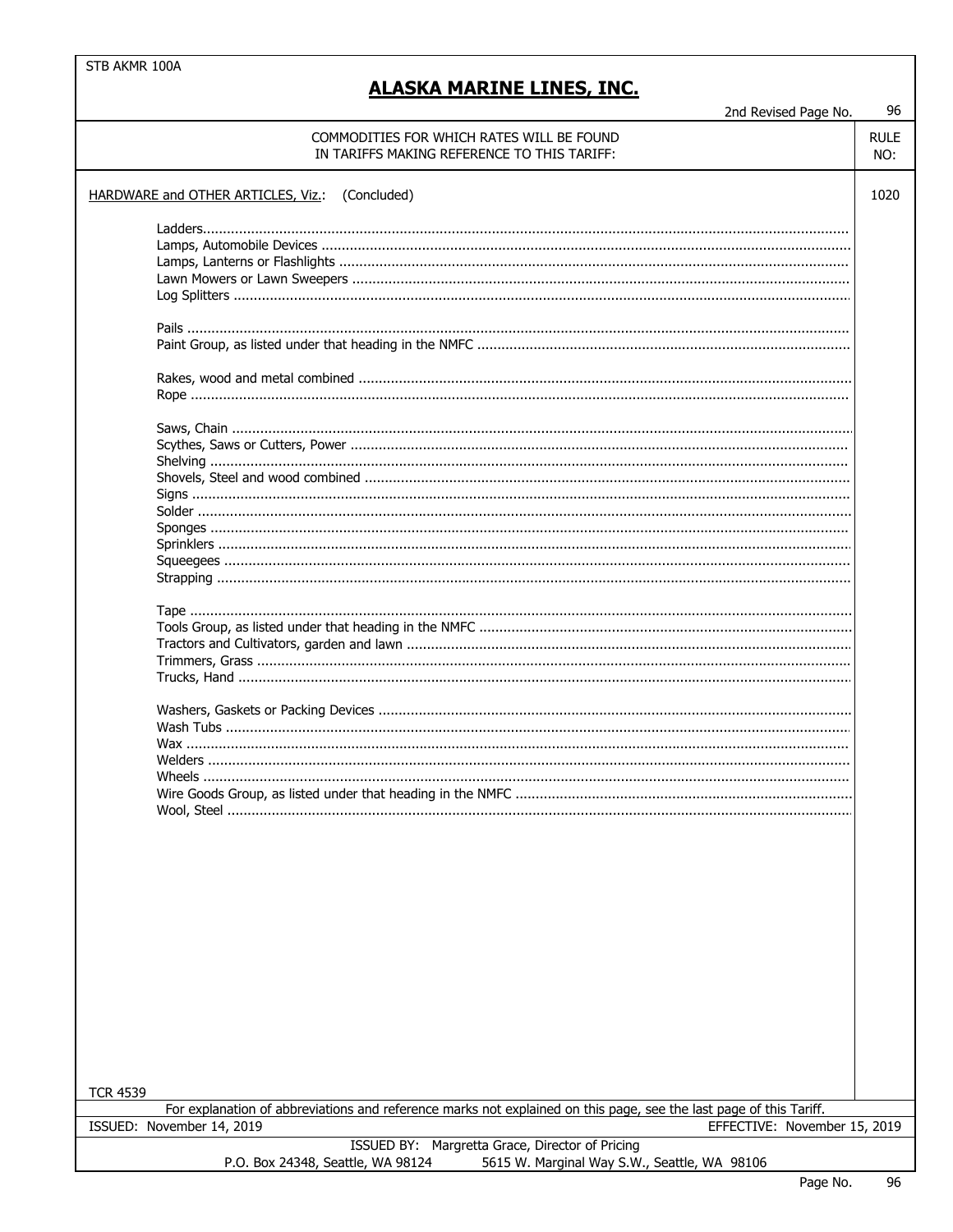L

## **ALASKA MARINE LINES, INC.**

2nd Revised Page No.

## 97

| COMMODITIES FOR WHICH RATES WILL BE FOUND<br>IN TARIFFS MAKING REFERENCE TO THIS TARIFF:                           | <b>RULE</b><br>NO: |  |
|--------------------------------------------------------------------------------------------------------------------|--------------------|--|
| IRON OR STEEL ARTICLES and OTHER ARTICLES, Viz.:                                                                   |                    |  |
| Group I                                                                                                            |                    |  |
|                                                                                                                    |                    |  |
|                                                                                                                    |                    |  |
|                                                                                                                    |                    |  |
|                                                                                                                    |                    |  |
|                                                                                                                    |                    |  |
|                                                                                                                    |                    |  |
|                                                                                                                    |                    |  |
|                                                                                                                    |                    |  |
|                                                                                                                    |                    |  |
|                                                                                                                    |                    |  |
|                                                                                                                    |                    |  |
|                                                                                                                    |                    |  |
|                                                                                                                    |                    |  |
|                                                                                                                    |                    |  |
|                                                                                                                    |                    |  |
| Castings, NOI, in the rough (as from the mold) not including products of plate or sheet iron or steel              |                    |  |
|                                                                                                                    |                    |  |
|                                                                                                                    |                    |  |
|                                                                                                                    |                    |  |
|                                                                                                                    |                    |  |
|                                                                                                                    |                    |  |
|                                                                                                                    |                    |  |
|                                                                                                                    |                    |  |
|                                                                                                                    |                    |  |
| Fittings, Cable Rope or Guy Wire, including Anchors, Chain, Clamps, Clips, Coupling Links,                         |                    |  |
|                                                                                                                    |                    |  |
| Forgings, NOI, in the rough (as from the hammer press) not including products of plate or sheet iron or steel      |                    |  |
|                                                                                                                    |                    |  |
|                                                                                                                    |                    |  |
|                                                                                                                    |                    |  |
|                                                                                                                    |                    |  |
|                                                                                                                    |                    |  |
|                                                                                                                    |                    |  |
|                                                                                                                    |                    |  |
|                                                                                                                    |                    |  |
|                                                                                                                    |                    |  |
|                                                                                                                    |                    |  |
| Lead or Lead Oxide, Bar, Block, Ingot, Pig or Powdered, in packages, also Sheet Lead, in packages                  |                    |  |
|                                                                                                                    |                    |  |
|                                                                                                                    |                    |  |
|                                                                                                                    |                    |  |
|                                                                                                                    |                    |  |
|                                                                                                                    |                    |  |
|                                                                                                                    |                    |  |
|                                                                                                                    |                    |  |
|                                                                                                                    |                    |  |
| <b>TCR 4539</b><br>(Continued)                                                                                     |                    |  |
| For explanation of abbreviations and reference marks not explained on this page, see the last page of this Tariff. |                    |  |
| ISSUED: November 14, 2019<br>EFFECTIVE: November 15, 2019                                                          |                    |  |
| ISSUED BY: Margretta Grace, Director of Pricing                                                                    |                    |  |
| P.O. Box 24348, Seattle, WA 98124<br>5615 W. Marginal Way S.W., Seattle, WA 98106                                  |                    |  |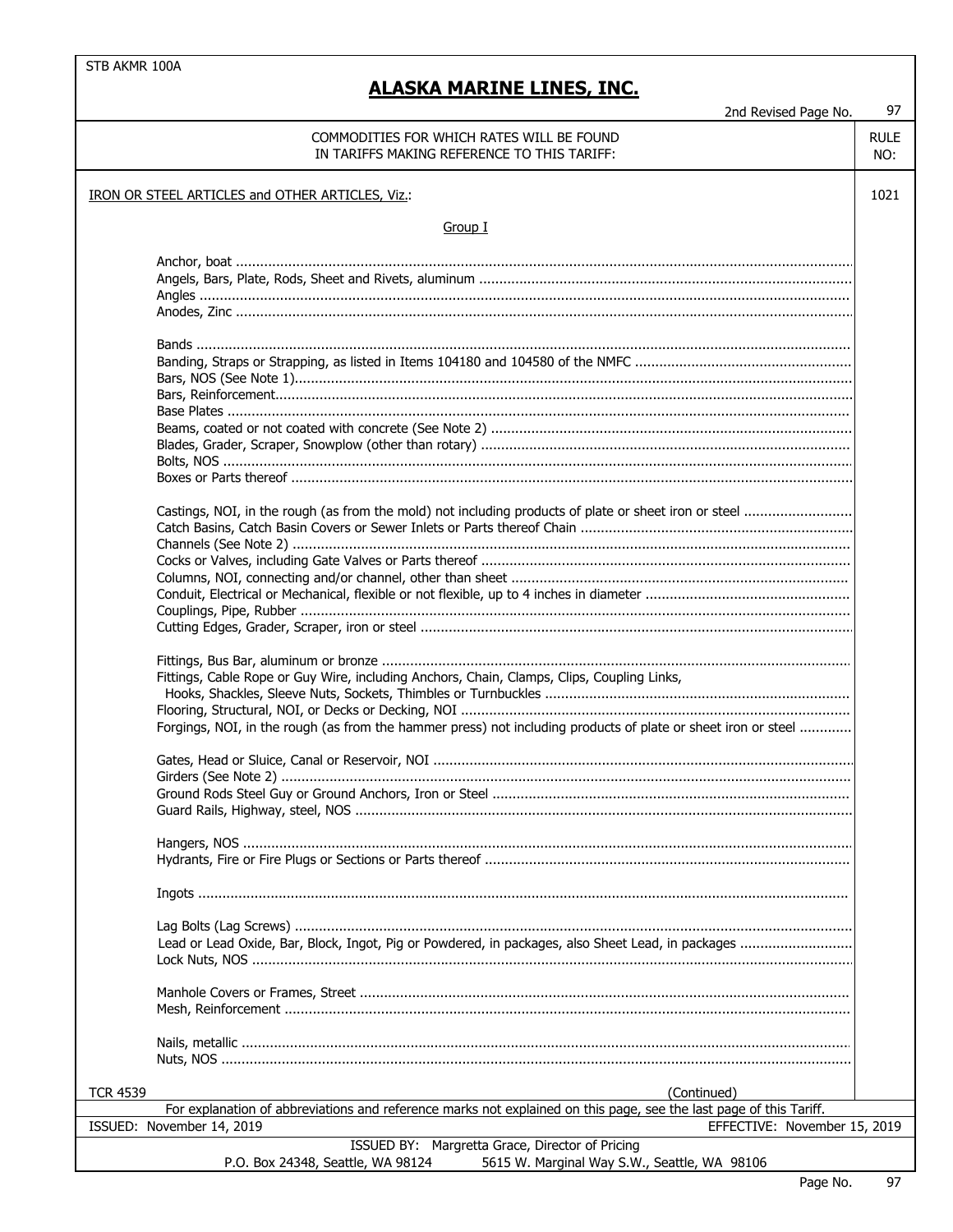| 2nd Revised Page No.                                                                                                                | 98                 |
|-------------------------------------------------------------------------------------------------------------------------------------|--------------------|
| COMMODITIES FOR WHICH RATES WILL BE FOUND<br>IN TARIFFS MAKING REFERENCE TO THIS TARIFF:                                            | <b>RULE</b><br>NO: |
| IRON OR STEEL ARTICLES and OTHER ARTICLES, Viz.: (Continued)                                                                        | 1021               |
| Group I (Continued)                                                                                                                 |                    |
| Plaster Grounds, Corner Bead, corner Bead Clips, Cove, Base, Cover Base, Fastenings, Picture Moldings,                              |                    |
| Plate or Sheet, painted or not painted, crimped or not crimped, corrugated or not corrugated,                                       |                    |
|                                                                                                                                     |                    |
|                                                                                                                                     |                    |
|                                                                                                                                     |                    |
|                                                                                                                                     |                    |
|                                                                                                                                     |                    |
|                                                                                                                                     |                    |
| <b>Stringer Stiffeners</b>                                                                                                          |                    |
|                                                                                                                                     |                    |
|                                                                                                                                     |                    |
|                                                                                                                                     |                    |
|                                                                                                                                     |                    |
|                                                                                                                                     |                    |
|                                                                                                                                     |                    |
|                                                                                                                                     |                    |
| <b>TCR 4539</b><br>(Continued)                                                                                                      |                    |
| For explanation of abbreviations and reference marks not explained on this page, see the last page of this Tariff.                  |                    |
| ISSUED: November 14, 2019<br>EFFECTIVE: November 15, 2019                                                                           |                    |
| ISSUED BY: Margretta Grace, Director of Pricing<br>5615 W Marginal Way S W Seattle WA 98106<br>$P \cap R$ nx 24348 Seattle WA 98124 |                    |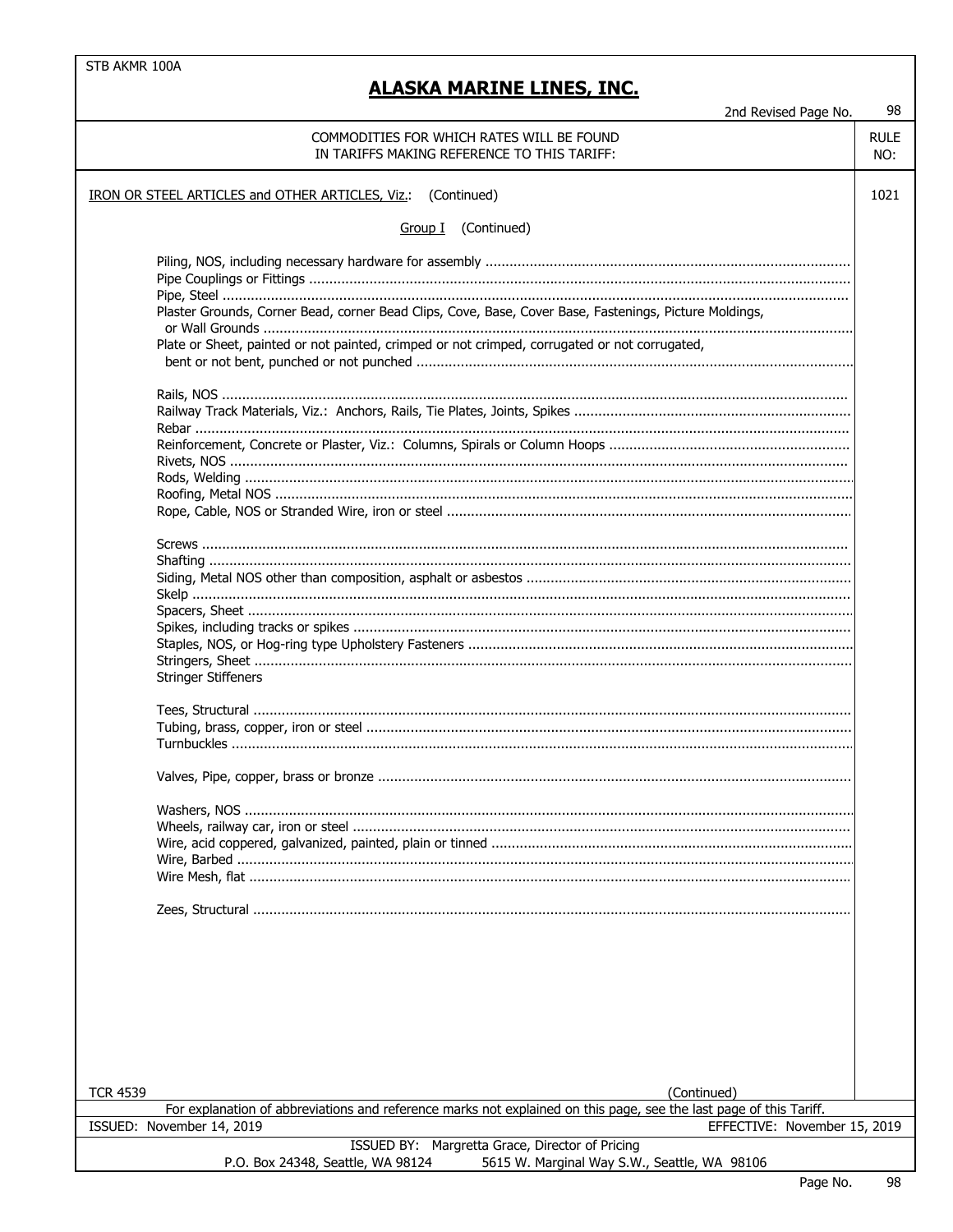## **ALASKA MARINE LINES, INC.**

| 3rd Revised Page No.                                                                                                                                                                                                          | 99                 |
|-------------------------------------------------------------------------------------------------------------------------------------------------------------------------------------------------------------------------------|--------------------|
| COMMODITIES FOR WHICH RATES WILL BE FOUND<br>IN TARIFFS MAKING REFERENCE TO THIS TARIFF:                                                                                                                                      | <b>RULE</b><br>NO: |
| IRON OR STEEL ARTICLES and OTHER ARTICLES, Viz.:<br>(Continued)                                                                                                                                                               | 1021               |
| Group II                                                                                                                                                                                                                      |                    |
| Builders or Maintenance Horse, Scaffolding, Scaffold Section or Trestles, KD flat or folded flat                                                                                                                              |                    |
| Fence Materials, Viz.: Fence Gate, iron or steel or iron or steel and wire combined                                                                                                                                           |                    |
| Fence Posts Fixtures, wire fence, consisting of: Brace Collars, Brace Plates, Brace Rods, Caps,                                                                                                                               |                    |
|                                                                                                                                                                                                                               |                    |
|                                                                                                                                                                                                                               |                    |
| Furring or Studding, including iron or steel fittings necessary for installation, not to exceed ten percent (10%)                                                                                                             |                    |
|                                                                                                                                                                                                                               |                    |
| Houses or Building, portable or fabricated, metal, KD to include flat wall, roof or roof sections with or without<br>insulation inside each section, glazed surface must be fully protected. Rates include necessary hardware |                    |
|                                                                                                                                                                                                                               |                    |
|                                                                                                                                                                                                                               |                    |
|                                                                                                                                                                                                                               |                    |
| Tank Ends, not further finished than dished or flanged, with or without drawn or punched openings                                                                                                                             |                    |
|                                                                                                                                                                                                                               |                    |
| Weights, lead, fishing                                                                                                                                                                                                        |                    |
|                                                                                                                                                                                                                               |                    |
|                                                                                                                                                                                                                               |                    |
|                                                                                                                                                                                                                               |                    |
|                                                                                                                                                                                                                               |                    |
|                                                                                                                                                                                                                               |                    |
|                                                                                                                                                                                                                               |                    |
|                                                                                                                                                                                                                               |                    |
| <b>TCR 4539</b><br>(Continued)                                                                                                                                                                                                |                    |
| For explanation of abbreviations and reference marks not explained on this page, see the last page of this Tariff.<br>ISSUED: November 14, 2019<br>EFFECTIVE: November 15, 2019                                               |                    |

ISSUED BY: Margretta Grace, Director of Pricing P.O. Box 24348, Seattle, WA 98124 5615 W. Marginal Way S.W., Seattle, WA 98106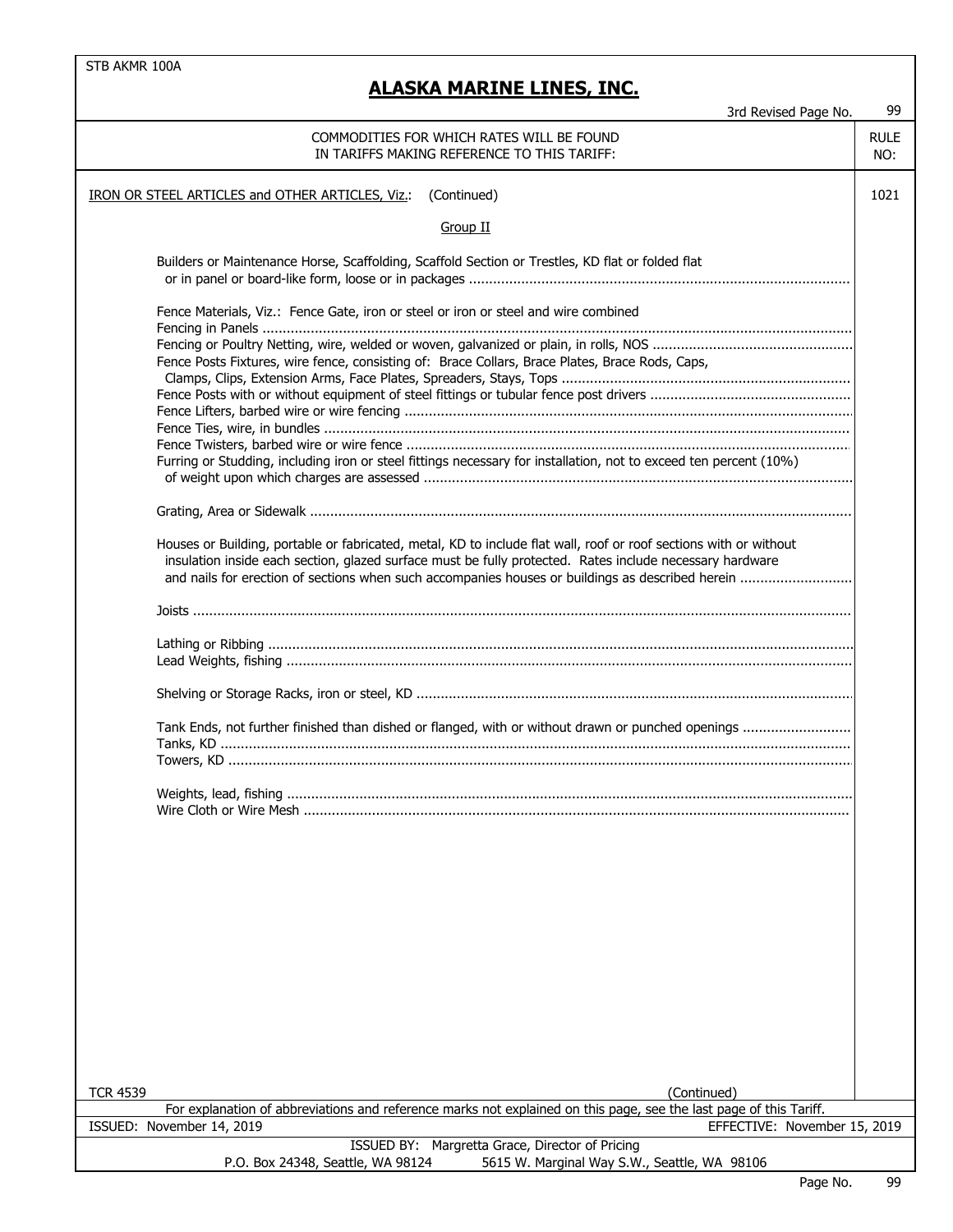| <b>RULE</b><br>COMMODITIES FOR WHICH RATES WILL BE FOUND<br>IN TARIFFS MAKING REFERENCE TO THIS TARIFF:<br>NO:<br>1021<br>IRON OR STEEL ARTICLES and OTHER ARTICLES, Viz.:<br>(Concluded)<br><b>Group III</b><br>Columns, Spiral, NOI, or Column Hoops, concrete or plaster reinforced or Columns, NOI,<br>Fabricated Iron or Steel, NOI<br>Guard Rails, Highway, woven steel wire<br>Systems, Suspension Ceiling Grid, aluminum or steel, including necessary fittings and hardware<br>NOTE 1:<br>Will include fabricated beams, channels or girders for use in buildings, highway or bridge construction.<br>NOTE 2:<br>Rate applies only on structural parts for erection of bridges, building, dams or similar permanent<br>construction work. Rate will not apply on finished or unfinished parts of boilers, implements, machines or<br>ordnance, nor on any article that is not an integral part of a bridge, building, dam or similar permanent<br>construction work.<br>NOTE 3:<br>Rate also applies on joists or trusses constructed of iron or steel or iron or steel and wood combined,<br>other than those constructed of wood, using only metal bolts, nails, screws or other securing devices.<br><b>TCR 4539</b><br>For explanation of abbreviations and reference marks not explained on this page, see the last page of this Tariff.<br>ISSUED: November 14, 2019<br>EFFECTIVE: November 15, 2019<br>ISSUED BY: Margretta Grace, Director of Pricing | 2nd Revised Page No.                                                              | 100 |
|------------------------------------------------------------------------------------------------------------------------------------------------------------------------------------------------------------------------------------------------------------------------------------------------------------------------------------------------------------------------------------------------------------------------------------------------------------------------------------------------------------------------------------------------------------------------------------------------------------------------------------------------------------------------------------------------------------------------------------------------------------------------------------------------------------------------------------------------------------------------------------------------------------------------------------------------------------------------------------------------------------------------------------------------------------------------------------------------------------------------------------------------------------------------------------------------------------------------------------------------------------------------------------------------------------------------------------------------------------------------------------------------------------------------------------------------------------------------|-----------------------------------------------------------------------------------|-----|
|                                                                                                                                                                                                                                                                                                                                                                                                                                                                                                                                                                                                                                                                                                                                                                                                                                                                                                                                                                                                                                                                                                                                                                                                                                                                                                                                                                                                                                                                        |                                                                                   |     |
|                                                                                                                                                                                                                                                                                                                                                                                                                                                                                                                                                                                                                                                                                                                                                                                                                                                                                                                                                                                                                                                                                                                                                                                                                                                                                                                                                                                                                                                                        |                                                                                   |     |
|                                                                                                                                                                                                                                                                                                                                                                                                                                                                                                                                                                                                                                                                                                                                                                                                                                                                                                                                                                                                                                                                                                                                                                                                                                                                                                                                                                                                                                                                        |                                                                                   |     |
|                                                                                                                                                                                                                                                                                                                                                                                                                                                                                                                                                                                                                                                                                                                                                                                                                                                                                                                                                                                                                                                                                                                                                                                                                                                                                                                                                                                                                                                                        |                                                                                   |     |
|                                                                                                                                                                                                                                                                                                                                                                                                                                                                                                                                                                                                                                                                                                                                                                                                                                                                                                                                                                                                                                                                                                                                                                                                                                                                                                                                                                                                                                                                        |                                                                                   |     |
|                                                                                                                                                                                                                                                                                                                                                                                                                                                                                                                                                                                                                                                                                                                                                                                                                                                                                                                                                                                                                                                                                                                                                                                                                                                                                                                                                                                                                                                                        |                                                                                   |     |
|                                                                                                                                                                                                                                                                                                                                                                                                                                                                                                                                                                                                                                                                                                                                                                                                                                                                                                                                                                                                                                                                                                                                                                                                                                                                                                                                                                                                                                                                        |                                                                                   |     |
|                                                                                                                                                                                                                                                                                                                                                                                                                                                                                                                                                                                                                                                                                                                                                                                                                                                                                                                                                                                                                                                                                                                                                                                                                                                                                                                                                                                                                                                                        |                                                                                   |     |
|                                                                                                                                                                                                                                                                                                                                                                                                                                                                                                                                                                                                                                                                                                                                                                                                                                                                                                                                                                                                                                                                                                                                                                                                                                                                                                                                                                                                                                                                        |                                                                                   |     |
|                                                                                                                                                                                                                                                                                                                                                                                                                                                                                                                                                                                                                                                                                                                                                                                                                                                                                                                                                                                                                                                                                                                                                                                                                                                                                                                                                                                                                                                                        |                                                                                   |     |
|                                                                                                                                                                                                                                                                                                                                                                                                                                                                                                                                                                                                                                                                                                                                                                                                                                                                                                                                                                                                                                                                                                                                                                                                                                                                                                                                                                                                                                                                        |                                                                                   |     |
|                                                                                                                                                                                                                                                                                                                                                                                                                                                                                                                                                                                                                                                                                                                                                                                                                                                                                                                                                                                                                                                                                                                                                                                                                                                                                                                                                                                                                                                                        |                                                                                   |     |
|                                                                                                                                                                                                                                                                                                                                                                                                                                                                                                                                                                                                                                                                                                                                                                                                                                                                                                                                                                                                                                                                                                                                                                                                                                                                                                                                                                                                                                                                        |                                                                                   |     |
|                                                                                                                                                                                                                                                                                                                                                                                                                                                                                                                                                                                                                                                                                                                                                                                                                                                                                                                                                                                                                                                                                                                                                                                                                                                                                                                                                                                                                                                                        |                                                                                   |     |
|                                                                                                                                                                                                                                                                                                                                                                                                                                                                                                                                                                                                                                                                                                                                                                                                                                                                                                                                                                                                                                                                                                                                                                                                                                                                                                                                                                                                                                                                        | 5615 W. Marginal Way S.W., Seattle, WA 98106<br>P.O. Box 24348, Seattle, WA 98124 |     |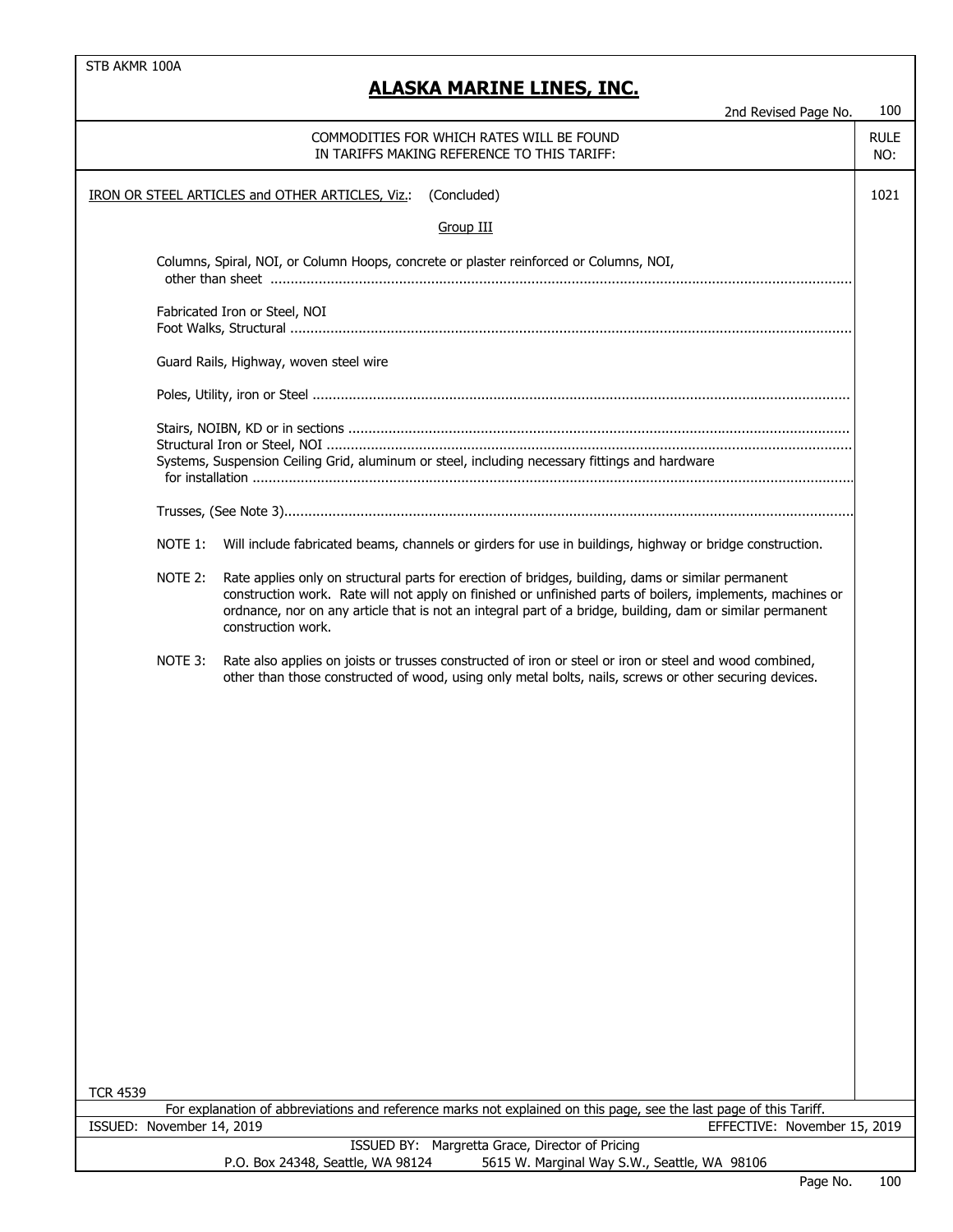| 2nd Revised Page No.                                                                                                                                                                                                                                                                                                                                           | 101                |  |  |  |
|----------------------------------------------------------------------------------------------------------------------------------------------------------------------------------------------------------------------------------------------------------------------------------------------------------------------------------------------------------------|--------------------|--|--|--|
| COMMODITIES FOR WHICH RATES WILL BE FOUND<br>IN TARIFFS MAKING REFERENCE TO THIS TARIFF:                                                                                                                                                                                                                                                                       | <b>RULE</b><br>NO: |  |  |  |
| PAINTS, VARNISHES, LACQUERS and OTHER ARTICLES, Viz.:<br>1023                                                                                                                                                                                                                                                                                                  |                    |  |  |  |
|                                                                                                                                                                                                                                                                                                                                                                |                    |  |  |  |
|                                                                                                                                                                                                                                                                                                                                                                |                    |  |  |  |
|                                                                                                                                                                                                                                                                                                                                                                |                    |  |  |  |
|                                                                                                                                                                                                                                                                                                                                                                |                    |  |  |  |
|                                                                                                                                                                                                                                                                                                                                                                |                    |  |  |  |
|                                                                                                                                                                                                                                                                                                                                                                |                    |  |  |  |
|                                                                                                                                                                                                                                                                                                                                                                |                    |  |  |  |
|                                                                                                                                                                                                                                                                                                                                                                |                    |  |  |  |
|                                                                                                                                                                                                                                                                                                                                                                |                    |  |  |  |
|                                                                                                                                                                                                                                                                                                                                                                |                    |  |  |  |
|                                                                                                                                                                                                                                                                                                                                                                |                    |  |  |  |
|                                                                                                                                                                                                                                                                                                                                                                |                    |  |  |  |
|                                                                                                                                                                                                                                                                                                                                                                |                    |  |  |  |
|                                                                                                                                                                                                                                                                                                                                                                |                    |  |  |  |
| NOTE 1:<br>Rates named in this Item shall also be applicable on mixed shipments containing one or more of the<br>following commodities, provided the weight of said commodities does not exceed ten percent (10%) of<br>the total weight on which charges are based:                                                                                           |                    |  |  |  |
| Brushes, paint<br>Roller Covers or Pads, Paint Applicator,<br>tubular<br>Buckets, paint<br>Tools, Auto Body and Fender, Viz.:<br>Paint Applicators, Hand, NOS<br>Body Fillers; Dent pullers; Dollies;<br>Paper, Sand<br>Hammers; Machine Sanders, hand;<br>Paper, Wall, NOI or Wallpaper Samples or<br>Sample Books<br>and Paint Spray Guns<br><b>TCR 4539</b> |                    |  |  |  |
| For explanation of abbreviations and reference marks not explained on this page, see the last page of this Tariff.                                                                                                                                                                                                                                             |                    |  |  |  |
| ISSUED: November 14, 2019<br>EFFECTIVE: November 15, 2019<br>ISSUED BY: Margretta Grace, Director of Pricing                                                                                                                                                                                                                                                   |                    |  |  |  |
| 5615 W. Marginal Way S.W., Seattle, WA 98106<br>P.O. Box 24348, Seattle, WA 98124                                                                                                                                                                                                                                                                              |                    |  |  |  |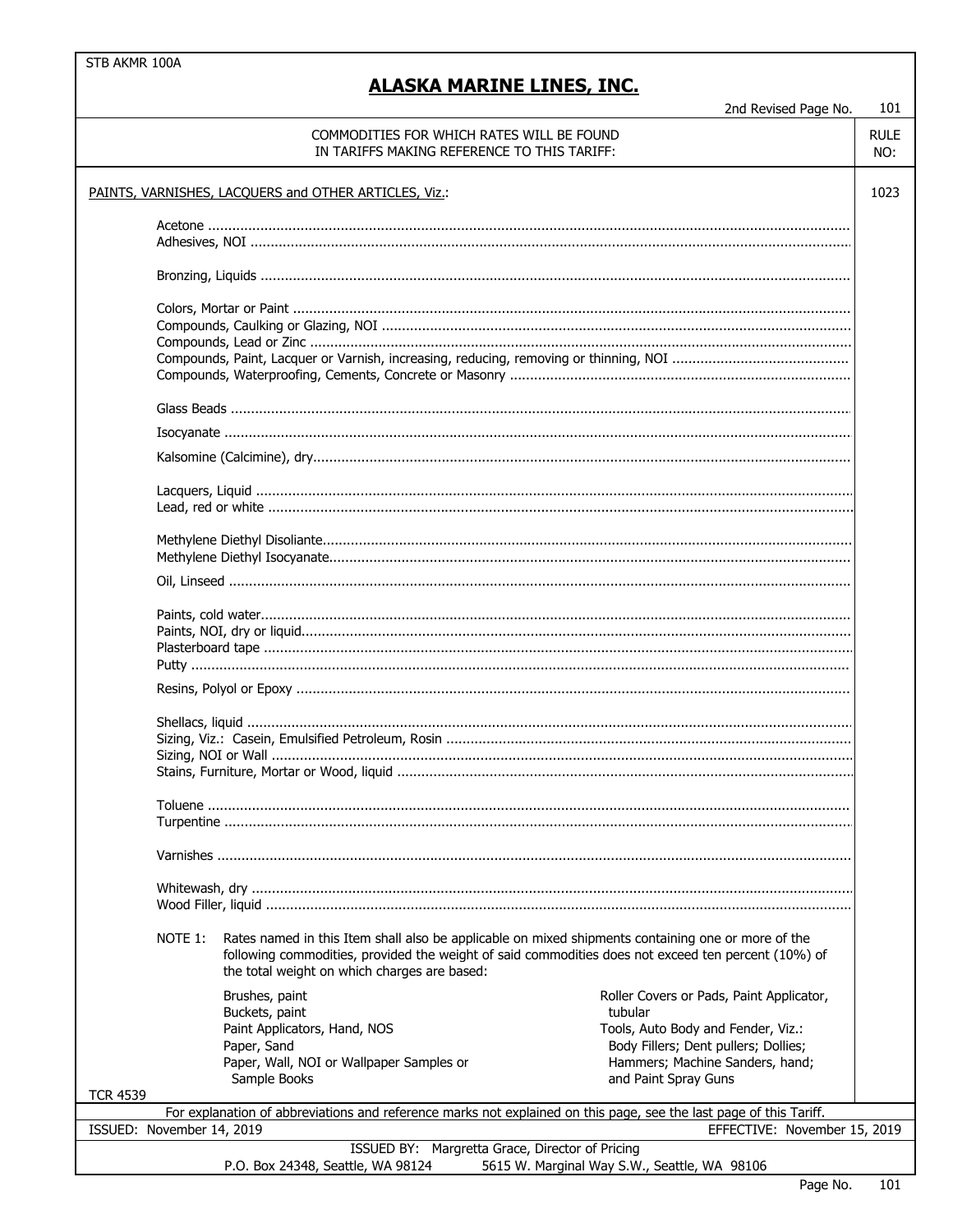| JNA I'IANIIL                                                                                                                                                                            |                    |
|-----------------------------------------------------------------------------------------------------------------------------------------------------------------------------------------|--------------------|
| 3rd Revised Page No.                                                                                                                                                                    | 102                |
| COMMODITIES FOR WHICH RATES WILL BE FOUND<br>IN TARIFFS MAKING REFERENCE TO THIS TARIFF:                                                                                                | <b>RULE</b><br>NO: |
| <b>OUTFITS GROUP, Viz.:</b>                                                                                                                                                             | 1024               |
| Contractors outfits, Construction Tools or Equipment utilized by a contractor in the construction<br>of a structure or building project. Not to include Vehicles, Trailers or Machinery |                    |
|                                                                                                                                                                                         |                    |
|                                                                                                                                                                                         |                    |
|                                                                                                                                                                                         |                    |
|                                                                                                                                                                                         |                    |
|                                                                                                                                                                                         |                    |
|                                                                                                                                                                                         |                    |
|                                                                                                                                                                                         |                    |
|                                                                                                                                                                                         |                    |
|                                                                                                                                                                                         |                    |
|                                                                                                                                                                                         |                    |
|                                                                                                                                                                                         |                    |
|                                                                                                                                                                                         |                    |
|                                                                                                                                                                                         |                    |
|                                                                                                                                                                                         |                    |
|                                                                                                                                                                                         |                    |
|                                                                                                                                                                                         |                    |
|                                                                                                                                                                                         |                    |
|                                                                                                                                                                                         |                    |
|                                                                                                                                                                                         |                    |
|                                                                                                                                                                                         |                    |
|                                                                                                                                                                                         |                    |
|                                                                                                                                                                                         |                    |
|                                                                                                                                                                                         |                    |
|                                                                                                                                                                                         |                    |
| <b>TCR 4539</b>                                                                                                                                                                         |                    |
| For explanation of abbreviations and reference marks not explained on this page, see the last page of this Tariff.                                                                      |                    |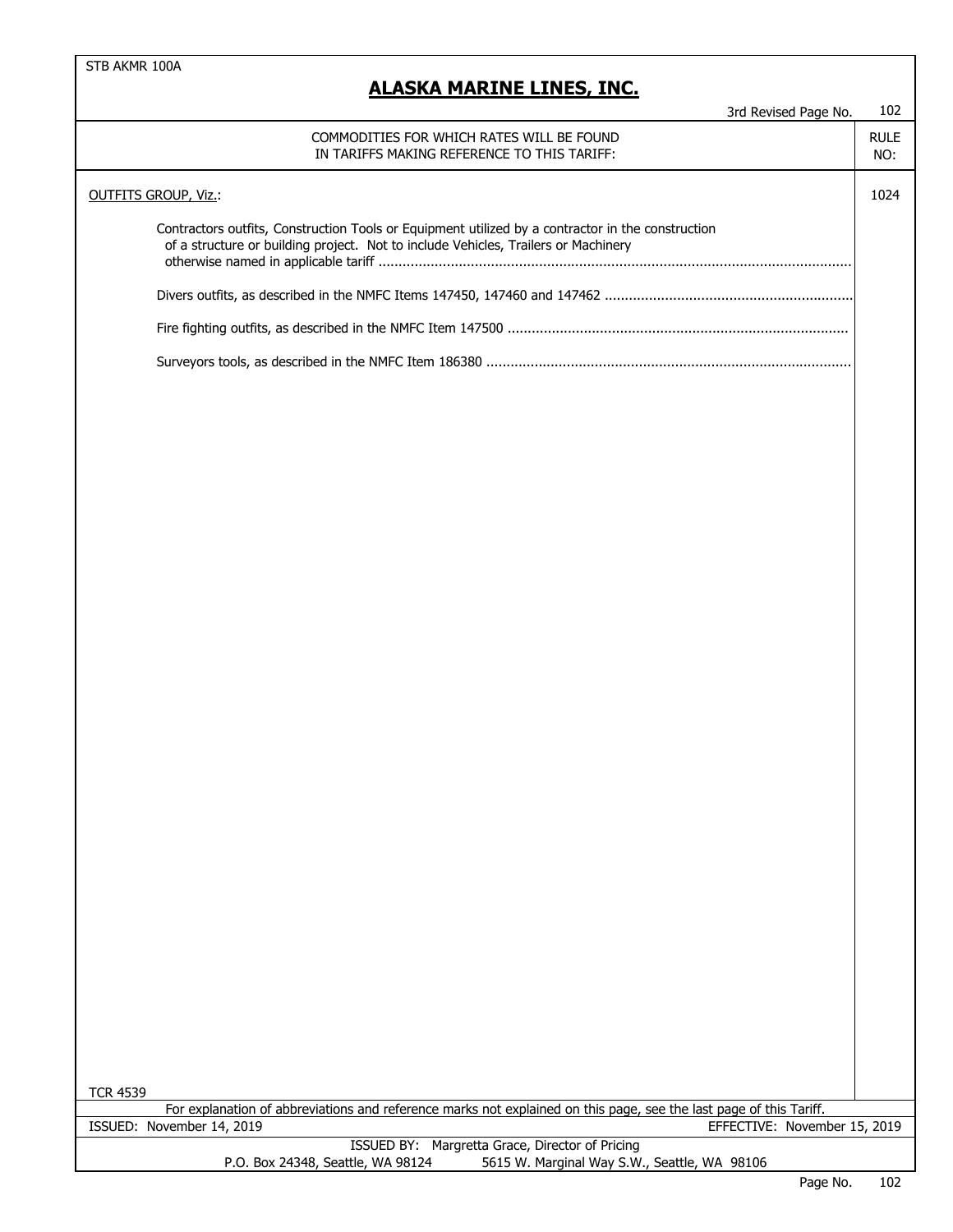| 2nd Revised Page No.                                                                                               | 103         |
|--------------------------------------------------------------------------------------------------------------------|-------------|
| COMMODITIES FOR WHICH RATES WILL BE FOUND                                                                          | <b>RULE</b> |
|                                                                                                                    |             |
| IN TARIFFS MAKING REFERENCE TO THIS TARIFF:                                                                        | NO:         |
|                                                                                                                    |             |
| MACHINERY, MACHINES or PARTS THEREOF and OTHER ARTICES, Viz.:                                                      | 1025        |
|                                                                                                                    |             |
|                                                                                                                    |             |
|                                                                                                                    |             |
| Air coolers, and other articles, with or without heating apparatus per NMFC Items 114125 or 114126,                |             |
|                                                                                                                    |             |
|                                                                                                                    |             |
|                                                                                                                    |             |
|                                                                                                                    |             |
|                                                                                                                    |             |
|                                                                                                                    |             |
|                                                                                                                    |             |
|                                                                                                                    |             |
|                                                                                                                    |             |
|                                                                                                                    |             |
|                                                                                                                    |             |
|                                                                                                                    |             |
|                                                                                                                    |             |
|                                                                                                                    |             |
| Brushes or brooms, street or industrial sweeping machines or parts thereof,                                        |             |
|                                                                                                                    |             |
|                                                                                                                    |             |
|                                                                                                                    |             |
|                                                                                                                    |             |
|                                                                                                                    |             |
|                                                                                                                    |             |
|                                                                                                                    |             |
|                                                                                                                    |             |
|                                                                                                                    |             |
|                                                                                                                    |             |
|                                                                                                                    |             |
|                                                                                                                    |             |
| Conveyors or elevators, aircraft loading, unloading or servicing, self-propelled                                   |             |
|                                                                                                                    |             |
|                                                                                                                    |             |
|                                                                                                                    |             |
|                                                                                                                    |             |
|                                                                                                                    |             |
|                                                                                                                    |             |
|                                                                                                                    |             |
|                                                                                                                    |             |
|                                                                                                                    |             |
|                                                                                                                    |             |
|                                                                                                                    |             |
|                                                                                                                    |             |
|                                                                                                                    |             |
|                                                                                                                    |             |
|                                                                                                                    |             |
|                                                                                                                    |             |
| Engines, steam or internal combustion, stationary or portable (will not apply to aircraft,                         |             |
|                                                                                                                    |             |
|                                                                                                                    |             |
|                                                                                                                    |             |
|                                                                                                                    |             |
|                                                                                                                    |             |
|                                                                                                                    |             |
|                                                                                                                    |             |
|                                                                                                                    |             |
|                                                                                                                    |             |
| <b>TCR 4539</b><br>(Continued)                                                                                     |             |
| For explanation of abbreviations and reference marks not explained on this page, see the last page of this Tariff. |             |
| ISSUED: November 14, 2019<br>EFFECTIVE: November 15, 2019                                                          |             |
| ISSUED BY: Margretta Grace, Director of Pricing                                                                    |             |
| P.O. Box 24348, Seattle, WA 98124<br>5615 W. Marginal Way S.W., Seattle, WA 98106                                  |             |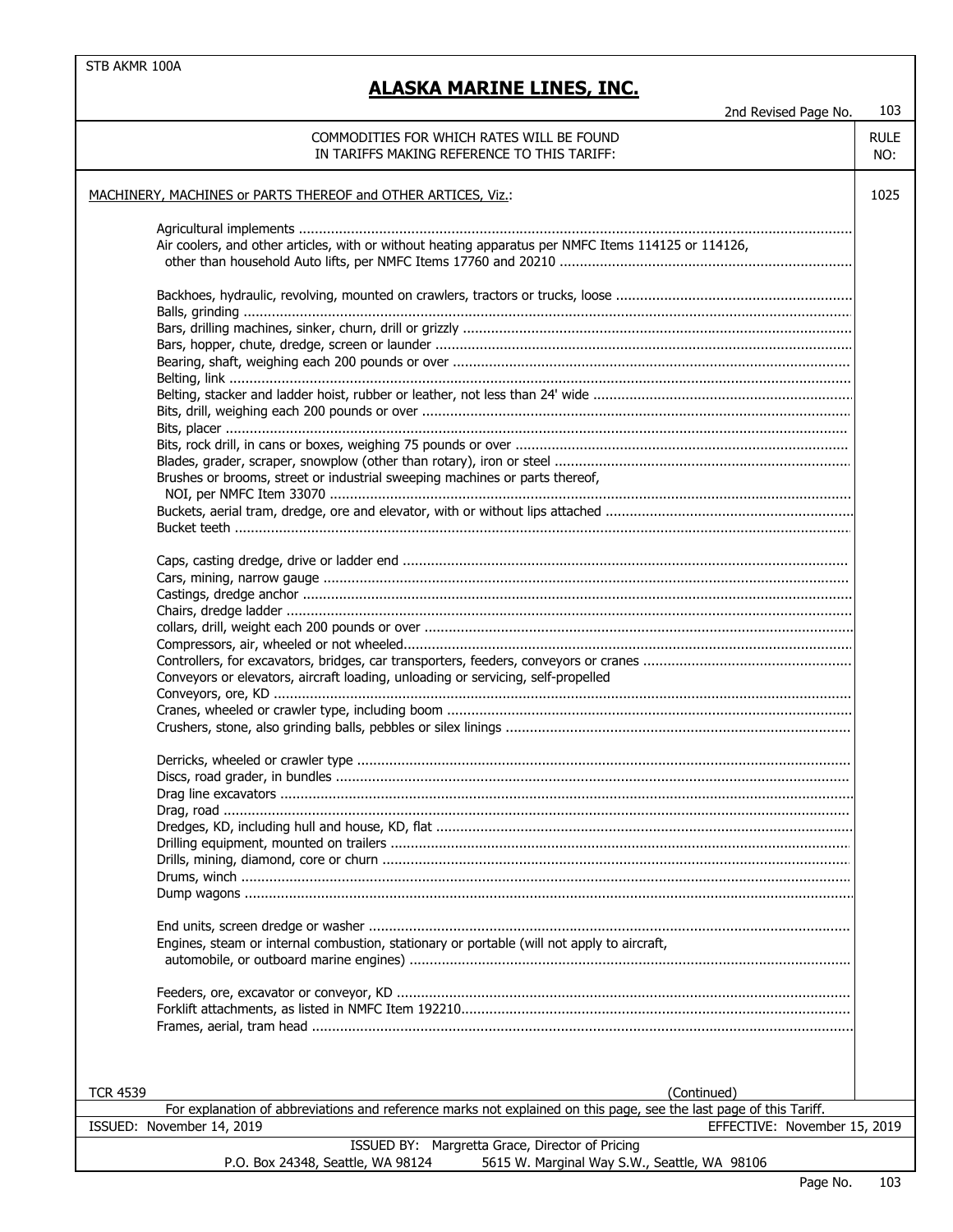| 2nd Revised Page No.                                                                                                                                                            | 104                |  |
|---------------------------------------------------------------------------------------------------------------------------------------------------------------------------------|--------------------|--|
| COMMODITIES FOR WHICH RATES WILL BE FOUND<br>IN TARIFFS MAKING REFERENCE TO THIS TARIFF:                                                                                        | <b>RULE</b><br>NO: |  |
| MACHINERY, MACHINES or PARTS THEREOF and OTHER ARTICES, Viz.: (Continued)                                                                                                       |                    |  |
| Giants, hydraulic                                                                                                                                                               |                    |  |
|                                                                                                                                                                                 |                    |  |
|                                                                                                                                                                                 |                    |  |
| Gravel or stone, crushing, screening and loading machines combined with or without                                                                                              |                    |  |
|                                                                                                                                                                                 |                    |  |
|                                                                                                                                                                                 |                    |  |
|                                                                                                                                                                                 |                    |  |
|                                                                                                                                                                                 |                    |  |
|                                                                                                                                                                                 |                    |  |
|                                                                                                                                                                                 |                    |  |
|                                                                                                                                                                                 |                    |  |
|                                                                                                                                                                                 |                    |  |
|                                                                                                                                                                                 |                    |  |
|                                                                                                                                                                                 |                    |  |
|                                                                                                                                                                                 |                    |  |
|                                                                                                                                                                                 |                    |  |
| Parts, internal combustion engine (will not apply to aircraft, automobile or outboard                                                                                           |                    |  |
|                                                                                                                                                                                 |                    |  |
|                                                                                                                                                                                 |                    |  |
| Points, spud                                                                                                                                                                    |                    |  |
|                                                                                                                                                                                 |                    |  |
|                                                                                                                                                                                 |                    |  |
|                                                                                                                                                                                 |                    |  |
| <b>TCR 4539</b><br>(Continued)                                                                                                                                                  |                    |  |
| For explanation of abbreviations and reference marks not explained on this page, see the last page of this Tariff.<br>ISSUED: November 14, 2019<br>EFFECTIVE: November 15, 2019 |                    |  |
| ISSUED BY: Margretta Grace, Director of Pricing                                                                                                                                 |                    |  |
| P.O. Box 24348, Seattle, WA 98124<br>5615 W. Marginal Way S.W., Seattle, WA 98106                                                                                               |                    |  |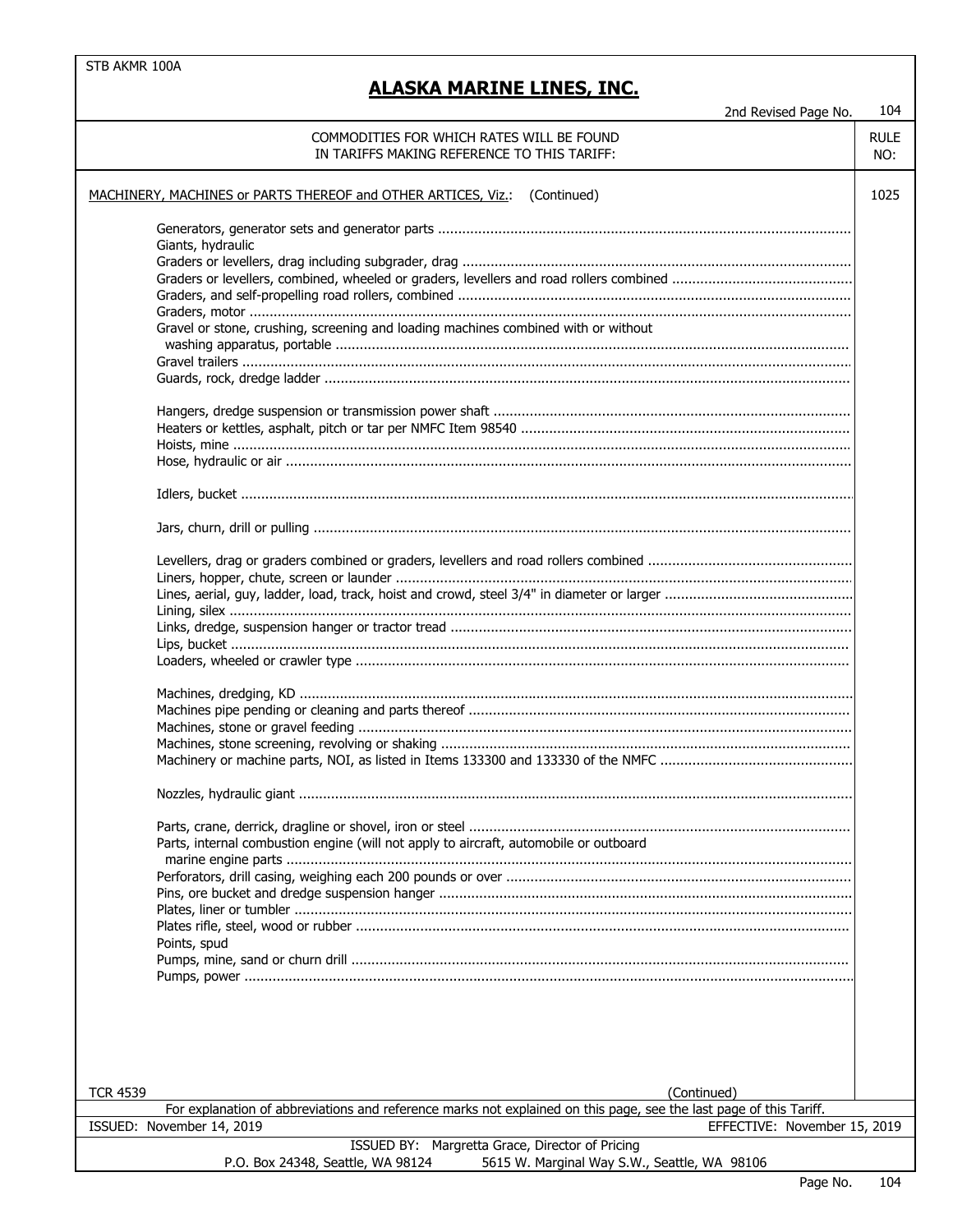| 3rd Revised Page No.                                                                                                | 105                |  |
|---------------------------------------------------------------------------------------------------------------------|--------------------|--|
| COMMODITIES FOR WHICH RATES WILL BE FOUND<br>IN TARIFFS MAKING REFERENCE TO THIS TARIFF:                            | <b>RULE</b><br>NO: |  |
| MACHINERY, MACHINES or PARTS THEREOF and OTHER ARTICES, Viz.:<br>(Continued)<br>1025                                |                    |  |
|                                                                                                                     |                    |  |
| Reducers, gear or speed, each weighing 2,000 pounds or more                                                         |                    |  |
|                                                                                                                     |                    |  |
|                                                                                                                     |                    |  |
|                                                                                                                     |                    |  |
|                                                                                                                     |                    |  |
| Road drags                                                                                                          |                    |  |
|                                                                                                                     |                    |  |
|                                                                                                                     |                    |  |
|                                                                                                                     |                    |  |
|                                                                                                                     |                    |  |
|                                                                                                                     |                    |  |
|                                                                                                                     |                    |  |
|                                                                                                                     |                    |  |
|                                                                                                                     |                    |  |
|                                                                                                                     |                    |  |
|                                                                                                                     |                    |  |
|                                                                                                                     |                    |  |
|                                                                                                                     |                    |  |
|                                                                                                                     |                    |  |
|                                                                                                                     |                    |  |
|                                                                                                                     |                    |  |
|                                                                                                                     |                    |  |
|                                                                                                                     |                    |  |
|                                                                                                                     |                    |  |
|                                                                                                                     |                    |  |
|                                                                                                                     |                    |  |
|                                                                                                                     |                    |  |
|                                                                                                                     |                    |  |
|                                                                                                                     |                    |  |
|                                                                                                                     |                    |  |
|                                                                                                                     |                    |  |
|                                                                                                                     |                    |  |
| Stone crusher parts, iron or steel                                                                                  |                    |  |
|                                                                                                                     |                    |  |
|                                                                                                                     |                    |  |
|                                                                                                                     |                    |  |
|                                                                                                                     |                    |  |
|                                                                                                                     |                    |  |
|                                                                                                                     |                    |  |
|                                                                                                                     |                    |  |
| Tractors, exceeding 5,000 pounds each, not including tractors with vehicle beds, vehicle bed frames or fifth wheels |                    |  |
|                                                                                                                     |                    |  |
|                                                                                                                     |                    |  |
|                                                                                                                     |                    |  |
|                                                                                                                     |                    |  |
|                                                                                                                     |                    |  |
| <b>TCR 4539</b><br>(Continued)                                                                                      |                    |  |
| For explanation of abbreviations and reference marks not explained on this page, see the last page of this Tariff.  |                    |  |
| ISSUED: November 14, 2019<br>EFFECTIVE: November 15, 2019                                                           |                    |  |
| ISSUED BY: Margretta Grace, Director of Pricing                                                                     |                    |  |
| 5615 W. Marginal Way S.W., Seattle, WA 98106<br>P.O. Box 24348, Seattle, WA 98124                                   |                    |  |
|                                                                                                                     |                    |  |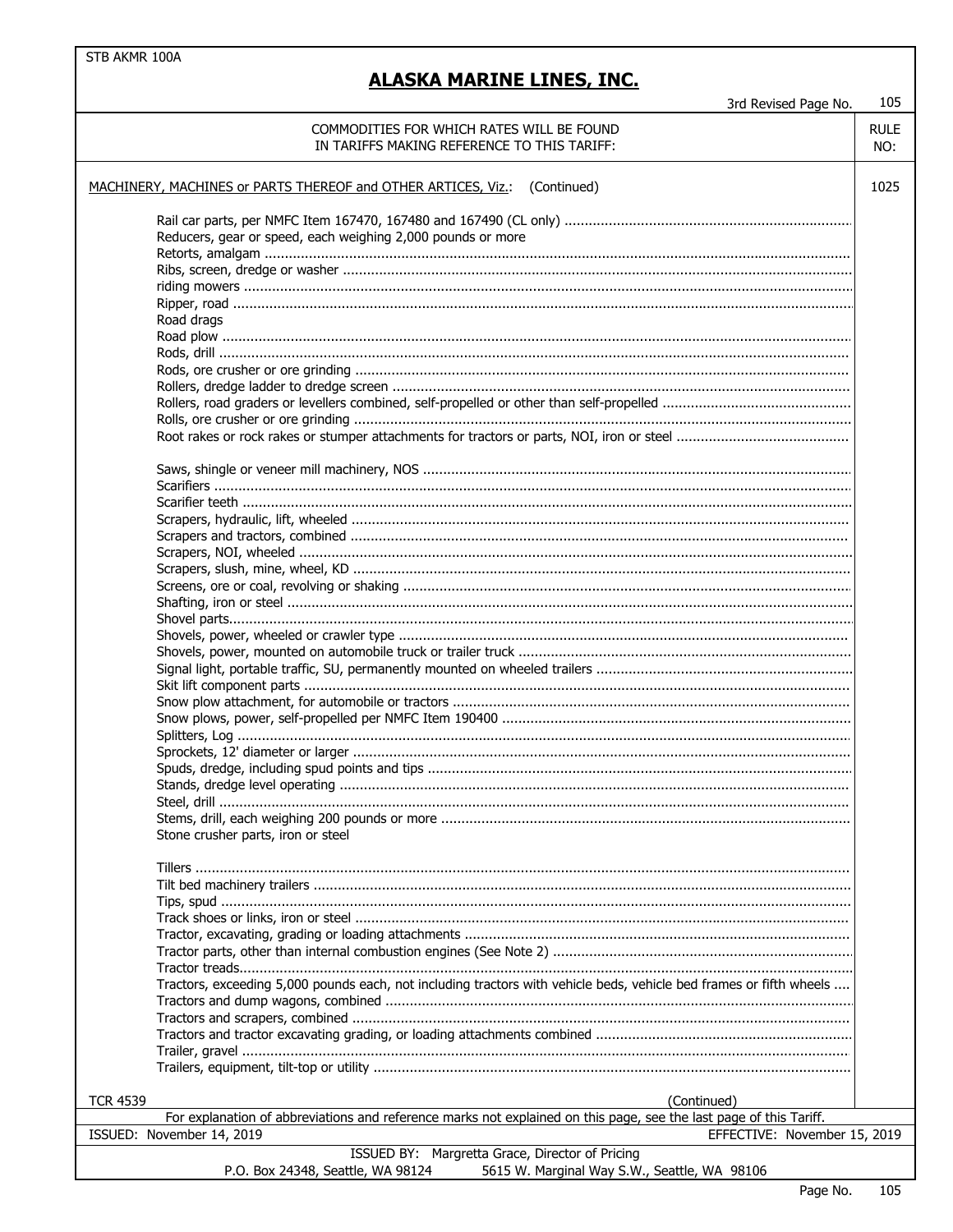|                                                                              |                                                                                                                                                                                                  | 2nd Revised Page No.                     | 106                |  |
|------------------------------------------------------------------------------|--------------------------------------------------------------------------------------------------------------------------------------------------------------------------------------------------|------------------------------------------|--------------------|--|
|                                                                              | COMMODITIES FOR WHICH RATES WILL BE FOUND<br>IN TARIFFS MAKING REFERENCE TO THIS TARIFF:                                                                                                         |                                          | <b>RULE</b><br>NO: |  |
| MACHINERY, MACHINES or PARTS THEREOF and OTHER ARTICES, Viz.:<br>(Concluded) |                                                                                                                                                                                                  |                                          |                    |  |
|                                                                              |                                                                                                                                                                                                  |                                          |                    |  |
|                                                                              |                                                                                                                                                                                                  |                                          |                    |  |
|                                                                              | Vehicle bed frames, not attached to vehicles, not including wheels, with or without                                                                                                              |                                          |                    |  |
|                                                                              | Vehicles, motor, coal, concrete, earth or ore or stone hauling or dumping                                                                                                                        |                                          |                    |  |
|                                                                              |                                                                                                                                                                                                  |                                          |                    |  |
|                                                                              |                                                                                                                                                                                                  |                                          |                    |  |
| NOTE 1:                                                                      | The following articles, when forming a part of the Mining Equipment with which they are shipped on the<br>same bill of lading, may also be included at rates named in the applicable rate Items: |                                          |                    |  |
|                                                                              |                                                                                                                                                                                                  | Blocks, tackle and snatch, wood or metal |                    |  |
|                                                                              |                                                                                                                                                                                                  |                                          |                    |  |
|                                                                              |                                                                                                                                                                                                  |                                          |                    |  |
|                                                                              |                                                                                                                                                                                                  |                                          |                    |  |
|                                                                              |                                                                                                                                                                                                  |                                          |                    |  |
|                                                                              |                                                                                                                                                                                                  |                                          |                    |  |
|                                                                              |                                                                                                                                                                                                  |                                          |                    |  |
|                                                                              |                                                                                                                                                                                                  |                                          |                    |  |
|                                                                              |                                                                                                                                                                                                  |                                          |                    |  |
|                                                                              |                                                                                                                                                                                                  |                                          |                    |  |
|                                                                              |                                                                                                                                                                                                  |                                          |                    |  |
|                                                                              |                                                                                                                                                                                                  |                                          |                    |  |
|                                                                              |                                                                                                                                                                                                  |                                          |                    |  |
| <b>TCR 4539</b>                                                              |                                                                                                                                                                                                  |                                          |                    |  |
|                                                                              | For explanation of abbreviations and reference marks not explained on this page, see the last page of this Tariff.                                                                               |                                          |                    |  |
| ISSUED: November 14, 2019                                                    |                                                                                                                                                                                                  | EFFECTIVE: November 15, 2019             |                    |  |
|                                                                              | ISSUED BY: Margretta Grace, Director of Pricing                                                                                                                                                  |                                          |                    |  |
|                                                                              | 5615 W. Marginal Way S.W., Seattle, WA 98106<br>P.O. Box 24348, Seattle, WA 98124                                                                                                                |                                          |                    |  |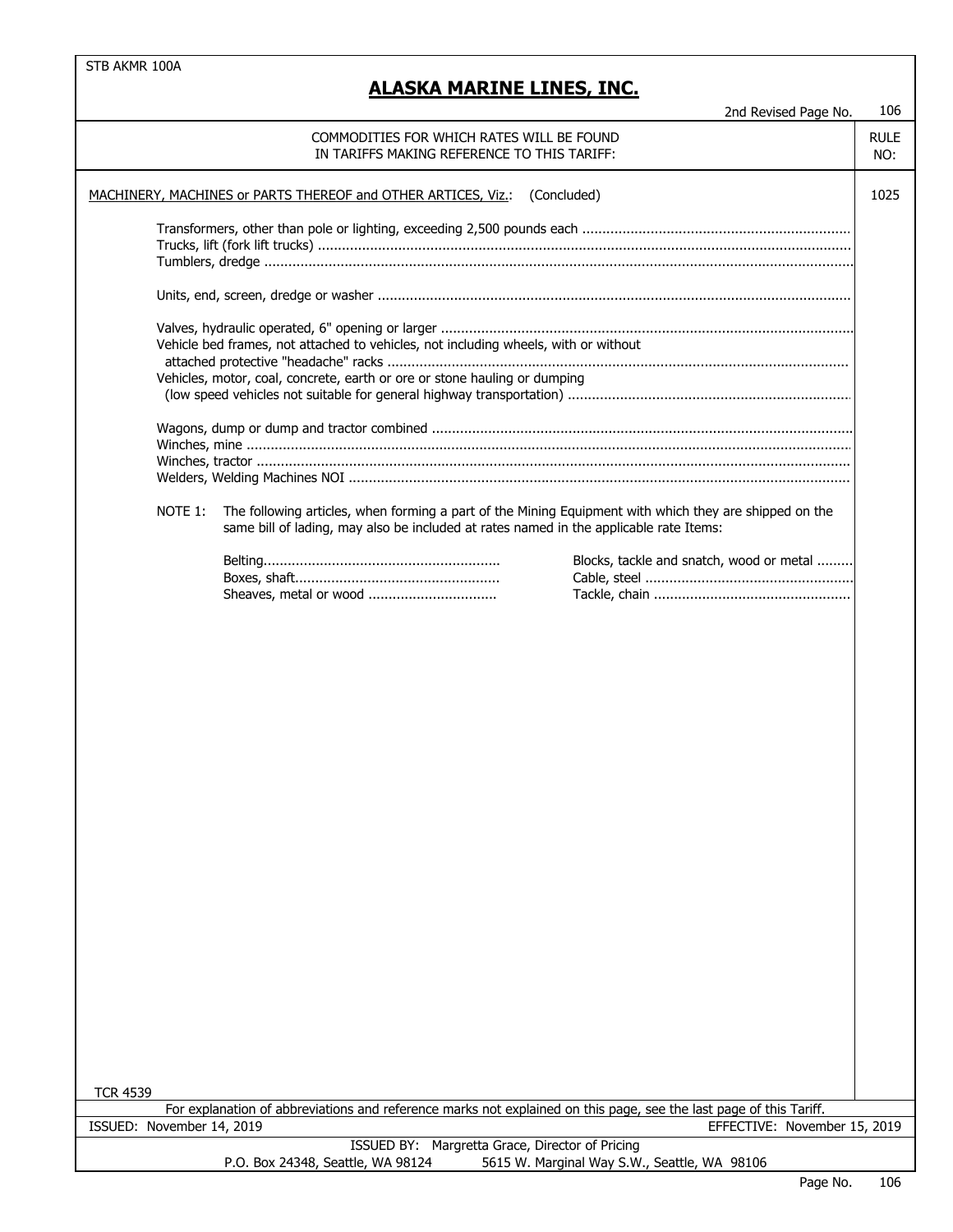### **ALASKA MARINE LINES, INC.**

107 3rd Revised Page No. COMMODITIES FOR WHICH RATES WILL BE FOUND **RULE** IN TARIFFS MAKING REFERENCE TO THIS TARIFF: NO: **OFFICE SUPPLIES:** 1026 MACHINERY GROUP, Viz.: OFFICE or STORE EOUIPMENT GROUP, Viz.: **STATIONERY GROUP, Viz.:** SUPPLIES: FURNITURE, OFFICE or STORE Supplies, Viz.: Blackboard, Chalkboards, Corkboards, Tack Boards or Peg Boards, NOI, boards other than chalkboards, Carbon Paper, NOI **Desks TCR 4539** (Continued) For explanation of abbreviations and reference marks not explained on this page, see the last page of this Tariff. ISSUED: November 14, 2019 EFFECTIVE: November 15, 2019 ISSUED BY: Margretta Grace, Director of Pricing P.O. Box 24348, Seattle, WA 98124 5615 W. Marginal Way S.W., Seattle, WA 98106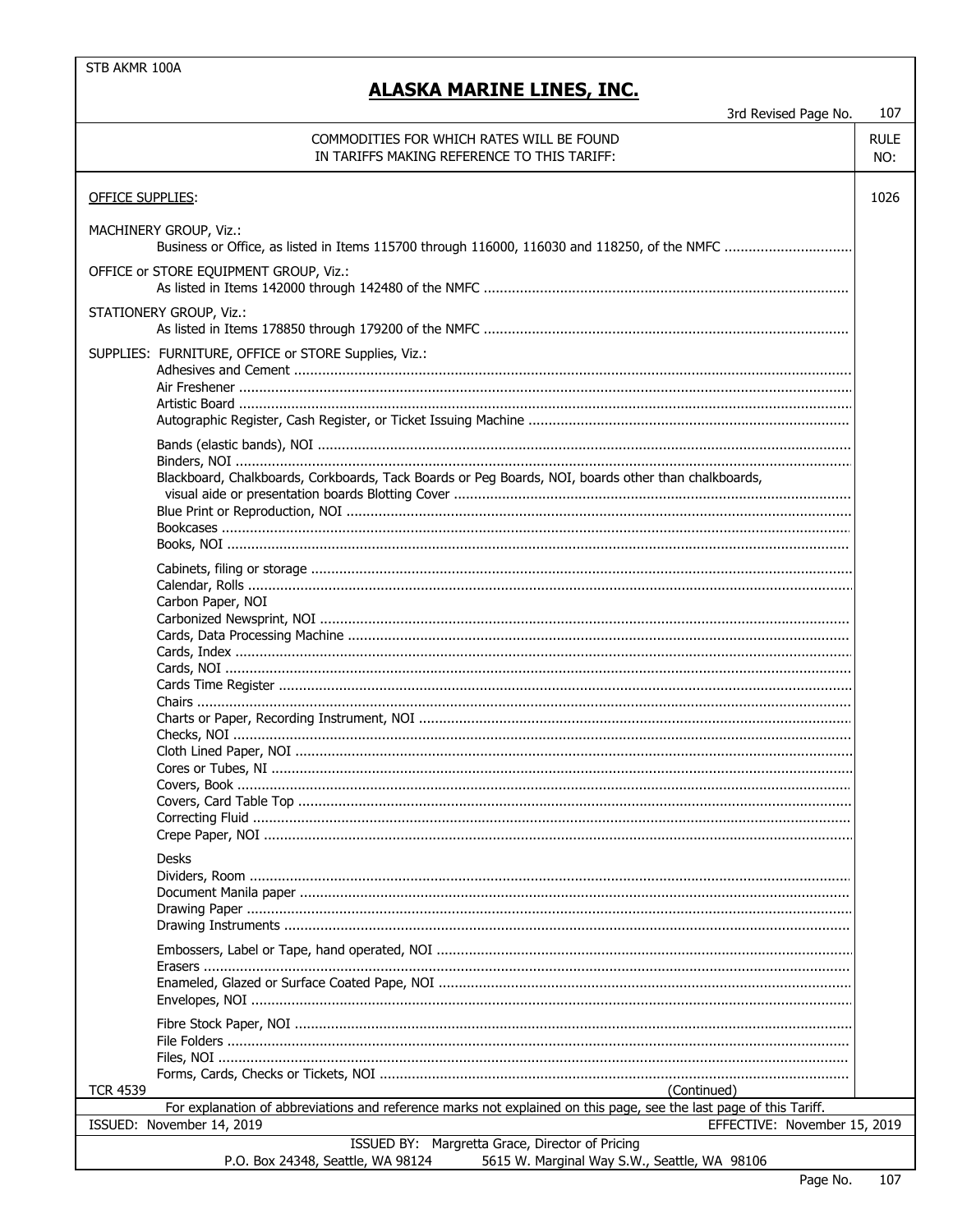#### 108 2nd Revised Page No. COMMODITIES FOR WHICH RATES WILL BE FOUND **RULE** IN TARIFFS MAKING REFERENCE TO THIS TARIFF: NO: OFFICE SUPPLIES: (Concluded) 1026 Shelving Trunks, Traveling Bags or Related Articles, Viz.: Wrappers, Coin **TCR 4539** For explanation of abbreviations and reference marks not explained on this page, see the last page of this Tariff. ISSUED: November 14, 2019 EFFECTIVE: November 15, 2019 ISSUED BY: Margretta Grace, Director of Pricing P.O. Box 24348, Seattle, WA 98124 5615 W. Marginal Way S.W., Seattle, WA 98106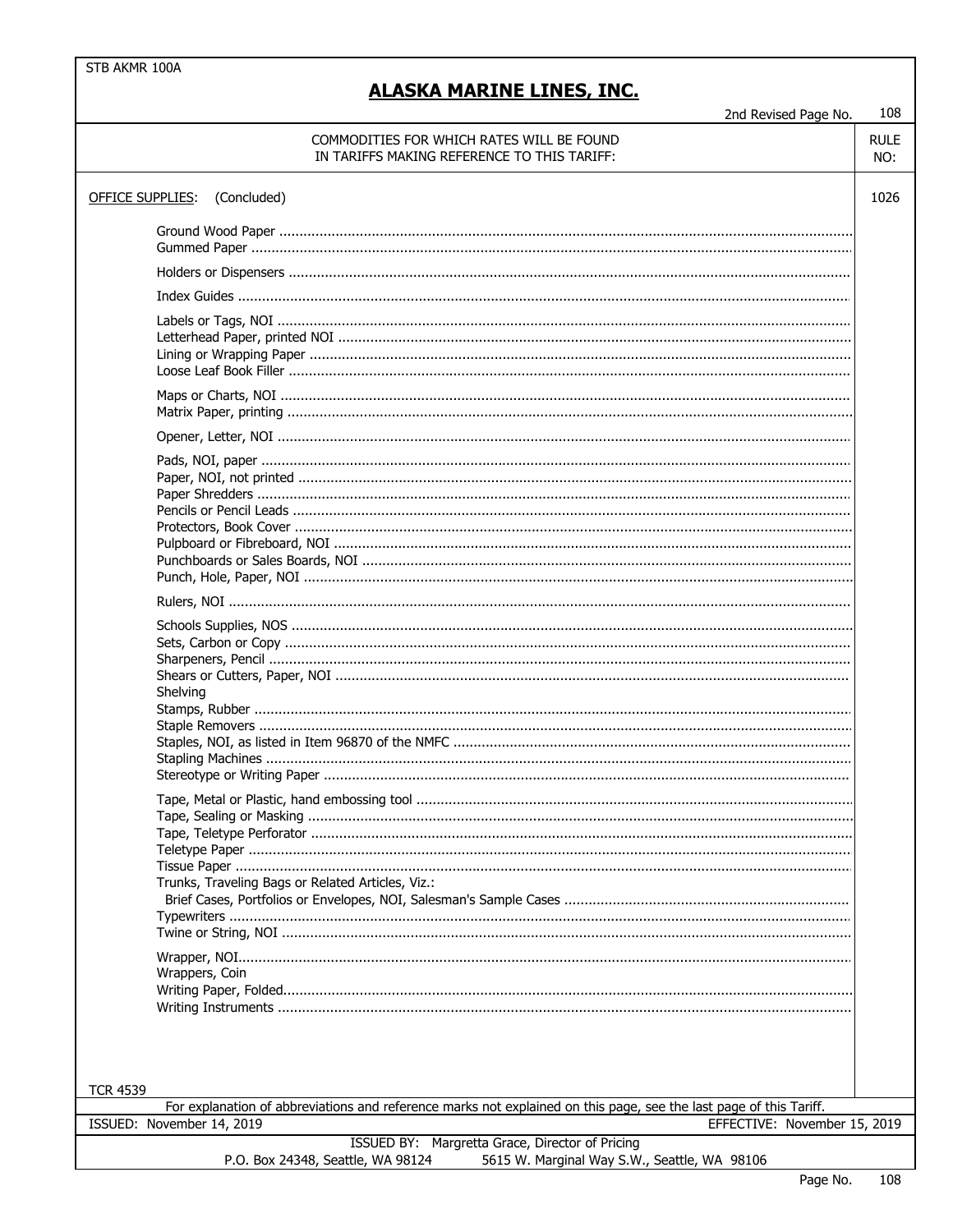ل<br>مد . . . . د د  $\overline{M}$  $100$ 

|                 | 3rd Revised Page No.                                                                                               | TNA         |
|-----------------|--------------------------------------------------------------------------------------------------------------------|-------------|
|                 | COMMODITIES FOR WHICH RATES WILL BE FOUND                                                                          | <b>RULE</b> |
|                 | IN TARIFFS MAKING REFERENCE TO THIS TARIFF:                                                                        | NO:         |
|                 |                                                                                                                    |             |
|                 | PAPER, PAPER ARTICLES and OTHER ARTICLES, Viz.:                                                                    | 1027        |
|                 |                                                                                                                    |             |
|                 |                                                                                                                    |             |
|                 |                                                                                                                    |             |
|                 |                                                                                                                    |             |
|                 |                                                                                                                    |             |
|                 |                                                                                                                    |             |
|                 |                                                                                                                    |             |
|                 |                                                                                                                    |             |
|                 |                                                                                                                    |             |
|                 |                                                                                                                    |             |
|                 |                                                                                                                    |             |
|                 |                                                                                                                    |             |
|                 |                                                                                                                    |             |
|                 |                                                                                                                    |             |
|                 | Covers, Disc Filler, Partitions, NOI, not corrugated, fiberboard, flat,                                            |             |
|                 |                                                                                                                    |             |
|                 | Cups, Paper or Pulpboard or Plastic (including expanded plastic foam),                                             |             |
|                 |                                                                                                                    |             |
|                 |                                                                                                                    |             |
|                 | Dishes, Plates or Trays, NOI, or Dinnerware, pulpboard or woodpulp, plastic                                        |             |
|                 |                                                                                                                    |             |
|                 |                                                                                                                    |             |
|                 |                                                                                                                    |             |
|                 |                                                                                                                    |             |
|                 |                                                                                                                    |             |
|                 |                                                                                                                    |             |
|                 |                                                                                                                    |             |
|                 |                                                                                                                    |             |
|                 |                                                                                                                    |             |
|                 |                                                                                                                    |             |
|                 |                                                                                                                    |             |
|                 | Forms, NOI, printed or not printed                                                                                 |             |
|                 |                                                                                                                    |             |
|                 |                                                                                                                    |             |
|                 |                                                                                                                    |             |
|                 |                                                                                                                    |             |
|                 |                                                                                                                    |             |
|                 |                                                                                                                    |             |
|                 |                                                                                                                    |             |
|                 |                                                                                                                    |             |
|                 |                                                                                                                    |             |
|                 |                                                                                                                    |             |
|                 |                                                                                                                    |             |
|                 |                                                                                                                    |             |
|                 |                                                                                                                    |             |
|                 |                                                                                                                    |             |
|                 |                                                                                                                    |             |
|                 |                                                                                                                    |             |
|                 |                                                                                                                    |             |
| <b>TCR 4539</b> | (Continued)                                                                                                        |             |
|                 | For explanation of abbreviations and reference marks not explained on this page, see the last page of this Tariff. |             |
|                 | ISSUED: November 14, 2019<br>EFFECTIVE: November 15, 2019                                                          |             |
|                 | ISSUED BY: Margretta Grace, Director of Pricing                                                                    |             |
|                 | P.O. Box 24348, Seattle, WA 98124<br>5615 W. Marginal Way S.W., Seattle, WA 98106                                  |             |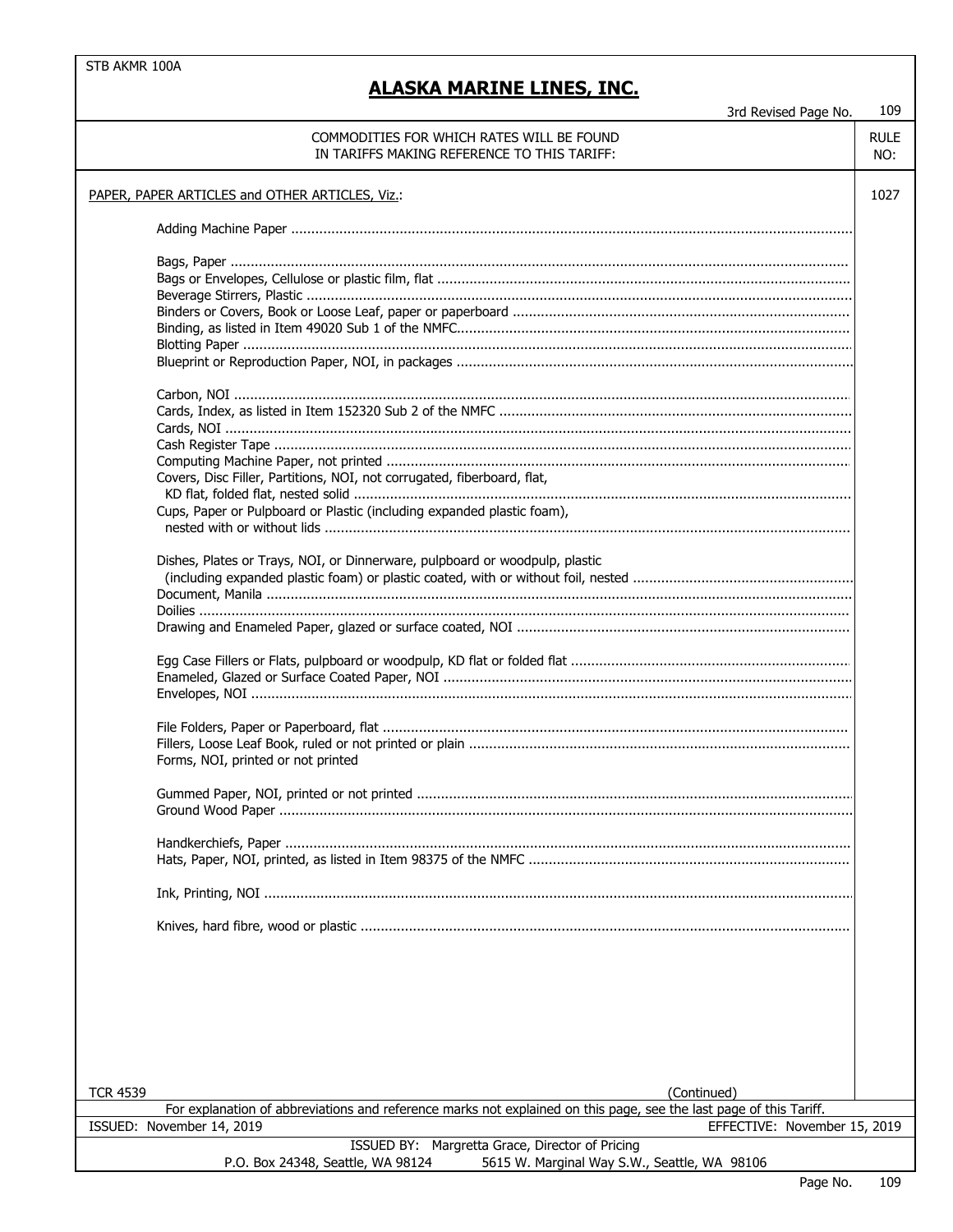# **ALASKA MARINE LINES, INC.**

5th Revised Page No. 110

| COMMODITIES FOR WHICH RATES WILL BE FOUND<br><b>RULE</b><br>IN TARIFFS MAKING REFERENCE TO THIS TARIFF:                               |      |  |  |  |
|---------------------------------------------------------------------------------------------------------------------------------------|------|--|--|--|
| PAPER, PAPER ARTICLES and OTHER ARTICLES, Viz.:<br>(Concluded)                                                                        | 1027 |  |  |  |
|                                                                                                                                       |      |  |  |  |
|                                                                                                                                       |      |  |  |  |
|                                                                                                                                       |      |  |  |  |
| Newsprint, fibre content consisting of not less than sixty percent (60%) ground wood,                                                 |      |  |  |  |
|                                                                                                                                       |      |  |  |  |
|                                                                                                                                       |      |  |  |  |
| Photographic papers, and related supplies when in mixed shipments provided the weight of said supplies                                |      |  |  |  |
|                                                                                                                                       |      |  |  |  |
|                                                                                                                                       |      |  |  |  |
|                                                                                                                                       |      |  |  |  |
|                                                                                                                                       |      |  |  |  |
| Shelf Paper, Decorative, not corrugated nor fluted                                                                                    |      |  |  |  |
|                                                                                                                                       |      |  |  |  |
|                                                                                                                                       |      |  |  |  |
|                                                                                                                                       |      |  |  |  |
|                                                                                                                                       |      |  |  |  |
|                                                                                                                                       |      |  |  |  |
|                                                                                                                                       |      |  |  |  |
|                                                                                                                                       |      |  |  |  |
| Wrapping Paper, including corrugated wrapping paper                                                                                   |      |  |  |  |
|                                                                                                                                       |      |  |  |  |
|                                                                                                                                       |      |  |  |  |
|                                                                                                                                       |      |  |  |  |
|                                                                                                                                       |      |  |  |  |
|                                                                                                                                       |      |  |  |  |
|                                                                                                                                       |      |  |  |  |
|                                                                                                                                       |      |  |  |  |
|                                                                                                                                       |      |  |  |  |
|                                                                                                                                       |      |  |  |  |
|                                                                                                                                       |      |  |  |  |
|                                                                                                                                       |      |  |  |  |
| <b>TCR 4539</b><br>For explanation of abbreviations and reference marks not explained on this page, see the last page of this Tariff. |      |  |  |  |
| ISSUED: November 14, 2019<br>EFFECTIVE: November 15, 2019                                                                             |      |  |  |  |
| ISSUED BY: Margretta Grace, Director of Pricing                                                                                       |      |  |  |  |
| P.O. Box 24348, Seattle, WA 98124<br>5615 W. Marginal Way S.W., Seattle, WA 98106                                                     |      |  |  |  |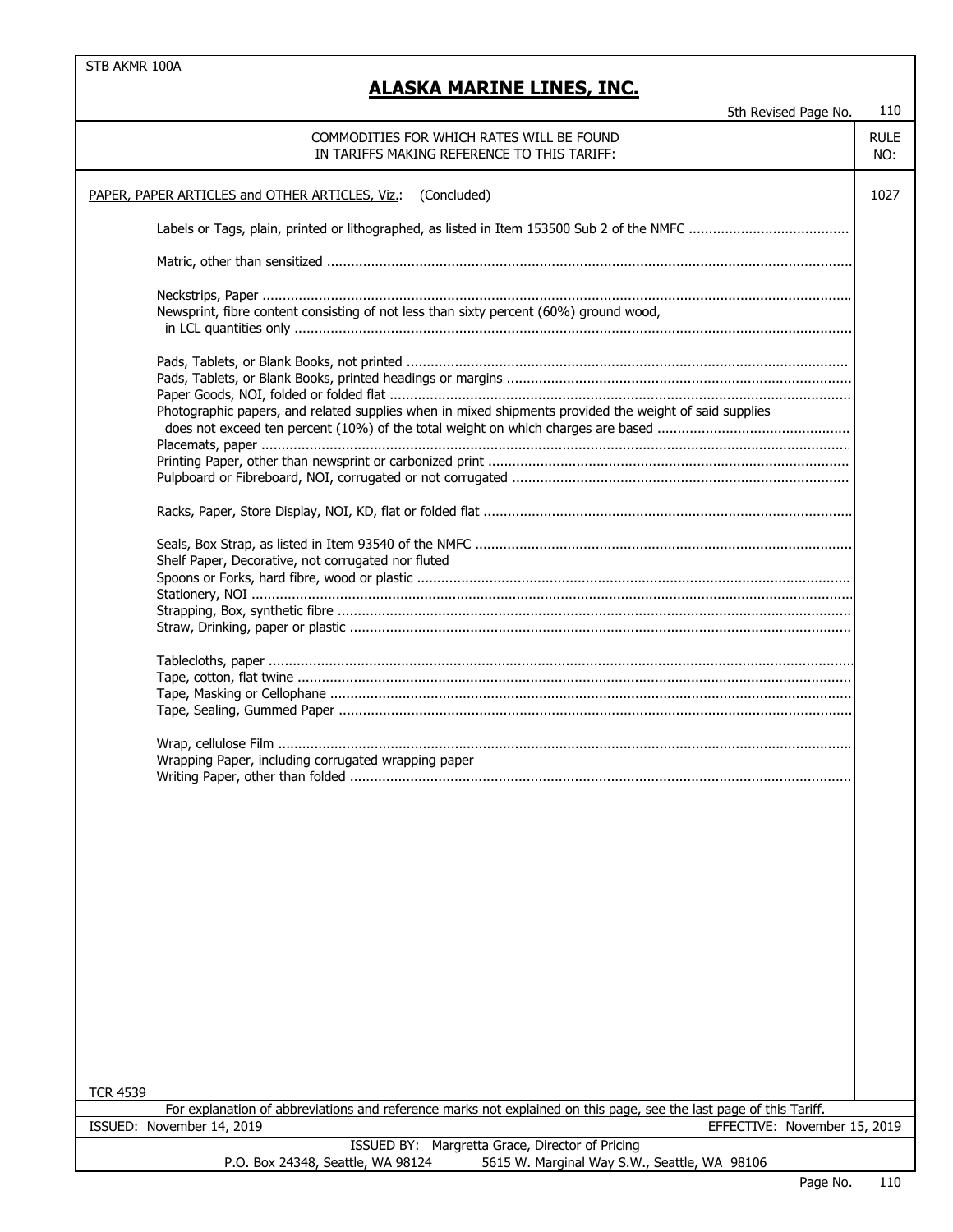|                 |                           | 2nd Revised Page No.                                                                                                                                                                                                                           | 111                |
|-----------------|---------------------------|------------------------------------------------------------------------------------------------------------------------------------------------------------------------------------------------------------------------------------------------|--------------------|
|                 |                           | COMMODITIES FOR WHICH RATES WILL BE FOUND<br>IN TARIFFS MAKING REFERENCE TO THIS TARIFF:                                                                                                                                                       | <b>RULE</b><br>NO: |
|                 |                           | ROOFING and SIDING MATERIALS, Viz.:                                                                                                                                                                                                            | 1031               |
| (2)             |                           | Cement, roofing, liquid or other than liquid, in packages, coating, roof (not paint nor stain),                                                                                                                                                |                    |
| (1)             |                           |                                                                                                                                                                                                                                                |                    |
| (2)             | Fasteners, metal          |                                                                                                                                                                                                                                                |                    |
|                 |                           |                                                                                                                                                                                                                                                |                    |
| (2)             |                           |                                                                                                                                                                                                                                                |                    |
|                 |                           |                                                                                                                                                                                                                                                |                    |
|                 |                           | Rubber Sheeting, Viz.:                                                                                                                                                                                                                         |                    |
| (2)             |                           | Shingles, Composition or Asphalt, coated or not coated with gravel, sand, clag,                                                                                                                                                                |                    |
|                 | (1)                       | Rate applies only in mixed shipments with other articles named in this Item, the aggregate weight of the<br>articles subject to this note shall not exceed twenty-five percent (25%) of the billed weight of the shipment.                     |                    |
|                 | (2)                       | Rate applies only in mixed shipments with other articles named in this Item, the aggregate weight of the<br>articles subject to this note shall not exceed ten percent (10%) of the billed weight of the shipment not<br>subject to this note. |                    |
|                 |                           |                                                                                                                                                                                                                                                |                    |
|                 |                           |                                                                                                                                                                                                                                                |                    |
|                 |                           |                                                                                                                                                                                                                                                |                    |
|                 |                           |                                                                                                                                                                                                                                                |                    |
|                 |                           |                                                                                                                                                                                                                                                |                    |
|                 |                           |                                                                                                                                                                                                                                                |                    |
|                 |                           |                                                                                                                                                                                                                                                |                    |
|                 |                           |                                                                                                                                                                                                                                                |                    |
|                 |                           |                                                                                                                                                                                                                                                |                    |
| <b>TCR 4539</b> |                           |                                                                                                                                                                                                                                                |                    |
|                 | ISSUED: November 14, 2019 | For explanation of abbreviations and reference marks not explained on this page, see the last page of this Tariff.<br>EFFECTIVE: November 15, 2019                                                                                             |                    |
|                 |                           | ISSUED BY: Margretta Grace, Director of Pricing                                                                                                                                                                                                |                    |
|                 |                           | 5615 W. Marginal Way S.W., Seattle, WA 98106<br>P.O. Box 24348, Seattle, WA 98124                                                                                                                                                              |                    |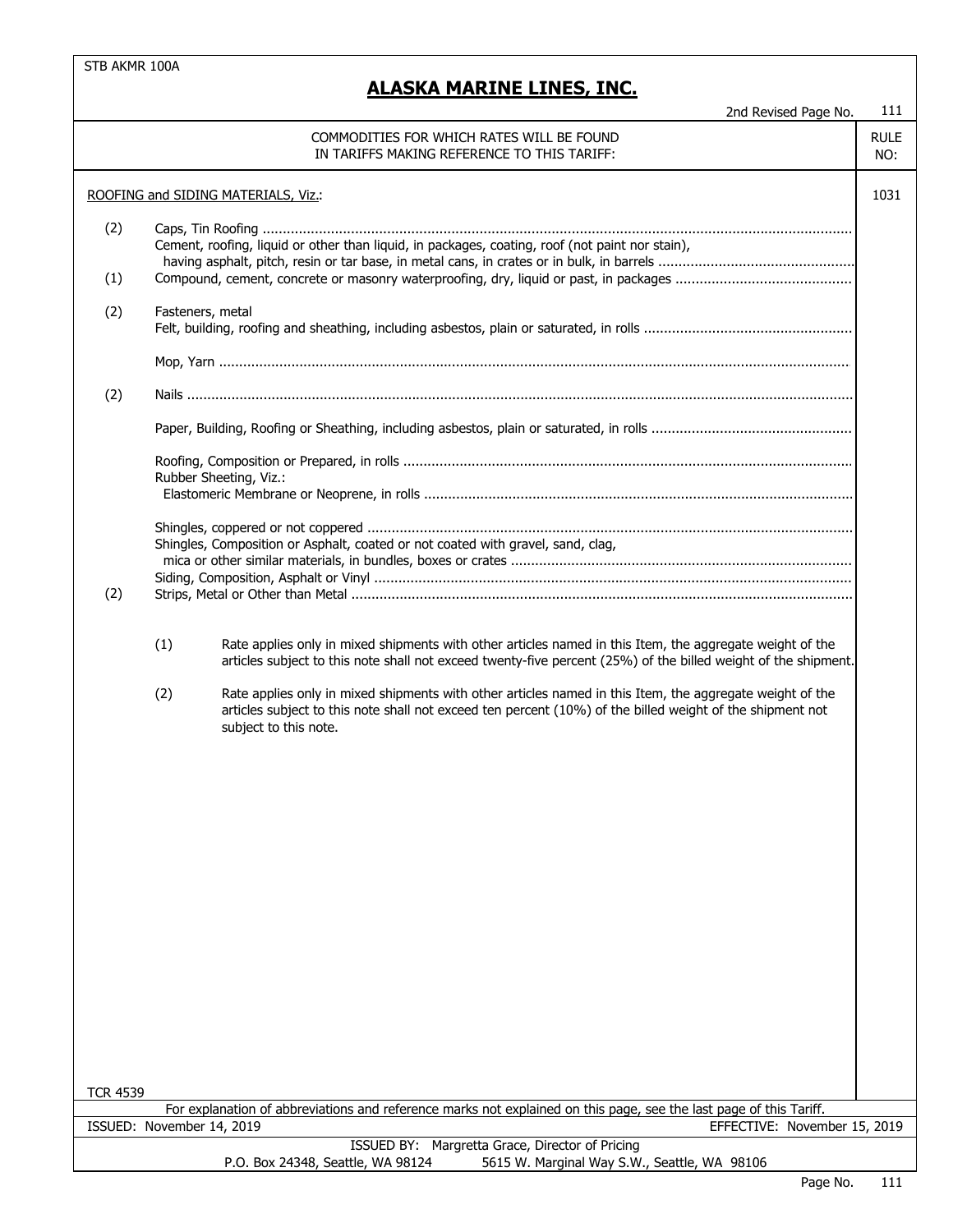| 4th Revised Page No.                                                                                                                                                                                                                                       | 112                |
|------------------------------------------------------------------------------------------------------------------------------------------------------------------------------------------------------------------------------------------------------------|--------------------|
| COMMODITIES FOR WHICH RATES WILL BE FOUND<br>IN TARIFFS MAKING REFERENCE TO THIS TARIFF:                                                                                                                                                                   | <b>RULE</b><br>NO: |
| WALLBOARD, ACOUSTICAL IN SOLID FLAT BLOCKS or SOLID FLAT SHEETS, Viz.:                                                                                                                                                                                     | 1033               |
| Fibreboard, Pulpboard or Strawboard, faced on one or both sides with foil, (and/or)<br>Fibreboard, Pulpboard or Strawboard, not coated or coated with asphalt, paint,<br>enamel or lacquer, faced to not faced with synthetic plastic or resin impregnated |                    |
|                                                                                                                                                                                                                                                            |                    |
|                                                                                                                                                                                                                                                            |                    |
|                                                                                                                                                                                                                                                            |                    |
|                                                                                                                                                                                                                                                            |                    |
|                                                                                                                                                                                                                                                            |                    |
| <b>TCR 4539</b>                                                                                                                                                                                                                                            |                    |
| For explanation of abbreviations and reference marks not explained on this page, see the last page of this Tariff.<br>ISSUED: November 14, 2019<br>EFFECTIVE: November 15, 2019                                                                            |                    |
| ISSUED BY: Margretta Grace, Director of Pricing                                                                                                                                                                                                            |                    |
| 5615 W. Marginal Way S.W., Seattle, WA 98106<br>P.O. Box 24348, Seattle, WA 98124                                                                                                                                                                          |                    |